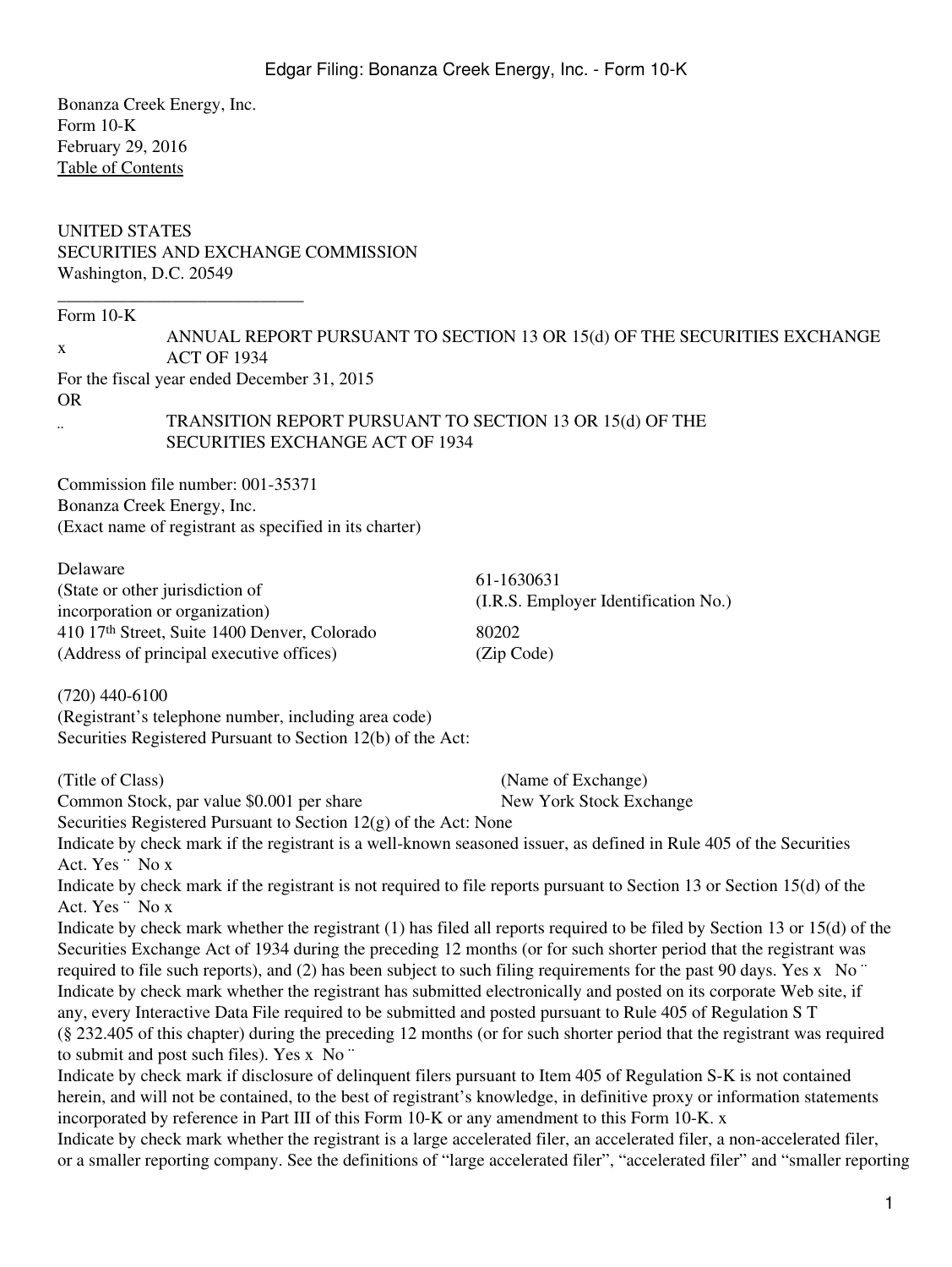company" in Rule 12b-2 of the Exchange Act.

|                           |                     | Non-accelerated filer "                 |                           |
|---------------------------|---------------------|-----------------------------------------|---------------------------|
| Large accelerated filer x | Accelerated filer " | (Do not check if a<br>smaller reporting | Smaller reporting company |
|                           |                     | company)                                |                           |

Indicate by check mark whether the registrant is a shell company (as defined in Rule 12b-2 of the Act). Yes "No x The aggregate market value of the registrant's voting and non-voting common equity held by non-affiliates on June 30, 2015, based upon the closing price of \$18.25 of the registrant's common stock as reported on the New York Stock Exchange, was approximately \$901,272,418. Excludes approximately 365,800 shares of the registrant's common stock held by executive officers, directors and stockholders that the registrant has concluded, solely for the purpose of the foregoing calculation, were affiliates of the registrant.

Number of shares of registrant's common stock outstanding as of February 22, 2016: 49,741,134 Documents Incorporated By Reference:

Portions of the registrant's definitive proxy statement for its 2016 Annual Meeting of Stockholders, which will be filed with the Securities and Exchange Commission within 120 days of December 31, 2015, are incorporated by reference into Part III of this report for the year ended December 31, 2015.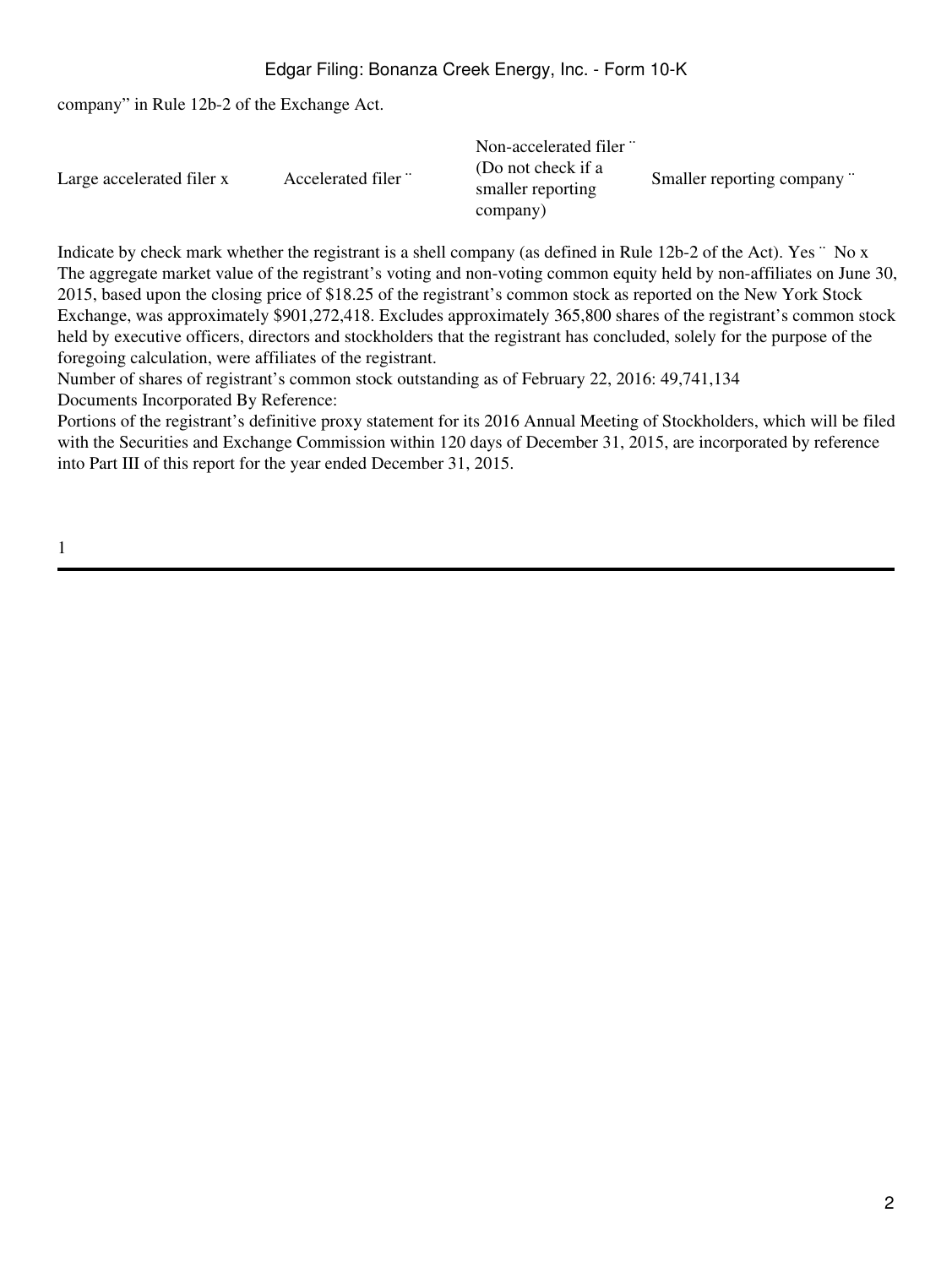<span id="page-2-0"></span>BONANZA CREEK ENERGY, INC. FORM 10-K FOR THE YEAR ENDED DECEMBER 31, 2015

# TABLE OF CONTENTS

|                                  | <b>Glossary of Oil and Natural Gas Terms</b>                                                                    | <b>PAGE</b><br>$\overline{2}$ |
|----------------------------------|-----------------------------------------------------------------------------------------------------------------|-------------------------------|
| <b>PART I</b>                    |                                                                                                                 |                               |
| <u>Item 1.</u>                   | <b>Business</b>                                                                                                 | $\overline{11}$               |
| Item 1A.<br>Item 1B.             | <b>Risk Factors</b><br><b>Unresolved Staff Comments</b>                                                         | $\frac{35}{59}$               |
| Item $2$ .                       | Properties                                                                                                      |                               |
|                                  | <b>Legal Proceedings</b>                                                                                        | 59<br>59                      |
| <u>Item 3.</u>                   | <b>Mine Safety Disclosures</b>                                                                                  | 59                            |
| <u>Item 4.</u><br><b>PART II</b> |                                                                                                                 |                               |
| <u>Item 5.</u>                   | Market for Registrant's Common Equity, Related Stockholder Matters and Issuer Purchases<br>of Equity Securities | 59                            |
| Item 6.                          | <b>Selected Financial Data</b>                                                                                  | <u>61</u>                     |
| <u>Item 7.</u>                   | <u>Management's Discussion and Analysis of Financial Condition and Results of Operations</u>                    | 62                            |
| Item 7A.                         | Quantitative and Qualitative Disclosure about Market Risk                                                       | <u>78</u>                     |
| Item 8.                          | <b>Financial Statements and Supplementary Data</b>                                                              | 80                            |
| <u>Item 9.</u>                   | Changes in and Disagreements with Accountants on Accounting and Financial Disclosure                            | 110                           |
| Item 9A.                         | <b>Controls and Procedures</b>                                                                                  | 110                           |
| Item 9B.                         | <b>Other Information</b>                                                                                        | <u>112</u>                    |
| <b>PART III</b>                  |                                                                                                                 |                               |
| <b>Item 10.</b>                  | Directors, Executive Officers and Corporate Governance                                                          | <u>113</u>                    |
| <u>Item 11.</u>                  | <b>Executive Compensation</b>                                                                                   | 113                           |
| <u>Item 12.</u>                  | Security Ownership of Certain Beneficial Owners and Management and Related Stockholder<br><b>Matters</b>        | 113                           |
| <u>Item 13.</u>                  | Certain Relationships and Related Transactions and Director Independence                                        | 113                           |
| Item 14.                         | <b>Principal Accountant Fees and Services</b>                                                                   | 113                           |
| <b>PART IV</b>                   |                                                                                                                 |                               |
| <u>Item 15.</u>                  | <b>Exhibits, Financial Statement Schedules</b>                                                                  | <u> 114</u>                   |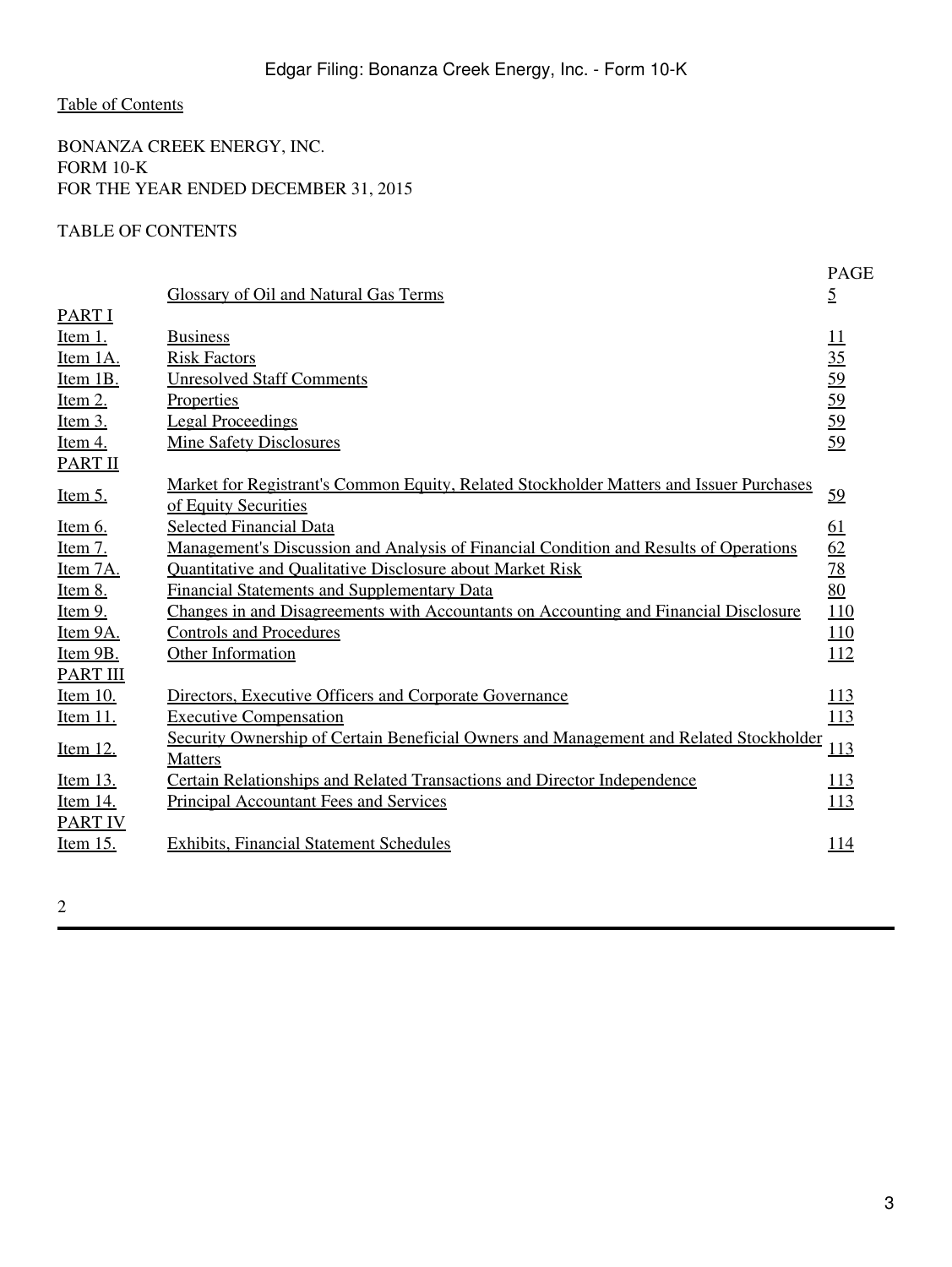Information Regarding Forward-Looking Statements

This Annual Report on Form 10-K contains various statements, including those that express belief, expectation or intention, as well as those that are not statements of historic fact, that are forward-looking statements within the meaning of Section 27A of the Securities Act of 1933, as amended, and Section 21E of the Securities and Exchange Act of 1934, as amended. When used in this Annual Report on Form 10-K, the words "could," "believe," "anticipate," "intend," "estimate," "expect," "may," "continue," "predict," "potential," "project," "plan" "will," and similar expressions are identify forward-looking statements, although not all forward-looking statements contain such identifying words. Forward-looking statements include statements related to, among other things: •the Company's business strategies and intent to maximize liquidity; •reserves estimates; estimated sales volumes for 2016: • expenses; amount and allocation of forecasted capital expenditures and plans for funding capital expenditures and operating •ability to modify future capital expenditures; •ability to consummate certain strategic divestitures; •the Wattenberg Field being a premier oil and resource play in the United States; •realization of anticipated cost reductions; •compliance with debt covenants; •ability to fund and satisfy obligations related to ongoing operations; •compliance with government regulations; •adequacy of gathering systems and continuous improvement of such gathering systems; •impact from the lack of available gathering systems and processing facilities in certain areas; •natural gas, oil and natural gas liquid prices and factors affecting the volatility of such prices; impact of lower commodity prices; sufficiency of impairments for the remainder of 2016; • future; the ability to use derivative instruments to manage commodity price risk and ability to use such instruments in the •our drilling inventory and drilling intentions; •our estimated revenues and losses; •the timing and success of specific projects; •our implementation of long reach laterals in the Wattenberg Field; •our use of multi-well pads to develop the Niobrara and Codell formations; intention to continue to optimize enhanced completion techniques and well design changes; intentions with respect to working interest percentages; •management and technical team; •outcomes and effects of litigation, claims and disputes; •primary sources of future production growth; •full delineation of the Niobrara B and C benches in our legacy acreage;

•our ability to replace oil and natural gas reserves;

•our ability to convert PUDs to producing properties within five years of their initial proved booking;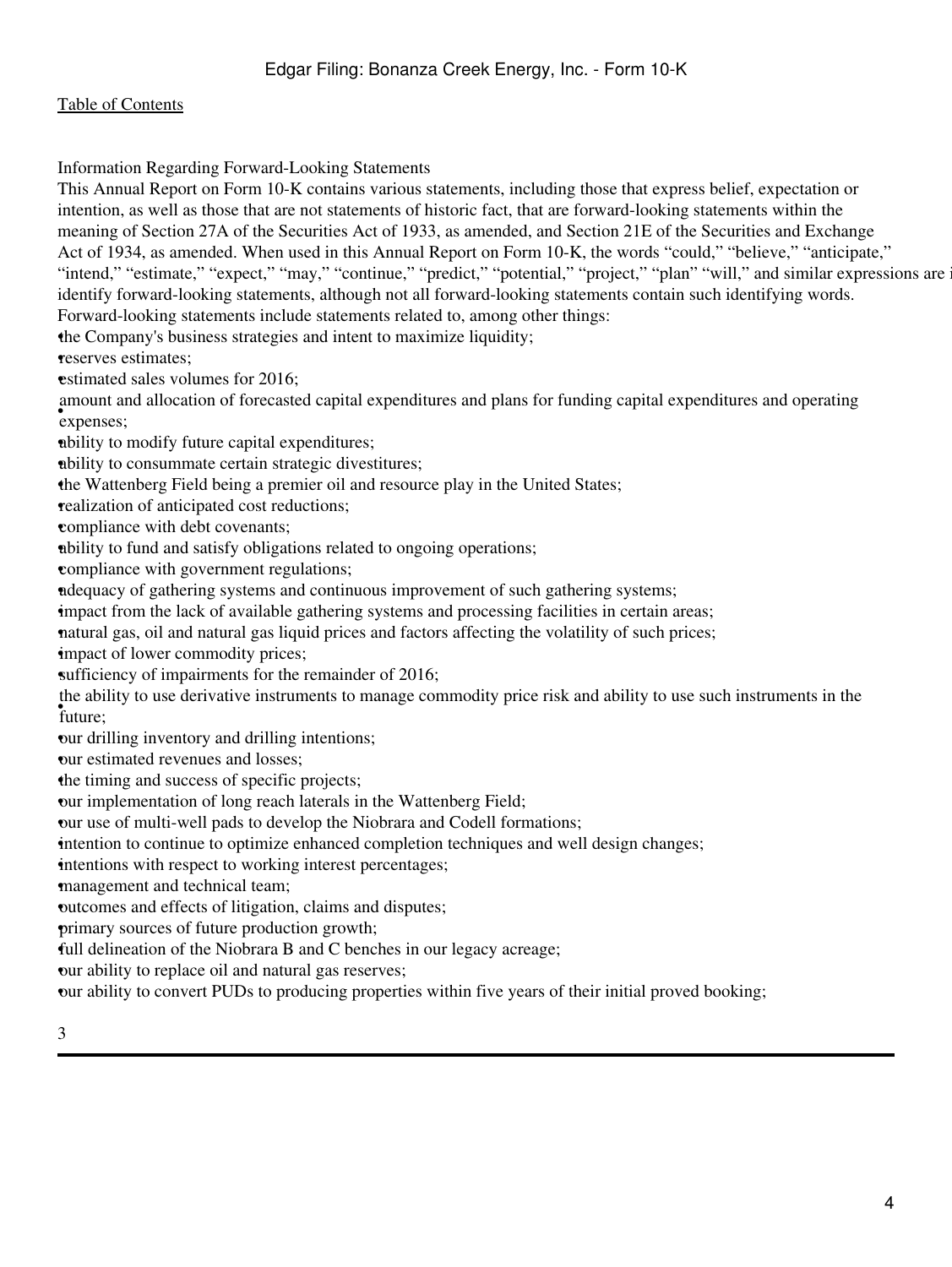impact of recently issued accounting pronouncements;

impact of the loss a single customer or any purchaser of our products;

•timing and ability to meet certain volume commitments related to purchase and transportation agreements;

the impact of customary royalty interests, overriding royalty interests, obligations incident to operating agreements,

liens for current taxes and other industry-related constraints;

•our financial position;

•our cash flow and liquidity;

•the adequacy of our insurance; and

•other statements concerning our operations, economic performance and financial condition.

We have based these forward-looking statements on certain assumptions and analyses we have made in light of our experience and our perception of historical trends, current conditions and expected future developments as well as other factors we believe are appropriate under the circumstances. They can be affected by inaccurate assumptions or by known or unknown risks and uncertainties. Many such factors will be important in determining actual future results. The actual results or developments anticipated by these forward-looking statements are subject to a number of risks and uncertainties, many of which are beyond our control, and may not be realized or, even if substantially realized, may not have the expected consequences. Actual results could differ materially from those expressed or implied in the forward-looking statements.

Factors that could cause actual results to differ materially include, but are not limited to, the following:

•the risk factors discussed in Part I, Item 1A of this Annual Report on Form 10-K;

•further declines or volatility in the prices we receive for our oil, natural gas liquids and natural gas;

• do business; general economic conditions, whether internationally, nationally or in the regional and local market areas in which we

•ability of our customers to meet their obligations to us;

•our access to capital;

• our undeveloped acreage positions; our ability to generate sufficient cash flow from operations, borrowings or other sources to enable us to fully develop

associated costs; the presence or recoverability of estimated oil and natural gas reserves and the actual future sales volume rates and

• resources; uncertainties associated with estimates of proved oil and gas reserves and, in particular, probable and possible

Inceptional taxes and changes in environmental regulation); the possibility that the industry may be subject to future local, state, and federal regulatory or legislative actions

•environmental risks;

•seasonal weather conditions;

**dease** stipulations;

•drilling and operating risks, including the risks associated with the employment of horizontal drilling techniques; •our ability to acquire adequate supplies of water for drilling and completion operations;

•availability of oilfield equipment, services and personnel;

exploration and development risks;

•competition in the oil and natural gas industry;

•management's ability to execute our plans to meet our goals;

risks related to our derivative instruments;

•our ability to attract and retain key members of our senior management and key technical employees; •our ability to maintain effective internal controls;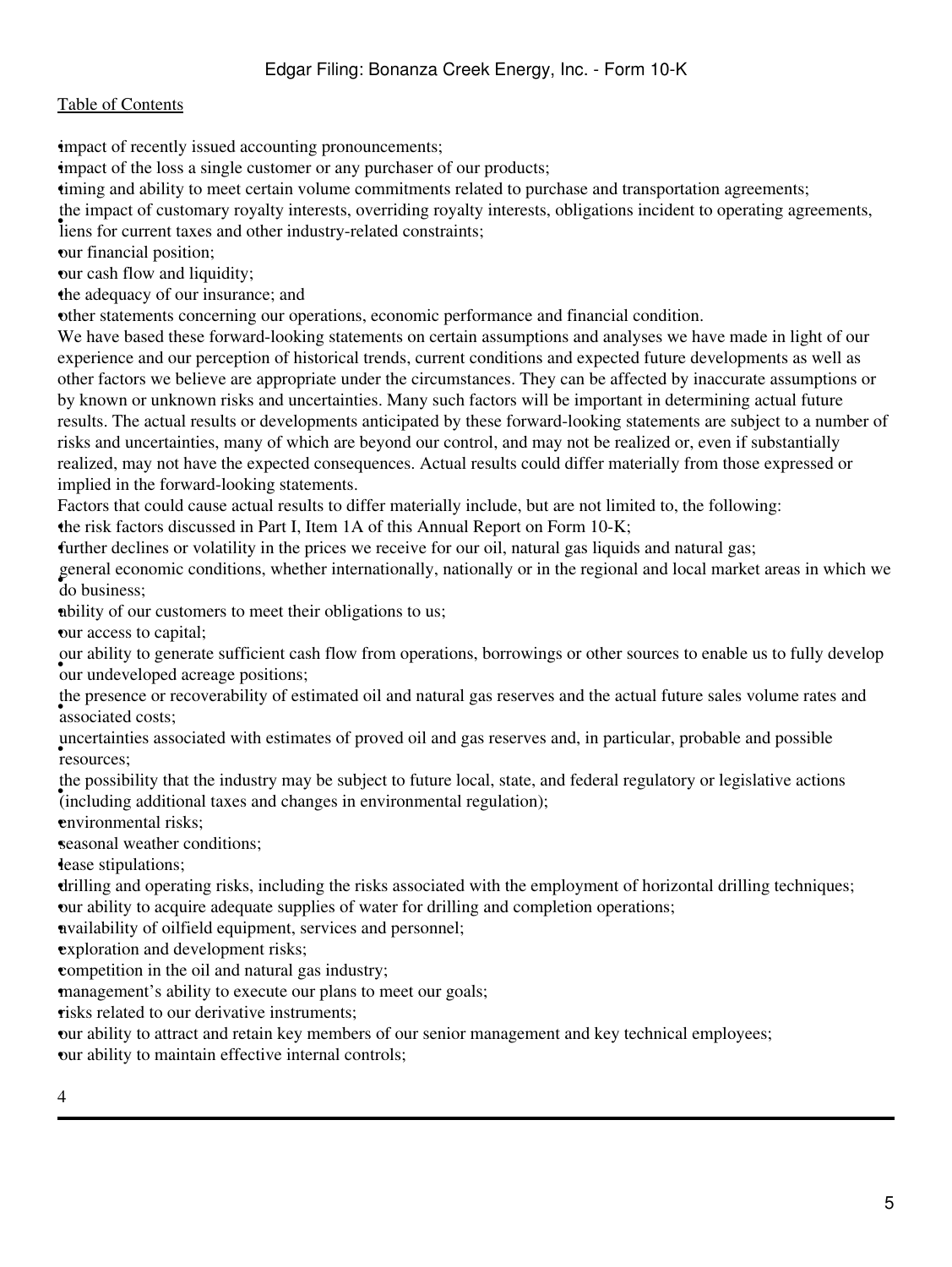**Products** of our drilling program; access to adequate gathering systems and pipeline take-away capacity to provide adequate infrastructure for the

• prices; our ability to secure firm transportation for oil and natural gas we produce and to sell the oil and natural gas at market

•costs and other risks associated with perfecting title for mineral rights in some of our properties; •continued hostilities in the Middle East and other sustained military campaigns or acts of terrorism or sabotage; and • negatively impact our businesses, operations or pricing. other economic, competitive, governmental, legislative, regulatory, geopolitical and technological factors that may

All forward-looking statements speak only as of the date of this Annual Report on Form 10-K. We disclaim any obligation to update or revise these statements unless required by law, and you should not place undue reliance on these forward-looking statements. Although we believe that our plans, intentions and expectations reflected in or suggested by the forward-looking statements we make in this Annual Report on Form 10-K are reasonable, we can give no assurance that these plans, intentions or expectations will be achieved. We disclose important factors that could cause our actual results to differ materially from our expectations under Item 1A. Risk Factors and Item 7. Management's Discussion and Analysis of Financial Condition and Results of Operations and elsewhere in this Annual Report on Form 10-K. These cautionary statements qualify all forward-looking statements attributable to us or persons acting on our behalf.

# <span id="page-5-0"></span>GLOSSARY OF OIL AND NATURAL GAS TERMS

We have included below the definitions for certain terms used in this Annual Report on Form 10-K:

"3-D seismic data" Geophysical data that depict the subsurface strata in three dimensions. 3-D seismic data typically provide a more detailed and accurate interpretation of the subsurface strata than 2-D, or two-dimensional, seismic data.

"Analogous reservoir" Analogous reservoirs, as used in resources assessments, have similar rock and fluid properties, reservoir conditions (depth, temperature, and pressure) and drive mechanisms, but are typically at a more advanced stage of development than the reservoir of interest and thus may provide concepts to assist in the interpretation of more limited data and estimation of recovery. When used to support proved reserves, an "analogous reservoir" refers to a reservoir that shares the following characteristics with the reservoir of interest:

(i)Same geological formation (but not necessarily in pressure communication with the reservoir of interest);

(ii)Same environment of deposition;

(iii)Similar geological structure; and

(iv)Same drive mechanism.

"Asset Sale" shall mean any direct or indirect sale, lease (including by means of production payments and reserve sales and a sale and lease-back transaction), transfer, issuance or other disposition, or a series of related sales, leases, transfers, issuances or dispositions that are part of a common plan, of (a) shares of capital stock of a subsidiary (b) all or substantially all of the assets of any division or line of business of the Company or any subsidiary or (c) any other assets of the Company or any subsidiary outside of the ordinary course of business.

"Bbl" One stock tank barrel, or 42 U.S. gallons liquid volume, used herein in reference to crude oil, condensate or natural gas liquids.

"Bcf" One billion cubic feet of natural gas.

"Boe" One stock tank barrel of oil equivalent, calculated by converting natural gas and natural gas liquids volumes to equivalent oil barrels at a ratio of six Mcf to one Bbl of oil.

"British thermal unit" or "BTU" The heat required to raise the temperature of a one-pound mass of water from 58.5 to 59.5 degrees Fahrenheit.

"Basin" A large natural depression on the earth's surface in which sediments generally brought by water accumulate.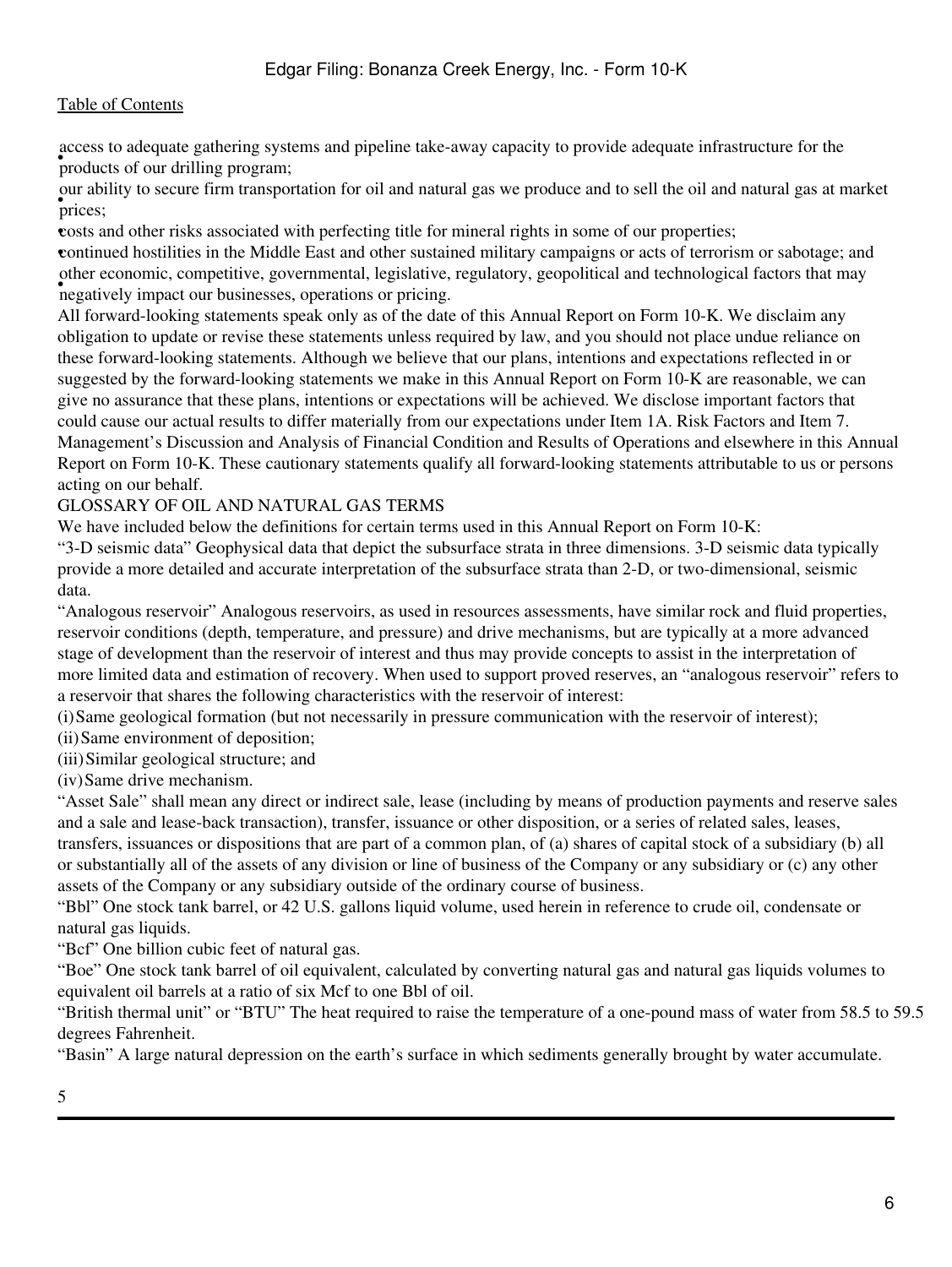"Completion" The process of treating a drilled well followed by the installation of permanent equipment for the production of crude oil or natural gas, or in the case of a dry hole, the reporting of abandonment to the appropriate agency.

"Condensate" A mixture of hydrocarbons that exists in the gaseous phase at original reservoir temperature and pressure, but that, when produced, is in the liquid phase at surface pressure and temperature.

"Developed acreage" The number of acres that are allocated or assignable to productive wells or wells capable of production.

"Development costs" Costs incurred to obtain access to proved reserves and to provide facilities for extracting, treating, gathering and storing the oil and gas. More specifically, development costs, including depreciation and applicable operating costs of support equipment and facilities and other costs of development activities, are costs incurred to: (i) gain access to and prepare well locations for drilling, including surveying well locations for the purpose of determining specific development drilling sites, clearing ground, draining, road building, and relocating public roads, gas lines, and power lines, to the extent necessary in developing the proved reserves; (ii) drill and equip development wells, development-type stratigraphic test wells, and service wells, including the costs of platforms and of well equipment such as casing, tubing, pumping equipment, and the wellhead assembly; (iii) acquire, construct, and install production facilities such as lease flow lines, separators, treaters, heaters, manifolds, measuring devices, and production storage tanks, natural gas cycling and processing plants, and central utility and waste disposal systems; and (iv) provide improved recovery systems.

"Development well" A well drilled within the proved area of a natural gas or oil reservoir to the depth of a stratigraphic horizon known to be productive.

"Differential" The difference between a benchmark price of oil and natural gas, such as the NYMEX crude oil spot, and the wellhead priced received.

"Deterministic method" The method of estimating reserves or resources using a single value for each parameter (from the geoscience, engineering or economic data) in the reserves calculation.

"Dry hole" Exploratory or development well that does not produce oil or gas in commercial quantities.

"Economically producible" The term economically producible, as it relates to a resource, means a resource which generates revenue that exceeds, or is reasonably expected to exceed, the costs of the operation. The value of the products that generate revenue shall be determined at the terminal point of oil and gas producing activities.

"Environmental assessment" A study that can be required pursuant to federal law to assess the potential direct, indirect and cumulative impacts of a project.

"ERISA" Employee Retirement Income Security Act of 1974.

"Estimated ultimate recovery (EUR)" Estimated ultimate recovery is the sum of reserves remaining as of a given date and cumulative production as of that date.

"Exploratory well" A well drilled to find a new field or to find a new reservoir in a field previously found to be productive of oil or gas in another reservoir. Generally, an exploratory well is any well that is not a development well, an extension well, a service well, or a stratigraphic test well.

"Extension well" A well drilled to extend the limits of a known reservoir.

"Field" An area consisting of a single reservoir or multiple reservoirs all grouped on or related to the same individual geological structural feature and/or stratigraphic condition. There may be two or more reservoirs in a field which are separated vertically by intervening impervious strata, or laterally by local geologic barriers, or by both. Reservoirs that are associated by being in overlapping or adjacent fields may be treated as a single or common operational field. The geological terms "structural feature" and "stratigraphic condition" are intended to identify localized geological features as opposed to the broader terms of basins, trends, provinces, plays, areas-of-interest, etc.

"Finding and development costs" Calculated by dividing the amount of total capital expenditures for oil and natural gas activities, by the amount of estimated net proved reserves added through discoveries, extensions, infill drilling, acquisitions, and revisions of previous estimates less sales of reserves, during the same period.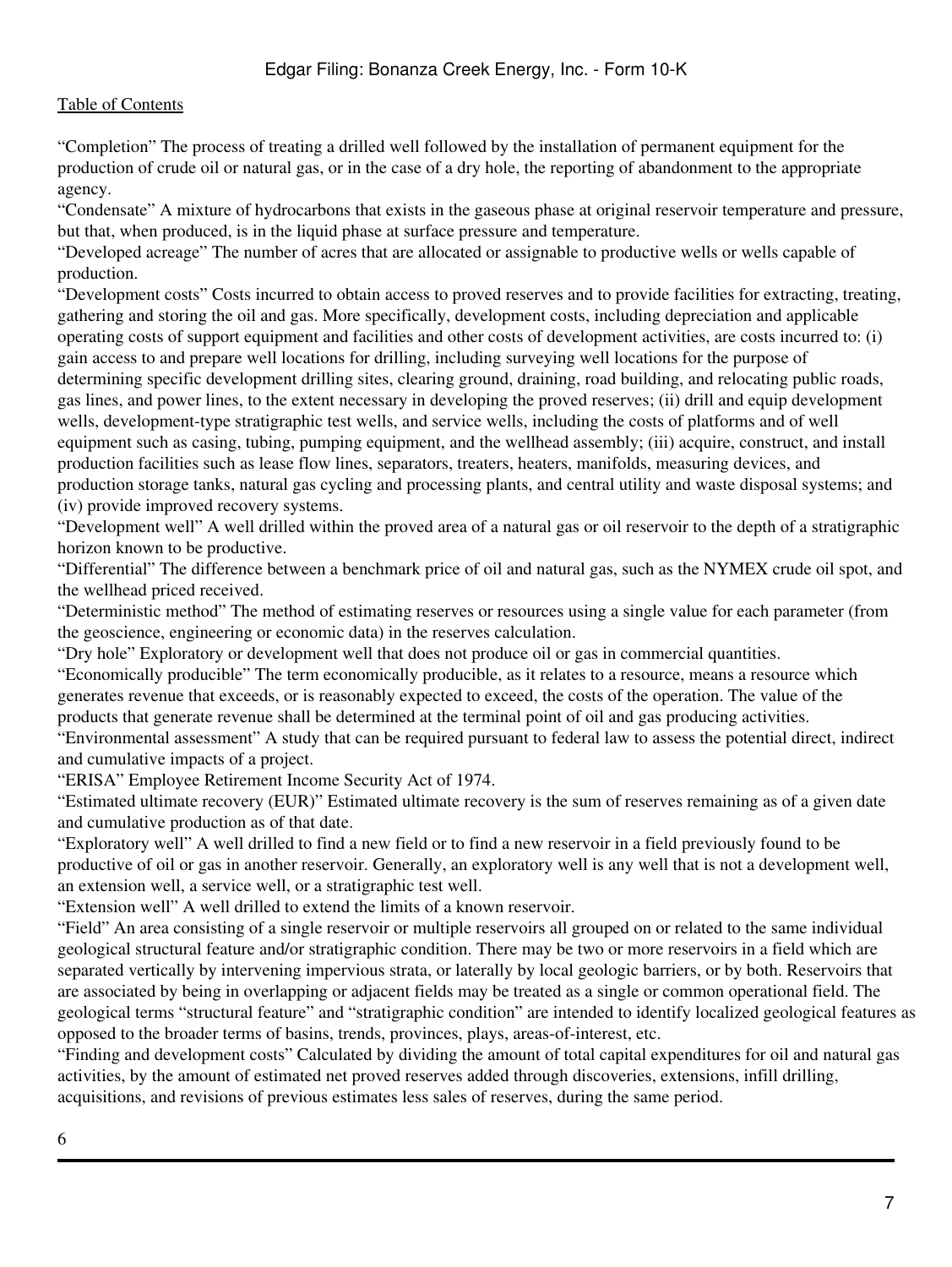# Edgar Filing: Bonanza Creek Energy, Inc. - Form 10-K

### [Table of Contents](#page-2-0)

"Formation" A layer of rock which has distinct characteristics that differ from nearby rock.

"GAAP" Generally accepted accounting principles in the United States.

"HH" Henry Hub index.

"Horizontal drilling" A drilling technique used in certain formations where a well is drilled vertically to a certain depth and then drilled at a right angle within a specified interval.

''Hydraulic fracturing" The process of injecting water, proppant and chemicals under pressure into the formation to fracture the surrounding rock and stimulate production.

"LIBOR" London interbank offered rate.

"MBbl" One thousand barrels of oil or other liquid hydrocarbons.

"MBoe" One thousand Boe.

"Mcf" One thousand cubic feet.

"MMBoe" One million Boe.

"MMBtu" One million British Thermal Units.

"MMcf" One million cubic feet.

"Net acres" The percentage of total acres an owner has out of a particular number of acres, or a specified tract. An owner who has 50% interest in 100 acres owns 50 net acres.

"Net production" Production that is owned by the registrant and produced to its interest, less royalties and production due others.

"Net revenue interest" Economic interest remaining after deducting all royalty interests, overriding royalty interests and other burdens from the working interest ownership.

"Net well" Deemed to exist when the sum of fractional ownership working interests in gross wells equals one. The number of net wells is the sum of the fractional working interest owned in gross wells expressed as whole numbers and fractions of whole numbers.

"NGL" Natural gas liquid.

"NYMEX" The New York Mercantile Exchange.

"Oil and gas producing activities" defined as (i) the search for crude oil, including condensate and natural gas liquids, or natural gas in their natural states and original locations; (ii) the acquisition of property rights or properties for the purpose of further exploration or for the purpose of removing the oil or gas from such properties; (iii) the construction, drilling and production activities necessary to retrieve oil and gas from their natural reservoirs, including the acquisition, construction, installation, and maintenance of field gathering and storage systems, such as lifting the oil and gas to the surface and gathering, treating and field processing (as in the case of processing gas to extract liquid hydrocarbons); and (iv) extraction of saleable hydrocarbons, in the solid, liquid, or gaseous state, from oil sands, shale, coal beds, or other nonrenewable natural resources which are intended to be upgraded into synthetic oil or gas, and activities undertaken with a view to such extraction.

"PDNP" Proved developed non-producing reserves.

"PDP" Proved developed producing reserves.

"Percentage-of-proceeds" A processing contract where the processor receives a percentage of the sold outlet stream, dry gas, NGLs or a combination, from the mineral owner in exchange for providing the processing services. In the Mid-Continent region, we are both a producer and, through ownership of gas plants, a processor, our sales volumes include volumes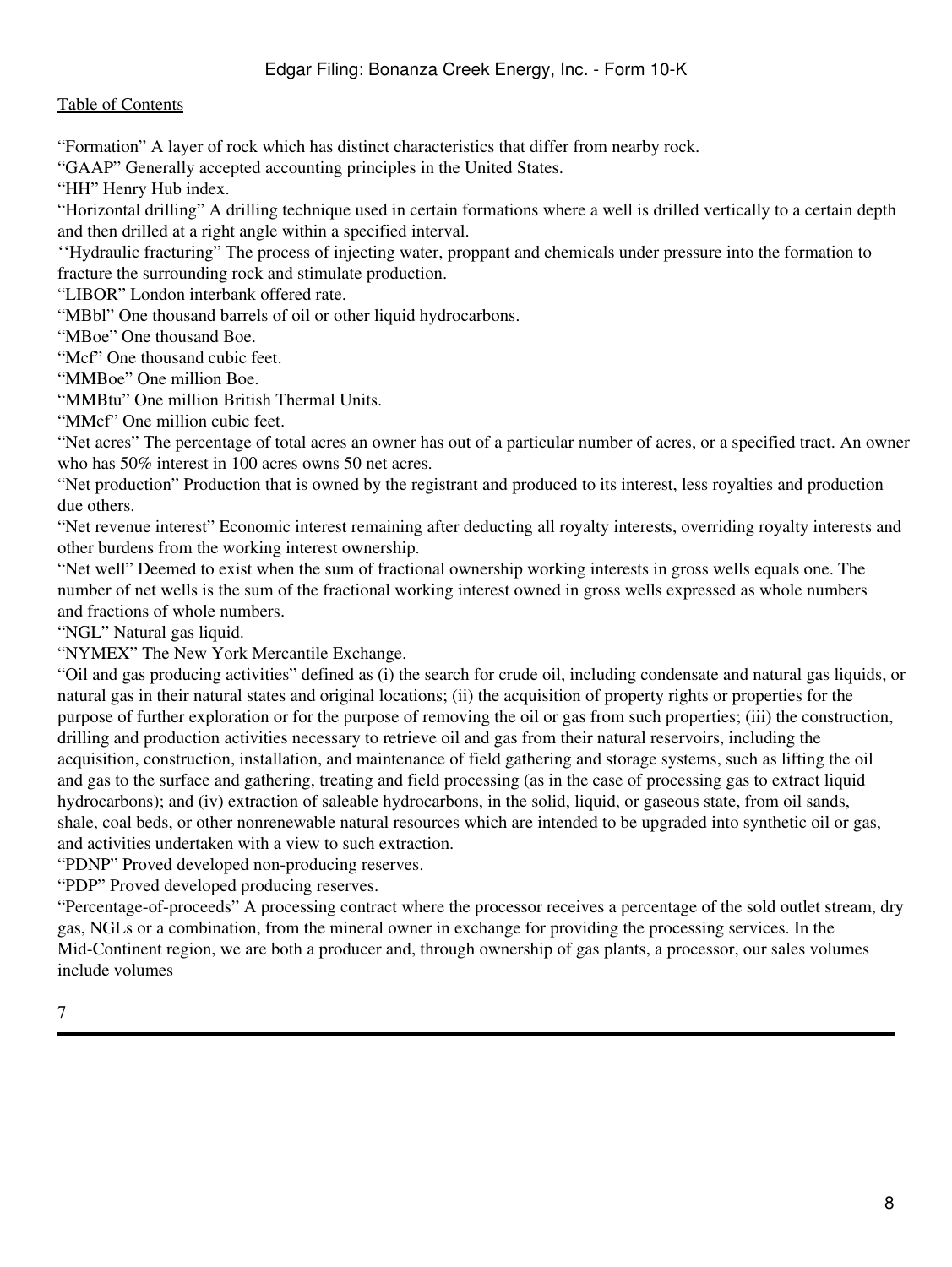processed through the gas plants directly related to our working interest and volumes for which we are contractually entitled pursuant to the processing of gas from third party interests.

"Play" A term applied to a portion of the exploration and production cycle following the identification by geologists and geophysicists of areas with potential oil and gas reserves.

"Plugging and abandonment" Refers to the sealing off of fluids in the strata penetrated by a well so that the fluids from one stratum will not escape into another or to the surface. Regulations of many states require plugging of abandoned wells.

"Pooling" Pooling, either contractually or statutorily through regulatory actions, allows an operator to combine multiple leased tracts to create a governmental spacing unit for one or more productive formations. (Pooling is also known as unitization or communitization.). Ownership interests are calculated within the pooling/spacing unit according to the net acreage contributed by each tract within the pooling/spacing unit.

"Possible reserves" Those additional reserves that are less certain to be recovered than probable reserves. "Probable reserves" Those additional reserves that are less certain to be recovered than proved reserves but which, together with proved reserves, are as likely as not to be recovered.

"Production costs" Costs incurred to operate and maintain wells and related equipment and facilities, including depreciation and applicable operating costs of support equipment and facilities and other costs of operating and maintaining those wells and related equipment and facilities. They become part of the cost of oil and gas produced. Examples of production costs (sometimes called lifting costs) are (a) costs of labor to operate the wells and related equipment and facilities; (b) repairs and maintenance; (c) materials, supplies, and fuel consumed and supplies utilized in operating the wells and related equipment and facilities; (d) property taxes and insurance applicable to proved properties and wells and related equipment and facilities; and (e) severance taxes. Some support equipment or facilities may serve two or more oil and gas producing activities and may also serve transportation, refining, and marketing activities. To the extent that the support equipment and facilities are used in oil and gas producing activities, their depreciation and applicable operating costs become exploration, development or production costs, as appropriate. Depreciation, depletion, and amortization of capitalized acquisition, exploration, and development costs are not production costs but also become part of the costs of oil and gas produced along with production (lifting) costs identified above.

"Productive well" An exploratory, development or extension well that is not a dry well.

"Proppant" Sized particles mixed with fracturing fluid to hold fractures open after a hydraulic fracturing treatment. In addition to naturally occurring sand grains, man-made or specially engineered proppants, such as resin-coated sand or high-strength ceramic materials like sintered bauxite, may also be used. Proppant materials are carefully sorted for size and sphericity to provide an efficient conduit for production of fluid from the reservoir to the wellbore. "Proved developed reserves" Proved reserves that can be expected to be recovered through existing wells with existing equipment and operating methods or in which the cost of the required equipment is relatively minor compared to the cost of a new well.

"Proved reserves" Those quantities of oil and gas which, by analysis of geoscience and engineering data, can be estimated with reasonable certainty to be economically producible—from a given date forward, from known reservoirs and under existing economic conditions, operating methods and government regulations—prior to the time at which contracts providing the right to operate expire, unless evidence indicates that renewal is reasonably certain, regardless of whether deterministic or probabilistic methods are used for the estimation. The project to extract the hydrocarbons must have commenced, or the operator must be reasonably certain that it will commence the project, within a reasonable time.

(i)The area of the reservoir considered as proved includes:

(a)The area identified by drilling and limited by fluid contacts, if any, and

(b)<sup>Adjacent undrilled portions of the reservoir that can, with reasonable certainty, be judged to be continuous with it</sup> and to contain economically producible oil or gas on the basis of available geoscience and engineering data.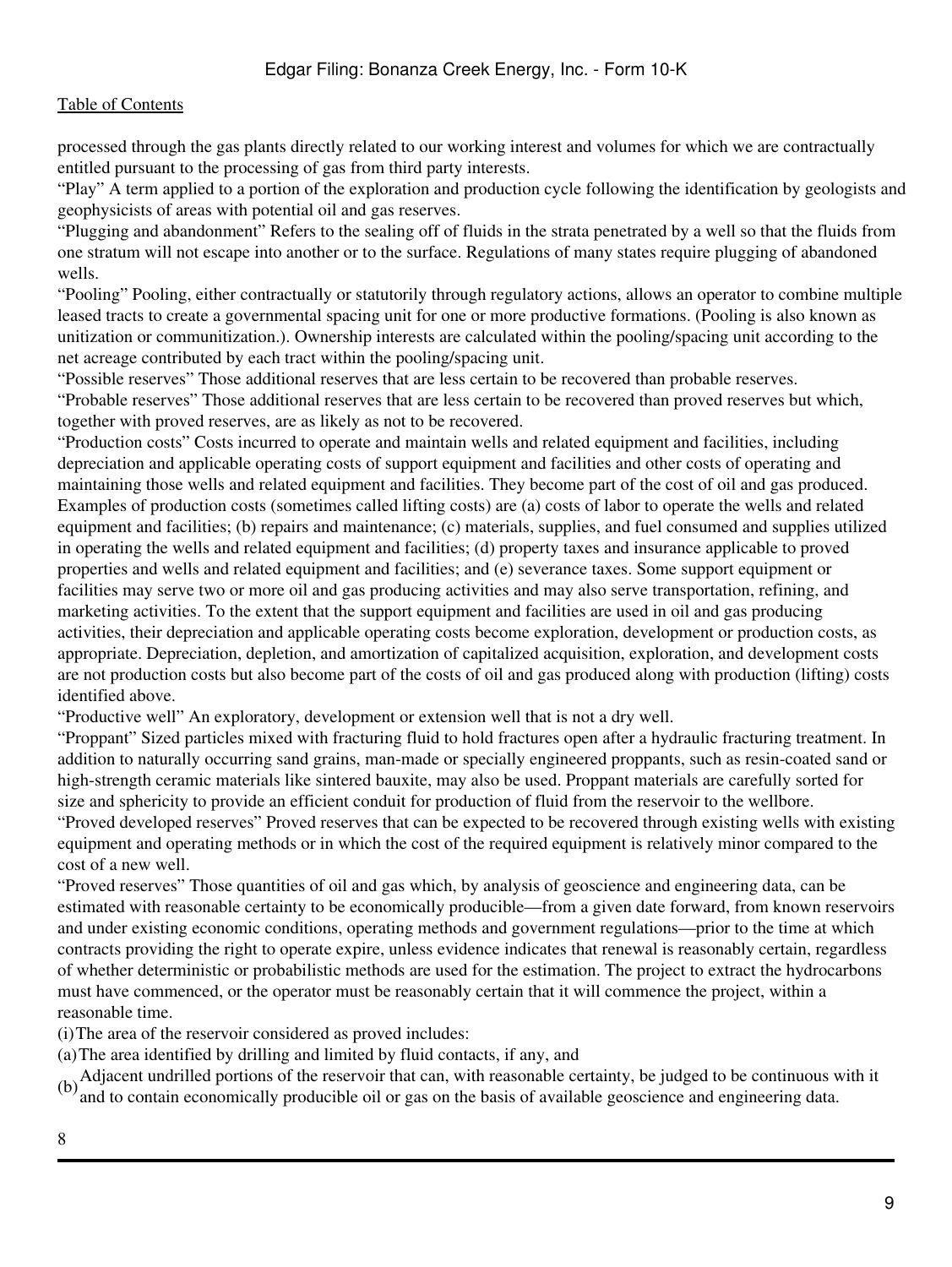In the absence of data on fluid contacts, proved quantities in a reservoir are limited by the lowest known

(ii) hydrocarbons (LKH) as seen in a well penetration unless geoscience, engineering, or performance data and reliable technology establishes a lower contact with reasonable certainty.

Where direct observation from well penetrations has defined a highest known oil (HKO) elevation and the

- (iii) potential exists for an associated gas cap, proved oil reserves may be assigned in the structurally higher potions of (iii) the receiving only if coordinately contained and reliable to the book and reliable to the bi the reservoir only if geoscience, engineering, or performance data and reliable technology establish the higher contact with reasonable certainty.
- (iv)Reserves that can be produced economically through application of improved recovery techniques (including, but not limited to, fluid injection) are included in the proved classification when:
- reservoir as a whole, the operation of an installed program in the reservoir or an analogous reservoir, or other<br>(a) outdones wing reliable to the local set all the analogous reservoir of the operating englysis on which t Successful testing by a pilot project in an area of the reservoir with properties no more favorable than in the
- evidence using reliable technology establishes the reasonable certainty of the engineering analysis on which the project or program was based, and
- (b) The project has been approved for development by all necessary parties and entities, including governmental entities.
- Existing economic conditions include prices and costs at which economic producibility from a reservoir is to be determined. The price shall be the average price during the 12-month period prior to the ending date of the period
- (v) covered by the report, determined as an unweighted arithmetic average of the first-day-of-the-month price for each month within such period, unless prices are defined by contractual arrangements, excluding escalations based upon future conditions.

"Proved undeveloped reserves" or "PUD" Proved reserves that are expected to be recovered from new wells on undrilled acreage, or from existing wells where a relatively major expenditure is required for recompletion. Reserves on undrilled acreage shall be limited to those directly offsetting development spacing areas that are reasonably certain of production when drilled, unless evidence using reliable technology exists that establishes reasonable certainty of economic producibility at greater distances. Undrilled locations can be classified as having undeveloped reserves only if a development plan has been adopted indicating that they are scheduled to be drilled within five years, unless specific circumstances justify a longer time. Under no circumstances shall estimates for proved undeveloped reserves be attributable to any acreage for which an application of fluid injection or other improved recovery technique is contemplated, unless such techniques have been proved effective by actual projects in the same reservoir or an analogous reservoir, or by other evidence using reliable technology establishing reasonable certainty.

"PV-10" A non-GAAP financial measure that represents inflows from proved crude oil and natural gas reserves, less future development and production costs, discounted at 10% per annum to reflect timing of future cash inflows and using the twelve-month unweighted arithmetic average of the first-day-of-the-month commodity prices (after adjustment for differentials in location and quality) for each of the preceding twelve months. Please refer to the footnote 2 of the Proved Reserves table in Item 1 of this Annual Report on Form 10-K for additional discussion. "Reasonable certainty" If deterministic methods are used, reasonable certainty means a high degree of confidence that the quantities will be recovered. If probabilistic methods are used, there should be at least a 90 percent probability that the quantities actually recovered will equal or exceed the estimate. A high degree of confidence exists if the quantity is much more likely to be achieved than not, and, as changes due to increased availability of geoscience (geological, geophysical and geochemical) engineering, and economic data are made to estimated ultimate recovery ("EUR") with time, reasonably certain estimated ultimate recovery is much more likely to increase or remain constant than to decrease.

"Recompletion" The process of re-entering an existing wellbore that is either producing or not producing and completing new reservoirs in an attempt to establish or increase existing production.

"Reserves" Estimated remaining quantities of oil and gas and related substances anticipated to be economically producible, as of a given date, by application of development projects to known accumulations. In addition, there must exist, or there must be a reasonable expectation that there will exist, the legal right to produce or a revenue interest in the production, installed means of delivering oil and gas or related substances to market, and all permits and financing required to implement the project.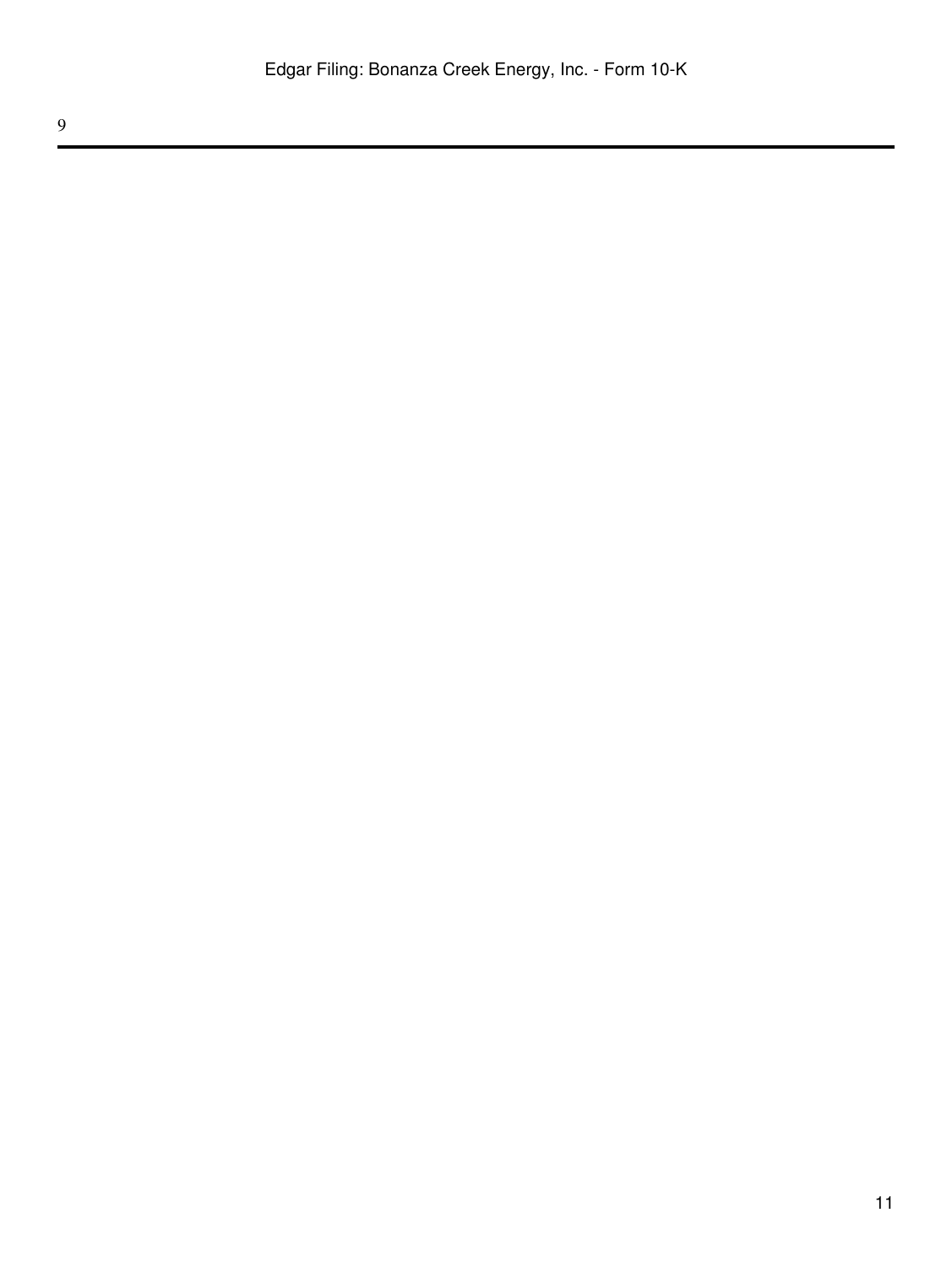"Reserve replacement percentage" The sum of sales of reserves, reserve extensions and discoveries, reserve acquisitions, and reserve revisions of previous estimates for a specified period of time divided by production for that same period. "Reservoir" A porous and permeable underground formation containing a natural accumulation of producible crude oil and/or natural gas that is confined by impermeable rock or water barriers and is individual and separate from other reservoirs.

"Resource play" Refers to drilling programs targeted at regionally distributed oil or natural gas accumulations. Successful exploitation of these reservoirs is dependent upon new technologies such as horizontal drilling and multi-stage fracture stimulation to access large rock volumes in order to produce economic quantities of oil or natural gas.

"Royalty interest" An interest in an oil and natural gas property entitling the owner to a share of oil, natural gas or NGLs produced and sold unencumbered by expenses of drilling, completing and operating of the affected well.

"Sales volumes" All volumes for which a reporting entity is entitled to proceeds, including production, net to the reporting entity's interest and third party production obtained from percentage-of-proceeds contracts and sold by the reporting entity.

"Service well" A service well is drilled or completed for the purpose of supporting production in an existing field. Wells in this class are drilled for the following specific purposes: gas injection, water injection, steam injection, air injection, salt-water disposal, water supply for injection, observation, or injection for in-situ combustion.

"Spacing" Spacing as it relates to a spacing unit is defined by the governing authority having jurisdiction to designate the size in acreage of a productive reservoir along with the appropriate well density for the designated spacing unit size. Typical spacing for conventional wells is 40 acres for oil wells and 640 acres for gas wells.

"Three stream" The separate reporting of NGLs extracted from the natural gas stream and sold as a separate product. "Undeveloped acreage" Those leased acres on which wells have not been drilled or completed to a point that would permit the production of economic quantities of oil or gas regardless of whether such acreage contains proved reserves.

"Undeveloped reserves" Undeveloped oil and gas reserves are reserves of any category that are expected to be recovered from new wells on undrilled acreage, or from existing wells where a relatively major expenditure is required for recompletion. Also referred to as "undeveloped oil and gas reserves."

"Working interest" The right granted to the lessee of a property to explore for and to produce and own oil, gas, or other minerals. The working interest owners bear the exploration, development, and operating costs on either a cash, penalty, or carried basis.

"Workover" Operations on a producing well to restore or increase production.

"WTI" West Texas Intermediate index.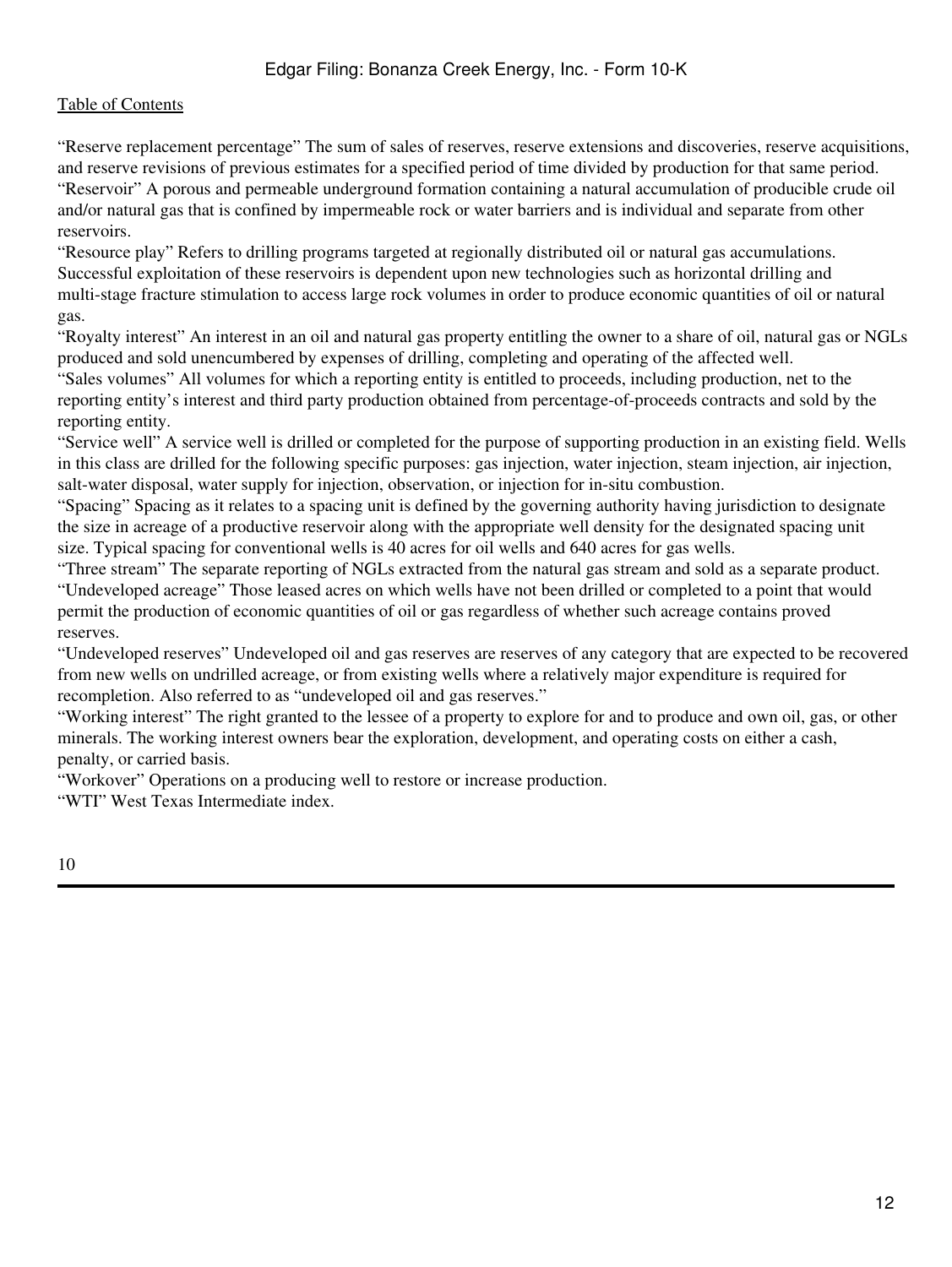#### <span id="page-12-0"></span>PART I

#### <span id="page-12-1"></span>Item 1. Business.

When we use the terms "Bonanza Creek," the "Company," "we," "us," or "our" we are referring to Bonanza Creek Energy, Inc. and its consolidated subsidiaries unless the context otherwise requires. We have included certain technical terms important to an understanding of our business under Glossary of Oil and Natural Gas Terms above. Throughout this document we make statements that may be classified as "forward-looking." Please refer to the Information Regarding Forward-Looking Statements section above for an explanation of these types of statements. **Overview** 

Bonanza Creek is an independent energy company engaged in the acquisition, exploration, development and production of onshore oil and associated liquids-rich natural gas in the United States. Bonanza Creek Energy, Inc. was incorporated in Delaware on December 2, 2010 and went public in December 2011.

Our oil and liquids-weighted assets are concentrated primarily in the Wattenberg Field in Colorado and the Dorcheat Macedonia Field in southern Arkansas. In addition, we own and operate oil-producing assets in the North Park Basin in Colorado and the McKamie Patton Field in southern Arkansas. The Wattenberg Field is one of the premier oil and gas resource plays in the United States benefiting from a low cost structure, strong production efficiencies, established reserves and prospective drilling opportunities, which allows for predictable production and reserve growth. Our Business Strategies

Beginning in 2014, the oil and natural gas industry began to experience a sharp decline in commodity prices. Caused in part by global supply and demand imbalances and an oversupply of natural gas in the United States, the pricing declines have extended into 2016 and the timing of any rebound is uncertain. Low commodity prices resulted in impairments and a reduction of our revenues, profitability, cash flows, proved reserve values and stock price. If the industry downturn continues for an extended period or becomes more severe, we could experience additional impairments and further material reductions in revenues, profitability, cash flows, proved reserves and stock price.

Given the current depressed commodity price environment, our primary goals are to preserve stockholder value by maximizing the cash flows from our existing production, optimize the Company's liquidity position and position our organization and leasehold for increased development activity when the appropriate commodity price signals are observed. We intend to accomplish this by focusing on the following key strategies:

• development of our core areas with additional third-party capital, debt restructurings, the issuance of new debt or 2016 Liquidity. We are considering various strategies to reinforce our balance sheet and improve our liquidity. These strategies include potential asset sales and joint ventures or other arrangements that would enable us to support equity and conservation of our liquid assets. The outcome of these potential alternatives, the timing of which cannot be accurately predicted at this time, are likely to affect our liquidity, future operations and financial condition. • commodity prices, our expected 2016 capital expenditure budget has been decreased to accommodate the reduction in 2016 Capital Expenditures. We expect to control our reduced liquidity during 2016 by scaling back our capital expenditures to match the current commodity pricing environment. Although we cannot predict or control future commodity prices. We have a modest capital program of \$40.0 million to \$50.0 million planned for 2016 in order to conserve our liquid assets. These costs will largely be incurred during the first quarter of 2016.

For different expense per Boe. We also took measures to reduce corporate costs by reducing headcount resulting in a \$5.3 Cost-Reduction Initiatives. We have taken steps to reduce our future capital, operating and corporate costs. During 2015, we negotiated with our primary suppliers and service providers resulting in an approximate 29% reduction in our drilling and completion costs on our standard reach lateral wells and an approximate 12% reduction in our lease million reduction in general and administrative expense on an annual basis and we continue to focus on cost reduction opportunities.

Competitive Strengths

•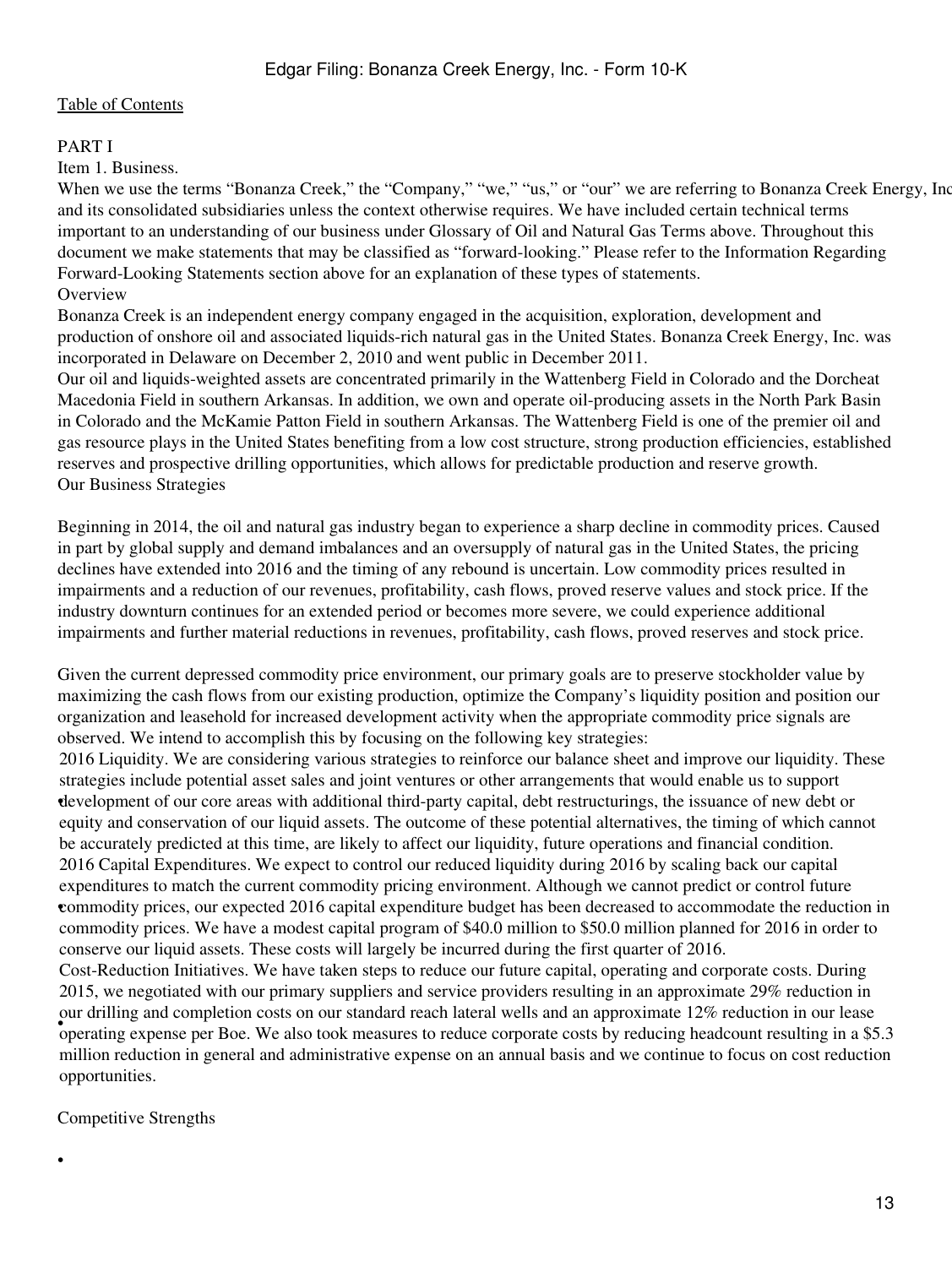Control the timing of resource development on our leasehold. We maintain a 90% working interest and operate the majority of our future development drilling inventory. This allows the Company to control the pace and magnitude of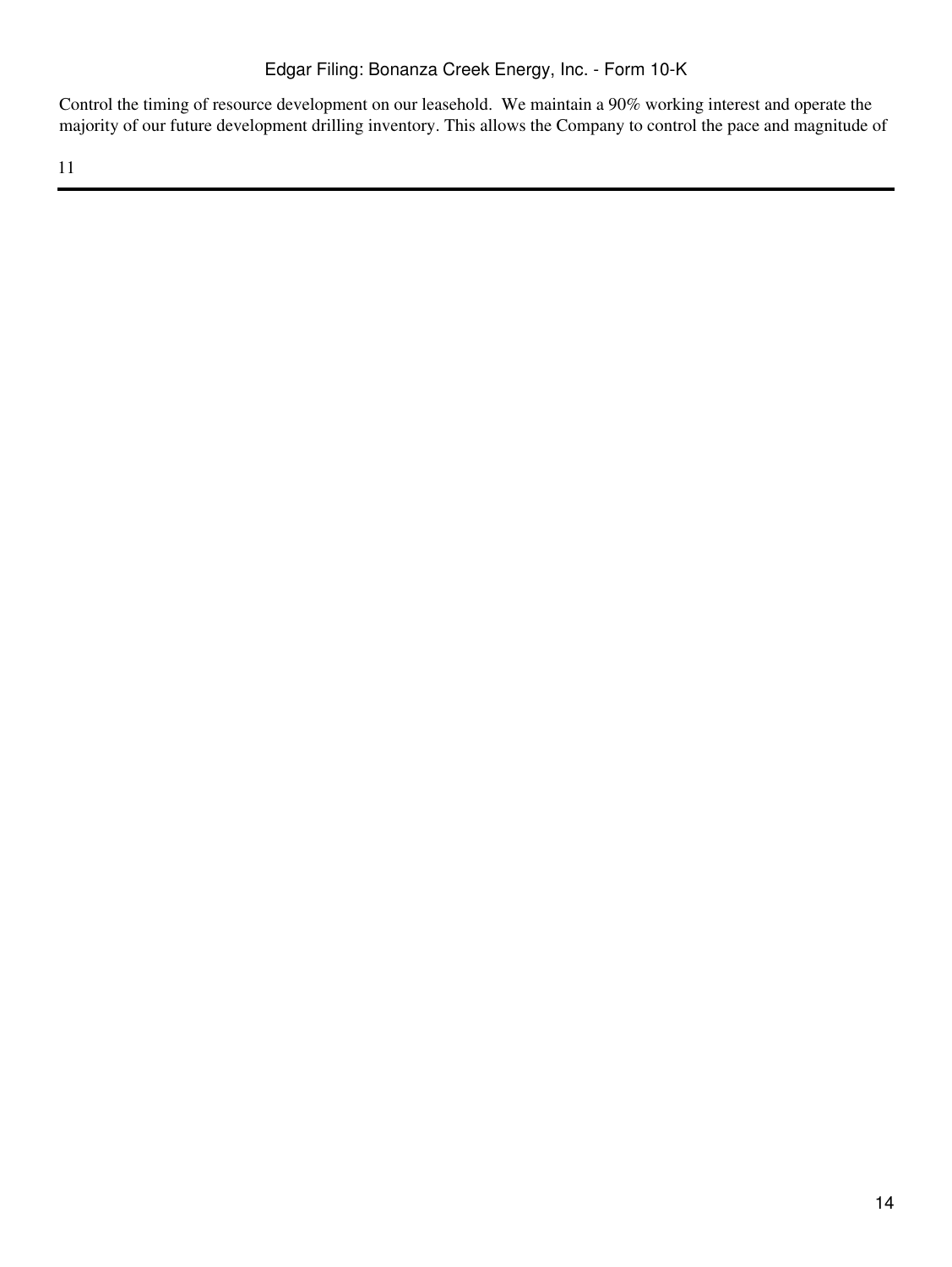our future capital expenditures and provides us the ability to wait for increased commodity prices prior to undertaking future projects.

• operation of these assets are made by the Company. We leverage our operating and asset management skills to Continue to align our operations and cost structure to current economic conditions. We operate 98% of our current production. All decisions related to the technical operation of these producing properties and the costs associated with optimize the productivity of these properties while minimizing the ongoing costs of operations.

resource development by providing the greatest ability to drill large pads of horizontal wells with centralized surface Large, contiguous leasehold in the Denver-Julesburg Basin. We control approximately 69,000 net acres in the Wattenberg Field in Weld County. We believe the contiguous nature of our leasehold allows for the most efficient facilities servicing multiple pads over the life of field development.

• past four years. When coupled with offsetting operator results, we believe our future development locations have a High degree of geologic and technical control. We have successfully delineated the majority of our leasehold over the high degree of definition.

• drilling plan for 2016, we believe the commodity mix of our reserves provides significant leverage to any future Liquids-weighted reserves. While current commodity prices have caused us to significantly reduce our anticipated recovery in oil prices.

• (163.9 net) proved undeveloped locations (220 gross standard reach lateral equivalents) identified in the Wattenberg Significant inventory of undrilled locations available for development. As of December 31, 2015, we had 204 gross Field, which represents a 3.4 year future development inventory assuming a continuous one rig drilling program.

In 2015, we successfully drilled 101 and completed 110 productive operated wells and participated in drilling seven and completing six productive non-operated wells. The resulting production rates achieved by this program increased sales volumes by 20% over the previous year to 28,272 Boe/d of which 76% was crude oil and natural gas liquids ("NGLs"). We had nine operated wells and three non-operated wells in progress as of December 31, 2015. Our sales volumes during the fourth quarter of 2015 were 28,572 Boe/d, a 10% increase over the comparable period in 2014. The following tables summarize our estimated proved reserves, PV-10 reserve value, sales volumes, and projected capital spend as of December 31, 2015:

|                                  |         |         | Natural |         |
|----------------------------------|---------|---------|---------|---------|
|                                  | Crude   | Natural | Gas     | Total   |
|                                  | Oil     | Gas     | Liquids | Proved  |
| <b>Estimated Proved Reserves</b> | (MBbls) | (MMcf)  | (MBbls) | (MBoe)  |
| Developed                        |         |         |         |         |
| Rocky Mountain                   | 21,074  | 53,864  | 8,704   | 38,756  |
| Mid-Continent                    | 7,818   | 23,616  | 1,655   | 13,409  |
|                                  | 28,892  | 77,480  | 10,359  | 52,165  |
| Undeveloped                      |         |         |         |         |
| Rocky Mountain                   | 24,689  | 49,916  | 8,400   | 41,408  |
| Mid-Continent                    | 3,812   | 16,831  | 1,159   | 7,776   |
|                                  | 28,501  | 66,747  | 9,559   | 49,184  |
| <b>Total Proved</b>              | 57,393  | 144,227 | 19,918  | 101,349 |
|                                  |         |         |         |         |

12

Natural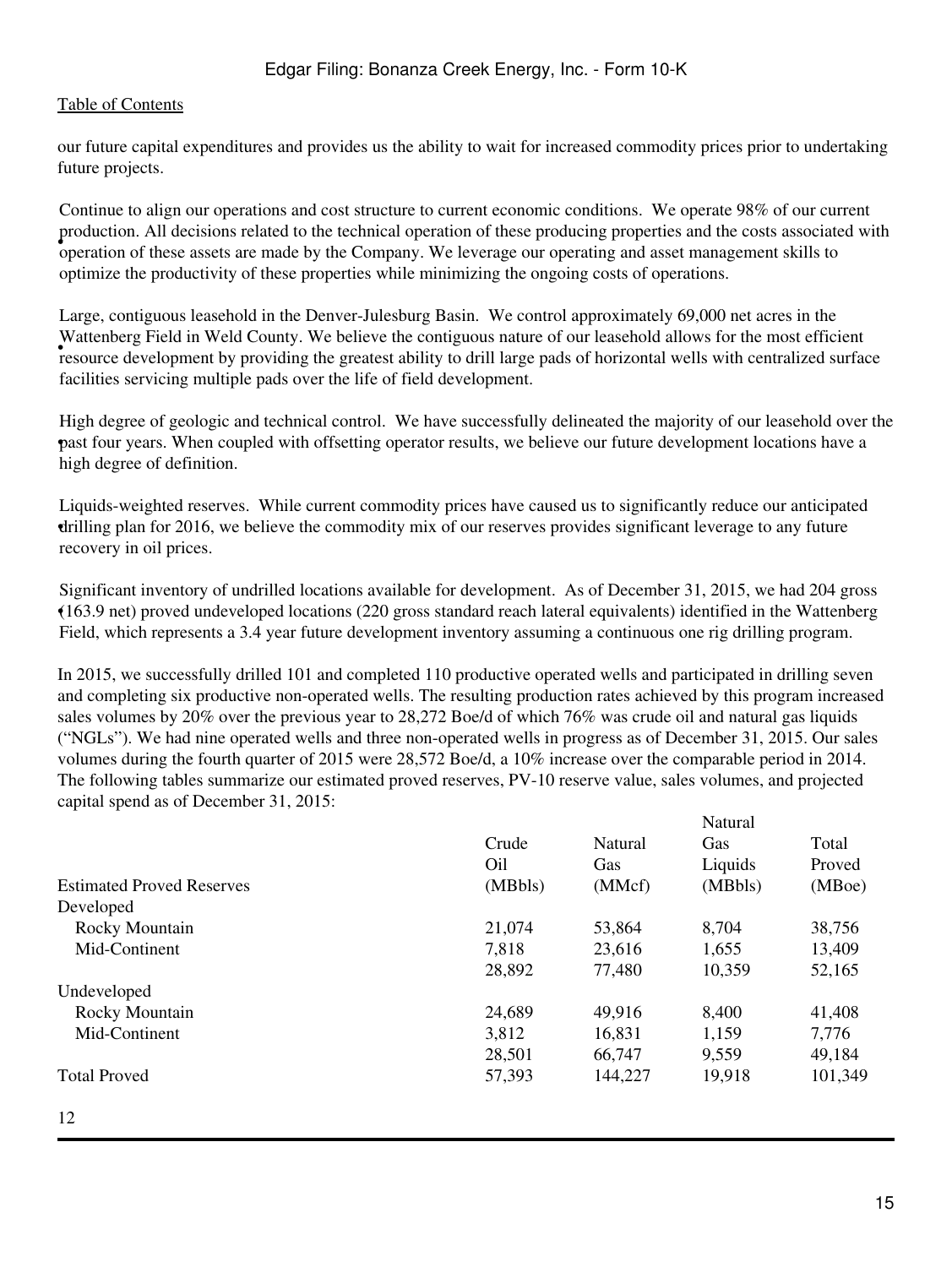| <b>Table of Contents</b> |
|--------------------------|
|--------------------------|

|                              |                                     |        |      |                                 | Sales Volumes for |             |                        |              |  |
|------------------------------|-------------------------------------|--------|------|---------------------------------|-------------------|-------------|------------------------|--------------|--|
|                              |                                     |        |      |                                 | the Year Ended    |             |                        | Net Proved   |  |
|                              | <b>Estimated Proved Reserves at</b> |        |      |                                 | December 31,      |             |                        | Undeveloped  |  |
|                              | December 31, 2015 <sup>(1)</sup>    |        |      |                                 | 2015              |             |                        | Drilling     |  |
|                              |                                     |        |      |                                 | Average           |             | Projected              | Locations    |  |
|                              |                                     |        |      |                                 | <b>Net</b>        |             |                        |              |  |
|                              | Total                               |        |      |                                 | Daily             |             | 2016 Capital           | as of        |  |
|                              |                                     |        |      |                                 | Sales             |             |                        |              |  |
|                              | Proved                              | $%$ of |      | $%$ Proved PV-10                | <b>Volumes</b>    | $%$ of      | Expenditures           | December 31, |  |
|                              | (MBoe)                              | Total  |      | Developed $(\$$ in MM $)^{(2)}$ | (Boe/d)           | Total       | $($$ in millions) 2015 |              |  |
| Rocky Mountain               | 80,164                              | 79     | % 48 | % \$247.8                       | 22,987            | 81<br>$\%$  | $$36.5-46.5$           | 163.9        |  |
| Mid-Continent <sup>(3)</sup> | 21,185                              | 21     | % 63 | 80.0<br>$\%$                    | 5,285             | $\%$<br>19  | 3.5                    | 81.1         |  |
| Total                        | 101,349                             | 100    | % 51 | % \$327.8                       | 28,272            | 100<br>$\%$ | \$<br>$40.0 - 50.0$    | 245.0        |  |
|                              |                                     |        |      |                                 |                   |             |                        |              |  |

Proved reserves and related future net revenue and PV-10 were calculated using prices equal to the twelve-month unweighted arithmetic average of the first-day-of-the-month commodity prices for each of the preceding twelve

(1) months, which were \$50.28 per Bbl WTI and \$2.59 per MMBtu HH. Adjustments were then made for location, grade, transportation, gravity, and Btu content, which resulted in a decrease of \$6.28 per Bbl of crude oil and a decrease of \$0.26 per MMBtu of natural gas.

PV-10 is a non-GAAP financial measure and represents the present value of estimated future cash inflows from proved crude oil, natural gas, and natural gas liquid reserves, less future development and production costs, discounted at 10% per annum to reflect timing of future cash inflows using the twelve-month unweighted arithmetic average of the first-day-of-the-month commodity prices, after adjustment for differentials in location and quality, for each of the preceding twelve months. We believe that PV-10 provides useful information to investors as it is widely used by professional analysts and sophisticated investors when evaluating oil and gas

- (2) companies. We believe that PV-10 is relevant and useful for evaluating the relative monetary significance of our  $(2)$  assembles. Professional analysts and sombittiontal investors may utilize the magnum as a basis for reserves. Professional analysts and sophisticated investors may utilize the measure as a basis for comparison of the relative size and value of our reserves to other companies' reserves. Because there are many unique factors that can impact an individual company when estimating the amount of future income taxes to be paid, we believe the use of a pre-tax measure is valuable in evaluating the Company and our reserves. PV-10 is not intended to represent the current market value of our estimated reserves. PV-10 differs from Standardized Measure of Discounted Future Net Cash Flows ("Standardized Measure") because it does not include the effect of future income taxes. Please refer to the Reconciliation of PV-10 to Standardized Measure presented several pages below.
- (3) Mid-Continent sales volumes were 5,285 Boe/d for 2015, which is comprised of 4,684 Boe/d of production net to our interest and 601 Boe/d sales volumes from our percentage-of-proceeds contracts.

Our Operations

Our operations are mainly focused in the Wattenberg Field in the Rocky Mountain region and in the Dorcheat Macedonia Field in the Mid-Continent region.

Rocky Mountain Region

The two main areas in which we operate in the Rocky Mountain region are the Wattenberg Field in Weld County, Colorado and the North Park Basin in Jackson County, Colorado. As of December 31, 2015, our estimated proved reserves in the Rocky Mountain region were 80,164 MBoe, which represented 79% of our total estimated proved reserves and contributed 22,987 Boe/d, or 81%, of sales volumes during 2015.

Wattenberg Field - Weld County, Colorado. Our operations are in the oil and liquids-weighted extension area of the Wattenberg Field targeting the Niobrara and Codell formations. As of December 31, 2015, our Wattenberg position consisted of approximately 91,000 gross (69,000 net) acres. We own 3-D seismic surveys covering the majority of our acreage in the Wattenberg Field, which helps provide efficient and targeted horizontal drilling operations. We have seen an uplift in production from larger stimulations using approximately 1,500 pounds per foot and from our new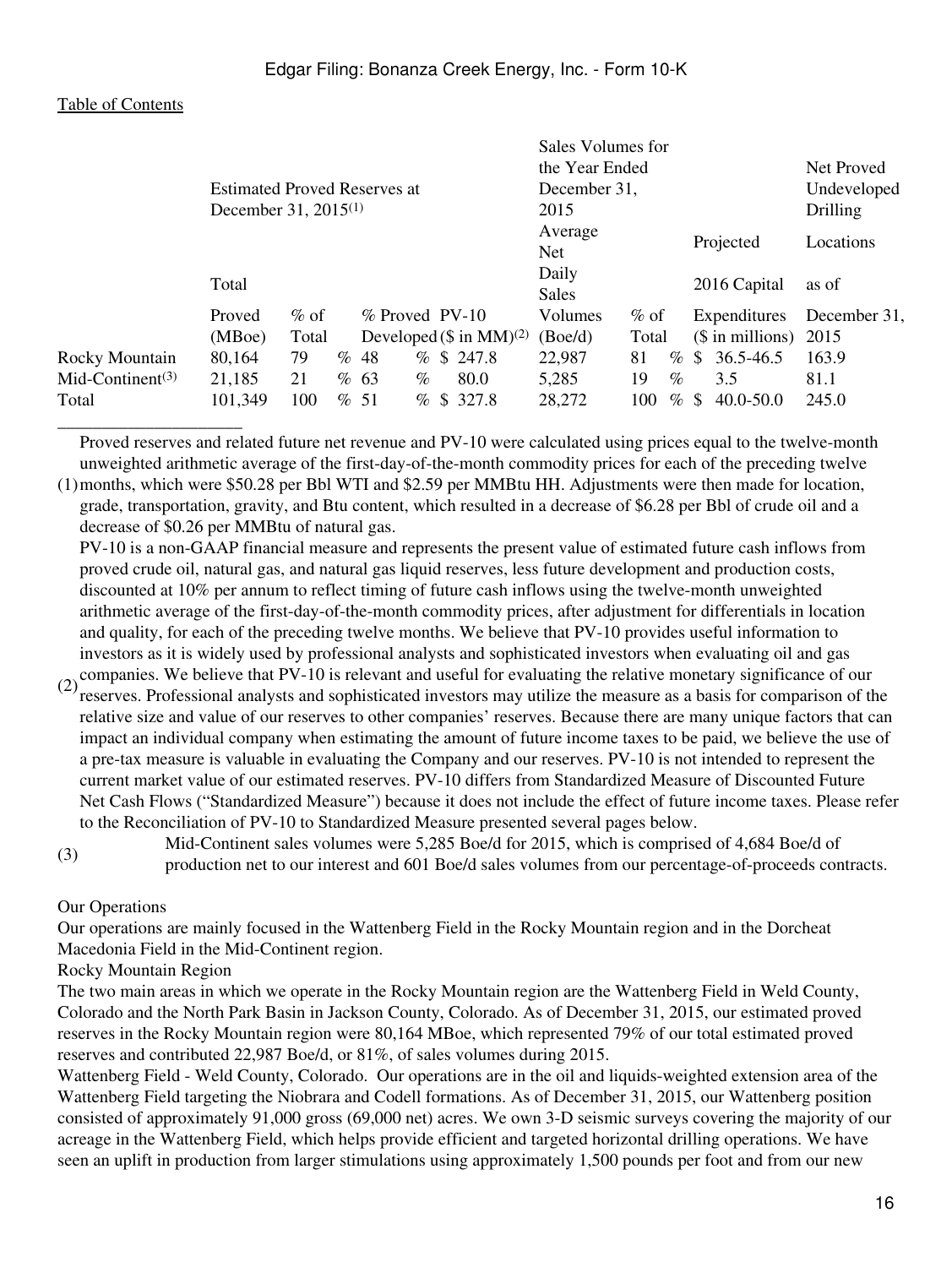mono-bore well design that incorporates the plug-and-perf completion technique. We plan to incorporate both techniques on wells drilled and completed during 2016.

The Wattenberg Field is now primarily developed for the Niobrara and Codell formations using horizontal drilling and multi-stage fracture stimulation techniques. We believe the Niobrara B and C benches have been fully delineated on our legacy acreage, while the Codell formation continues to be delineated in our eastern legacy acreage. Our delineation wells in our Northern acreage have validated the productivity of the Niobrara Chalk.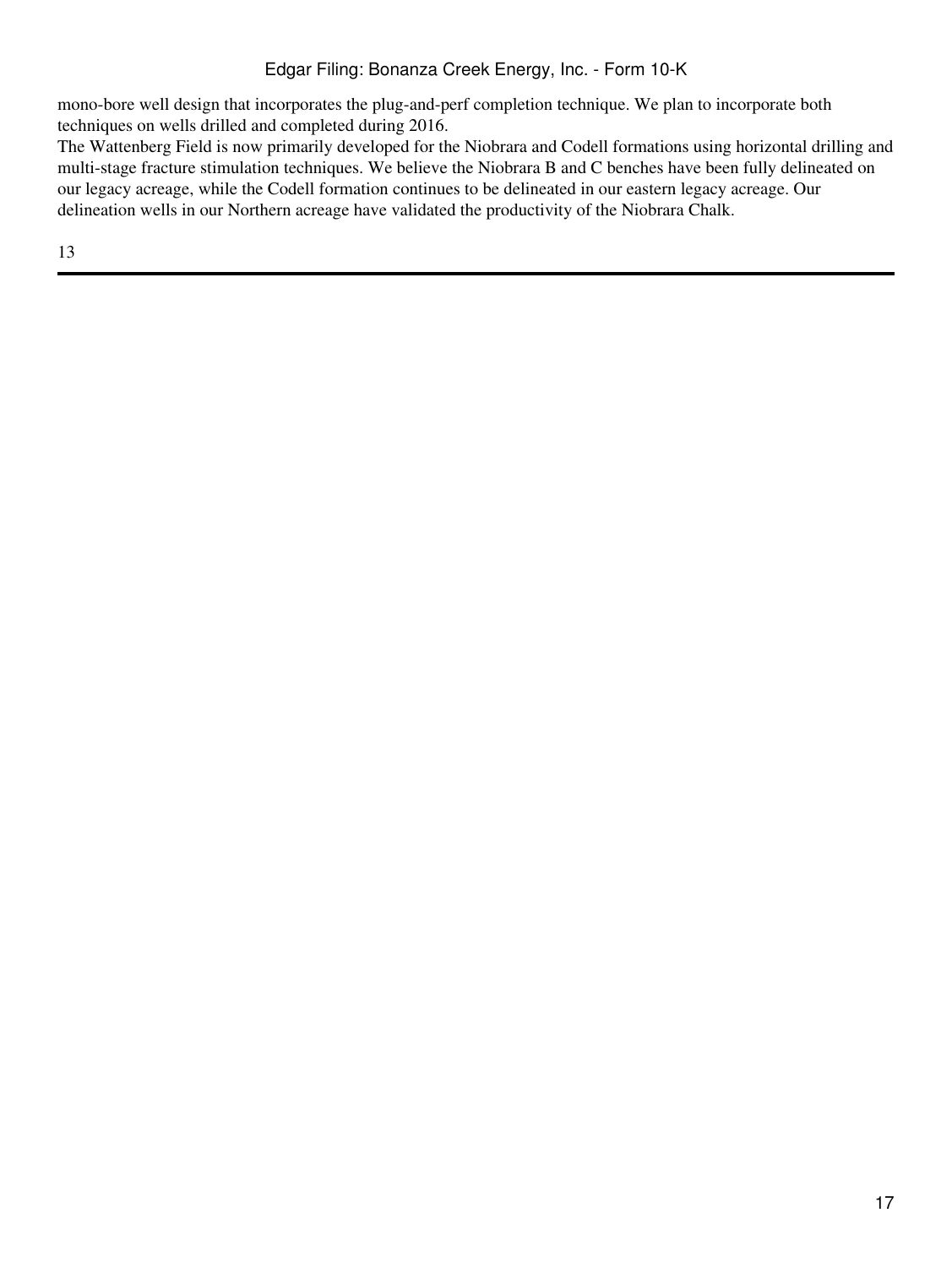Our estimated proved reserves at December 31, 2015 in the Wattenberg Field were 79,869 MBoe. As of December 31, 2015, we had a total of 620 gross producing wells, of which 401 were horizontal wells, and our sales volumes during 2015 were 22,894 Boe/d. Our sales volumes for the fourth quarter of 2015 were 23,535 Boe/d. As of December 31, 2015, our working interest for all producing wells averaged approximately 90% and our net revenue interest was approximately 74%.

Our strategy in 2015 was to utilize existing infrastructure and maximize extended reach lateral wells to allow us to reduce costs. We also established a midstream entity, Rocky Mountain Infrastructure, LLC, to house our gas gathering and midstream facility assets that we subsequently deemed as held for sale during the same year. We continued to expand our proved reserves in this area by drilling non-proved horizontal locations. As of December 31, 2015, we have an identified drilling inventory of approximately 204 gross (163.9 net) proved undeveloped ("PUD") drilling locations (220 gross standard reach lateral equivalents) on our acreage with an average standard reach lateral well cost of \$3.0 million, based on average capital expenditures in 2015 when excluding outliers. During 2015, we drilled 84 and completed 95 gross horizontal wells.

The first criteria of our 2015 operated drilling program was to drill near our central production facilities. We maximized our extended reach lateral development in the program and were successful in achieving 48% of our program as extended reach laterals on a standard reach lateral equivalent basis (47 of 98 standard reach lateral equivalents). During the year, in the Niobrara benches, we drilled 26 extended reach lateral wells and 45 standard reach lateral wells. We completed 28 extended reach lateral wells and 51 standard reach lateral wells. In addition, we drilled 6 Codell standard reach lateral wells and completed 10 with carryover from 2014. We also participated in the drilling of 2 standard reach lateral wells (0.8 net) and 5 extended reach lateral wells (1.0 net) and the completion of 6 extended reach lateral wells (0.8 net) in the Niobrara formation. During 2015 we analyzed our test results using various completion fluids and additives, frac sand concentration and casing designs and configurations. We estimate our capital expenditures in the Wattenberg Field for the first quarter 2016 will range from \$35.0 million to \$45.0 million, to be used to drill two extended reach lateral wells in the Niobrara formation, six standard reach lateral wells in the Niobrara and one standard reach lateral well in the Codell. We anticipate completing four medium reach lateral wells and eight standard reach lateral wells in the Niobrara in the first quarter of 2016 and participate in three non-operated well completions (two standard reach laterals and one extended reach lateral). The Company expects well costs to continue to contract in the near term, targeting a range of \$2.5 million to \$2.7 million for a standard reach lateral well down from \$4.2 million and is targeting approximately \$4.3 million for an extended reach lateral well down from \$5.1 million. Further budget guidance for the remainder of 2016 will be determined based upon the final outcome of our divestiture processes. Please refer to Note 3 - Assets Held for Sale in Part II, Item 8 of this Annual Report on Form 10-K, for additional discussion. In 2016, we plan to use the monobore well design that incorporates the plug-and-perf completion technique and 1,500 pounds of frac sand per lateral foot. North Park Basin - Jackson County, Colorado. We control approximately 19,000 gross (15,000 net) acres in the North

Park Basin in Jackson County, Colorado, all prospective for the Niobrara oil shale. We operate the North and South McCallum Fields, which currently produce light oil, which is trucked to market. We currently have all of our assets within the North Park Basin held for sale.

In the North Park Basin, our estimated proved reserves as of December 31, 2015 were approximately 295 MBoe, 100% of which was crude oil, and our sales volumes during 2015 were 93.4 Boe/d. Our sales volumes for the fourth quarter of 2015 were 70.6 Boe/d. During 2014, we drilled and cored one vertical well, which was subsequently evaluated in 2015 and deemed a dry hole at such time. There were no wells drilled during 2015 in the North Park Basin.

None of our 2016 capital budget is assigned to the North Park Basin.

Mid-Continent Region

In southern Arkansas, we target the oil-rich Cotton Valley sands in the Dorcheat Macedonia and McKamie Patton Fields. As of December 31, 2015, our estimated proved reserves in the Mid-Continent region were 21,185 MBoe, 68% of which were oil and NGLs and 63% of which were proved developed. We currently have 294 gross producing vertical wells. During 2015, we drilled 24 wells and successfully completed 21 operated wells in the Mid-Continent region. We achieved a sales volume rate for 2015 of 5,285 Boe/d, of which 69% was from oil and NGLs, and a sales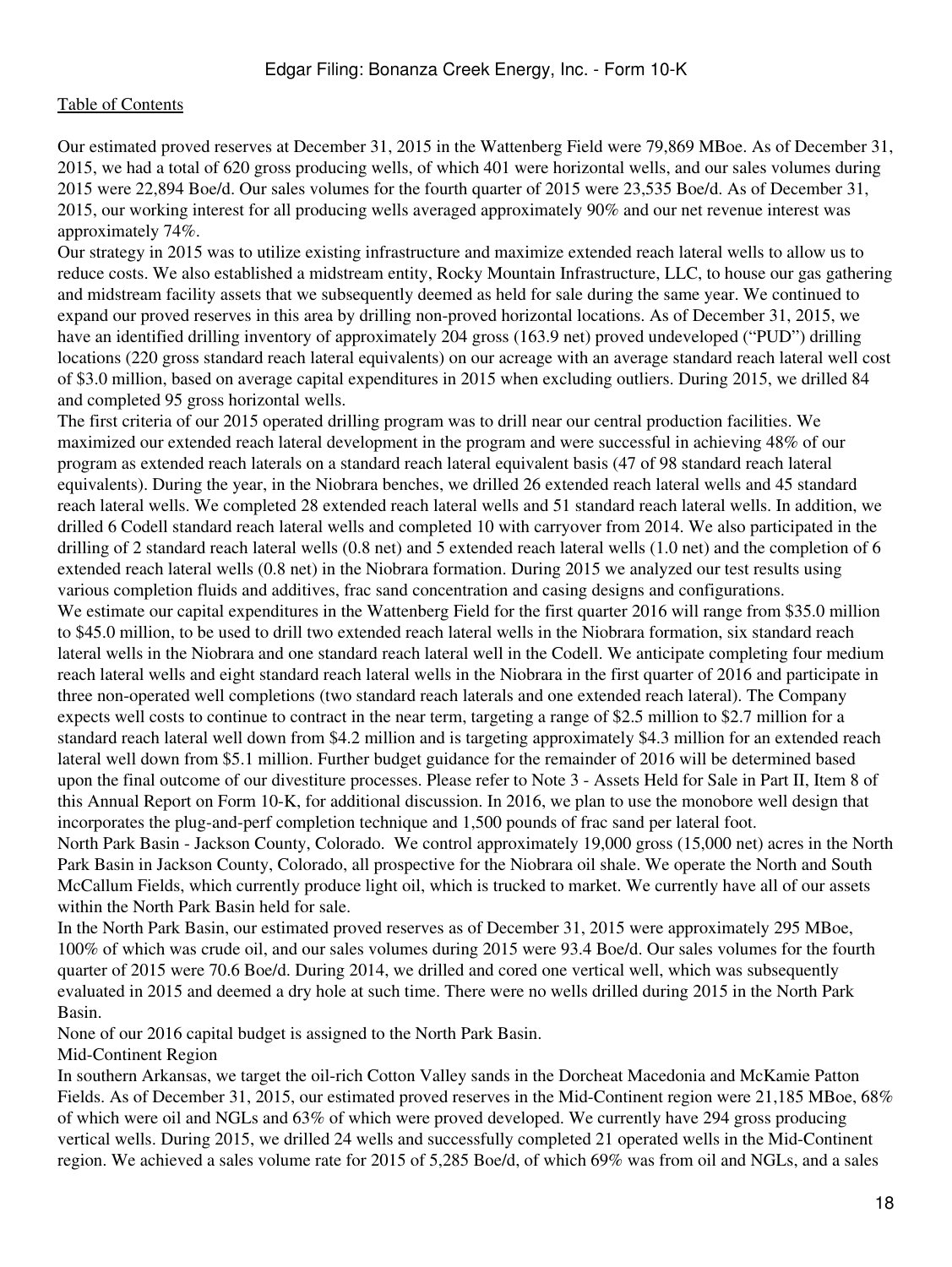# Edgar Filing: Bonanza Creek Energy, Inc. - Form 10-K

volume rate for the fourth quarter of 2015 of 4,966 Boe/d. Productive reservoirs range in depth from 4,500 to 9,000 feet. Those reservoirs include the Smackover and the Pettet, but our primary development target is the Cotton Valley sands. We estimate our capital expenditures in the Mid-Continent region for 2016 could be \$3.5 million with the continuation of the recompletion program, although we currently have all of our assets within the Mid-Continent region held for sale.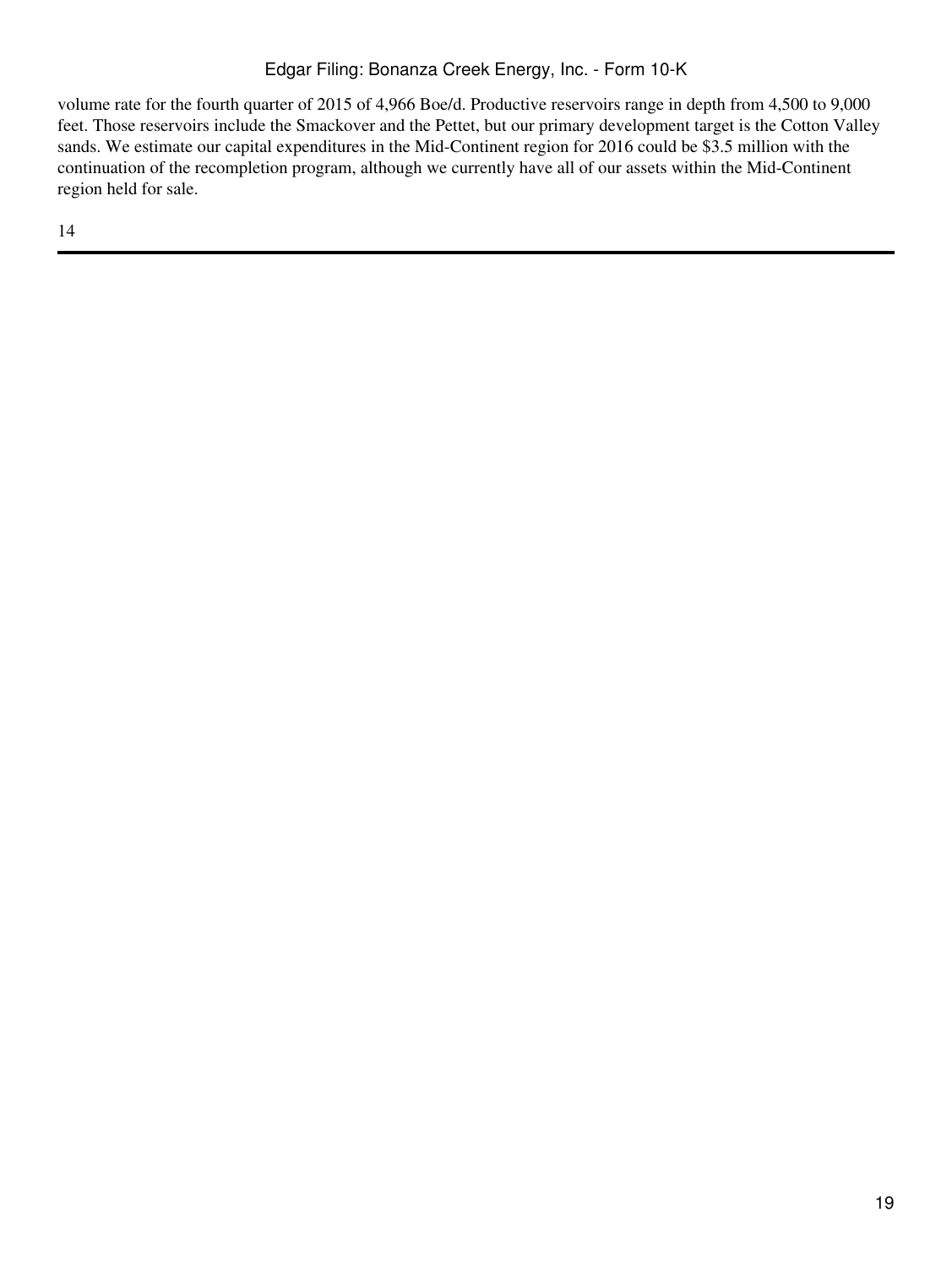Dorcheat Macedonia. In the Dorcheat Macedonia Field, we average an approximate 89% working interest and an approximate 73% net revenue interest on all producing wells, and the majority of our acreage is held by unitization, production, or drilling operations. We have approximately 260 gross producing wells and our production during 2015 was approximately 4,450 Boe/d (5,051 Boe/d sales volumes). During the fourth quarter of 2015, our production was 4,129 Boe/d (4,730 Boe/d sales volumes). Our proved reserves in this field are approximately 20,073 MBoe. As of December 31, 2015, we have identified approximately 96 gross (81.1 net) PUD drilling locations on our acreage in this area. During 2015, we drilled 22 and successfully completed 21 vertical Cotton Valley wells in the Dorcheat Macedonia Field.

Other Mid-Continent. We own additional interests in the McKamie Patton Field in the Mid-Continent region near the Dorcheat Macedonia Field. As of December 31, 2015, our estimated proved reserves were approximately 1,112 MBoe, and sales volume during 2015 were approximately 234 Boe/d. During the fourth quarter of 2015, our production was 236 Boe/d.

Gas Processing Facilities. Our Mid-Continent gas processing facilities are located in Lafayette and Columbia counties in Arkansas and are strategically located to serve our production in the region. In the aggregate, our Arkansas gas processing facilities have approximately 40 MMcf/d of capacity with 86,000 gallons per day of associated NGL capacity. As a cost savings measure, during 2015 we idled our McKamie Patton gas plant dropping our current capacity in the Dorcheat Macedonia Field to 24 MMcf/d with 54,000 gallons per day of associated NGL capacity. Our ownership of these facilities and related gathering pipeline provides us with the benefit of controlling processing and compression of our natural gas production and the timing of connection to our newly completed wells. Reserves

## Estimated Proved Reserves

The summary data with respect to our estimated proved reserves presented below has been prepared in accordance with rules and regulations of the Securities and Exchange Commission (the "SEC") applicable to companies involved in oil and natural gas producing activities. Our reserve estimates do not include probable or possible reserves, categories which SEC rules do permit us to disclose in public reports. Our estimated proved reserves for the years ended December 31, 2015, 2014 and 2013 were determined using the preceding twelve months' unweighted arithmetic average of the first-day-of-the-month prices. For a definition of proved reserves under the SEC rules, please see the Glossary of Oil and Natural Gas Terms included in the beginning of this report.

Reserve estimates are inherently imprecise and estimates for new discoveries are more imprecise than reserve estimates for producing oil and gas properties. Accordingly, these estimates are expected to change as new information becomes available. The PV-10 values shown in the following table are not intended to represent the current market value of our estimated proved reserves. Neither prices nor costs have been escalated. The actual quantities and present values of our estimated proved reserves may be less than we have estimated.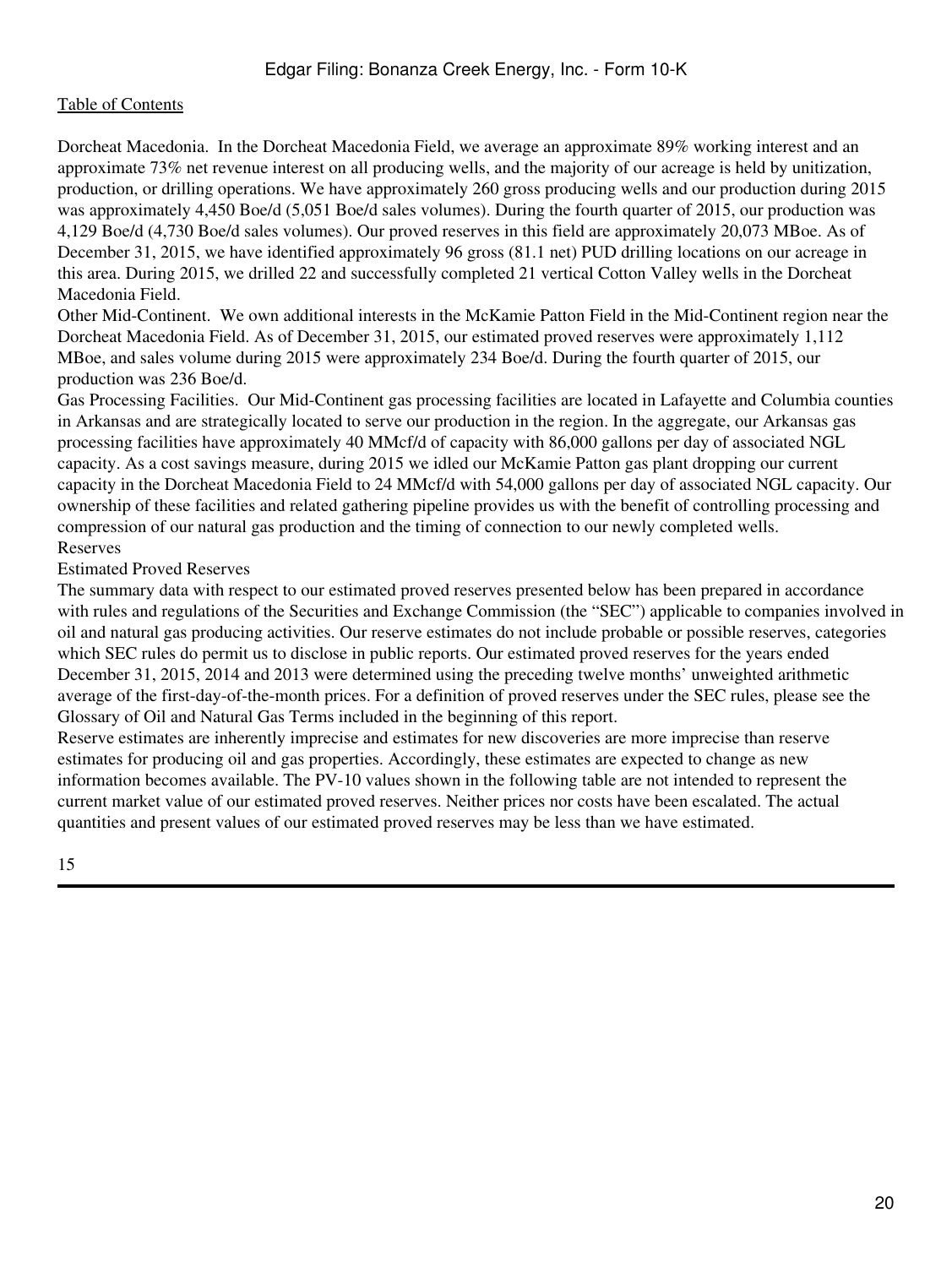\_\_\_\_\_\_\_\_\_\_\_\_\_\_\_\_\_\_\_\_

The table below summarizes our estimated proved reserves at December 31, 2015, 2014 and 2013 for each of the regions and currently producing fields in which we operate. The proved reserve estimates at December 31, 2015 and 2014 are based on reports prepared by our internal corporate reservoir engineering group, of which 100% were audited by Netherland, Sewell & Associates, Inc. ("NSAI"), our third-party independent reserve engineers. The proved reserve estimates at December 31, 2013 are based on reports prepared by NSAI. In preparing these reports for 2013, NSAI evaluated 100% of our estimated proved reserves. For more information regarding our independent reserve engineers, please see Independent Reserve Engineers below. The information in the following table is not intended to represent the current market value of our proved reserves nor does it give any effect to or reflect our commodity derivatives or current commodity prices.

| 2015    | 2014 | 2013            |
|---------|------|-----------------|
| (MMBoe) |      |                 |
| 80.1    | 68.1 | 49.1            |
| 79.8    | 67.8 | 48.8            |
| 0.3     | 0.3  | 0.3             |
| 21.2    | 21.4 | 20.7            |
| 20.1    | 19.9 | 19.4            |
| 1.1     | 1.5  | 1.3             |
| 101.3   | 89.5 | 69.8            |
|         |      | At December 31, |

The following table sets forth more information regarding our estimated proved reserves at December 31, 2015, 2014 and 2013:

|                                                                  | At December 31, |      |       |      |       |      |
|------------------------------------------------------------------|-----------------|------|-------|------|-------|------|
|                                                                  | 2015            |      | 2014  |      | 2013  |      |
| Reserve Data $(1)$ :                                             |                 |      |       |      |       |      |
| Estimated proved reserves:                                       |                 |      |       |      |       |      |
| Oil (MMBbls)                                                     | 57.4            |      | 54.7  |      | 43.6  |      |
| Natural gas (Bcf)                                                | 144.2           |      | 188.6 |      | 139.6 |      |
| Natural gas liquids (MMBbls)                                     | 19.9            |      | 3.4   |      | 2.9   |      |
| Total estimated proved reserves (MMBoe) <sup>(2)</sup>           | 101.3           |      | 89.5  |      | 69.8  |      |
| Percent oil and liquids                                          | 76              | $\%$ | 65    | $\%$ | 67    | $\%$ |
| Estimated proved developed reserves:                             |                 |      |       |      |       |      |
| Oil (MMBbls)                                                     | 28.9            |      | 28.3  |      | 20.7  |      |
| Natural gas (Bcf)                                                | 77.5            |      | 94.5  |      | 59.2  |      |
| Natural gas liquids (MMBbls)                                     | 10.4            |      | 2.2   |      | 1.6   |      |
| Total estimated proved developed reserves (MMBoe) <sup>(2)</sup> | 52.2            |      | 46.3  |      | 32.2  |      |
| Percent oil and liquids                                          | 75              | $\%$ | 66    | $\%$ | 69    | $\%$ |
| Estimated proved undeveloped reserves:                           |                 |      |       |      |       |      |
| Oil (MMBbls)                                                     | 28.5            |      | 26.4  |      | 22.9  |      |
| Natural gas (Bcf)                                                | 66.7            |      | 94.1  |      | 80.4  |      |
| Natural gas liquids (MMBbls)                                     | 9.6             |      | 1.2   |      | 1.3   |      |
| Total estimated proved undeveloped reserves<br>$(MMBoe)^{(2)}$   | 49.2            |      | 43.2  |      | 37.6  |      |
| Percent oil and liquids                                          | 77              | $\%$ | 64    | $\%$ | 64    | $\%$ |

Proved reserves were calculated using prices equal to the twelve month unweighted arithmetic average of the first-day-of-the-month prices for each of the preceding twelve months, which were \$50.28 per Bbl WTI and \$2.59

(1) per MMBtu HH, \$94.99 per Bbl WTI and \$4.35 per MMBtu HH, and \$96.91 per Bbl WTI and \$3.67 per MMBtu HH for the years ended December 31, 2015, 2014 and 2013, respectively. Adjustments were made for location and grade.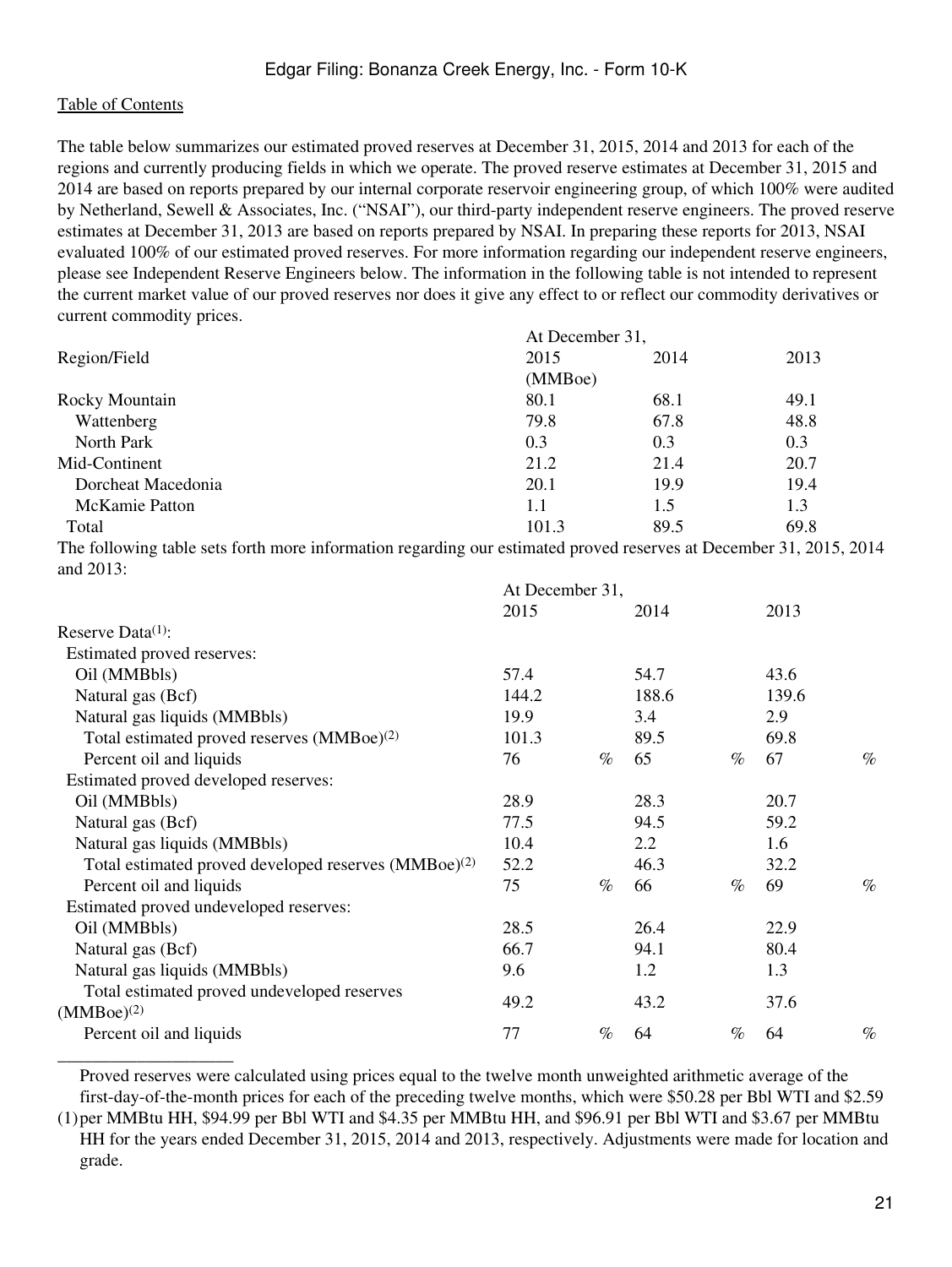(2)Determined using the ratio of 6 Mcf of natural gas to one Bbl of crude oil.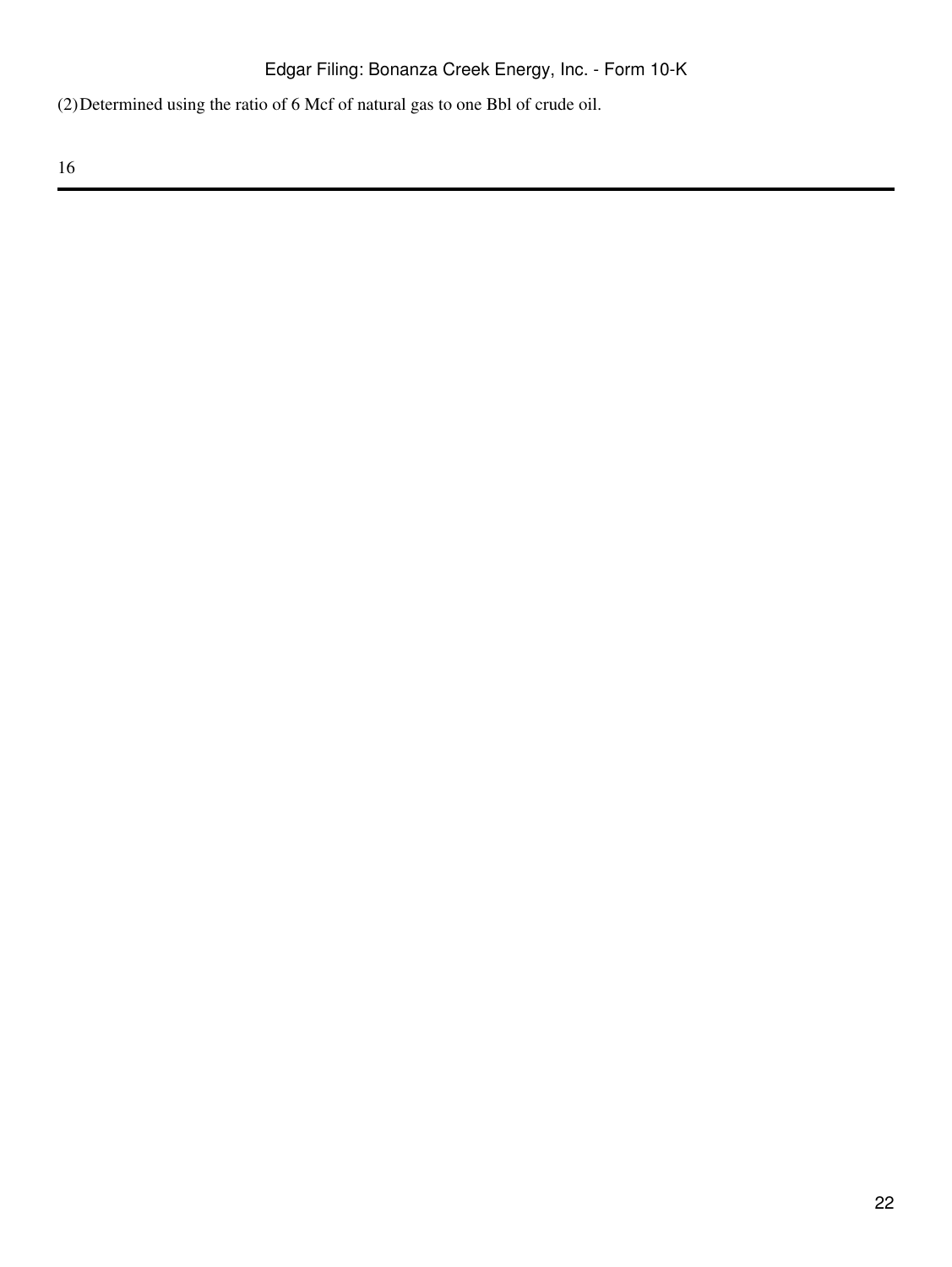Proved developed oil and gas reserves are reserves that can be expected to be recovered through existing wells with existing equipment and operating methods. Proved undeveloped oil and gas reserves are reserves that are expected to be recovered from new wells on undrilled acreage, or from existing wells where a relatively major expenditure is required for completion. Proved undeveloped reserves on undrilled acreage are limited to those directly offsetting development spacing areas that are reasonably certain of production when drilled, unless evidence using reliable technology exists that establishes reasonable certainty of economic productivity at greater distances.

Proved undeveloped locations in our December 31, 2015 reserve report are included in our development plan and are scheduled to be drilled within five years from their initial proved booking date. The Company's management evaluated the proved undeveloped drilling plan using the Company's current budget price deck and the liquidation model for general and administrative costs, estimated interest payments and hedging payments. The budget price deck was derived from various external sources, such as the NYMEX strip price, the S&P and Moody's indices, prices from equity analysts who cover the Company, along with internal management estimates. We have a strong PUD conversion rate as evidenced by our 2014 conversion rate of 21% and our 2015 conversion rate of 16%. Given the anticipated limited drilling program in 2016, we analyzed the potential PUD loss within the Wattenberg Field at the end of 2016 to be less than 1%. The reliable technologies used to establish our proved reserves are a combination of pressure performance, geologic mapping, offset productivity, electric logs, and production data.

Estimated proved reserves at December 31, 2015 were 101.3 MMBoe, a 13% increase from estimated proved reserves of 89.5 MMBoe at December 31, 2014. Approximately 79% of our December 31, 2015 proved reserves are attributed to the Rocky Mountain region, over 99% of which are attributed to the Wattenberg Field. The net increase in our reserves of 11.8 MMBoe is the result of additions in extensions and discoveries of 12.0 MMBoe, coupled with a net positive revision of 8.4 MMBoe (engineering and pricing) and net acquisitions of 1.5 MMBoe offset by 10.1 MMBoe in production. The Mid-Continent region contributed the acquisition reserves of 1.5 MMBoe, 2.5% the extensions and discoveries and less than 4% of the reserve revisions.

The addition in extension and discoveries is primarily the result of drilling and completing 63 unproved horizontal locations (including five non-operated) in the Niobrara and the Codell formations in the Wattenberg Field during 2015 and the addition of 17 new horizontal proved undeveloped locations. Twenty-eight additional proved undeveloped locations were added in the engineering revision category since the offsetting proved developed producing wells were drilled prior to 2015. For the year ended December 31, 2015, greater than 90% of our horizontal development in the Wattenberg Field was in the Niobrara formation, the majority of which was on 80-acre spacing within each bench. All Niobrara proved undeveloped locations are spaced on 80 acres.

Total Company positive engineering revisions as of December 31, 2015, were 37,174 Mboe, of which 30,086 Mboe (81%) related to reserve changes in the Wattenberg Field. This positive engineering revision is offset by a negative pricing revision of 21,417 Mboe in the Wattenberg Field. The majority of the positive revisions in the Wattenberg Field resulted from a combination of decreased drilling and completion costs, \$3.0 million per standard reach lateral well as of December 31, 2015 compared to \$4.2 million at December 31, 2014, a 29% decrease, and an increase in productivity from horizontal proved developed producing wells which increased the offsetting proved undeveloped reserves. The increase in proved developed producing reserves is primarily attributed to the installation of infrastructure in the east side of our Wattenberg Field acreage which removed the producing constraint that inhibited productivity over the last two years of development in that area. Another significant contribution to the positive reserve revision in the Wattenberg Field results from a contract change as of January 1, 2015 which gives our Company ownership of the natural gas liquids from our gas production. This conversion from two stream (wet gas and oil) to three stream (dry gas, natural gas liquids and oil) added 8,560 Mboe to our proved reserves as of December 31, 2015. With the addition of 45 horizontal proved undeveloped locations in the Wattenberg Field to the proved reserves at December 31, 2015, the total proved undeveloped location count is 204 (220 standard reach lateral equivalents) and was 226 as of December 31, 2014. Our five-year plans include the drilling of these proved undeveloped locations before they expire. The 2016 drilling program included in the year end 2015 reserves is a one rig program estimated to convert 16% of our year end 2015 proved undeveloped reserves in the Wattenberg Field. If commodity prices do not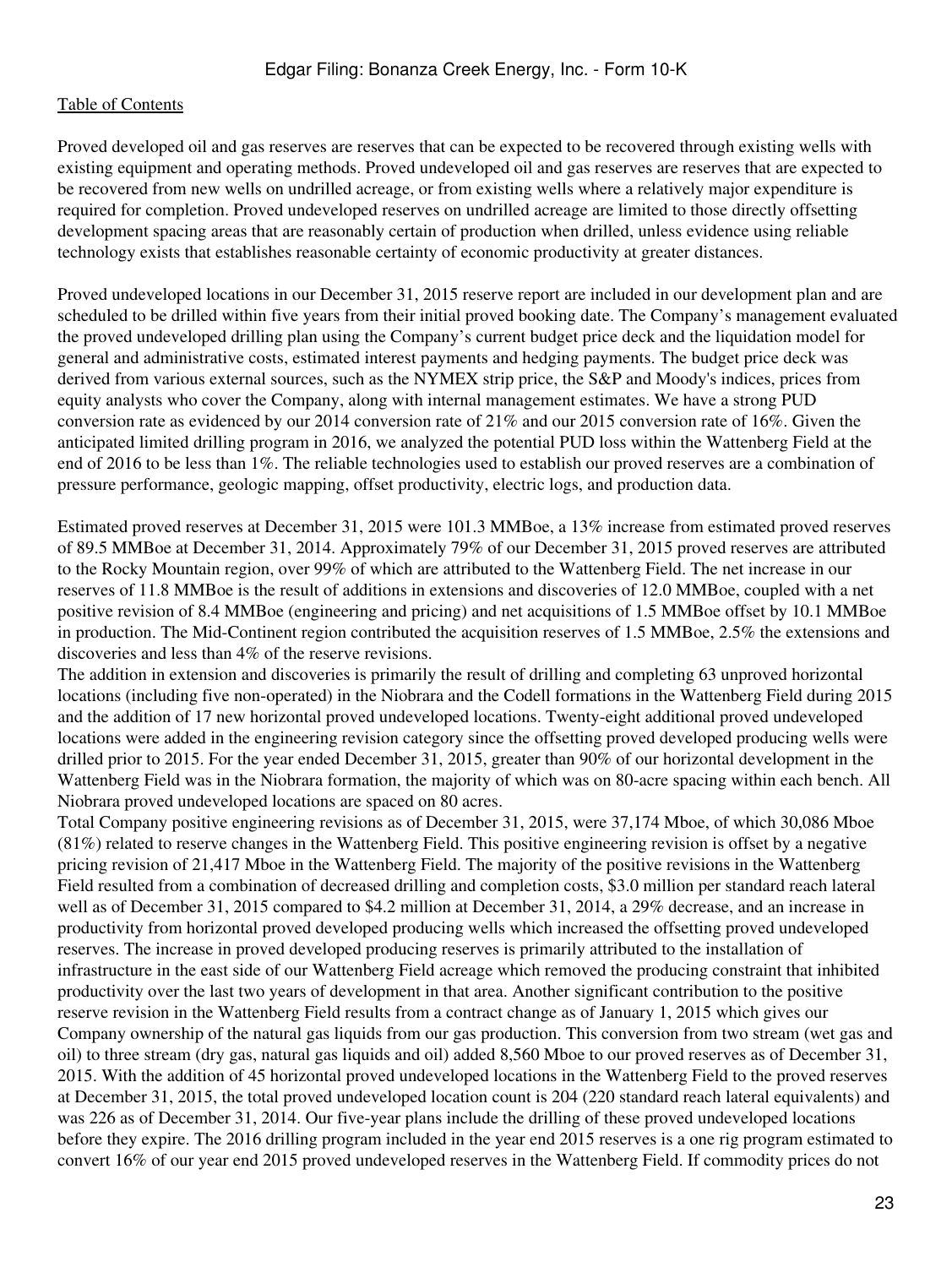# Edgar Filing: Bonanza Creek Energy, Inc. - Form 10-K

increase significantly or if our properties held for sale are not sold, we will cease drilling at the end of the first quarter 2016. At that time, we anticipate we will have drilled 20% of the proved undeveloped locations scheduled to be drilled in 2016. There is only one horizontal proved undeveloped location in the Wattenberg Field at risk to expire in 2016 if we do not continue drilling past the first quarter of the year. If we cease drilling at the end of the first quarter of 2016, run a single rig program in 2017 and add one additional rig per year thereafter for the remaining three years, all remaining proved undeveloped locations will be developed within their five year windows. A negative pricing revision of 28,810 Mboe for the Company resulted from a decrease in average commodity price from \$94.99 per Bbl WTI and \$4.35 per MMBTU HH for the year ended December 31, 2014 to \$50.28 per Bbl WTI and \$2.59 per MMBTU HH for the year ended December 31, 2015.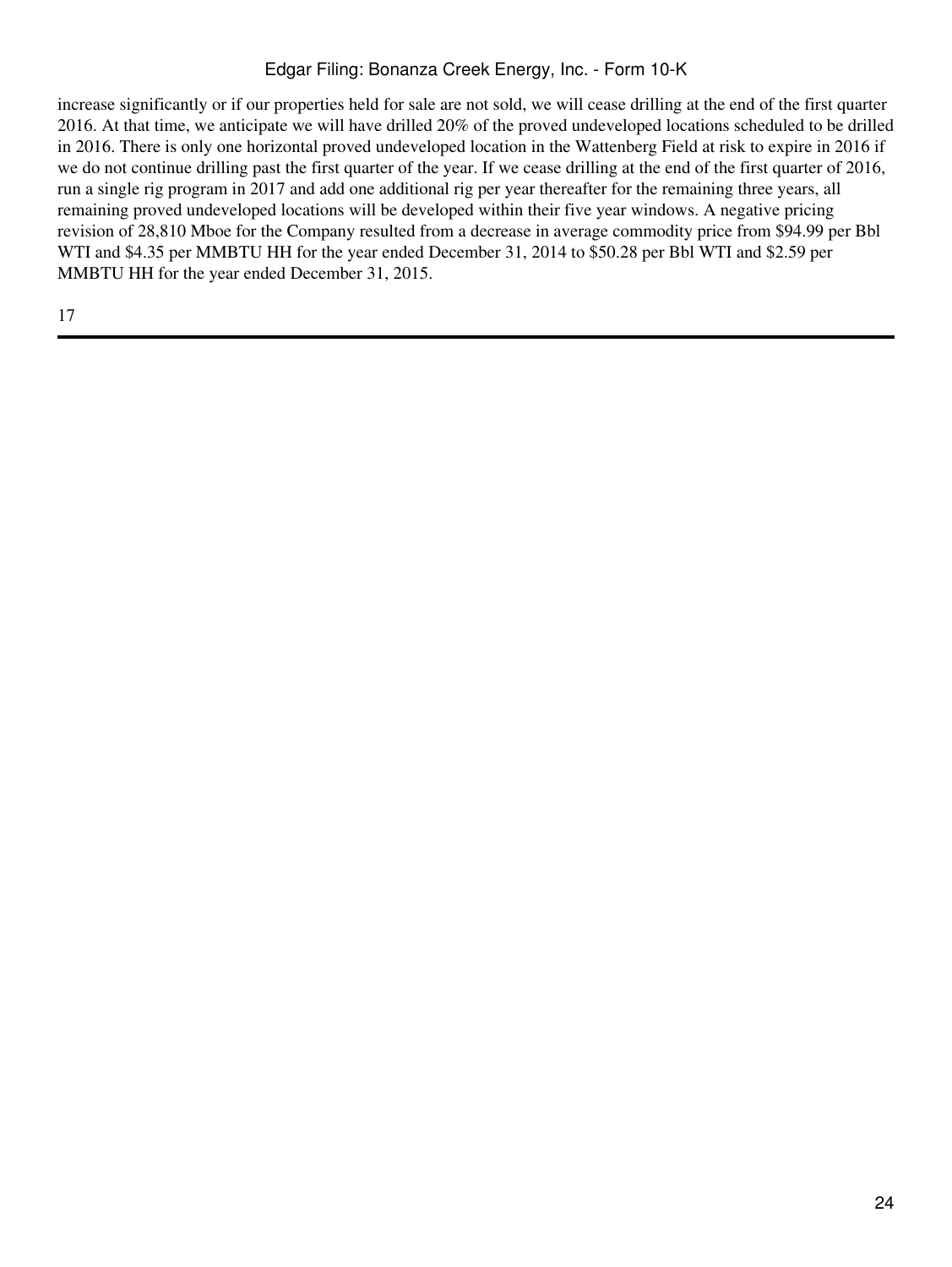Estimated proved reserves at December 31, 2014 were 89.5 MMBoe, a 28% increase from estimated proved reserves of 69.8 MMBoe at December 31, 2013. The net increase in reserves of 19.7 MMBoe was the result of additions in extensions and discoveries of 20.2 MMBoe, primarily due to the development of the Niobrara B and C benches and the Codell formations in the Wattenberg Field, coupled with a net positive revision of 7.1 MMBoe (engineering and pricing) and net acquisitions (acquisitions less divestitures) of 0.8 MMBoe offset by 8.4 MMBoe in production. The addition in extension and discoveries was primarily the result of drilling and completing 99 unproved horizontal locations (including 12 non-operated) in the Niobrara and the Codell formations in the Wattenberg Field during 2014 and the addition of 37 new horizontal proved undeveloped locations directly offsetting new wells brought online in 2014. As of December 31, 2014, approximately 70% of our horizontal development in the Wattenberg Field was in the Niobrara B formation, the majority of which was on 80-acre spacing. The net positive engineering revision was primarily the result of adding new Niobrara B proved undeveloped locations on 80-acre spacing, directly offsetting economic proved producing Niobrara B wells drilled prior to 2014, diagonal offsets to economic Niobrara B proved producing wells and a relatively small number of locations greater than one offset to economic Niobrara B proved producing wells but within developed areas and surrounded by Niobrara B proved producing wells. A total of 119 horizontal proved undeveloped locations were added to the proved reserves at December 31, 2014 of which 86 (72%) were direct offsets to economic proved producing wells (drilled in 2014 or prior to 2014), 21 (18%) were direct offsets in a diagonal pattern to economic proved producing wells and 12 (10%) were greater than one offset from economic proved producing wells. The reasonable certainty of the reserves associated with the latter two categories of proved undeveloped locations was based on analysis of the immediate surrounding productivity of the Niobrara B bench and detailed geologic mapping. All Niobrara proved undeveloped locations were spaced on 80 acres. The positive engineering revision was offset by a small negative performance revision of approximately 540 MBoe. A negative pricing revision of 0.25 MMBoe resulted from a decrease in average commodity price from \$96.91 per Bbl WTI and \$3.67 per MMBTU HH for the year ended December 31, 2013 to \$94.99 per Bbl WTI and \$4.35 per MMBTU HH for the year ended December 31, 2014.

Estimated proved reserves at December 31, 2013 were 69.8 MMBoe, a 32% increase from estimated proved reserves of 53.0 MMBoe at December 31, 2012. The net increase in reserves of 16.8 MMBoe resulting from development in the Wattenberg Field was comprised of 28.9 MMBoe of additions in extensions and discoveries offset by 3.8 MMBoe in sales volumes and negative revisions of 8.3 MMBoe. The negative revision results primarily from a combination of eliminating 45 net vertical locations from proved undeveloped due to the change in focus from vertical to horizontal development, the elimination of all proved non-producing reserves associated with vertical well refracs, recompletions, and lower performance from our vertical producers due to increased line pressure. The addition in extension and discoveries was the result of drilling and completing 68 unproved horizontal locations (including four non-operated) in the Wattenberg Field during 2013 and the addition of 89 new horizontal proved undeveloped locations. A net increase in reserves of 0.1 MMBoe in the Mid-Continent region resulted from the drilling and completion of our 5-acre increased density pilots in the Cotton Valley formation offset by a negative revision resulting from lower than expected proved developed performance. A small positive pricing revision of 0.51 MMBoe resulted from an increase in average commodity price from \$94.71 per Bbl WTI and \$2.76 per MMBtu HH for the year ended December 31, 2012 to \$96.91 per Bbl WTI and \$3.67 per MMBtu HH for the year ended December 31, 2013. Reconciliation of PV-10 to Standardized Measure

PV-10 is derived from the Standardized Measure, which is the most directly comparable GAAP financial measure. PV-10 is a computation of the Standardized Measure on a pre-tax basis. PV-10 is equal to the Standardized Measure at the applicable date, before deducting future income taxes, discounted at 10%. We believe that the presentation of PV-10 is relevant and useful to investors because it presents the discounted future net cash flows attributable to our estimated net proved reserves prior to taking into account future corporate income taxes, and it is a useful measure for evaluating the relative monetary significance of our oil and natural gas properties. Further, investors may utilize the measure as a basis for comparison of the relative size and value of our reserves to other companies. We use this measure when assessing the potential return on investment related to our oil and natural gas properties. PV-10, however, is not a substitute for the Standardized Measure. Our PV-10 measure and the Standardized Measure do not purport to present the fair value of our oil and natural gas reserves.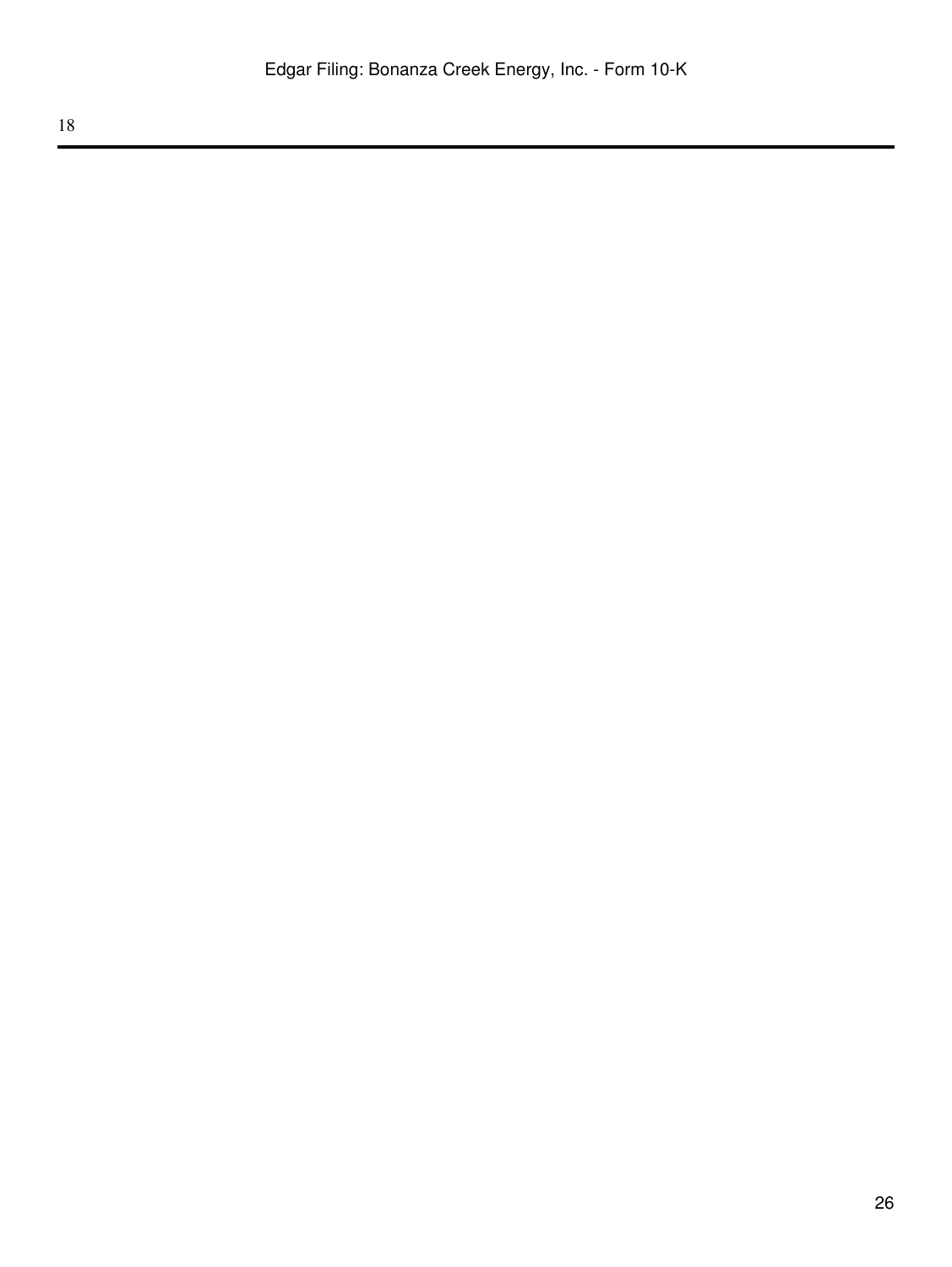The following table provides a reconciliation of PV-10 to Standardized Measure at December 31, 2015, 2014 and 2013:

|                                                                 | December 31,  |           |           |
|-----------------------------------------------------------------|---------------|-----------|-----------|
|                                                                 | 2015          | 2014      | 2013      |
|                                                                 | (in millions) |           |           |
| $PV-10$                                                         | \$ 327.8      | \$1,340.5 | \$1,227.2 |
| Present value of future income taxes discounted at $10\%^{(1)}$ |               | (233.1)   | (301.9)   |
| <b>Standardized Measure</b>                                     | \$327.8       | \$1,107.4 | \$925.3   |
|                                                                 |               |           |           |

(1) The tax basis of our oil and gas properties as of December 31, 2015 provides more tax deduction than income generated from our oil and gas properties when the reserve estimates were prepared using \$50.28 per Bbl WTI and \$2.59 per MMBTU HH.

Proved Undeveloped Reserves

|                                | Net Reserves, MBoe |                 |         |  |
|--------------------------------|--------------------|-----------------|---------|--|
|                                |                    | At December 31, |         |  |
|                                | 2015               | 2014            | 2013    |  |
| Beginning of year              | 43,246             | 37,603          | 29,192  |  |
| Converted to proved developed  | (6,994)            | (7.791)         | (3,047) |  |
| Additions from capital program | 2,308              | 5,596           | 16,535  |  |
| Acquisitions                   | 1,541              |                 | 1,779   |  |
| Revisions                      | 9,083              | 7,838           | (6,856) |  |
| End of year                    | 49,184             | 43,246          | 37,603  |  |
|                                |                    |                 |         |  |

At December 31, 2015, our proved undeveloped reserves were 49,184 MBoe, all of which are scheduled to be drilled within five years of their initial proved booking date. During 2015, the Company converted 16% of its proved undeveloped reserves (52 gross wells representing net reserves of 6,994 MBoe) at a cost of \$121.0 million. Executing our 2015 capital program resulted in the addition of 2,308 MBoe (17 gross wells) in proved undeveloped reserves in the Wattenberg Field. A small acquisition within the field limits of the Dorcheat Macedonia Field added 14 gross proved undeveloped locations and 1,541 MBoe to our reserves. The positive engineering revision of 9,083 MBoe was primarily the result of adding 28 gross new proved undeveloped locations in the Wattenberg Field on 80-acre spacing, the majority directly offsetting economic proved producing wells drilled prior to 2015, and an increase in east Wattenberg Field proved undeveloped reserves resulting from increased productivity due to the installation of infrastructure which eliminated a production constraint thereby allowing productivity to rise, proved developed reserves to increase, and associated proved undeveloped reserves to increase by an estimated 3.0 MMBoe.

At December 31, 2014, our proved undeveloped reserves were 43,246 MBoe, all of which were scheduled to be drilled within five years of their initial proved booking date. During 2014, the Company converted 21% of its proved undeveloped reserves (58 gross wells representing net reserves of 7,791 MBoe) at a cost of \$116.9 million. Executing our 2014 capital program resulted in the addition of 5,596 MBoe (45 gross wells) in proved undeveloped reserves. The positive engineering revision of 7,838 MBoe was primarily the result of adding 49 new proved undeveloped locations in Wattenberg on 80-acre spacing, directly offsetting economic proved producing wells drilled prior to 2014, 21 diagonal offsets to economic proved producing wells and 12 gross proved undeveloped locations positioned greater than one offset to economic proved producing wells but within developed areas and surrounded by proved producing wells. Also included in the revision category was the removal from proved undeveloped locations of 15 horizontal locations in the Wattenberg Field that were no longer spaced on 80 acres following the 2014 capital drilling program and all of the vertical proved undeveloped locations in the Wattenberg Field which have been replaced by horizontal wells or are expected to be replaced in the future. Proved undeveloped locations remaining in the category from December 31, 2013 received a downward revision of 214 Mboe.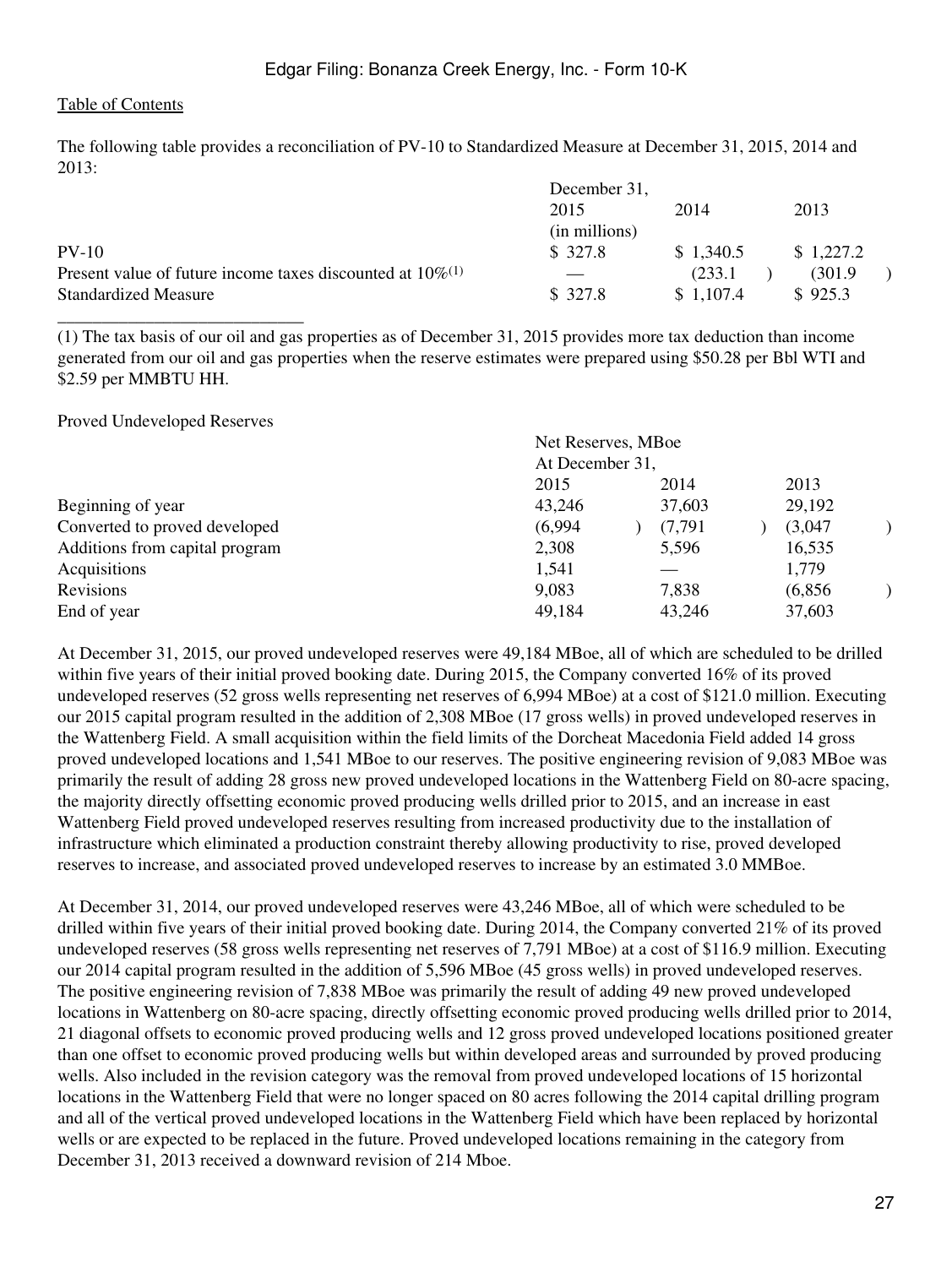At December 31, 2013, our proved undeveloped reserves were 37,603 MBoe, all of which were scheduled to be drilled within five years of their initial proved booking date. During 2013, 3,047 MBoe or 10% of our proved undeveloped reserves (40 gross wells) were converted into proved developed reserves requiring \$62.8 million of drilling and completion capital. Continued delineation and testing in our Wattenberg Field in 2013 resulted in a conversion rate less than 20% for the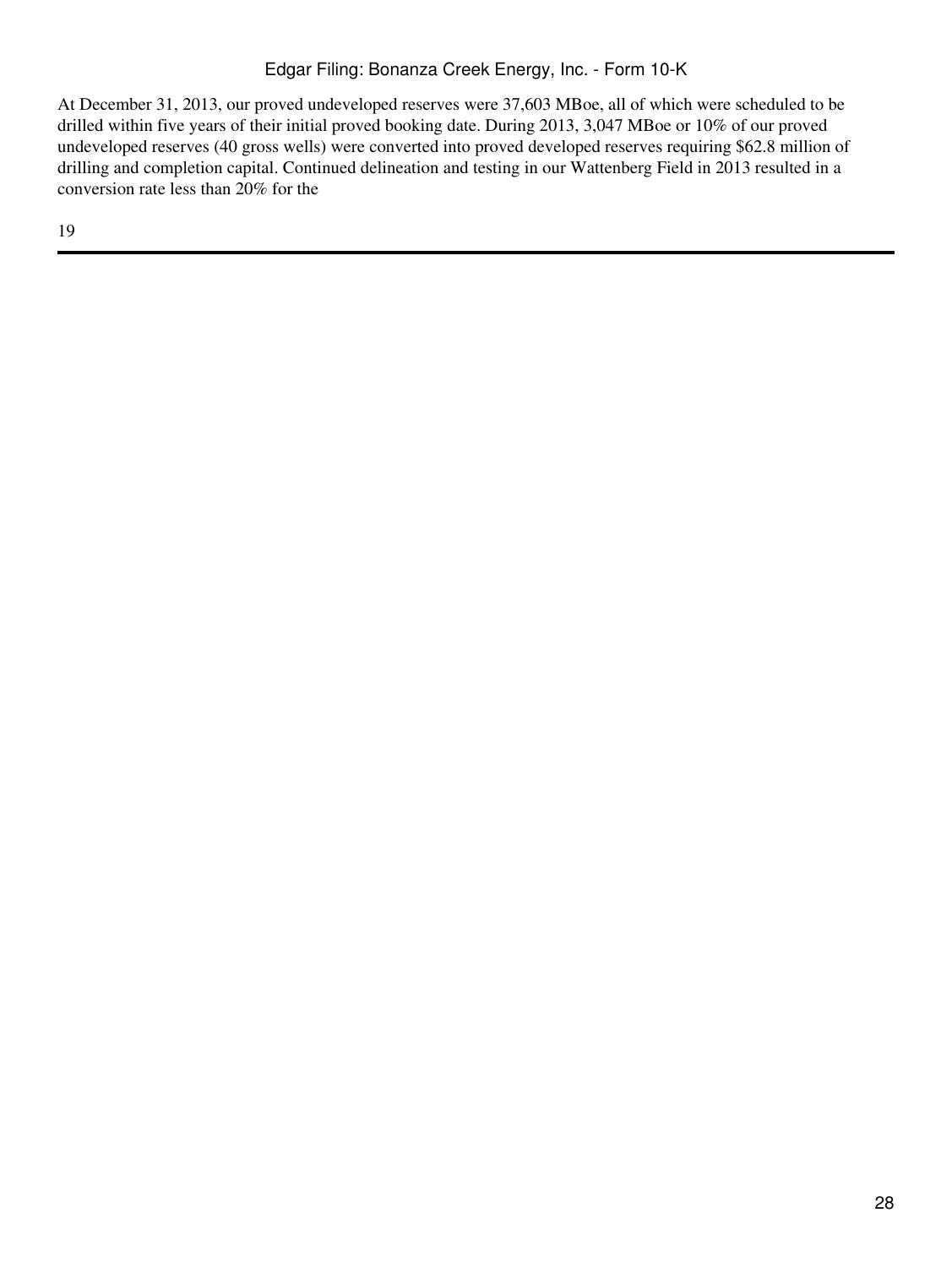year. Execution of our 2013 capital program resulted in the addition of 16,535 MBoe in proved undeveloped reserves (92 gross wells). The negative revision of 6,856 MBoe resulted from a combination of eliminating vertical proved undeveloped locations in the Wattenberg Field continuing the transition to horizontal development and a reduction in proved undeveloped reserves in the Dorcheat Macedonia Field based on proved developed performance. Internal controls over reserves estimation process

Our policies regarding internal controls over the recording of reserves estimates require reserves to be in compliance with SEC definitions and guidance and prepared in accordance with Standards Pertaining to the Estimating and Auditing of Oil and Gas Reserves Information promulgated by the Society of Petroleum Engineers. The Company's Reserves Committee reviews significant reserve changes on an annual basis and our third-party independent reserve engineers, NSAI, is engaged by and has direct access to the Reserves Committee. NSAI audited 100% of our estimated proved reserves at December 31, 2015 and 2014, and evaluated 100% of our estimated proved reserves in the preparation of our reserve report at December 31, 2013.

Responsibility for compliance in reserves estimation is delegated to our internal corporate reservoir engineering group managed by Lynn E. Boone. Ms. Boone is our Senior Vice President, Planning & Reserves. Ms. Boone attended the Colorado School of Mines and graduated in 1982 with a Bachelor of Science degree in Chemical and Petroleum Refining Engineering. She attended the University of Oklahoma and graduated in 1985 with a Master of Science degree in Petroleum Engineering. Ms. Boone has been involved in evaluations and the estimation of reserves and resources for over 32 years. She has managed the technical reserve process at a company level for over ten years. Collectively with Ms. Boone, our internal corporate reservoir engineering group has over 100 years of experience. Our technical team works with our banking syndicate members at least twice each year for a valuation of our reserves by the banks in our lending group and their engineers in determining the borrowing base under our revolving credit facility.

#### Independent Reserve Engineers

The reserves estimates for the years ended December 31, 2015 and 2014 shown herein have been independently audited by NSAI, a worldwide leader of petroleum property analysis for industry and financial organizations and government agencies, and prepared by them for the year ended December 31, 2013. NSAI was founded in 1961 and performs consulting petroleum engineering services under Texas Board of Professional Engineers Registration No. F-2699. Within NSAI, the technical persons primarily responsible for auditing the estimates set forth in the NSAI audit letter incorporated herein are Mr. Dan Smith and Mr. John Hattner. Mr. Smith, a Licensed Professional Engineer in the State of Texas (No. 49093), has been practicing consulting petroleum engineering at NSAI since 1980 and has over seven years of prior industry experience. He graduated from Mississippi State University in 1973 with a Bachelor of Science Degree in Petroleum Engineering. Mr. Hattner, a Licensed Professional Geoscientist in the State of Texas, Geology (No. 559), has been practicing consulting petroleum geoscience at NSAI since 1991, and has over 11 years of prior industry experience. He graduated from University of Miami, Florida, in 1976 with a Bachelor of Science Degree in Geology; from Florida State University in 1980 with a Master of Science Degree in Geological Oceanography; and from Saint Mary's College of California in 1989 with a Master of Business Administration Degree. Both technical principals meet or exceed the education, training, and experience requirements set forth in the Standards Pertaining to the Estimating and Auditing of Oil and Gas Reserves Information promulgated by the Society of Petroleum Engineers; both are proficient in judiciously applying industry standard practices to engineering and geoscience evaluations as well as applying SEC and other industry reserves definitions and guidelines. Production, Revenues and Price History

The recent collapse in oil prices is among the most severe on record. The daily NYMEX WTI oil spot price went from a high of \$107.62 per Bbl in 2014 to low of \$34.73 per Bbl in 2015. The drop in crude oil pricing is due in large part to increased production levels, crude oil inventories and recessed global economic growth. Oil prices are also impacted by real or perceived geopolitical risks in oil producing regions, the relative strength of the U.S. dollar, weather and the global economy. Gas prices have been under downward pressure during 2015 due to excess supply leading to higher levels of gas in storage when compared to the 5-year average. We expect that depressed oil prices will lead to cuts in the exploration and production budgets to reduce incremental oil supply, which should ultimately restore equilibrium to the world oil market and rebalance oil prices.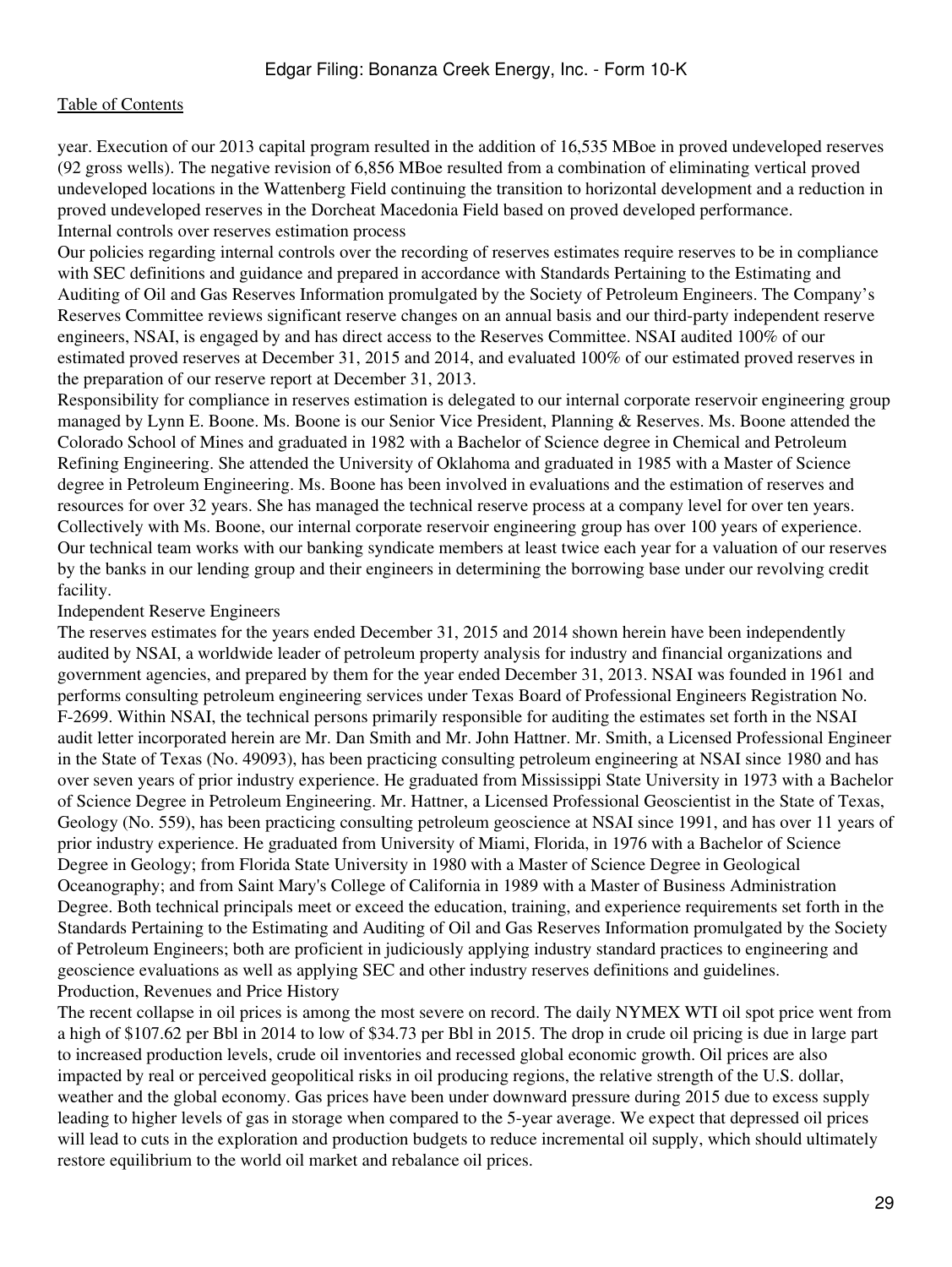# Edgar Filing: Bonanza Creek Energy, Inc. - Form 10-K

An extended decline in oil or natural gas prices or poor drilling results could have a material adverse effect on our financial position, results of operations, cash flows, quantities of oil and natural gas reserves that may be economically produced and our ability to access capital markets. We believe that we have the means necessary to fund our limited drilling program in 2016 with operating cash flows. Our drilling program consists of limited drilling in the first quarter of 2016 with no drilling for the remainder of the year until such time that oil prices rebound or we execute a divestiture. Please refer to Part II,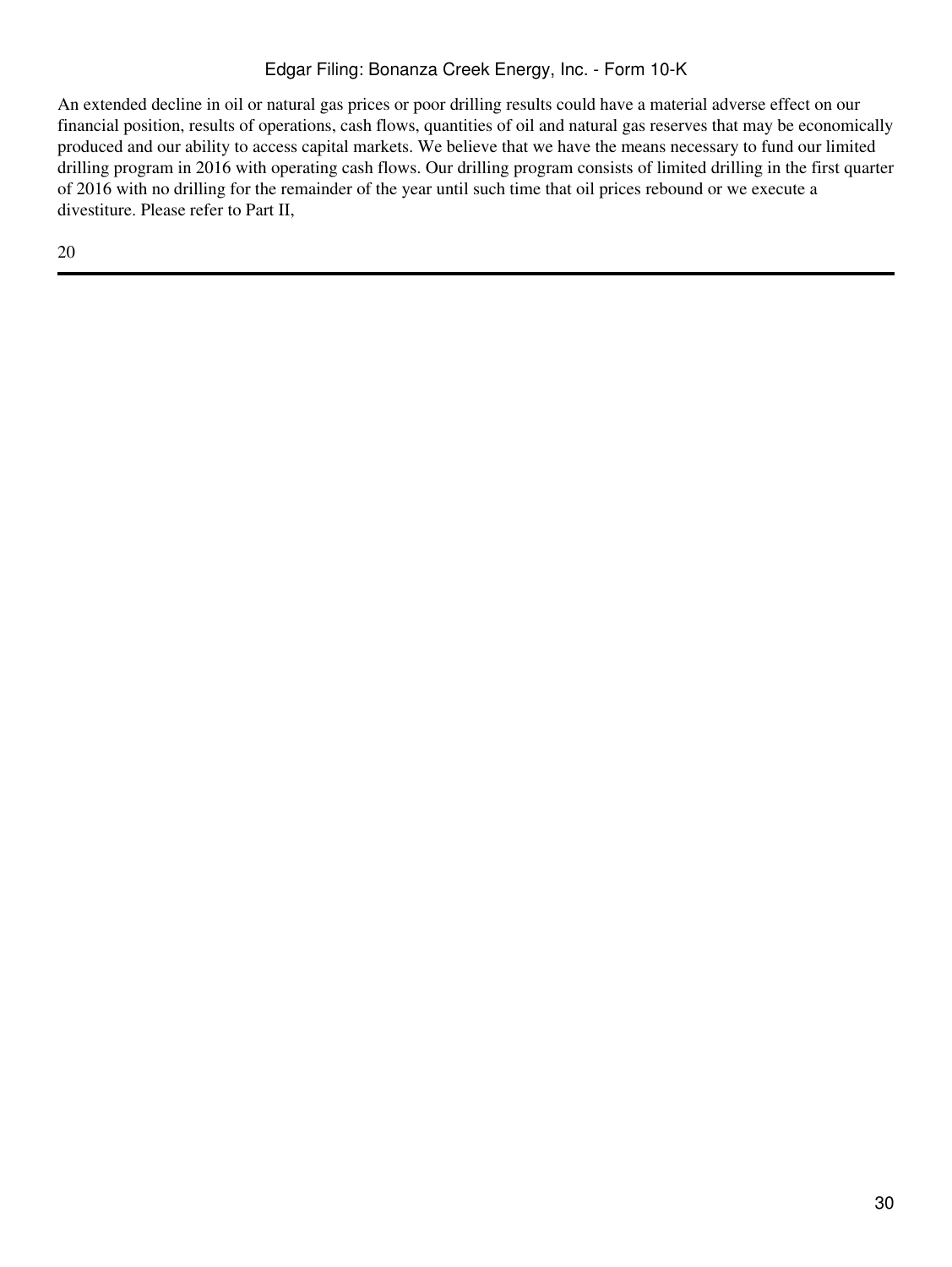Item 7 - Management's Discussion and Analysis of Financial Condition and Results of Operations for additional discussion on liquidity.

Sensitivity Analysis

If oil and natural gas SEC prices declined by 10% then our PV-10 value as of December 31, 2015 would decrease by approximately 12% or \$39.5 million. The PV-10 of our Rocky Mountain region, primarily our Wattenberg assets, would decrease by 9.5% or \$23.5 MM.

We recorded \$419.3 million and \$321.2 million of proved property impairments in the Rocky Mountain and Mid-Continent regions, respectively, during the third and fourth quarters of 2015. We believe that we have sufficiently written-down our proved properties to their current fair value and do not anticipate triggering additional impairments in 2016 when analyzing price changes only. Impairment calculations use undiscounted cash flows to indicate whether assets are impaired. After our 2015 impairments, our asset carrying values are well below the undiscounted cash flows. We ran various impairment reserve runs keeping all assumptions constant except for pricing and concluded that the NYMEX WTI strip price would have to drop below \$20.00 per Bbl for 2016, 2017 and 2018 to trigger an additional impairment, assuming prices revert back to budget pricing for years subsequent to 2018.

For the oil and natural gas derivatives outstanding at December 31, 2015, a hypothetical upward or downward shift of 10% per Bbl or MMBtu in the NYMEX forward curve as of December 31, 2015 would change our derivative gain by \$(0.3) million and \$0.3 million, respectively.

Production

The following table sets forth information regarding oil and natural gas production, sales prices, and production costs for the periods indicated. For additional information on price calculations, please see information set forth in Part II, Item 7. Management's Discussion and Analysis of Financial Condition and Results of Operations.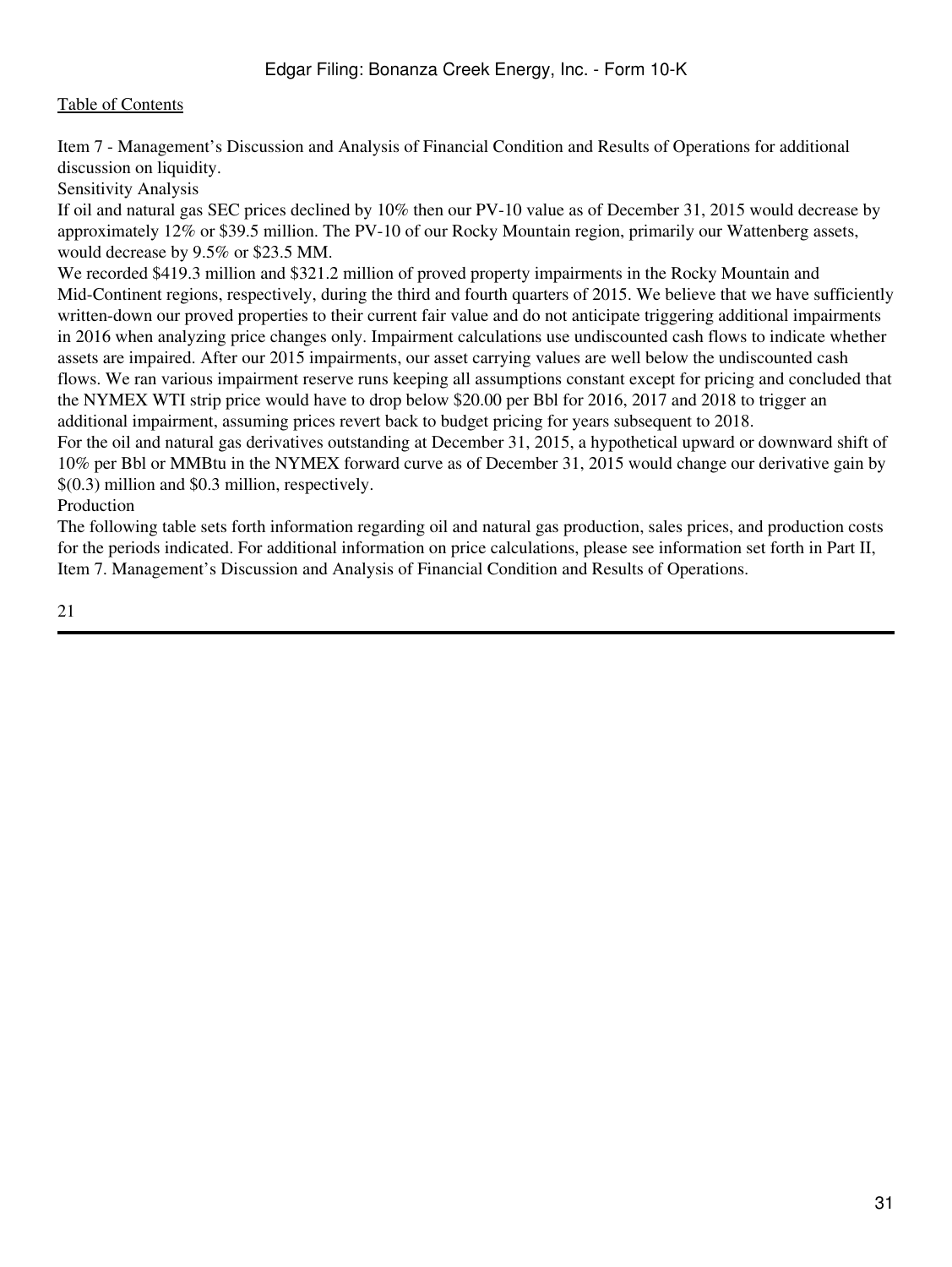|                                                      | For the Years Ended December 31, |              |              |  |  |
|------------------------------------------------------|----------------------------------|--------------|--------------|--|--|
|                                                      | 2015                             | $2014^{(1)}$ | $2013^{(1)}$ |  |  |
| Oil:                                                 |                                  |              |              |  |  |
| <b>Total Production (MBbls)</b>                      | 6,072.3                          | 5,618.7      | 3,887.2      |  |  |
| Wattenberg Field                                     | 5,029.6                          | 4,486.4      | 2,775.6      |  |  |
| Dorcheat Macedonia Field                             | 923.2                            | 1,025.6      | 925.2        |  |  |
| Average sales price (per Bbl), including derivatives | \$62.10                          | \$84.00      | \$88.82      |  |  |
| Average sales price (per Bbl), excluding derivatives | \$40.98                          | \$81.95      | \$91.84      |  |  |
| <b>Natural Gas:</b>                                  |                                  |              |              |  |  |
| <b>Total Production (MMcf)</b>                       | 14,110.9                         | 15,316.1     | 9,975.9      |  |  |
| Wattenberg Field                                     | 11,020.8                         | 11,372.7     | 6,269.1      |  |  |
| Dorcheat Macedonia Field                             | 3,090.5                          | 4,030.6      | 3,598.3      |  |  |
| Average sales price (per Mcf), including derivatives | \$2.01                           | \$5.16       | \$4.70       |  |  |
| Average sales price (per Mcf), excluding derivatives | \$1.82                           | \$5.11       | \$4.66       |  |  |
| Natural Gas Liquids:                                 |                                  |              |              |  |  |
| <b>Total Production (MBbls)</b>                      | 1,675.9                          | 260.6        | 352.8        |  |  |
| Wattenberg Field                                     | 1,489.9                          | 16.8         | 10.2         |  |  |
| Dorcheat Macedonia Field                             | 186.0                            | 243.8        | 342.6        |  |  |
| Average sales price (per Bbl), including derivatives | \$9.49                           | \$49.14      | \$51.74      |  |  |
| Average sales price (per Bbl), excluding derivatives | \$9.49                           | \$49.14      | \$51.74      |  |  |
| Oil Equivalents:                                     |                                  |              |              |  |  |
| <b>Total Production (MBoe)</b>                       | 10,100.0                         | 8,365.6      | 5,902.7      |  |  |
| Wattenberg Field                                     | 8,356.3                          | 6,398.6      | 3,830.7      |  |  |
| Dorcheat Macedonia Field                             | 1,624.2                          | 1,874.7      | 1,867.5      |  |  |
| Average Daily Production (Boe/d)                     | 27,671.2                         | 22,919.3     | 16,171.8     |  |  |
| Wattenberg Field                                     | 22,894.1                         | 17,530.5     | 10,495.0     |  |  |
| Dorcheat Macedonia Field                             | 4,450.0                          | 5,136.3      | 5,116.4      |  |  |
| Average Production Costs (per Boe) <sup>(3)(2)</sup> | \$7.56                           | \$8.66       | \$8.09       |  |  |

(1) Amounts reflect results for continuing operations and exclude results for discontinued operations related to  $(1)$  non-operations in Colifornia cald on hald for sale as of December 21, 2014 and 2012. non-core properties in California sold or held for sale as of December 31, 2014 and 2013.

(2)Excludes ad valorem and severance taxes.

(3) for 2015 and 2014, respectively. Total production volumes exclude volumes from our percentage-of-proceeds Represents lease operating expense per Boe using total production volumes of 10,100.0 MBoe and 8,365.6 MBoe contracts of 219.4 MBoe and 215.3 MBoe for 2015 and 2014, respectively.

#### Principal Customers

Four of our customers, Kaiser-Silo Energy Company, Lion Oil Trading & Transportation, Inc., Plains Marketing LP and Duke Energy Field Services comprised 31%, 16%, 11% and 11%, respectively, of our total revenue for the year ended December 31, 2015. No other single non-affiliated customer accounted for 10% or more of our oil and natural gas sales in 2015. We believe the loss of any one customer would not have a material effect on our financial position or results of operations because there are numerous potential customers for our production. Delivery Commitments

We have entered into two purchase and transportation agreements to deliver a fixed determinable quantity of crude oil within the Wattenberg Field. The first agreement took effect during the second quarter of 2015 for 12,580 gross barrels per day over an initial five-year term. The second agreement is anticipated to take effect during the fourth quarter of 2016 for 15,000 gross barrels per day over an initial seven-year term. The aggregate financial commitment fee is approximately \$503.7 million at December 31, 2015. While the volume commitment may be met with Company volumes or third-party volumes, the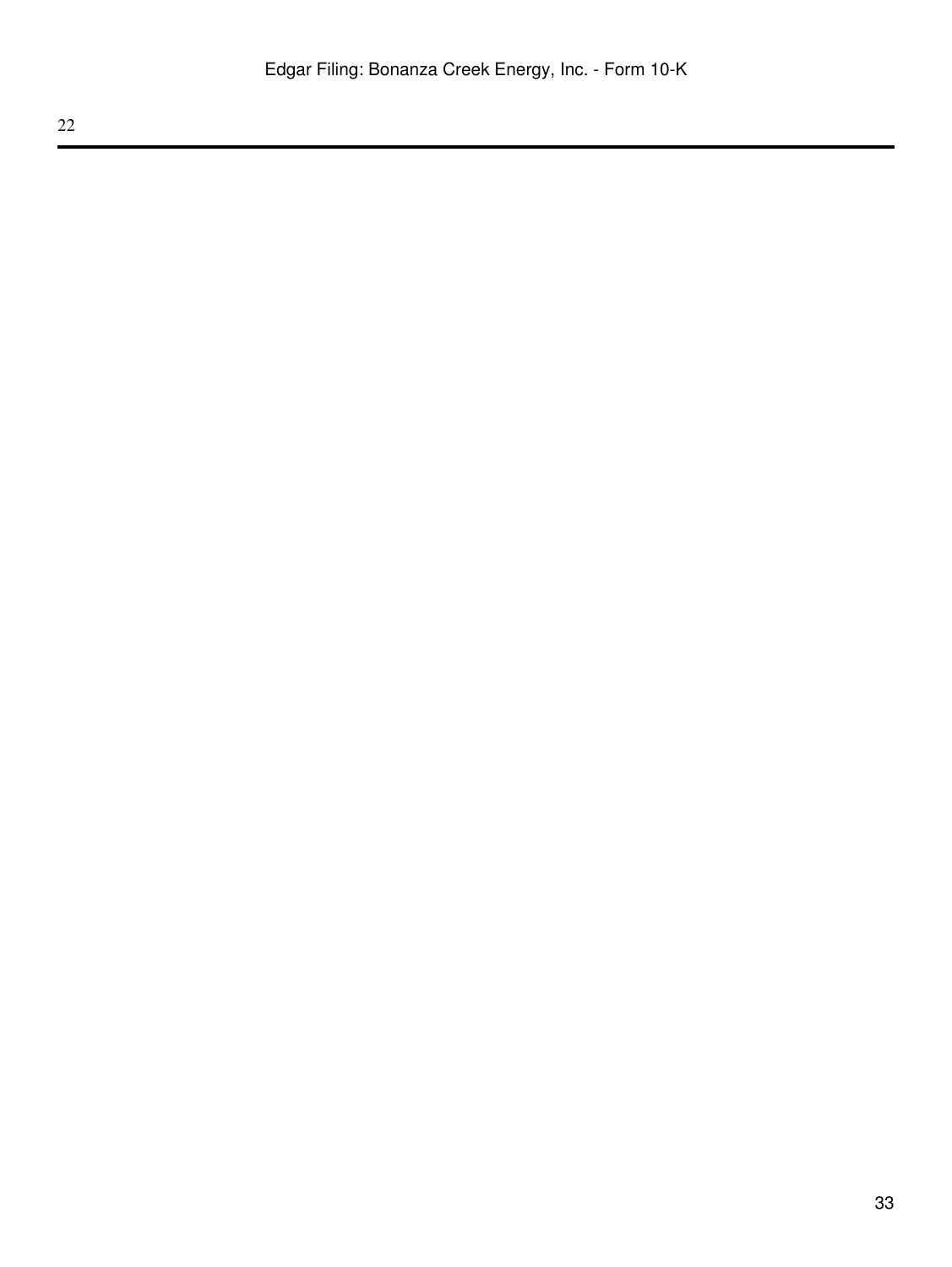## Edgar Filing: Bonanza Creek Energy, Inc. - Form 10-K

### [Table of Contents](#page-2-0)

Company may be required to make periodic deficiency payments for any shortfalls in delivering the minimum volume commitments.

Productive Wells

\_\_\_\_\_\_\_\_\_\_\_\_\_\_\_\_\_\_\_\_\_\_\_\_\_\_

The following table sets forth the number of producing oil and natural gas wells in which we owned a working interest at December 31, 2015.

|                      | O <sub>1</sub> 1 <sup>(2)</sup> |       | Natural $Gas^{(1)}$           |                   | Total <sup>(2)</sup> |       | Operated $(2)$ |       |
|----------------------|---------------------------------|-------|-------------------------------|-------------------|----------------------|-------|----------------|-------|
|                      | Gross                           | Net   | Gross                         | Net               | Gross                | Net   | Gross          | Net   |
| Rocky Mountain       | 682                             | 579.4 | $\hspace{0.05cm}$             | $\hspace{0.05cm}$ | 682                  | 579.4 | 604            | 565.4 |
| Mid-Continent        | 294                             | 254.1 |                               |                   | 294                  | 254.1 | 288            | 254.1 |
| Total <sup>(2)</sup> | 976                             | 833.5 | $\overbrace{\phantom{aaaaa}}$ |                   | 976                  | 833.5 | 892            | 819.5 |

(1)All gas production is associated gas from producing oil wells.

(2)Count came from internal production reporting system.

#### Acreage

The following table sets forth certain information regarding the developed and undeveloped acreage in which we own a working interest as of December 31, 2015 for each of the areas where we operate along with the PV-10 values of each. Acreage related to royalty, overriding royalty and other similar interests is excluded from this summary.

|                             |        |                       | Undeveloped |            |         |                    |           |
|-----------------------------|--------|-----------------------|-------------|------------|---------|--------------------|-----------|
|                             |        | Developed Acres Acres |             |            |         | <b>Total Acres</b> |           |
|                             | Gross  | Net                   | Gross       | <b>Net</b> | Gross   | <b>Net</b>         | $PV-10$   |
| Rocky Mountain              | 67.501 | 56,673                | 42,804      | 26,589     | 110,305 | 83,262             | \$247,811 |
| Wattenberg Field            | 59,752 | 48,924                | 31,487      | 19,698     | 91,239  | 68,622             | 246,148   |
| <b>Other Rocky Mountain</b> | 7,749  | 7,749                 | 11,317      | 6,891      | 19,066  | 14,640             | 1,663     |
| Mid-Continent               | 8,736  | 7,055                 | 6,110       | 4,282      | 14,846  | 11,337             | 80,005    |
| Dorcheat Macedonia Field    | 4,985  | 3,482                 | 2,180       | 1,153      | 7,165   | 4,635              | 68,509    |
| Other Mid-Continent         | 3,751  | 3,573                 | 3,930       | 3,129      | 7,681   | 6,702              | 11,496    |
| Total                       | 76,237 | 63,728                | 48,914      | 30,871     | 125,151 | 94,599             | \$327,816 |
|                             |        |                       |             |            |         |                    |           |

Undeveloped acreage

We critically review and consider at-risk leasehold with attention to either convert term leasehold to held by production status or through term extensions primarily within the core fields of development where reserve bookings are prevalent. Decisions to expire leasehold generally reside in areas out of our core fields of development or do not pose relevant impacts to development plans or reserves in terms of net acres allowed to expire.

The following table sets forth the number of net undeveloped acres as of December 31, 2015 that will expire over the next three years by area unless production is established within the spacing units covering the acreage prior to the expiration dates:

| Expiring 2018  |  |
|----------------|--|
| Net<br>Gross   |  |
| 3,481<br>2,645 |  |
| 202<br>8       |  |
| 3,683<br>2,653 |  |
|                |  |
|                |  |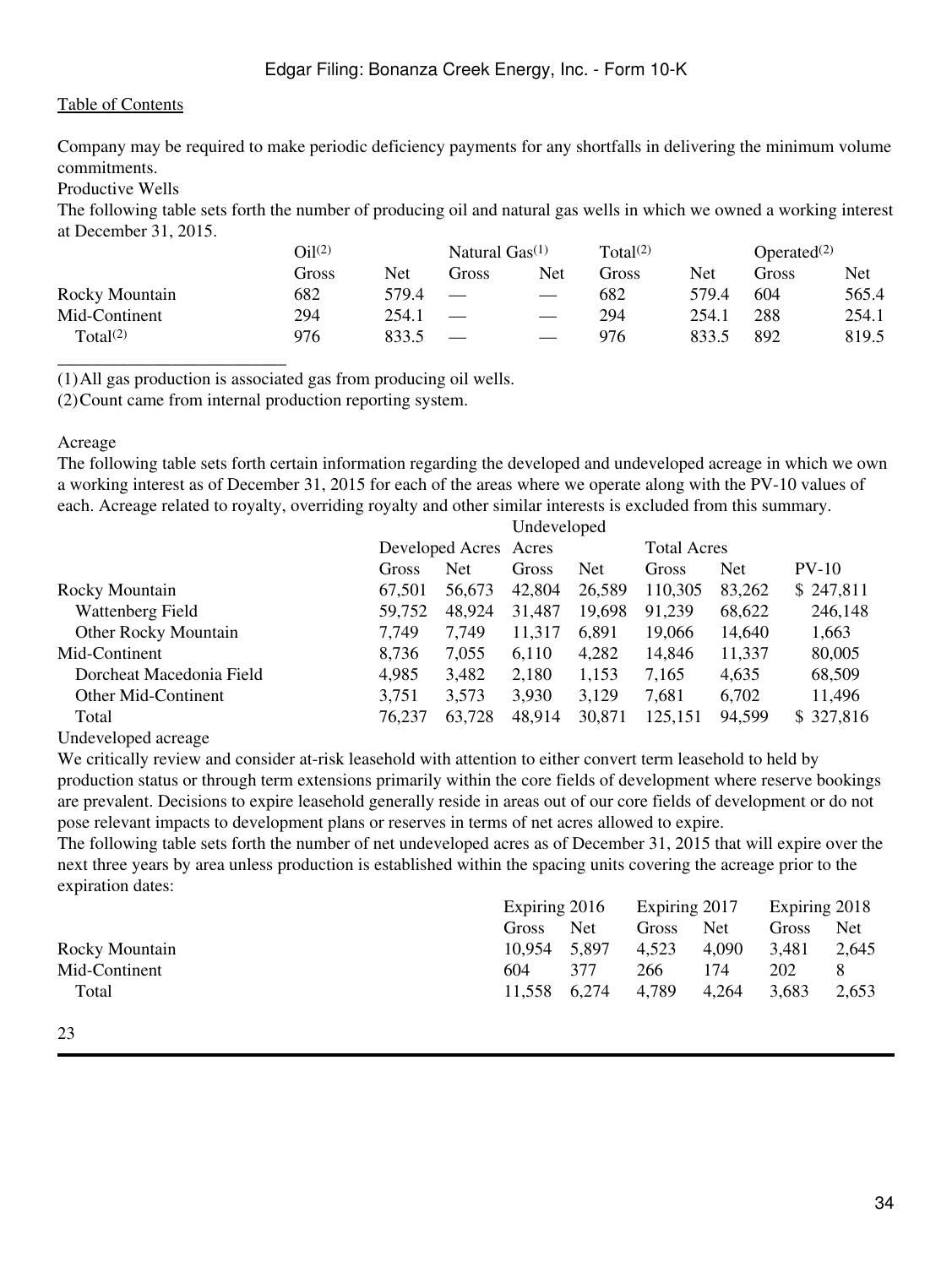### Drilling Activity

The following table describes the exploratory and development wells we drilled and completed during the years ended December 31, 2015, 2014 and 2013.

|                          | For the Years Ended December 31, |            |       |            |       |            |
|--------------------------|----------------------------------|------------|-------|------------|-------|------------|
|                          | 2015                             |            | 2014  |            | 2013  |            |
|                          | Gross                            | <b>Net</b> | Gross | <b>Net</b> | Gross | <b>Net</b> |
| Exploratory              |                                  |            |       |            |       |            |
| Productive Wells         |                                  |            |       |            |       |            |
| Dry Wells                | 2                                | 1.8        |       |            |       |            |
| <b>Total Exploratory</b> | 2                                | 1.8        |       |            |       |            |
| Development              |                                  |            |       |            |       |            |
| Productive Wells         | 92                               | 76.1       | 142   | 124.3      | 117   | 102.7      |
| Dry Wells                | 2                                | 1.4        |       |            |       |            |
| <b>Total Development</b> | 94                               | 77.5       | 142   | 124.3      | 117   | 102.7      |
| Total                    | 96                               | 79.3       | 142   | 124.3      | 118   | 103.7      |

The following table describes the present operated drilling activities as of December 31, 2015.

|                          |       | As of December 31, 2015 |  |  |
|--------------------------|-------|-------------------------|--|--|
|                          | Gross | <b>Net</b>              |  |  |
| Exploratory              |       |                         |  |  |
| Rocky Mountain           |       |                         |  |  |
| Mid-Continent            |       |                         |  |  |
| <b>Total Exploratory</b> |       |                         |  |  |
| Development              |       |                         |  |  |
| Rocky Mountain           | 9     | 7.7                     |  |  |
| Mid-Continent            |       |                         |  |  |
| <b>Total Development</b> | 9     | 7.7                     |  |  |
| Total                    | 9     | 7.7                     |  |  |

#### Capital Expenditure Budget

Our anticipated capital budget for 2016 ranges from \$40.0 million to \$50.0 million. We plan to spend \$35.0 million to \$40.0 million, or 89%, of our total budget in the first quarter of 2016 in the Rocky Mountain region to drill nine wells, two extended reach laterals and seven standard reach laterals, and complete 12 wells, four medium reach laterals and eight standard reach laterals, in the Wattenberg Field and participate in the completion of three non-operated wells. In the Mid‑Continent region, we plan to spend approximately \$3.5 million during 2016 to perform approximately 38 recompletions with the remaining \$1.5 million planned for corporate expenditures. Further budget guidance for the remainder of 2016 will be determined based upon the final outcome of our divestiture processes. Please refer to Note 3 - Assets Held for Sale in Part II, Item 8 of this Annual Report on Form 10-K, for additional discussion. If commodity prices do not increase significantly or if our properties held for sale are not sold, we plan to cease drilling at the end of first quarter 2016. The ultimate amount of capital we will expend may fluctuate materially based on, among other things, market conditions, commodity prices, asset monetizations, the success of our drilling results as the year progresses and changes in the borrowing base under our revolving credit facility. Derivative Activity

In addition to supply and demand, oil and gas prices are affected by seasonal, economic and geopolitical factors that we can neither control nor predict. We attempt to mitigate a portion of our price risk through the use of derivative contracts.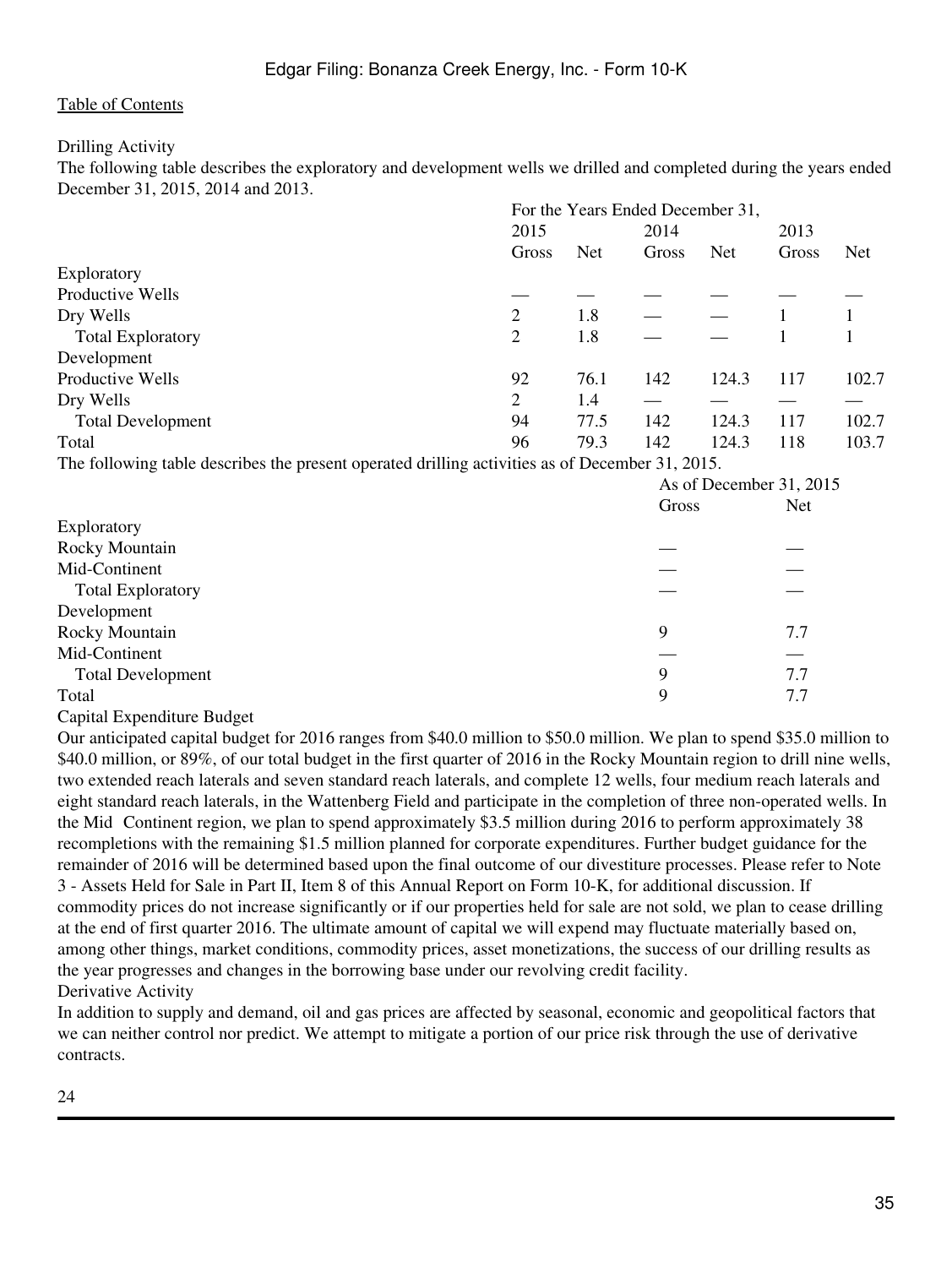As of December 31, 2015, and through the filing date of this report, we had the following economic derivatives in place, which settle monthly:

|                                  | Derivative   | Total<br>Volumes  | Average<br><b>Short Floor</b><br>Price | Average<br>Floor<br>Price | Average<br>Ceiling | Fair Market<br>Value of                |
|----------------------------------|--------------|-------------------|----------------------------------------|---------------------------|--------------------|----------------------------------------|
| Settlement Period                | Instrument   | (Bbls per<br>day) | (Short-Put)                            | $(Long-Put)$              | Price              | Asset                                  |
| O <sub>il</sub><br>2016<br>Total | 3-Way Collar | 5,500             | \$70.00                                | \$85.00                   | \$96.83            | (in thousands)<br>\$29,566<br>\$29,566 |

Currently, forward oil prices are below the average price of our short-puts associated with our three-way collars. Should monthly crude oil settlement prices occur below the strike price of our short-puts associated with the Company's three-way collars, we will receive a payment from our hedging counterparty equal to the difference between the strike prices of the short-put and long-put multiplied by the monthly volume associated with the three-way collar.

We do not apply hedge accounting treatment to any commodity derivative contracts. Settlements on these contracts and adjustments to fair value are shown as a component of derivative gain (loss) in the accompanying consolidated statements of operations and comprehensive income ("accompanying statements of operations"). Please refer to Note 13 - Derivatives in Part II, Item 8 of this Annual Report on Form 10-K for additional discussion on derivatives. Title to Properties

Our properties are subject to customary royalty interests, overriding royalty interests, obligations incident to operating agreements, liens for current taxes and other industry related constraints, including leasehold restrictions. We do not believe that any of these burdens materially interfere with our use of the properties in the operation of our business. We believe that we have satisfactory title to or rights in all of our producing properties. We undergo thorough title review and receive title opinions from legal counsel before we commence drilling operations, subject to the availability and examination of accurate title records. Although in certain cases, title to our properties is subject to interpretation of multiple conveyances, deeds, reservations, and other constraints, we believe that none of these will materially detract from the value of our properties or from our interest therein or will materially interfere with the operation of our business.

#### Competition

The oil and natural gas industry is highly competitive and we compete with a substantial number of other companies that have greater resources. Many of these companies explore for, produce and market oil and natural gas, carry on refining operations and market the resultant products on a worldwide basis. The primary areas in which we encounter substantial competition are in locating and acquiring desirable leasehold acreage for our drilling and development operations, locating and acquiring attractive producing oil and gas properties, attracting and retaining qualified personnel, and obtaining transportation for the oil and gas we produce in certain regions. There is also competition between producers of oil and gas and other industries producing alternative energy and fuel. Furthermore, competitive conditions may be substantially affected by various forms of energy legislation and/or regulation considered from time to time by federal, state and local governments; however, it is not possible to predict the nature of any such legislation or regulation that may ultimately be adopted or its effects upon our future operations. Such laws and regulations may, however, substantially increase the costs of exploring for, developing or producing gas and oil and may prevent or delay the commencement or continuation of a given operation. The effect of these risks cannot be accurately predicted.

Further, oil prices and natural gas prices do not necessarily fluctuate in direct relationship to each other. Because approximately 76% of our estimated proved reserves as of December 31, 2015 were oil and natural gas liquids reserves, our financial results are more sensitive to movements in oil prices. During the year ended December 31, 2015, the daily NYMEX WTI oil spot price ranged from a high of \$61.43 per Bbl to a low of \$34.73 per Bbl, and the NYMEX natural gas HH spot price ranged from a high of \$3.29 per MMBtu to a low of \$1.53 per MMBtu.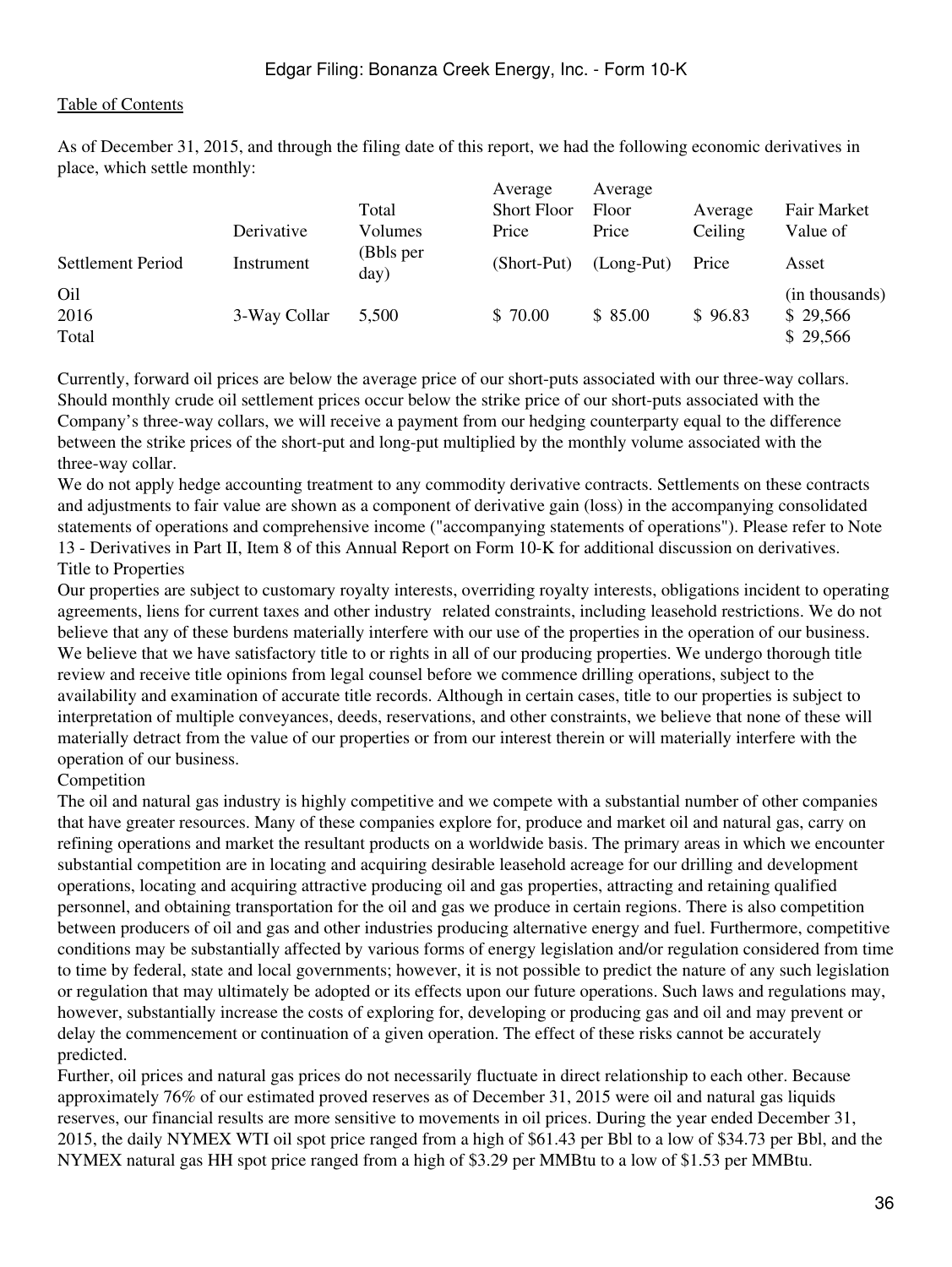Insurance Matters

As is common in the oil and gas industry, we will not insure fully against all risks associated with our business either because such insurance is not available or because premium costs are considered prohibitive. A loss not fully covered by insurance could have a material adverse effect on our financial position, results of operations or cash flows.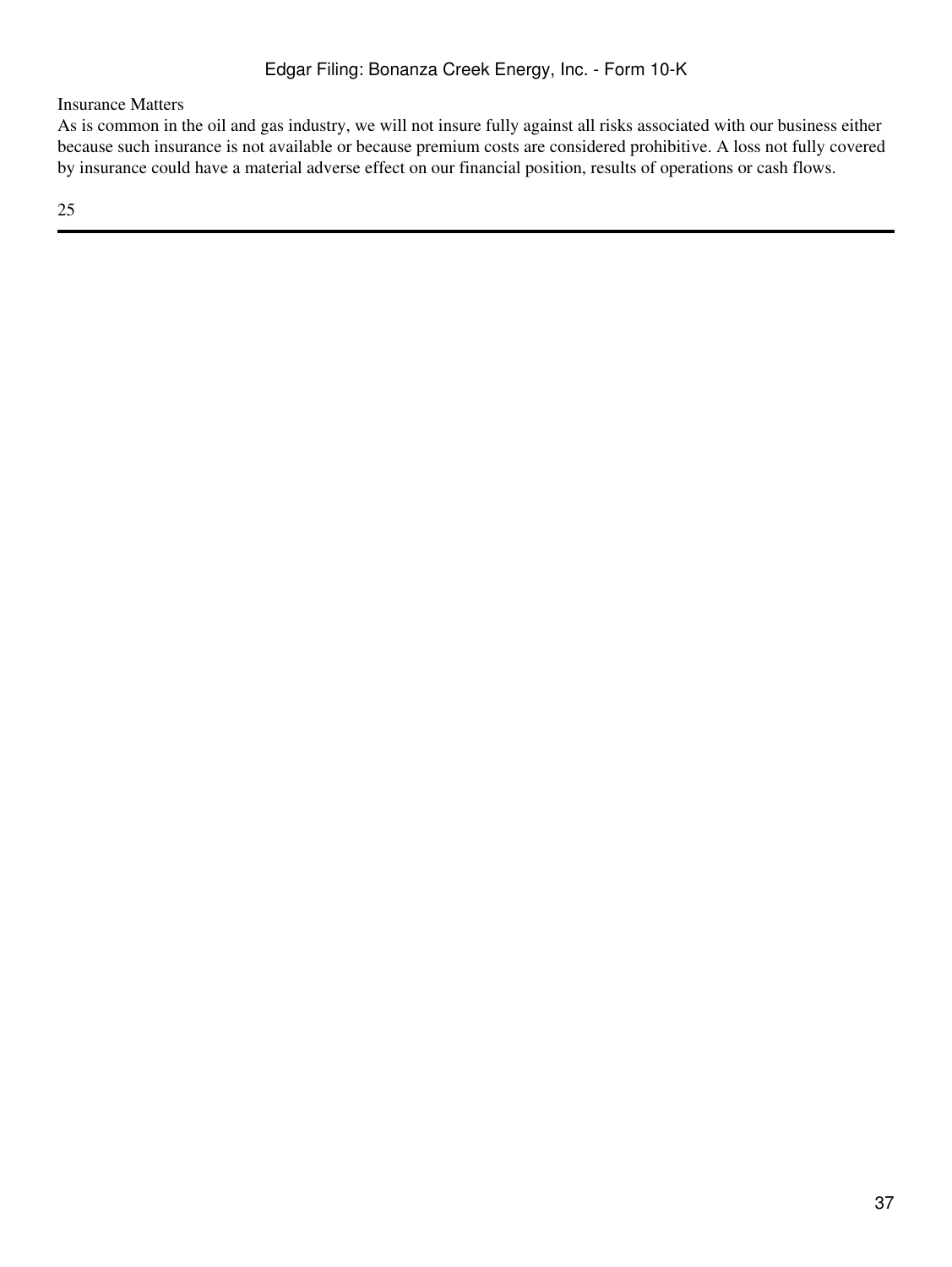### Regulation of the Oil and Natural Gas Industry

Our operations are substantially affected by federal, state and local laws and regulations. In particular, oil and natural gas production and related operations are, or have been, subject to price controls, taxes and numerous other laws and regulations. All of the jurisdictions in which we own or operate properties for oil and natural gas production have statutory provisions regulating the exploration for and production of oil and natural gas, including provisions related to permits for the drilling of wells, bonding requirements to drill or operate wells, the location of wells, the method of drilling and casing wells, the surface use and restoration of properties upon which wells are drilled, sourcing and disposal of water used in the drilling and completion process, and the abandonment of wells. Our operations are also subject to various conservation laws and regulations. These include regulation of the size of drilling and spacing units or proration units, the number of wells which may be drilled in an area, and the unitization or pooling of oil and natural gas wells, and regulations that generally prohibit the venting or flaring of natural gas and that impose certain requirements regarding the ratability or fair apportionment of production from fields and individual wells. Failure to comply with applicable laws and regulations can result in substantial penalties. Our competitors in the oil and natural gas industry are subject to the same regulatory requirements and restrictions that affect our operations. The regulatory burden on the industry can increase the cost of doing business and negatively affect profitability. Although we believe we are in substantial compliance with all applicable laws and regulations, such laws and regulations are frequently amended through various rulemakings. Therefore, it is difficult and we are often unable to predict the future costs or impact of compliance. Additional proposals and proceedings that affect the natural gas industry are regularly considered by Congress, the states and various municipalities, the Federal Energy Regulatory Commission ("FERC"), and the courts. We cannot predict when or whether any such proposals or proceedings may become effective and if the outcomes will negatively affect our operations.

We believe we are in substantial compliance with currently applicable laws and regulations and that continued substantial compliance with existing requirements will not have a material adverse effect on our financial position, cash flows or results of operations. However, current regulatory requirements may change, currently unforeseen incidents may occur or past non-compliance with laws or regulations may be discovered. Regulation of transportation of oil

Our sales of crude oil are affected by the availability, terms and cost of transportation. Interstate transportation of oil by pipeline is regulated by FERC pursuant to the Interstate Commerce Act ("ICA"), the Energy Policy Act of 1992 and the rules and regulations promulgated under those laws. The ICA and its implementing regulations require that tariff rates for interstate service on oil pipelines, including interstate pipelines that transport crude oil and refined products (collectively referred to as "petroleum pipelines") be just and reasonable and non‑discriminatory and that such rates and terms and conditions of service be filed with FERC.

Intrastate oil pipeline transportation rates are subject to regulation by state regulatory commissions. The basis for intrastate oil pipeline regulation, and the degree of regulatory oversight and scrutiny given to intrastate oil pipeline rates, varies from state to state. Insofar as effective interstate and intrastate rates are equally applicable to all comparable shippers, we believe that the regulation of oil transportation rates will not affect our operations in any way that is of material difference from those of our competitors who are similarly situated.

#### Regulation of transportation and sales of natural gas

Historically, the transportation and sale for resale of natural gas in interstate commerce have been regulated by agencies of the U.S. federal government, primarily FERC. FERC regulates interstate natural gas transportation rates and service conditions, which affects the marketing of natural gas that we produce, as well as the revenues we receive for sales of our natural gas.

In the past, the federal government has regulated the prices at which natural gas could be sold. While sales by producers of natural gas can currently be made at uncontrolled market prices, Congress could reenact price controls in the future. Deregulation of wellhead natural gas sales began with the enactment of the Natural Gas Policy Act ("NGPA") and culminated in adoption of the Natural Gas Wellhead Decontrol Act which removed controls affecting wellhead sales of natural gas effective January 1, 1993. The transportation and sale for resale of natural gas in interstate commerce is regulated primarily under the Natural Gas Act ("NGA"), and by regulations and orders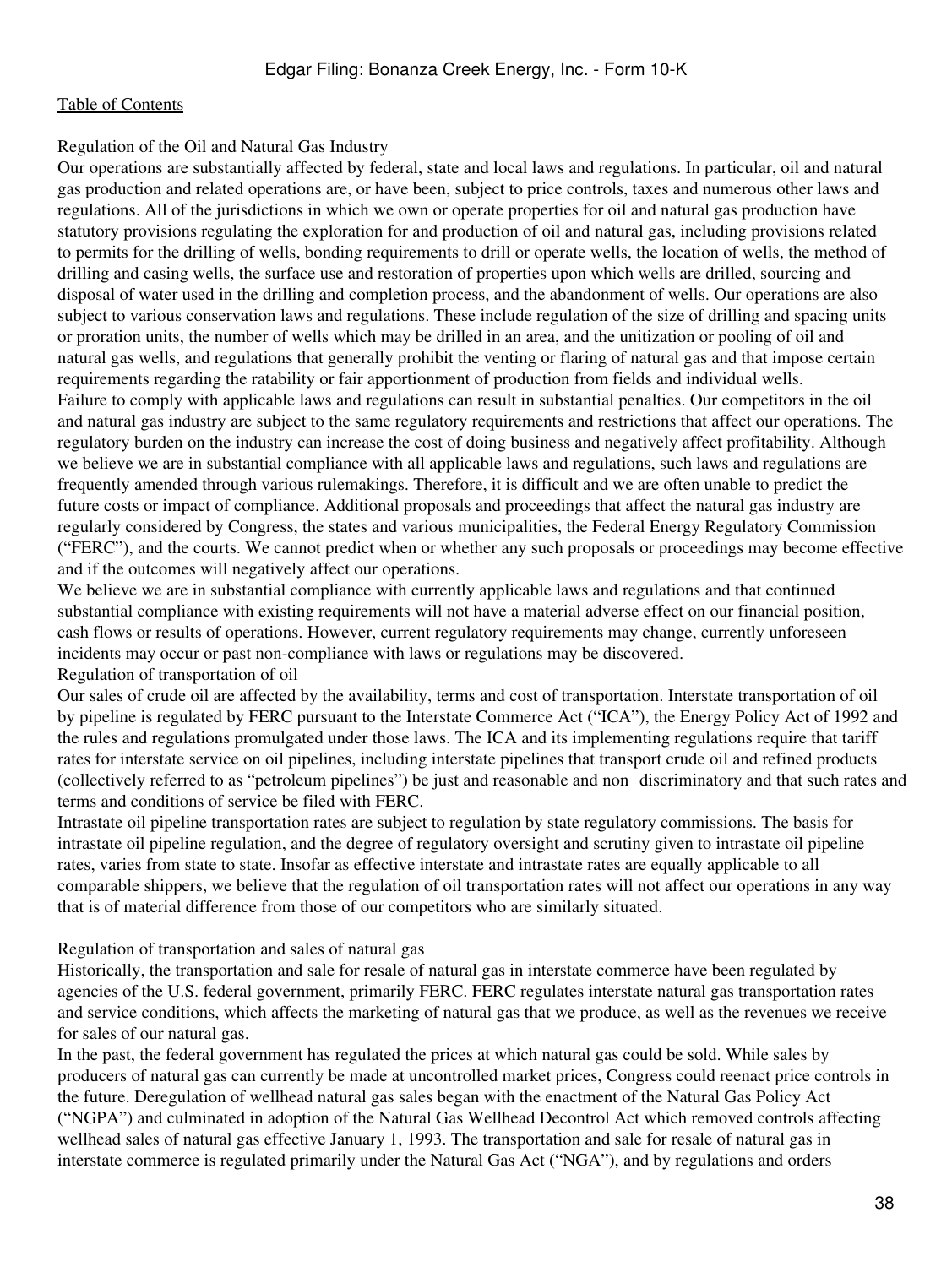promulgated under the NGA by FERC. In certain limited circumstances, intrastate transportation and wholesale sales of natural gas may also be affected directly or indirectly by laws enacted by Congress and by FERC regulations.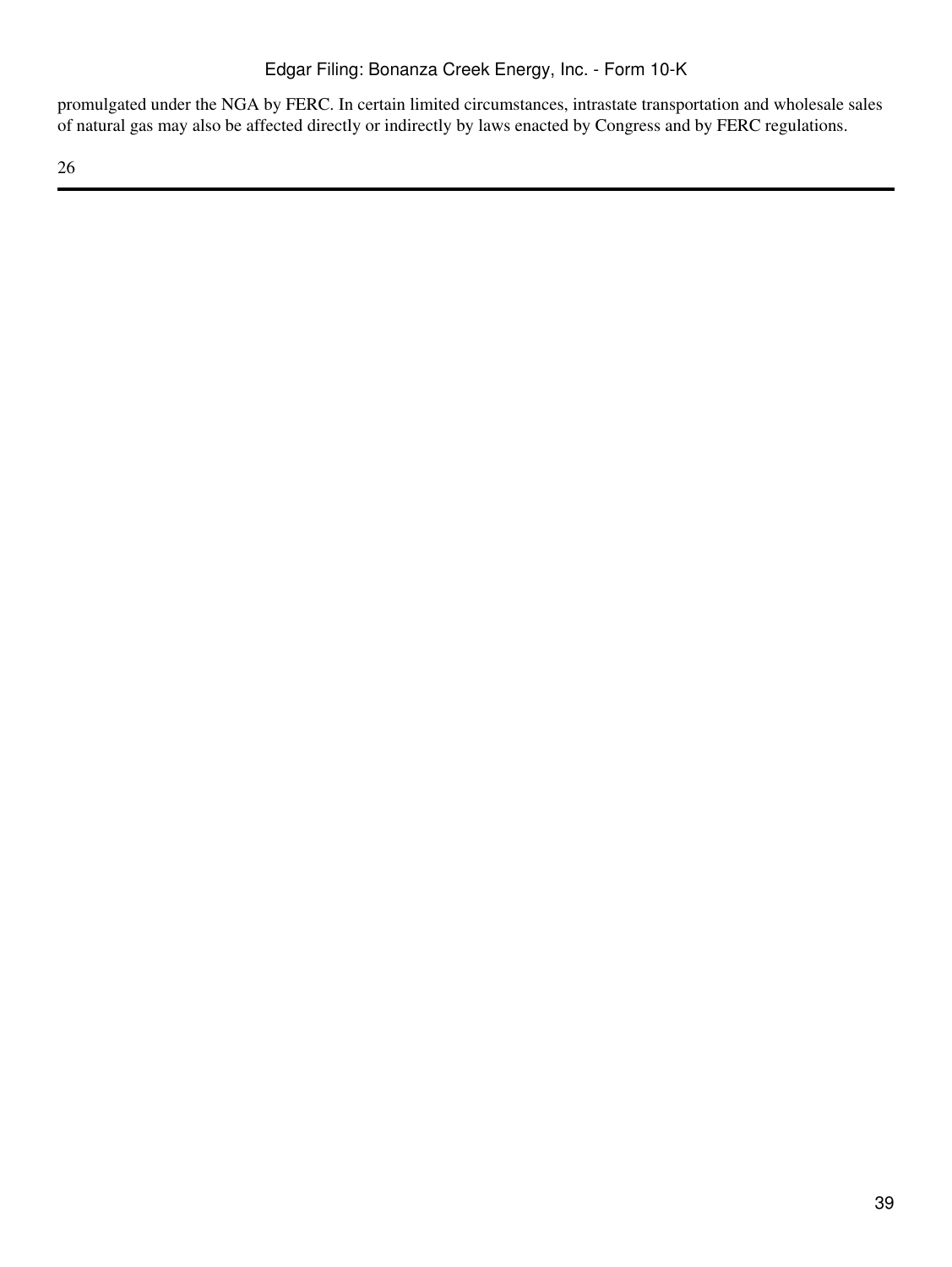FERC issued a series of orders in 1996 and 1997 to implement its open access policies. As a result, the interstate pipelines' traditional role as wholesalers of natural gas has been greatly reduced and replaced by a structure under which pipelines provide transportation and storage service on an open access basis to others who buy and sell natural gas. Although FERC's orders do not directly regulate natural gas producers, they are intended to foster increased competition within all phases of the natural gas industry.

The Domenici Barton Energy Policy Act of 2005 ("EP Act of 2005"), is a comprehensive compilation of tax incentives, authorized appropriations for grants and guaranteed loans, and significant changes to the statutory policy that affects all segments of the energy industry. Among other matters, the EP Act of 2005 amends the NGA to add an anti-market manipulation provision which makes it unlawful for any entity to engage in prohibited behavior to be prescribed by FERC. The EP Act of 2005 provides FERC with the power to assess civil penalties of up to \$1,000,000 per day for violations of the NGA and increases FERC's civil penalty authority under the NGPA from \$5,000 per violation per day to \$1,000,000 per violation per day. The civil penalty provisions are applicable to entities that engage in the sale of natural gas for resale in interstate commerce. On January 19, 2006, FERC issued Order No. 670, a rule implementing the anti-market manipulation provision of the EP Act of 2005, and subsequently denied rehearing. The rules make it unlawful: (1) in connection with the purchase or sale of natural gas subject to the jurisdiction of FERC, or the purchase or sale of transportation more accessible to natural gas services subject to the jurisdiction of FERC, for any entity, directly or indirectly, to use or employ any device, scheme or artifice to defraud; (2) to make any untrue statement of material fact or omit to make any such statement necessary to make the statements made not misleading; or (3) to engage in any act or practice that operates as a fraud or deceit upon any person. The new anti-market manipulation rule does not apply to activities that relate only to intrastate or other non-jurisdictional sales or gathering, but does apply to activities of gas pipelines and storage companies that provide interstate services, as well as otherwise non-jurisdictional entities to the extent the activities are conducted "in connection with" gas sales, purchases or transportation subject to FERC jurisdiction, which now includes the annual reporting requirements under Order 704. The anti-market manipulation rule and enhanced civil penalty authority reflect an expansion of FERC's NGA enforcement authority.

Gathering service, which occurs upstream of jurisdictional transmission services, is regulated by the states onshore and in state waters. Although its policy is still in flux, FERC has reclassified certain jurisdictional transmission facilities as non-jurisdictional gathering facilities, which has the tendency to increase our costs of getting gas to point of sale locations. State regulation of natural gas gathering facilities generally includes various safety, environmental and, in some circumstances, nondiscriminatory-take requirements. Although nondiscriminatory-take regulation has not generally been affirmatively applied by state agencies, natural gas gathering may receive greater regulatory scrutiny in the future.

Section 1(b) of the NGA exempts natural gas gathering facilities from regulation by FERC as a natural gas company under the NGA. We believe that the natural gas pipelines in our gathering systems meet the traditional tests FERC has used to establish a pipeline's status as a gatherer not subject to regulation as a natural gas company. However, the distinction between FERC-regulated transmission services and federally unregulated gathering services is the subject of ongoing litigation, so the classification and regulation of our gathering facilities are subject to change based on future determinations by FERC, the courts or Congress.

Our sales of natural gas are also subject to requirements under the Commodity Exchange Act ("CEA"), and regulations promulgated thereunder by the Commodity Futures Trading Commission ("CFTC"). The CEA prohibits any person from manipulating or attempting to manipulate the price of any commodity in interstate commerce or futures on such commodity. The CEA also prohibits knowingly delivering or causing to be delivered false or misleading or knowingly inaccurate reports concerning market information or conditions that affect or tend to affect the price of a commodity. Intrastate natural gas transportation is also subject to regulation by state regulatory agencies. The basis for intrastate regulation of natural gas transportation and the degree of regulatory oversight and scrutiny given to intrastate natural gas pipeline rates and services varies from state to state. Insofar as such regulation within a particular state will generally affect all intrastate natural gas shippers within the state on a comparable basis, we believe that the regulation of similarly situated intrastate natural gas transportation in any states in which we operate and ship natural gas on an intrastate basis will not affect our operations in any way that is of material difference from those of our competitors.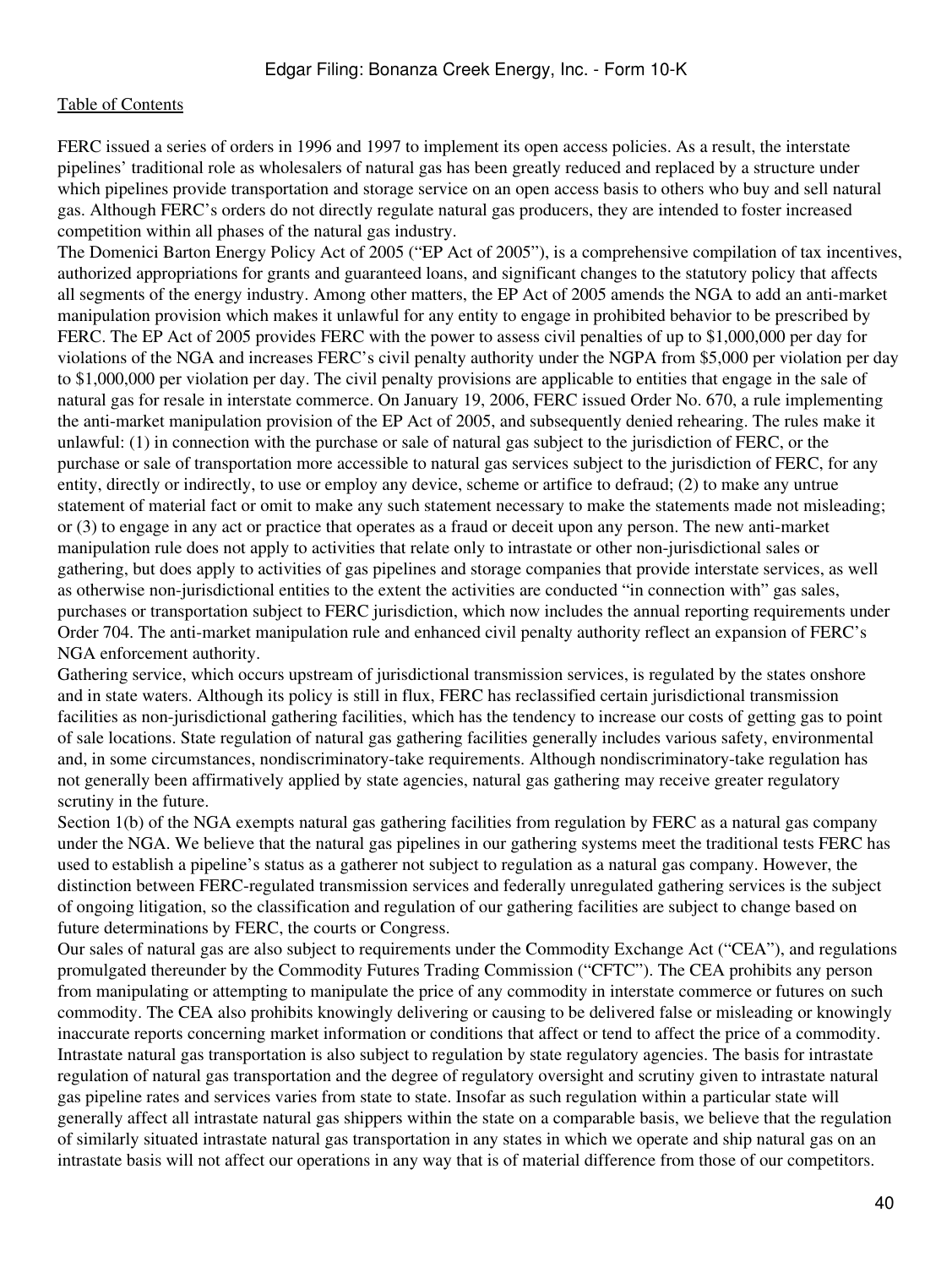Like the regulation of interstate transportation rates, the regulation of intrastate transportation rates affects the marketing of natural gas that we produce, as well as the revenues we receive for sales of our natural gas. Changes in law and to FERC policies and regulations may adversely affect the availability and reliability of firm and/or interruptible transportation service on interstate pipelines, and we cannot predict what future action FERC will take. We do not believe, however, that any regulatory changes will affect us in a way that materially differs from the way they will affect other natural gas producers, gatherers and marketers with which we compete.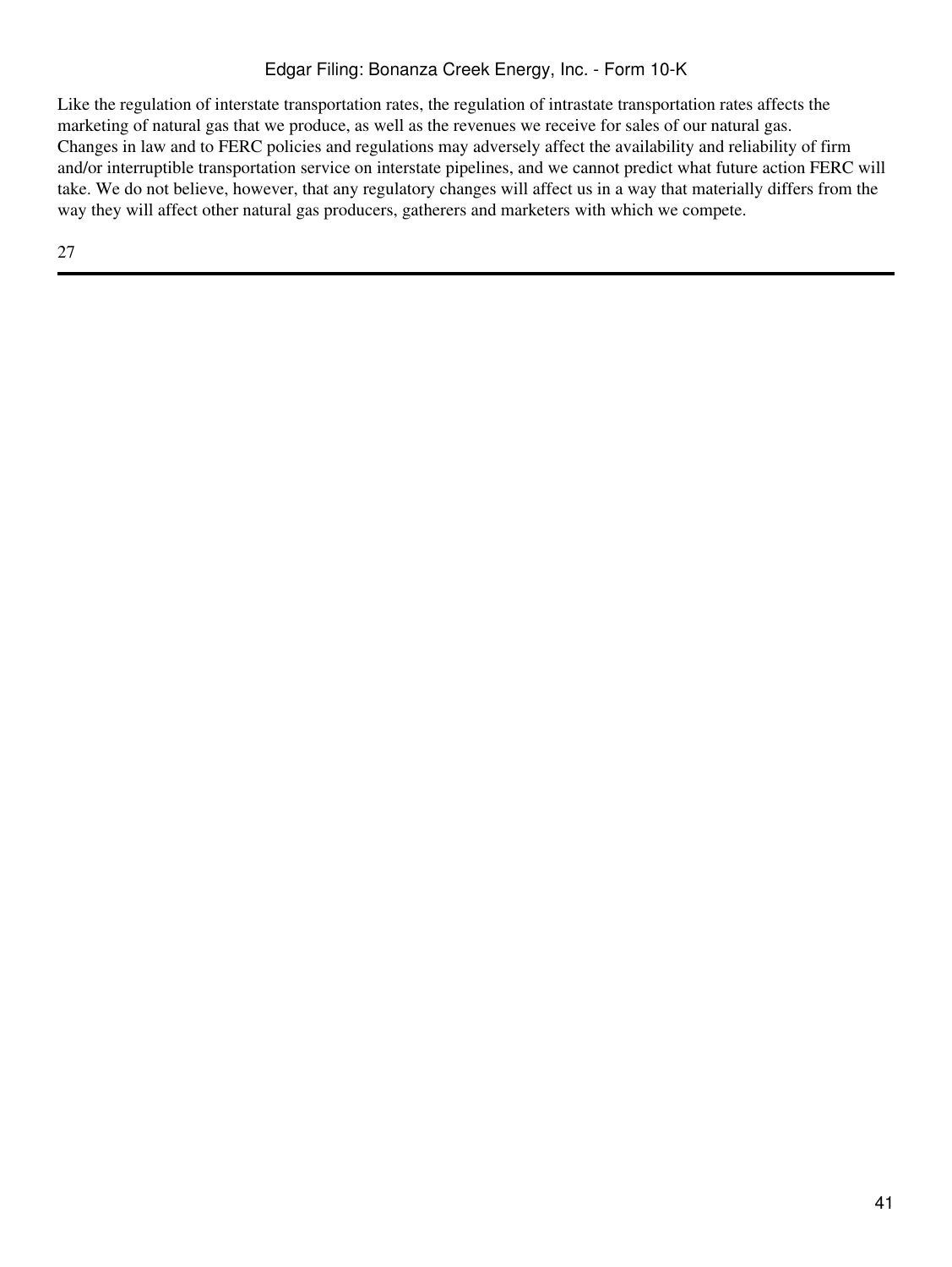### Regulation of production

The production of oil and natural gas is subject to regulation under a wide range of local, state and federal statutes, rules, orders and regulations. Federal, state and local statutes and regulations require permits for drilling operations, drilling bonds and reports concerning operations. The states in which we own and operate properties have regulations governing conservation matters, including provisions for the spacing and unitization or pooling of oil and natural gas properties, the regulation of well spacing and well density, and procedures for proper plugging and abandonment of wells. The intent of these regulations is to promote the efficient recovery of oil and gas reserves while reducing waste and protecting correlative rights. Through collaboration with industry through exploration and development operations these regulations effectively identify where wells can be drilled, well densities by geologic formation along with the proper spacing and pooling unit size to effectively drain the resources. Operators can apply for exceptions to such regulations including applications to increase well densities to more effectively recover the oil and gas resources. Moreover, each state generally imposes a production or severance tax with respect to the production and sale of oil, natural gas and natural gas liquids within its jurisdiction.

We own interests in properties located onshore in two U.S. states. These states regulate drilling and operating activities by requiring, among other things, permits for the drilling of wells, maintaining bonding requirements in order to drill or operate wells, and regulating the location of wells, the method of drilling and casing wells, the surface use and restoration of properties upon which wells are drilled and the plugging and abandonment of wells. The laws of these states also govern a number of environmental and conservation matters, including the handling and disposing or discharge of waste materials, the size of drilling and spacing units or proration units and the density of wells that may be drilled, and the unitization and pooling of oil and gas properties. Some states have the power to prorate production to the market demand for oil and gas.

Regulation of derivatives and reporting of government payments

The Dodd-Frank Wall Street Reform and Consumer Protection Act (the "Dodd-Frank Act") was passed by Congress and signed into law in July 2010. The Dodd-Frank Act is designed to provide a comprehensive framework for the regulation of the over-the-counter derivatives market with the intent to provide greater transparency and reduction of risk between counterparties. The Dodd-Frank Act subjects swap dealers and major swap participants to capital and margin requirements and requires many derivative transactions to be cleared on exchanges. The Dodd-Frank Act provides for a potential exemption from these clearing and cash collateral requirements for commercial end-users. In addition, in August 2012, the SEC issued a final rule under Section 1504 of the Dodd-Frank Act, Disclosure of Payment by Resource Extraction Issuers, which would have required resource extraction issuers, such as us, to file annual reports that provide information about the type and total amount of payments made for each project related to the commercial development of oil, natural gas, or minerals to each foreign government and the federal government. In July 2013, the U.S. District Court for the District of Columbia vacated the rule, and the SEC has announced it will not appeal the court's decision. In December 2015, the SEC proposed revised resource extraction payments disclosure rules that if issued will be applicable to our business.

Environmental, Health and Safety Regulation

Our natural gas and oil exploration and production operations are subject to numerous stringent federal, regional, state and local statutes and regulations governing safety and health, the discharge of materials into the environment or otherwise relating to environmental protection, some of which carry substantial administrative, civil and criminal penalties for failure to comply. These laws and regulations may require the acquisition of permits before drilling or other regulated activity commences; restrict the types, quantities and concentrations of various substances that can be released into the environment in connection with drilling, production and transporting through pipelines; govern the sourcing and disposal of water used in the drilling and completion process; limit or prohibit drilling activities in certain areas and on certain lands lying within wilderness, wetlands, frontier and other protected areas; require some form of remedial action to prevent or mitigate pollution from former operations such as plugging abandoned wells or closing earthen pits; establish specific safety and health criteria addressing worker protection and impose substantial liabilities for pollution resulting from operations or failure to comply with regulatory filings. In addition, these laws and regulations may restrict the rate of production.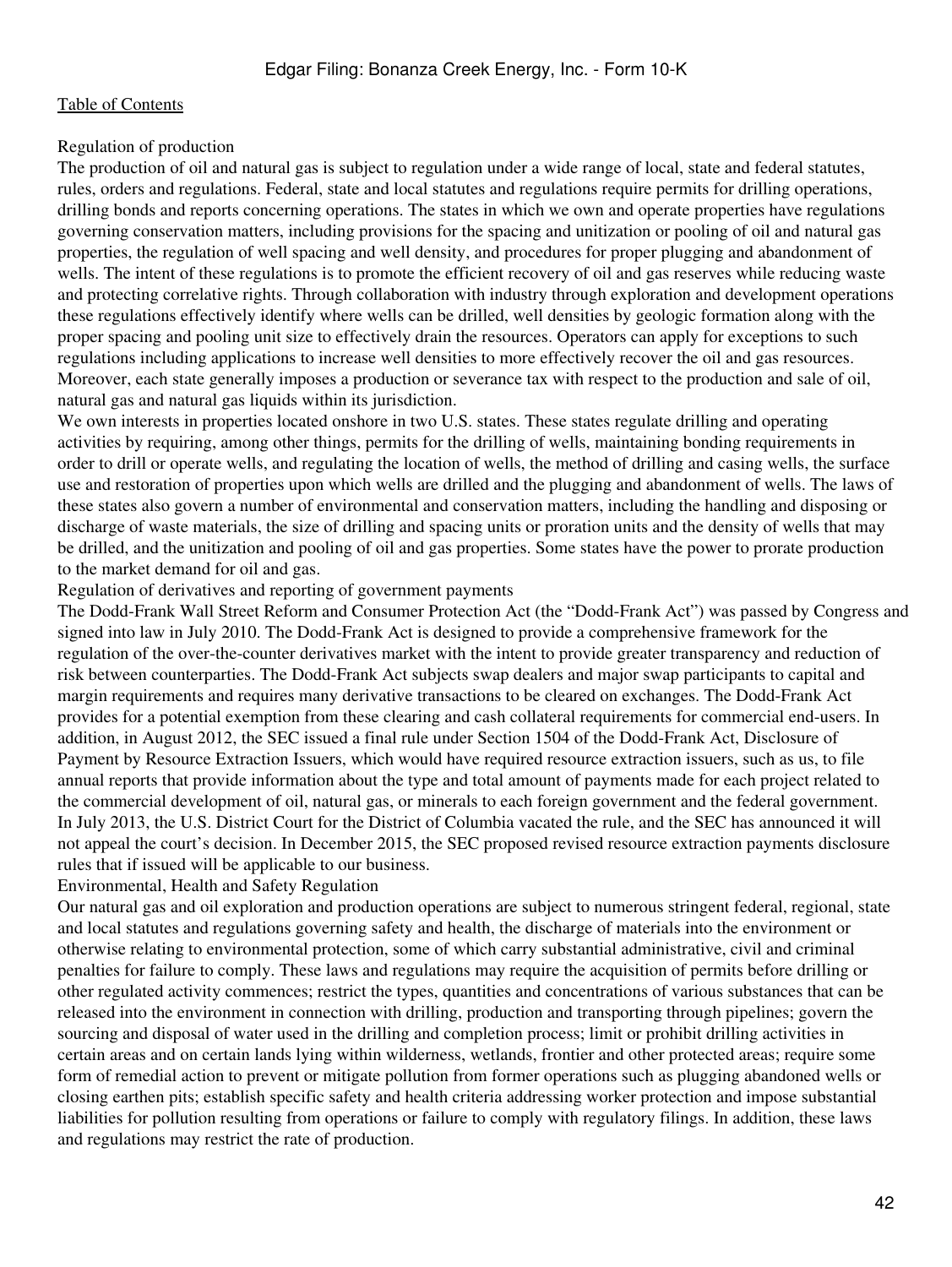The following is a summary of the more significant existing environmental and health and safety laws and regulations to which our business operations are subject and for which compliance may have a material adverse impact on our capital expenditures, results of operations or financial position.

Hazardous substances and waste handling

The Comprehensive Environmental Response, Compensation and Liability Act of 1980 ("CERCLA"), also known as the Superfund law, and comparable state laws impose liability without regard to fault or the legality of the original conduct on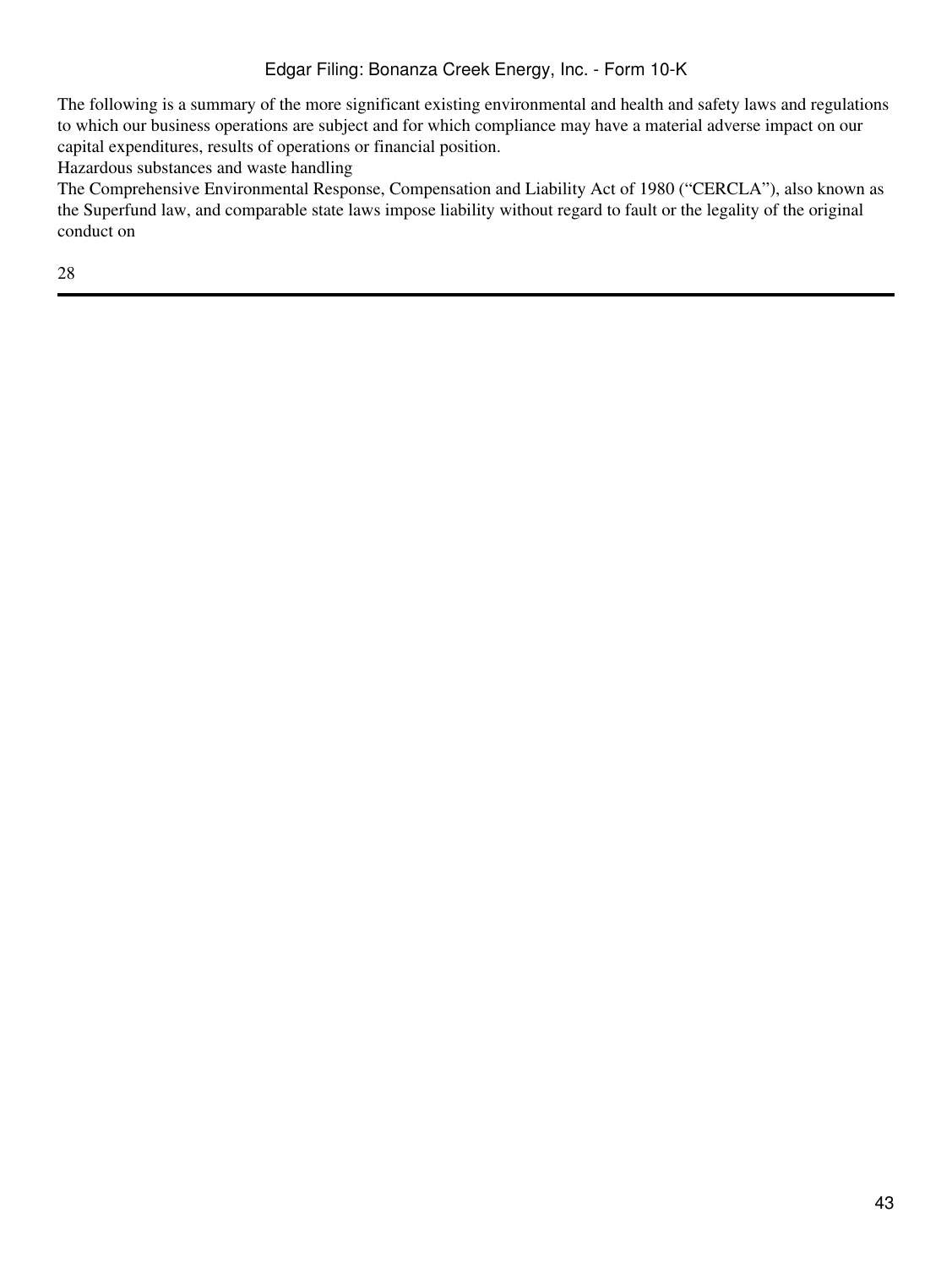certain classes of persons who are considered to be responsible for the release of a "hazardous substance" into the environment. These persons include current and prior owners or operators of the site where the release occurred and entities that disposed or arranged for the disposal of the hazardous substances found at the site. Under CERCLA, these potentially "responsible persons" may be subject to strict, joint and several liability for the costs of cleaning up the hazardous substances that have been released into the environment, for damages to natural resources, and for the costs of certain health studies, and it is not uncommon for neighboring landowners and other third parties to file claims for personal injury and property damage allegedly caused by the hazardous substances released into the environment. We are able to control directly the operation of only those wells with respect to which we act as operator. Notwithstanding our lack of direct control over wells operated by others, the failure of an operator other than us to comply with applicable environmental regulations may, in certain circumstances, be attributed to us. We generate materials in the course of our operations that may be regulated as hazardous substances but we are not aware of any liabilities for which we may be held responsible that would materially and adversely affect us.

The Resource Conservation and Recovery Act ("RCRA"), and analogous state laws, impose requirements on the generation, handling, storage, treatment and disposal of nonhazardous and hazardous solid wastes. RCRA specifically excludes certain drilling fluids, produced waters, and other wastes associated with the exploration, development, or production of crude oil, natural gas or geothermal energy from regulation as hazardous wastes. However, these wastes may be regulated by the EPA or state agencies under RCRA's less stringent nonhazardous solid waste provisions, state laws or other federal laws. Moreover, it is possible that these particular oil and natural gas exploration, development and production wastes now classified as nonhazardous solid wastes could be classified as hazardous wastes in the future. A loss of the RCRA exclusion for drilling fluids, produced waters and related wastes could result in an increase in our costs to manage and dispose of generated wastes, which could have a material adverse effect on our results of operations and financial position. In addition, in the course of our operations, we generate some amounts of ordinary industrial wastes, such as paint wastes, waste solvents, laboratory wastes and waste compressor oils that are regulated as hazardous wastes. Although the costs of managing hazardous waste may be significant, we do not believe that our costs in this regard are materially more burdensome than those for similarly situated companies.

We currently own or lease, and have in the past owned or leased, properties that have been used for numerous years to explore and produce oil and natural gas. Although we have utilized operating and disposal practices that were standard in the industry at the time, hydrocarbons and wastes may have been disposed of or released on or under the properties owned or leased by us or on or under the other locations where these hydrocarbons and wastes have been taken for treatment or disposal. In addition, certain of these properties have been operated by third parties whose treatment and disposal or release of hydrocarbons and wastes were not under our control. These properties and wastes disposed thereon may be subject to CERCLA, RCRA and analogous state laws. Under these laws, we could be required to remove or remediate previously disposed wastes (including wastes disposed of or released by prior owners or operators), to clean up contaminated property (including groundwater contaminated by prior owners or operators), to pay for damages for the loss or impairment of natural resources, and to take measures to prevent future contamination from our operations.

In addition, other laws require the reporting on use of hazardous and toxic chemicals. For example, in October 2015, EPA granted, in part, a petition filed by several national environmental advocacy groups to add the oil and gas extraction industry to the list of industries required to report releases of certain "toxic chemicals" under the Toxic Release Inventory ("TRI") program under the Emergency Planning and Community Right-to-Know Act. EPA determined that natural gas processing facilities may be appropriate for addition to TRI applicable facilities and will conduct a rulemaking process to propose such action.

#### Pipeline safety and maintenance

Pipelines, gathering systems and terminal operations are subject to increasingly strict safety laws and regulations. Both the transportation and storage of refined products and crude oil involve a risk that hazardous liquids may be released into the environment, potentially causing harm to the public or the environment. In turn, such incidents may result in substantial expenditures for response actions, significant government penalties, liability to government agencies for natural resources damages, and significant business interruption. The U.S. Department of Transportation has adopted safety regulations with respect to the design, construction, operation, maintenance, inspection and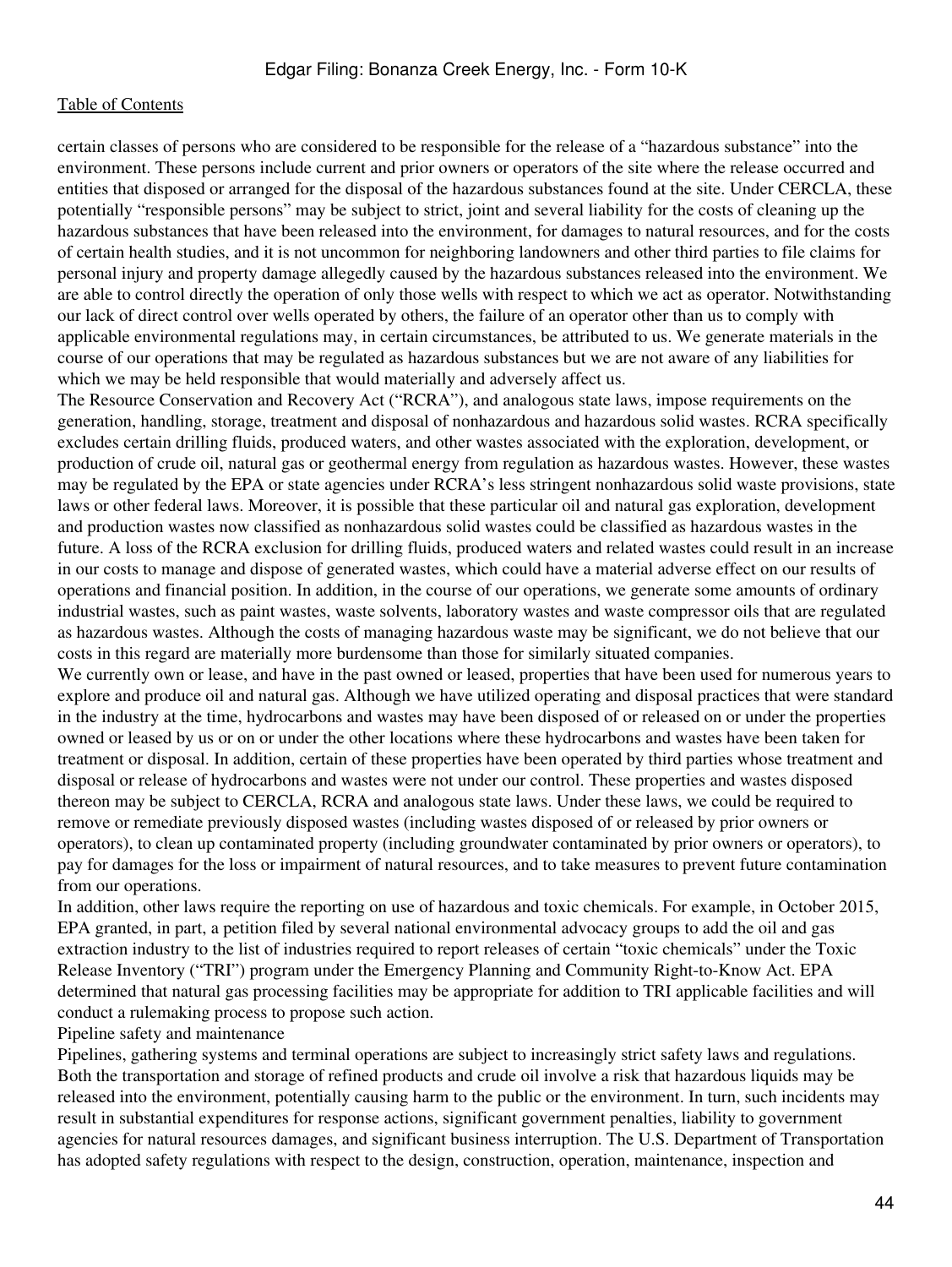management of our pipeline and storage facilities. These regulations contain requirements for the development and implementation of pipeline integrity management programs, which include the inspection and testing of pipelines and the correction of anomalies. These regulations also require that pipeline operation and maintenance personnel meet certain qualifications and that pipeline operators develop comprehensive spill response plans.

There have been recent initiatives to strengthen and expand pipeline safety regulations and to increase penalties for violations. The Pipeline Safety, Regulatory Certainty, and Job Creation Act was signed into law in early 2012. In addition, the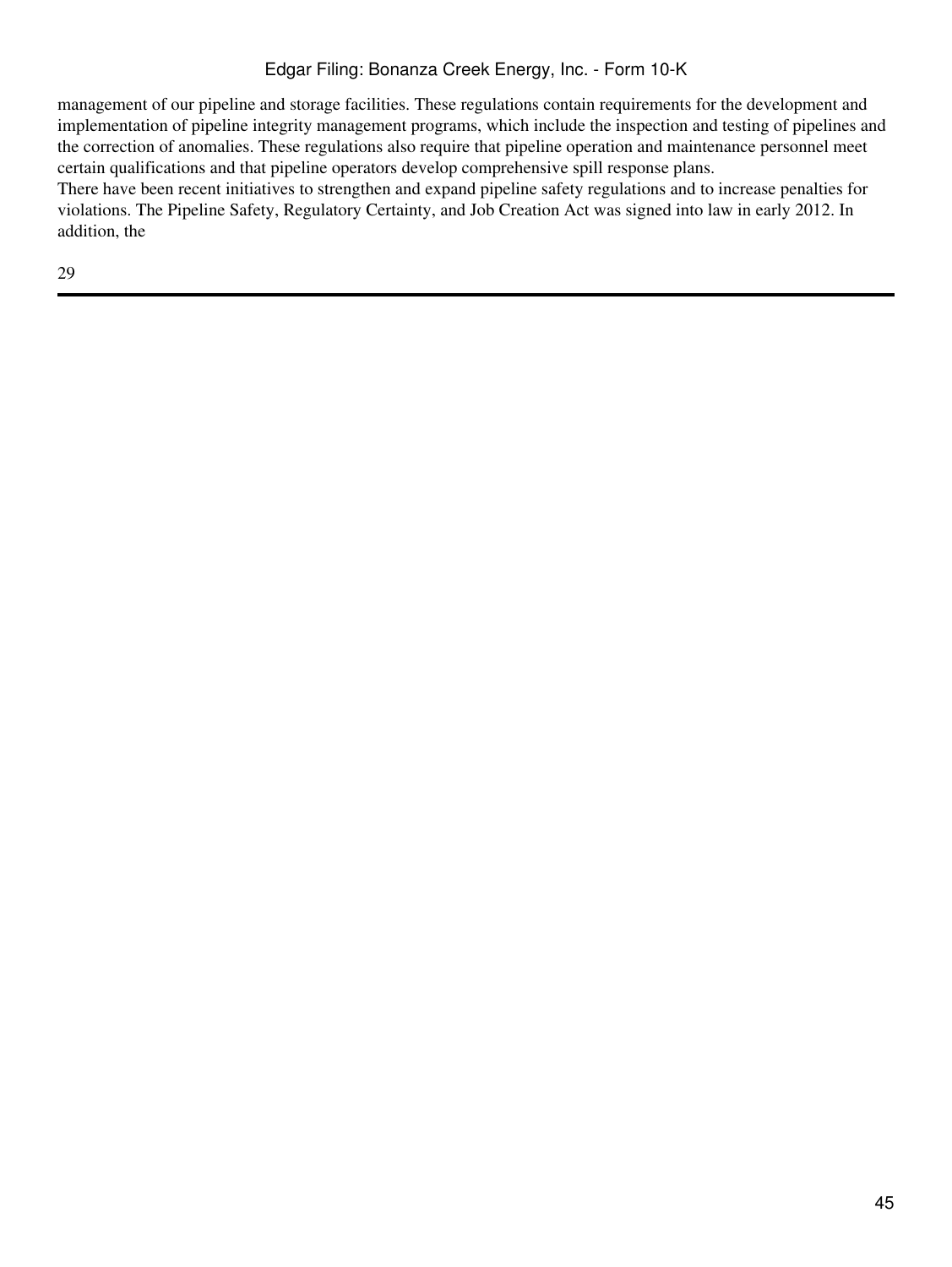Pipeline and Hazardous Materials Safety Administration ("PHMSA") has issued new rules to strengthen federal pipeline safety enforcement programs. In 2015, PHMSA proposed to expand its regulations in a number of ways, including through the increased regulation of gathering lines, even in rural areas. Air emissions

The Clean Air Act ("CAA") and comparable state laws and regulations restrict the emission of air pollutants from many sources, including oil and gas operations, and impose various monitoring and reporting requirements. These laws and regulations may require us to obtain pre-approval for the construction or modification of certain projects or facilities expected to produce or significantly increase air emissions, obtain and comply with stringent air permit requirements or utilize specific equipment or technologies to control emissions. Obtaining required air permits can significantly delay the development of certain oil and natural gas projects. Over the next several years, we may be required to incur certain capital expenditures for air pollution control equipment or other air emissions related issues. For example, on August 16, 2012, the EPA published final rules under the CAA that subject oil and natural gas production, processing, transmission and storage operations to regulation under the New Source Performance Standards ("NSPS") and National Emission Standards for Hazardous Air Pollutants programs. With regards to production activities, these final rules require, among other things, the reduction of volatile organic compound emissions from three subcategories of fractured and refractured gas wells for which well completion operations are conducted: wildcat (exploratory) and delineation gas wells; low reservoir pressure non-wildcat and non-delineation gas wells; and all "other" fractured and refractured gas wells. All three subcategories of wells must route flow back emissions to a gathering line or be captured and combusted using a combustion device such as a flare after October 15, 2012. However, the "other" wells must use reduced emission completions, also known as "green completions," with combustion devices, after January 1, 2015. These regulations also establish specific new requirements regarding emissions from production-related wet seal and reciprocating compressors effective October 15, 2012 and from pneumatic controllers and storage vessels, effective October 15, 2014. The EPA received numerous requests for reconsideration of these rules from both industry and the environmental community, and court challenges to the rules were also filed. The EPA issued revised rules in 2013 and 2014 in response to some of these requests. Specifically, on September 23, 2013, the EPA published a final amendment extending the compliance dates for certain groups of storage vessels to April 15, 2014 and April 15, 2015, and on December 31, 2014, the EPA issued a final amendment clarifying certain reduced emission completion requirements. Most recently, as part of the reconsideration, EPA proposed amendments to the NSPS rules focused on achieving additional methane and volatile organic compound reductions from oil and natural gas operations. Among other things, EPA has proposed new requirements for leak detection and repair, control requirements for oil well completions, replacement of certain pneumatic equipment, and additional control requirements for gathering, boosting, and compressor stations. On October 1, 2015, EPA finalized its rule lowering the existing 75 part per billion ("ppb") national ambient air quality standard ("NAAQS") for ozone under the CAA to 70 ppb. Also in 2015, the State of Colorado received a bump-up in its existing ozone non-attainment status from "marginal" to "moderate." Oil and natural gas operations in ozone nonattainment areas, including in Colorado, may be subject to increased regulatory burdens in the form of more stringent emission controls, emission offset requirements, and increased permitting delays and costs. In addition, in February 2014, the Colorado Department of Public Health and Environment's Air Quality Control Commission ("AQCC") adopted new and revised air quality regulations that impose stringent new requirements to control emissions from existing and new oil and gas facilities in Colorado. The proposed regulations include new control, monitoring, recordkeeping, and reporting requirements on oil and gas operators in Colorado. For example, the new regulations impose Storage Tank Emission Management ("STEM") requirements for certain new and existing storage tanks. The STEM requirements require us to install costly emission control technologies as well as monitoring and recordkeeping programs at most of our new and existing well production facilities. The new Colorado regulations also impose a Leak Detection and Repair ("LDAR") program for well production facilities and compressor stations. The LDAR program primarily targets hydrocarbon (i.e., methane) emissions from the oil and gas sector in Colorado and represents a significant new use of state authority regarding these emissions.

Compliance with these and other air pollution control and permitting requirements has the potential to delay the development of oil and natural gas projects and increase our costs of development and production, which costs could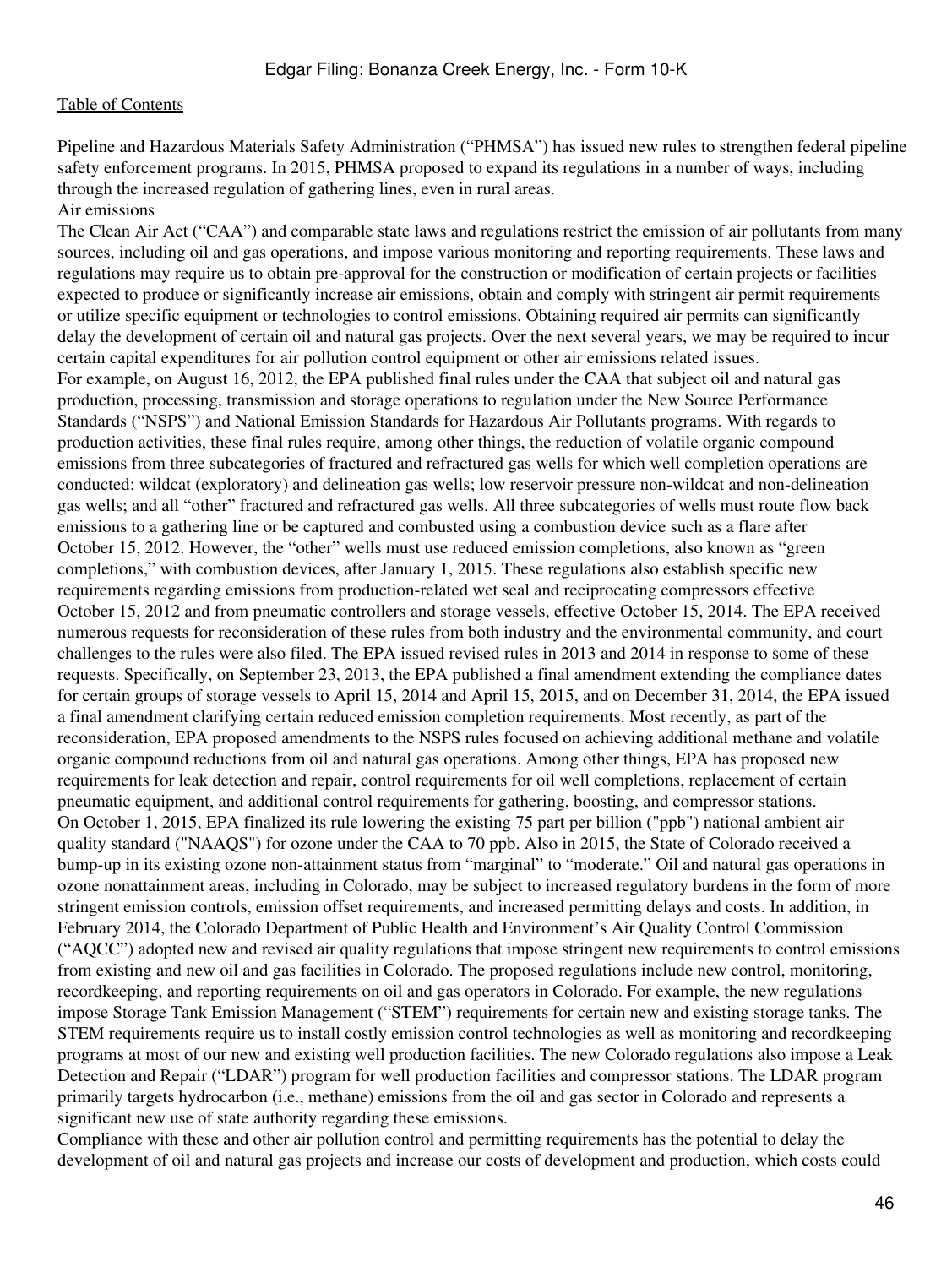be significant. However, we do not currently believe that compliance with such requirements will have a material adverse effect on our operations.

Climate change

In response to findings that emissions of carbon dioxide, methane and other greenhouse gases ("GHGs") present an endangerment to public health and the environment, the EPA has adopted regulations under existing provisions of the CAA that, among other things, establish Prevention of Significant Deterioration ("PSD") construction and Title V operating permit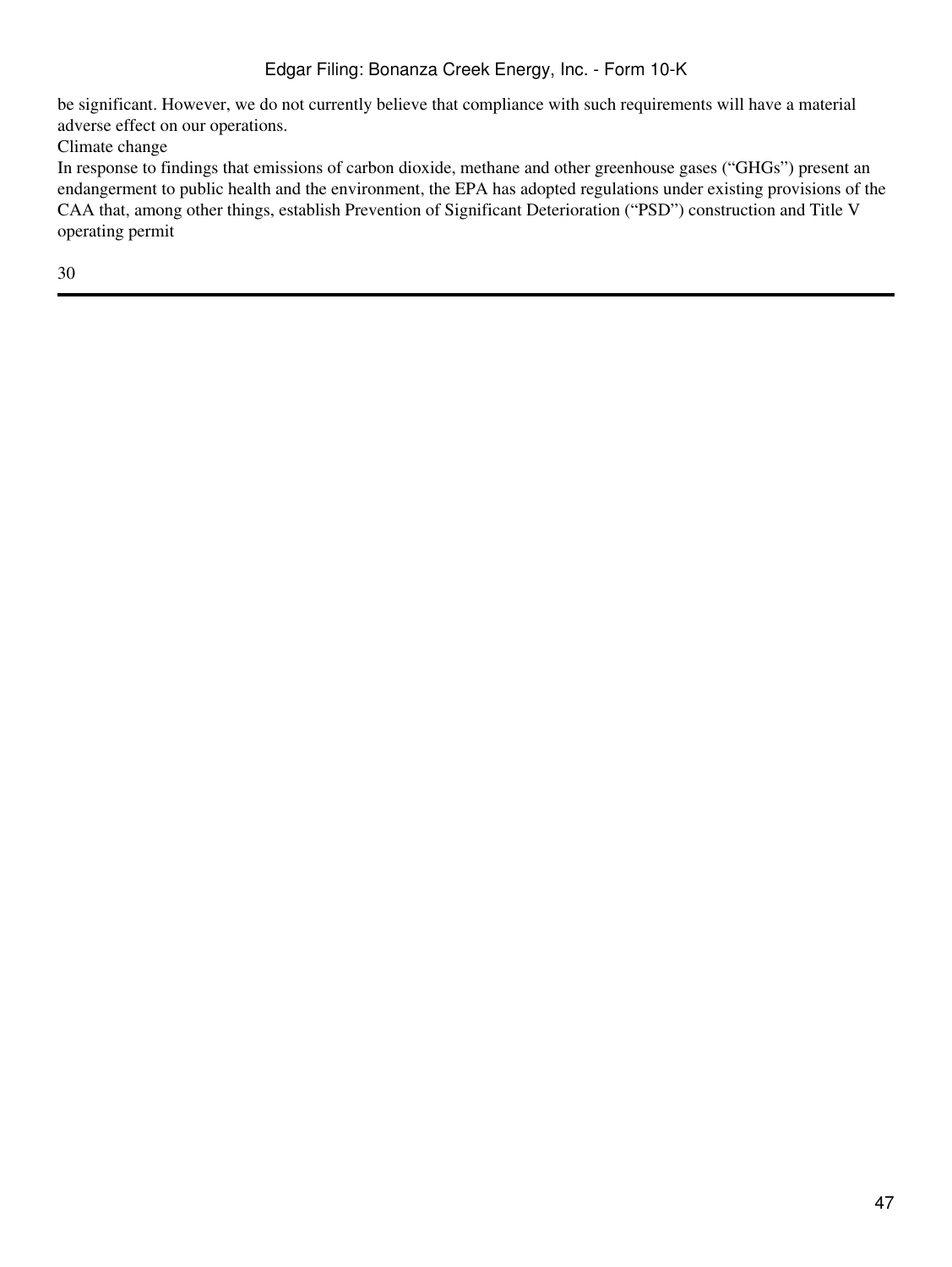requirements for certain large stationary sources that include potential major sources of GHG emissions. In June 2014, the United States Supreme Court ruled in Utility Air Regulatory Group v. EPA, No. 12‑1146. The Supreme Court upheld part of EPA's GHG-related regulations but struck down other portions of the rules. Specifically, the Supreme Court ruled that sources subject to the PSD or Title V programs because of non-GHG emissions could still potentially be subject to certain "best available control technology" requirements applicable to their GHG emissions. Under the Court's opinion, sources subject to the PSD or Title V programs due solely to their GHG emissions, however, can no longer be subject to EPA's GHG permitting requirements. The D.C. Circuit issued an amendment judgment following remand, and EPA intends to conduct future rulemaking to make revisions conforming to the court rulings. EPA also published a proposed rule regarding source determination, including proposals to define the term "adjacent" under the CAA in 2015, which could affect how major sources, including GHG major sources, are regulated. These EPA rulemakings could adversely affect our operations and restrict or delay our ability to obtain air permits for new or modified sources. In addition, the EPA has adopted rules requiring the monitoring and reporting of GHGs from specified onshore and offshore oil and gas production sources in the United States on an annual basis, which include certain of our operations. We are monitoring GHG emissions from our operations in accordance with the GHG emissions reporting rule and believe that our monitoring activities are in substantial compliance with applicable reporting obligations.

While Congress has, from time to time, considered legislation to reduce emissions of GHGs, there has not been significant activity in the form of adopted legislation to reduce GHG emissions at the federal level in recent years. In the absence of such federal climate legislation, a number of state and regional efforts have emerged that are aimed at tracking and/or reducing GHG emissions by means of cap and trade programs that typically require major sources of GHG emissions, such as electric power plants, to acquire and surrender emission allowances in return for emitting those GHGs. Most recently, the EPA finalized rules to further reduce GHG emissions, primarily from coal-fired power plants, under its Clean Power Plan. If fully implemented, the Clean Power Plan could affect the demand for products we supply or otherwise affect our operations. If Congress undertakes comprehensive tax reform in the coming year, it is possible that such reform may include a carbon tax, which could impose additional direct costs on operations and reduce demand for refined products. President Obama has indicated that climate change and GHG regulation remains a significant priority for his second term as reflected most recently in the agreement reached during the December 2015 United Nations climate change conference to reduce 26-28% of United States' GHG emissions by 2025 against a 2005 baseline. The President also issued a Climate Action Plan in June 2013, calling for, among other things, a reduction in methane emissions from the oil and gas industry. In January 2015, the EPA announced a comprehensive strategy intended to further reduce methane emissions from the oil and gas sector, which already has resulted in the proposed amendments to the 2012 NSPS noted above and may result in additional regulation. Although it is not possible at this time to predict how legislation or new regulations that may be adopted to address GHG emissions would impact our business, any such future laws and regulations imposing reporting obligations on, or limiting emissions of GHGs from our equipment and operations could require us to incur costs to reduce emissions of GHGs associated with our operations. Severe limitations on GHG emissions could adversely affect demand for the oil and natural gas we produce.

Finally, it should be noted that some scientists have concluded that increasing concentrations of GHGs in the earth's atmosphere may produce climate changes that have significant physical effects, such as increased frequency and severity of storms, floods and other climatic events; if any such effects were to occur, they could have an adverse effect on our exploration and production operations.

#### Water discharges

The Federal Water Pollution Control Act or the Clean Water Act ("CWA") and analogous state laws impose restrictions and controls regarding the discharge of pollutants into certain surface waters. The discharge of pollutants into regulated waters is prohibited, except in accordance with the terms of a permit issued by the EPA or underlying state. The discharge of dredge and fill material in regulated waters, including wetlands, is also prohibited unless authorized by a permit issued by the U.S. Army Corps of Engineers ("Corps"). Obtaining permits has the potential to delay the development of natural gas and oil projects. These laws and any implementing regulations provide for administrative, civil and criminal penalties for any unauthorized discharges of oil and other substances in certain quantities that may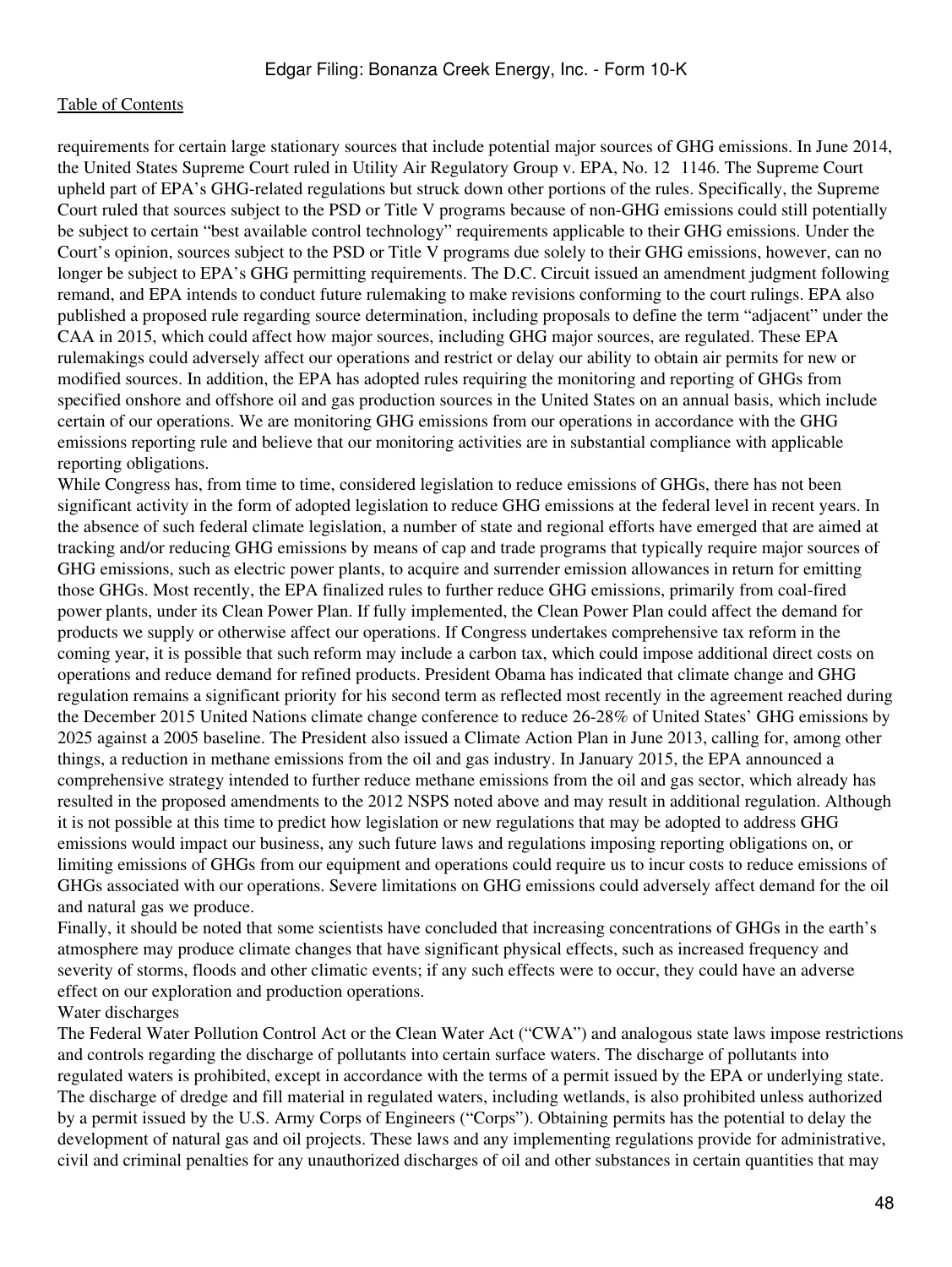impose substantial potential liability for the costs of removal, remediation and damages. The EPA and Corps have issued a final rule that seeks to clarify the scope of jurisdictional waters of the United States under the CWA. The effectiveness of this rule is stayed pending the outcome of litigation. An expansive definition of such waters could affect our ability to operate in certain areas and may increase our costs of operations and permitting. Pursuant to these laws and regulations, we may be required to obtain and maintain approvals or permits for the discharge of wastewater or storm water and are required to develop and implement spill prevention, control and countermeasure plans, also referred to as "SPCC plans," in connection with on site storage of significant quantities of oil. We believe that we maintain all required discharge permits necessary to conduct our operations, and further believe we are in substantial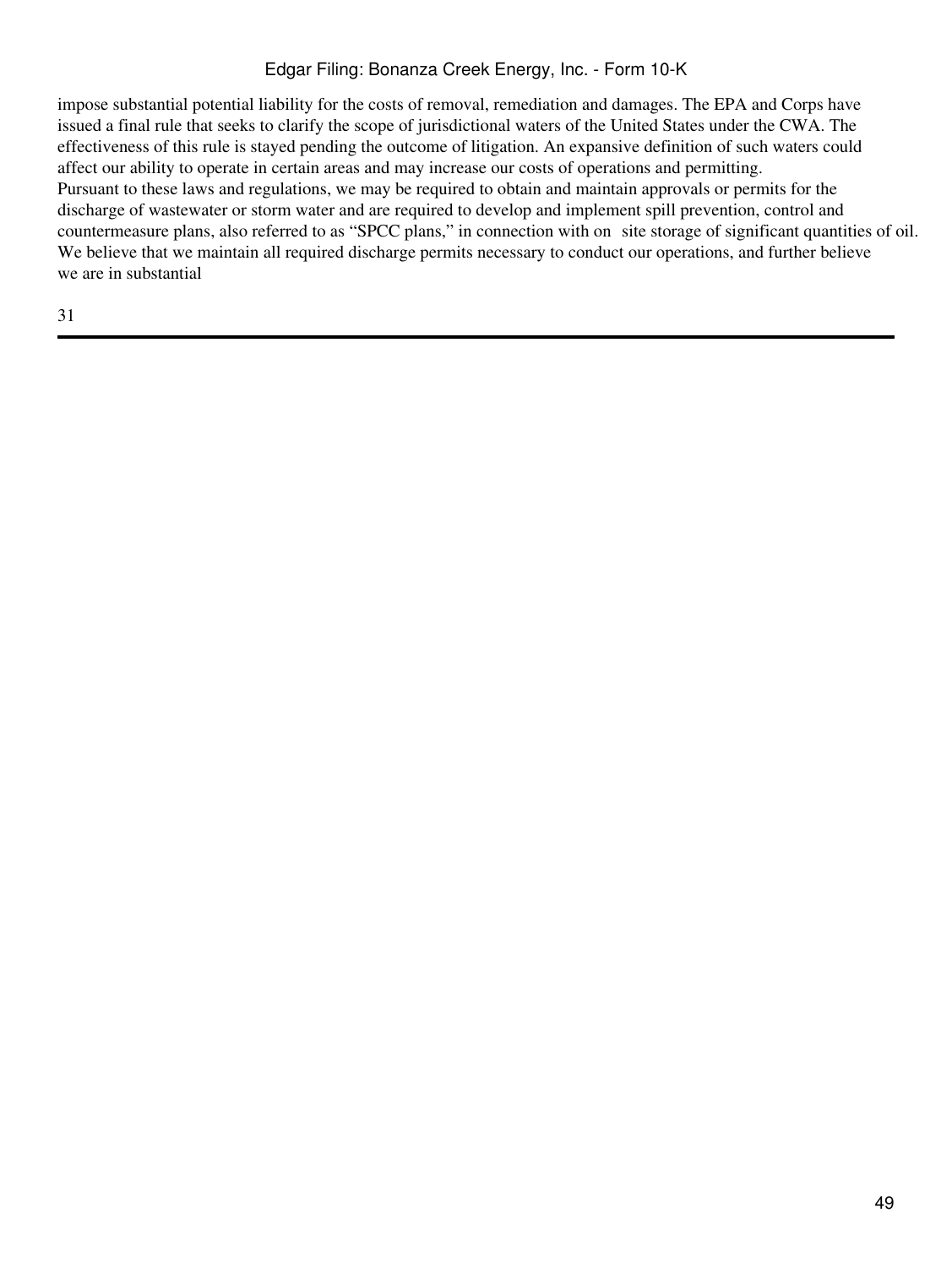compliance with the terms thereof. As properties are acquired, we determine the need for new or updated SPCC plans and, where necessary, will develop or update such plans to implement physical and operation controls, the costs of which are not expected to be material.

#### Endangered Species Act

The federal Endangered Species Act restricts activities that may affect endangered and threatened species or their habitats. A final rule amending how critical habitat is designated was finalized in 2016. Some of our facilities may be located in areas that are designated as habitat for endangered or threatened species. The designation of previously unidentified endangered or threatened species could cause us to incur additional costs or become subject to operating restrictions or bans in the affected areas.

#### Employee health and safety

We are subject to a number of federal and state laws and regulations, including the federal Occupational Safety and Health Act (the "OSH Act"), and comparable state statutes, whose purpose is to protect the health and safety of workers. In addition, the OSH Act's hazard communication standard, the EPA community right-to-know regulations under Title III of the federal Superfund Amendment and Reauthorization Act and comparable state statutes require that information be maintained concerning hazardous materials used or produced in our operations, and that this information be provided to employees, state and local government authorities and citizens. Hydraulic fracturing

Regulations relating to hydraulic fracturing. We are subject to extensive federal, state, and local laws and regulations concerning health, safety, and environmental protection. Government authorities frequently add to those requirements, and both oil and gas development generally and hydraulic fracturing specifically are receiving increasing regulatory attention. Our operations utilize hydraulic fracturing, an important and commonly used process in the completion of oil and natural gas wells in low-permeability formations. Hydraulic fracturing involves the injection of water, proppant, and chemicals under pressure into rock formations to stimulate hydrocarbon production.

States have historically regulated oil and gas exploration and production activity, including hydraulic fracturing. State governments in the areas where we operate have adopted or are considering adopting additional requirements relating to hydraulic fracturing that could restrict its use in certain circumstances or make it more costly to utilize. Such measures may address any risk to drinking water, the potential for hydrocarbon migration and disclosure of the chemicals used in fracturing. Colorado, for example, comprehensively updated its oil and gas regulations in 2008 and adopted significant additional amendments in 2011 and 2013. Among other things, the updated and amended regulations require operators to reduce methane emissions associated with hydraulic fracturing, compile and report additional information regarding well bore integrity, publicly disclose the chemical ingredients used in hydraulic fracturing, increase the minimum distance between occupied structures and oil and gas wells, undertake additional mitigation for nearby residents, and implement additional groundwater testing. In 2014, the State enacted legislation to increase the potential sanctions for statutory, regulatory and other violations. Among other things, this legislation and its implementing regulations mandate monetary penalties for certain types of violations, require a penalty to be assessed for each day of violation and significantly increase the maximum daily penalty amount. Most recently, Colorado adopted rules imposing additional permitting requirements for certain large scale facilities in urban mitigation areas and additional notice requirements prior to engaging in operations near certain municipalities. Any enforcement actions or requirements of additional studies or investigations by governmental authorities where we operate could increase our operating costs and cause delays or interruptions of our operations.

The federal Safe Drinking Water Act ("SDWA") and comparable state statutes may restrict the disposal, treatment or release of water produced or used during oil and gas development. Subsurface emplacement of fluids, primarily via disposal wells or enhanced oil recovery ("EOR") wells, is governed by federal or state regulatory authorities that, in some cases, include the state oil and gas regulatory or the state's environmental authority. The federal Energy Policy Act of 2005 amended the Underground Injection Control, provisions of the SDWA to expressly exclude certain hydraulic fracturing from the definition of "underground injection," but disposal of hydraulic fracturing fluids and produced water or their injection for EOR is not excluded. The U.S. Senate and House of Representatives have considered bills to repeal this SDWA exemption for hydraulic fracturing. If enacted, hydraulic fracturing operations could be required to meet additional federal permitting and financial assurance requirements, adhere to certain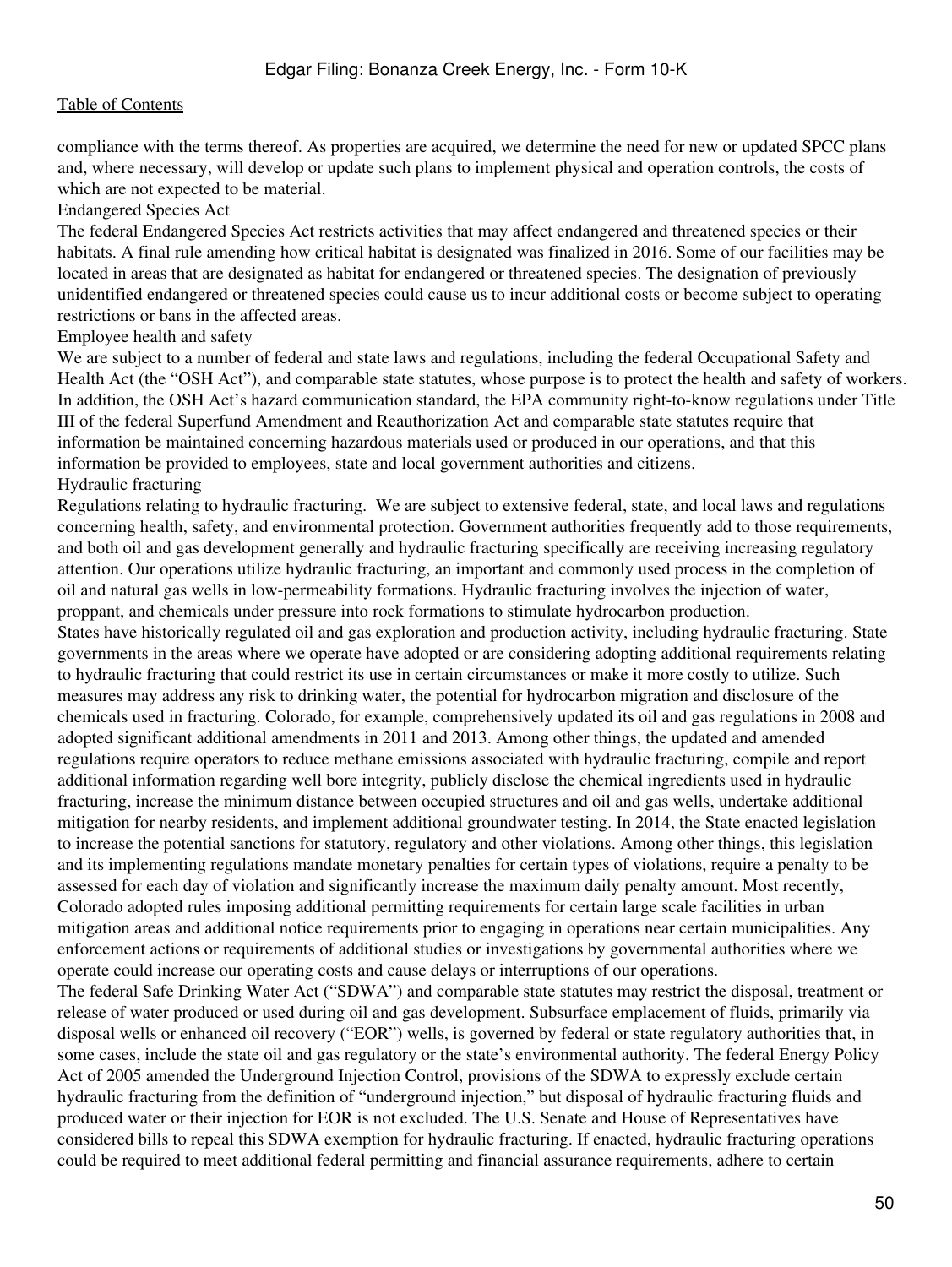construction specifications, fulfill monitoring, reporting, and recordkeeping obligations, meet plugging and abandonment requirements, and provide additional public disclosure of chemicals used in the fracturing process as a consequence of additional SDWA permitting requirements.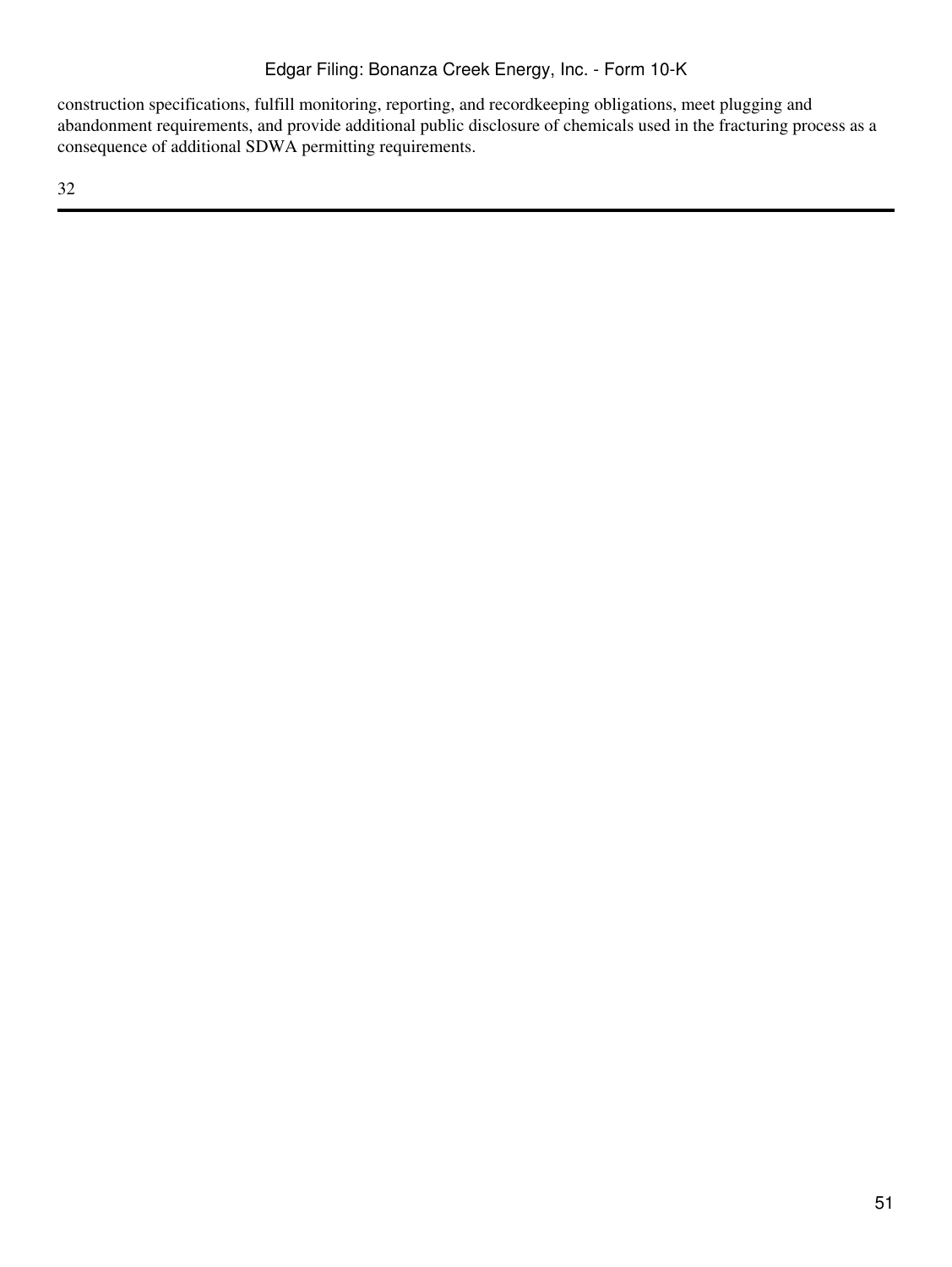Federal agencies are also considering additional regulation of hydraulic fracturing. The EPA has published guidance for issuing underground injection permits that would regulate hydraulic fracturing using diesel fuel. This guidance eventually could encourage other regulatory authorities to adopt permitting and other restrictions on the use of hydraulic fracturing. In addition, on October 21, 2011, the EPA announced its intention to propose regulations under the federal Clean Water Act to regulate wastewater discharges from hydraulic fracturing and other natural gas production. In April 2015, EPA proposed regulations that would address discharges of wastewater pollutants from onshore unconventional extraction facilities to publicly-owned treatment works. The EPA is also collecting information as part of a nationwide study into the effects of hydraulic fracturing on drinking water. The EPA issued a progress report regarding the study in December 2012, which described generally the continuing focus of the study, but did not provide any data, findings, or conclusions regarding the safety of hydraulic fracturing operations. In June 2015, EPA released a draft assessment of the potential impacts to drinking water resources from hydraulic fracturing. The Agency will finalize the assessment following public comment and review. The results of this study could result in additional regulations, which could lead to operational burdens similar to those described above. The EPA also has initiated a stakeholder and potential rulemaking process under the Toxic Substances Control Act ("TSCA") to obtain data on chemical substances and mixtures used in hydraulic fracturing. The EPA has not indicated when it intends to issue a proposed rule, but it issued an Advanced Notice of Proposed Rulemaking in May 2014, seeking public comment on a variety of issues related to the TSCA rulemaking. On January 7, 2015, several national environmental advocacy groups filed a lawsuit requesting that the EPA add the oil and gas extraction industry to the list of industries required to report releases of certain "toxic chemicals" under EPA's Toxics Release Inventory ("TRI") program. The United States Department of the Interior also finalized a new rule regulating hydraulic fracturing activities on federal lands, including requirements for disclosure, well bore integrity and handling of flowback water. This rule has been stayed pending the outcome of ongoing litigation. In early 2016, the Bureau of Land Management ("BLM") proposed rules related to further controlling the venting and flaring of natural gas on BLM land. And the U.S. Occupational Safety and Health Administration has proposed stricter standards for worker exposure to silica, which would apply to use of sand as a proppant for hydraulic fracturing. In addition, the Department of Labor and the Department of Justice, Environment and Natural Resources Division released a Memorandum of Understanding announcing an inter-agency effort to increase the enforcement of workplace safety crimes that occur in conjunction with environmental crimes. Apart from these ongoing federal and state initiatives, local governments are adopting new requirements on hydraulic fracturing and other oil and gas operations. For example, voters in the cities of Fort Collins, Boulder and Lafayette, Colorado recently approved bans of varying lengths on hydraulic fracturing within their respective city limits. In 2014, Boulder and Larimer county lower courts overturned the bans. The cities of Longmont and Fort Collins appealed the decisions. In 2015, the Colorado Supreme Court heard oral arguments on these appeals and a decision is expected in the first half of 2016. In addition, New York recently enacted a permanent moratorium on all hydraulic fracturing activities, which became final in June 2015. Any successful bans or moratoriums where we operate could increase the costs of our operations, impact our profitability, and even prevent us from drilling in certain locations. At this time, it is not possible to estimate the potential impact on our business of recent state and local actions or the enactment of additional federal or state legislation or regulations affecting hydraulic fracturing. The adoption of future federal, state or local laws or implementing regulations imposing new environmental obligations on, or otherwise limiting, our operations could make it more difficult and more expensive to complete oil and natural gas wells, increase our costs of compliance and doing business, delay or prevent the development of certain resources (including especially shale formations that are not commercial without the use of hydraulic fracturing), or alter the demand for and consumption of our products and services. We cannot assure you that any such outcome would not be material, and any such outcome could have a material and adverse impact on our cash flows and results of operations. Our use of hydraulic fracturing. We use hydraulic fracturing as a means to maximize production of oil and gas from formations having low permeability such that natural flow is restricted. Fracture stimulation has been used for decades in both the Rocky Mountains and Mid-Continent. In both the Rocky Mountains and the Mid-Continent, other companies in the oil and gas industry have significantly more experience than we do using hydraulic fracturing. Typical hydraulic fracturing treatments are made up of water, chemical additives and sand. We utilize major hydraulic fracturing service companies who track and report all additive chemicals that are used in fracturing as required by the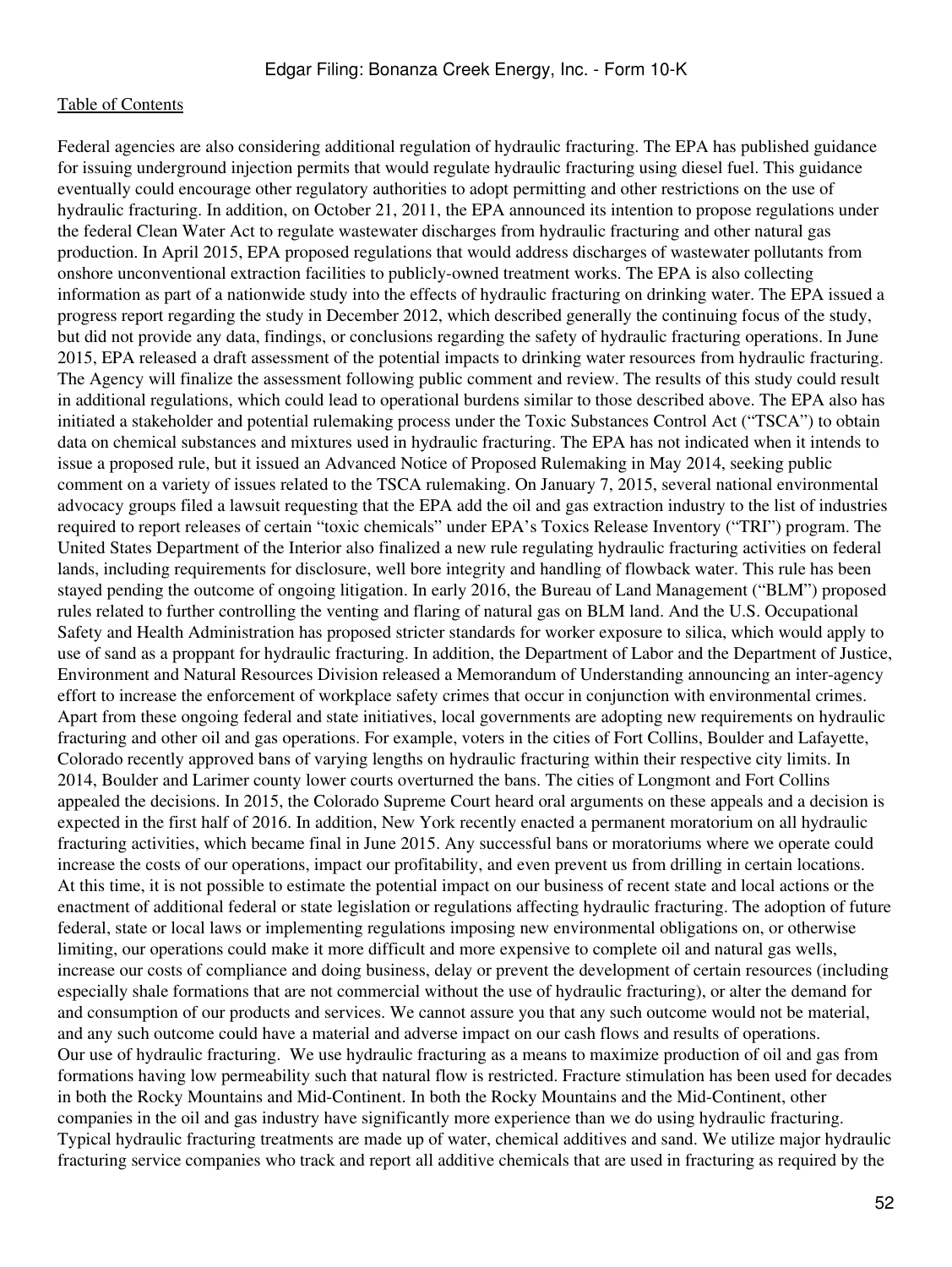appropriate government agencies. Each of these companies fracture stimulate a multitude of wells for the industry each year. For as long as we have owned and operated properties subject to hydraulic fracturing, there have not been any material incidents, citations or suits related to fracturing operations or related to environmental concerns from fracturing operations.

We periodically review our plans and policies regarding oil and gas operations, including hydraulic fracturing, in order to minimize any potential environmental impact. We adhere to applicable legal requirements and industry practices for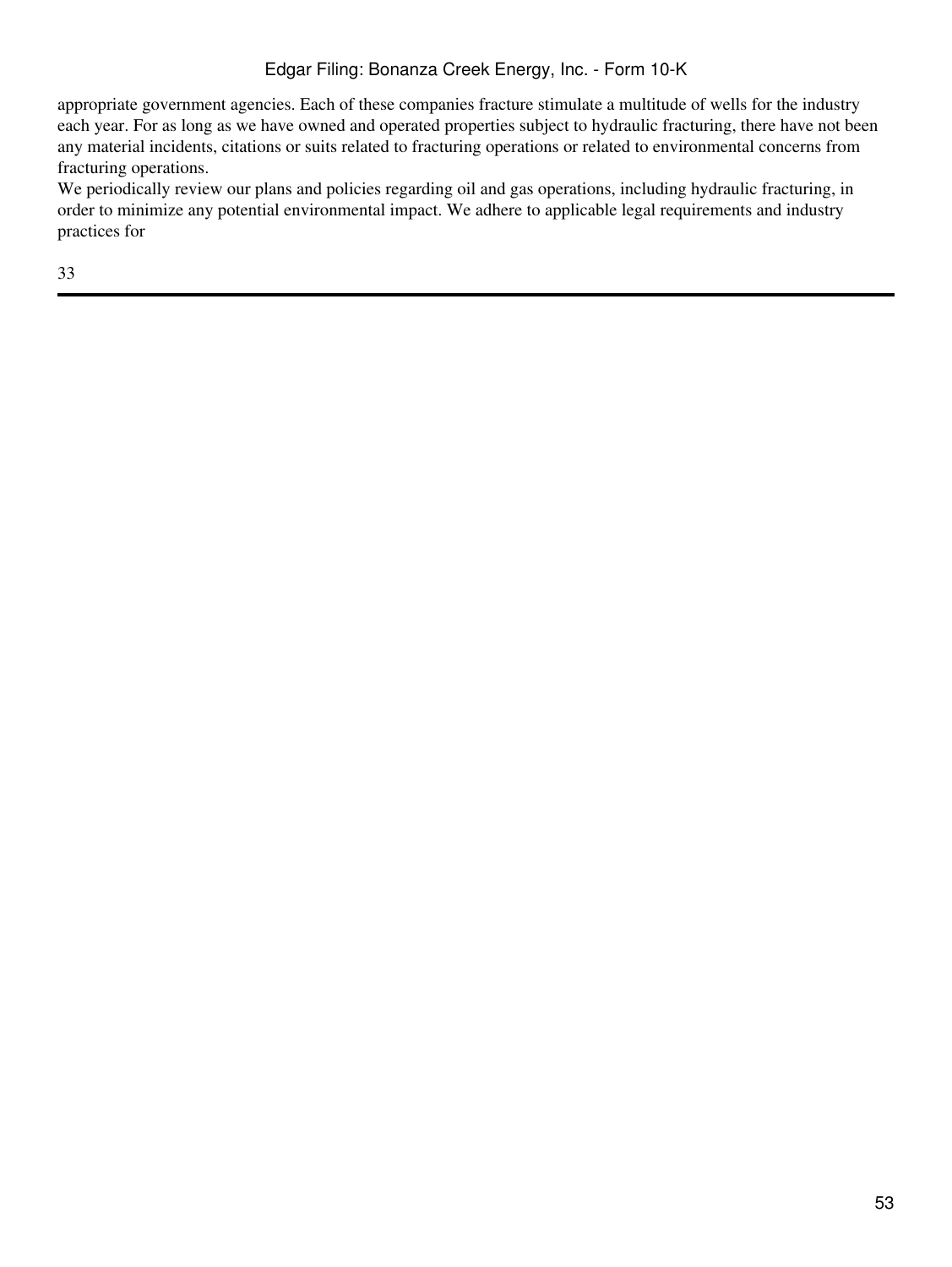groundwater protection. Our operations are subject to close supervision by state and federal regulators (including the BLM with respect to federal acreage), who frequently inspect our fracturing operations.

We strive to minimize water usage in our fracture stimulation designs. Water recovered from our hydraulic fracturing operations is disposed of in a way that does not impact surface waters. We dispose of our recovered water by means of approved disposal or injection wells.

National Environmental Policy Act

Natural gas and oil exploration and production activities on federal lands are subject to the National Environmental Policy Act ("NEPA"). NEPA requires federal agencies, including the Departments of Interior and Agriculture, to evaluate major agency actions having the potential to significantly impact the environment. In the course of such evaluations, an agency prepares an Environmental Assessment to evaluate the potential direct, indirect and cumulative impacts of a proposed project. If impacts are considered significant, the agency will prepare a more detailed environmental impact study that is made available for public review and comment. All of our current exploration and production activities, as well as proposed exploration and development plans, on federal lands require governmental permits that are subject to the requirements of NEPA. This environmental impact assessment process has the potential to delay or limit, or increase the cost of, the development of natural gas and oil projects. Authorizations under NEPA also are subject to protest, appeal or litigation, which can delay or halt projects. Oil Pollution Act

The Oil Pollution Act of 1990 ("OPA") establishes strict liability for owners and operators of facilities that are the site of a release of oil into waters of the U.S. The OPA and its associated regulations impose a variety of requirements on responsible parties related to the prevention of oil spills and liability for damages resulting from such spills. A "responsible party" under the OPA includes owners and operators of certain onshore facilities from which a release may affect waters of the U.S. The OPA assigns liability to each responsible party for oil cleanup costs and a variety of public and private damages. While liability limits apply in some circumstances, a party cannot take advantage of liability limits if the spill was caused by gross negligence or willful misconduct or resulted from violation of a federal safety, construction or operating regulation. If the party fails to report a spill or to cooperate fully in the cleanup, liability limits likewise do not apply. Few defenses exist to the liability imposed by the OPA. The OPA imposes ongoing requirements on a responsible party, including the preparation of oil spill response plans and proof of financial responsibility to cover environmental cleanup and restoration costs that could be incurred in connection with an oil spill.

State laws

Our properties located in Colorado are subject to the authority of the Colorado Oil and Gas Conservation Commission (the "COGCC"), as well as other state agencies. The COGCC recently approved new rules regarding minimum setbacks, groundwater monitoring, large-scale facilities in urban mitigation areas, and public notice requirements that are intended to prevent or mitigate environmental impacts of oil and gas development and include the permitting of wells. Over the past several years, the COGCC has also approved new rules regarding various other matters, including wellbore integrity, hydraulic fracturing, well control waste management, spill reporting, and an increase in potential sanctions for COGCC rule's violations. Depending on how these and any other new rules are applied, they could add substantial increases in well costs for our Colorado operations. The rules could also impact our ability and extend the time necessary to obtain drilling permits, which would create substantial uncertainty about our ability to meet future drilling plans and thus production and capital expenditure targets. The State of Colorado also created a task force to make recommendations for minimizing land use and other conflicts concerning the location of new oil and gas facilities. In February 2015, the task force concluded their deliberations and agreed upon nine consensus proposals which were sent to Governor Hickenlooper for his review. Three of the proposals require further legislative action, while the other six proposals require rulemaking or other regulatory action. The proposals support (i) a senate bill that would postpone expiration of recently adopted regulations, regarding air emissions; (ii) tasking the COGCC with crafting new rules related to siting of "large-scale" pads and facilities; (iii) requiring the industry to provide advance information about development plans to local governments; (iv) improving the COGCC's local government liaison and designee programs; (v) adding 11 full-time staffers to the COGCC; (vi) bolstering the inspection staff and equipment for monitoring oil and gas facility air emissions and setting up a hotline for citizen health complaints at the Colorado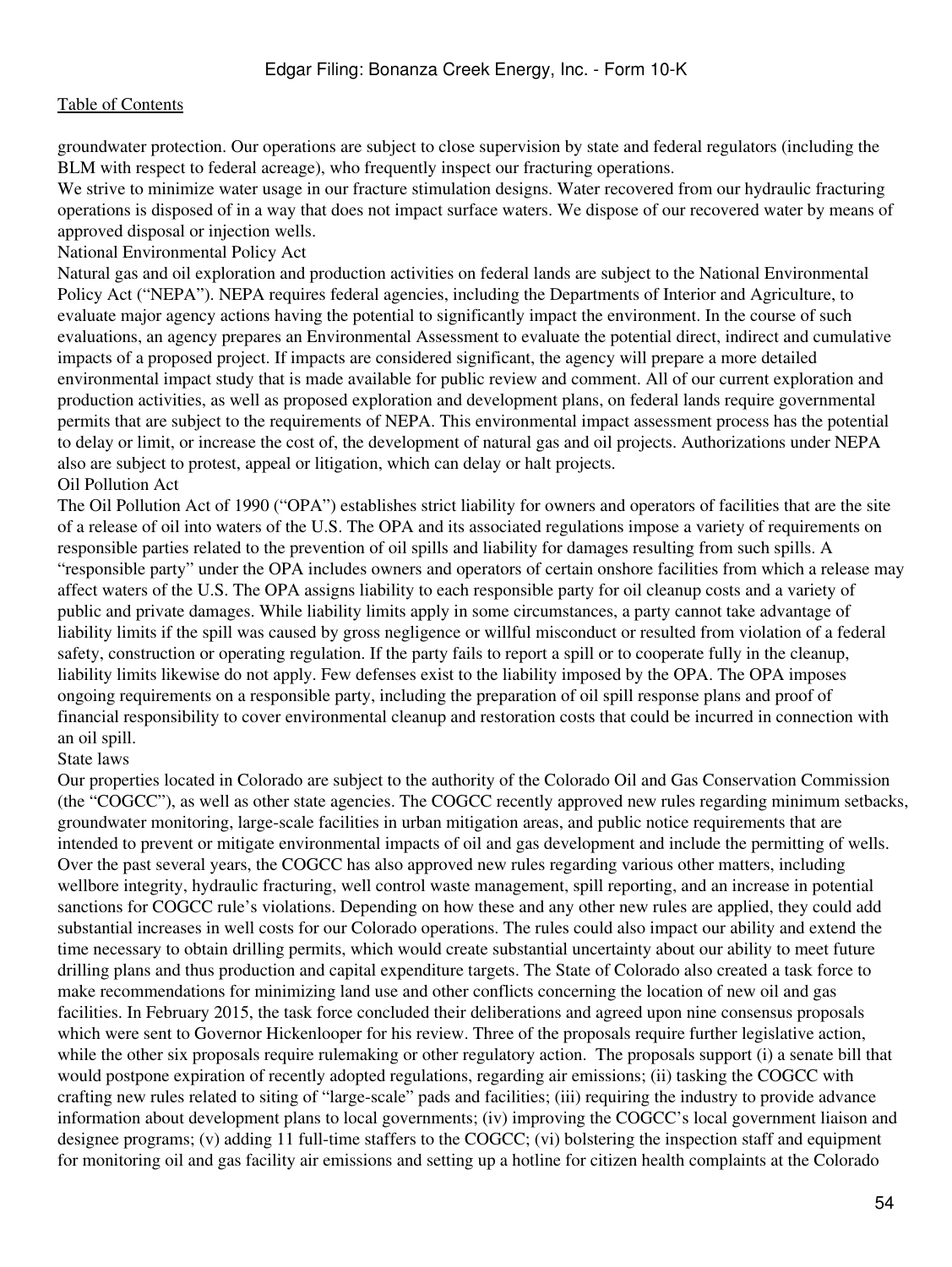Department of Public Health and Environment; (vii) creating a statewide oil and gas information clearinghouse; (viii) studying ways to ameliorate the impact of oil and gas truck traffic and (ix) creating a compliance-assistance program at the COGCC to help operators comply with the state's changing rules and ensure consistent enforcement of rules by state inspectors. A number of additional proposals did not receive sufficient task force support to be included with the nine consensus proposals, but may nevertheless be forwarded to the Governor as well.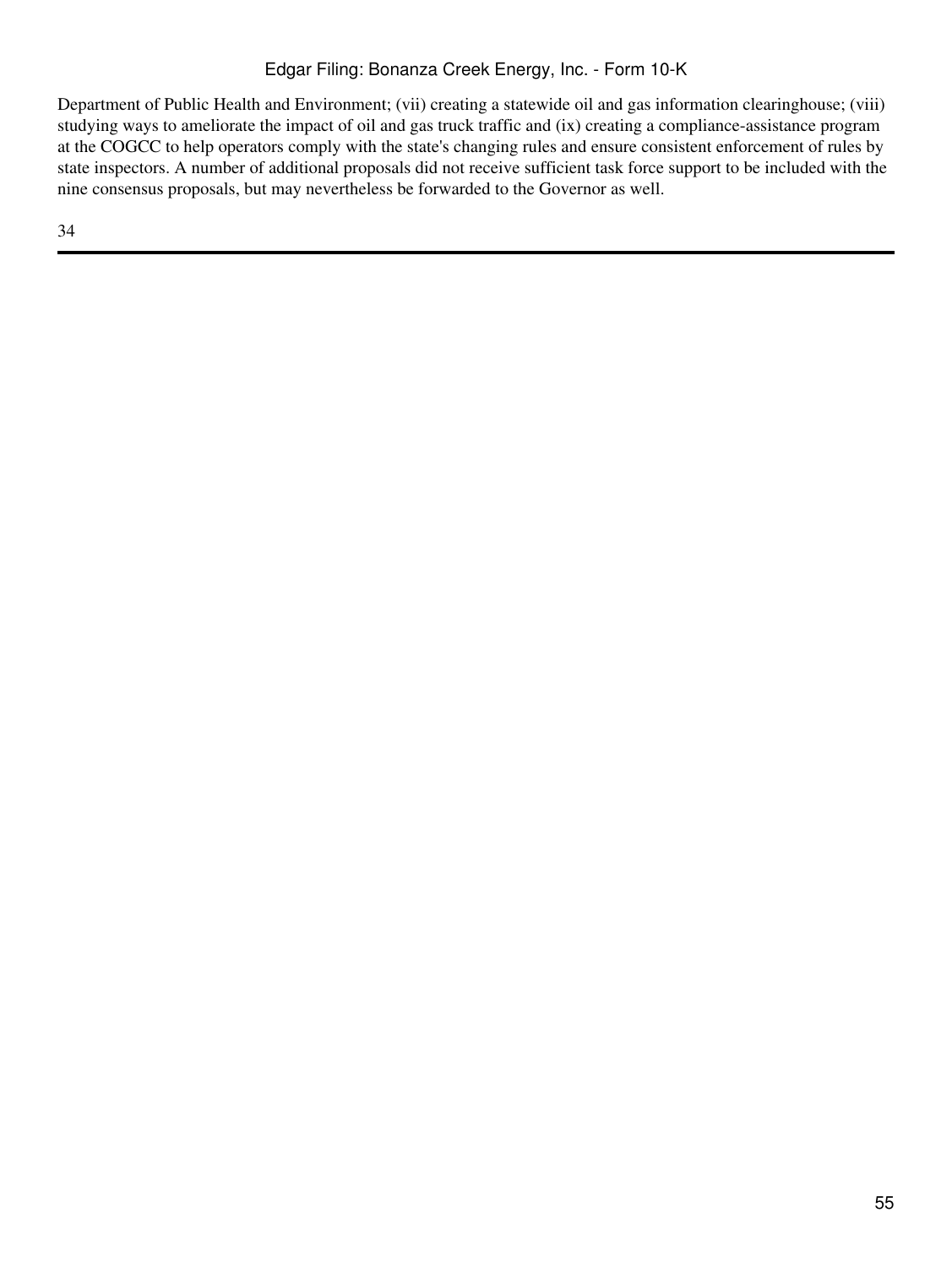In 2015 and into 2016, COGCC began a rulemaking to implement two of these recommendations (in particular items (ii) and (iii) identified above). With respect to recommendation (ii) above, the COGCC finalized rules to permit "large-scale facilities" in "urban mitigation areas." With respect to recommendation (iii) above, the COGCC finalized rules to require operators to provide certain municipalities with public notice prior to engaging in operations. Both rules will become effective later this year.

Employees

As of December 31, 2015, we employed 282 people and also utilize the services of independent contractors to perform various field and other services. Our future success will depend partially on our ability to attract, retain and motivate qualified personnel. We are not a party to any collective bargaining agreements and have not experienced any strikes or work stoppages. We consider our relations with our employees to be satisfactory. **Offices** 

As of December 31, 2015, we leased 83,463 square feet of office space in Denver, Colorado at 410 17<sup>th</sup> Street where our principal offices are located and leased 1,635 square feet in Kersey, Colorado, where we have a field office. We also own field offices in Evans, Colorado and Magnolia, Arkansas.

Available information

We are required to file annual, quarterly and current reports, proxy statements and other information with the SEC. You may read and copy any documents filed by us with the SEC at the SEC's Public Reference Room at 100 F Street, N.E., Washington, D.C. 20549. You may obtain information on the operation of the Public Reference Room by calling the SEC at 1–800–SEC–0330. Our filings with the SEC are also available to the public from commercial document retrieval services and at the SEC's website at http://www.sec.gov.

Our common stock is listed and traded on the New York Stock Exchange under the symbol "BCEI." Our reports, proxy statements and other information filed with the SEC can also be inspected and copied at the New York Stock Exchange, 20 Broad Street, New York, New York 10005.

We also make available on our website at http://www.bonanzacrk.com all of the documents that we file with the SEC, free of charge, as soon as reasonably practicable after we electronically file such material with the SEC. Information contained on our website, other than the documents listed below, is not incorporated by reference into this Annual Report on Form 10 K.

Item 1A. Risk Factors.

Our business involves a high degree of risk. If any of the following risks, or any risk described elsewhere in this Annual Report on Form 10-K, actually occurs, our business, financial condition or results of operations could suffer. The risks described below are not the only ones facing us. Additional risks not presently known to us or which we currently consider immaterial also may adversely affect us.

Risks Related to Our Business

Continuation of the recent declines, or further declines, in oil and, to a lesser extent, natural gas prices, will adversely affect our business, financial condition or results of operations and our ability to meet our capital expenditure obligations or targets and financial commitments.

The price we receive for our oil and, to a lesser extent, natural gas and NGLs, heavily influences our revenue, profitability, cash flows, liquidity, borrowing base under our revolving credit facility, access to capital, present value and quality of our reserves, the nature and scale of our operations and future rate of growth. Oil and natural gas are commodities and, therefore, their prices are subject to wide fluctuations in response to relatively minor changes in supply and demand. In recent years, the markets for oil and natural gas have been volatile. These markets will likely continue to be volatile in the future. Further, oil prices and natural gas prices do not necessarily fluctuate in direct relation to each other. Because approximately 76% of our estimated proved reserves as of December 31, 2015 were oil and NGLs, our financial results are more sensitive to movements in oil prices. Since mid-2014, the price of crude oil has significantly declined. As a result, we experienced significant decreases in crude oil revenues and recorded asset impairment charges due to commodity price declines. If commodity prices do not increase significantly or if our properties held for sale are not sold, we plan to cease drilling at the end of the first quarter 2016. A prolonged period of low market prices for oil, natural gas and NGLs, like the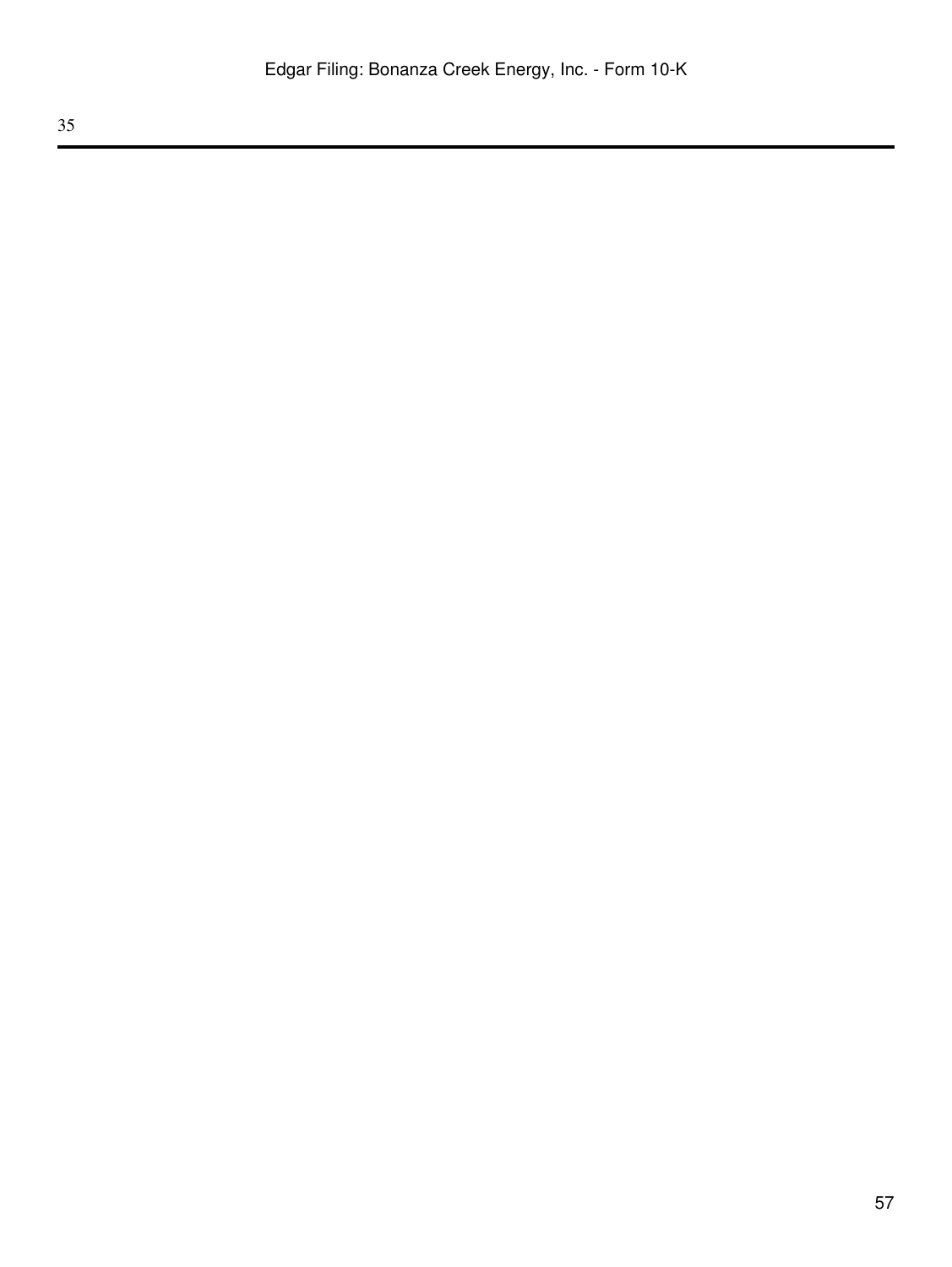current commodity price environment, or further declines in the market prices for oil and natural gas, will result in capital expenditures being further curtailed and will adversely affect our business, financial condition and liquidity and our ability to meet obligations, targets or financial commitments and could ultimately lead to restructuring or filing for bankruptcy, which would have a material adverse effect on our stock price and indebtedness. Additionally, lower oil, natural gas, and NGL prices may cause further decline in our stock price. During the year ended December 31, 2015, the daily NYMEX WTI oil spot price ranged from a high of \$61.43 per Bbl to a low of \$34.73 per Bbl and the NYMEX natural gas HH spot price ranged from a high of \$3.29 per MMBtu to a low of \$1.53 per MMBtu. As of February 23, 2016, the daily NYMEX WTI oil spot price and NYMEX natural gas HH spot price was \$30.07 per Bbl and \$1.83 per MMBtu, respectively.

The prices we receive for our production, and the levels of our production, depend on numerous factors beyond our control. These factors include, but are not limited to, the following:

•worldwide and regional economic conditions impacting the global supply and demand for oil and natural gas;

•the actions from members of the Organization of Petroleum Exporting Countries and other oil producing nations;

•the price and quantity of imports of foreign oil and natural gas;

• conflicts in the Middle East and conditions in South America and Russia; political conditions in or affecting other oil-producing and natural gas-producing countries, including the current

•the level of global oil and natural gas exploration and production;

•the level of global oil and natural gas inventories;

•localized supply and demand fundamentals and transportation availability;

•weather conditions and natural disasters;

•domestic and foreign governmental regulations;

•speculation as to the future price of oil and the speculative trading of oil and natural gas futures contracts;

•the price and availability of competitors' supplies of oil and natural gas;

•technological advances affecting energy consumption;

•the availability of pipeline capacity and infrastructure; and

•the price and availability of alternative fuels.

Substantially all of our production is sold to purchasers under short-term (less than 12-month) contracts at market-based prices. Declines in commodity prices may have the following effects on our business: reduction of our revenues, profit margins, operating income and cash flows;

reduced liquidity and the inability to pay our liabilities as they come due; reduction in the amount of crude oil, natural gas and NGLs that we can produce economically and may lead to

•certain properties in our portfolio becoming economically unviable;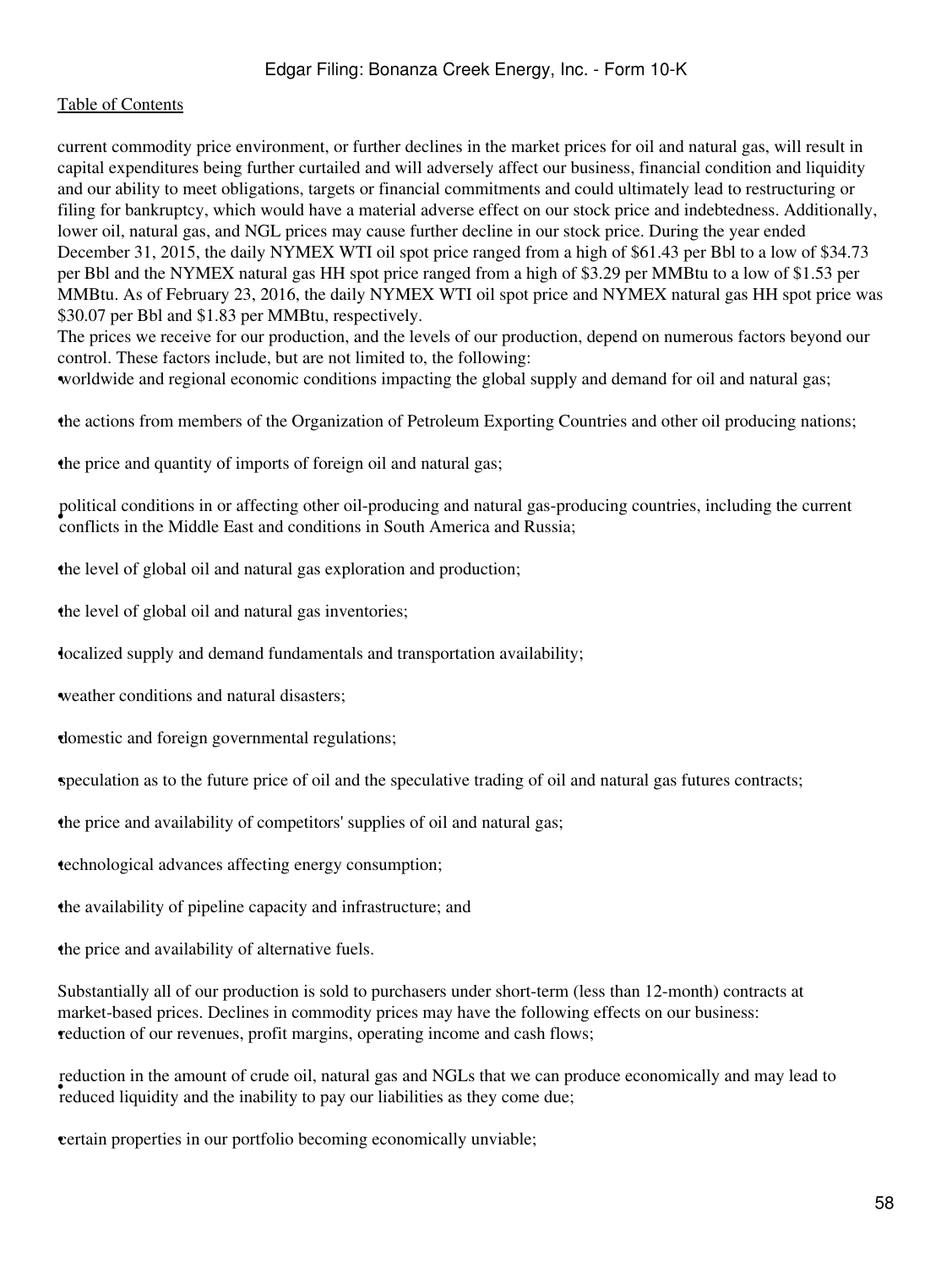•delay or postponement of some of our capital projects;

reduced ability to develop our reserves; further reduction of our 2016 capital program, or significant reductions in future capital programs, resulting in a

•limitations on our financial condition, liquidity and/or ability to finance planned capital expenditures and operations;

such as equity or debt; reduction to the borrowing base under our revolving credit facility or limitations in our access to sources of capital,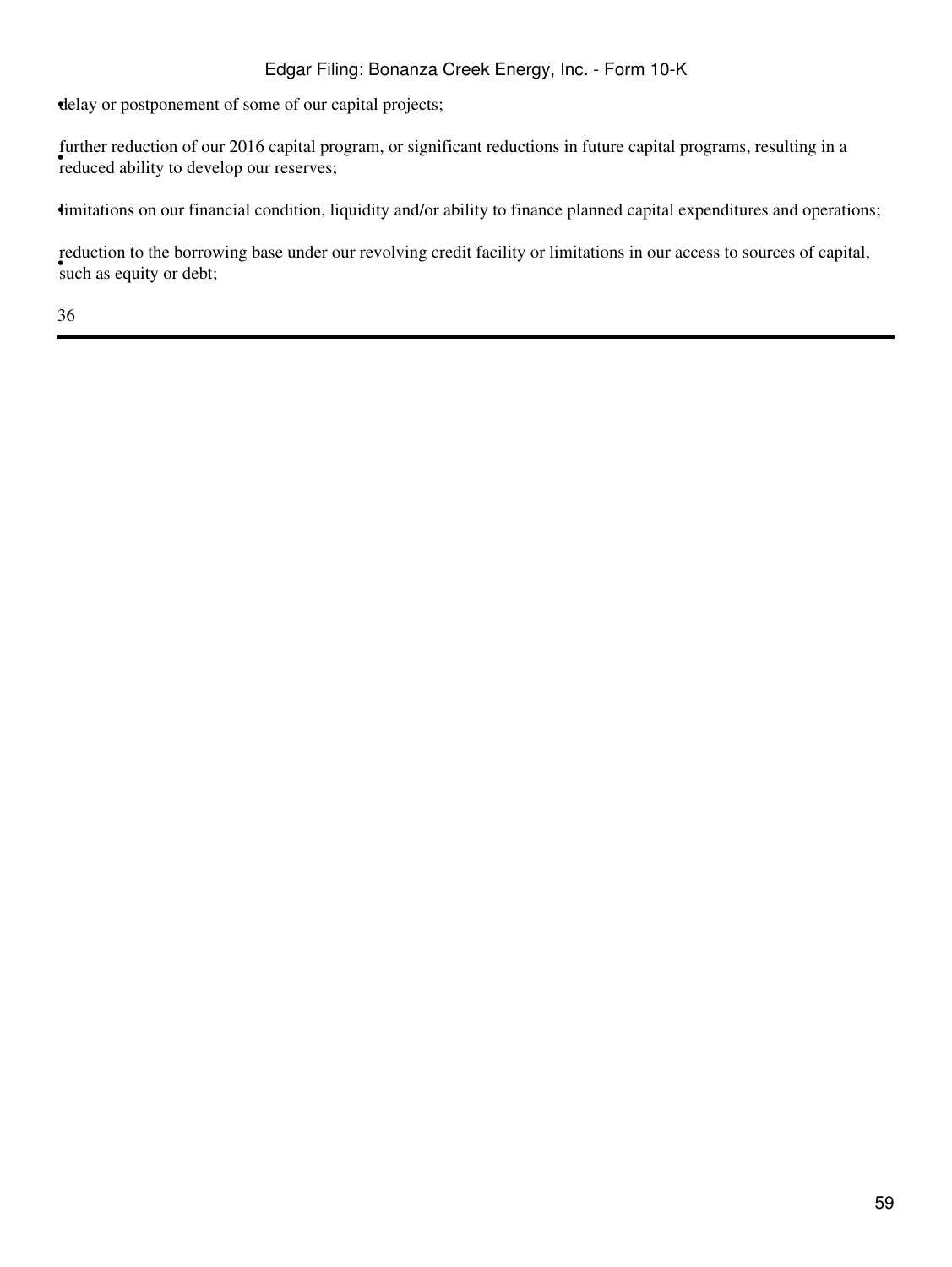•declines in our stock price;

•refinery industry demand for crude oil;

storage availability for crude oil;

• conditions; the ability of our vendors, suppliers, and customers to continue operations due to the prevailing adverse market

the date of assessment; and asset impairment charges resulting from reductions in the carrying values of our crude oil and natural gas properties at

•additional counterparty credit risk exposure on commodity hedges.

We are exposed to fluctuations in the price of oil and will be affected by continuing and prolonged declines in the price of oil and natural gas.

Oil and natural gas prices are volatile and the Company has a limited portion of its anticipated production hedged in 2016. As our hedges expire, more of our future production will be sold at market prices, exposing us to the fluctuations in the price of oil and natural gas, unless we enter into hedging transactions. To the extent that the price of oil and natural gas remains at current levels or declines further, we will not be able to hedge future production at the same level as our current hedges and our results of operations and financial condition would be materially adversely impacted.

In 2016, we have 5,500 Bbls/d of oil hedged with three-way collars with an average ceiling of \$96.83/Bbl, average floor of \$85.00/Bbl and average short floor of \$70.00/Bbl. These hedges may be inadequate to protect us from continuing and prolonged declines in the price of oil and natural gas. Currently, oil and natural gas prices are trading below the average prices of our short floors associated with our three-way collars. To the extent that future monthly settlement prices are below our short floor prices, we will realize the settlement price plus the difference between our short floor and floor prices. Therefore, additional risk is associated with these three-way collar contracts in a declining commodity price environment relative to fixed price swaps and collars. See the Derivative Activity section in Part I, Item I of this Annual Report on Form 10-K for a summary of our hedging activity.

Due to reduced commodity prices and lower operating cash flows we may be unable to maintain adequate liquidity and our ability to make interest payments in respect of our indebtedness could be adversely affected.

Recent declines in commodity prices have caused a reduction in our available liquidity and we may not have the ability to generate sufficient cash flows from operations and, therefore, sufficient liquidity to meet our anticipated working capital, debt service and other liquidity needs. In order to increase our liquidity to levels sufficient to meet our commitments, we are currently pursuing or considering a number of actions including (i) dispositions of non-core assets, (ii) minimizing our capital expenditures, (iii) issuing of new debt or equity, (iv) effectively managing our working capital and (v) improving our cash flows from operations. There can be no assurance that sufficient liquidity can be raised from one or more of these transactions or that these transactions can be consummated within the period needed to meet certain obligations. Furthermore, we cannot assure you that any of our strategies will yield sufficient funds to meet our working capital or other liquidity needs, including for payments of interest and principal on our debt in the future, and any such alternative measures may be unsuccessful or may not permit us to meet scheduled debt service obligations, which could cause us to default on our obligations.

Concerns over general economic, business or industry conditions may have a material adverse effect on our results of operations, liquidity and financial condition.

Concerns over global economic conditions, energy costs, geopolitical issues, inflation, the availability and cost of credit, the European, Asian and the United States financial markets have contributed to increased economic uncertainty and diminished expectations for the global economy. In addition, continued hostilities in the Middle East and the occurrence or threat of terrorist attacks in the United States or other countries could adversely affect the global economy. These factors, combined with volatility in commodity prices, business and consumer confidence and unemployment rates, have precipitated an economic slowdown. Concerns about global economic growth have had a significant adverse impact on global financial markets and commodity prices. If the economic climate in the United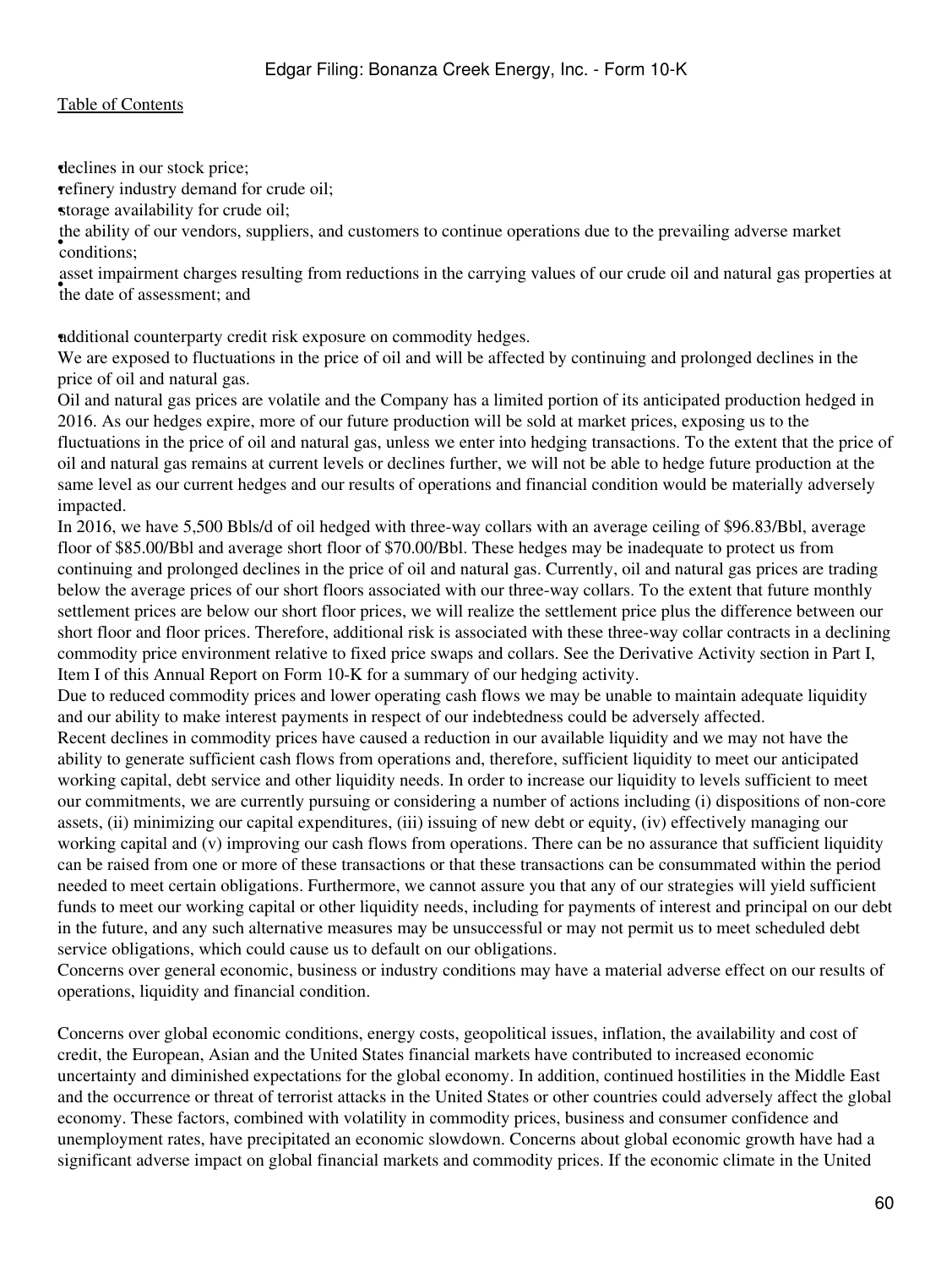States or abroad deteriorates, worldwide demand for petroleum products could diminish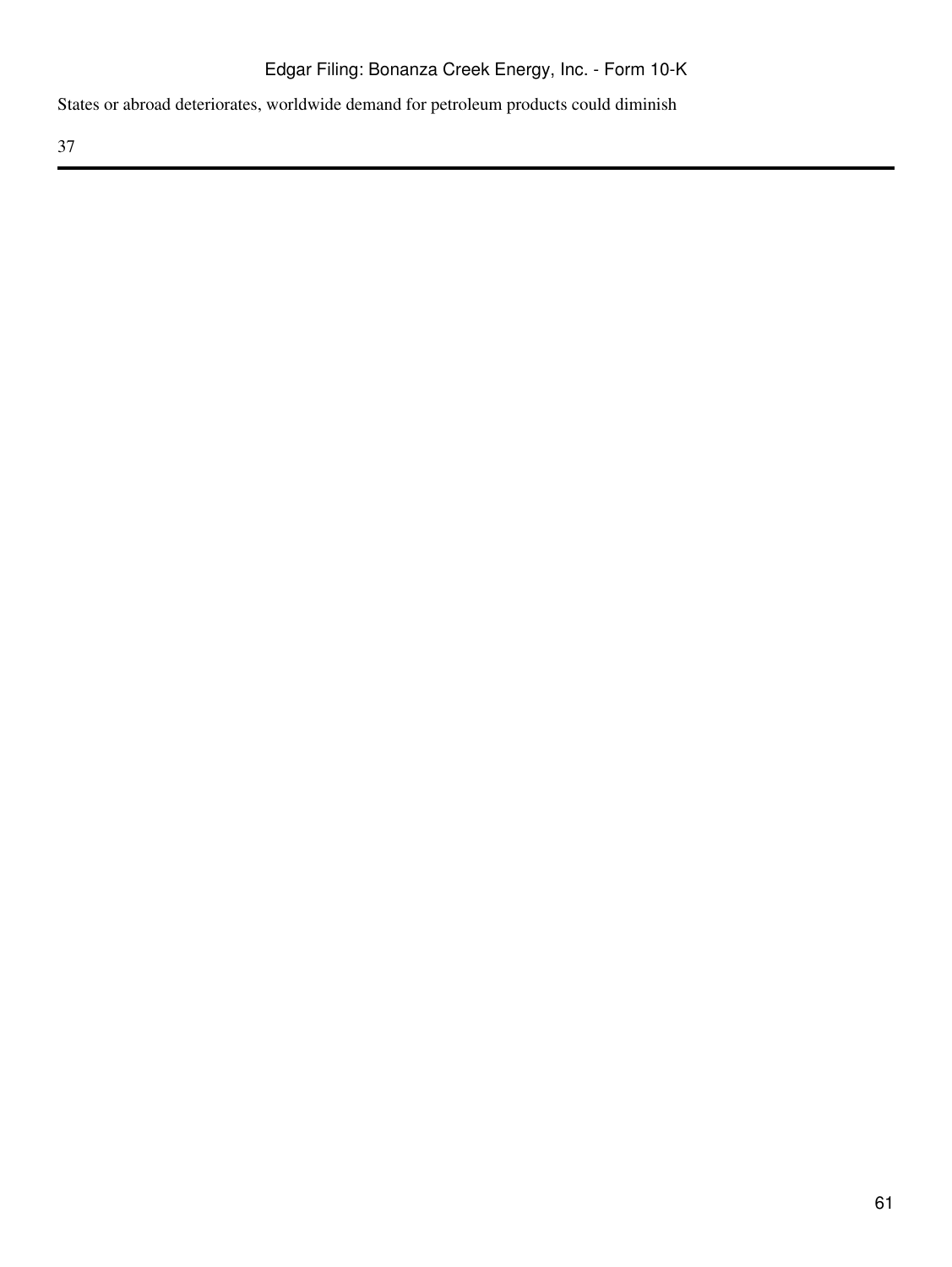further, which could impact the price at which we can sell our production, affect the ability of our vendors, suppliers and customers to continue operations and ultimately adversely impact our results of operations, liquidity and financial condition.

Our leverage and debt service obligations may adversely affect our financial condition, results of operations, business prospects and our ability to make payment on our Senior Notes.

As of December 31, 2015, we had \$500.0 million of outstanding 6.75% Senior Notes due 2021 ("6.75% Senior Notes"), \$300.0 million of outstanding 5.75% Senior Notes due 2023 ("5.75% Senior Notes" and, together with the 6.75% Senior Notes, the "Senior Notes"), \$79.0 million outstanding under our revolving credit facility and \$21.3 million of cash and cash equivalents. At this time, we intend to fund our capital expenditures through our cash flow from operations and borrowings under our revolving credit facility, but continuation of the recent declines, or further declines in commodity prices coupled with our financing needs may require us to seek additional equity, debt, or project-level financing. Our level of indebtedness could affect our operations in several ways, including the following: reducing the cash available to finance our operations and other business activities; require us to dedicate a substantial portion of our cash flow from operations to service our existing debt, thereby

**Find management's discretion in operating our** limit management's discretion in operating our business and our flexibility in planning for or reacting to changes in our

•increase our vulnerability to downturns and adverse developments in our business and the economy generally;

working capital, capital expenditures or acquisitions or to refinance existing indebtedness; limit our ability to access capital markets to raise capital on favorable terms or to obtain additional financing for

• engage in business combinations; place restrictions on our ability to obtain additional financing, make investments, lease equipment, sell assets and

repay a portion of our then-outstanding bank borrowings; make it more likely that a reduction in our borrowing base following a periodic redetermination could require us to

with prevailing interest rates; make us more vulnerable to increases in interest rates as our indebtedness under any revolving credit facility may vary

• overall size or less restrictive terms governing their indebtedness; and place us at a competitive disadvantage relative to competitors with lower levels of indebtedness in relation to their

we may default on our debt obligations. make it more difficult for us to satisfy our obligations under the Senior Notes or other debt and increase the risks that

Our revolving credit facility and the indentures governing the Senior Notes have restrictive covenants that could limit our growth and our ability to finance our operations, fund our capital needs, respond to changing conditions and engage in other business activities that may be in our best interests.

Our revolving credit facility and the indentures governing the Senior Notes contain restrictive covenants that limit our ability to engage in activities that may be in our long-term best interests.

Our ability to borrow under our revolving credit facility is subject to compliance with certain financial covenants, including the maintenance of certain financial ratios, including a minimum current ratio, a maximum leverage ratio and a minimum interest coverage ratio. As of December 31, 2015, the Company was in compliance with all financial covenants, with a senior secured debt to EBITDAX ratio of 0.3x, an interest coverage ratio of 4.8x and a current ratio of 3.5x. However, continuation of low oil, natural gas and NGL prices or their further deterioration could significantly reduce cash flow, which is a critical underpinning of our required financial covenants, which could make it necessary for us to negotiate an amendment to one or more of these financial covenants in order to avoid a default. However,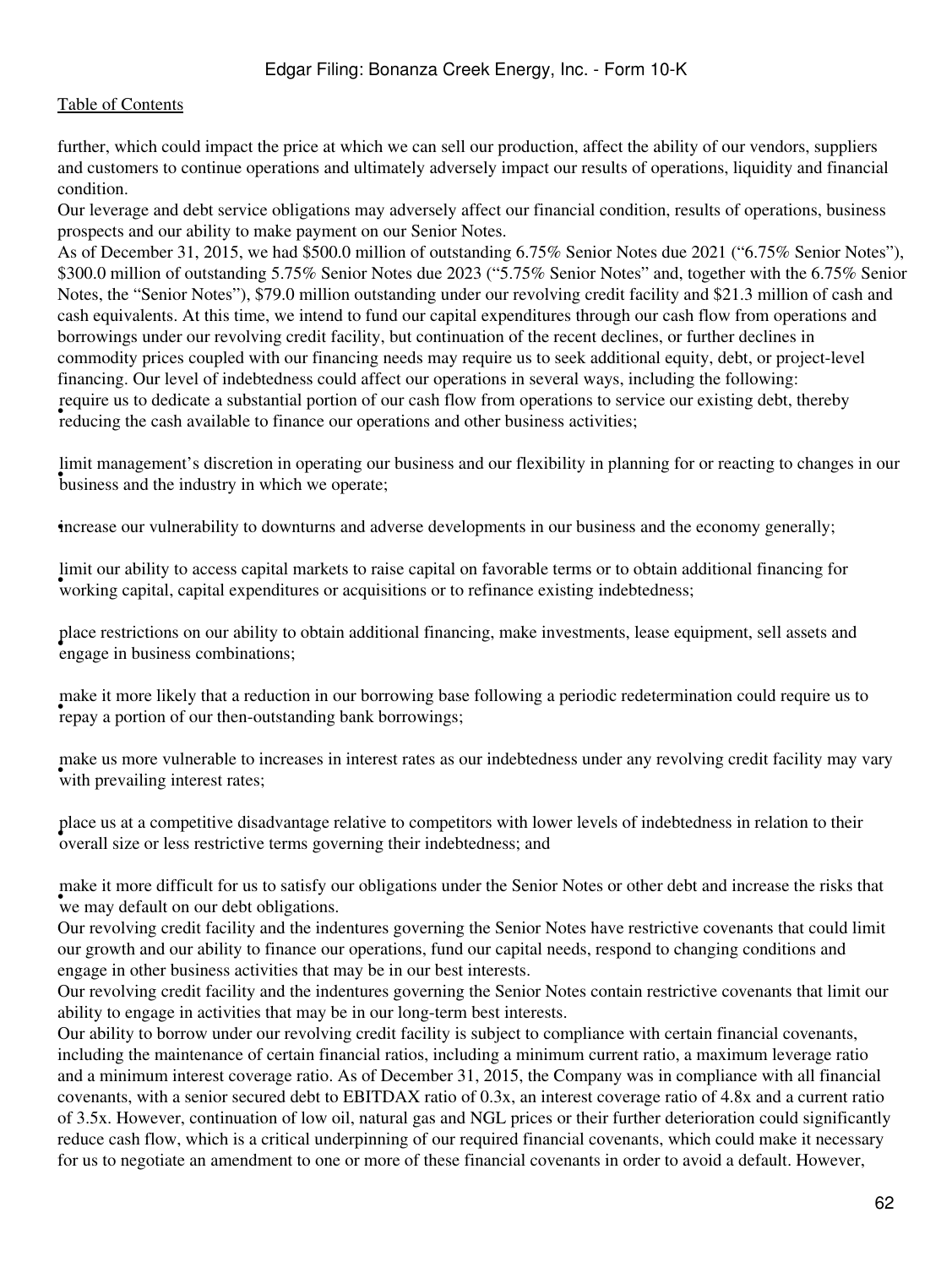there is no guarantee that we would be successful in negotiating such an amendment with our lenders.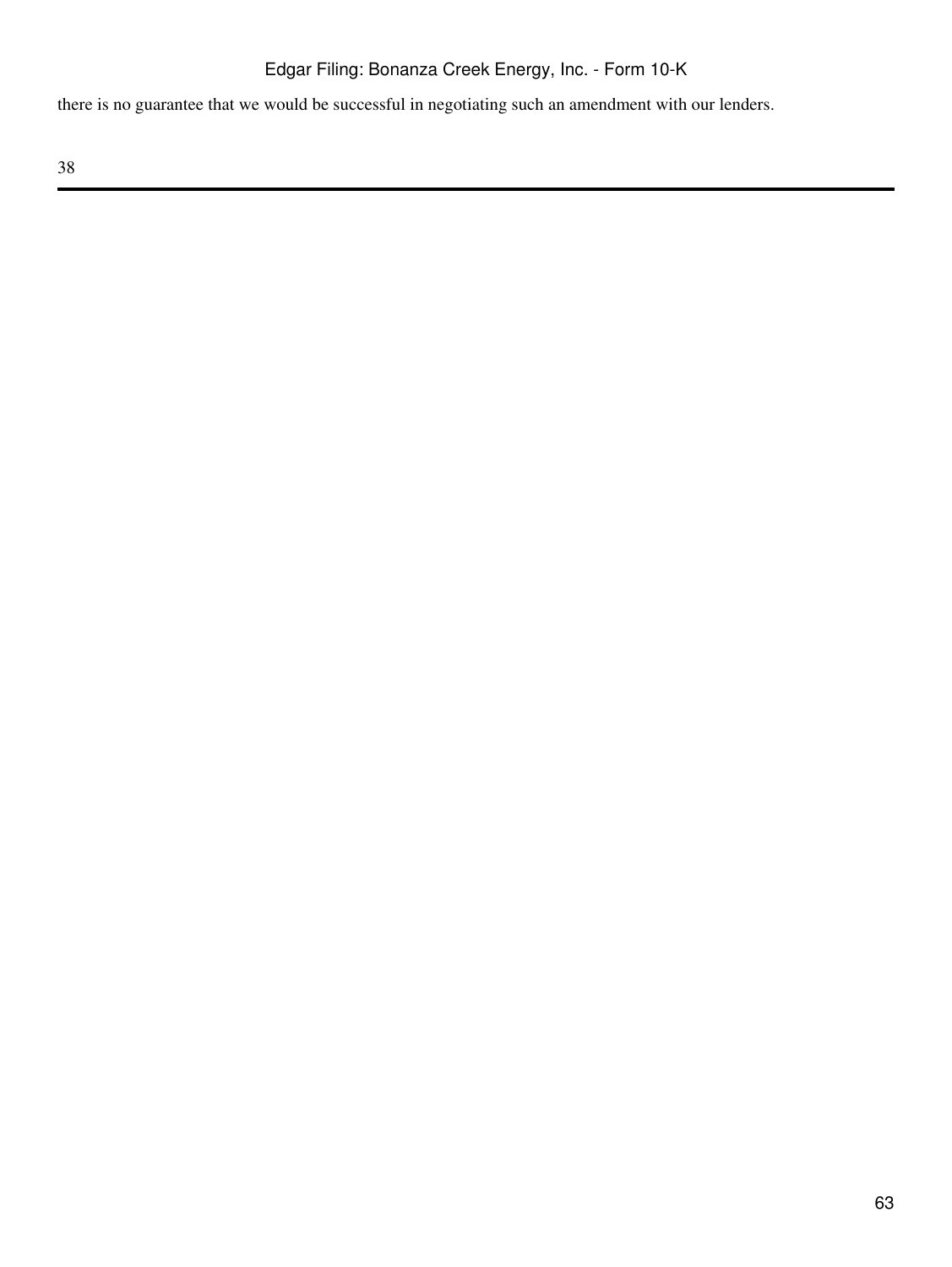In addition, our revolving credit facility and the indentures governing the Senior Notes contain covenants that, among other things, limit our ability and the ability of our restricted subsidiaries to: •incur or guarantee additional indebtedness;

•issue preferred stock;

sell or transfer assets:

•pay dividends on, redeem or repurchase our capital stock;

•repurchase or redeem our subordinated debt;

•make certain acquisitions and investments;

•create or incur liens;

•engage in transactions with affiliates;

•create unrestricted subsidiaries;

•enter into agreements that restrict distributions or other payments from our restricted subsidiaries to us;

**enter into sale-leaseback transactions:** 

•consolidate, merge or transfer all or substantially all of our assets; and

•engage in certain business activities.

Our failure to comply with these covenants could result in an event of default that, if not cured or waived, could result in the acceleration of all of our indebtedness. We would not have sufficient working capital to satisfy our debt obligations in the event of an acceleration of all or a significant portion of our outstanding indebtedness. As of December 31, 2015 and through the filing date of this report, we were in compliance with all financial and non-financial covenants. There is the possibility that if we do not dispose of some assets or execute upon one or more of our other 2016 liquidity strategies, we will violate our revolving credit facility covenants by the end of 2016. If any event of default exists under the revolving credit facility, the lenders will be able to accelerate the maturity of the loan and exercise other rights and remedies.

We may be prevented from taking advantage of business opportunities that arise because of the limitations imposed on us by the restrictive covenants contained in our revolving credit facility and the indentures governing the Senior Notes. Our ability to comply with the financial ratios and financial condition tests under our revolving credit facility may be affected by events beyond our control and, as a result, we may be unable to meet these ratios and financial condition tests. These financial ratio restrictions and financial condition tests could limit our ability to obtain future financings, make needed capital expenditures, withstand a continued downturn in commodity prices, our business or the economy in general or otherwise conduct necessary corporate activities.

A downgrade in our debt or credit ratings could restrict our access to, and negatively impact the terms of, current or future financings or trade credit.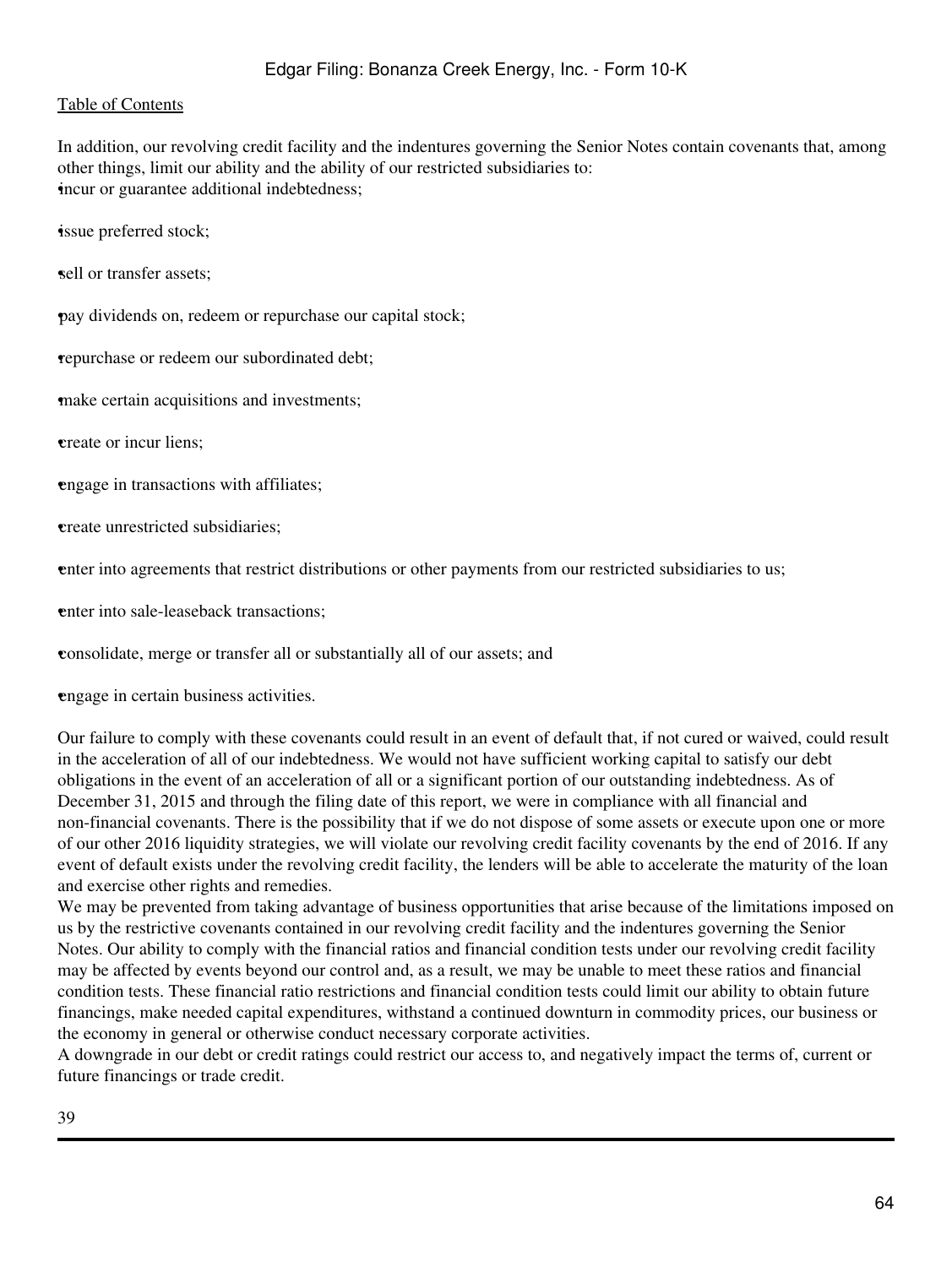Our ability to obtain financings and trade credit and the terms of any financings or trade credit is, in part, dependent on the credit ratings assigned to our debt by independent credit rating agencies. We cannot provide assurance that any of our current ratings will remain in effect for any given period of time or that a rating will not be lowered or withdrawn entirely by a rating agency if, in its judgment, circumstances so warrant. Factors that may impact our credit ratings include debt levels, planned asset purchases or sales and near-term and long-term production growth opportunities, liquidity, asset quality, cost structure, product mix and commodity pricing levels. A ratings downgrade could adversely impact our ability to access financings or trade credit, increase our borrowing costs and potentially require us to post letters of credit for certain obligations.

Borrowings under our revolving credit facility are limited by our borrowing base, which is subject to periodic redetermination.

The borrowing base under our revolving credit facility is redetermined at least semi-annually, and up to one additional time between scheduled determinations upon request of the Company or lenders holding  $66\frac{2}{3}\%$  of the aggregate commitments. In October 2015, our borrowing base was redetermined from \$550.0 million to \$475.0 million, and our next scheduled redetermination is in May 2016. Redeterminations are based upon a number of factors, including commodity prices and reserve levels. In addition, our lenders have substantial flexibility to reduce our borrowing base due to subjective factors. Given the current commodity pricing environment, we are expecting further reductions to our borrowing base. Upon a redetermination, we could be required to repay a portion of our bank debt to the extent our outstanding borrowings at such time exceed the redetermined borrowing base. We may not have sufficient funds to make such repayments, which could result in a default under the terms of the facility and an acceleration of the loans thereunder requiring us to negotiate renewals, arrange new financing or sell significant assets, all of which could have a material adverse effect on our business and financial results.

Drilling for and producing oil and natural gas are high-risk activities with many uncertainties that could adversely affect our business, financial condition or results of operations.

Our future financial condition and results of operations will depend on the success of our exploitation, exploration, development and production activities. Our oil and natural gas exploration and production activities are subject to numerous risks beyond our control, including the risk that drilling will not result in commercially viable oil or natural gas production. Our decisions to purchase, explore, develop or otherwise exploit drilling locations or properties will depend in part on the evaluation of data obtained through geophysical and geological analyses, production data and engineering studies, the results of which are often inconclusive or subject to varying interpretations. For a discussion of the uncertainty involved in these processes, see Our estimated proved reserves are based on many assumptions that may turn out to be inaccurate. Any significant inaccuracies in these reserve estimates or underlying assumptions will materially affect the quantities and present value of our reserves below. Our cost of drilling, completing and operating wells is often uncertain before drilling commences. Overruns in budgeted expenditures are common risks that can make a particular project uneconomical. Further, many factors, including, but not limited to, the following, may result in substantial losses, including personal injury or loss of life, penalties, damage or destruction of property and equipment, and curtailments, delays or cancellations of our scheduled drilling projects: shortages of or delays in obtaining equipment and qualified personnel;

facility or equipment malfunctions;

•unexpected operational events;

•unanticipated environmental liabilities;

•pressure or irregularities in geological formations;

•adverse weather conditions, such as blizzards, ice storms, tornadoes, floods, and fires;

reductions in oil and natural gas prices;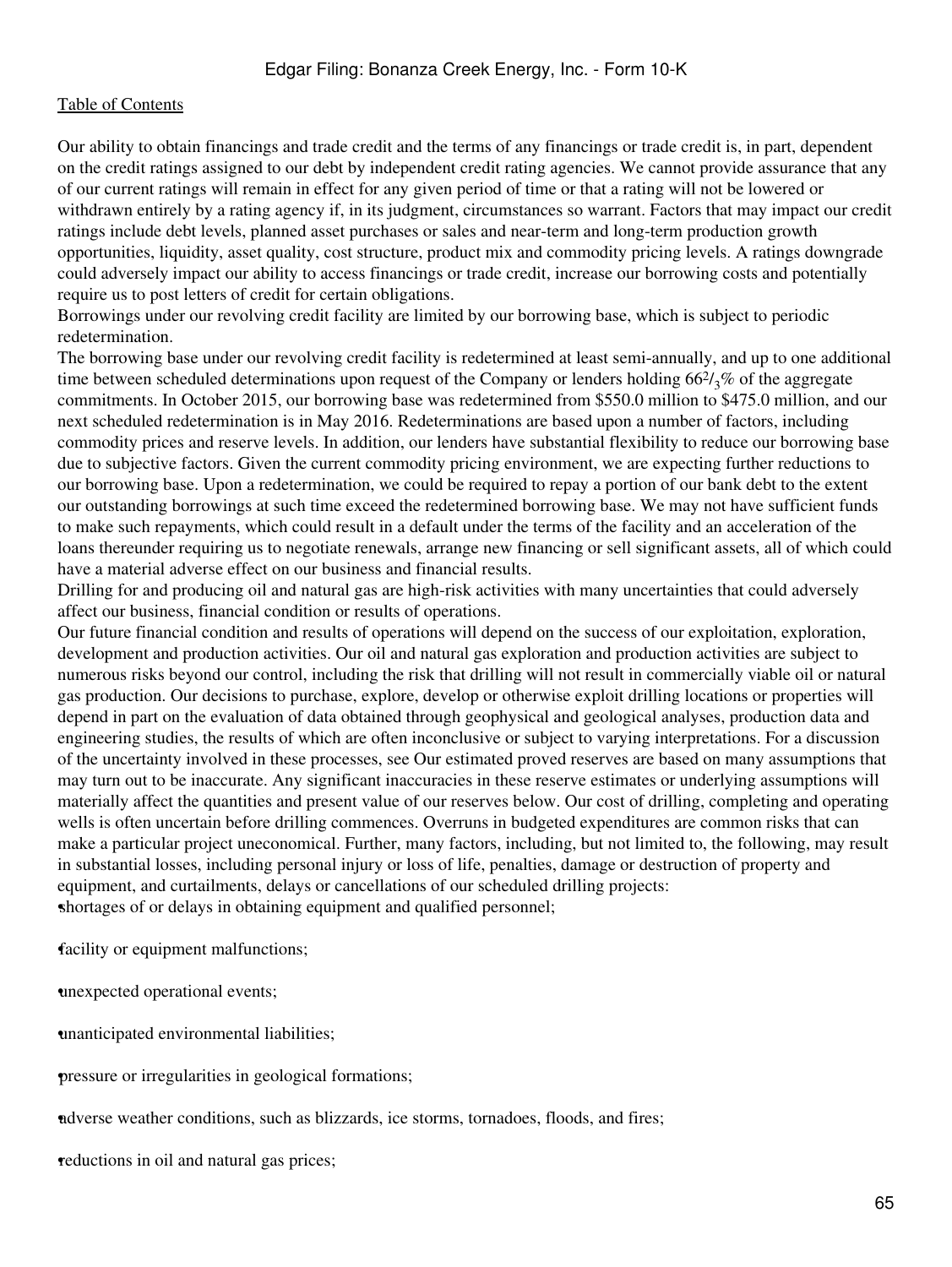•delays imposed by or resulting from compliance with regulatory requirements, such as permitting delays;

• proximity to and capacity of transportation facilities;

title problems;

safety concerns, and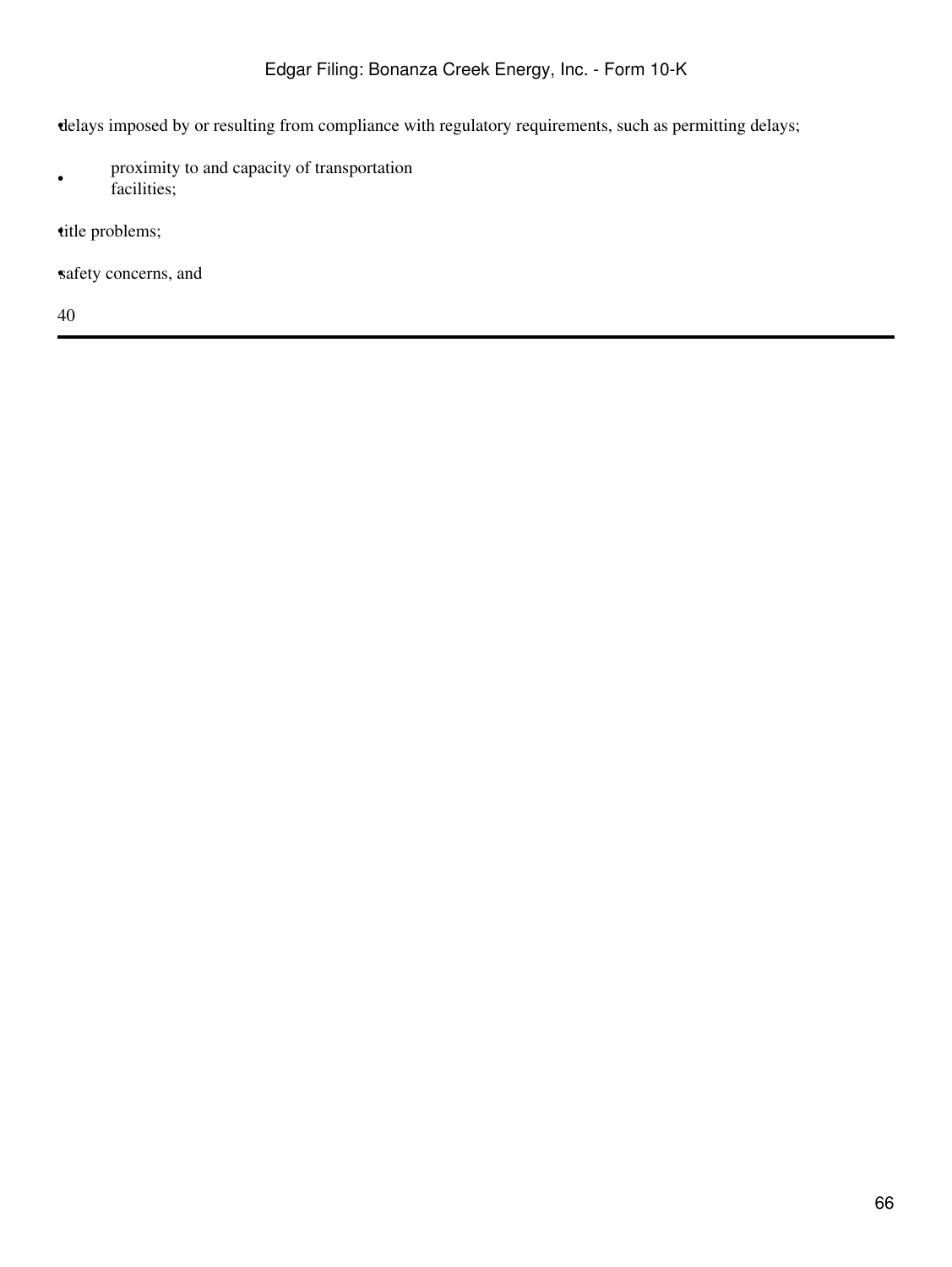imitations in the market for oil and natural gas.

Our estimated proved reserves are based on many assumptions that may turn out to be inaccurate. Any significant inaccuracies in these reserve estimates or underlying assumptions will materially affect the quantities and present value of our reserves.

The process of estimating oil and natural gas reserves is complex. It requires interpretations of available technical data and many assumptions, including assumptions relating to current and future economic conditions and commodity prices. Any significant inaccuracies in these interpretations or assumptions could materially affect the estimated quantities and present value of reserves shown in this Annual Report on Form 10-K. See Estimated Proved Reserves under Part I, Item 1 of this Annual Report on Form 10-K for information about our estimated oil and natural gas reserves and the PV-10 (a non-GAAP financial measure) as of December 31, 2015, 2014 and 2013.

In order to prepare our estimates, we must project production rates and the timing of development expenditures. We must also analyze available geological, geophysical, production and engineering data. The extent, quality and reliability of this data can vary. The process also requires economic assumptions about matters such as oil and natural gas prices, drilling and operating expenses, capital expenditures, taxes and availability of funds, and given the current volatility in pricing, such assumptions are difficult to make. Although the reserve information contained herein is reviewed by independent reserve engineers, estimates of oil and natural gas reserves are inherently imprecise particularly as they relate to state-of-the-art technologies being employed such as the combination of hydraulic fracturing and horizontal drilling.

Actual future production, oil and natural gas prices, revenues, taxes, development expenditures, operating expenses and quantities of recoverable oil and natural gas reserves will vary from our estimates. Any significant variance could materially affect the estimated quantities and present value of reserves shown in this Annual Report on Form 10-K and our impairment charges. In addition, we may adjust estimates of proved reserves to reflect production history, results of exploration and development, prevailing oil and natural gas prices and other factors, many of which are beyond our control.

There is a limited amount of production data from horizontal wells completed in the Wattenberg Field. As a result, reserve estimates associated with horizontal wells in this Field are subject to greater uncertainty than estimates associated with reserves attributable to vertical wells in the same Field.

Reserve engineers rely in part on the production history of nearby wells in establishing reserve estimates for a particular well or field. Horizontal drilling in the Wattenberg Field is a relatively recent development, whereas vertical drilling has been utilized by producers in this field for over 50 years. As a result, the amount of production data from horizontal wells available to reserve engineers is relatively small. Until a greater number of horizontal wells have been completed in the Wattenberg Field, and a longer production history from these wells has been established, there may be a greater variance in our proved reserves on a year-over-year basis due to the transition from vertical to horizontal reserves in both the proved developed and proved undeveloped categories. We cannot assure you that any such variance would not be material and any such variance could have a material and adverse impact on our cash flows and results of operations. In addition, quantities of probable and possible reserves by definition are inherently more risky than proved reserves and are less likely to be recovered.

Seasonal weather conditions and lease stipulations adversely affect our ability to conduct drilling activities in some of the regions where we operate.

Oil and natural gas operations are adversely affected by seasonal weather conditions and lease stipulations designed to protect various wildlife, particularly in the Rocky Mountain region in both cases. In certain areas on federal lands, drilling and other oil and natural gas activities can only be conducted during limited times of the year. These restrictions limit our ability to operate in those areas and can potentially intensify competition for drilling rigs, oilfield equipment, services, supplies and qualified personnel, which may lead to periodic shortages. These constraints and the resulting shortages or high costs could delay our operations and materially increase our operating and capital costs. Similarly, hot weather may adversely impact the transportation services provided by midstream companies, and therefore our production, results of operation and cash flow.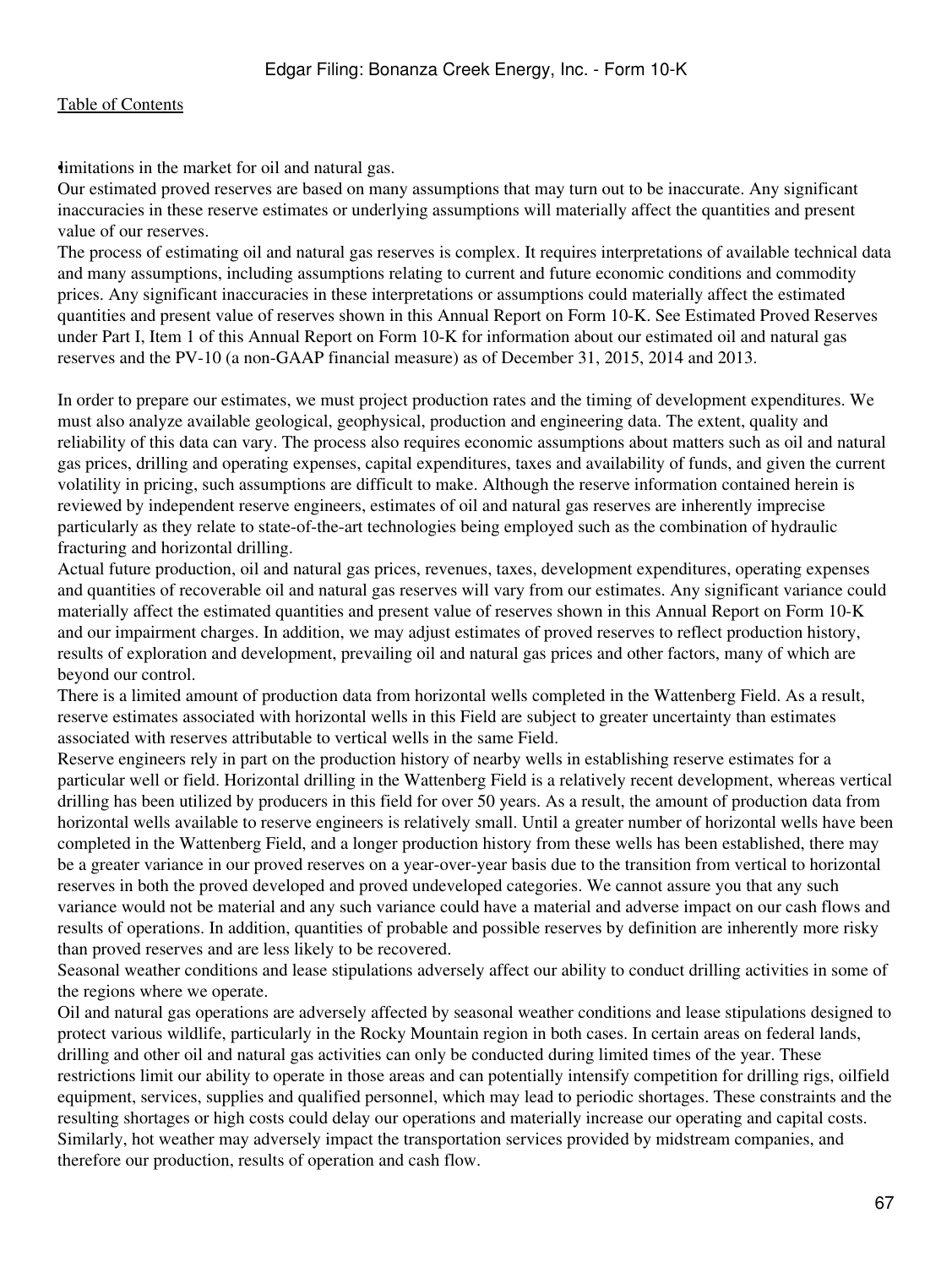The present value of future net revenues from our proved reserves will not necessarily be the same as the current market value of our estimated oil and natural gas reserves.

You should not assume that the present value of future net revenues from our proved reserves is the current market value of our estimated oil and natural gas reserves. In accordance with SEC requirements for the years ended December 31, 2015, 2014 and 2013, we based the estimated discounted future net revenues from our proved reserves on the unweighted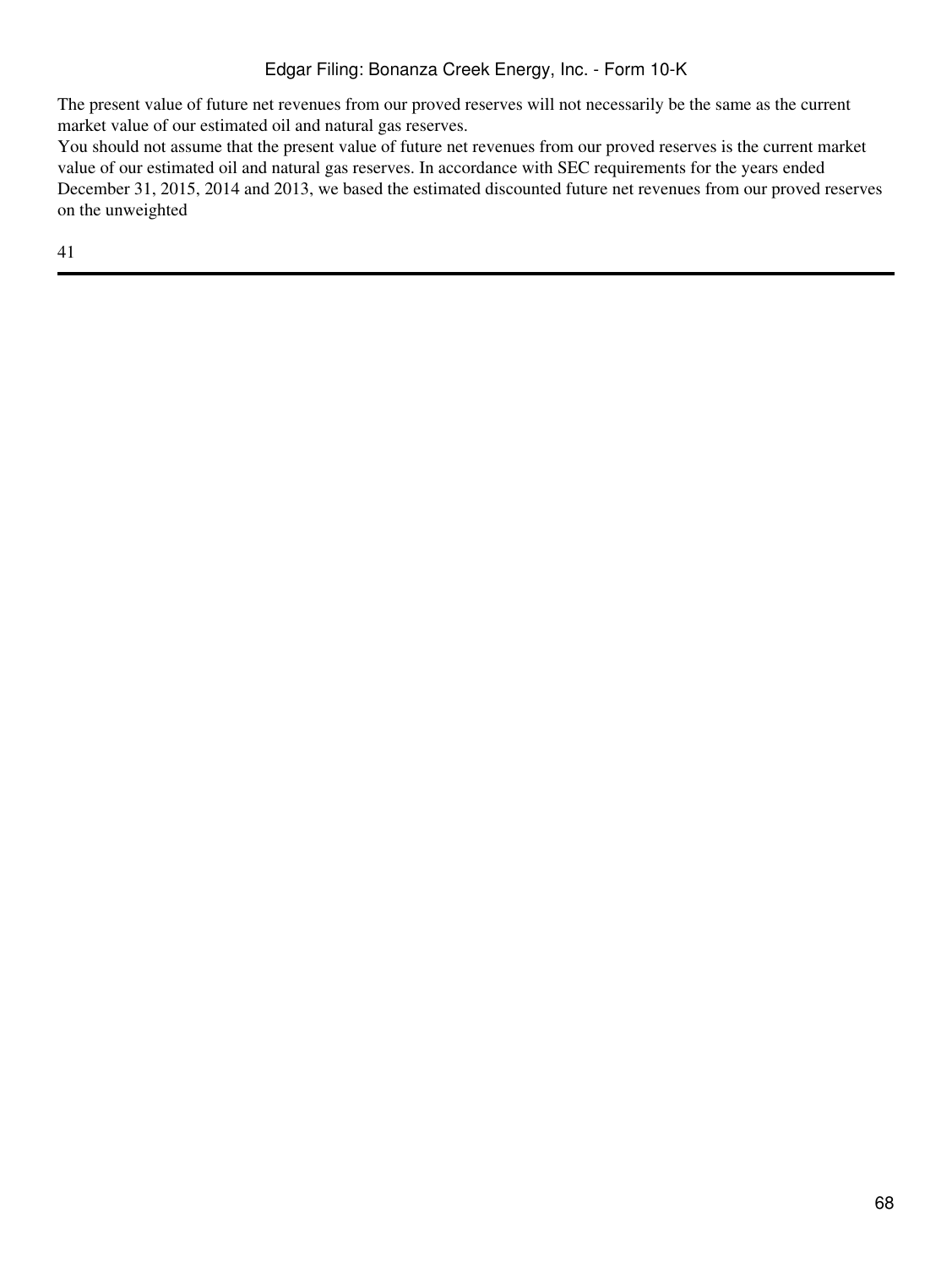arithmetic average of the first-day-of-the-month commodity prices (after adjustment for location and quality differentials) for the preceding twelve months, without giving effect to derivative transactions. Actual future net revenues from our oil and natural gas properties will be affected by factors such as:

•actual prices we receive for oil and natural gas and hedging instruments;

•actual cost of development and production expenditures;

•the amount and timing of actual production;

the amount and timing of future development costs;

•the supply and demand of oil and natural gas; and

•changes in governmental regulations or taxation.

The timing of both our production and our incurrence of expenses in connection with the development and production of oil and natural gas properties will affect the timing and amount of actual future net revenues from proved reserves, and thus their actual present value. In addition, the 10% discount factor (the factor required by the SEC) used when calculating discounted future net revenues may not be the most appropriate discount factor based on interest rates in effect from time to time and risks associated with us or the oil and natural gas industry in general. Because market prices for oil at the end of 2015 were significantly lower than the average price for the year determined under SEC rules, the actual future prices and costs will likely differ materially from those used in the present value estimates included in this Annual Report on Form 10-K. Moreover, the lower prices at the end of 2015 may be more reflective of future economic conditions since prices have fallen further in 2016. If oil and natural gas SEC prices declined by 10% then our PV-10 value as of December 31, 2015 would decrease by approximately 12% or \$39.5 million. The PV-10 of our Rocky Mountain region, primarily our Wattenberg assets, would decrease by 9.5% or \$23.5 MM. Please refer to Estimated Proved Reserves under Part 1, Item 1 of this Annual Report on Form 10-K for management's discussion of this non-GAAP financial measure.

As a result of the sustained decrease in prices for oil, natural gas and NGLs, we have taken write-downs of the carrying value of our properties and may be required to take further write-downs if oil and natural gas prices remain depressed or decline further or if we have substantial downward adjustments to our estimated proved reserves, increases in our estimates of development costs or deterioration in our drilling results.

We review our proved oil and natural gas properties for impairment whenever events and circumstances indicate that a decline in the recoverability of their carrying value may have occurred. Based on specific market factors and circumstances at the time of prospective impairment reviews, and the continuing evaluation of development plans, production data, economics and other factors, from time to time, we may be required to write-down the carrying value of our oil and natural gas properties. A write-down constitutes a non-cash charge to earnings. Oil, natural gas and NGL prices have significantly declined since mid-2014 and have remained depressed into 2016. Primarily as a result of these low commodity prices, we recorded a \$740.5 million impairment of oil and gas properties for the year ended December 31, 2015. Additionally, given the history of price volatility in the oil and natural gas markets, prices could remain depressed or decline further or other events may arise that would require us to record further impairments of the book values associated with oil and natural gas properties. Accordingly, we may incur significant impairment charges in the future which could have a material adverse effect on our results of operations and could reduce our earnings and stockholders' equity for the periods in which such charges are taken.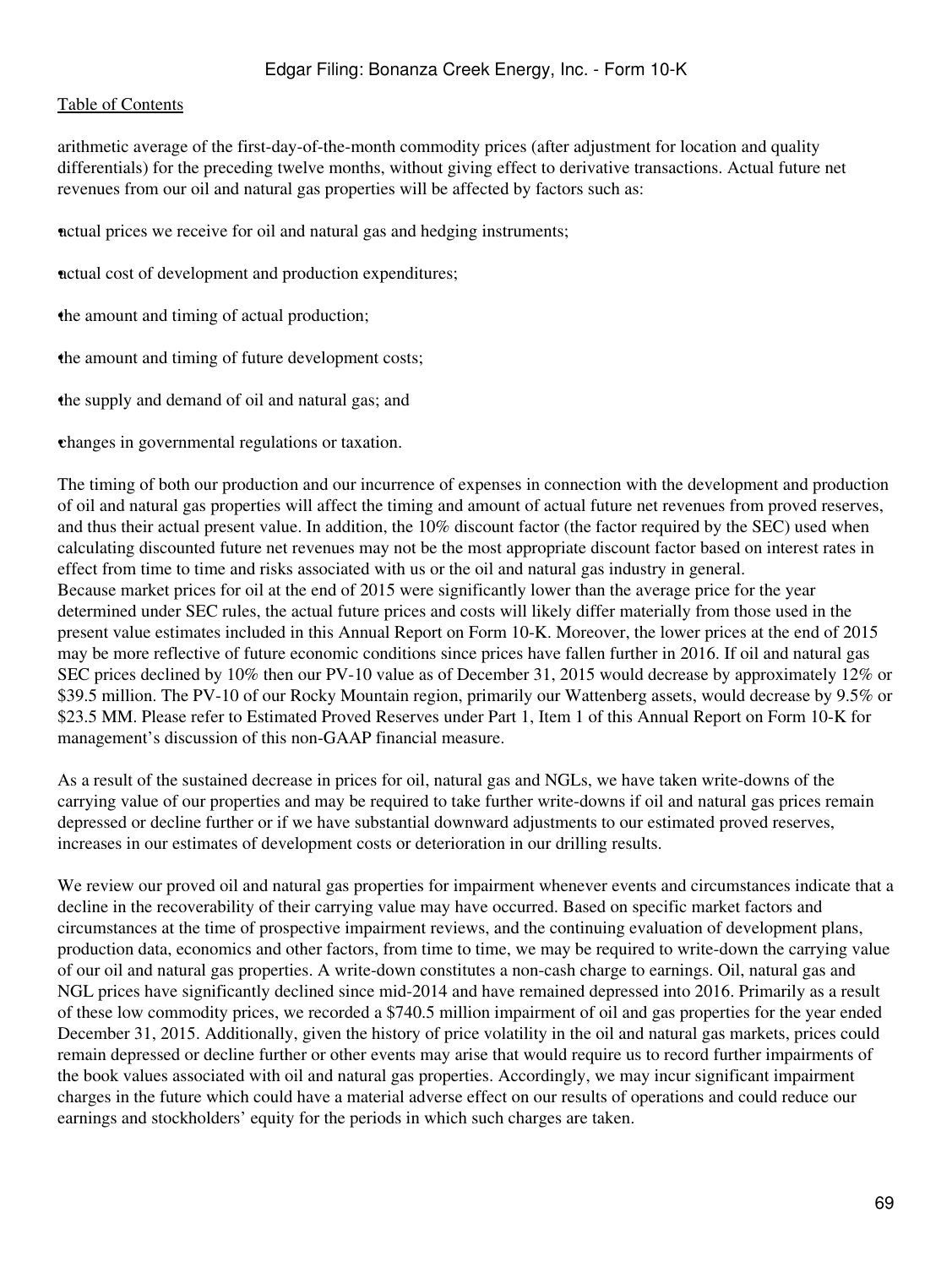We intend to pursue the further development of our properties in the Wattenberg Field through horizontal drilling. Horizontal drilling operations can be more operationally challenging and costly relative to our historic vertical drilling operations. Our limited operational history with drilling and completing horizontal wells may make us more susceptible to cost overruns and lower results.

Horizontal drilling is generally more complex and more expensive on a per well basis than vertical drilling. As a result, there is greater risk associated with a horizontal well drilling program. Risks associated with our horizontal drilling program include, but are not limited to, the following, any of which could materially and adversely impact the success of our horizontal drilling program and thus, our cash flows and results of operations: •landing our well bore in the desired drilling zone;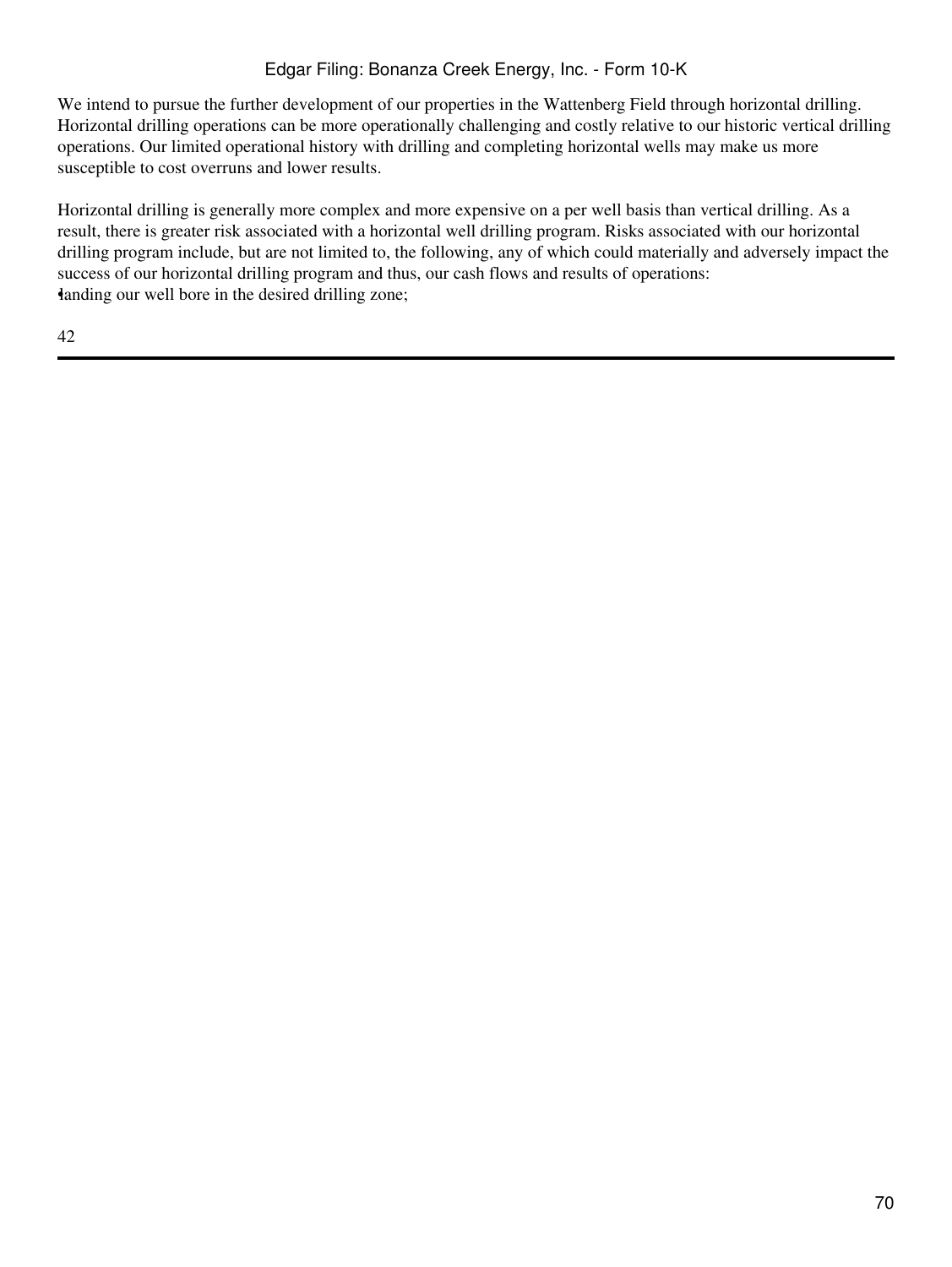•effectively controlling the level of pressure flowing from particular wells;

•staying in the desired drilling zone while drilling horizontally through the formation;

•running our casing the entire length of the well bore;

•running tools and other equipment consistently through the horizontal well bore;

fracture stimulating the planned number of stages;

•preventing downhole communications with other wells;

•successfully cleaning out the well bore after completion of the final fracture stimulation stage; and

•designing and maintaining efficient forms of artificial lift throughout the life of the well.

The results of our drilling in new or emerging formations, such as horizontal drilling in the Niobrara formation, are more uncertain initially than drilling results in areas or using technologies that are more developed and have a longer history of established production. Newer or emerging formations and areas have limited or no production history, and consequently we are less able to predict future drilling results in these areas.

Ultimately, the success of these drilling and completion techniques can only be evaluated over time as more wells are drilled and production profiles are established over a sufficiently long time period. If our drilling results are less than anticipated or we are unable to execute our drilling program because of capital constraints, lease expirations, access to gathering systems, limited takeaway capacity or depressed natural gas and oil prices, the return on our investment in these areas may not be as attractive as anticipated. Further, as a result of any of these developments, we could incur material impairments of our oil and gas properties and the value of our undeveloped acreage could decline in the future.

Our ability to produce natural gas and oil economically and in commercial quantities could be impaired if we are unable to acquire adequate supplies of water for our drilling operations or are unable to dispose of or recycle the water we use at a reasonable cost and in accordance with applicable environmental rules.

The hydraulic fracture stimulation process on which we depend to produce commercial quantities of oil and natural gas requires the use and disposal of significant quantities of water. Our inability to secure sufficient amounts of water, or to dispose of or recycle the water used in our operations, could adversely impact our operations. The imposition of new environmental initiatives and regulations could include restrictions on our ability to conduct certain operations such as hydraulic fracturing or disposal of waste, including, but not limited to, produced water, drilling fluids and other wastes associated with the exploration, development or production of natural gas. Compliance with environmental regulations and permit requirements governing the withdrawal, storage and use of surface water or groundwater necessary for hydraulic fracturing of wells may increase our operating costs and cause delays, interruptions or termination of our operations, the extent of which cannot be predicted, and all of which could have an adverse effect on our operations and financial condition.

The unavailability or high cost of additional drilling rigs, equipment, supplies, personnel and oilfield services could adversely affect our ability to execute our exploration and development plans within our budget and on a timely basis. Shortages or the high cost of drilling rigs, equipment, supplies, personnel or oilfield services could delay or adversely affect our development and exploration operations or cause us to incur significant expenditures that are not provided for in our capital budget, which could have a material adverse effect on our business, financial condition or results of operations and may lead to reduced liquidity and the inability to pay our liabilities as they come due.

Our exploration, development and exploitation projects require substantial capital expenditures. We may be unable to obtain needed capital or financing on satisfactory terms, which could lead to expiration of our leases or a decline in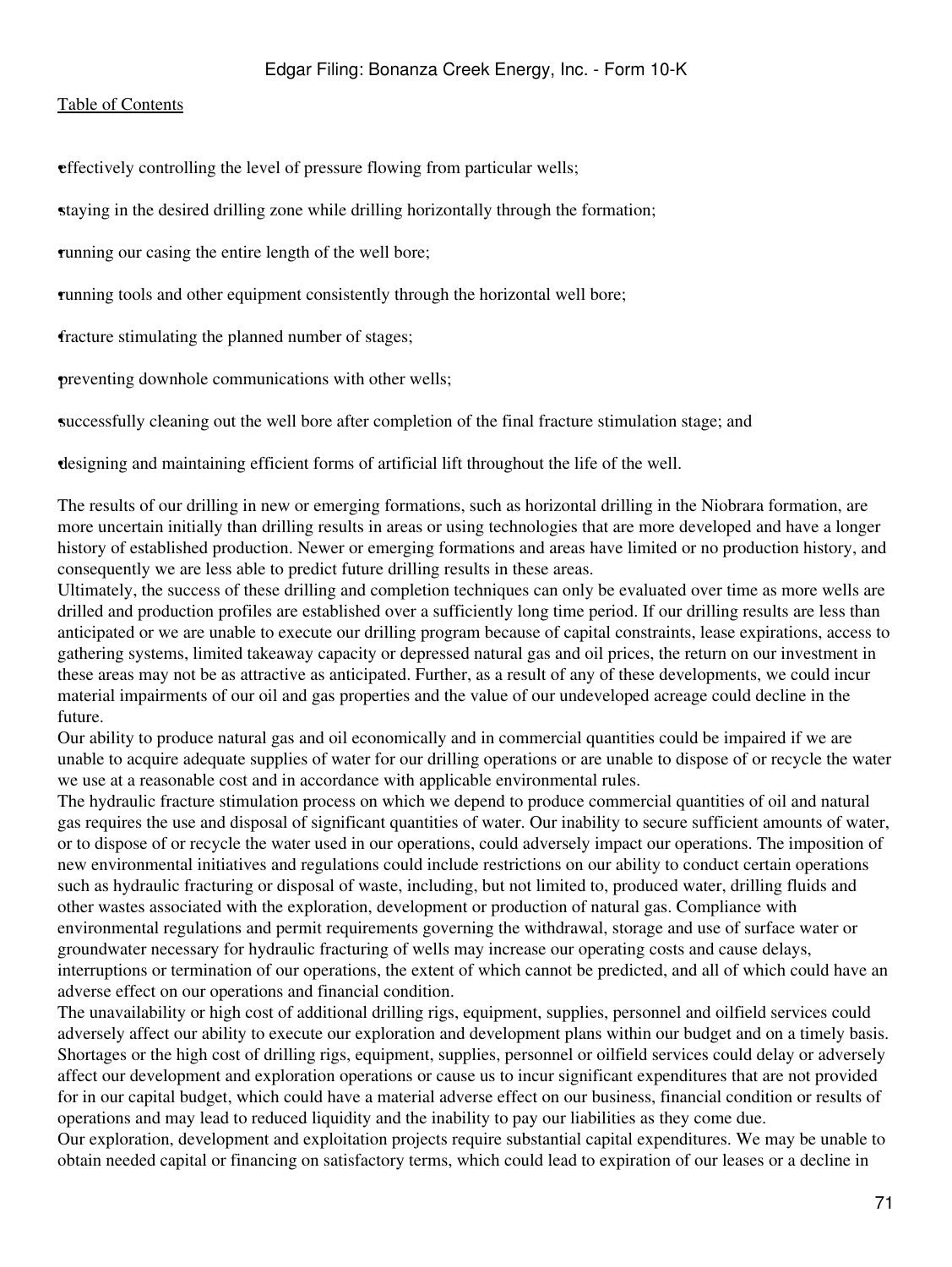our oil and natural gas reserves or anticipated production volumes.

Our exploration, development and exploitation activities are capital intensive. We make and expect to continue to make substantial capital expenditures in our business for the development, exploitation, production and acquisition of oil and natural gas reserves. Our cash flows used in investing activities, excluding derivative cash settlements, were \$452.6 million, of which, \$454.3 million (including \$28.3 million for the acquisition of oil and gas properties and contractual obligations for land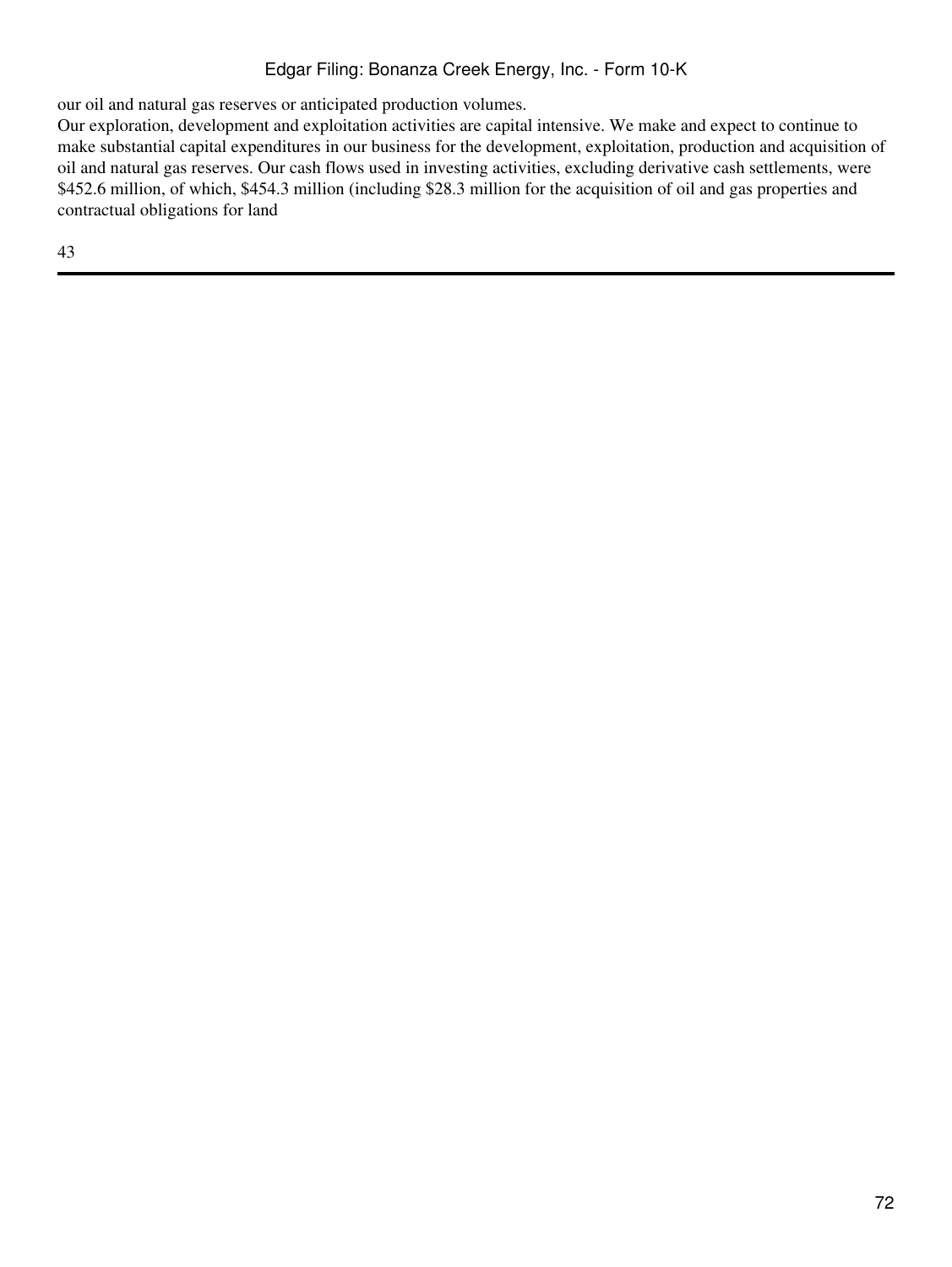acquisitions) was related to capital and exploration expenditures for the year ended December 31, 2015. Our capital expenditure budget for 2016 ranges from \$40.0 million to \$50.0 million. If commodity prices do not increase significantly or if our properties held for sale are not sold, we plan to cease drilling at the end of the first quarter of 2016. The actual amount and timing of our future capital expenditures may differ materially from our estimates as a result of, among other things, commodity prices, actual drilling results, the availability of drilling rigs and other services and equipment, and regulatory, technological and competitive developments.

At this time, we intend to finance our future capital expenditures primarily through cash flows provided by operating activities and borrowings under our revolving credit facility. However, continuation of the recent declines, or further declines in commodity prices coupled with our financing needs may require us to alter or increase our capitalization substantially through the issuance of additional equity securities, debt securities or the strategic sale of assets. The issuance of additional debt may require that a portion of our cash flows provided by operating activities be used for the payment of principal and interest on our debt, thereby reducing our ability to use cash flows to fund working capital, capital expenditures and acquisitions. In addition, upon the issuance of certain debt securities (other than on a borrowing base redetermination date), our borrowing base under our revolving credit facility would be reduced. The issuance of additional equity securities could have a dilutive effect on the value of our common stock. Our cash flows provided by operating activities and access to capital are subject to a number of variables, including: our proved reserves;

•the amount of oil and natural gas we are able to produce from existing wells;

the prices at which our oil and natural gas are sold;

•the costs of developing and producing our oil and natural gas production;

•our ability to acquire, locate and produce new reserves;

•the ability and willingness of our banks to lend; and

•our ability to access the equity and debt capital markets.

If the borrowing base under our revolving credit facility or our revenues continue to decrease as a result of lower oil or natural gas prices, operating difficulties, declines in reserves or for any other reason, we may have limited ability to obtain the capital necessary to sustain our operations. If additional capital is needed, we may not be able to obtain debt or equity financing on terms favorable to us, or at all, and we may be unable to complete the strategic sale of assets. If cash generated by operations or cash available under our revolving credit facility is not sufficient to meet our capital requirements, the failure to obtain additional financing could result in a curtailment of our operations relating to development of our drilling locations, which in turn could lead to a possible expiration of our undeveloped leases and a decline in our oil and natural gas reserves, and could adversely affect our business, financial condition and results of operations may lead to reduced liquidity and the inability to pay our liabilities as they come due. Increased costs of capital could adversely affect our business.

Recent and continuing disruptions and volatility in the global financial markets may lead to an increase in interest rates or a contraction in credit availability, impacting our ability to finance our operations. Our business and operating results can be harmed by factors such as the terms and cost of capital, increases in interest rates or a reduction in credit rating. Changes in any one or more of these factors could cause our cost of doing business to increase, limit our access to capital, limit our ability to pursue acquisition opportunities, reduce our cash flows available for drilling, render us unable to replace reserves and production and place us at a competitive disadvantage.

Concentration of our operations in a few core areas may increase our risk of production loss.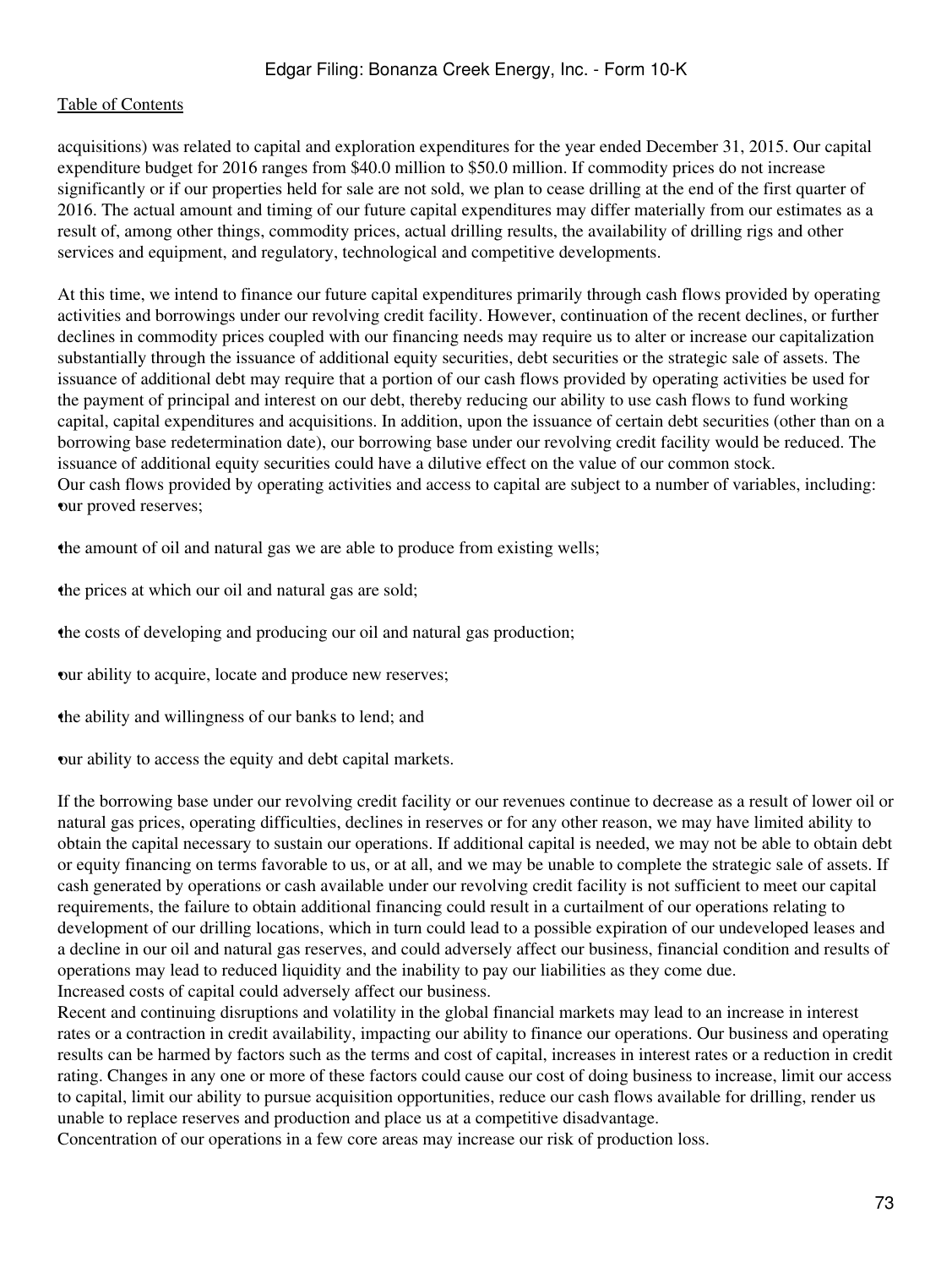# Edgar Filing: Bonanza Creek Energy, Inc. - Form 10-K

Our assets and operations are concentrated in two core areas: the Wattenberg Field in Colorado and the Dorcheat Macedonia Field in southern Arkansas. These core areas currently provide approximately 99% of our current sales volumes and the vast majority of our development projects. Additionally, if we are able to successfully execute upon the sale of our Arkansas assets that are currently held for sale, our assets and operations will be solely concentrated in one core area in the Wattenberg Field which would further increase our risk of production loss.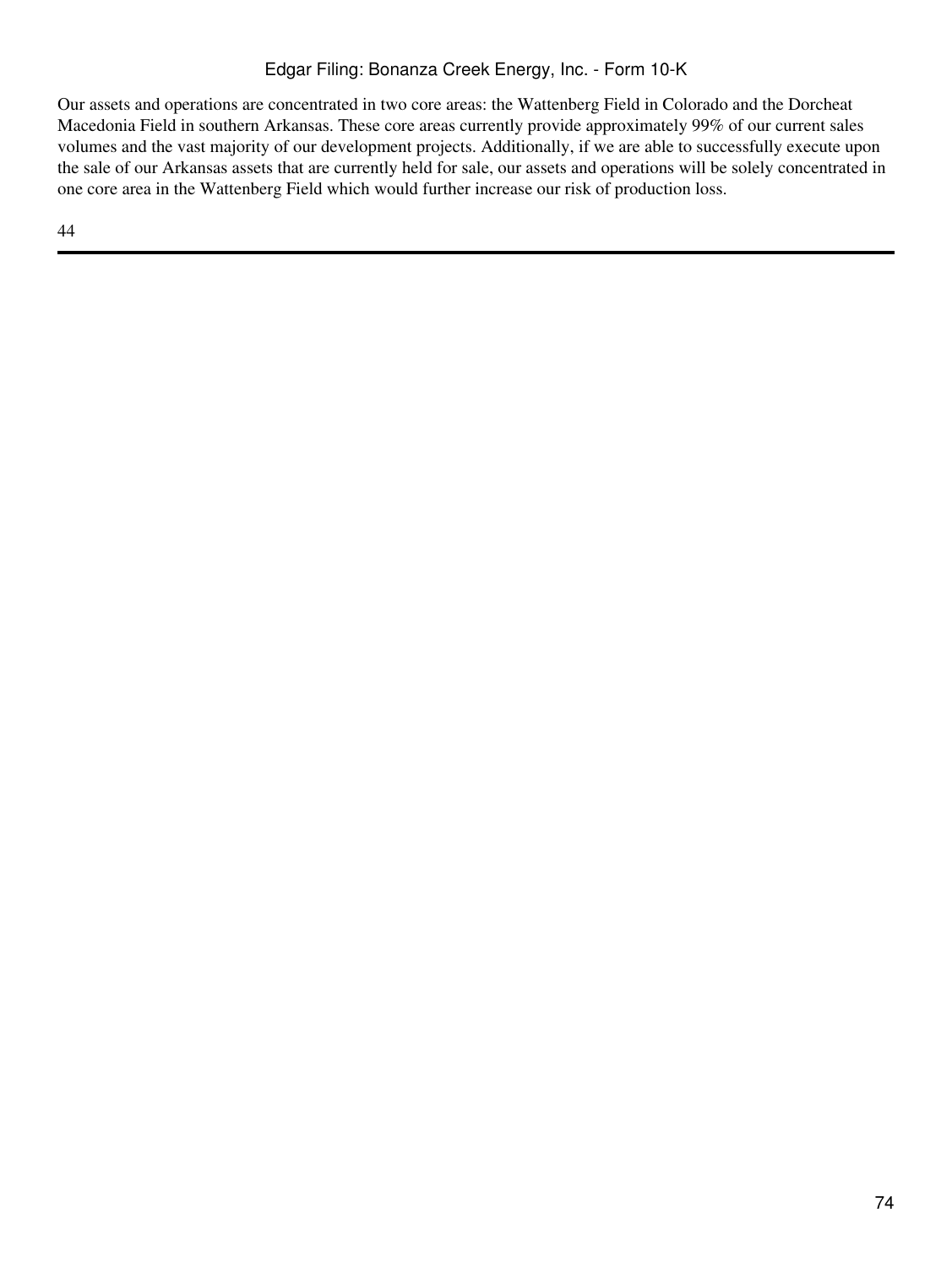The Wattenberg and Dorcheat Macedonia Fields represent 81% and 18%, respectively, of our 2015 total sales volumes. Because our operations are not as diversified geographically as some of our competitors, the success of our operations and our profitability may be disproportionately exposed to the effect of any regional events, including: fluctuations in prices of crude oil, natural gas and NGLs produced from wells in the area, accidents or natural disasters, restrictive governmental regulations and curtailment of production or interruption in the availability of gathering, processing or transportation infrastructure and services, and any resulting delays or interruptions of production from existing or planned new wells. For example, recent increases in activity in the Wattenberg Field have contributed to bottlenecks in processing and transportation that have negatively affected our results of operations, and these adverse effects may be disproportionately severe to us compared to our more geographically diverse competitors. Similarly, the concentration of our assets within a small number of producing formations exposes us to risks, such as changes in field-wide rules, which could adversely affect development activities or production relating to those formations. In addition, in areas where exploration and production activities are increasing, as has been the case in recent years in the Wattenberg Field, we are subject to increasing competition for drilling rigs, oilfield equipment, services, supplies and qualified personnel, which may lead to periodic shortages or delays. These constraints and the resulting shortages or high costs could delay our operations and materially increase our operating and capital costs.

We do not maintain business interruption (loss of production) insurance for our oil and gas producing properties. Loss of production or limited access to reserves in either of our core operating areas could have a significant negative impact on our cash flows and profitability.

We have limited control over activities on properties in which we own an interest but we do not operate, which could reduce our production and revenues.

We do not operate all of the properties in which we have an interest. As a result, we may have a limited ability to exercise influence over normal operating procedures, expenditures or future development of underlying properties and their associated costs. For all of the properties that are operated by others, we are dependent on their decision-making with respect to day-to-day operations over which we have little control. The failure of an operator of wells in which we have an interest to adequately perform operations, or an operator's breach of applicable agreements, could reduce production and revenues we receive from that well. The success and timing of our drilling and development activities on properties operated by others depend upon a number of factors outside of our control, including the timing and amount of capital expenditures, the available expertise and financial resources, the inclusion of other participants and the use of technology. Our lack of control over non-operated properties also makes it more difficult for us to forecast capital expenditures, revenues, production and related matters.

We are dependent on third party pipeline, trucking and rail systems to transport our production and, in the Wattenberg Field, gathering and processing systems to prepare our production. These systems have limited capacity and at times have experienced service disruptions. Curtailments, disruptions or lack of availability in these systems interfere with our ability to market the oil and natural gas we produce, and could materially and adversely affect our cash flow and results of operations.

Market conditions or the unavailability of satisfactory oil and natural gas transportation arrangements may hinder our access to oil and natural gas markets or delay our production getting to market. The marketability of our oil and natural gas and production, particularly from our wells located in the Wattenberg Field, depends in part on the availability, proximity and capacity of gathering, processing, pipeline, trucking and rail systems. The amount of oil and natural gas that can be produced and sold is subject to limitation in certain circumstances, such as pipeline interruptions due to scheduled and unscheduled maintenance, excessive pressure, physical damage to the gathering or transportation system, or lack of contracted capacity on such systems. A portion of our production may also be interrupted, or shut in, from time to time for numerous other reasons, including as a result of accidents, maintenance, weather, field labor issues or disruptions in service. Curtailments and disruptions in these systems may last from a few days to several months. We may be required to shut in wells due to lack of a market or inadequacy or unavailability of crude oil or natural gas pipelines or gathering system capacity. These risks are greater for us than for some of our competitors because our operations are focused on areas where there is currently a substantial amount of development activity, which increases the likelihood that there will be periods of time in which there is insufficient midstream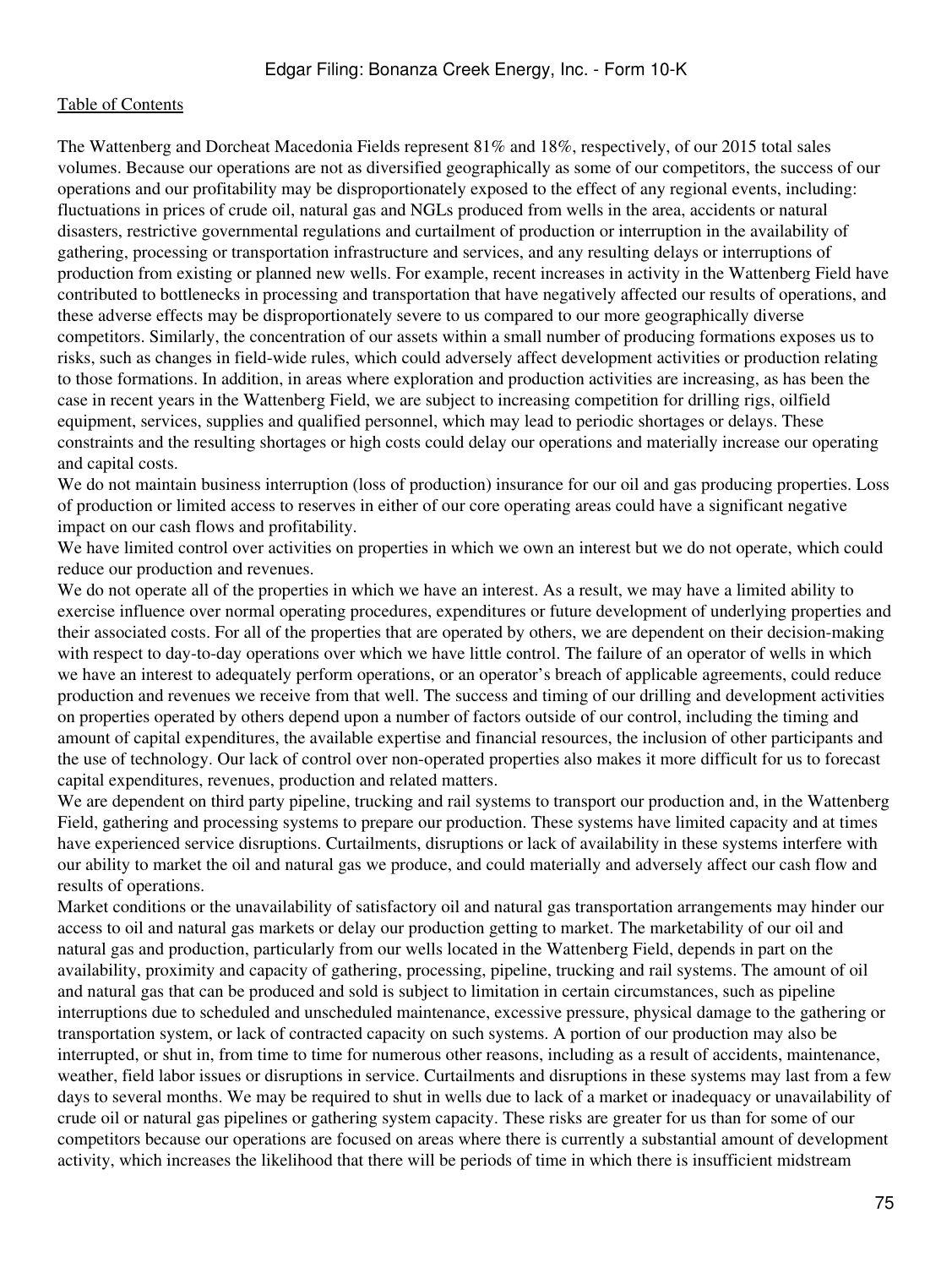# Edgar Filing: Bonanza Creek Energy, Inc. - Form 10-K

capacity to accommodate the resulting increases in production. For example, in 2014 and the first half of 2015, the principal third-party provider we use in the Wattenberg Field experienced periods of high line pressures and was forced to periodically shut down due to oxygen in the line and for other unscheduled repairs. The resulting capacity constrained our production and reduced our revenue from the affected wells. In addition, we might voluntarily curtail production in response to market conditions. Any significant curtailment in gathering, processing or pipeline system capacity, significant delay in the construction of necessary facilities or lack of availability of transport, would interfere with our ability to market the oil and natural gas we produce, and could materially and adversely affect our cash flow and results of operations, and the expected results of our drilling program.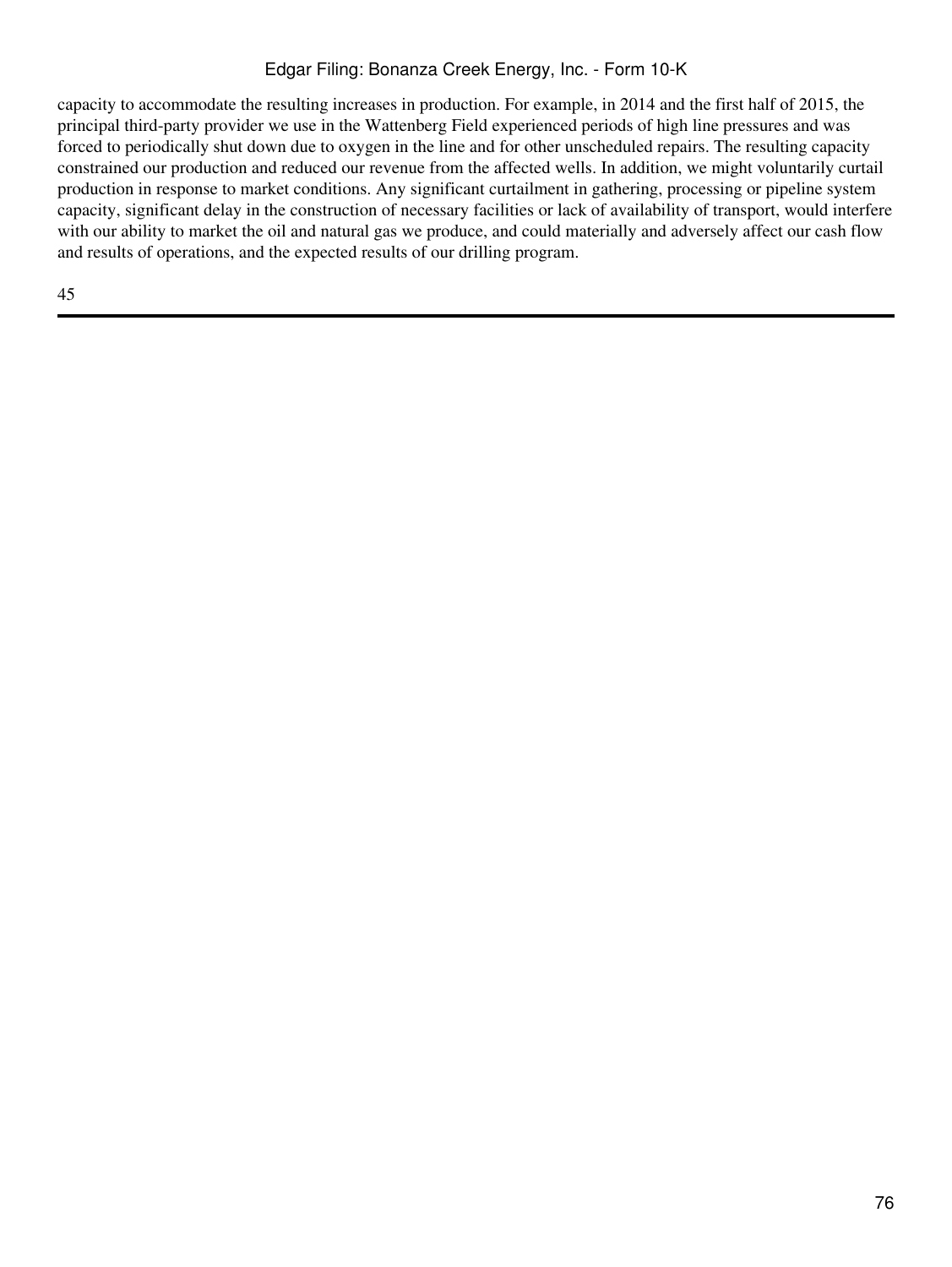Currently, there are no natural gas pipeline systems that service wells in the North Park Basin, which is prospective for the Niobrara formation. In addition, we are not aware of any plans to construct a facility necessary to process natural gas produced from this basin. If neither we nor a third party constructs the required pipeline system and processing facility, we may not be able to fully develop our resources in the North Park Basin.

The development of our proved undeveloped reserves may take longer and may require higher levels of capital expenditures than we currently anticipate. Therefore, our undeveloped reserves may not be ultimately developed or produced.

Approximately 49% of our total proved reserves were classified as proved undeveloped as of December 31, 2015. Development of these reserves may take longer and require higher levels of capital expenditures than we currently anticipate or that may be available to us. Delays in the development of our reserves or increases in costs to drill and develop such reserves will reduce the value of our estimated proved undeveloped reserves and future net revenues estimated for such reserves and may result in some projects becoming uneconomic. In addition, delays in the development of reserves could cause us to have to reclassify our proved reserves as unproved reserves.

Unless we replace our oil and natural gas reserves, our reserves and production will decline, which would adversely affect our business, financial condition and results of operations.

In general, production from oil and gas properties declines as reserves are depleted, with the rate of decline depending on reservoir characteristics. Our current proved reserves will decline as reserves are produced and, therefore, our level of production and cash flows will be affected adversely unless we conduct successful exploration and development activities or acquire properties containing proved reserves. Thus, our future oil and natural gas production and, therefore, our cash flow and income are highly dependent upon our level of success in finding or acquiring additional reserves. However, we cannot assure you that our future acquisition, development and exploration activities will result in any specific amount of additional proved reserves or that we will be able to drill productive wells at acceptable costs.

According to estimates included in our December 31, 2015 proved reserve report, if, on January 1, 2016, we had ceased all drilling and development, including recompletions, refracs and workovers, then our proved developed producing reserves base would decline at an annual effective rate of 40% during the first year. If we fail to replace reserves through drilling, our level of production and cash flows will be affected adversely.

We may incur substantial losses and be subject to substantial liability claims as a result of our oil and natural gas operations. Additionally, we may not be insured for, or our insurance may be inadequate to protect us against, these risks, including those related to our hydraulic fracturing operations.

Our oil and natural gas exploration and production activities are subject to all of the operating risks associated with drilling for and producing oil and natural gas, including, but not limited to, the possibility of:

• hazardous air pollutants or other pollution into the environment, including groundwater and shoreline contamination; environmental hazards, such as spills, uncontrollable flows of oil, natural gas, brine, well fluids, natural gas,

• electron of matural gas and gas in releases of natural gas and hazardous air pollutants or other substances into the atmosphere (including releases at our

hazards resulting from the presence of hydrogen sulfide  $(H<sub>2</sub>S)$  or other contaminants in natural gas we produce;

•abnormally pressured formations resulting in well blowouts, fires or explosions;

•mechanical difficulties, such as stuck oilfield drilling and service tools and casing collapse;

•cratering (catastrophic failure);

•downhole communication leading to migration of contaminants;

•personal injuries and death; and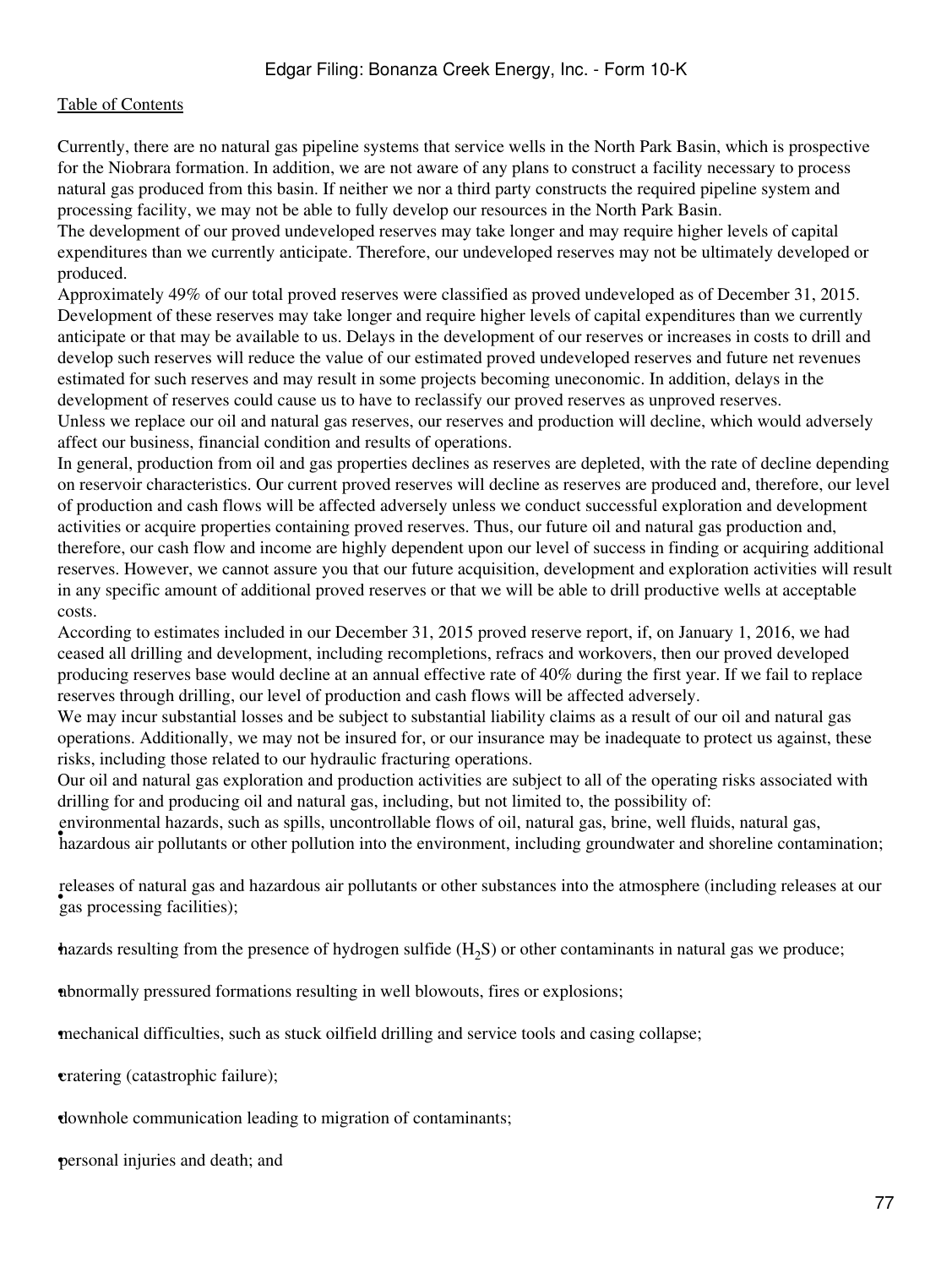•natural disasters.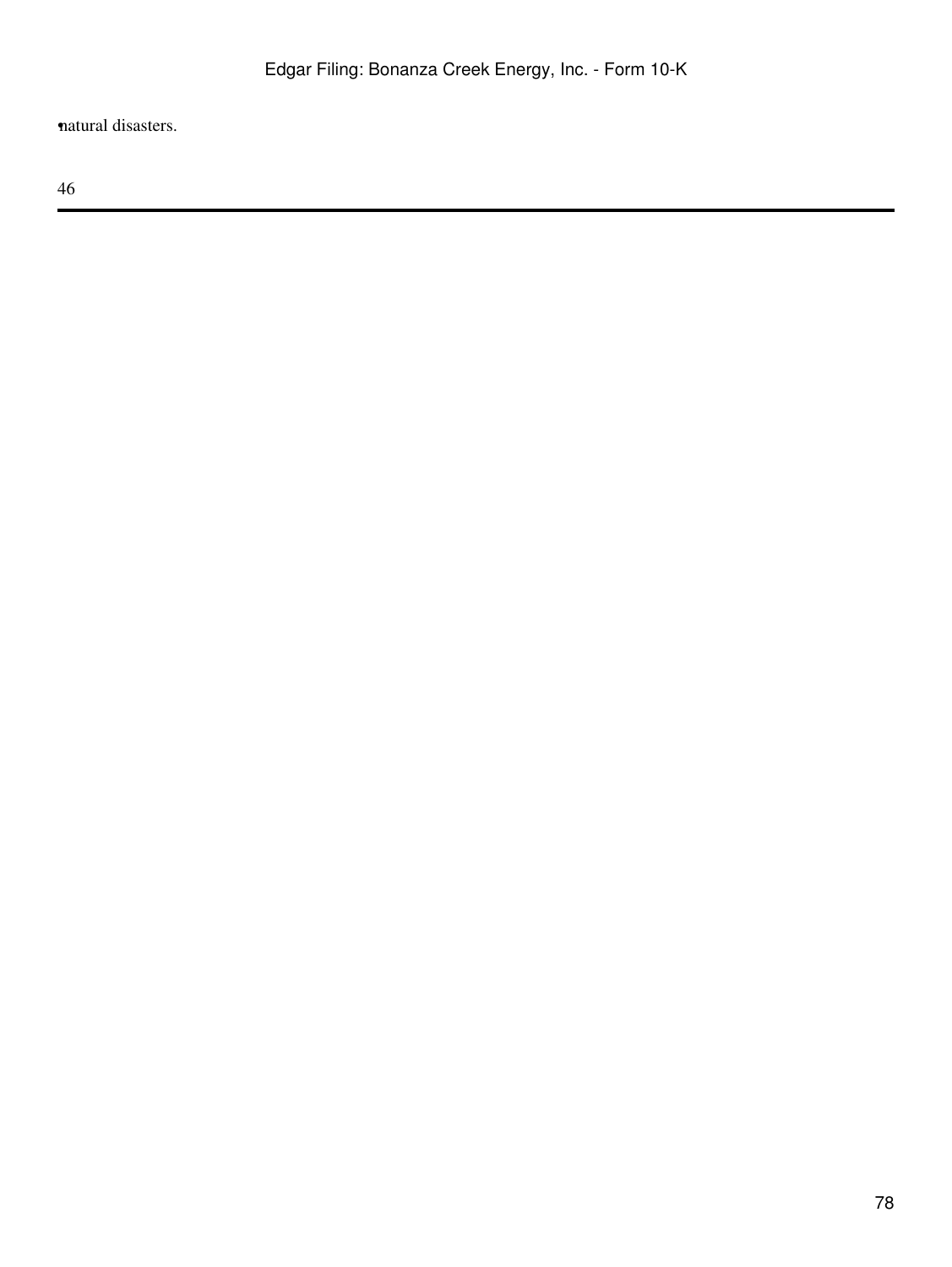Any of these risks could adversely affect our ability to conduct operations or result in substantial losses to us as a result of:

•injury or loss of life;

•damage to and destruction of property, natural resources and equipment;

•pollution and other environmental damage;

•regulatory investigations and penalties;

suspension of our operations; and

•repair and remediation costs.

The presence of H<sub>2</sub>S, a toxic, flammable and colorless gas, is a common risk in the oil and gas industry and may be present in small amounts for brief periods from time to time at our well locations. Additionally, at one of our Arkansas properties, we produce a small amount of gas from four wells where we have identified the presence of  $H_2S$  at levels that would be hazardous in the event of an uncontrolled gas release or unprotected exposure. In addition, our operations in Arkansas and Colorado are susceptible to damage from natural disasters such as flooding, wildfires or tornados, which involve increased risks of personal injury, property damage and marketing interruptions. The occurrence of one of these operating hazards may result in injury, loss of life, suspension of operations, environmental damage and remediation and/or governmental investigations and penalties. The payment of any of these liabilities could reduce, or even eliminate, the funds available for exploration and development, or could result in a loss of our properties.

As is customary in the oil and gas industry, we maintain insurance against some, but not all, of these potential risks and losses. Although we believe the coverage and amounts of insurance that we carry are consistent with industry practice, we do not have insurance protection against all risks that we face, because we choose not to insure certain risks, insurance is not available at a level that balances the costs of insurance and our desired rates of return, or actual losses exceed coverage limits. Insurance costs will likely continue to increase which could result in our determination to decrease coverage and retain more risk to mitigate those cost increases. In addition, pollution and environmental risks generally are not fully insurable. If we incur substantial liability, and the damages are not covered by insurance or are in excess of policy limits, then our business, results of operations and financial condition may be materially adversely affected.

Because hydraulic fracturing activities are part of our operations, they are covered by our insurance against claims made for bodily injury, property damage and clean-up costs stemming from a sudden and accidental pollution event. However, we may not have coverage if the operator is unaware of the pollution event and unable to report the "occurrence" to the insurance company within the required time frame. Nor do we have coverage for gradual, long-term pollution events.

Under certain circumstances, we have agreed to indemnify third parties against losses resulting from our operations. Pursuant to our surface leases, we typically indemnify the surface owner for clean-up and remediation of the site. As owner and operator of oil and gas wells and associated gathering systems and pipelines, we typically indemnify the drilling contractor for pollution emanating from the well, while the contractor indemnifies us against pollution emanating from its equipment.

Drilling locations that we decide to drill may not yield oil or natural gas in commercially viable quantities. We describe some of our drilling locations and our plans to explore those drilling locations in this Annual Report on Form 10-K. Our drilling locations are in various stages of evaluation, ranging from a location that is ready to drill to a location that will require substantial additional evaluation. There is no way to predict in advance of drilling and testing whether any particular location will yield oil or natural gas in sufficient quantities to recover drilling or completion costs or to be economically viable. Prior to drilling, the use of 2-D and 3-D seismic technologies, various other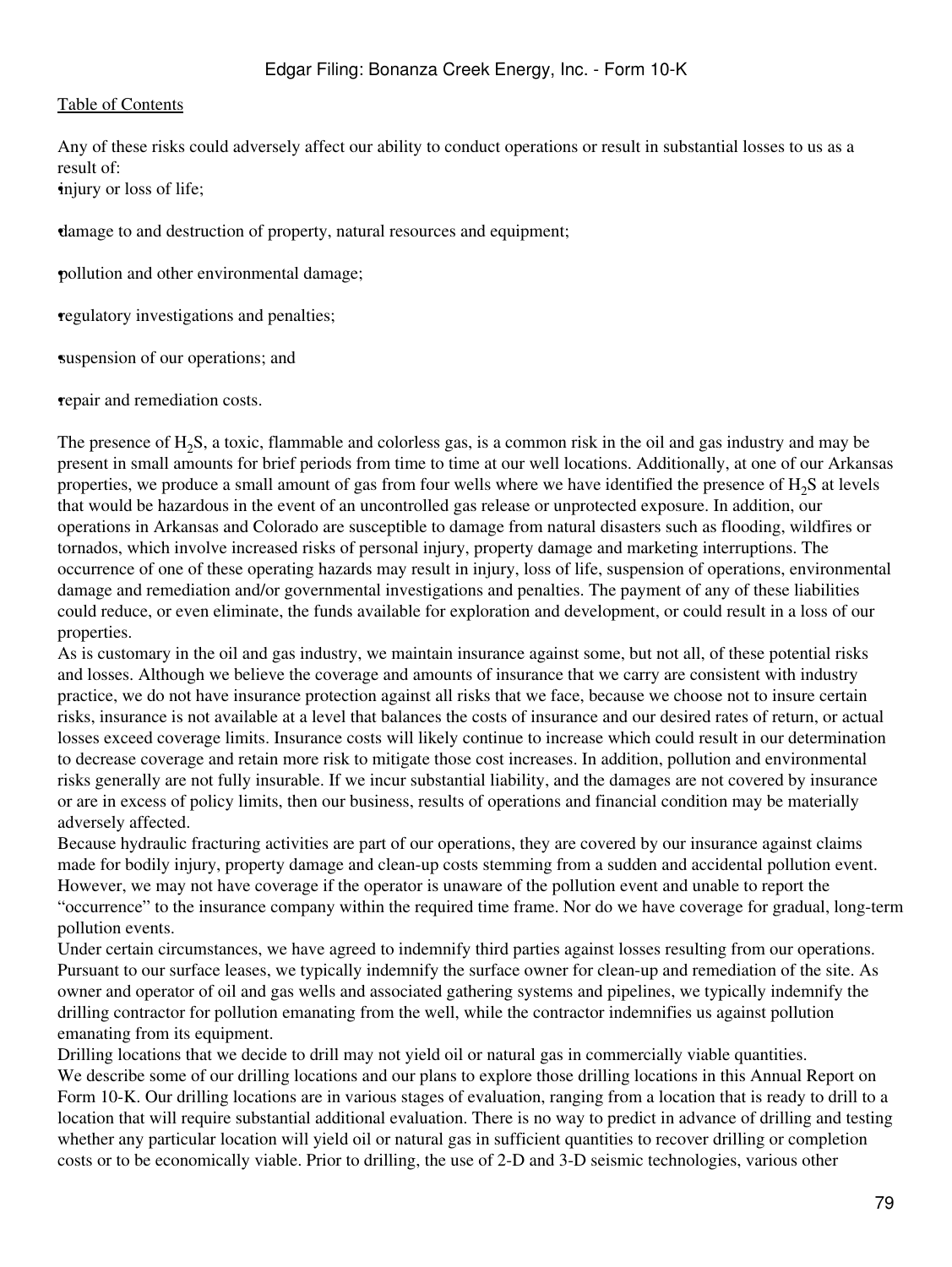# Edgar Filing: Bonanza Creek Energy, Inc. - Form 10-K

technologies and the study of producing fields in the same area will not enable us to know conclusively whether oil or natural gas will be present or, if present, whether oil or natural gas will be present in sufficient quantities to be economically viable. In addition, the use of 2-D and 3-D seismic data and other technologies requires greater pre-drilling expenditures than traditional drilling strategies, and we could incur greater drilling and testing expenses as a result of such expenditures which may result in a reduction in our returns or increase our losses. Even if sufficient amounts of oil or natural gas exist, we may damage the potentially productive hydrocarbon bearing formation or experience mechanical difficulties while drilling or completing the well, resulting in a reduction in production from the well or abandonment of the well. If we drill any dry holes in our current and future drilling locations, our profitability and the value of our properties will likely be reduced. We cannot assure you that the analogies we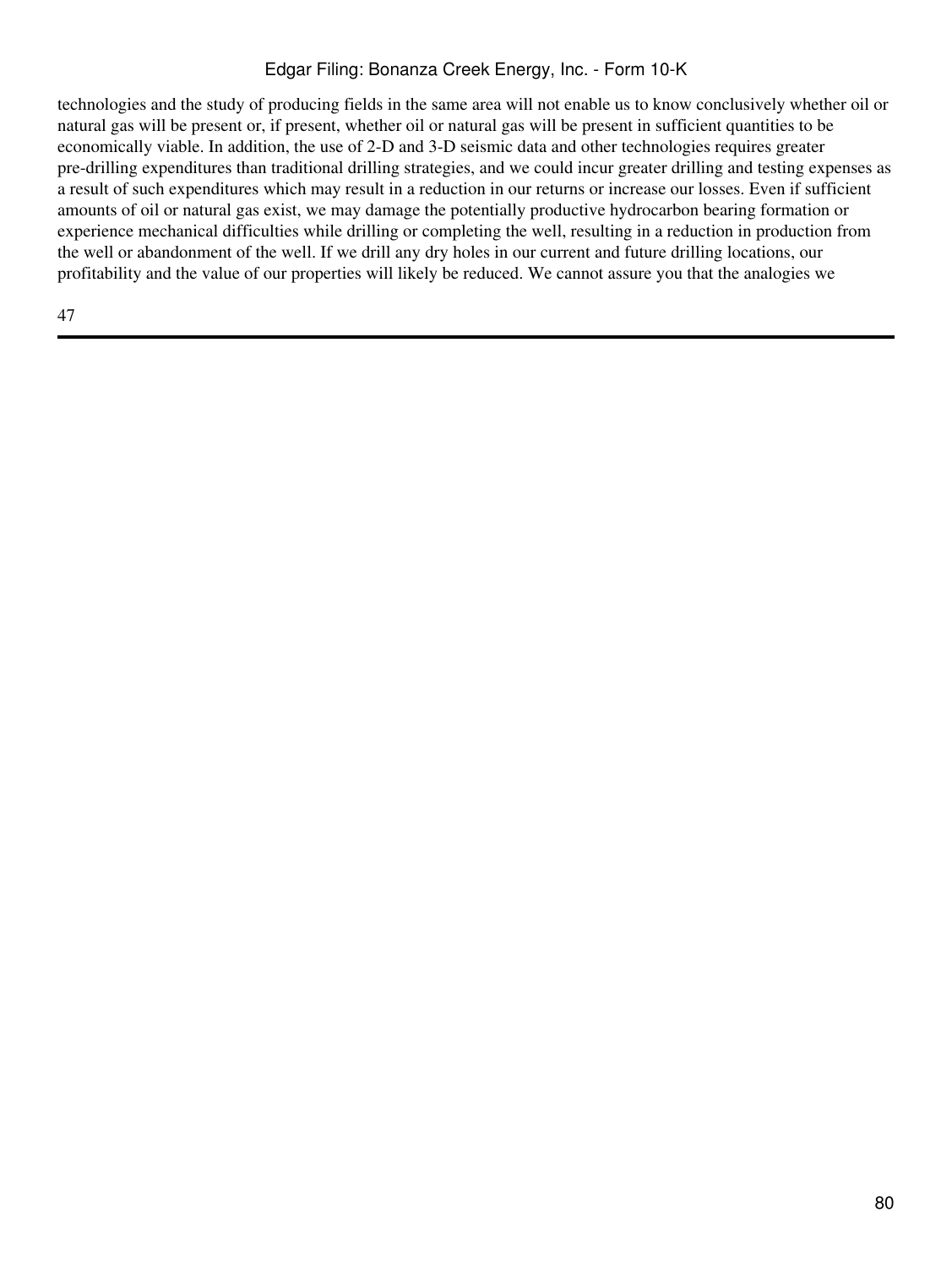draw from available data from other wells, more fully explored locations or producing fields will be applicable to our drilling locations. Further, initial production rates reported by us or other operators may not be indicative of future or long-term production rates. In sum, the cost of drilling, completing and operating any well is often uncertain, and new wells may not be productive.

Our potential drilling locations are scheduled to be developed over several years, making them susceptible to uncertainties that could materially alter the occurrence or timing of their drilling. In addition, we may not be able to raise the substantial amount of capital that would be necessary to drill a substantial portion of our potential drilling locations.

Our management has identified and scheduled drilling locations as an estimation of our future multi-year drilling activities on our existing acreage. These potential drilling locations, including those without proved undeveloped reserves, represent a significant part of our growth strategy. Our ability to drill and develop these locations is subject to a number of uncertainties, including uncertainty in the level of reserves, the availability of capital to us and other participants, seasonal conditions, regulatory approvals, oil, natural gas and NGL prices, availability of permits, costs and drilling results. Because of these uncertainties, we do not know if the numerous potential drilling locations we have identified will ever be drilled or if we will be able to produce oil or natural gas from these or any other potential drilling locations. Pursuant to existing SEC rules and guidance, subject to limited exceptions, proved undeveloped reserves may only be booked if they relate to wells scheduled to be drilled within five years of the date of booking, and we may therefore be required to downgrade to probable or possible any proved undeveloped reserves that are not developed within this five-year time frame. These limitations may limit our potential to book additional proved undeveloped reserves as we pursue our drilling program.

Certain of our undeveloped leasehold acreage is subject to leases that will expire over the next several years unless production is established on units containing the acreage.

The terms of our oil and gas leases stipulate that the lease will terminate if not held by production, rentals, or production. As of the filing date of this report, the majority of our acreage in Arkansas was held by unitization, production, or drilling operations and therefore not subject to lease expiration. As of the filing date of this report, approximately 12,101 net acres of our properties in the Rocky Mountain region were not held by production. For these properties, if production in paying quantities is not established on units containing these leases during the next year, then approximately 5,366 net acres will expire in 2016, approximately 4,090 net acres will expire in 2017, and approximately 2,645 net acres will expire in 2018 and thereafter. While some expiring leases may contain predetermined extension payments, other expiring leases will require us to negotiate new leases at the time of lease expiration. It is possible that market conditions at the time of negotiation could require us to agree to new leases on less favorable terms to us than the terms of the expired leases. If our leases expire, we will lose our right to develop the related properties.

We may incur losses as a result of title deficiencies.

The existence of a title deficiency can diminish the value of an acquired leasehold interest and can adversely affect our results of operations and financial condition. Title insurance covering mineral leasehold interests is not generally available. As is industry standard, we may rely upon a land professional's careful examination of public records prior to purchasing or leasing a mineral interest. Once a mineral or leasehold interest has been acquired, we typically defer the expense of obtaining further title verification by a practicing title attorney until approval to drill the related drilling block is required. We perform the necessary curative work to correct deficiencies in the marketability of the title and we have compliance and control measures to ensure any associated business risk is approved by the appropriate Company authority. In cases involving more serious title deficiencies, all or part of a mineral or leasehold interest may be determined to be invalid or unleased, and, as a result, the target area may be deemed to be undrillable until owners can be contacted and curative measures performed to perfect title. In other cases, title deficiencies may result in our failure to have paid royalty owners correctly. Certain title deficiencies may also result in litigation to effectively agree or render a decision upon title ownership. Additional title issues are present in some of our southern Arkansas operations where significant delays in the title examination process are possible due to, among other challenges, the large volume of instruments contained in abstracts, poor indexing at the county clerk and recorder's office, unrecorded conveyances, misfiling of instruments, instruments with missing or inadequate legal descriptions and unclear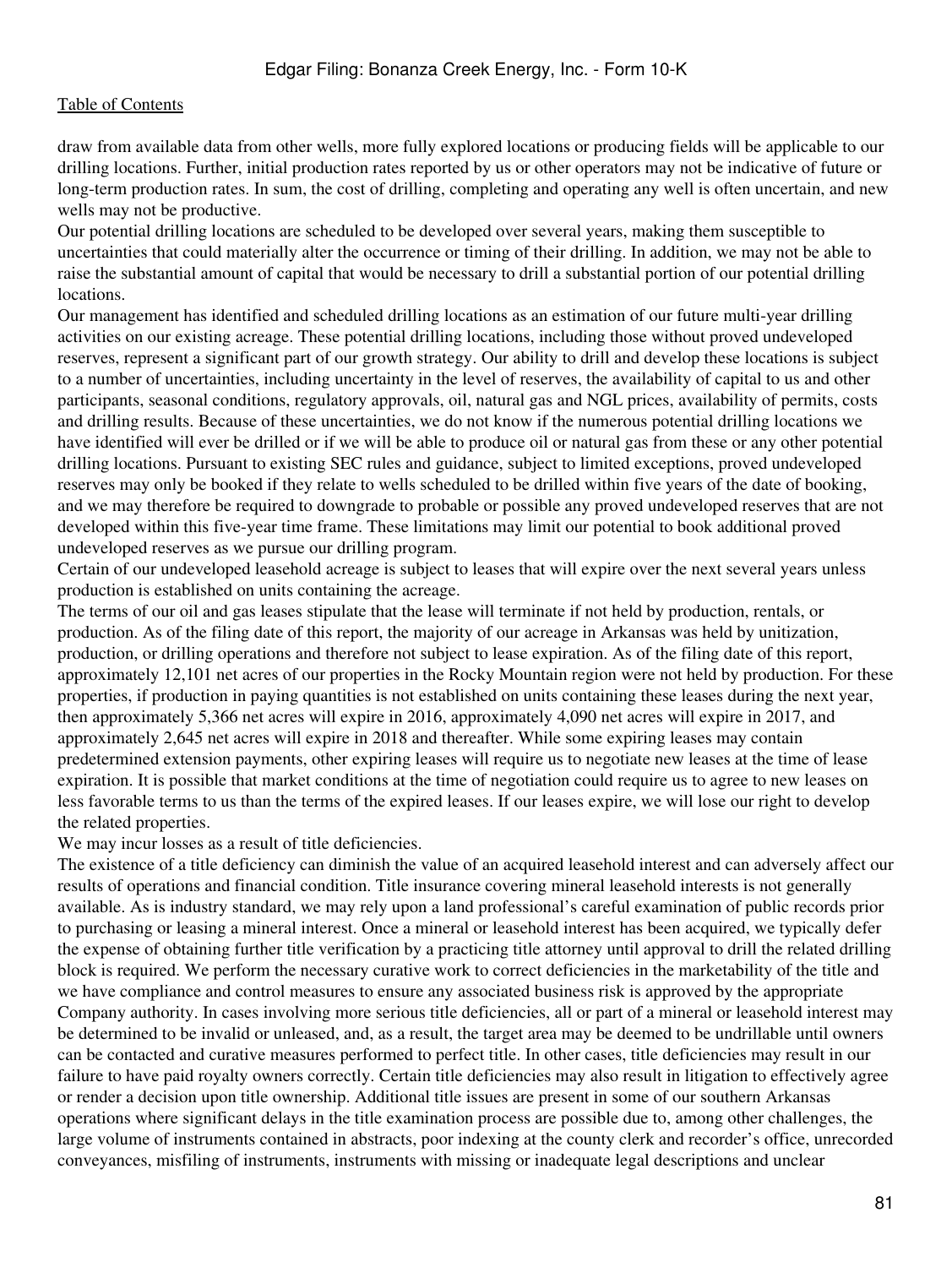conveyance terms.

Acquisitions of properties are subject to the uncertainties of evaluating recoverable reserves and potential liabilities, including environmental uncertainties.

Acquisitions of producing properties and undeveloped properties have been an important part of our recent and historical growth. We expect acquisitions will also contribute to our future growth. Successful acquisitions require an assessment of a number of factors, many of which are beyond our control. These factors include recoverable reserves, development potential, future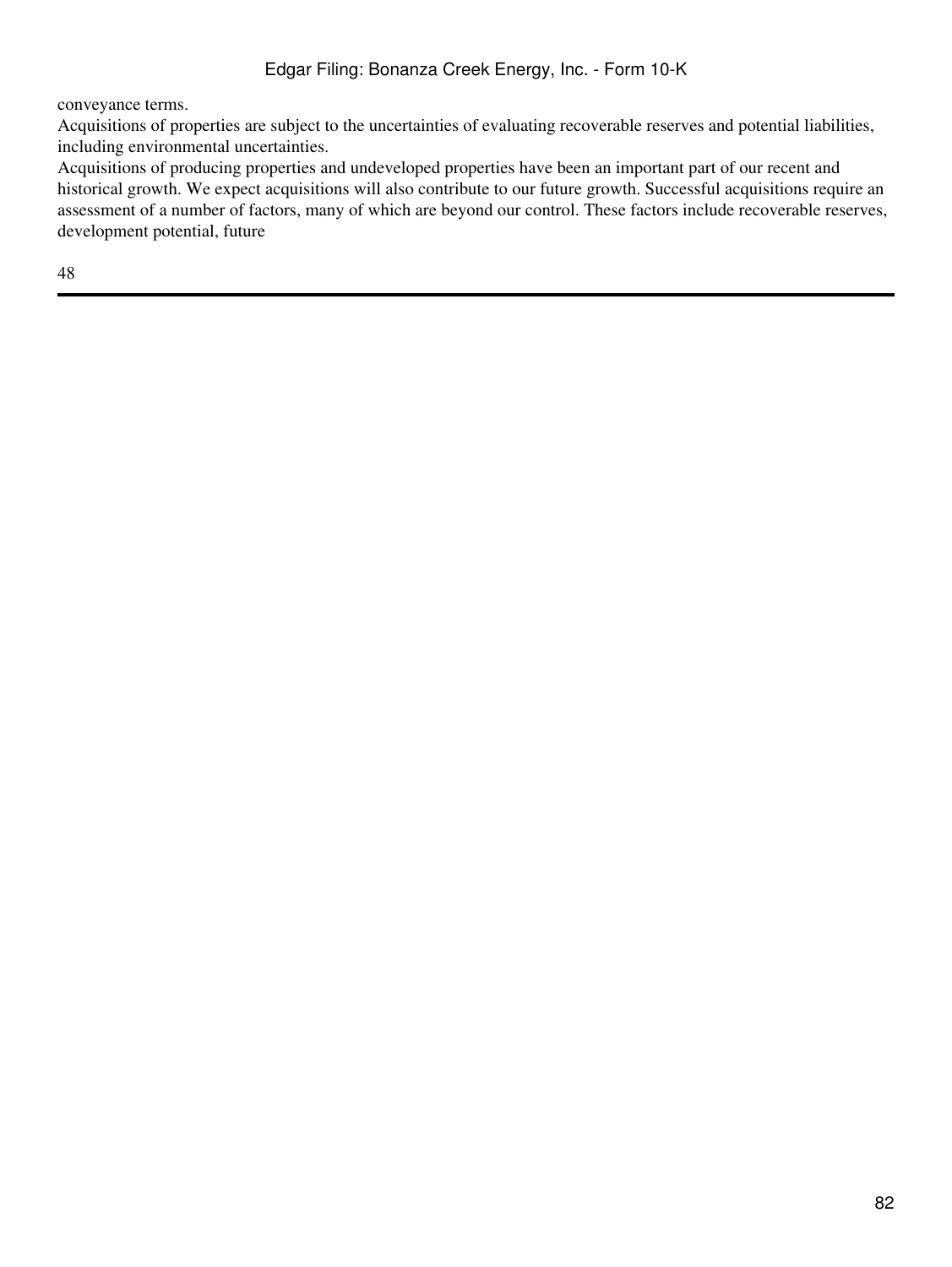commodity prices, operating costs, title issues and potential environmental and other liabilities. Such assessments are inexact and their accuracy is inherently uncertain. In connection with our assessments, we perform engineering, environmental, geological and geophysical reviews of the acquired properties, which we believe are generally consistent with industry practices. However, such reviews are not likely to permit us to become sufficiently familiar with the properties to fully assess their deficiencies and capabilities. We do not inspect every well prior to an acquisition and our ability to evaluate undeveloped acreage is inherently imprecise. Even when we inspect a well, we may not always discover structural, subsurface and environmental problems that may exist or arise. In some cases, our review prior to signing a definitive purchase agreement may be even more limited. In addition, from time to time we also acquire acreage without any warranty of title except as to claims made by, through or under the transferor. When we acquire properties, we will generally have potential exposure to liabilities and costs for environmental and other problems existing on the acquired properties, and these liabilities may exceed our estimates. Often we are not entitled to contractual indemnification associated with acquired properties. In certain cases, we acquire interests in properties on an "as is" basis with no or limited remedies for breaches of representations and warranties. Therefore, we could incur significant unknown liabilities, including environmental liabilities, or losses due to title defects, in connection with acquisitions for which we have limited or no contractual remedies or insurance coverage. In addition, the acquisition of undeveloped acreage is subject to many inherent risks and we may not be able to realize efficiently, or at all, the assumed or expected economic benefits of acreage that we acquire.

 Furthermore, significant acquisitions could change the nature of our operations depending upon the character of the acquired properties, which may have substantially different operating and geological characteristics or may be in different geographic locations than our existing properties. These factors can increase the risks associated with an acquisition. Acquisitions also present risks associated with the additional indebtedness that may be required to finance the purchase price, and any related increase in interest expense or other related charges.

The Company's ability to complete dispositions of assets, or interests in assets, may be subject to factors beyond its control and there are risks in connection with such dispositions. In addition, in certain cases, the Company may be required to retain liabilities for certain matters.

We have made and continue to pursue dispositions of assets and properties, in order to increase our liquidity and to redirect our resources toward our core operations and for other purposes. We continue to pursue strategic asset dispositions. However, we cannot assure you that suitable disposition opportunities will be identified in the future, or that we will be able to complete such dispositions on favorable terms. Further, we cannot assure you that our use of the net proceeds from such dispositions will result in improved results of operations.

The successful disposition of assets and properties requires an assessment of numerous factors, some of which are beyond our control, including, without limitation:

• Company; the availability of purchasers willing to acquire interests or purchase the assets on terms and at prices acceptable to the

**estimated recoverable reserves:** 

the receipt of approvals of governmental agencies or third parties;

exploration and development potential;

•future oil, natural gas, and NGL prices;

•operating costs;

•potential seller indemnification obligations;

the creditworthiness of the buyer; and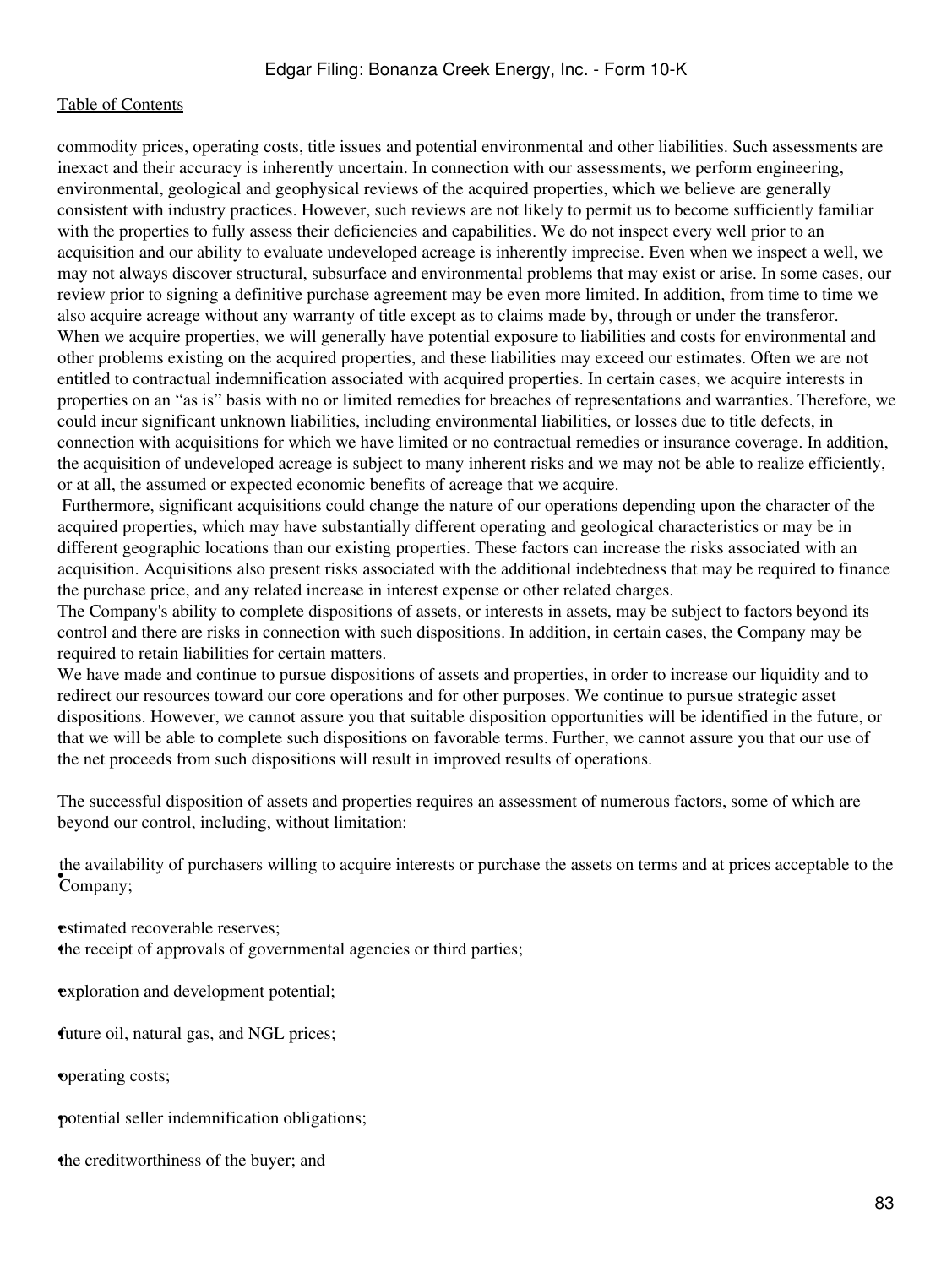•potential environmental and other liabilities.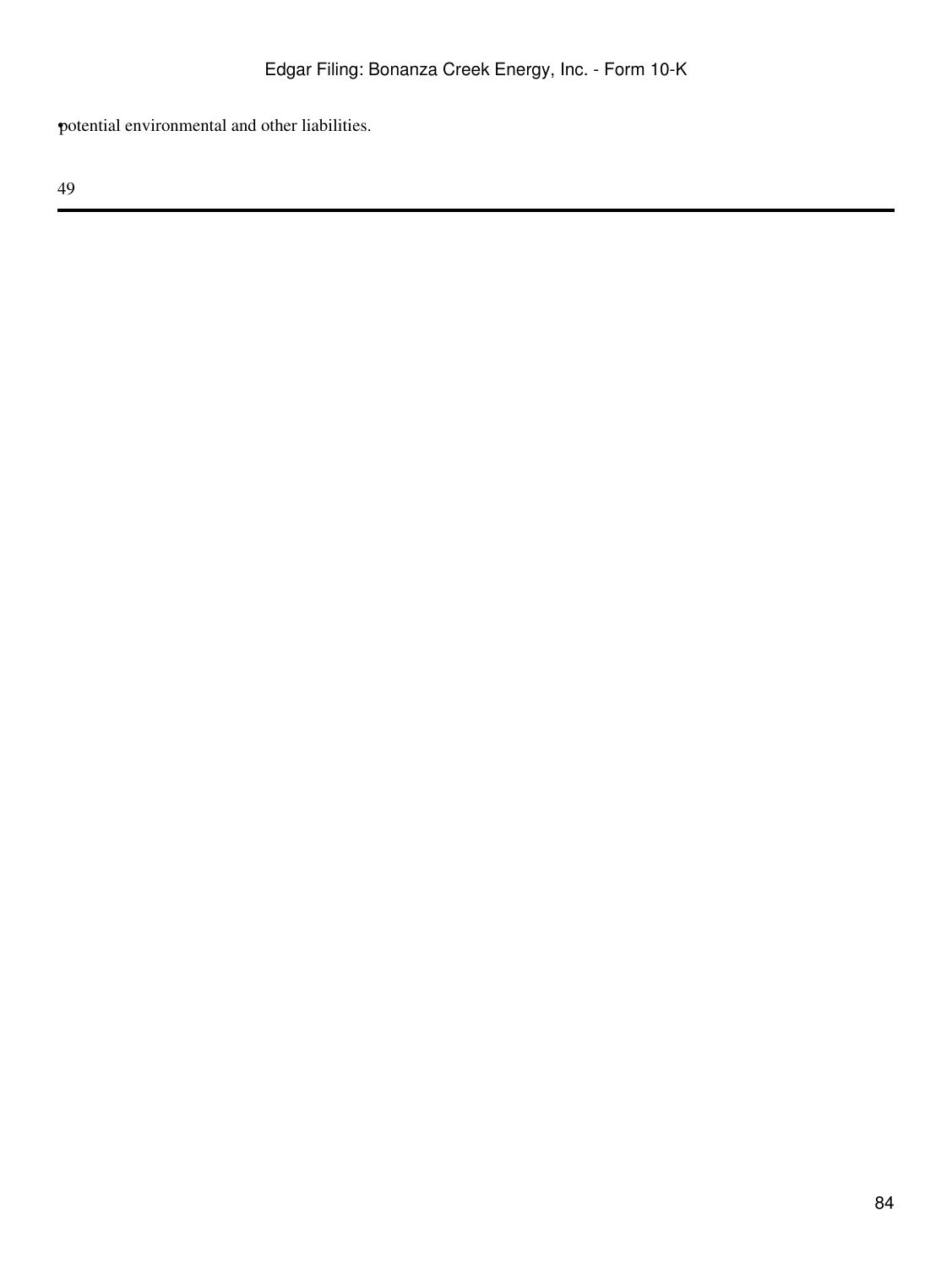Sellers typically retain certain liabilities or indemnify buyers for certain matters. The magnitude of any such retained liability or indemnification obligation may be difficult to quantify at the time of the transaction and ultimately may be material. Also, third parties may be unwilling to release the Company from guarantees or other credit support provided prior to the sale of the assets. As a result, the Company may remain secondarily liable for the obligations guaranteed or supported to the extent that the buyer of the assets fails to perform these obligations. We face various risks associated with the trend toward increased activism against oil and gas exploration and development activities.

Opposition toward oil and gas drilling and development activity has been growing globally and is particularly pronounced in the United States. Companies in the oil and gas industry are often the target of activist efforts from both individuals and non-governmental organizations regarding safety, environmental compliance and business practices. Anti-development activists are working to, among other things, reduce access to federal and state government lands and delay or cancel certain projects such as the development of oil or gas shale plays. For example, environmental activists continue to advocate for increased regulations or bans on shale drilling in the United States, even in jurisdictions that are among the most stringent in their regulation of the industry. In fact, New York State has just enacted a permanent moratorium on all hydraulic fracturing operations, which became final in June 2015. Future activist efforts could result in the following:

•delay or denial of drilling permits;

shortening of lease terms or reduction in lease size;

•restrictions on installation or operation of production, gathering or processing facilities;

**Exercises** of the use of eertain operating practices, such as hydraulic fracturing fluids and produced water; restrictions on the use of certain operating practices, such as hydraulic fracturing, or the disposal of related waste

•increased severance and/or other taxes;

•cyber-attacks;

•legal challenges or lawsuits;

•negative publicity about us or the oil and gas industry in general;

•increased costs of doing business;

•reduction in demand for our products; and

•other adverse effects on our ability to develop our properties and expand production.

We may need to incur significant costs associated with responding to these initiatives. Complying with any resulting additional legal or regulatory requirements that are substantial could have a material adverse effect on our business, financial condition and results of operations.

Our operations are subject to health, safety and environmental laws and regulations that may expose us to significant costs and liabilities.

Our oil and natural gas exploration, production and processing operations are subject to stringent and complex federal, state and local laws and regulations governing health and safety aspects of our operations, the discharge of materials into the environment and the protection of the environment. These laws and regulations may impose on our operations numerous requirements, including the obligation to obtain a permit before conducting drilling or underground injection activities; restrictions on the types, quantities and concentration of materials that may be released into the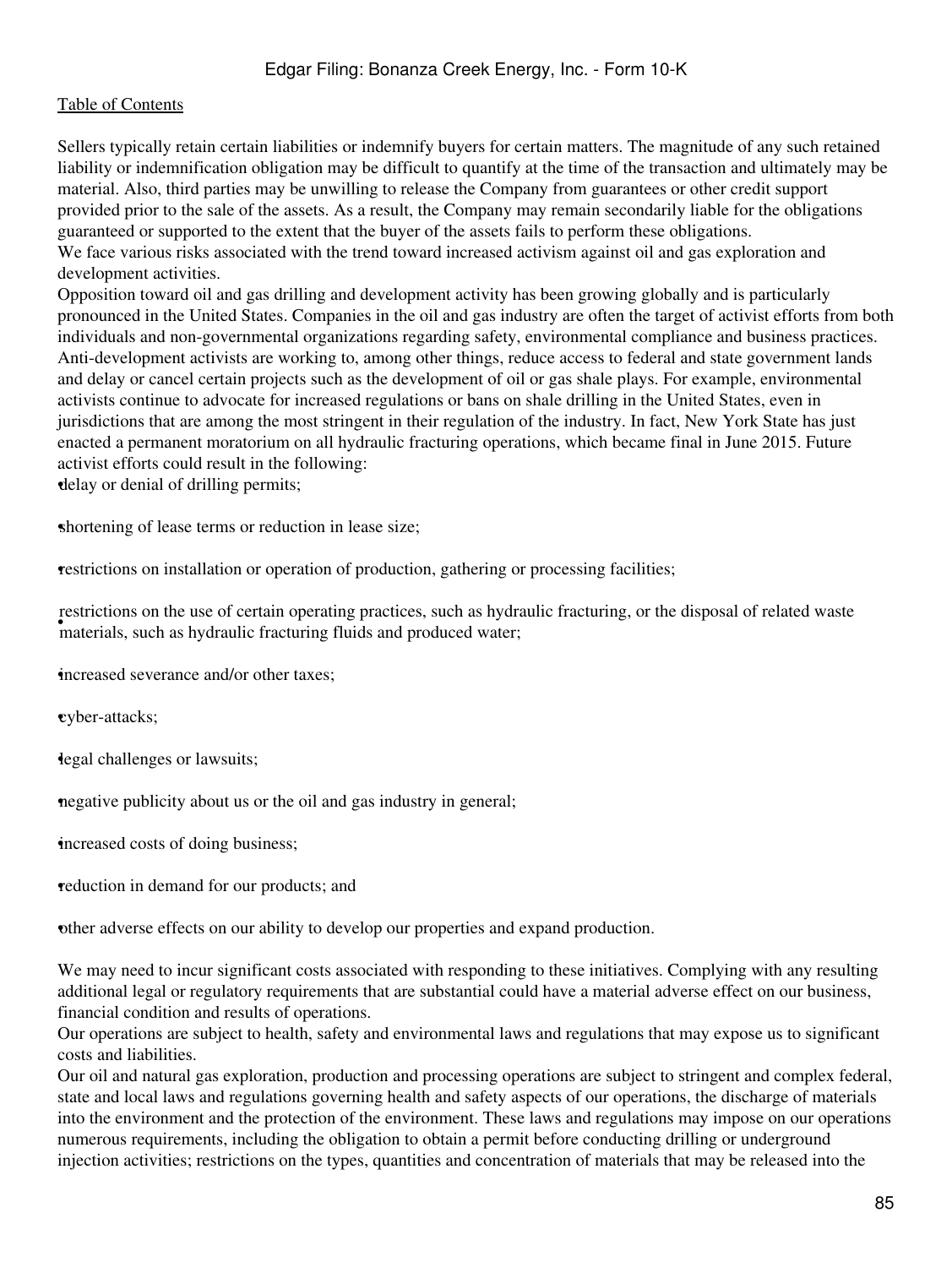# Edgar Filing: Bonanza Creek Energy, Inc. - Form 10-K

environment; limitations or prohibitions of drilling activities on certain lands lying within wilderness, wetlands and other protected areas; the application of specific health and safety criteria to protect workers; and the responsibility for cleaning up any pollution resulting from operations. Numerous governmental authorities, such as the EPA and analogous state agencies, have the power to enforce compliance with these laws and regulations and the permits issued under them, oftentimes requiring difficult and costly actions. Failure to comply with these laws and regulations may result in the assessment of administrative, civil and criminal penalties;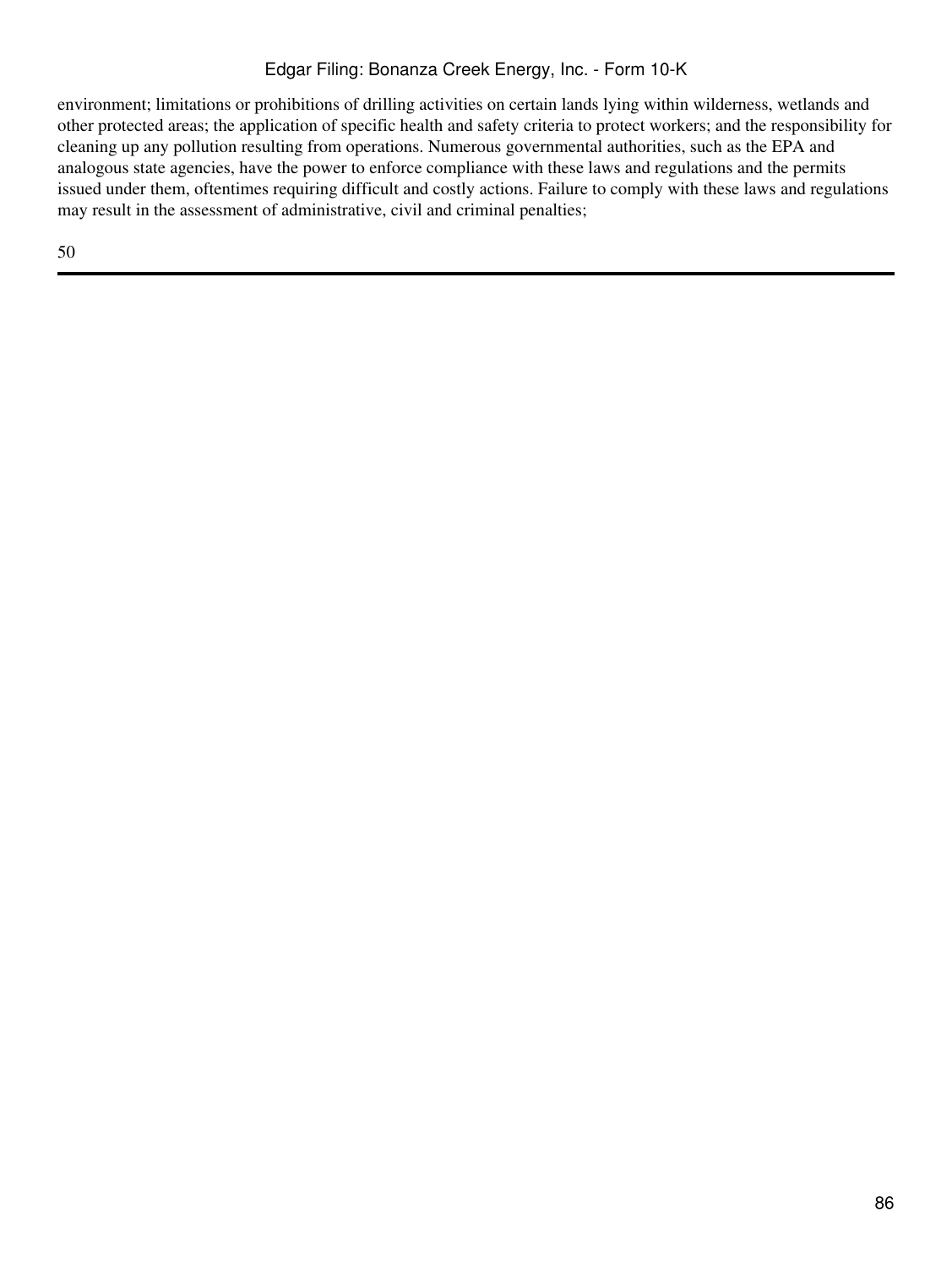the imposition of investigatory or remedial obligations; the issuance of injunctions limiting or preventing some or all of our operations; delays in granting permits, or even the cancellation of leases.

There is an inherent risk of incurring significant environmental costs and liabilities in the performance of our operations, some of which may be material, due to our handling of petroleum hydrocarbons and wastes, our emissions into air and water, the underground injection or other disposal of our wastes, the use and disposition of hydraulic fracturing fluids, and historical industry operations and waste disposal practices. Under certain environmental laws and regulations, we may be liable for the full cost of removing or remediating contamination, regardless of whether we were at fault, and even when multiple parties contributed to the release and the contaminants were released in compliance with all applicable laws. In addition, accidental spills or releases on our properties may expose us to significant liabilities that could have a material adverse effect on our financial condition or results of operations. Aside from government agencies, the owners of properties where our wells are located, the operators of facilities where our petroleum hydrocarbons or wastes are taken for reclamation or disposal, and other private parties may be able to sue us to enforce compliance with environmental laws and regulations, collect penalties for violations, or obtain damages for any related personal injury or property damage. Some sites we operate are located near current or former third-party oil and natural gas operations or facilities, and there is a risk that historic contamination has migrated from those sites to ours. Changes in environmental laws and regulations occur frequently, and any changes that result in more stringent or costly material handling, emission, waste management or cleanup requirements could require us to make significant expenditures to attain and maintain compliance or may otherwise have a material adverse effect on our own results of operations, competitive position or financial condition. We may not be able to recover some or any of these costs from insurance.

New environmental legislation or regulatory initiatives, including those related to hydraulic fracturing, could result in increased costs and additional operating restrictions or delays.

We are subject to extensive federal, state, and local laws and regulations concerning health, safety, and environmental protection. Governmental authorities frequently add to those requirements, and both oil and gas development generally, and hydraulic fracturing specifically, are receiving increasing regulatory attention. Our operations utilize hydraulic fracturing, an important and commonly used process in the completion of oil and natural gas wells in low-permeability formations. Hydraulic fracturing involves the injection of water, proppant, and chemicals under pressure into rock formations to stimulate hydrocarbon production.

In August 2012, the EPA issued final New Source Performance Standards (known as "Quad O") that establish new air emission controls for natural gas processing operations, as well as for oil and natural gas production. Among other things, Quad O imposes reduced emission completion (or "green completion") requirements and also imposes stringent control and other standards on certain storage tanks, compressors and associated equipment. After several parties challenged the Quad O regulations in court, the EPA administratively reconsidered certain requirements. As a result of such administrative reconsideration, the EPA issued final amendments to the Quad O regulations in September 2013 and December 2014. In 2015, as part of this reconsideration, EPA proposed updates and amendments to Quad O focused on achieving additional reductions in methane and volatile organic compound emissions at oil and natural gas operations. These newly proposed rules, among other things, would require leak detection and repair, additional control requirements for pneumatic controllers and pumps, and additional control requirements for oil well completions, gathering, boosting, and compressor stations. At this point, we cannot predict the final regulatory requirements or the cost to comply with such air regulatory requirements.

On December 17, 2014, the EPA proposed to revise and lower the existing 75 ppb NAAQS for ozone under the federal Clean Air Act to a range within 65-70 ppb. On October 1, 2015, EPA finalized a rule lowering the standard to 70 ppb. This lowered ozone NAAQS could result in an expansion of ozone nonattainment areas across the United States, including areas in which we operate. In a related development, in 2015 the State of Colorado received a bump-up to its existing ozone non-attainment status from "marginal" to "moderate." This increased status will result in additional requirements under the CAA for the State of Colorado and will include a state rulemaking to implement such requirements. Oil and natural gas operations in ozone nonattainment areas may be subject to increased regulatory burdens in the form of more stringent emission controls, emission offset requirements, and increased permitting delays and costs.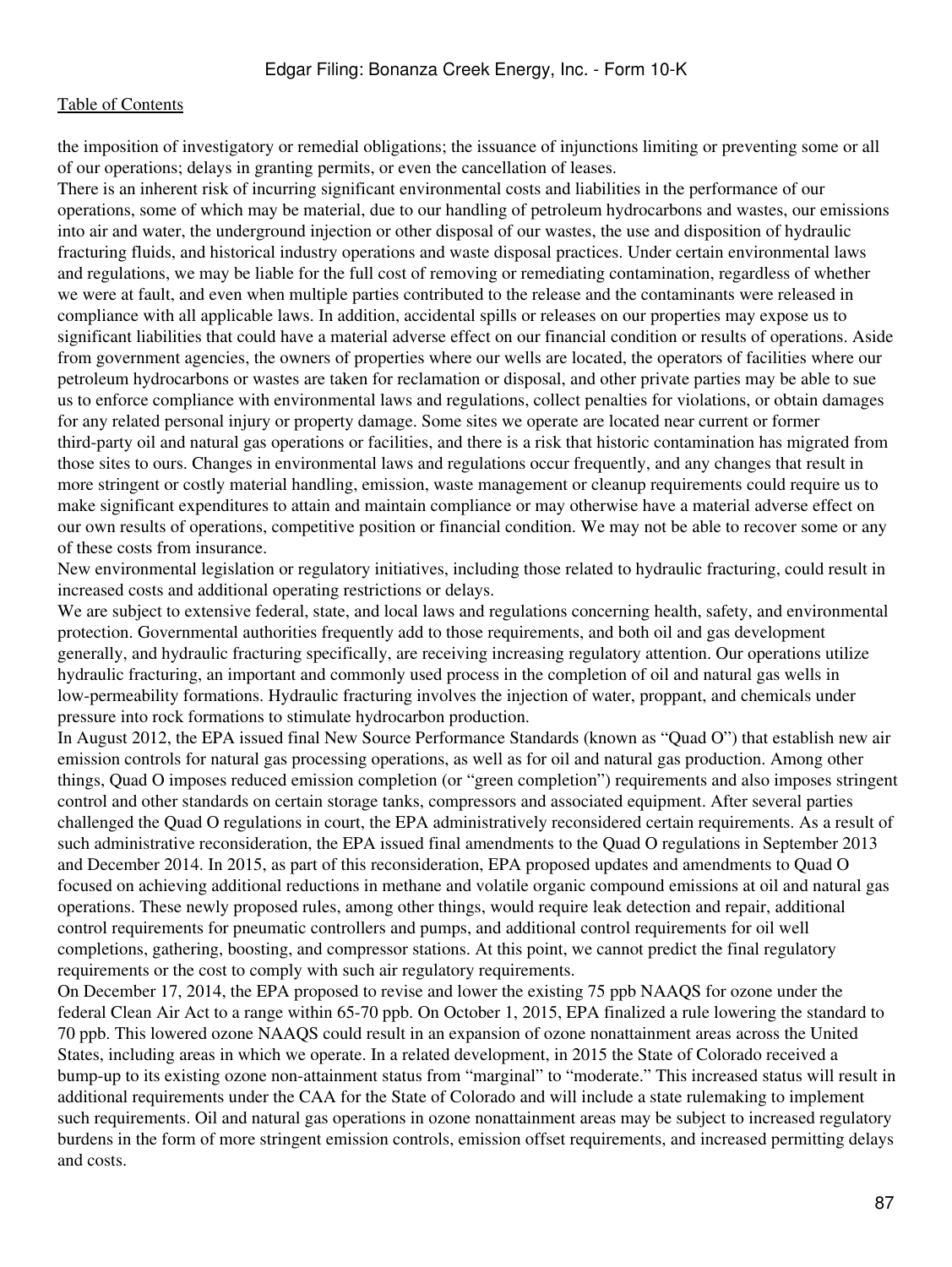# Edgar Filing: Bonanza Creek Energy, Inc. - Form 10-K

In February 2014, the Colorado Department of Public Health and Environment's Air Quality Control Commission finalized regulations imposing strict new requirements relating to air emissions from oil and gas facilities in Colorado that are even more stringent than comparable federal rules. These new Colorado rules include storage tank control, monitoring, recordkeeping and reporting requirements as well as leak detection and repair requirements for both well production facilities and compressor stations and associated equipment. These new requirements, which represent the first time a state has directly regulated methane (a greenhouse gas) emissions from the upstream oil and gas sector, have and will continue to impose additional costs on our operations.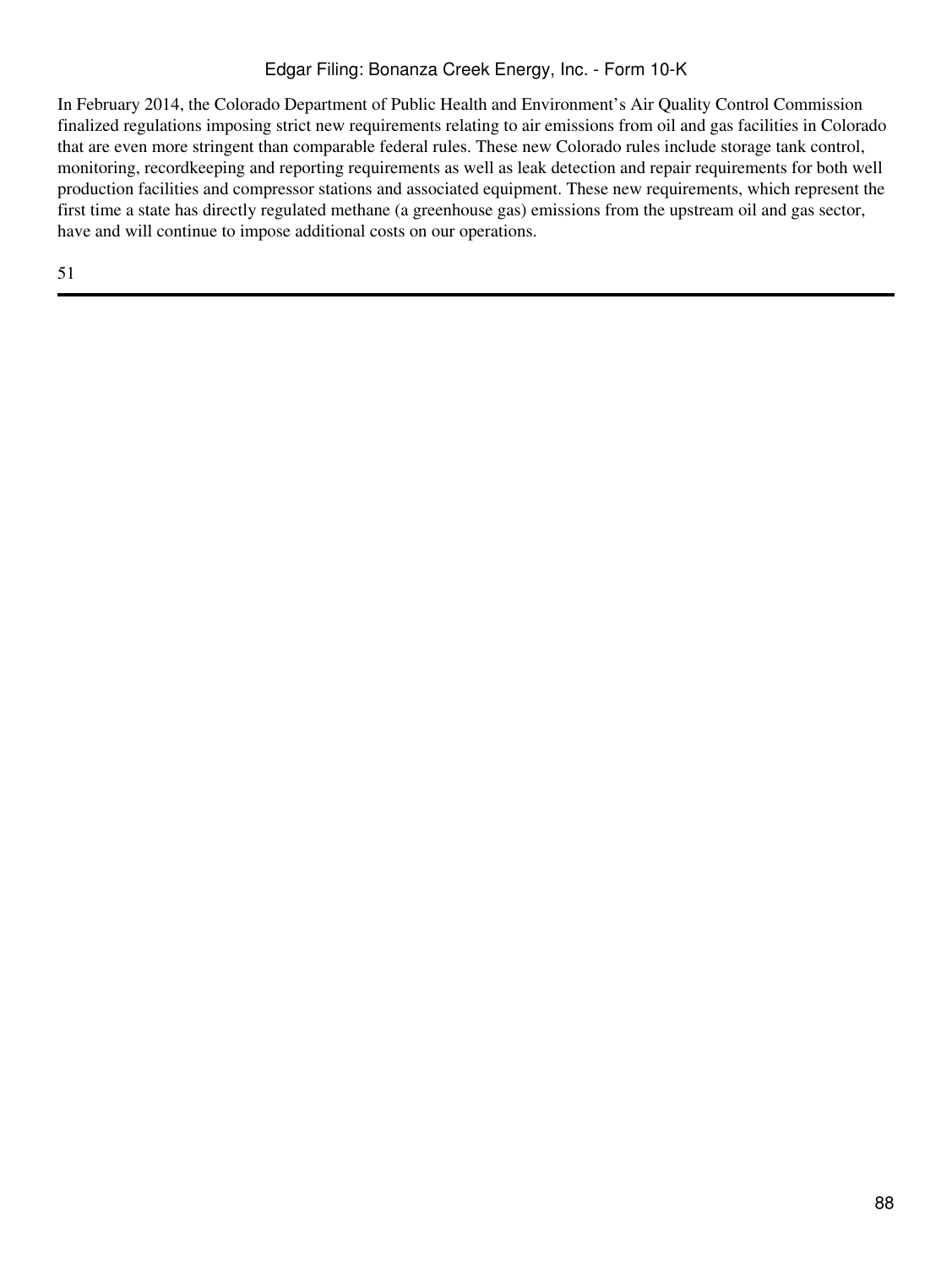Some activists have attempted to link hydraulic fracturing to various environmental problems, including potential adverse effects to drinking water supplies as well as migration of methane and other hydrocarbons. As a result, the federal government is studying the environmental risks associated with hydraulic fracturing and evaluating whether to adopt additional regulatory requirements. For example, the EPA has commenced a multi-year study of the potential impacts of hydraulic fracturing on drinking water resources. A draft assessment was published for public comment in 2015. The assessment concludes that while there are mechanisms by which hydraulic fracturing can impact drinking water resources, there was no evidence that these mechanisms have led to widespread, systemic impacts on drinking water resources in the United States. EPA's science advisory board, however, has subsequently questioned several elements and conclusions in EPA's draft assessment. In addition, in 2011, the EPA announced its intention to propose regulations under the federal Clean Water Act to regulate wastewater discharges from hydraulic fracturing and other natural gas production. EPA published these proposed rules in early 2015. The EPA also has issued guidance for issuing underground injection permits for hydraulic fracturing operations that use diesel fuel under the agency's Safe Drinking Water Act ("SDWA") authority. This guidance could encourage other regulatory authorities to adopt more stringent to permitting and other restrictions on the use of hydraulic fracturing. Moreover, the U.S. Department of the Interior finalized new rules for hydraulic fracturing activities on federal lands that, in general, would cover disclosure of fracturing fluid components, well bore integrity, and handling of flowback water. The rule, while final, has been stayed pending the outcome of ongoing litigation. The BLM also proposed rules to address venting and flaring on BLM land and the U.S. Occupational Safety and Health Administration has proposed stricter standards for worker exposure to silica, which would apply to use of sand as a proppant for hydraulic fracturing.

In the United States Congress, bills have been introduced that would amend the SDWA to eliminate an existing exemption for certain hydraulic fracturing activities from the definition of "underground injection," thereby requiring the oil and natural gas industry to obtain SDWA permits for fracturing not involving diesel fuels, and to require disclosure of the chemicals used in the process. If adopted, such legislation could establish an additional level of regulation and permitting at the federal level, but some form of chemical disclosure is already required by most oil and gas producing states. At this time, it is not clear what action, if any, the United States Congress will take on hydraulic fracturing.

Apart from these ongoing federal initiatives, state governments where we operate have moved to impose stricter requirements on hydraulic fracturing and other aspects of oil and gas production. Colorado, for example, comprehensively updated its oil and gas regulations in 2008 and adopted significant additional amendments in 2011, 2014 and 2015. Among other things, the updated and amended regulations require operators to reduce methane emissions associated with hydraulic fracturing, compile and report additional information regarding well bore integrity, publicly disclose the chemical ingredients used in hydraulic fracturing, increase the minimum distance between occupied structures and oil and gas wells, undertake additional mitigation for nearby residents, implement additional groundwater testing and incur increased monetary penalties for violations of the State's oil and gas conservation commission rules and regulations. Similarly, in February 2015, a task force created by the State of Colorado aimed at making recommendations for minimizing land use and other conflicts concerning the location of new oil and gas facilities agreed upon nine consensus proposals which were sent to Governor Hickenlooper for his review. Three of the proposals require further legislative action, while the other six proposals require rulemaking or other regulatory action. The proposals support (i) a senate bill that would postpone expiration of recently adopted regulations regarding air emissions; (ii) tasking the COGCC with crafting new rules related to siting of "large-scale" pads and facilities; (iii) requiring the industry to provide advance information about development plans to local governments; (iv) improving the COGCC's local government liaison and designee programs; (v) adding 11 full-time staffers to the COGCC to improve inspections and field operations; (vi) bolstering the inspection staff and equipment for monitoring oil and gas facility air emissions and setting up a hotline for citizen health complaints at the Colorado Department of Public Health and Environment; (vii) creating a statewide oil and gas information clearinghouse; (viii) studying ways to ameliorate the impact of oil and gas truck traffic and (ix) creating a compliance-assistance program at the COGCC to help operators comply with the state's changing rules and ensure consistent enforcement of rules by state inspectors. A number of additional proposals did not receive sufficient task force support to be included with the nine consensus proposals, but may nevertheless be forwarded to the Governor as well. In early 2016, COGCC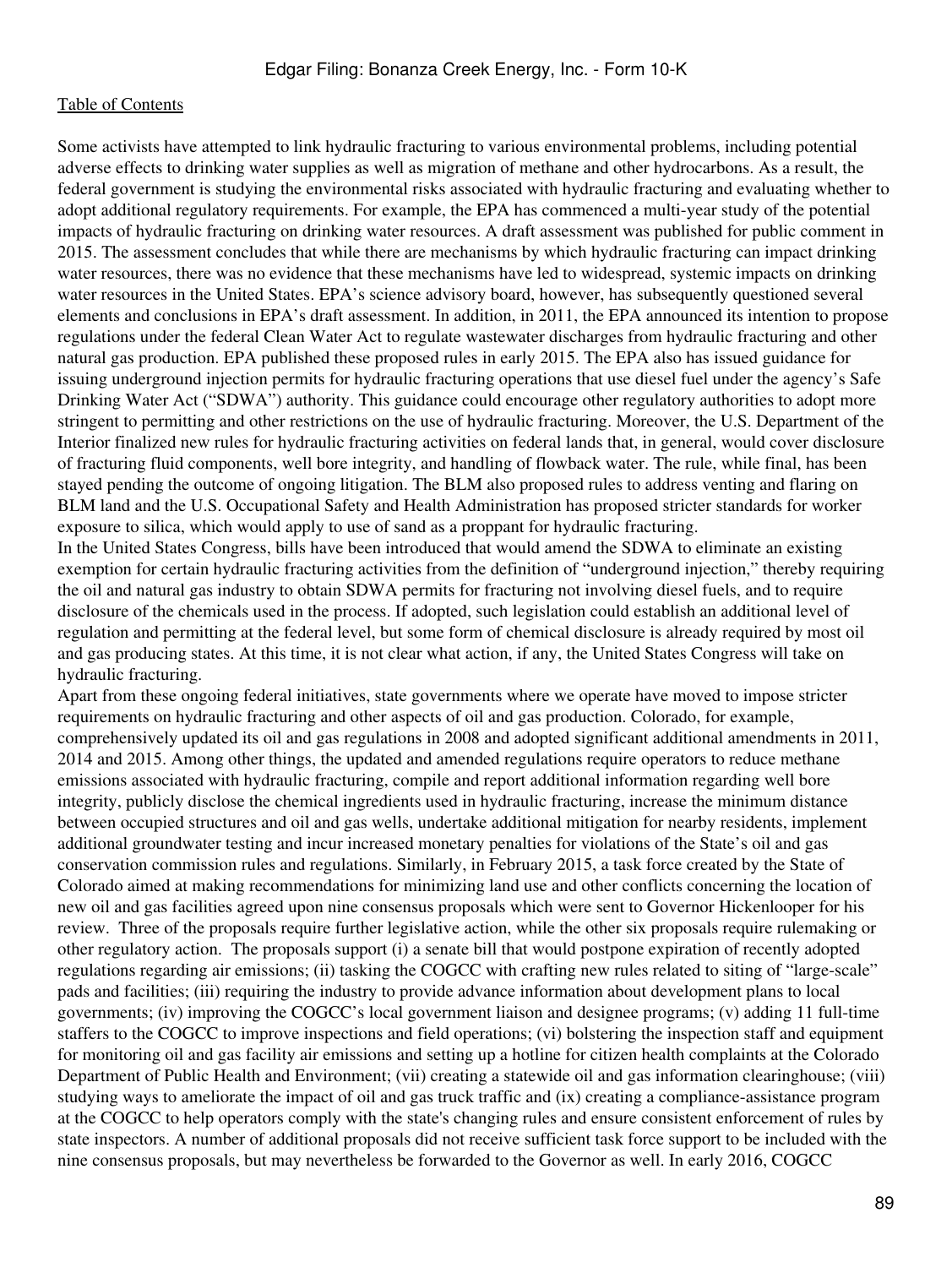# Edgar Filing: Bonanza Creek Energy, Inc. - Form 10-K

finalized a rulemaking to implement two of the nine recommendations noted above (numbers (ii) and (iii) specifically). With regard to recommendation (ii), the COGCC finalized rules applicable to the permitting of large-scale facilities in urban mitigation areas. For recommendation (iii), the COGCC finalized rules requiring operators to provide certain municipalities with notice prior to engaging in certain operations. If we are able to successfully execute upon the sale of our Arkansas assets that are currently held for sale, our assets and operations will be solely concentrated in one core area in the Wattenberg Field which will further increase the regulatory risks associated with our operations.

In some instances certain local governments are adopting new requirements on hydraulic fracturing and other oil and gas operations. Some counties in Colorado, for instance, have amended their land use regulations to impose new requirements on oil and gas development, while other local governments have entered memoranda of agreement with oil and gas producers to accomplish the same objective. Voters in the cities of Fort Collins, Boulder and Lafayette, Colorado recently approved bans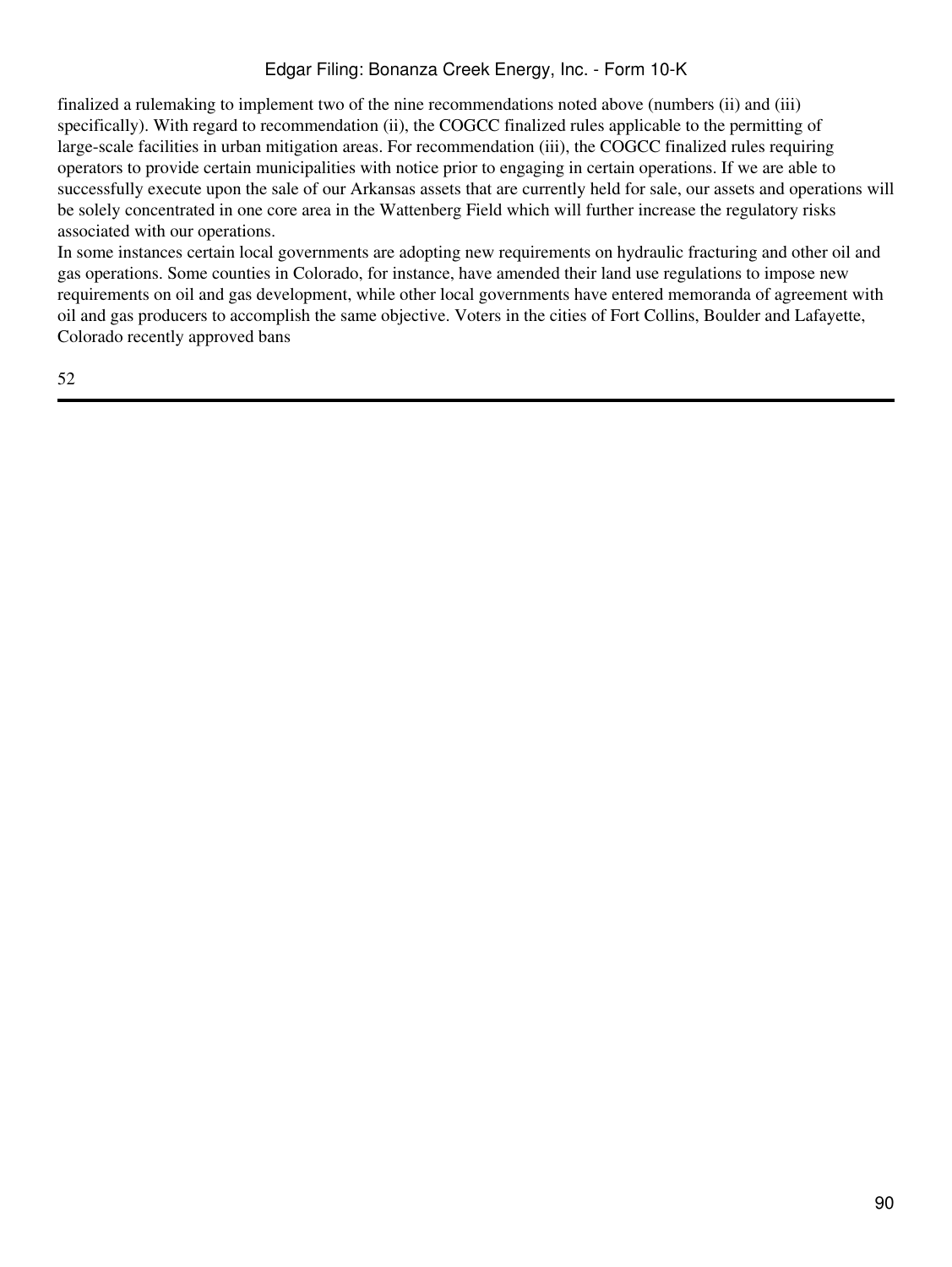of varying length on hydraulic fracturing within their respective city limits. The bans in Longmont, Lafayette and Fort Collins were overturned by local district courts; the Boulder and Broomfield bans remain in place and the Boulder County moratorium was recently extended until 2018. In 2015, the Colorado Supreme Court heard oral argument on appeal from the district and appellate courts and a decision is expected in the first half of 2016. While these initiatives cover areas with little recent or ongoing oil and gas development, they could lead opponents of hydraulic fracturing to push for statewide referendums, especially in Colorado. For example, in December 2015, interests groups in Colorado filed 11 potential ballot initiatives focusing on restricting or prohibiting oil and gas development in the state, and the State of New York recently placed a permanent moratorium on all hydraulic fracturing operations within that state. The adoption of future federal, state or local laws or implementing regulations imposing new environmental obligations on, or otherwise limiting, our operations could make it more difficult and more expensive to complete oil and natural gas wells, increase our costs of compliance and doing business, delay or prevent the development of certain resources (including especially shale formations that are not commercial without the use of hydraulic fracturing), or alter the demand for and consumption of our products and services. We cannot assure you that any such outcome would not be material, and any such outcome could have a material adverse impact on our cash flows and results of operations.

Climate change laws and regulations restricting emissions of "greenhouse gases" could result in increased operating costs and reduced demand for the oil and natural gas that we produce, while the physical effects of climate change could disrupt our production and cause us to incur significant costs in preparing for or responding to those effects. There is a growing belief that human-caused (anthropogenic) emissions of greenhouse gases ("GHGs") may be linked to climate change. Climate change and the costs that may be associated with its impacts and the regulation of GHGs have the potential to affect our business in many ways, including negatively impacting the costs we incur in providing our products and services and the demand for and consumption of our products and services (due to potential changes in both costs and weather patterns).

In December 2009, the EPA determined that atmospheric concentrations of carbon dioxide, methane and certain other GHGs present an endangerment to public health and welfare, because such gases are, according to the EPA, contributing to the warming of the earth's atmosphere and other climatic changes. Consistent with its findings, the EPA has proposed or adopted various regulations under the Clean Air Act to address GHGs. Among other things, the EPA began limiting emissions of GHGs from new cars and light duty trucks beginning with the 2012 model year. In addition, in 2010 the EPA published a final rule to address the permitting of GHG emissions from stationary sources under the Prevention of Significant Deterioration, or "PSD," and Title V permitting programs. Under this rule, the EPA imposed certain GHG permitting requirements on the largest major sources first. As noted above, in June 2014, the United States Supreme Court invalidated part of the EPA's stationary source GHG program in Utility Air Regulatory Group v. EPA, No. 12-1146. Specifically, the Supreme Court ruled that major sources subject to the PSD or Title V programs because of non-GHG emissions could potentially be still subject to certain "best available control technology" requirements applicable to their GHG emissions. Under the Supreme Court's opinion, sources subject to the PSD or Title V programs due solely to their GHG emissions can no longer be subject to the EPA's GHG permitting requirements. The D.C. Circuit issued an amended judgment following remand, and the EPA intends to conduct future rulemaking to revise its GHG major stationary source permitting program to conform to the court rulings. In a related development, the EPA proposed a rule to further define "adjacency" under the CAA for purposes of determining and permitting major stationary sources, including GHG major sources.

The EPA also adopted regulations requiring the reporting of GHG emissions from specific categories of higher GHG emitting sources in the United States, including certain oil and natural gas production facilities, which include certain of our operations, beginning in 2012 for emissions occurring in 2011. Information in such report may form the basis for further GHG regulation. Further, the EPA has continued with its comprehensive strategy for further reducing methane emissions from oil and gas operations, with a proposed rule being issued as part of the 2012 Quad O reconsideration, in 2015 known as "Quad Oa." Final rules are expected in in 2016. The EPA's GHG rules could adversely affect our operations and restrict or delay our ability to obtain air permits for new or modified facilities. Moreover, Congress has from time to time considered adopting legislation to reduce emissions of GHGs or promote the use of renewable fuels. As an alternative, some proponents of GHG controls have advocated mandating a national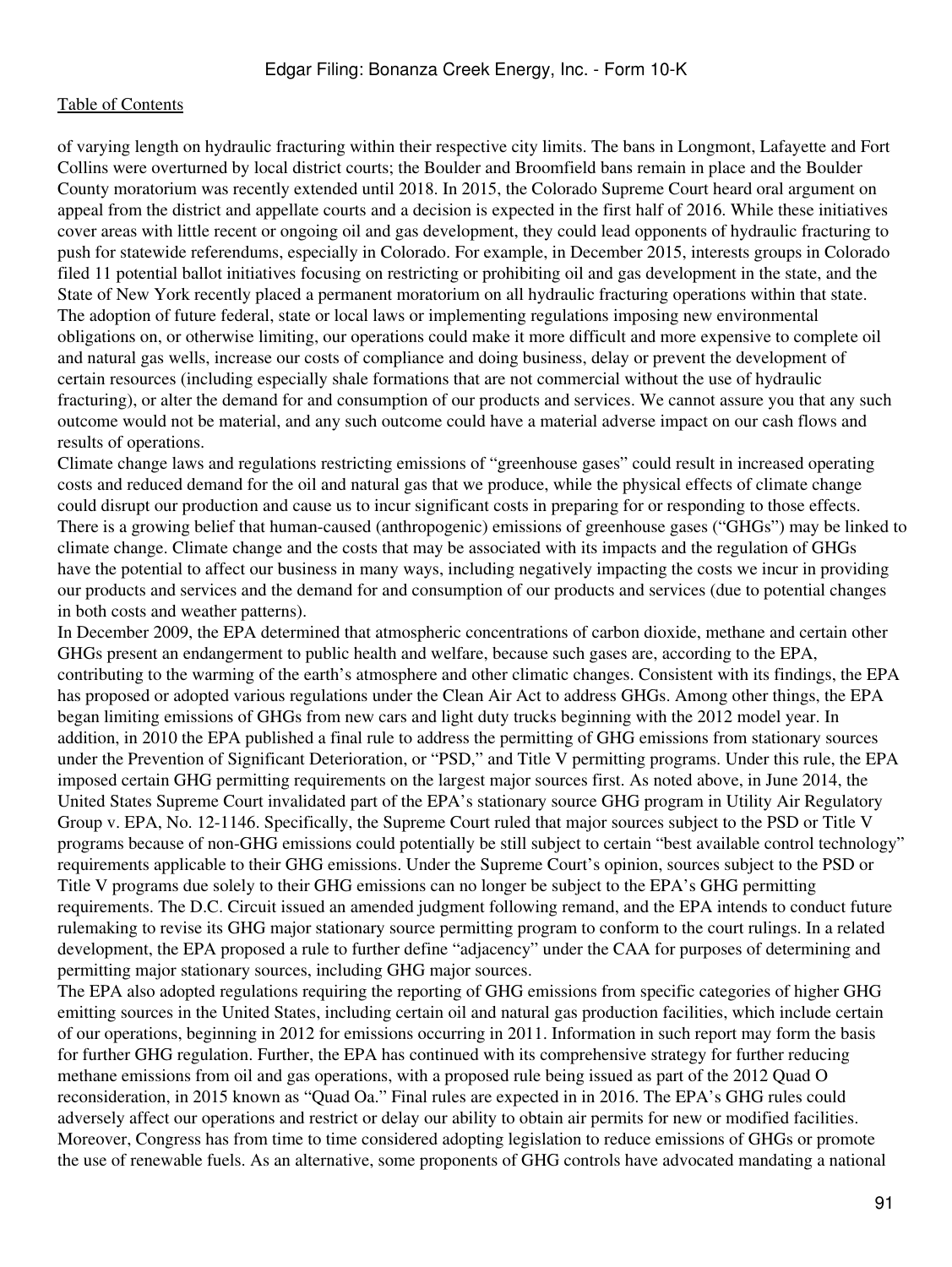# Edgar Filing: Bonanza Creek Energy, Inc. - Form 10-K

"clean energy" standard. In 2011, for example, President Obama encouraged Congress to adopt a goal of generating 80% of U.S. electricity from "clean energy" by 2035 with credit for renewable and nuclear power and partial credit for clean coal and "efficient natural gas." In the absence of such a comprehensive federal legislative program expressly addressing GHGs, the EPA recently finalized rules for both new and existing power plants known as the "Clean Power Plan" designed to decrease GHG emissions from these sources. We are unable to predict how, or if, the Clean Power Plan will affect our operations. In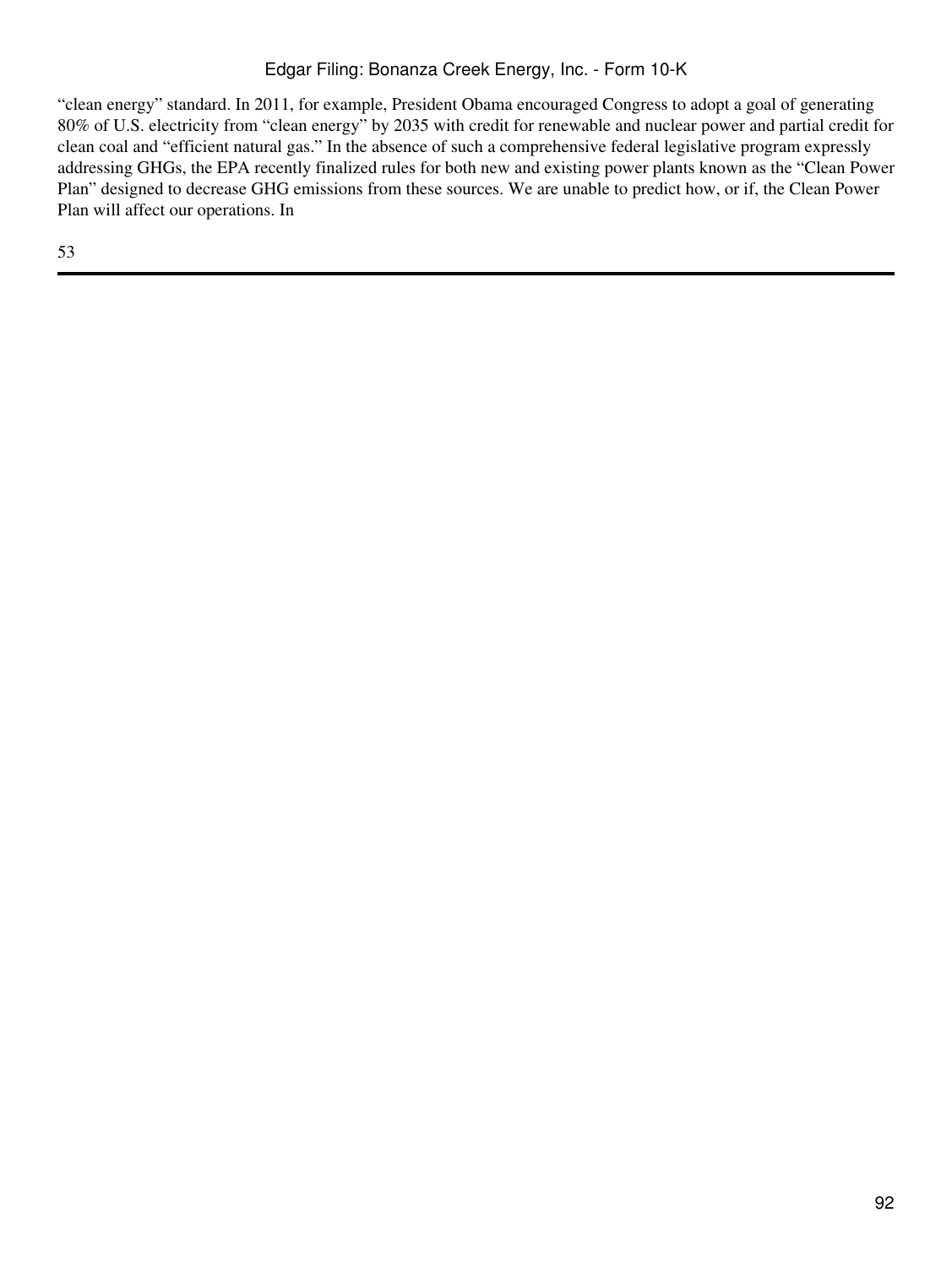addition, the United States reached agreement during the December 2015 United Nations climate change conference to reduce its GHG emissions by 26-28% by 2025 compared with 2005 levels, and also to provide periodic updates on its progress.

In the meantime, many states already have taken such measures, which have included renewable energy standards, development of GHG emission inventories or cap and trade programs. Cap and trade programs typically work by requiring major sources of emissions or major producers of fuels to acquire and surrender emission allowances, with the number of available allowances reduced each year until the overall GHG emission reduction goal is achieved. These allowances would be expected to escalate significantly in cost over time.

The adoption of legislation or regulatory programs to reduce emissions of GHGs could require us to incur increased operating costs, such as costs to purchase and operate emissions control systems, to acquire emissions allowances or comply with new regulatory or reporting requirements. If we are unable to recover or pass through a significant level of our costs related to complying with climate change regulatory requirements imposed on us, it could have a material adverse effect on our results of operations and financial condition. Any such legislation or regulatory programs could also increase the cost of consuming, and thereby reduce demand for, the oil and natural gas we produce.

Consequently, legislation and regulatory programs to reduce emissions of GHGs could have an adverse effect on our business, financial condition and results of operations.

Finally, it should be noted that some scientists have concluded that increasing concentrations of GHGs in the earth's atmosphere may produce climate changes that have significant physical effects, such as increased frequency and severity of storms and floods. If any such effects were to occur, they could have an adverse effect on our exploration and production operations. Significant physical effects of climate change could also have an indirect effect on our financing and operations by disrupting the transportation or process-related services provided by midstream companies, service companies or suppliers with whom we have a business relationship, including compromises to the cost or availability of water or other components necessary to our operations. Our insurance may not cover some or any of the damages, losses, or costs that may result from potential physical effects of climate change. Competition in the oil and natural gas industry is intense, making it more difficult for us to acquire properties, market oil and natural gas and secure trained personnel.

Our ability to acquire additional drilling locations and to find and develop reserves in the future will depend heavily on our financial resources and ability to evaluate and select suitable properties and to consummate transactions in a highly competitive environment for acquiring properties, marketing oil and natural gas and securing equipment and trained personnel. Also, there is substantial competition for capital available for investment in the oil and natural gas industry. Many of our competitors possess and employ financial, technical and personnel resources substantially greater than ours. Those companies may be able to pay more for productive oil and natural gas properties and exploratory drilling locations or to identify, evaluate, bid for and purchase a greater number of properties and locations than our financial or personnel resources permit. Furthermore, these companies may also be better able to withstand unsuccessful drilling attempts, sustained periods of volatility in financial markets and generally adverse global and industry-wide economic conditions, and may be better able to absorb the burdens resulting from changes in relevant laws and regulations, which would adversely affect our competitive position. In addition, companies may be able to offer better compensation packages to attract and retain qualified personnel than we are able to offer. We may not be able to compete successfully in the future in acquiring prospective reserves, developing reserves, marketing hydrocarbons, attracting and retaining quality personnel and raising additional capital, which could have a material adverse effect on our business.

If we fail to retain our existing senior management or technical personnel or attract qualified new personnel, such failure could adversely affect our operations. The volatility in commodity prices and business performance may affect our ability to retain senior management and the loss of these key employees may affect our business, financial condition and results of operations.

To a large extent, we depend on the services of our senior management and technical personnel. The loss of the services of our senior management, technical personnel, or any of the vice presidents of the Company, could have a material adverse effect on our operations or strategy. The volatility in commodity prices and our business performance may affect our ability to incentivize and retain senior management or key employees. Furthermore, competition for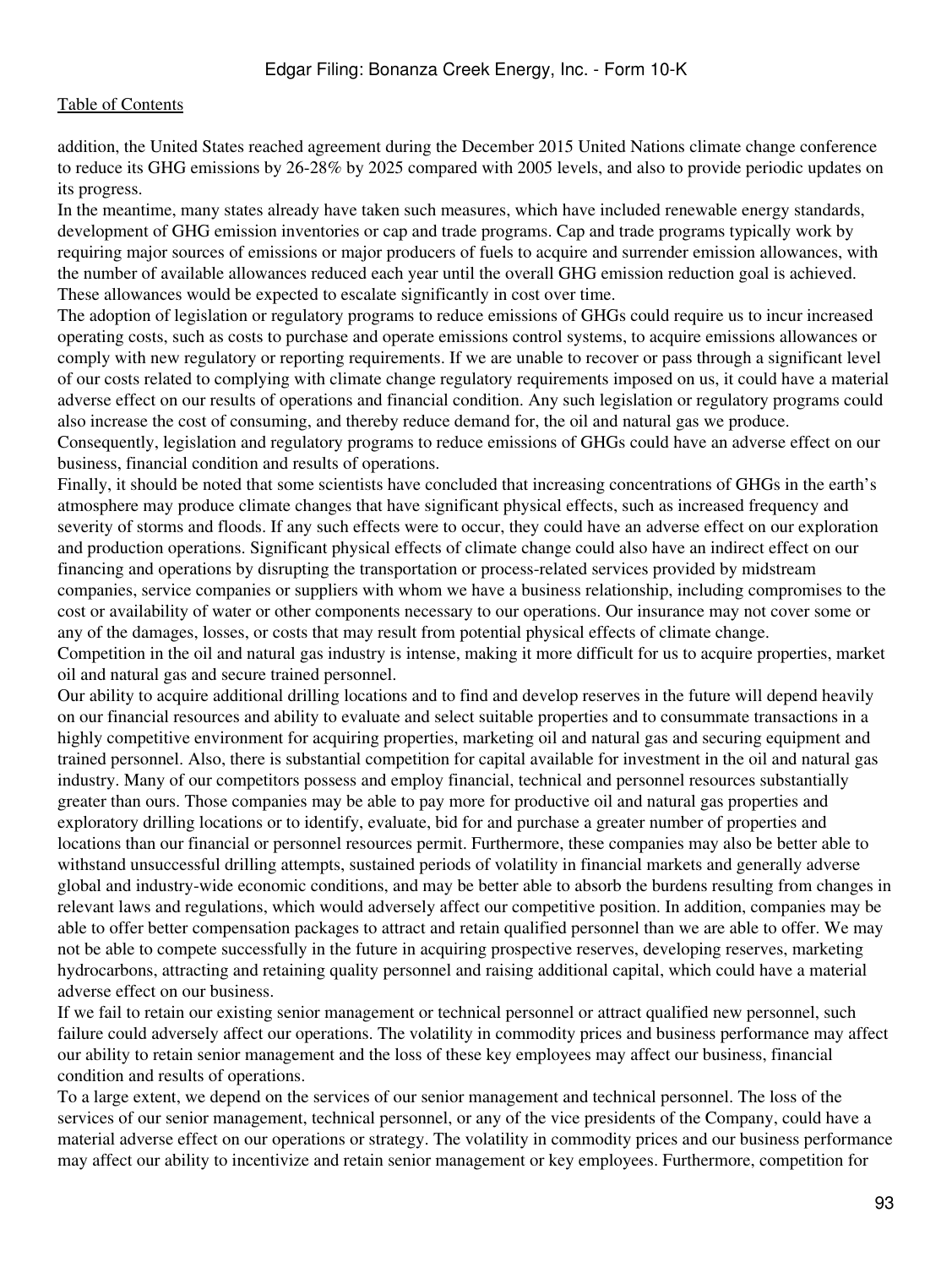experienced senior management, technical and other professional personnel remains strong. If we cannot retain our current personnel or attract additional experienced personnel, our ability to compete could be adversely affected. Also, the loss of experienced personnel could lead to a loss of technical expertise. We do not maintain, nor do we plan to obtain, any insurance against the loss of any of these individuals.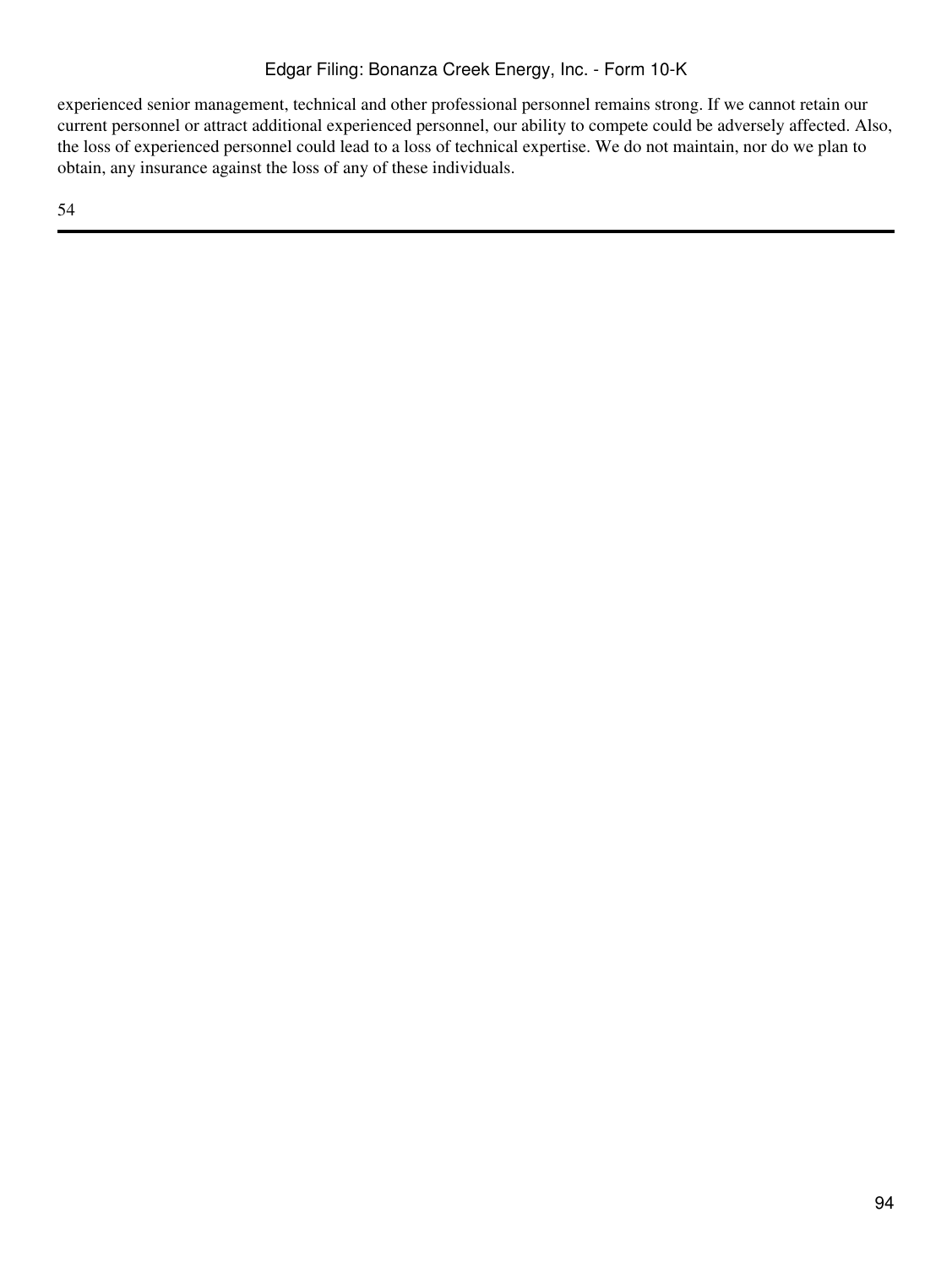Our derivative activities could result in financial losses or could reduce our income.

To achieve more predictable cash flows and to reduce our exposure to adverse fluctuations in the prices of oil and natural gas, we currently, and may in the future, enter into derivative arrangements for a portion of our oil and natural gas production, including collars and fixed-price swaps. We have not designated any of our derivative instruments as hedges for accounting purposes and record all derivative instruments on our balance sheet at fair value. Changes in the fair value of our derivative instruments are recognized in earnings. Accordingly, our earnings may fluctuate significantly as a result of changes in the fair value of our derivative instruments.

Derivative arrangements also expose us to the risk of financial loss in some circumstances, including when: •production is less than the volume covered by the derivative instruments;

•the counterparty to the derivative instrument defaults on its contract obligations; or

• received. there is an increase in the differential between the underlying price in the derivative instrument and actual prices

In addition, these types of derivative arrangements limit the benefit we would receive from increases in the prices for oil and natural gas and may expose us to cash margin requirements.

We are exposed to credit risks of our hedging counterparties, third parties participating in our wells and our customers.

Our principal exposures to credit risk are through receivables resulting from commodity derivatives instruments in the amount of \$29.6 million at December 31, 2015, joint interest and other receivables of \$31.2 million at December 31, 2015 and the sale of our oil, natural gas and NGLs production of \$25.3 million in receivables at December 31, 2015, which we market to energy marketing companies, refineries and affiliates.

Joint interest receivables arise from billing entities who own partial interest in the wells we operate. These entities participate in our wells primarily based on their ownership in leases on which we wish to drill. We can do very little to choose who participates in our wells.

We are also subject to credit risk due to concentration of our oil, natural gas and NGLs receivables with significant customers. This concentration of customers may impact our overall credit risk since these entities may be similarly affected by changes in economic and other conditions. For the year ended December 31, 2015, sales to Kaiser-Silo Energy Company, Lion Oil Trading & Transport, Inc., Plains Marketing LP, and Duke Energy Field Services accounted for approximately 31%, 16%, 11% and 11%, respectively, of our total sales.

We are exposed to credit risk in the event of default of our counterparty, principally with respect to hedging agreements but also insurance contracts and bank lending commitments. We do not require most of our customers to post collateral. The inability or failure of our significant customers to meet their obligations to us or their insolvency or liquidation may adversely affect our financial results. Deterioration in the credit markets may impact the credit ratings of our current and potential counterparties and affect their ability to fulfill their existing obligations to us and their willingness to enter into future transactions with us.

Current or proposed financial legislation and rulemaking could have an adverse effect on our ability to use derivative instruments to reduce the effect of commodity price, interest rate and other risks associated with our business. The Dodd-Frank Act establishes, among other provisions, federal oversight and regulation of the over-the-counter derivatives market and entities that participate in that market. The Dodd-Frank Act also establishes margin requirements and certain transaction clearing and trade execution requirements. The Dodd-Frank Act may require us to comply with margin requirements in our derivative activities, although the application of those provisions to us is uncertain at this time. The financial reform legislation may also require the counterparties to our derivative instruments to spin off some of their derivatives activities to separate entities, which may not be as creditworthy as the current counterparties.

The Dodd-Frank Act and any new regulations could significantly increase the cost of derivative contracts (including through requirements to post collateral, which could adversely affect our available liquidity), materially alter the terms of derivative contracts, reduce the availability of derivatives to protect against risks we encounter, reduce our ability to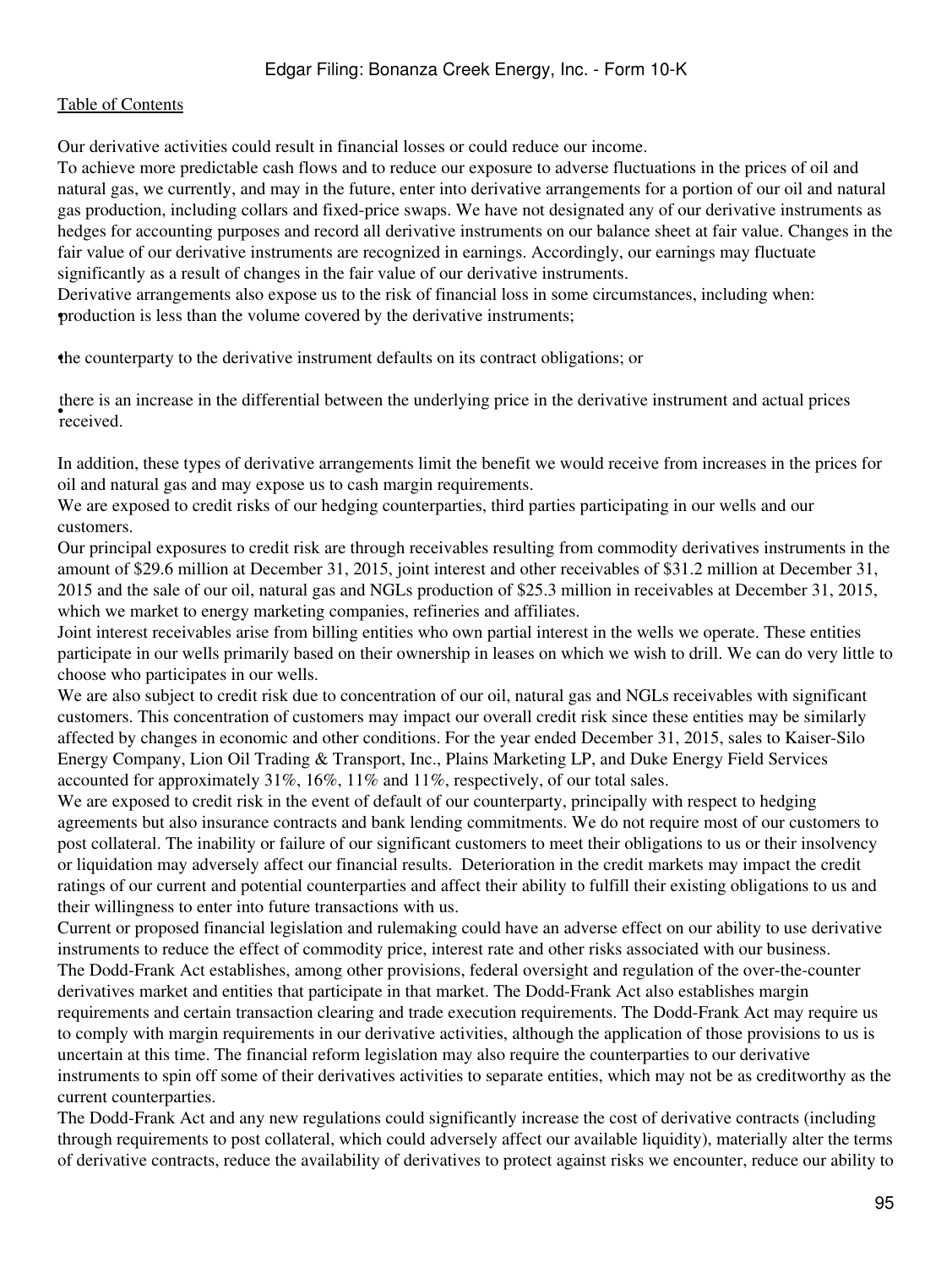monetize or restructure our existing derivative contracts and increase our exposure to less creditworthy counterparties. If we reduce our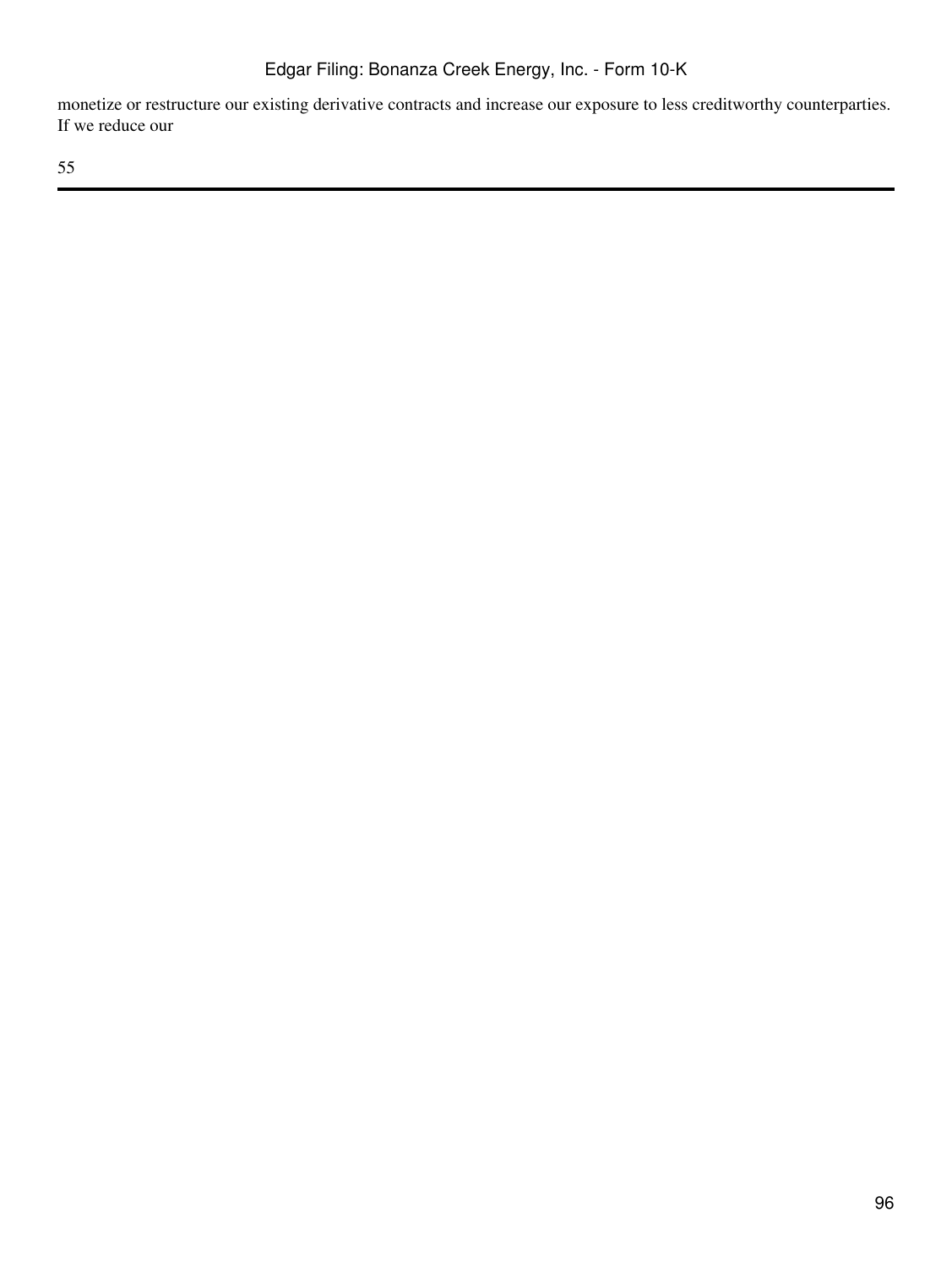use of derivative as a result of the Dodd-Frank Act and regulations, our results of operations may be more volatile and our cash flows may be less predictable, which could adversely affect our ability to plan for and fund capital expenditures.

We may be involved in legal proceedings that may result in substantial liabilities.

Like many oil and gas companies, we are from time to time involved in various legal and other proceedings, such as title, royalty or contractual disputes, regulatory compliance matters and personal injury or property damage matters, in the ordinary course of our business. Such legal proceedings are inherently uncertain and their results cannot be predicted. Regardless of the outcome, such proceedings could have an adverse impact on us because of legal costs, diversion of management and other personnel and other factors. In addition, it is possible that a resolution of one or more such proceedings could result in liability, penalties or sanctions, as well as judgments, consent decrees or orders requiring a change in our business practices, which could materially and adversely affect our business, operating results and financial condition. Accruals for such liability, penalties or sanctions may be insufficient. Judgments and estimates to determine accruals or range of losses related to legal and other proceedings could change from one period to the next, and such changes could be material.

We are subject to federal, state, and local taxes, and may become subject to new taxes and certain federal income tax deductions currently available with respect to oil and gas exploration and development may be eliminated as a result of future legislation.

The federal, state and local governments in the areas in which we operate impose taxes on the oil and natural gas products we sell, and, for many of our wells, sales and use taxes on significant portions of our drilling and operating costs. Many states have raised state taxes on energy sources or state taxes associated with the extraction of hydrocarbons and additional increases may occur. In addition, there has been a significant amount of discussion by legislators and presidential administrations concerning a variety of energy tax proposals.

There have been proposals for legislative changes that, if enacted into law, would eliminate certain key U.S. federal income tax incentives currently available to oil and natural gas exploration and production companies. Such changes include, but are not limited to, (i) the repeal of the percentage depletion allowance for oil and gas properties; (ii) the elimination of current deductions for intangible drilling and development costs; (iii) the elimination of the deduction for certain U.S. production activities; and (iv) an extension of the amortization period for certain geological and geophysical expenditures. It is unclear whether these or similar changes will be enacted and, if enacted, how soon any such changes could become effective. Any such changes in U.S. federal income tax law could eliminate or defer certain tax deductions within the industry that are currently available with respect to oil and gas exploration and development, and any such change could negatively affect our financial condition, results of operations and cash flow. Changes to federal tax deductions, as well as any changes to or the imposition of new state or local taxes (including production, severance or similar taxes) could negatively affect our financial condition and results of operations. We may not be able to keep pace with technological developments in our industry.

The oil and gas industry is characterized by rapid and significant technological advancements. As our competitors, some of whom have greater resources than us, use or develop new technologies, we may be placed at a competitive disadvantage. We may not be able to respond to these competitive pressures and implement new technologies on a timely basis or at an acceptable cost. If one or more of the technologies we use now or in the future were to become obsolete or if we were unable to use the most advanced commercially available technology, our business, financial condition and results of operations could be materially adversely affected.

We are subject to cyber security risks. A cyber incident could occur and result in information theft, data corruption, operational disruption or financial loss.

The oil and gas industry has become increasingly dependent on digital technologies to conduct certain exploration, development, production, processing and distribution activities. For example, we depend on digital technologies to interpret seismic data, manage drilling rigs, production equipment and gathering and transportation systems, conduct reservoir modeling and reserves estimation and process and record financial and operating data. Pipelines, refineries, power stations and distribution points for both fuels and electricity are becoming more interconnected by computer systems. At the same time, cyber incidents, including deliberate attacks or unintentional events, have increased. Our technologies, systems, networks and those of our vendors, suppliers and other business partners may become the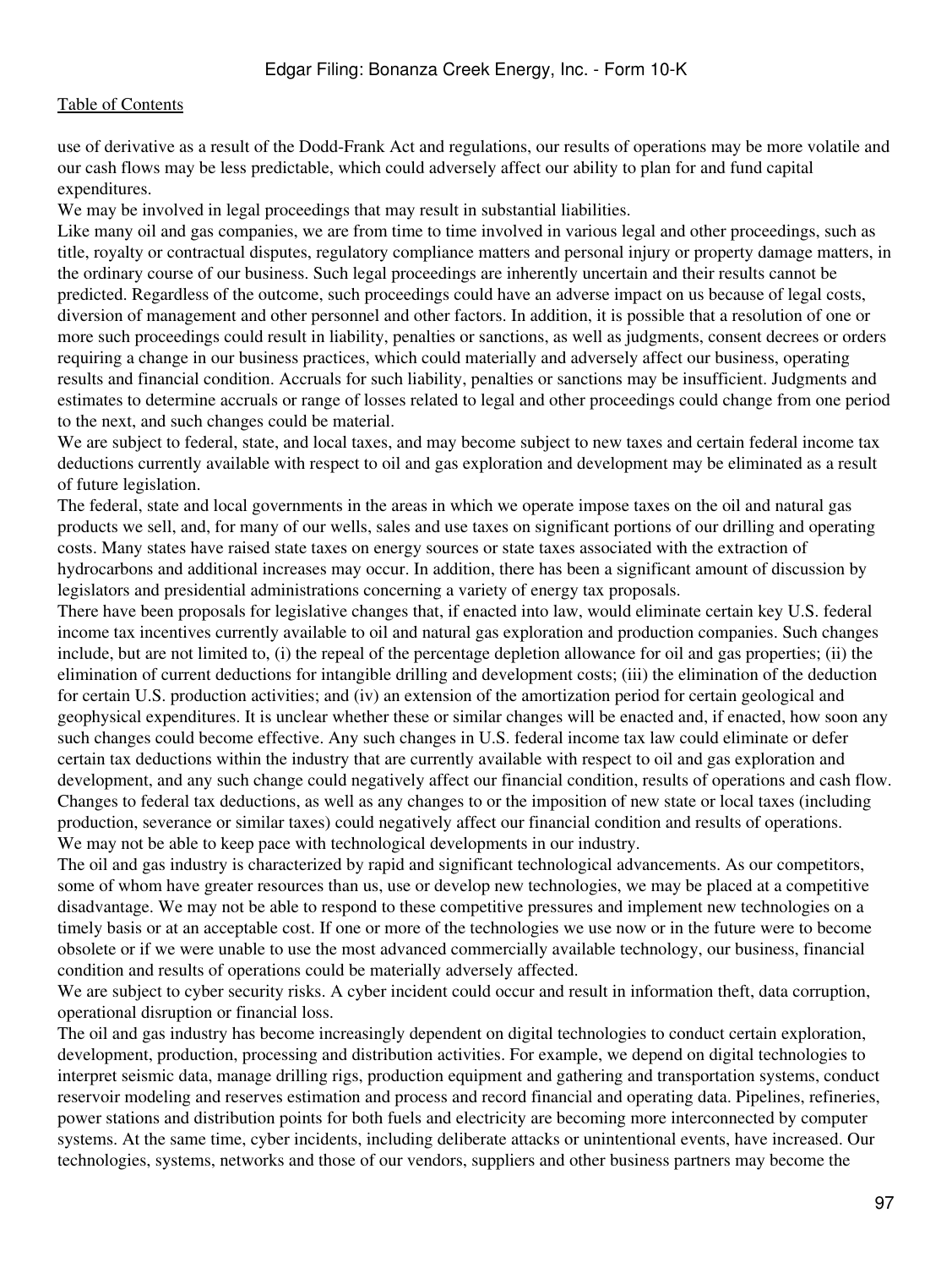target of cyber-attacks or information security breaches that could result in the unauthorized release, gathering, monitoring, misuse, loss or destruction of proprietary and other information, or other disruption of our business operations. In addition, weaknesses in the cyber security of our vendors,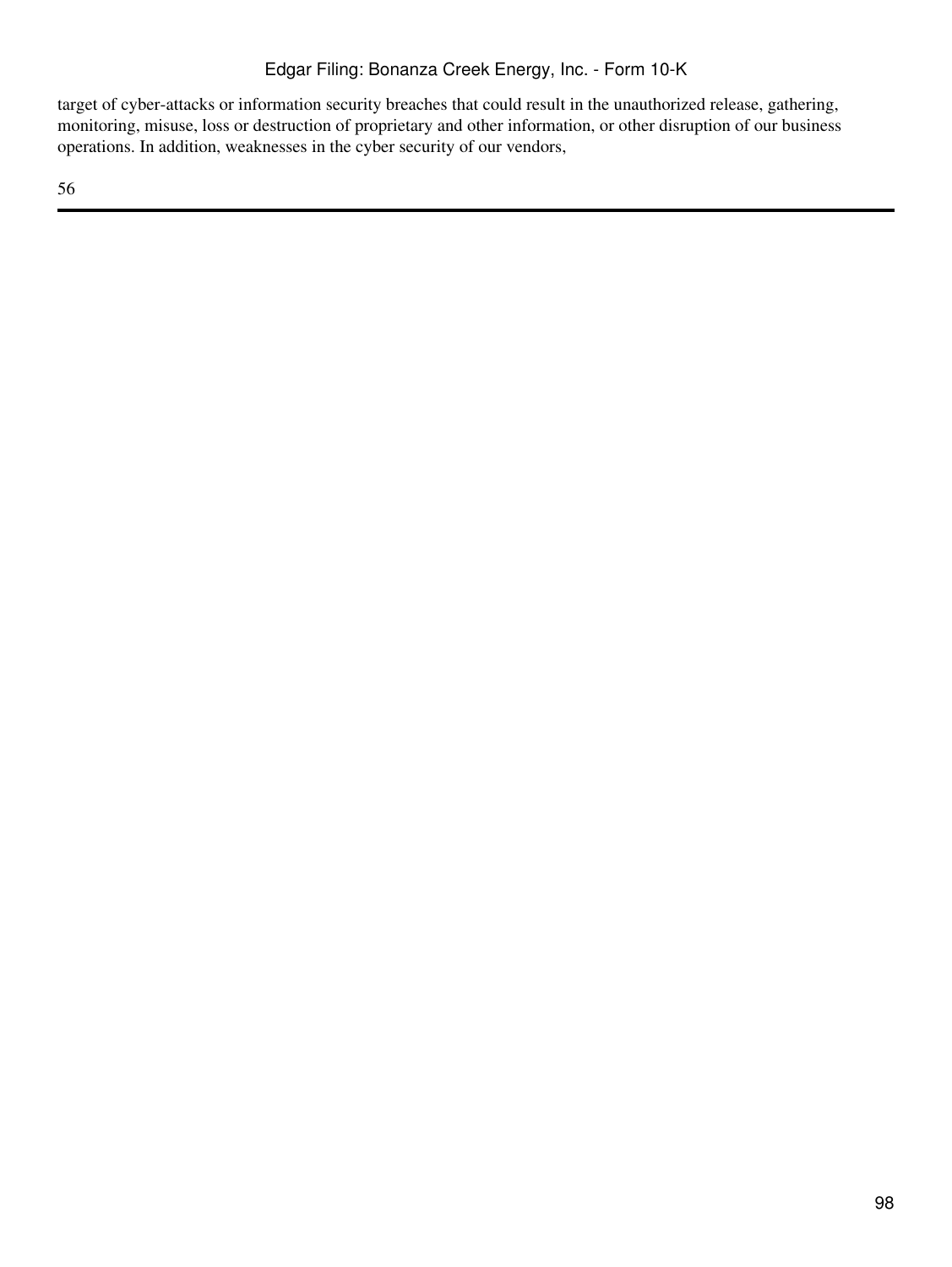suppliers, and other business partners could facilitate an attack on our technologies, systems and networks. In addition, certain cyber incidents, such as surveillance, may remain undetected for an extended period. Given the politically sensitive nature of hydraulic fracturing and the controversy generated by its opponents, our technologies, systems and networks may be of particular interest to certain groups with political agendas, which may seek to launch cyber-attacks as a method of promoting their message. Our systems and insurance coverage for protecting against cyber security risks may not be sufficient.

We depend on digital technology, including information systems and related infrastructure, as well as cloud applications and services, to process and record financial and operating data, communicate with our employees and business parties, analyze seismic and drilling information, estimate quantities of oil and gas reserves as well as other activities related to our business. Our business partners, including vendors, service providers, purchasers of our production and financial institutions, are also dependent on digital technology. The technologies needed to conduct our oil and gas exploration and development activities make certain information the target of theft or misappropriation.

Although to date we have not experienced any material losses relating to cyber-attacks, we may suffer such losses in the future. We may be required to expend significant additional resources to continue to modify or enhance our protective measures or to investigate and remediate any information security vulnerabilities.

Risks Relating to our Common Stock

We do not intend to pay, and we are currently prohibited from paying, dividends on our common stock and, consequently, our stockholders' only opportunity to achieve a return on their investment is if the price of our stock appreciates.

We do not plan to declare dividends on shares of our common stock in the foreseeable future. Additionally, we are currently prohibited from making any cash dividends pursuant to the terms of our revolving credit facility and our Senior Notes. Consequently, our stockholders' only opportunity to achieve a return on their investment in us will be if the market price of our common stock appreciates, which may not occur, and the stockholders sell their shares at a profit. There is no guarantee that the price of our common stock will ever exceed the price that the stockholders paid. We have experienced recent volatility in the market price and trading volume of our common stock and may continue to do so in the future.

The trading price of shares of our common stock has fluctuated widely and in the future may be subject to similar fluctuations. As an example, during the year ended December 31, 2015, the sales price of our common stock ranged from a low of \$3.72 per share to a high of \$30.81 per share. The trading price of our common stock may be affected by a number of factors, including the volatility of oil, natural gas, and NGL prices, our operating results, changes in our earnings estimates, additions or departures of key personnel, our financial condition and liquidity, drilling activities, legislative and regulatory changes, general conditions in the oil and natural gas exploration and development industry, general economic conditions, and general conditions in the securities markets. In particular, a significant or extended decline in oil, natural gas and NGL prices could have a material adverse effect our sales price of our common stock. Other risks described in this annual report could also materially and adversely affect our share price.

Although our common stock is listed on the New York Stock Exchange, we cannot assure you that an active public market will continue for our common stock or that will be able to continue to meet the listing requirements of the NYSE. If an active public market for our common stock does not continue, the trading price and liquidity of our common stock will be materially and adversely affected. If there is a thin trading market or "float" for our stock, the market price for our common stock may fluctuate significantly more than the stock market as a whole. Without a large float, our common stock would be less liquid than the stock of companies with broader public ownership and, as a result, the trading prices of our common stock may be more volatile. In addition, in the absence of an active public trading market, investors may be unable to liquidate their investment in us.

Future sales of our common stock in the public market could lower our stock price, and any additional capital raised by us through the sale of equity or convertible securities may dilute our current stockholders' ownership in us. If our existing stockholders sell a large number of shares of our common stock in the public market, the market price of our common stock could decline significantly. In addition, the perception in the public market that our existing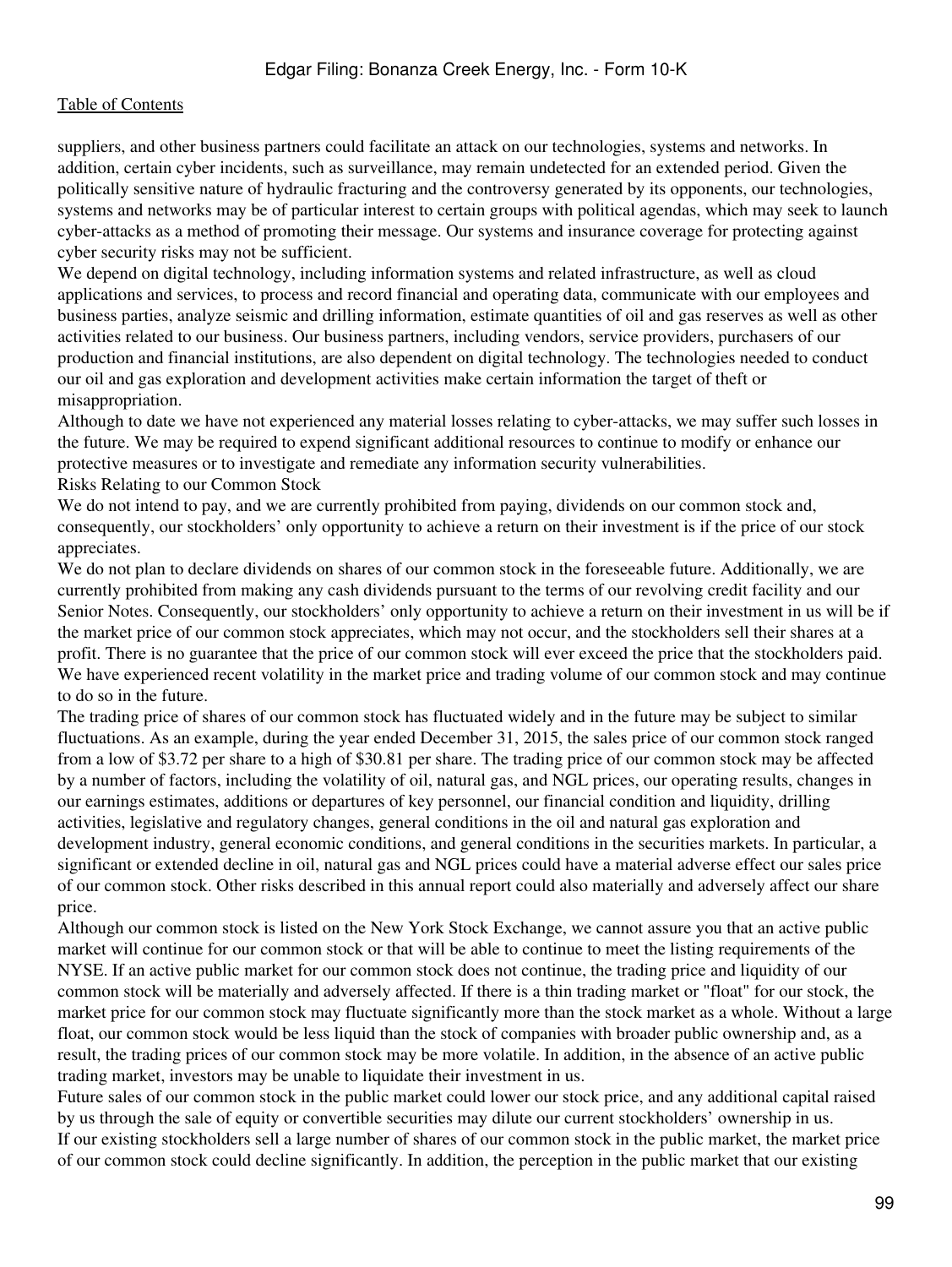stockholders might sell shares of common stock could depress the market price of our common stock, regardless of the actual plans of our existing stockholders. Her Majesty the Queen in Right of Alberta, in her own capacity and as trustee/nominee for certain Alberta pension clients ("HMQ"), owns 7,587,859 shares, or approximately 15% of our total outstanding shares. HMQ is party to a registration rights agreement with us (the "HMQ Registration Rights Agreement"). Pursuant to the HMQ Registration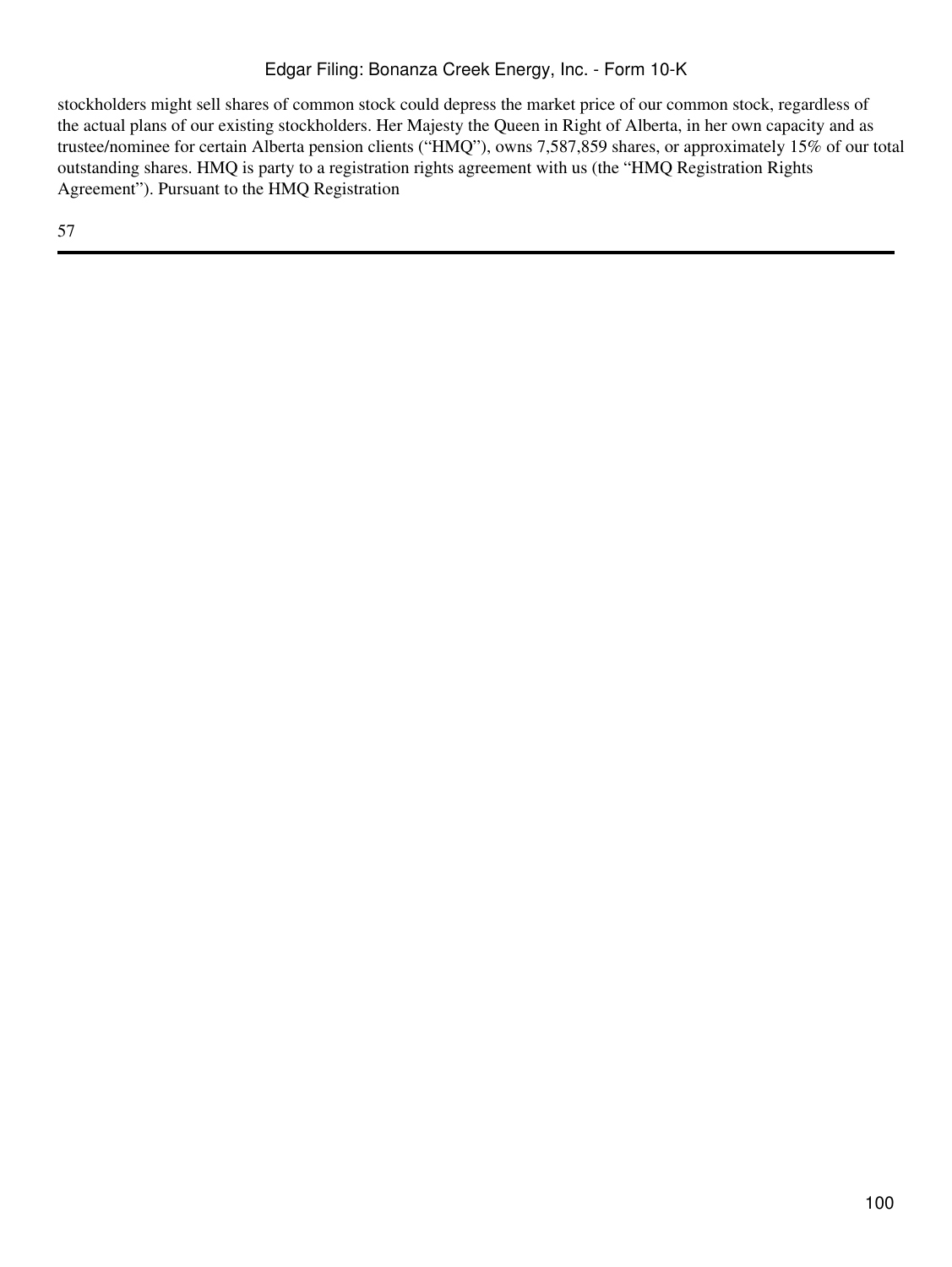Rights Agreement, we have agreed to effect the registration of shares held by HMQ if it so requests or if we conduct other registrations of our common stock. In addition, we may issue additional shares of our common stock, including securities that are convertible into or exchangeable for, or that represent the right to receive, shares of common stock or substantially similar securities, which may result in dilution to our stockholders. In addition, our stockholders may be further diluted by future issuances under our equity incentive plans.

Our certificate of incorporation and bylaws, as well as Delaware law, contain provisions that could discourage acquisition bids or merger proposals, even if such acquisition or merger may be in our stockholders' best interests. Our certificate of incorporation authorizes our board of directors to issue preferred stock without stockholder approval. If our board of directors elects to issue preferred stock, it could be more difficult for a third party to acquire us. In addition, some provisions of our certificate of incorporation and bylaws could make it more difficult for a third party to acquire control of us, even if the change of control would be beneficial to our stockholders, including: •a classified board of directors, so that only approximately one-third of our directors are elected each year;

upon at meetings of stockholders; and advance notice provisions for stockholder proposals and nominations for elections to the board of directors to be acted

•limitations on the ability of our stockholders to call special meetings or act by written consent.

Delaware law prohibits us from engaging in any business combination with any "interested stockholder," meaning generally that a stockholder who beneficially owns more than 15% of our stock cannot acquire us for a period of three years from the date this person became an interested stockholder, unless various conditions are met, such as approval of the transaction by our board of directors.

Alberta Investment Management Corporation ("AIMCo") may be deemed to beneficially own or control a significant portion of our common stock, giving them influence over corporate transactions and other matters. Their interests and the interests of the parties on whose behalf they invest may conflict with our other stockholders, and the concentration of ownership of our common stock by such stockholders will limit the influence of other public stockholders. AIMCo, a Canadian corporation and investment manager to HMQ and certain Alberta pension funds, may be deemed to beneficially own or control approximately 15% of our outstanding common stock. West Face Capital and AIMCo, on behalf of HMQ and certain Alberta pension funds, have entered into an investment management agreement pursuant to which West Face Capital has the right to vote the shares of our common stock held by HMQ. Accordingly, West Face may exert influence over our board of directors and the outcome of stockholder votes. Even if the investment management agreement between West Face Capital and AIMCo were to be terminated, AIMCo, on behalf of HMQ, would have the ability to exert influence over the Company. Other than the HMQ Registration Rights Agreement, there are no contractual relationships or other understanding between the Company and HMQ or AIMCo. A concentration of beneficial ownership in AIMCo's clients would allow such stockholders to influence, directly or indirectly and subject to applicable law, significant matters affecting us, including the following: establishment of business strategy and policies;

•amendment of our certificate of incorporation or bylaws;

nomination and election of directors;

•appointment and removal of officers;

•our capital structure; and

•compensation of directors, officers and employees and other employee-related matters.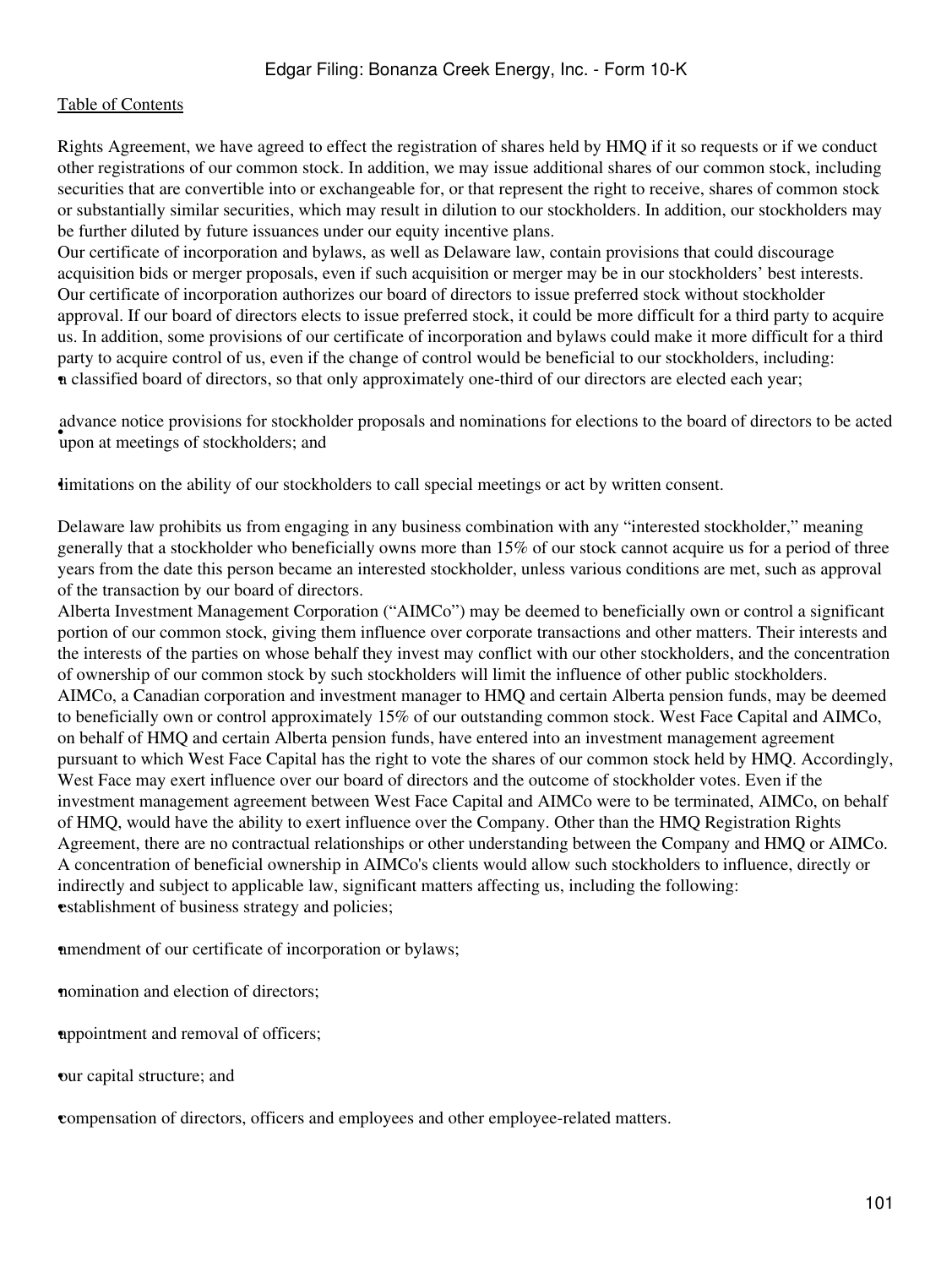Such a concentration of ownership may have the effect of delaying, deterring or preventing a change in control, a merger, consolidation, takeover or other business combination, and could discourage a potential acquirer from making a tender offer or otherwise attempting to obtain control of us, which could in turn have an adverse effect on the market price of our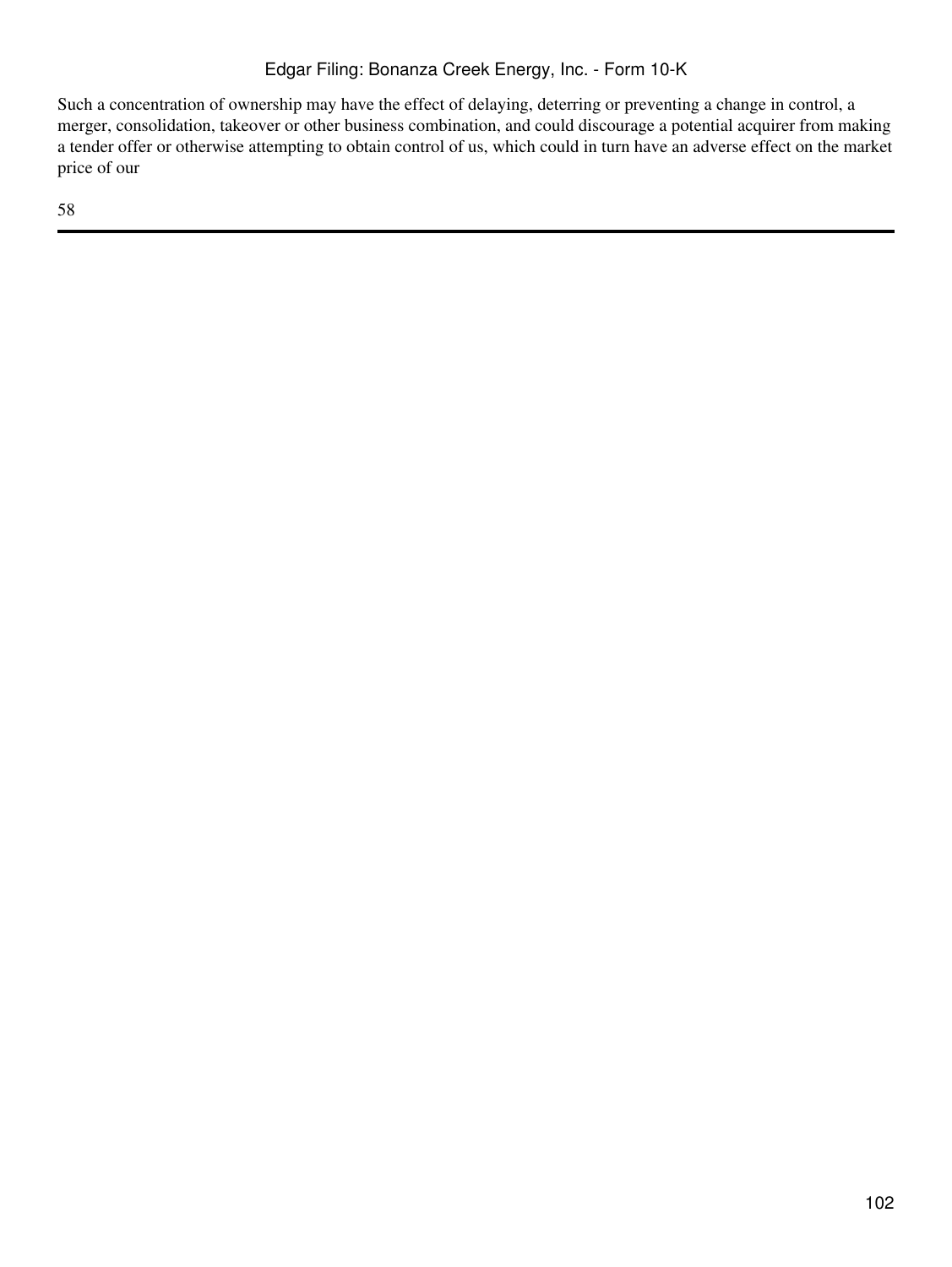common stock. The significant ownership interest of HMQ could also adversely affect investors' perceptions of our corporate governance.

Item 1B. Unresolved Staff Comments.

None.

Item 2. Properties.

The information required by Item 2. is contained in Item 1. Business and is incorporated herein by reference.

Item 3. Legal Proceedings.

From time to time, we are subject to legal proceedings and claims that arise in the ordinary course of business. Like other gas and oil producers and marketers, our operations are subject to extensive and rapidly changing federal and state environmental, health and safety and other laws and regulations governing air emissions, wastewater discharges, and solid and hazardous waste management activities. As of the date of this filing, there are no material pending or overtly threatened legal actions against us that of which we are aware.

Item 4. Mine Safety Disclosures.

Not applicable.

## PART II

Item 5. Market for Registrant's Common Equity, Related Stockholder Matters and Issuer Purchases of Equity Securities.

Market for Registrant's Common Equity. Our common stock is listed on the NYSE under the symbol "BCEI". On February 22, 2016, the sale price of our common stock, as reported on the NYSE, was \$1.75 per share.

The following table sets forth the high and low intra-day sales prices per share of our common stock as reported on the NYSE.

|             | High    | Low     |
|-------------|---------|---------|
| 2014        |         |         |
| 1st Quarter | \$52.47 | \$37.71 |
| 2nd Quarter | 62.94   | 41.08   |
| 3rd Quarter | 62.89   | 53.75   |
| 4th Quarter | 57.12   | 16.36   |
| 2015        |         |         |
| 1st Quarter | \$30.81 | \$20.23 |
| 2nd Quarter | 30.69   | 17.35   |
| 3rd Quarter | 18.18   | 3.93    |
| 4th Quarter | 9.54    | 3.72    |
|             |         |         |

Holders. As of February 22, 2016, there were approximately 262 registered holders of our common stock. Dividends. We have not paid any cash dividends since our inception. Covenants contained in our revolving credit facility and the indentures governing our Senior Notes restrict the payment of cash dividends on our common stock. We currently intend to retain all future earnings for the development and growth of our business, and we do not anticipate declaring or paying any cash dividends to holders of our common stock in the foreseeable future. Issuer Purchases of Equity Securities. The following table contains information about our acquisition of equity securities during the quarter and year ended December 31, 2015.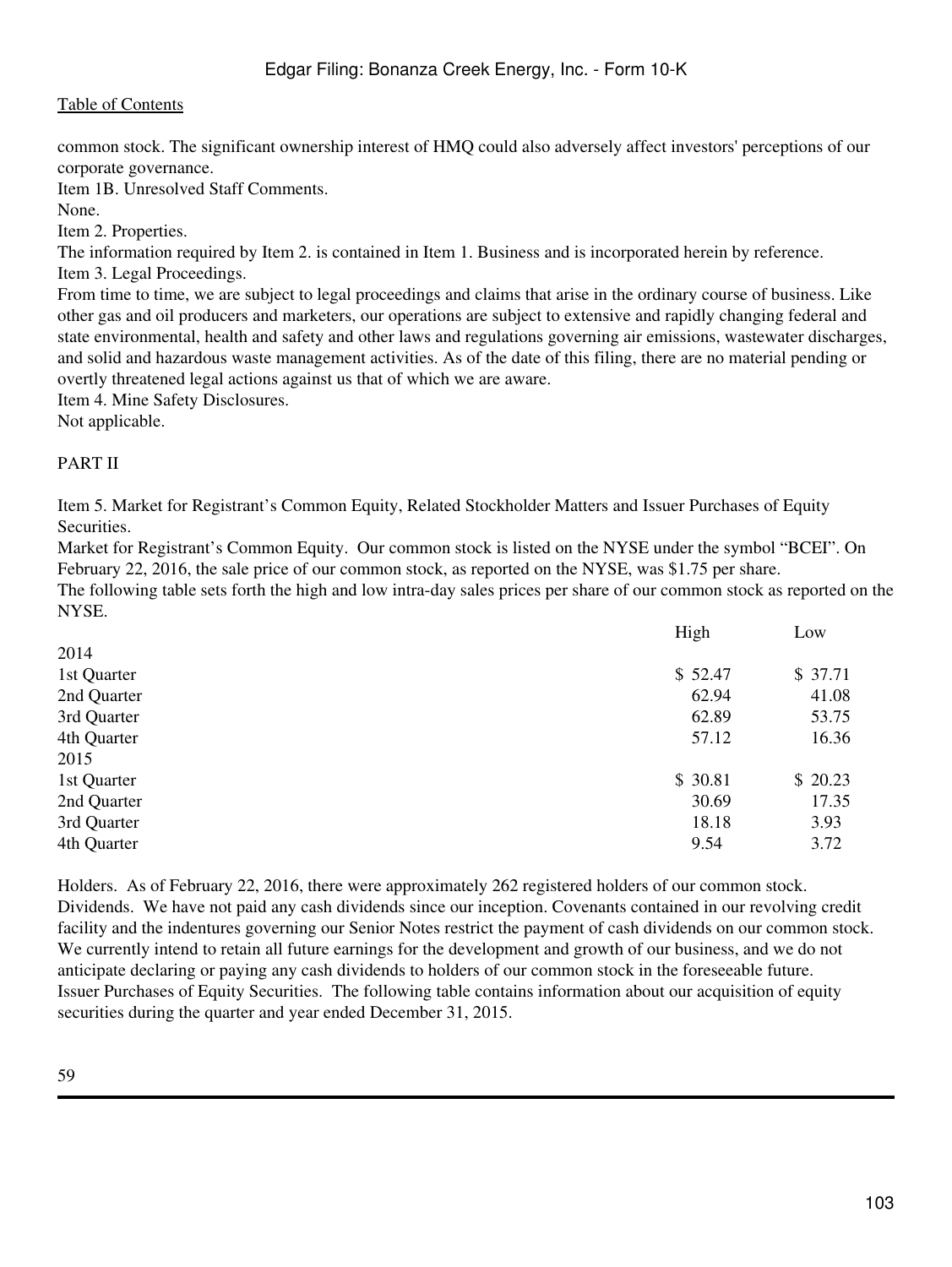\_\_\_\_\_\_\_\_\_\_\_\_\_\_\_\_\_\_\_\_\_\_\_\_\_

| Number of                                       |
|-------------------------------------------------|
|                                                 |
| Shares that May                                 |
| Average Price Purchased as Part of Be Purchased |
| Publicly Announced Under Plans or               |
| Programs                                        |
|                                                 |
|                                                 |
|                                                 |
|                                                 |
|                                                 |
|                                                 |
|                                                 |
|                                                 |

(1) payroll tax withholding obligations upon the vesting of restricted stock awards. These repurchases were not part of  $(1)$  a multiply appearance along a program to repurchase above a four common stack part do we have a Represent shares that employees surrendered back to us that equaled in value the amount of taxes needed for

a publicly announced plan or program to repurchase shares of our common stock, nor do we have a publicly announced plan or program to repurchase shares of our common stock.

Sale of Unregistered Securities. We had no sales of unregistered securities during the quarter ended December 31, 2015.

Stock Performance Graph. The following performance graph shall not be deemed "filed" for purposes of Section 18 of the Securities Exchange Act of 1934, as amended (the "Exchange Act"), or otherwise subject to liabilities under that section and shall not be deemed to be incorporated by reference into any filing under the Securities Act of 1933, as amended, or the Exchange Act, except as shall be expressly set forth by specific reference in such filing. The following graph compares the cumulative total stockholder return for the Company's common stock, the Standard and Poor's 500 Stock Index (the "S&P 500 Index") and the Standard and Poor's 500 Oil & Gas Exploration & Production Index ("S&P O&G E&P Index"). The measurement points in the graph below are December 14, 2011 (the first trading day of our common stock on the NYSE) and each fiscal quarter thereafter through December 31, 2015. The graph assumes that \$100 was invested on December 14, 2011 in each of the common stock of the Company, the S&P 500 Index and the S&P O&G E&P Index and assumes reinvestment of any dividends. The stock price performance on the following graph is not necessarily indicative of future stock price performance.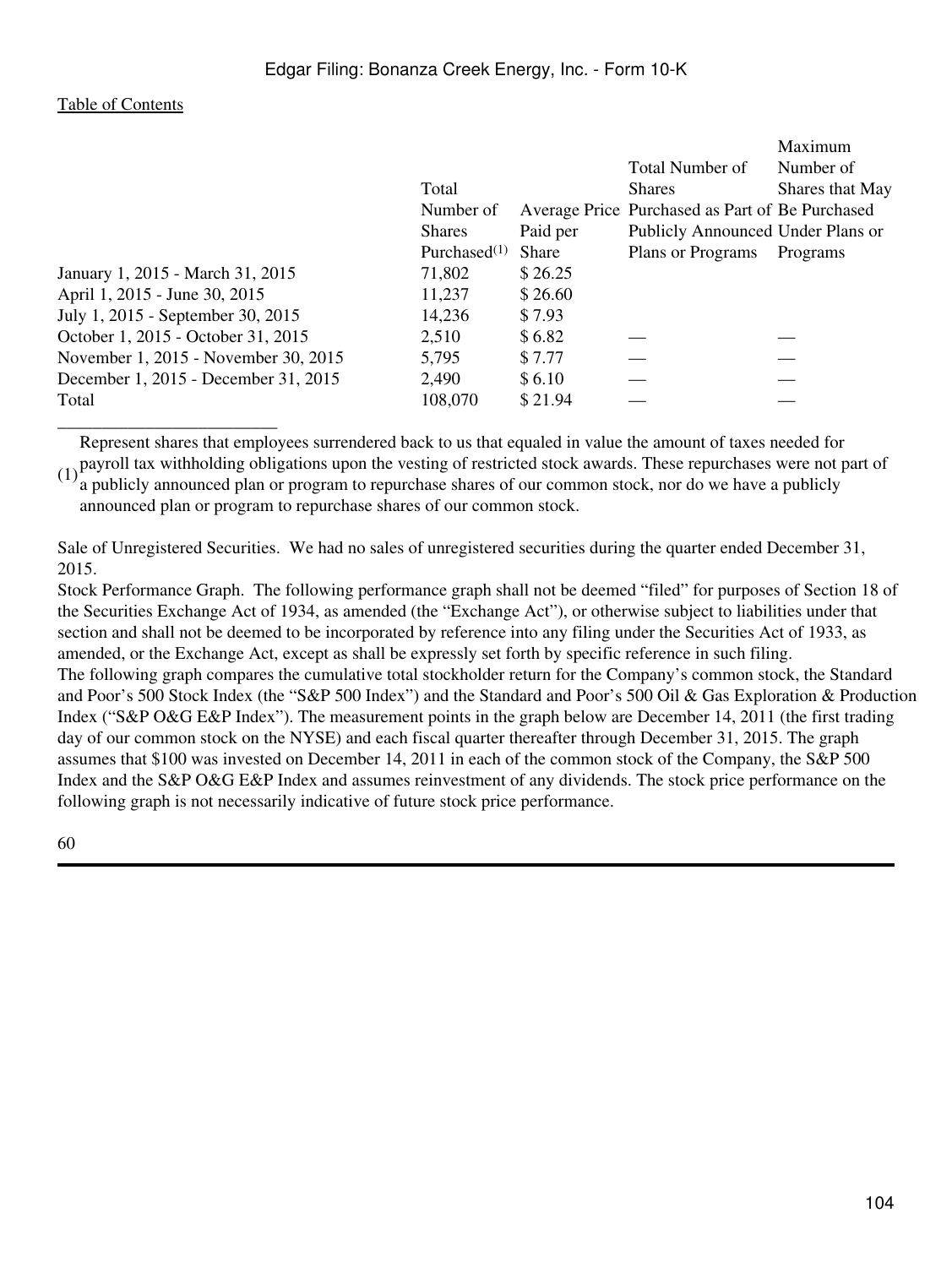Item 6. Selected Financial Data.

The selected historical financial data should be read in conjunction with Management's Discussion and Analysis of Financial Condition and Results of Operations below and financial statements and the notes to those financial statements in Part I, Item 8 of this Annual Report on Form 10-K.

The following tables set forth selected historical financial data of the Company as of and for the period indicated. For the Years Ended December 31,

|                                           | T'OI THE TURNS ENGLIT DUCCHNOCI 91,      |            |            |                           |                        |
|-------------------------------------------|------------------------------------------|------------|------------|---------------------------|------------------------|
|                                           | 2011                                     | 2012       | 2013       | 2014                      | 2015                   |
|                                           | (in thousands, except per share amounts) |            |            |                           |                        |
| <b>Statement of Operations Data:</b>      |                                          |            |            |                           |                        |
| Total operating net revenues (1)          | \$105,724                                | \$231,205  | \$421,860  | \$558,633                 | \$292,679              |
| Income (loss) from operations $(1)$       | 34,425                                   | 77,903     | 146,995    | (47,506)<br>$\rightarrow$ | (907, 444)             |
| Net income (loss)                         | 12,691                                   | 46,523     | 69,184     | 20,283                    | (745, 547)             |
| Basic net income (loss) per common        | \$0.43                                   | \$1.17     | \$1.72     | \$0.50                    | \$(15.57)              |
| share                                     |                                          |            |            |                           |                        |
| Basic weighted-average common             | 29,324                                   | 39,052     | 39,337     | 40,139                    | 47,874                 |
| shares outstanding                        |                                          |            |            |                           |                        |
| Diluted net income (loss) per common      | \$0.43                                   | \$1.17     | \$1.71     | \$0.49                    | \$(15.57)<br>$\lambda$ |
| share                                     |                                          |            |            |                           |                        |
| Diluted weighted-average common           | 29,324                                   | 39,052     | 39,403     | 40,290                    | 47,874                 |
| shares outstanding                        |                                          |            |            |                           |                        |
| <b>Balance Sheet Data:</b>                |                                          |            |            |                           |                        |
| Cash and cash equivalents                 | \$ 2,090                                 | \$4,268    | \$180,582  | \$2,584                   | \$21,341               |
| Property and equipment, net (excludes     | 618,229                                  | 943,175    | 1,267,249  | 1,756,477                 | 922,344                |
| assets held for sale)                     |                                          |            |            |                           |                        |
| Oil and gas properties held for sale, net |                                          |            |            |                           |                        |
| of accumulated depreciation, depletion,   | 9,896                                    | 582        | 360        |                           | 214,922                |
| and amortization                          |                                          |            |            |                           |                        |
| Total assets                              | 664,349                                  | 1,002,490  | 1,545,935  | 2,006,089                 | 1,273,367              |
| Long-term debt                            |                                          |            |            |                           |                        |
| Credit facility                           | 6,600                                    | 158,000    |            | 33,000                    | 79,000                 |
| Senior Notes, net of unamortized          |                                          |            | 508,847    | 807,619                   | 806,392                |
| premium                                   |                                          |            |            |                           |                        |
| Total stockholders' equity                | \$527,982                                | \$578,518  | \$656,028  | \$740,071                 | \$209,407              |
| Selected Cash Flow Data:                  |                                          |            |            |                           |                        |
| Net cash provided by operating            | \$60,627                                 | \$157,636  | \$307,015  | \$327,720                 | \$95,027               |
| activities                                |                                          |            |            |                           |                        |
| Net cash used in investing activities     | (161, 926)                               | (305, 277) | (465, 223) | (824,994)                 | (321,577)              |
| Net cash provided by financing            | \$103,389                                | \$149,819  | \$334,522  | \$319,276                 | \$245,307              |
| activities                                |                                          |            |            |                           |                        |
| <b>Sales Volumes:</b>                     |                                          |            |            |                           |                        |
| Oil (MBbls)                               | 887.4                                    | 2,191.0    | 3,887.2    | 5,618.7                   | 6,072.3                |
| Natural gas (MMcf)                        | 2,773.1                                  | 5,473.2    | 9,975.9    | 15,395.8                  | 14,551.1               |
| Natural gas liquids (MBbls)               | 183.8                                    | 284.7      | 352.8      | 396.3                     | 1,821.9                |
| <b>Estimated Proved Reserves:</b>         |                                          |            |            |                           |                        |
| Oil (MMBbls)                              | 24.6                                     | 30.2       | 43.6       | 54.7                      | 57.4                   |
| Natural gas (Bcf)                         | 93.0                                     | 118.5      | 139.6      | 188.6                     | 144.2                  |
| Natural gas liquids (MMBbls)              | 3.6                                      | 3.1        | 2.9        | 3.4                       | 19.9                   |
| Total proved reserves (MMBoe)             | 43.7                                     | 53.0       | 69.8       | 89.5                      | 101.3                  |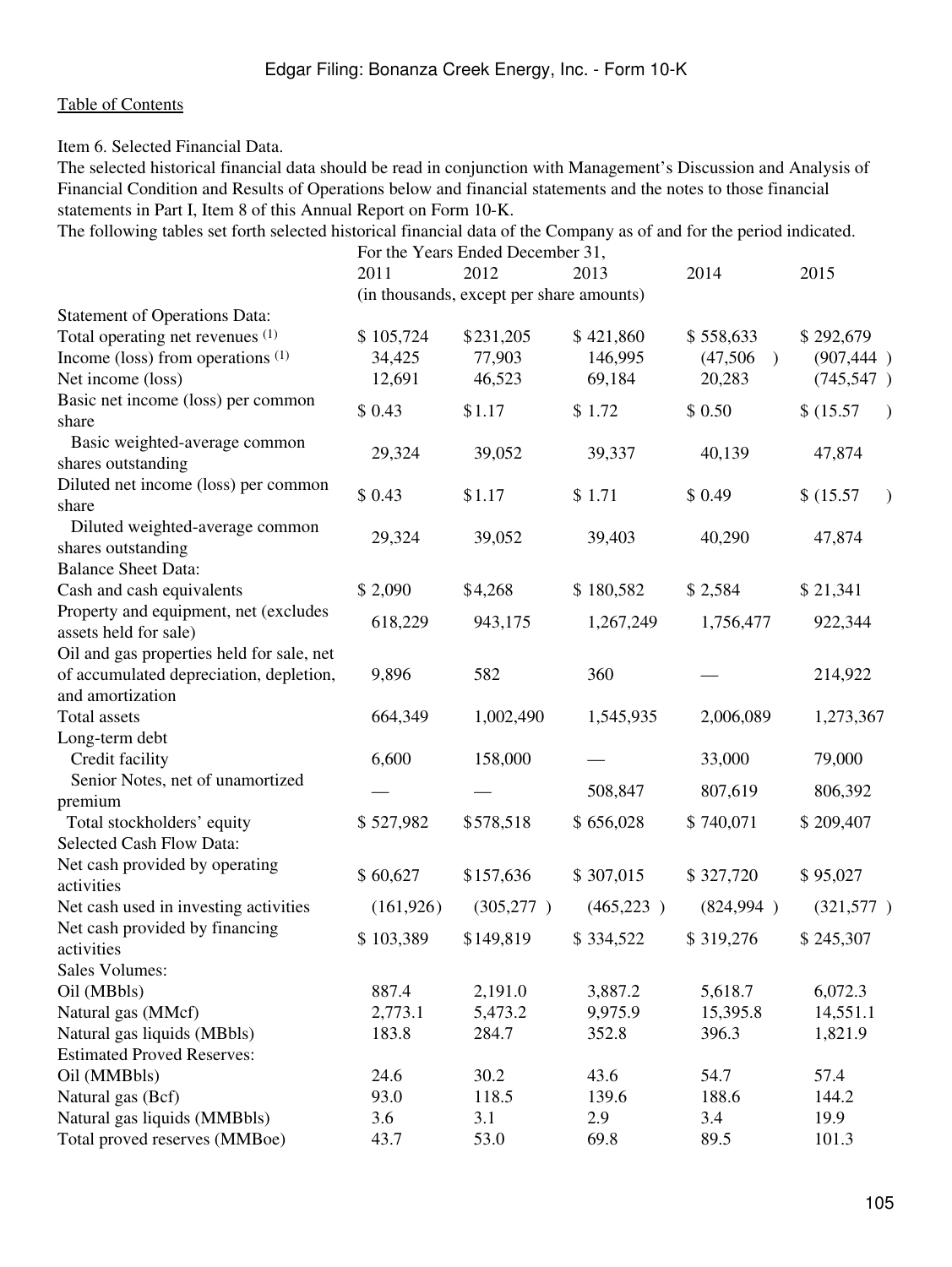| Edgar Filing: Bonanza Creek Energy, Inc. - Form 10-K |  |  |
|------------------------------------------------------|--|--|
|------------------------------------------------------|--|--|

| Average Sales Price (before)                 |         |         |         |         |         |
|----------------------------------------------|---------|---------|---------|---------|---------|
| derivatives):                                |         |         |         |         |         |
| Oil (MBbls)                                  | \$89.67 | \$89.08 | \$91.84 | \$81.95 | \$40.98 |
| Natural gas (MMcf)                           | \$4.85  | \$3.62  | \$4.66  | \$5.11  | \$1.82  |
| Natural gas liquids (MBbls)                  | \$67.23 | \$55.54 | \$51.74 | \$49.14 | \$9.49  |
| Average Sales Price (after derivatives):     |         |         |         |         |         |
| Oil (MBbls)                                  | \$85.51 | \$88.40 | \$88.82 | \$84.00 | \$62.10 |
| Natural gas (MMcf)                           | \$5.09  | \$3.76  | \$4.70  | \$5.16  | \$ 2.01 |
| Natural gas liquids (MBbls)                  | \$67.23 | \$55.54 | \$51.74 | \$49.14 | \$9.49  |
| Expense per BOE:                             |         |         |         |         |         |
| Lease operating                              | \$11.90 | \$9.06  | \$8.09  | \$ 8.44 | \$7.40  |
| Severance and ad valorem taxes               | \$3.86  | \$4.04  | \$4.61  | \$5.88  | \$1.81  |
| Depreciation, depletion, and<br>amortization | \$18.27 | \$19.54 | \$23.75 | \$26.66 | \$23.73 |
| General and administrative                   | \$11.49 | \$9.27  | \$9.40  | \$9.51  | \$6.81  |
|                                              |         |         |         |         |         |

(1)Amounts reflect results for continuing operations and exclude results for discontinued operations related to non-core properties in California sold or held for sale as of December 31, 2014, 2013 and 2012.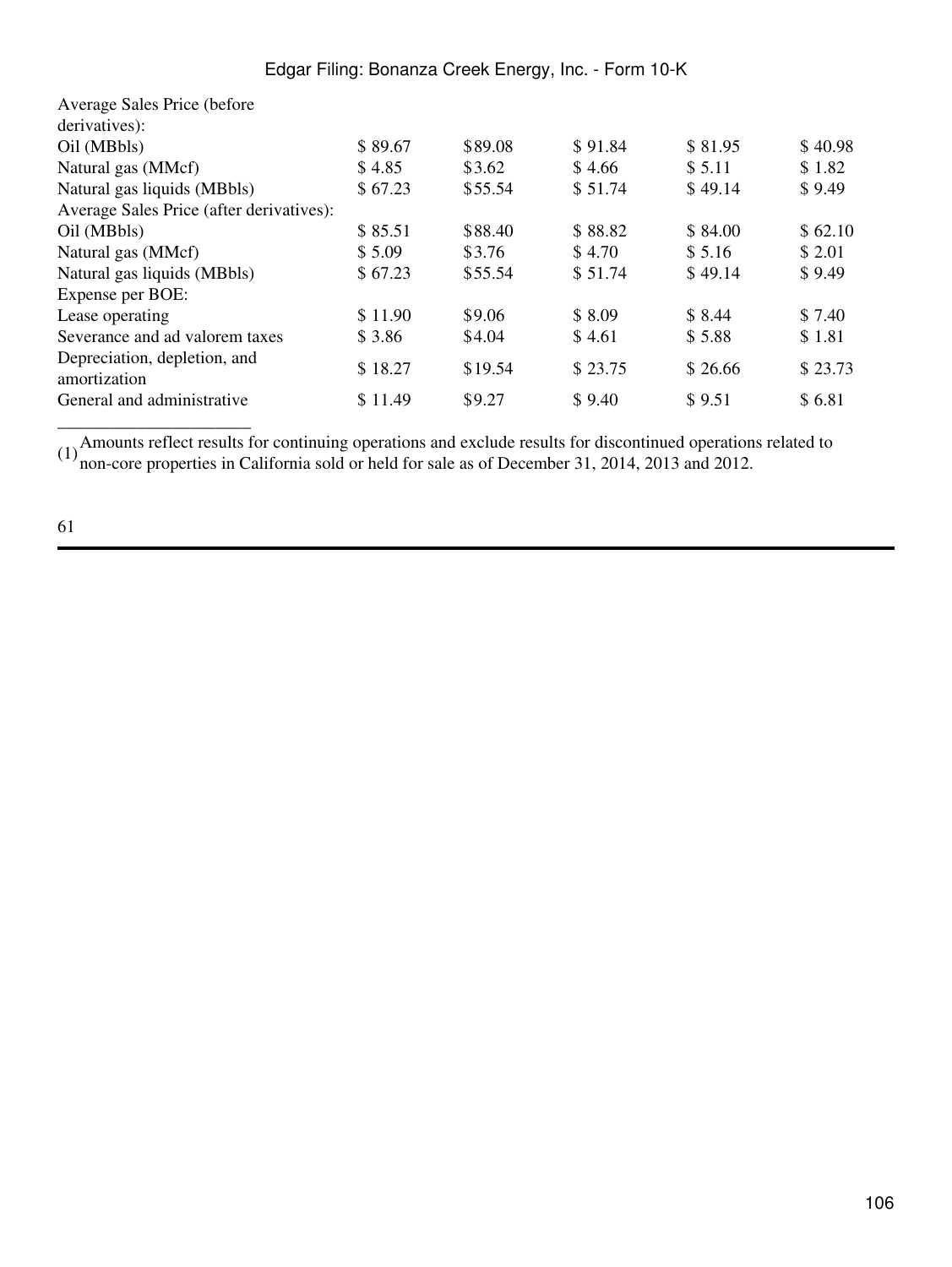## Item 7. Management's Discussion and Analysis of Financial Condition and Results of Operations.

Executive Summary

We are a Denver-based exploration and production company focused on the extraction of oil and associated liquids-rich natural gas in the United States. Our oil and liquids-weighted assets are concentrated primarily in the Wattenberg Field in Colorado and the Dorcheat Macedonia Field in southern Arkansas.

Effective as of January 1, 2015, the Company revised the agreements with its natural gas processors in the Rocky Mountain region to report operated sales volumes on a three stream basis, which allows for separate reporting of NGLs extracted from the natural gas stream and sold as a separate product. The contract revisions necessitated a change in our reporting of sales volumes. Prior period sales volumes, revenues, and prices have not been reclassified to conform to the current presentation given the prospective nature of the agreements. The NGL volumes identified by the Company's gas purchasers are converted to an oil equivalent. The Company believes that this conversion will more accurately convey its production and sales volumes and will allow results to be more comparable with those of our peers. This revision will increase reserves volumes, sales volumes and the percentage of sales volumes that relate to NGLs.

Financial and Operating Highlights

Our 2015 financial and operational results, some of which were impacted by depressed oil, natural gas and NGL prices, include:

under our revolving credit facility, as compared with \$545.6 million at December 31, 2014. Please refer to Liquidity Total liquidity of \$405.3 million at December 31, 2015, consisting of year-end cash balance plus funds available and Capital Resources below for additional discussion;

• of general and administrative expense, per barrel decreased by \$6.80 per Boe to \$14.61 per Boe from \$21.41 per Boe Cash operating costs, which consist of lease operating expense, severance and ad valorem taxes, and the cash portion in 2014;

•Rocky Mountain region drilling and completion costs decreased 29% from 2014 for standard reach lateral wells; Company's decision to temporarily shut down the McKamie Patton Plant in the Mid-Continent region; Lease operating expense per Boe was down 12% from 2014 due to stricter cost controls across all areas and the

Liquidity and Capital Resources below for additional discussion; Cash flows provided by operating activities of \$95.0 million, as compared with \$327.7 million in 2014. Please refer to

•Full year capital expenditures were \$16.0 million lower than our mid-year guidance of \$420.0 million;  $\frac{1}{2}$  (bet ioss of  $\frac{1}{2}$  +  $\frac{1}{2}$ ). The operations) for 2014; Net loss of \$745.5 million, as compared with \$20.3 million net income (including \$17.0 million from continuing

•Impairment of oil and gas properties of \$740.5 million due to depressed commodity prices;

• representing 76% of total sales volumes. Sales volumes exclude discontinued operations. Please refer to the caption Increased sales volumes by 20% to 10.3 MMBoe in 2015 from 8.6 MMBoe in 2014, with oil and NGL production Results of Operations below for additional discussion;

•Increased proved reserves to 101.3 MMBoe as of December 31, 2015, an increase of 13% from December 31, 2014; Pecember 31, 2014; Increased proved developed producing reserves to 49.7 MMBoe as of December 31, 2015, an increase of 20% from

an increase of 26% from December 31, 2014; Increased proved developed producing reserves for the Wattenberg Field to 38.5 MMBoe as of December 31, 2015,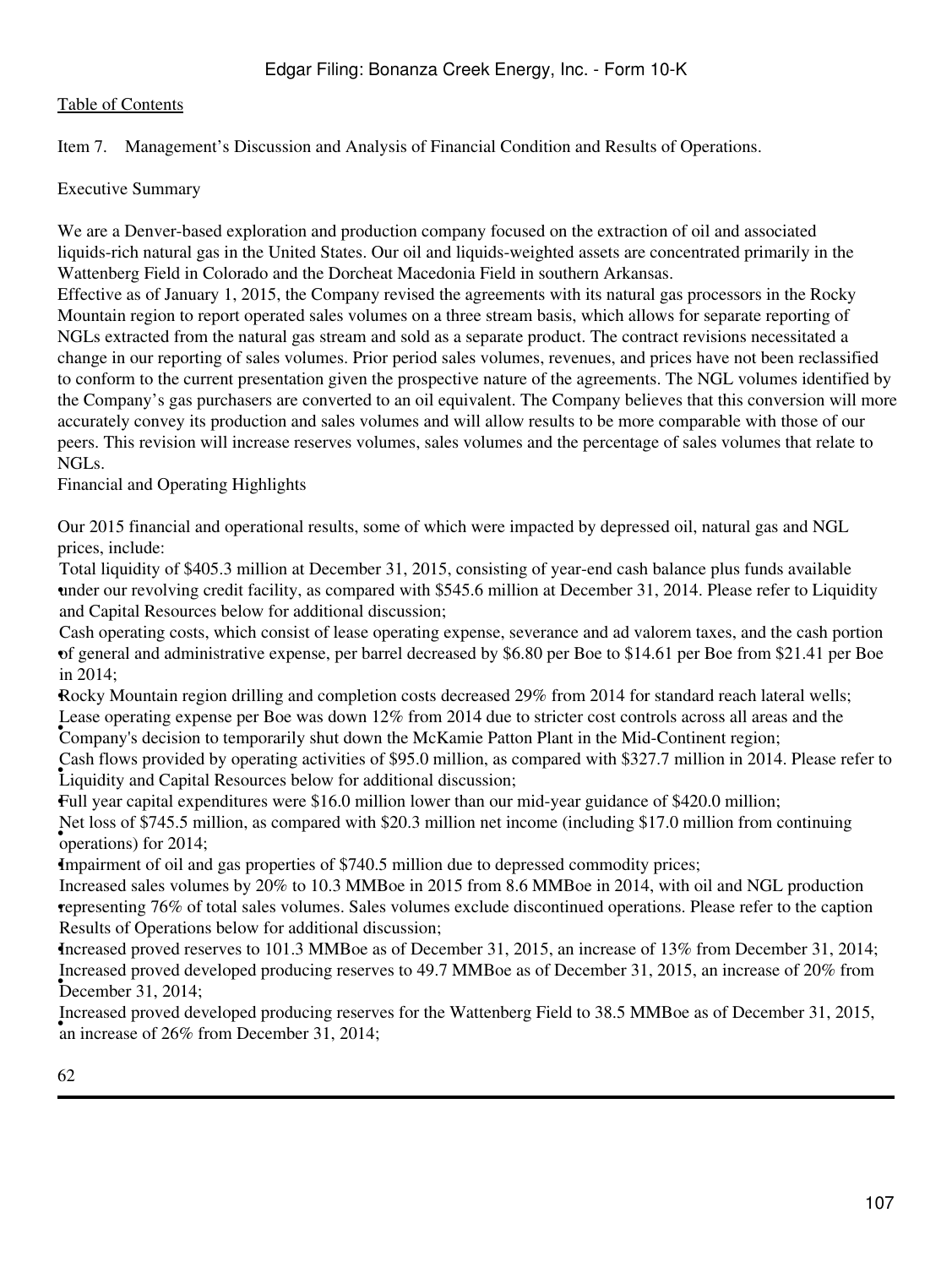• production performance from consistent midstream run times; Fourth quarter 2015 sales volumes of 28.6 MBoe/d exceeded guidance range of 27.5 - 28.1 MBoe/d due to strong base

wells within our Mid-Continent region during 2015; Drilled 84 and completed 95 gross wells within our Rocky Mountain region and drilled 24 and completed 21 gross

•Executed upon PUD conversions at a rate of 16%;

for connectivity in our east and west legacy acreage in the Wattenberg Field relieving line pressure constraints and During 2015, the Company, along with a third-party midstream entity, completed pipeline infrastructure that allowed allowing more flexibility; and

• The arc is markeding our Rocky We are re-marketing our Rocky Mountain Infrastructure, LLC ("RMI") assets as we have terminated the previously

#### Business Strategies and Outlook for 2016

Beginning in 2014, the oil and natural gas industry began to experience a sharp decline in commodity prices. Caused in part by global supply and demand imbalances and an oversupply of natural gas in the United States, the pricing declines have extended into 2016 and the timing of any rebound is uncertain. Low commodity prices resulted in a reduction of our revenues, profitability, cash flows and proved reserve values, impairments, and reductions in our stock price. If the industry downturn continues for an extended period or becomes more severe, we could experience additional impairments and further material reductions in revenues, profitability, cash flows, proved reserves and declines in our stock price.

Despite the current depressed commodity pricing environment, we are committed to preserving stockholder value by maximizing the cash flows from our existing production, optimizing the Company's liquidity position and positioning existing leasehold for increased development activity when appropriate commodity price signals are observed. • development of our core areas with additional third-party capital, debt restructurings, the issuance of new debt or 2016 Liquidity. We are considering various strategies to reinforce our balance sheet and improve our liquidity. These strategies include potential asset sales and joint ventures or other arrangements that would enable us to support equity and conservation of our liquid assets. The outcome of these potential alternatives, the timing of which cannot be accurately predicted at this time, are likely to affect our liquidity, future operations and financial condition.

2016 Capital Expenditures. We expect to control our reduced liquidity during 2016 by scaling back our capital expenditures to match the current commodity pricing environment. Although we cannot predict or control future commodity prices, our expected 2016 capital expenditure budget has been decreased to accommodate market expectations of reduced commodity prices. We have a modest capital program of \$40.0 million to \$50.0 million planned for 2016 in order to conserve our liquid assets. Theses costs will largely be incurred

during the first quarter of 2016.

•

in our lease operating expense per Boe. We also took measures to reduce corporate costs by reducing headcount Cost-Reduction Initiatives. We have taken steps to reduce our future capital, operating and corporate costs. During 2015, we continually negotiated with our primary suppliers and service providers resulting in an approximate 29% reduction in our drilling and completion costs on our standard reach lateral wells and an approximate 12% reduction resulting in a \$5.3 million reduction in general and administrative expense on an annual basis and we continue to focus on cost reduction opportunities.

Given the current commodity price environment and our goal of optimizing the Company's liquidity, we estimate our capital expenditures in the Wattenberg Field for 2016 to be \$35.0 million to \$45.0 million, used to drill two extended reach lateral wells in the Niobrara formation, six standard reach lateral wells in the Niobrara and one standard reach lateral well in the Codell. We anticipate completing four medium reach lateral wells and eight standard reach lateral wells in the Niobrara and participate in the completion of three non-operated wells. In the Mid-Continent region, we plan to spend approximately \$3.5 million during 2016 to perform approximately 38 recompletions with the remaining \$1.5 million planned for corporate expenditures. If commodity prices do not increase significantly or if our properties held for sale are not sold, we will cease drilling at the end of the first quarter 2016. The ultimate amount of capital we will expend may fluctuate materially based on, among other things, market conditions, commodity prices, sale of non-core assets, the success of our drilling results as the year progresses and changes in the borrowing base under our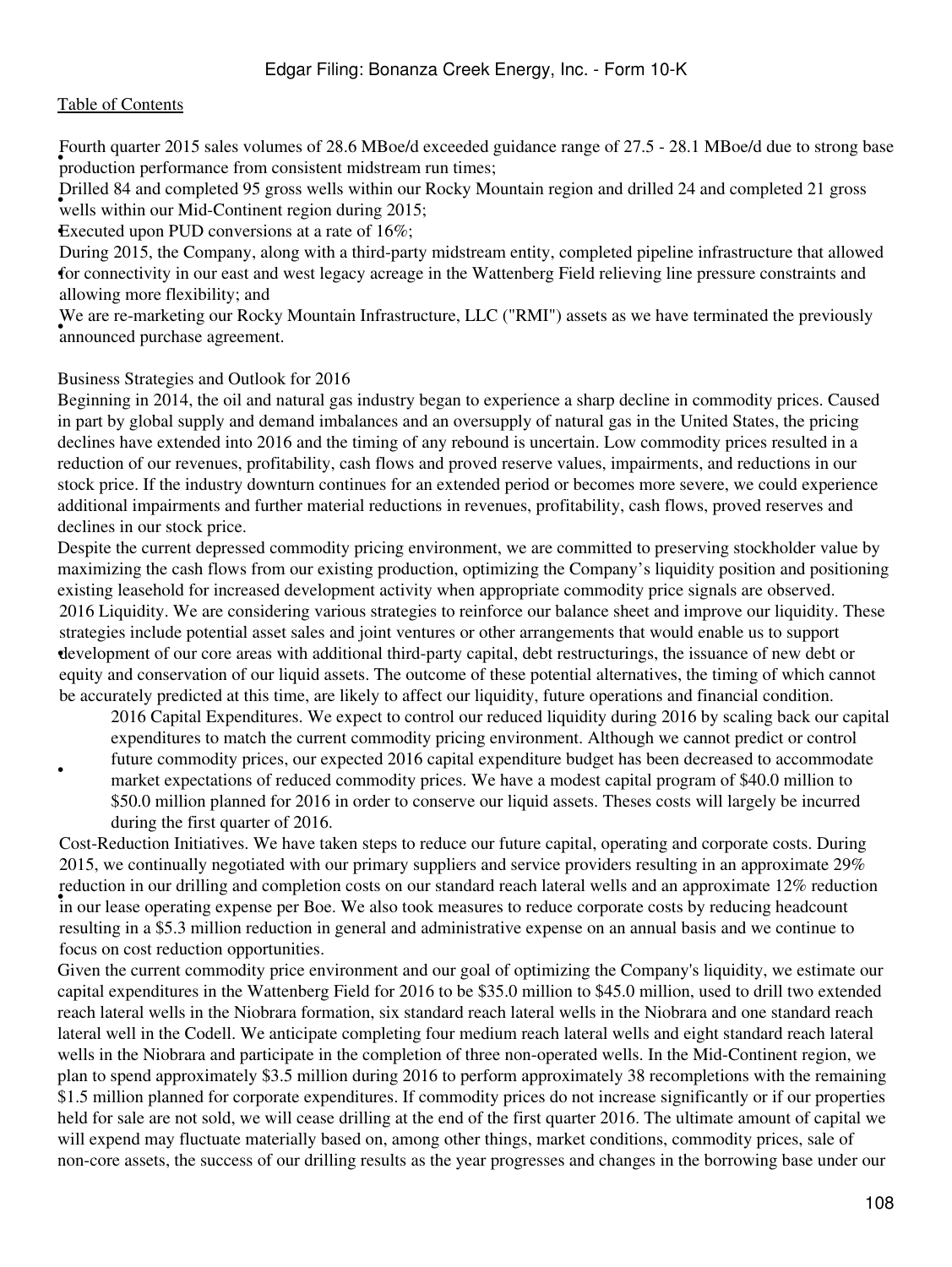revolving credit facility. Results of Operations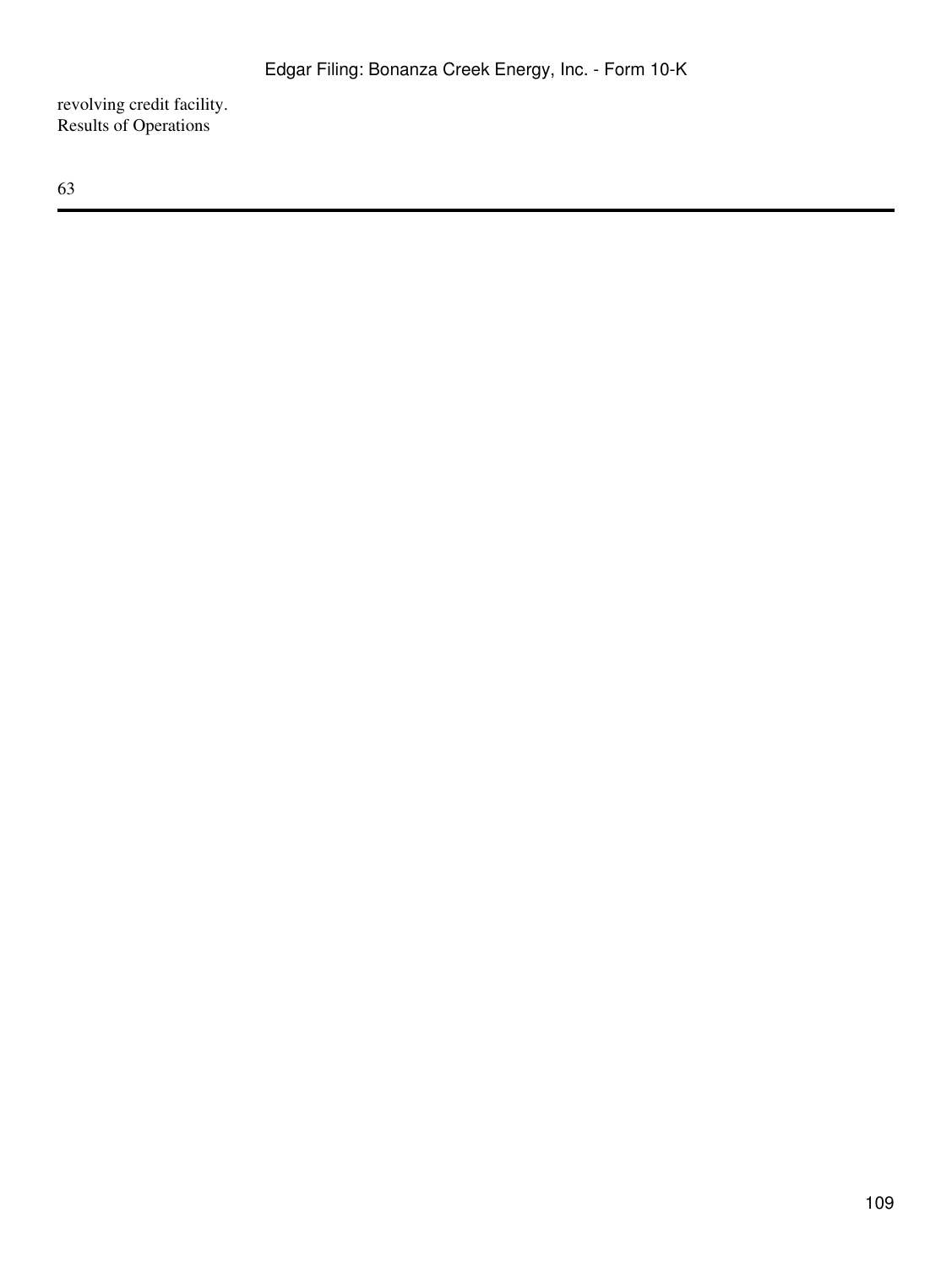The following discussion and analysis should be read in conjunction with our consolidated financial statements and the notes thereto contained in Part II, Item 8 of this Annual Report on Form 10-K. Comparative results of operations for the period indicated are discussed below.

The table below presents revenues, sales volumes, and average sales prices for the years ended December 31, 2015 and 2014:

|                                                           | For the Years Ended December 31, |                                    |                      |                   |
|-----------------------------------------------------------|----------------------------------|------------------------------------|----------------------|-------------------|
|                                                           | $2015^{(1)}$                     | 2014(4)                            | Change               | Percent<br>Change |
|                                                           |                                  | (In thousands, except percentages) |                      |                   |
| <b>Operating Revenues:</b>                                |                                  |                                    |                      |                   |
| Crude oil sales                                           | \$248,862                        | \$460,442                          | \$ (211,580 )        | (46)<br>$)\%$     |
| Natural gas sales                                         | 26,528                           | 78,714                             | (52, 186)            | $)\%$<br>(66)     |
| Natural gas liquids sales                                 | 17,289                           | 19,470                             | (2,181)              | $)\%$<br>(11)     |
| $CO2$ sales                                               |                                  | 7                                  | (7)                  | $)\%$<br>(100)    |
| Product revenue                                           | \$292,679                        | \$558,633                          | \$ (265,954)         | (48)<br>$)\%$     |
| <b>Sales Volumes:</b>                                     |                                  |                                    |                      |                   |
| Crude oil (MBbls)                                         | 6,072.3                          | 5,618.7                            | 453.6                | 8<br>$\%$         |
| Natural gas (MMcf)                                        | 14,551.1                         | 15,395.8                           | (844.7)<br>$\lambda$ | (5)<br>$)\%$      |
| Natural gas liquids (MBbls)                               | 1,821.9                          | 396.2                              | 1,425.7              | $\%$<br>360       |
| Crude oil equivalent $(MBoe)^{(2)}$                       | 10,319.4                         | 8,580.9                            | 1,738.5              | $\%$<br>20        |
| Average Sales Prices (before derivatives):                |                                  |                                    |                      |                   |
| Crude oil (per Bbl)                                       | \$40.98                          | \$81.95                            | \$ (40.97)           | (50)<br>$)$ %     |
| Natural gas (per Mcf)                                     | \$1.82                           | \$5.11                             | \$ (3.29)            | (64)<br>$)\%$     |
| Natural gas liquids (per Bbl)                             | \$9.49                           | \$49.14                            | \$ (39.65)           | $)\%$<br>(81)     |
| Crude oil equivalent (per Boe) $^{(2)}$                   | \$28.36                          | \$65.10                            | \$ (36.74)           | $)\%$<br>(56)     |
| Average Sales Prices (after derivatives) <sup>(3)</sup> : |                                  |                                    |                      |                   |
| Crude oil (per Bbl)                                       | \$62.10                          | \$84.00                            | \$ (21.90)           | (26)<br>$)\%$     |
| Natural gas (per Mcf)                                     | \$2.01                           | \$5.16                             | \$ (3.15)            | (61)<br>$)\%$     |
| Natural gas liquids (per Bbl)                             | \$9.49                           | \$49.14                            | \$ (39.65)           | (81)<br>$)\%$     |
| Crude oil equivalent (per Boe) $^{(2)}$                   | \$41.06                          | \$66.53                            | \$ (25.47)           | $)\%$<br>(38)     |

Effective as of January 1, 2015, the Company revised the agreements with its natural gas processors in the Rocky Mountain region to report operated sales volumes on a three stream basis, which allows for separate reporting of

(1) NGLs extracted from the natural gas stream and sold as a separate product. The contract revisions necessitated a change in our reporting of sales volumes. Prior period sales volumes, revenues, and prices have not been reclassified to conform to the current presentation given the prospective nature of the agreements.

(2) Determined using the ratio of 6 Mcf of natural gas to 1 Bbl of crude oil.

\_\_\_\_\_\_\_\_\_\_\_\_\_\_\_\_\_\_\_\_\_\_\_\_\_\_\_\_\_

(3) December 31, 2015 and 2014, the derivative cash settlement gain for oil contracts was \$128.3 million and \$11.5  $\frac{1}{5}$ The derivatives economically hedge the price we receive for crude oil and natural gas. For the years ended

million, respectively, and the derivative cash settlement gain for gas contracts was \$2.7 million and \$0.7 million, respectively. Please refer to Part II, Item 8, Note 13 - Derivatives for additional disclosures.

 $(4)$ Amounts reflect results for continuing operations and exclude results for discontinued operations related to non core properties in California sold or held for sale as of December 31, 2014.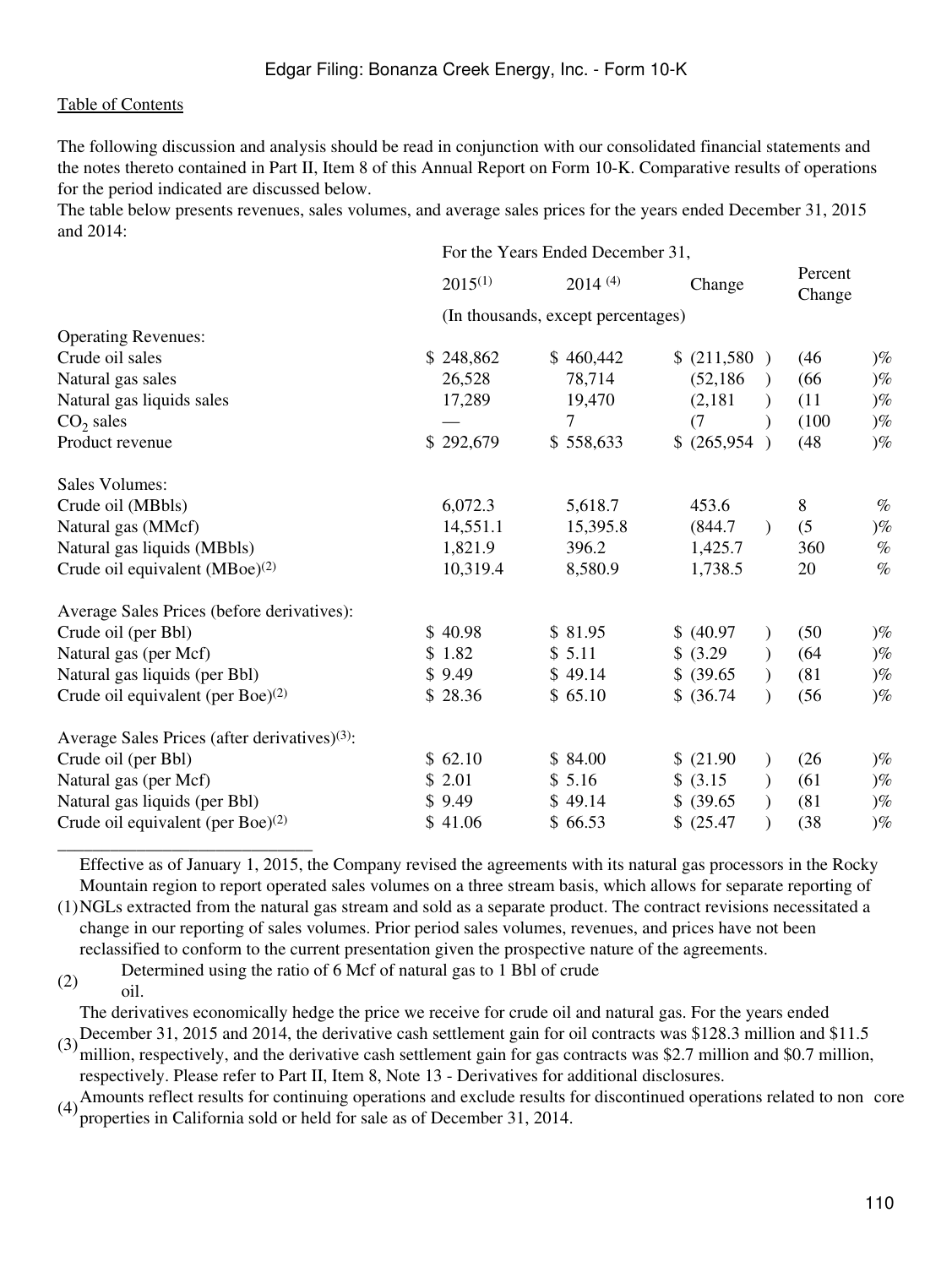Revenues decreased by 48% to \$292.7 million for the year ended December 31, 2015 compared to \$558.6 million for the year ended December 31, 2014 largely due to a 56% decrease in oil equivalent pricing. The decreased pricing was offset by increased sales volumes of 20% for the year ended December 31, 2015 compared to the same period in 2014. The increased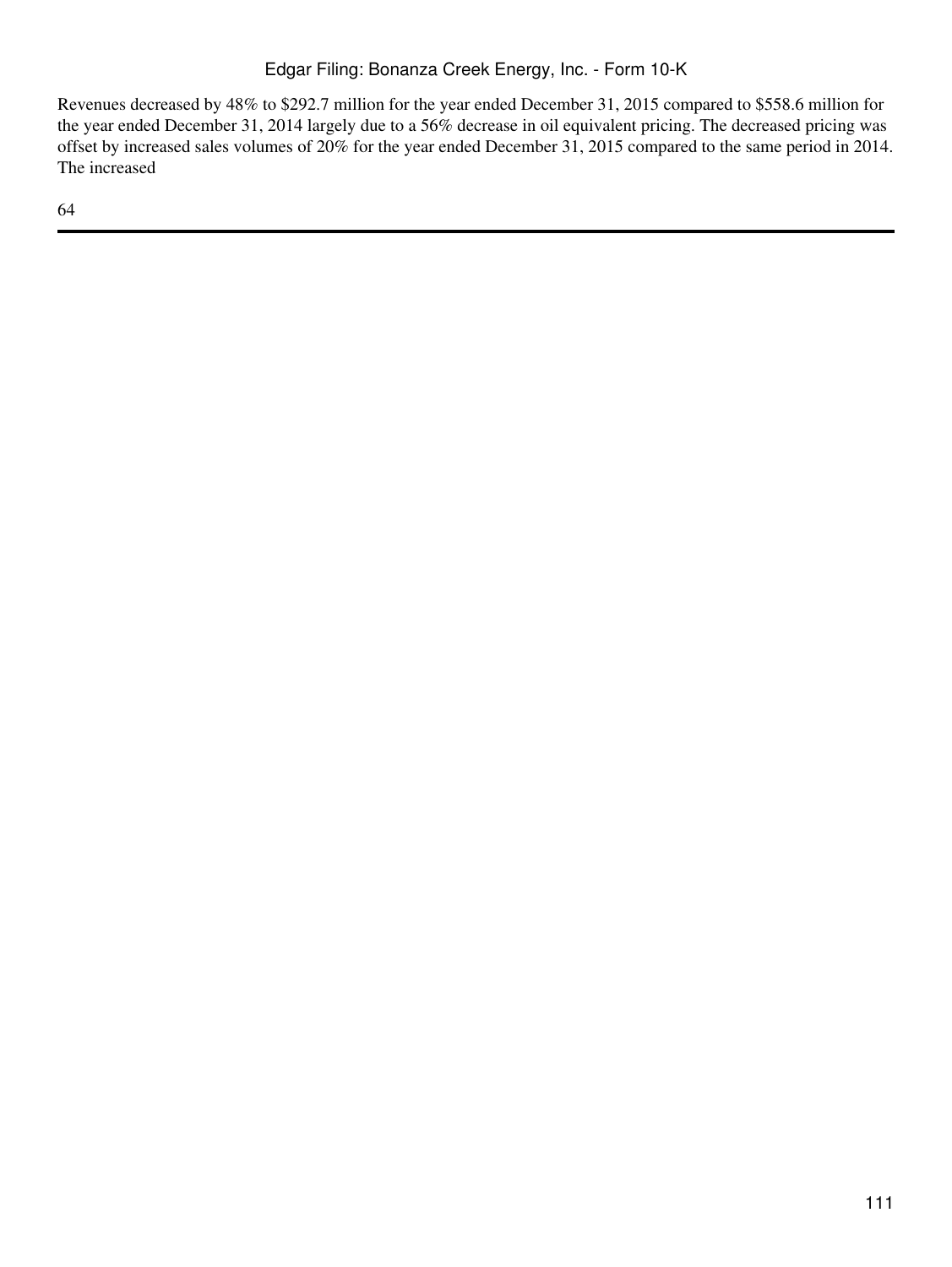\_\_\_\_\_\_\_\_\_\_\_\_\_\_\_\_\_\_\_\_\_\_\_\_\_\_\_\_\_

volumes are a direct result of \$404.0 million expended for drilling and completion during 2015. During the period from December 31, 2014 through December 31, 2015, we drilled 84 gross (66 net) and completed 95 gross (77.1 net) wells in the Rocky Mountain region and drilled 24 gross (22.2 net) and completed 21 gross (19.4 net) wells in the Mid-Continent region.

The following table summarizes our operating expenses for the periods indicated.

|                                                      | For the Years Ended December 31, |                                    |                        |                   |
|------------------------------------------------------|----------------------------------|------------------------------------|------------------------|-------------------|
|                                                      | 2015                             | 2014(2)                            | Change                 | Percent<br>Change |
|                                                      |                                  | (In thousands, except percentages) |                        |                   |
| <b>Operating Expenses:</b>                           |                                  |                                    |                        |                   |
| Lease operating expense                              | \$76,406                         | \$72,411                           | \$3,995                | 6<br>$\%$         |
| Severance and ad valorem taxes                       | 18,629                           | 50,430                             | (31, 801)<br>$\lambda$ | (63)<br>$)\%$     |
| Exploration                                          | 15,827                           | 5,346                              | 10,481                 | $\%$<br>196       |
| Depreciation, depletion and amortization             | 244,921                          | 228,789                            | 16,132                 | $\%$<br>7         |
| Impairment of oil and gas properties                 | 740,478                          | 167,592                            | 572,886                | $\%$<br>342       |
| Abandonment and impairment of unproved<br>properties | 33,543                           |                                    | 33,543                 | 100<br>$\%$       |
| General and administrative                           | 70,319                           | 81,571                             | (11,252)<br>$\lambda$  | $)\%$<br>(14)     |
| <b>Operating Expenses</b>                            | \$1,200,123                      | \$606,139                          | \$593,984              | 98<br>$\%$        |
| Selected Costs $(\$$ per Boe $)^{(1)}$ :             |                                  |                                    |                        |                   |
| Lease operating expense                              | \$7.40                           | \$8.44                             | \$(1.04)               | (12)<br>$)\%$     |
| Severance and ad valorem taxes                       | 1.81                             | 5.88                               | (4.07)                 | (69)<br>$)\%$     |
| Exploration                                          | 1.53                             | 0.62                               | 0.91                   | 147<br>$\%$       |
| Depreciation, depletion and amortization             | 23.73                            | 26.66                              | (2.93)                 | (11)<br>$)\%$     |
| Impairment of oil and gas properties                 | 71.76                            | 19.53                              | 52.23                  | $\%$<br>267       |
| Abandonment and impairment of unproved<br>properties | 3.25                             |                                    | 3.25                   | 100<br>$\%$       |
| General and administrative                           | 6.81                             | 9.51                               | (2.70)                 | $)\%$<br>(28)     |
| <b>Operating Expenses</b>                            | \$116.29                         | \$70.64                            | \$45.65                | 65<br>$\%$        |
| Operating expenses, excluding impairments            | \$41.28                          | \$51.11                            | (9.83)                 | (19)<br>$)\%$     |

Effective as of January 1, 2015, the Company revised the agreements with its natural gas processors in the Rocky Mountain region to report operated sales volumes on a three stream basis, which allows for separate reporting of

(1) NGLs extracted from the natural gas stream and sold as a separate product. The contract revisions necessitated a change in our reporting of sales volumes. Prior period sales volumes, revenues, and prices have not been reclassified to conform to the current presentation given the prospective nature of the agreements.

(2) Amounts reflect results for continuing operations and exclude results for discontinued operations related to non-core properties in California sold or held for sale as of December 31, 2014.

Lease Operating Expense. Our lease operating expense increased \$4.0 million or 6%, to \$76.4 million for the year ended December 31, 2015 from \$72.4 million for the year ended December 31, 2014 and decreased on an equivalent basis from \$8.44 per Boe to \$7.40 per Boe. The increase in aggregate lease operating expense was related to the 20% increase in sales volumes during the year ended December 31, 2015 when compared to the same period in 2014. During the year ended December 31, 2015, the largest component of lease operating expense was compression, which increased \$4.0 million over the comparable period in 2014. The Company reduced operating costs and negotiated contract reductions while increasing production for the year ended December 31, 2015, driving the per equivalent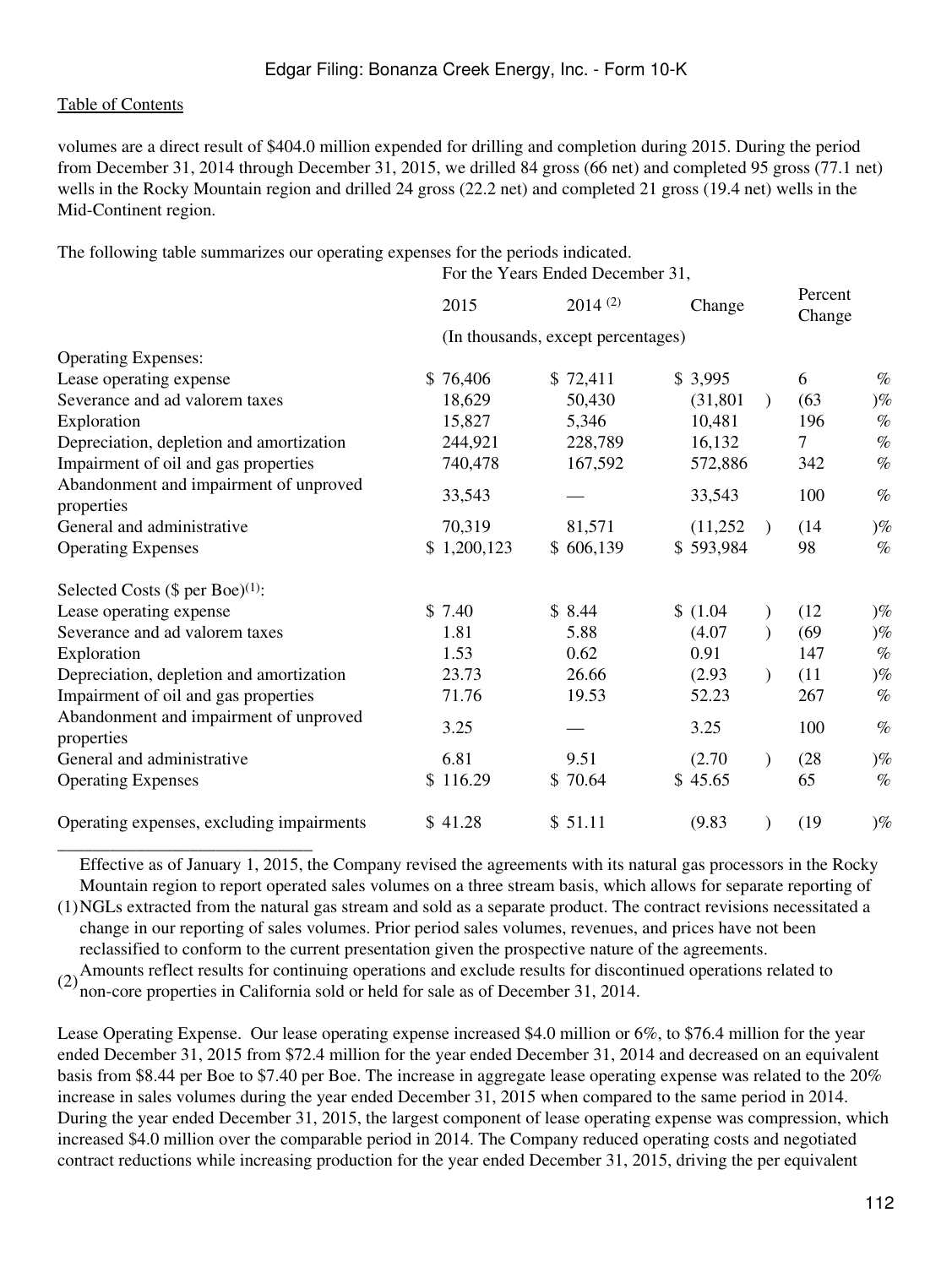barrel rate down when compared to the same period in 2014.

Severance and ad valorem taxes. Our severance and ad valorem taxes decreased \$31.8 million to \$18.6 million for the year ended December 31, 2015 from \$50.4 million for the year ended December 31, 2014. Severance and ad valorem taxes primarily correlate to revenue. Revenues decreased by 48% for the year ended December 31, 2015 when compared to the same period in 2014 causing the severance and ad valorem taxes to decrease. Severance and ad valorem taxes were further reduced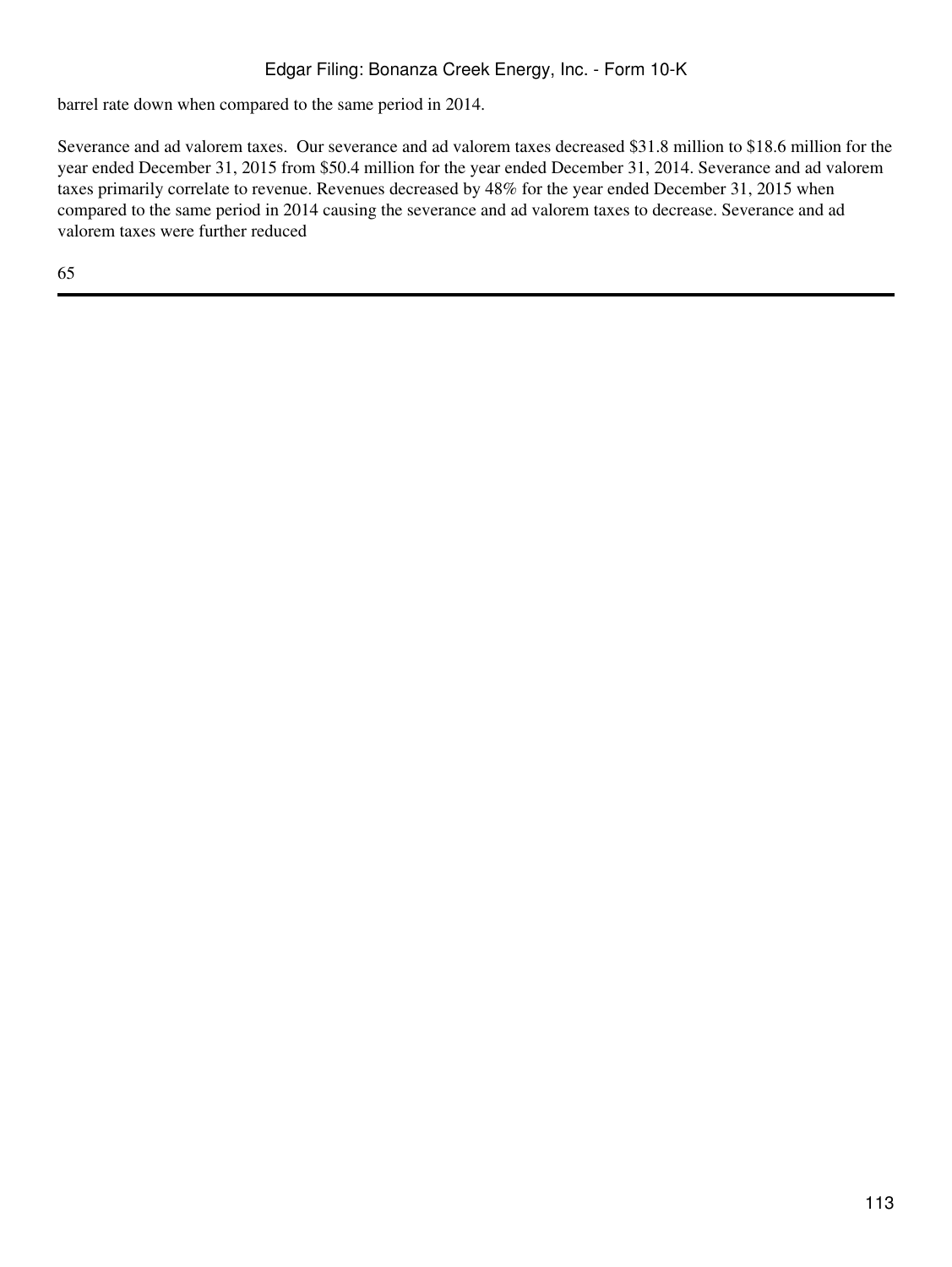by a tax refund received during 2015. Additionally, our ad valorem tax credits available for deduction increased in 2015 when compared to the same period in 2014 due to continued development of the Wattenberg Field which further reduced our effective severance tax rate.

Exploration. Our exploration expense increased \$10.5 million to \$15.8 million during the year ended December 31, 2015 from \$5.3 million for the year ended December 31, 2014. During the year ended December 31, 2015, we incurred charges for exploratory wells located in both the North Park Basin and outside of our current development area in southern Arkansas for \$5.6 million and \$8.5 million, respectively, which we were unable to assign economic proved reserves, and paid \$1.0 million and \$0.7 million in geological and geophysical expenses and delay rentals, respectively. In 2014, we incurred \$3.4 million of seismic charges for an acquisition project within the Wattenberg Field, a \$1.0 million dry hole charge related to a vertical well within the Wattenberg Field drilled to test the Lyons formation, and \$0.9 million in delay rentals.

Depreciation, depletion and amortization. Our depreciation, depletion and amortization expense increased \$16.1 million, or 7%, to \$244.9 million for the year ended December 31, 2015 from \$228.8 million for the year ended December 31, 2014 and decreased on an equivalent basis from \$26.66 per Boe to \$23.73 per Boe. The decrease in equivalent basis was primarily due to depreciation ceasing once assets were deemed held for sale coupled with a 20% increase in sales volumes.

Impairment of oil and gas properties. Our impairment of proved properties increased \$572.9 million to \$740.5 million for the year ended December 31, 2015 when compared to year ended December 31, 2014. We impaired our Mid-Continent assets by \$321.2 million due to their depressed fair value from low commodity prices upon classification as held for sale and our Rocky Mountain assets by \$419.3 million due to low commodity prices. For the year ended December 31, 2014, we impaired \$127.3 million of proved properties within the Dorcheat Macedonia Field due to low commodity prices, \$25.0 million of non-core proved properties within the McKamie Patton Field due to low commodity prices, and \$15.3 million of proved properties in our McCallum Field due to low commodity prices and a strategic shift to horizontal drilling. Please refer to Note 1 - Summary of Significant Accounting Policies in Part II, Item 8 of this Annual Report on Form 10-K for additional discussion on our impairment policy and practice. Abandonment and impairment of unproved properties. Our abandonment and impairment of unproved properties increased to \$33.5 million for the year ended December 31, 2015 when compared to the year ended December 31, 2014. We incurred \$24.8 million of impairment charges relating to non-core leases expiring within the Wattenberg Field and \$8.7 million of impairment charges to fully impair the North Park Basin due to a strategic shift in our development plan. There were no unproved properties abandoned or impaired during the year ended December 31, 2014.

General and administrative. Our general and administrative expense decreased \$11.3 million, or 14%, to \$70.3 million for the year ended December 31, 2015 from \$81.6 million for the comparable period in 2014 and decreased on an equivalent basis to \$6.81 per Boe from \$9.51 per Boe. The decrease in general and administrative expense for the year ended December 31, 2015 when compared to the same period in 2014 was primarily due to executive departure costs that occurred in 2014. The decrease in equivalent basis was caused by the 20% increase in sales volumes outpacing the change in the expense.

Derivative gain. Our derivative gain decreased \$65.0 million to \$56.6 million for the year ended December 31, 2015 from a gain of \$121.6 million for the comparable period in 2014. The decrease in gain is related to a reduction in hedged volumes during the year ended December 31, 2015 when compared to the year ended December 31, 2014. Please refer to Note 13 - Derivatives in Part II, Item 8 of this Annual Report on Form 10-K for additional discussion.

Interest expense. Our interest expense for the year ended December 31, 2015 increased 23% to \$57.1 million compared to \$46.4 million for the year ended December 31, 2014 due to the average debt outstanding for the year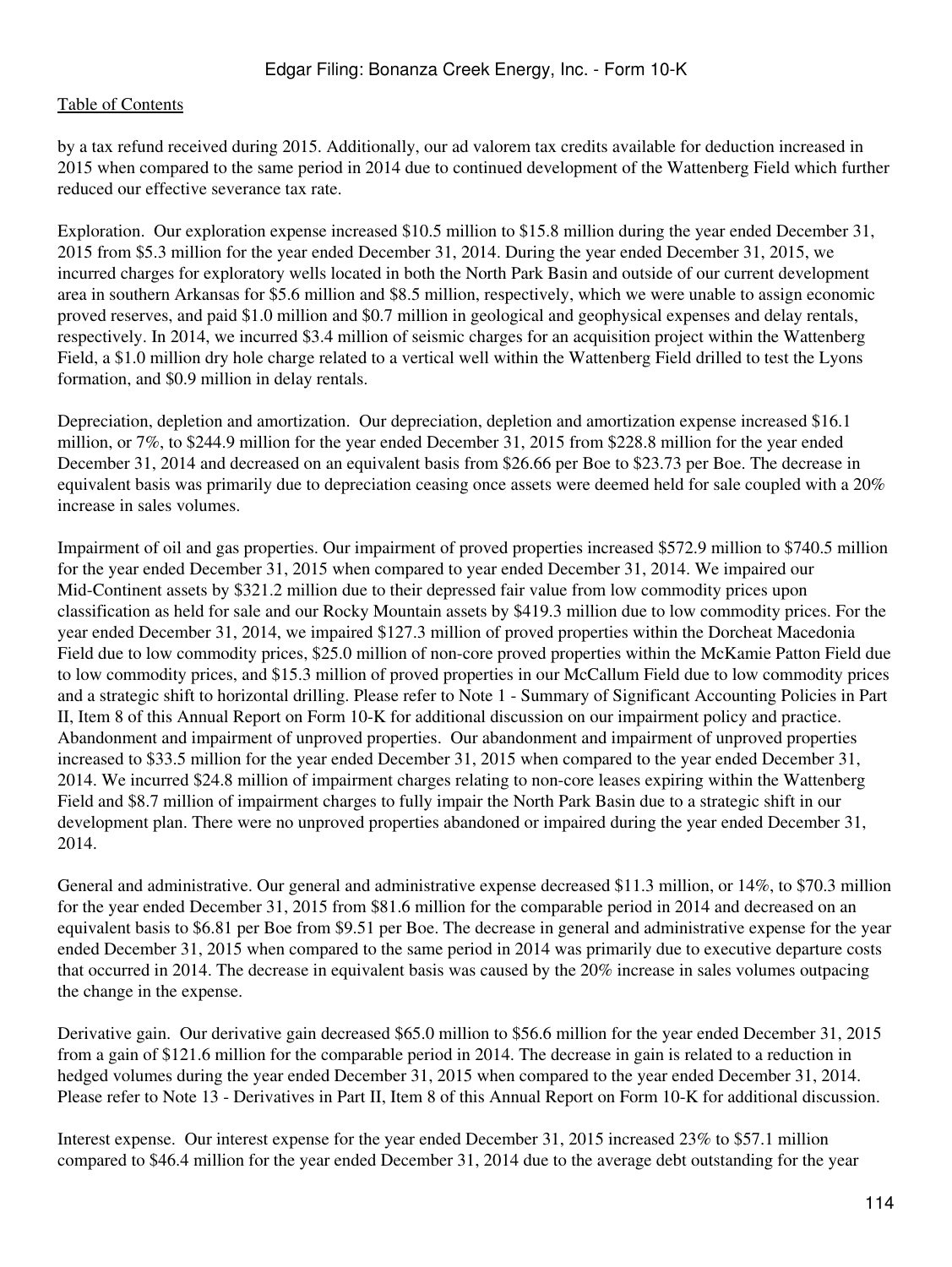ended December 31, 2015 being \$847.9 million as compared to \$644.4 million for the comparable period in 2014. Interest expense, including amortization of the premium and financing costs, on the Senior Notes for the years ended December 31, 2015 and 2014 was \$52.1 million and \$42.3 million, respectively.

Income tax benefit (expense). Our estimate for federal and state income tax benefit for the year ended December 31, 2015 was \$164.9 million as compared to income tax expense of \$11.0 million for the year ended December 31, 2014. We are allowed to deduct various items for tax reporting purposes that are capitalized for purposes of financial statement presentation. Our effective tax rates for the year ended December 31, 2015 was 18.1% as compared to 39.3% for the year ended December 31, 2014. These rates differ from the U.S. statutory income tax rate primarily due to the effects of state income taxes and a valuation allowance being placed against net deferred tax assets.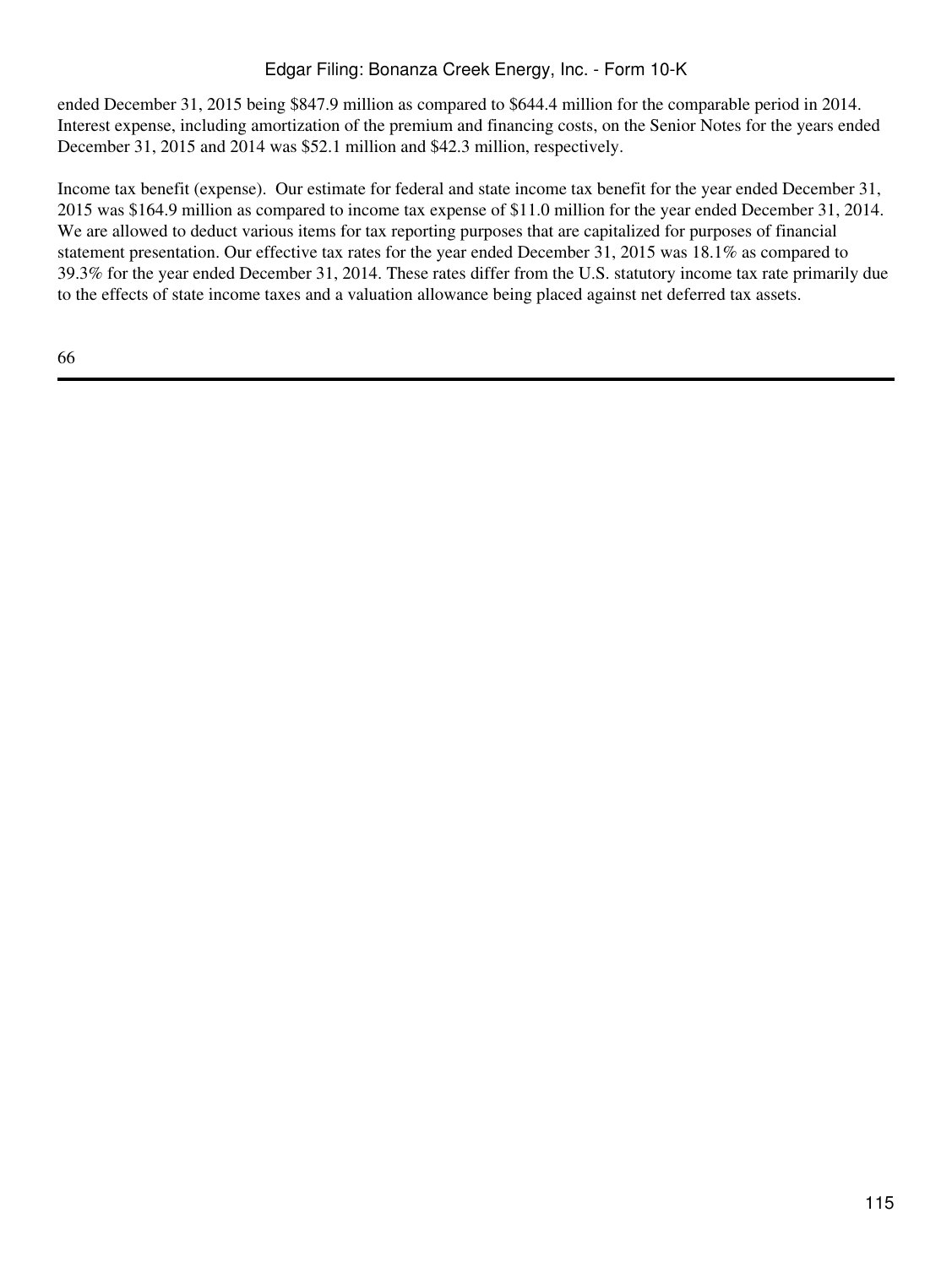Year Ended December 31, 2014 Compared to Year Ended December 31, 2013 The table below presents revenues, sales volumes, and average sales prices for the years ended December 31, 2014 and  $2013$ 

|                                                           | For the Years Ended December 31, |                                    |                           |                   |
|-----------------------------------------------------------|----------------------------------|------------------------------------|---------------------------|-------------------|
|                                                           | $2014^{(3)}$                     | $2013^{(3)}$                       | Change                    | Percent<br>Change |
|                                                           |                                  | (In thousands, except percentages) |                           |                   |
| <b>Operating Revenues:</b>                                |                                  |                                    |                           |                   |
| Crude oil sales                                           | \$460,442                        | \$357,001                          | \$103,441                 | 29<br>$\%$        |
| Natural gas sales                                         | 78,714                           | 46,490                             | 32,224                    | 69<br>$\%$        |
| Natural gas liquids sales                                 | 19,470                           | 18,256                             | 1,214                     | $\tau$<br>$\%$    |
| CO <sub>2</sub> sales                                     | 7                                | 113                                | (106)<br>$\lambda$        | (94)<br>$)\%$     |
| Product revenue                                           | \$558,633                        | \$421,860                          | \$136,773                 | 32<br>$\%$        |
| Sales Volumes:                                            |                                  |                                    |                           |                   |
| Crude oil (MBbls)                                         | 5,618.7                          | 3,887.2                            | 1,731.5                   | 45<br>$\%$        |
| Natural gas (MMcf)                                        | 15,395.8                         | 9,975.9                            | 5,419.9                   | $\%$<br>54        |
| Natural gas liquids (MBbls)                               | 396.2                            | 352.8                              | 43.4                      | $\%$<br>12        |
| Crude oil equivalent $(MBoe)^{(1)}$                       | 8,580.9                          | 5,902.7                            | 2,678.2                   | $\%$<br>45        |
| Average Sales Prices (before derivatives):                |                                  |                                    |                           |                   |
| Crude oil (per Bbl)                                       | \$81.95                          | \$91.84                            | \$ (9.89)<br>$\lambda$    | (11)<br>$)\%$     |
| Natural gas (per Mcf)                                     | \$5.11                           | \$4.66                             | \$0.45                    | $\%$<br>10        |
| Natural gas liquids (per Bbl)                             | \$49.14                          | \$51.74                            | \$ (2.60)                 | (5)<br>$)\%$      |
| Crude oil equivalent (per Boe) $(1)$                      | \$65.10                          | \$71.45                            | \$ (6.35)                 | $)\%$<br>(9)      |
| Average Sales Prices (after derivatives) <sup>(2)</sup> : |                                  |                                    |                           |                   |
| Crude oil (per Bbl)                                       | \$84.00                          | \$88.82                            | \$(4.82)<br>$\mathcal{E}$ | (5)<br>$)\%$      |
| Natural gas (per Mcf)                                     | \$5.16                           | \$4.70                             | \$0.46                    | 10<br>$\%$        |
| Natural gas liquids (per Bbl)                             | \$49.14                          | \$51.74                            | \$ (2.60)                 | (5)<br>$)\%$      |
| Crude oil equivalent (per Boe) $(1)$                      | \$66.53                          | \$69.53                            | \$ (3.00)                 | $)\%$<br>(4)      |

(1) Determined using the ratio of 6 Mcf of natural gas to 1 Bbl of crude oil.

\_\_\_\_\_\_\_\_\_\_\_\_\_\_\_\_\_\_\_\_\_\_\_\_\_\_\_\_\_\_\_\_

The derivatives economically hedge the price we receive for crude oil and natural gas. For the years ended December 31, 2014 and 2013, the derivative cash settlement gain (loss) for oil contracts was \$11.5 million and

(2) \$(11.8) million, respectively, and the derivative cash settlement gain for gas contracts was \$0.7 million and \$0.4 million, respectively. Please refer to Note 13 - Derivatives contained in Part II, Item 8 of this Annual Report on Form 10-K for additional disclosure.

(3)<sup>Amounts reflect results</sup> for continuing operations and exclude results for discontinued operations related to non-core properties in California sold or held for sale as of December 31, 2014 and 2013.

Revenues increased by 32%, to \$558.6 million for the year ended December 31, 2014 compared to \$421.9 million for the year ended December 31, 2013 due primarily to an increase in oil, natural gas, and natural gas liquids sales volumes of 45%, 54% and 12%, respectively. The increased volumes were offset by a 9% decrease in crude oil equivalent pricing. The increased volumes are a direct result of the \$650.8 million spent for drilling and completion during 2014. For the period from January 1, 2014 through December 31, 2014, we participated in drilling 126 gross (99.4 net) wells in the Rocky Mountain region and 48 gross (42.7 net) wells in the Mid-Continent region, and participated in completing 121 gross (99.7 net) wells in the Rocky Mountain region and 50 gross (44.6 net) wells in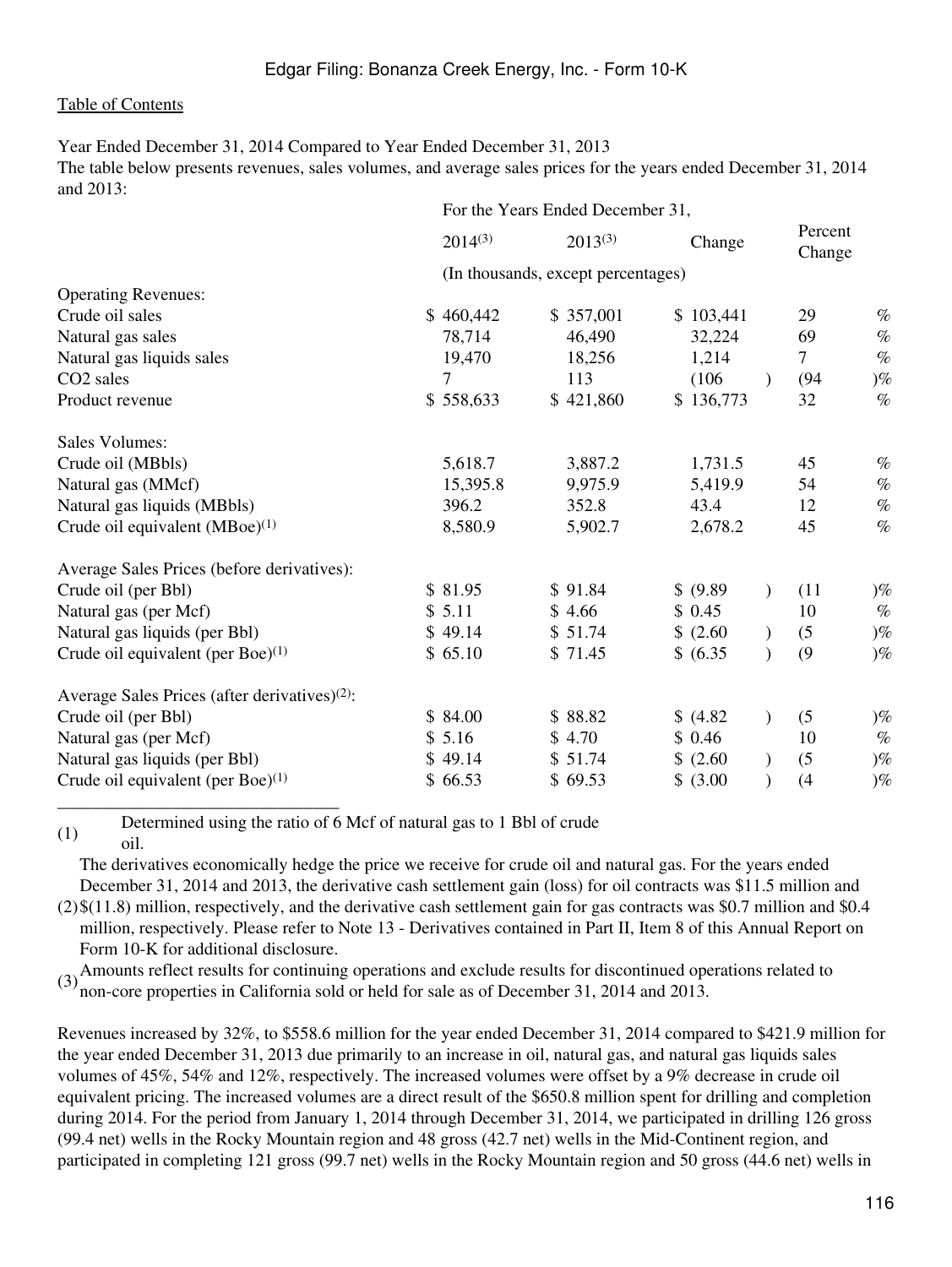the Mid-Continent region. Our Wattenberg Field natural gas is sold without processing into dry gas and NGLs, and therefore, sells at a premium due to its high BTU content.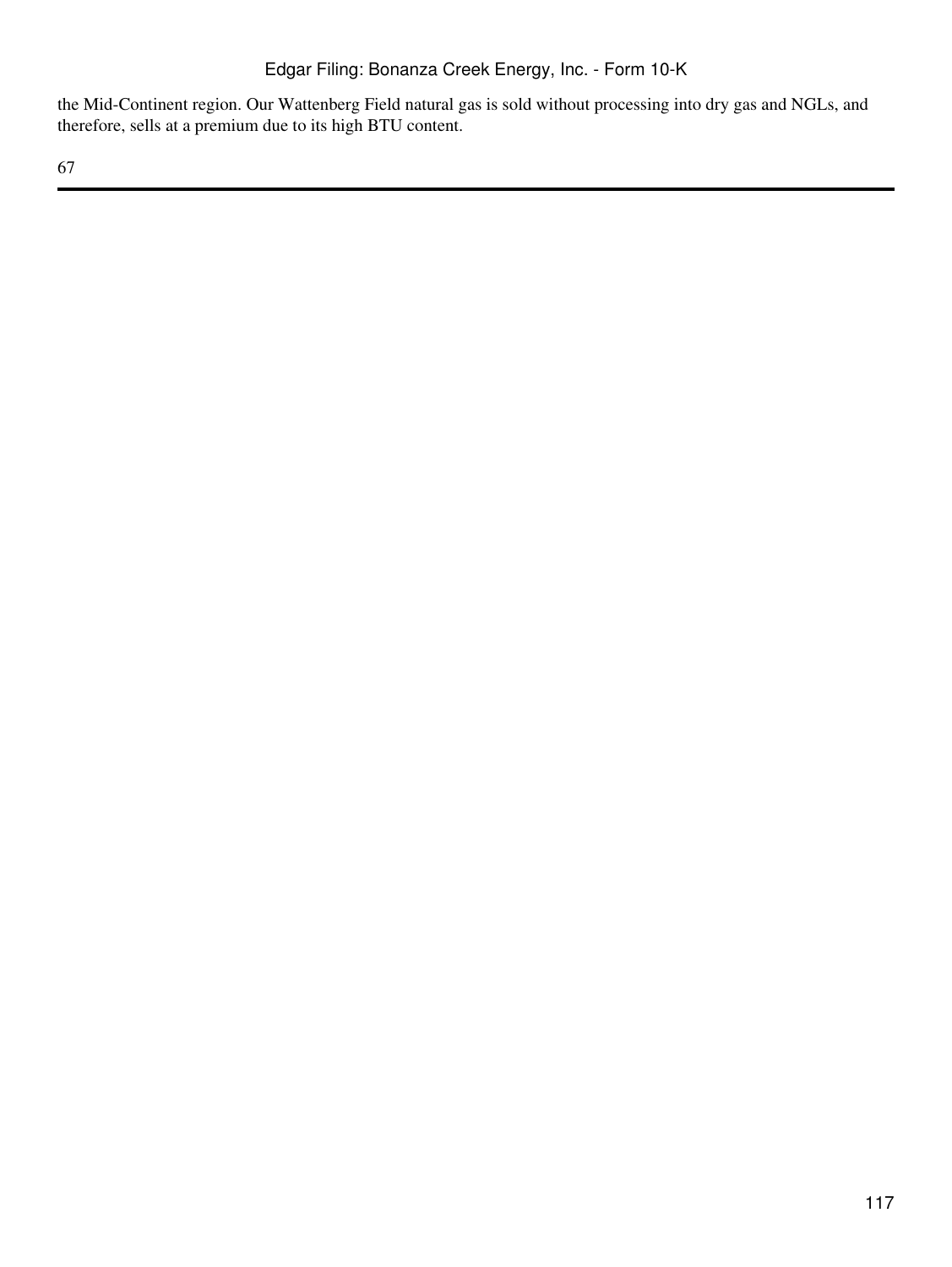The table below presents operating expenses and per Boe data for the years ended December 31, 2014 and 2013: For the Years Ended December 31,

| $2014^{(1)}$ | $2013^{(1)}$ | Change    | Percent<br>Change                  |           |
|--------------|--------------|-----------|------------------------------------|-----------|
|              |              |           |                                    |           |
|              |              |           |                                    |           |
| \$72,411     | \$47,771     | \$24,640  | 52                                 | $\%$      |
| 50,430       | 27,203       | 23,227    | 85                                 | $\%$      |
| 5,346        | 4,213        | 1,133     | 27                                 | $\%$      |
| 228,789      | 140,176      | 88,613    | 63                                 | $\%$      |
| 167,592      |              | 167,592   | 100                                | $\%$      |
| 81,571       | 55,502       | 26,069    | 47                                 | $\%$      |
| \$606,139    | \$274,865    | \$331,274 | 121                                | $\%$      |
|              |              |           |                                    |           |
| \$8.44       | \$8.09       | \$0.35    | $\overline{4}$                     | $\%$      |
| 5.88         | 4.61         | 1.27      | 28                                 | $\%$      |
| 0.62         | 0.71         | (0.09)    | (13)                               | $)\%$     |
| 26.66        | 23.75        | 2.91      | 12                                 | $\%$      |
| 19.53        |              | 19.53     | 100                                | $\%$      |
| 9.51         | 9.40         | 0.11      |                                    | $\%$      |
| \$70.64      | \$46.56      | \$24.08   | 52                                 | $\%$      |
|              |              |           | (In thousands, except percentages) | $\lambda$ |

\_\_\_\_\_\_\_\_\_\_\_\_\_\_\_\_\_\_\_\_\_\_\_\_\_\_\_\_\_\_\_ (1) Amounts reflect results for continuing operations and exclude results for discontinued operations related to  $(1)$  non-operations in Colifornia sold or hald for sola se of December 21, 2014 and 2012. non-core properties in California sold or held for sale as of December 31, 2014 and 2013.

Lease operating expense. Our lease operating expenses increased \$24.6 million, or 52%, to \$72.4 million for the year ended December 31, 2014 from \$47.8 million for the year ended December 31, 2013 and increased on an equivalent basis from \$8.09 per Boe to \$8.44 per Boe. The increase in lease operating expense was related to the increased sales volumes of 45% attributable to our drilling program. During the year ended December 31, 2014, three of the largest components of lease operating expenses: well servicing, compression and pumping increased \$10.0 million, \$7.1 million and \$3.5 million, respectively, over the comparable period in 2013. We were impacted by high gas gathering pipeline pressures and emission compliance standards which resulted in sales volumes that were less than anticipated. The increase in lease operating expenses on an equivalent basis was due to extreme cold weather experienced during both the first and fourth quarters of 2014 driving up operating costs at a faster pace than sales volumes.

Severance and ad valorem taxes. Our severance and ad valorem taxes increased \$23.2 million, or 85%, to \$50.4 million for the year ended December 31, 2014 from \$27.2 million for the year ended December 31, 2013. The increase was primarily related to a 45% increase in sales volumes for the year ended December 31, 2014 over the comparable period in 2013. Colorado has higher severance and ad valorem tax rates than Arkansas and contributed a greater percentage of production for the year ended December 31, 2014 when compared to the same period in 2013. Increased sales volumes from our Wattenberg wells completed in 2014 resulted in a lag in the amount of ad valorem tax credits eligible for deduction against severance taxes generated in the current year because ad valorem taxes are not eligible for deduction during the year a well is completed.

Exploration. Our exploration expense increased \$1.1 million to \$5.3 million in the year ended December 31, 2014 from \$4.2 million in the year ended December 31, 2013. During 2014, we incurred \$3.4 million of seismic charges for an acquisition project within the Wattenberg Field, a \$1.0 million dry hole charge related to a vertical well within the Wattenberg Field drilled to test the Lyons formation, and \$0.9 million in delay rentals. During 2013, we spent \$1.5 million on a seismic acquisition project within the Wattenberg Field, wrote-off one exploratory dry hole totaling \$0.6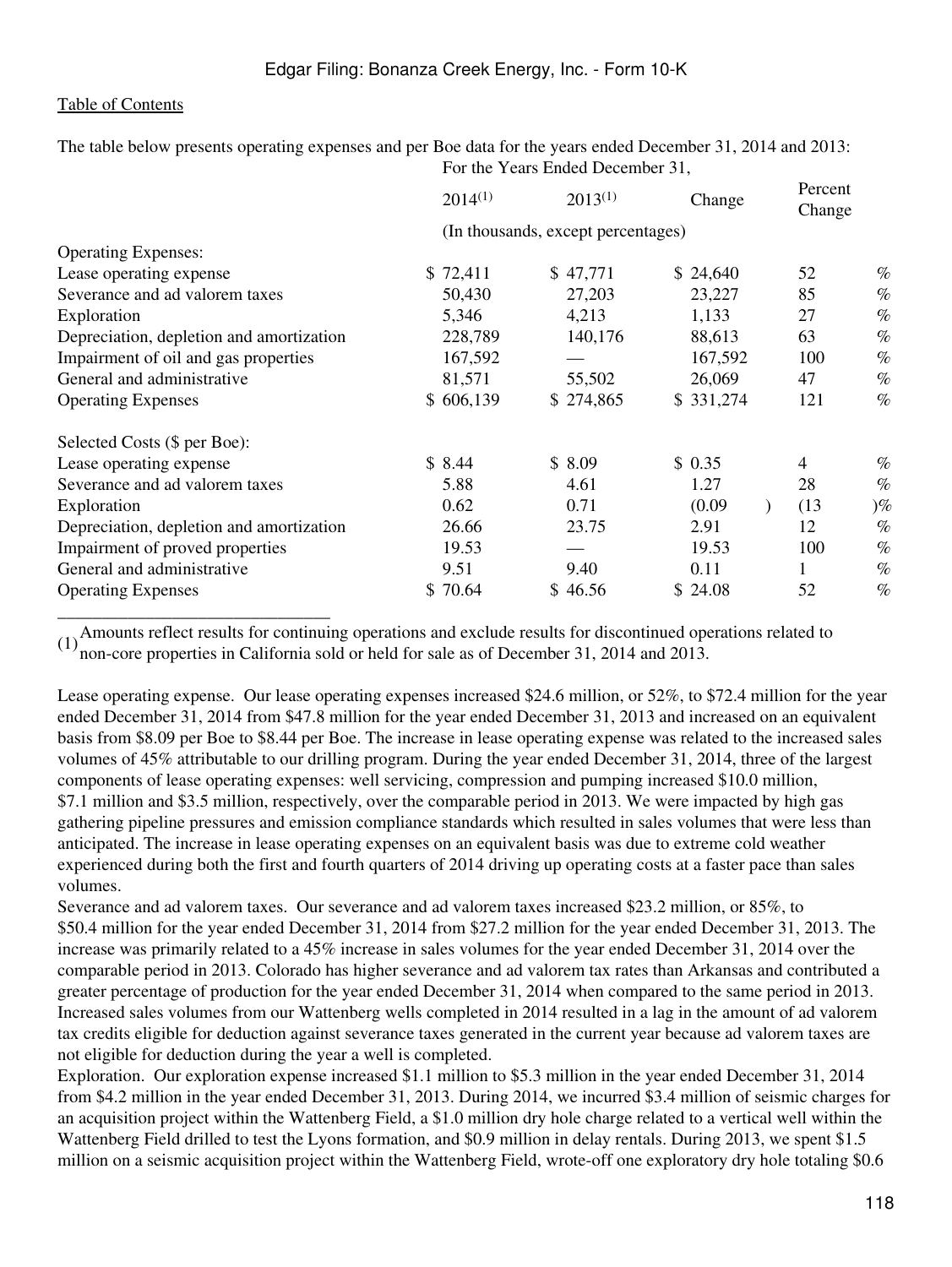million and wrote-off \$1.7 million on an expired non-core lease in the North Park Basin. Depreciation, depletion and amortization. Our depreciation, depletion and amortization expense increased \$88.6 million, or 63%, to \$228.8 million for the year ended December 31, 2014 from \$140.2 million for the year ended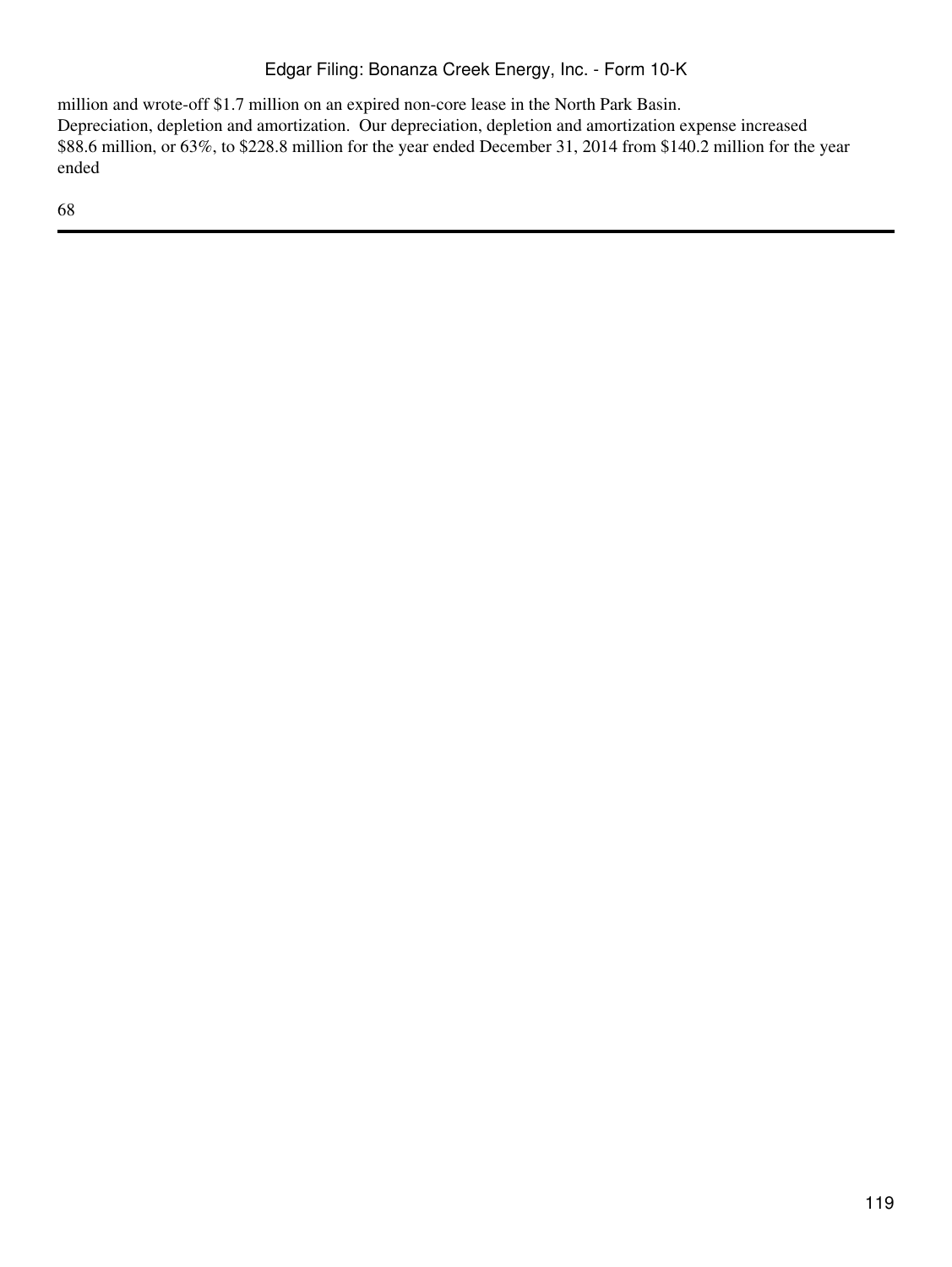December 31, 2013. Our depreciation, depletion, and amortization expense per Boe increased \$2.91, to \$26.66 for the year ended December 31, 2014 as compared to \$23.75 for the year ended December 31, 2013. The increase was primarily the result of a sales volumes growth of 45% outpacing the corresponding growth in proved reserves of 28%. Impairment of oil and gas properties. Our impairment of oil and gas properties was \$167.6 million for the year ended December 31, 2014. We impaired \$127.3 million of proved properties within the Dorcheat Macedonia Field due to low commodity prices, \$25.0 million of non-core proved properties within the McKamie Patton Field due to low commodity prices, and \$15.3 million of proved properties in our McCallum Field due to low commodity prices and a strategic shift to horizontal drilling. The Company incurred no impairment charges for the year ended December 31, 2013. Please refer to Note 1 - Summary of Significant Accounting Policies in Part II, Item 8 of this Annual Report on Form 10-K for additional discussion.

General and administrative. Our general and administrative expense increased \$26.1 million, or 47%, to \$81.6 million for the year ended December 31, 2014 from \$55.5 million for the year ended December 31, 2013 and increased on an equivalent basis from \$9.40 per Boe to \$9.51 per Boe. During the year ended December 31, 2014, wages and benefits (excluding executive departures) were \$13.8 million higher than the comparable period in 2013. The increase in wages and benefits is primarily due to an increase in headcount as a result of our drilling program between the two years. Cash severance and stock-based compensation for executive departures was \$14.1 million for the year ended December 31, 2014.

Derivative gain (loss). Our derivative gain increased \$134.1 million to \$121.6 million for the year ended December 31, 2014 from a loss of \$12.5 million for the comparable period in 2013. The gain incurred was primarily the result of realized prices being less than the contract prices as commodity strip prices, particularly oil, decreased during 2014. Please refer to Note 13 - Derivatives in Part II, Item 8 of this Annual Report on Form 10-K for additional discussion.

Interest expense. Our interest expense increased \$24.4 million, or 111%, to \$46.4 million for the year ended December 31, 2014 from \$22.0 million for the year ended December 31, 2013. The increase for the year ended December 31, 2014 is primarily due to the \$200.0 million 6.75% Senior Notes add-on that occurred during the fourth quarter of 2013 and the issuance of the \$300.0 million 5.75% Senior Notes at the beginning of the third quarter of 2014. Interest expense, including amortization of the premium and financing costs, on the Senior Notes for the year ended December 31, 2014 and 2013 was \$42.3 million and \$17.0 million, respectively. Interest expense on our revolving credit facility was \$3.0 million and amortization of deferred financing costs was \$1.1 million for the year ended December 31, 2014. Average debt outstanding during 2014 was \$644.4 million as compared to \$306.0 million for the comparable period in 2013.

Income tax expense. Our estimate for federal and state income taxes for the year ended December 31, 2014 was \$11.0 million from continuing operations as compared to \$42.9 million for the year ended December 31, 2013. We are allowed to deduct various items for tax reporting purposes that are capitalized for purposes of financial statement presentation. Our effective tax rate for the year ended December 31, 2014 was 39.3% as compared to 38.2% for the year ended December 31, 2013. These rates differ from the U.S. statutory income tax rate primarily due to the effects of state income taxes.

Results for Discontinued Operations

During June of 2012, the Company began marketing, with an intent to sell, all of its oil and gas properties in California. The Company determined that our intent to sell out of an entire region qualified for discontinued operations accounting and these assets have been presented as discontinued operations in the accompanying statements of operations.

The majority of these properties were sold in 2012. The remaining property located in the Midway Sunset Field sold on March 21, 2014 for approximately \$6.0 million and resulted in a \$5.5 million gain.

The operating results before income taxes for our California properties for the year ended December 31, 2014 were net revenues of \$0.4 million, and operating expenses of \$0.4 million, as compared to net revenues of \$1.7 million, and operating expenses of \$2.3 million for the year ended December 31, 2013. Sales volumes for the years ended December 31, 2014 and 2013 were 10 Boe/d and 47 Boe/d, respectively.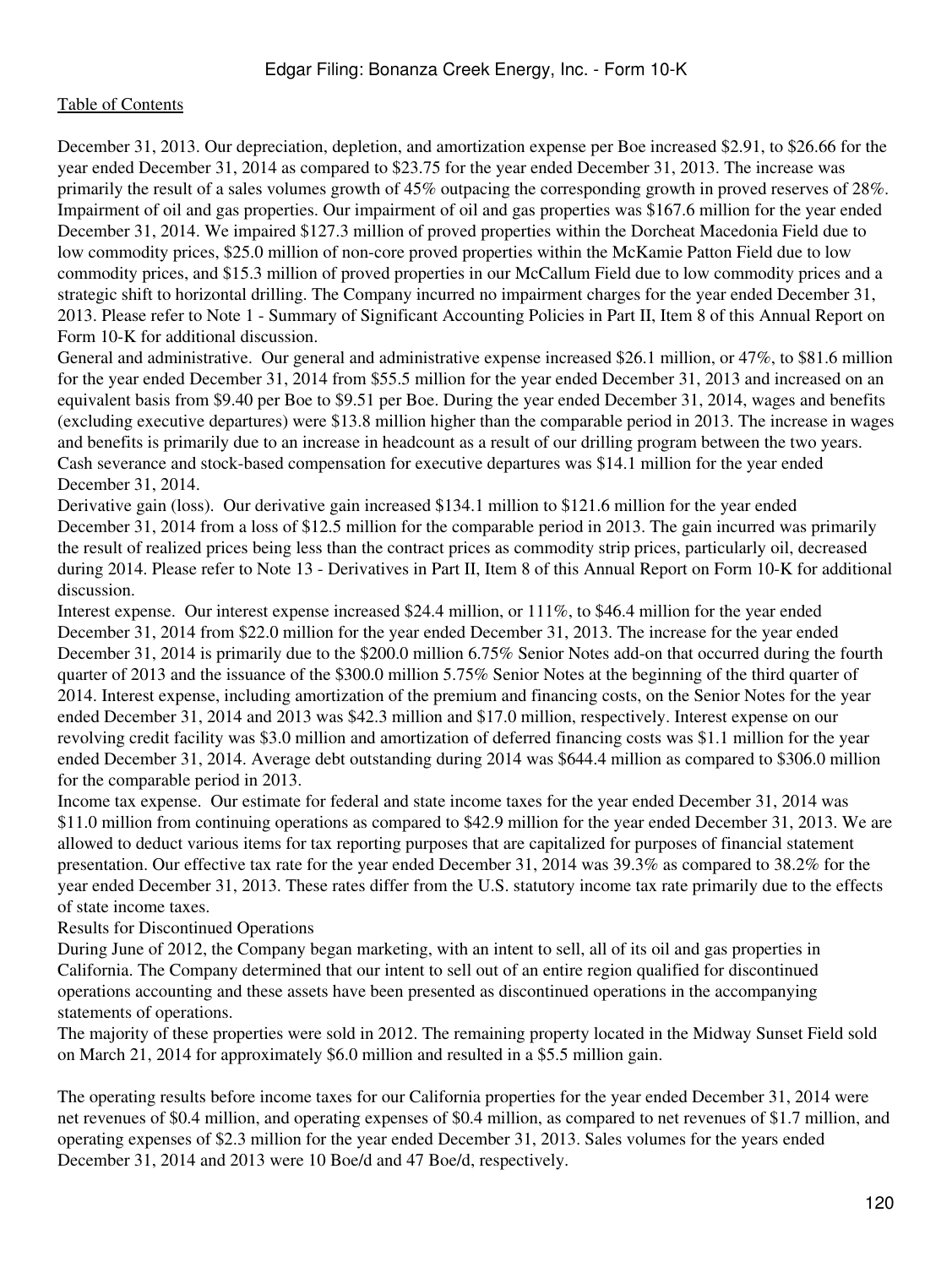Liquidity and Capital Resources

We fund our operations, capital expenditures and working capital requirements with cash flows from our operating activities, borrowings under our revolving credit facility, divestitures of assets and by accessing the debt and capital markets.

We currently anticipate funding our 2016 operations with operating cash flows and the revolving credit facility, until such point that we execute a divestiture. We believe that we will have sufficient cash flows to fund our business for at least the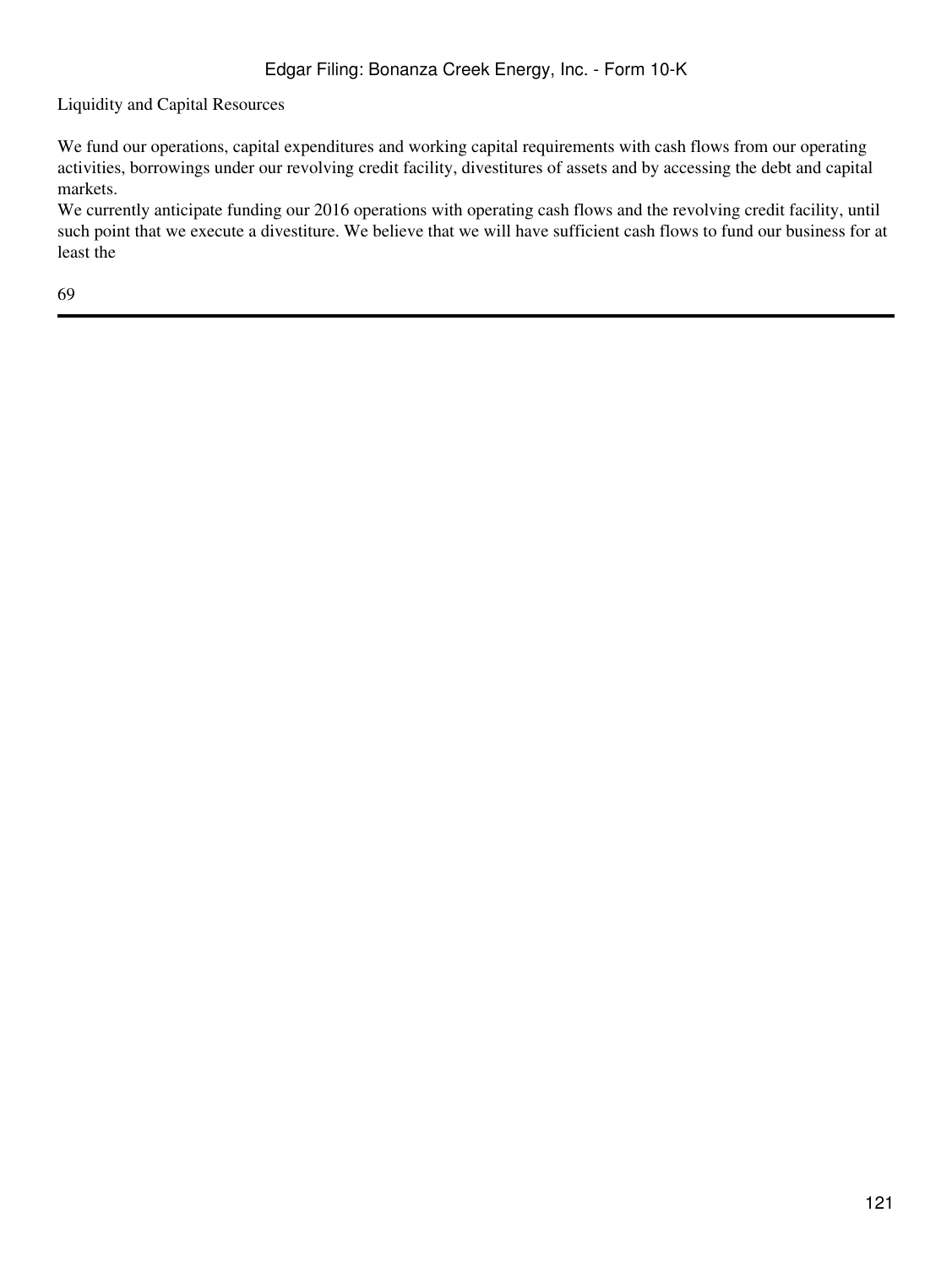next 12 months after the date of this filing, assuming we cease drilling after the first quarter of 2016 and until such point that oil prices rebound or we execute upon one or more of our 2016 liquidity strategies. To the extent actual operating results differ from our anticipated results or our borrowing base under our revolving credit facility is significantly reduced, our liquidity could be adversely affected. Furthermore, our ability to borrow under our revolving credit facility is subject to compliance with certain financial covenants, including the maintenance of certain financial ratios, including a minimum current ratio, a maximum leverage ratio and a minimum interest coverage ratio. As of December 31, 2015, the Company was in compliance with all financial covenants, with a senior secured debt to EBITDAX ratio of 0.3x, an interest coverage ratio of 4.8x and a current ratio of 3.5x. However, continuation of low oil, natural gas and NGL prices or their further deterioration could significantly reduce cash flow, which is a critical underpinning of our required financial covenants, which could make it necessary for us to negotiate an amendment to one or more of these financial covenants in order to avoid a default. Our ultimate success in negotiating such an amendment with our lenders is not guaranteed nor is our ability to avoid a restructuring or bankruptcy filing.

On July 15, 2014, we issued \$300.0 million of 5.75% Senior Notes that mature on February 1, 2023. Interest on the 5.75% Senior Notes began accruing on July 15, 2014, and we will pay interest on February 1 and August 1 of each year, beginning on February 1, 2015. The net proceeds from the sale of the 5.75% Senior Notes were approximately \$293.4 million after deductions of \$6.6 million of expenses and underwriting discounts and commissions. Please refer to Note 7 - Long-Term Debt in Part II, Item 8 of this Annual Report on Form 10-K for additional discussion.

On February 6, 2015, the Company completed a public offering of 8,050,000 shares of its common stock generating net proceeds of \$202.7 million after deducting underwriter discounts, commissions and estimated offering expenses of approximately \$6.6 million.

On May 13, 2015, our borrowing base was decreased from \$600.0 million to \$550.0 million and was subsequently further reduced by 14% on October 19, 2015 from \$550.0 million to \$475.0 million, despite a 56% reduction in our crude oil equivalent pricing in 2015 when compared to 2014. As of December 31, 2015, we had \$79.0 million outstanding on our revolving credit facility, a \$12.0 million letter of credit issued, and \$384.0 million of available borrowing capacity. Our next scheduled borrowing base redetermination is to occur during May 2016. Our weighted-average interest rates (excluding amortization of deferred financing costs and the accretion of our contractual obligation for land acquisition) on borrowings from our revolving credit facility were 1.71% and 2.31%, respectively, for the years ended December 31, 2015 and 2014. Our commitment fees were \$1.9 million and \$2.0 million, respectively, for the years ended December 31, 2015 and 2014. Please refer to the Credit Facility section below for additional discussion.

In 2016, we have 5,500 Bbls per day of oil hedged with three-way collars with an average ceiling of \$96.83 per Bbl, average floor of \$85.00 per Bbl and average short floor of \$70.00 per Bbl. We expect that our commodity derivative positions will provide partial stabilization of our expected cash flows from operations. Please refer to Note 13 - Derivatives in Part II, Item 8 of this Annual Report on Form 10-K for a summary of derivatives in place and Item 3. Quantitative and Qualitative Disclosures About Market Risks below for additional discussion.

The following table summarizes our cash flows and other financial measures for the periods indicated.

| For the Years Ended December 31, |                                                  |            |
|----------------------------------|--------------------------------------------------|------------|
|                                  | 2014                                             | 2013       |
| (in thousands)                   |                                                  |            |
|                                  | \$327,720                                        | \$307,015  |
| (321, 577)                       |                                                  | (465, 223) |
|                                  | 319,276                                          | 334,522    |
|                                  | 2,584                                            | 180,582    |
| 16,270                           | 179,566                                          | 13,797     |
|                                  | 641,204                                          | 417,835    |
|                                  | 2015<br>\$95,027<br>245,307<br>21,341<br>425,918 | (824,994)  |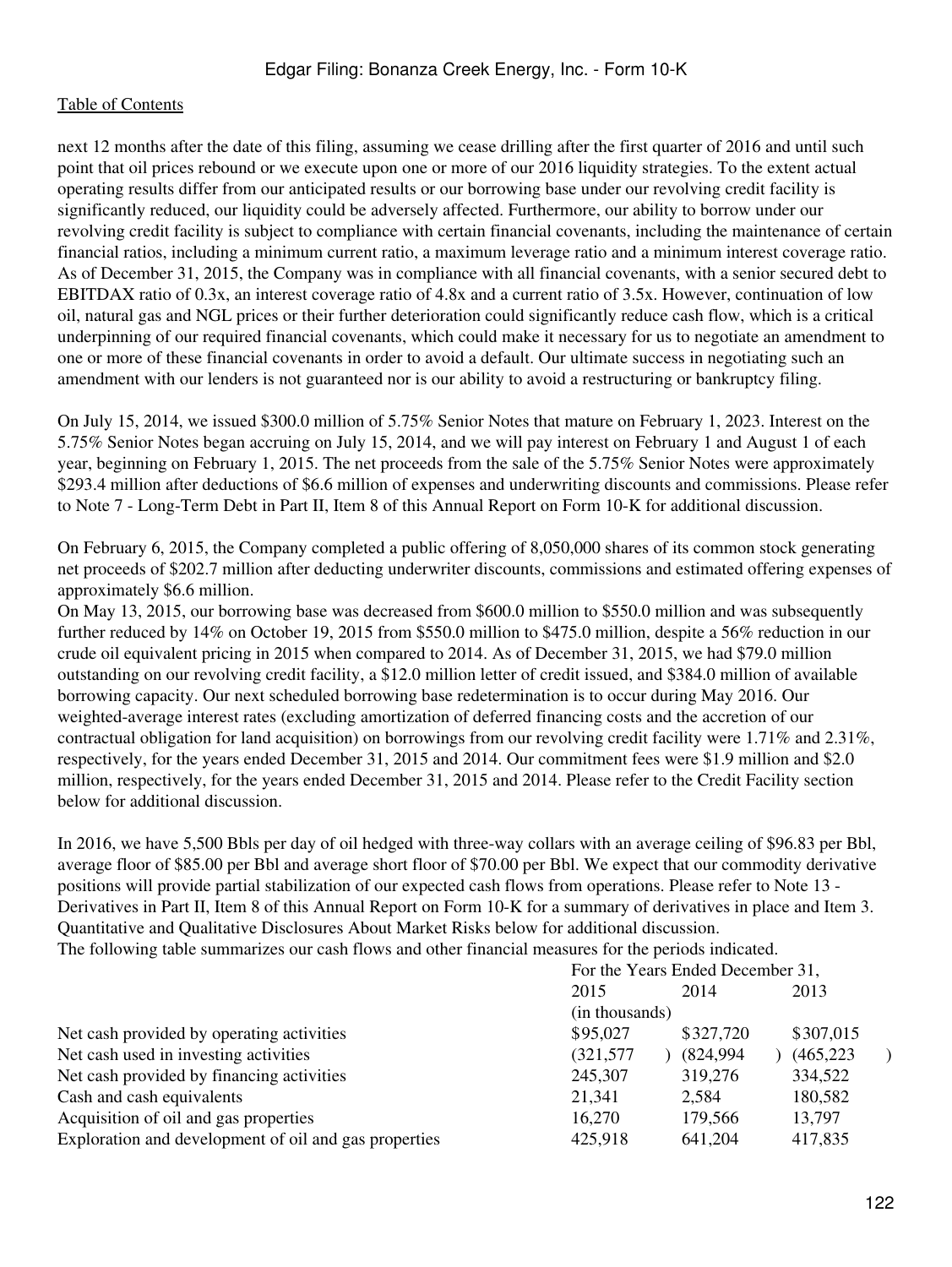Cash flows provided by operating activities

During 2015, we generated \$95.0 million of cash provided by operating activities, a decrease of \$232.7 million from the comparable period in 2014. The decrease in cash flows from operating activities resulted primarily from a 56% decrease in crude oil equivalent pricing and was partially offset by a 20% increase in sales volumes and a \$31.8 million reduction in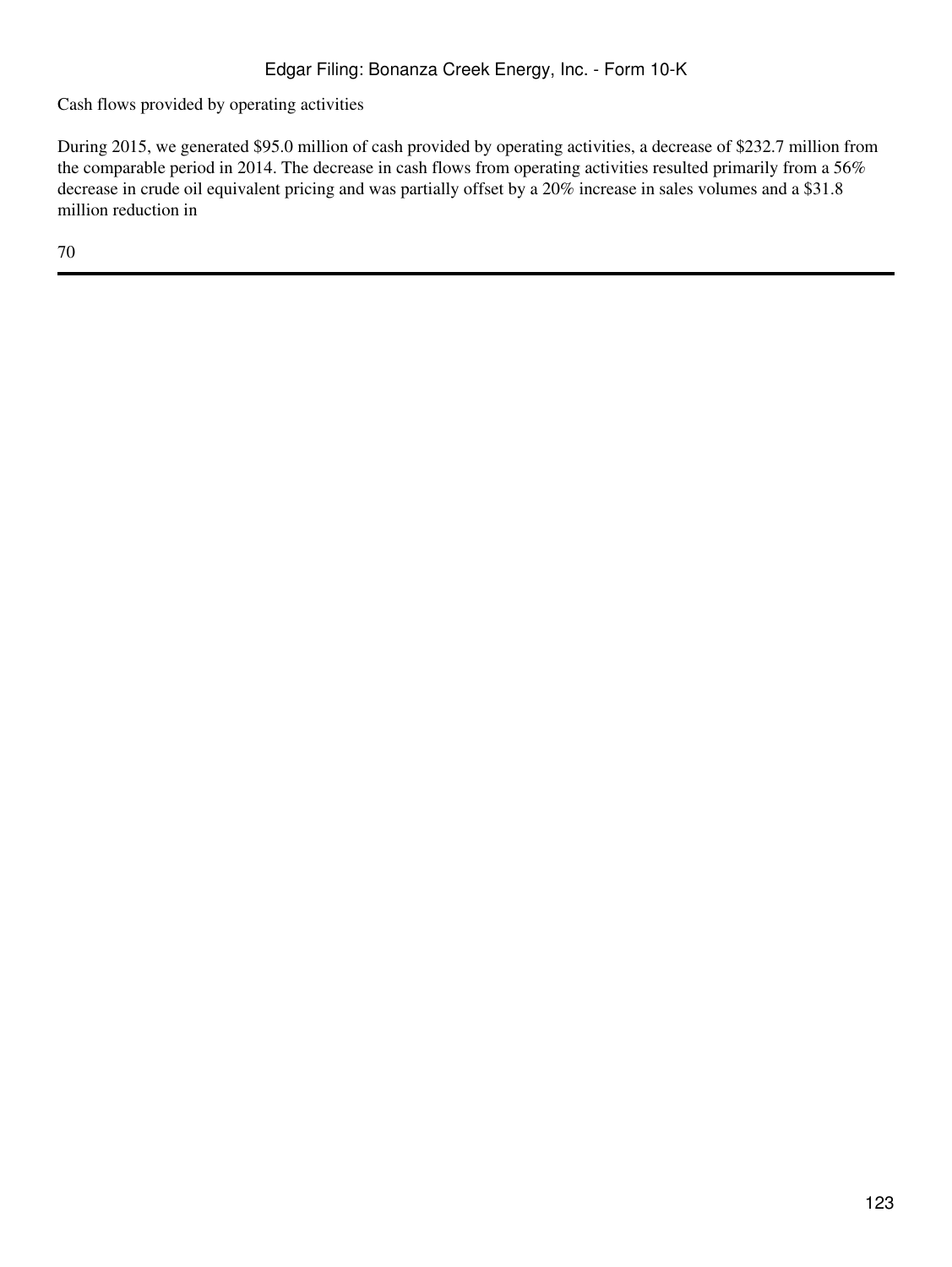severance and ad valorem taxes during the year ended December 31, 2015 as compared to the year ended December 31, 2014. See Results of Operations above for more information on the factors driving these changes.

During 2014, we generated \$327.7 million of cash provided by operating activities, an increase of \$20.7 million from 2013. The increase in cash flows from operating activities resulted primarily from a 45% increase in sales volumes offset by a 9% decrease in realized crude oil equivalent prices. These positive factors were partially offset by increased lease operating expense, production taxes, cash portion of general and administrative expense, and cash portion of interest expense during 2014 as compared to 2013. See Results of Operations above for more information on the factors driving these changes.

Cash flows used in investing activities

Expenditures for development of oil and natural gas properties are the primary use of our capital resources. Net cash used in investing activities for the year ended December 31, 2015 decreased \$503.4 million as compared to the same period in 2014. For the year ended December 31, 2015, cash used for the acquisition of oil and gas properties was \$16.3 million and cash used for the development of oil and natural gas properties was \$425.9 million which was offset by net derivative cash receipts of \$131.0 million. For the year ended December 31, 2014, cash used for the acquisition of oil and gas properties was \$179.6 million, cash used for the development of oil and natural gas properties was \$641.2 million and net derivative cash receipts were \$12.2 million. For the year ended December 31, 2013, cash used for the acquisition of oil and gas properties was \$13.8 million, cash used for the development of oil and natural gas properties was \$417.8 million.

Cash flows provided by financing activities

Net cash provided by financing activities for the year ended December 31, 2015 decreased \$74.0 million, compared to the same period in 2014. The decrease was primarily due to \$202.7 million of net proceeds from the sale of common stock that occurred during the year plus net borrowings of \$46.0 million from our revolving credit facility compared to \$292.9 million of net proceeds from the sale of Senior Notes plus net borrowings of \$33.0 million from our revolving credit facility during the year ended December 31, 2014 being less.

# Credit facility

#### Revolving Credit Facility

The administrative agent of our \$1.0 billion revolving credit facility is KeyBank National Association. The revolving credit facility provides for interest rates plus an applicable margin to be determined based on the London Interbank Offered Rate ("LIBOR") or a bank base rate ("Base Rate"), at the Company's election. LIBOR borrowings bear interest at LIBOR plus 1.50% to 2.50% depending on the utilization level, and the Base Rate borrowings bear interest at the "Bank Prime Rate," as defined in the revolving credit facility, plus 0.50% to 1.50%.

Our approved borrowing base under the revolving credit facility, which was \$475.0 million as of December 31, 2015, is redetermined semiannually by May 15 and November 15 and may be redetermined up to one additional time between such scheduled determinations upon our request or upon the request of the required lenders (defined as lenders holding  $66\frac{2}{3}$ % of the aggregate commitments). The borrowing base is determined by the value of our oil and gas reserves. The borrowing base is redetermined (i) in the sole discretion of the administrative agent and all of the lenders, (ii) in accordance with their customary internal standards and practices for valuing and redetermining the value of oil and gas properties in connection with reserve based oil and natural gas loan transactions, (iii) in conjunction with the most recent engineering report and other information received by the administrative agent and the lenders relating to our proved reserves and (iv) based upon the estimated value of our proved reserves as determined by the administrative agent and the lenders.

As of December 31, 2015, and through the date of this filing, we had \$79.0 million outstanding under our revolving credit facility. The revolving credit facility matures on September 15, 2017. Amounts borrowed and repaid under the revolving credit facility may be re-borrowed. The revolving credit facility may be used only to finance development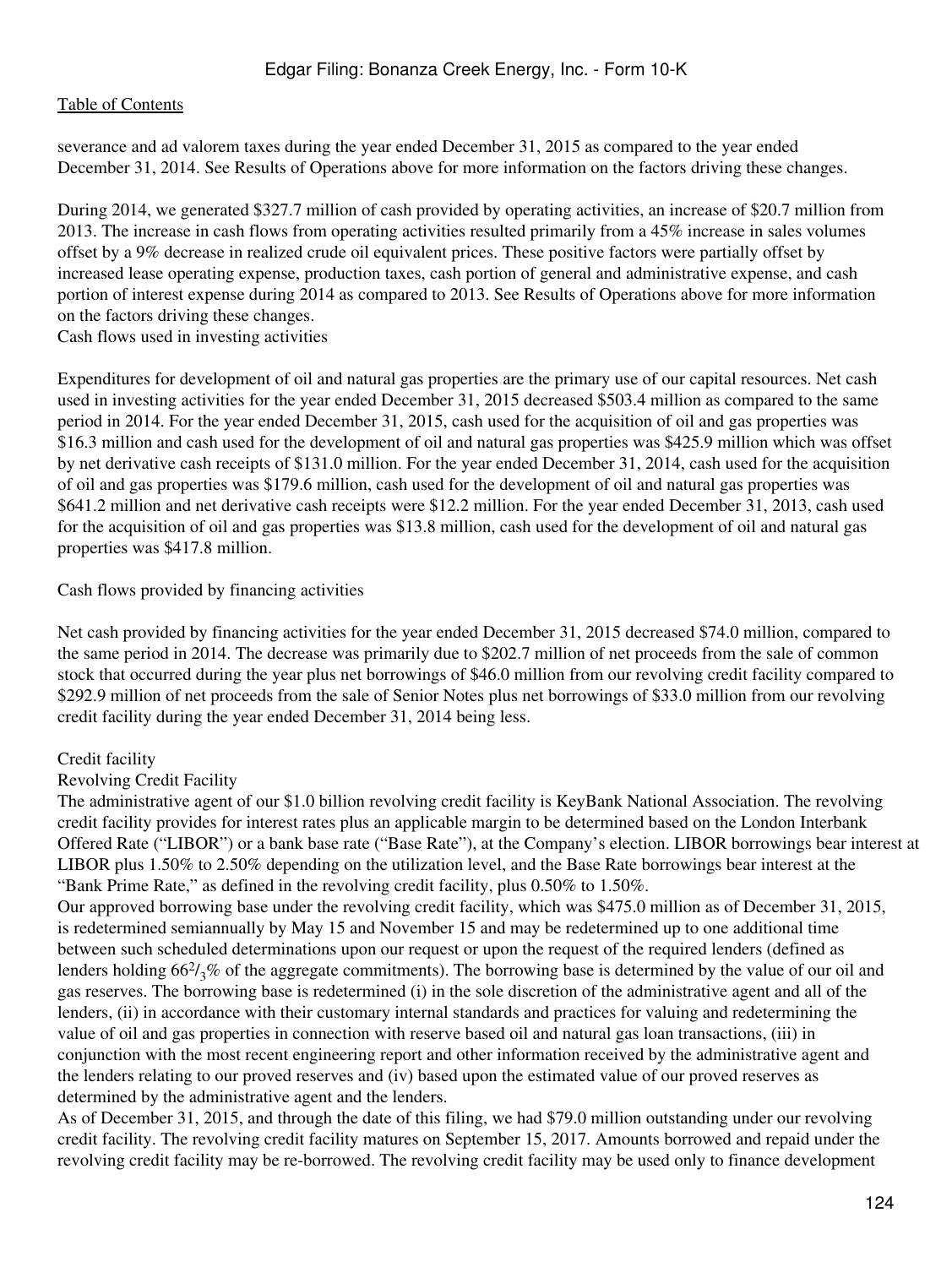of oil and gas properties, for working capital and for other general corporate purposes.

Our obligations under the revolving credit facility are secured by first priority liens on all of our property and assets (whether real, personal, or mixed, tangible or intangible), including our proved reserves and our oil and gas properties (which term is defined to include fee mineral interests, term mineral interests, leases, subleases, farm-outs, royalties, overriding royalties, net profit interests, carried interests, production payments, back in interests and reversionary interests). The revolving credit facility is guaranteed by us and all of our direct and indirect subsidiaries.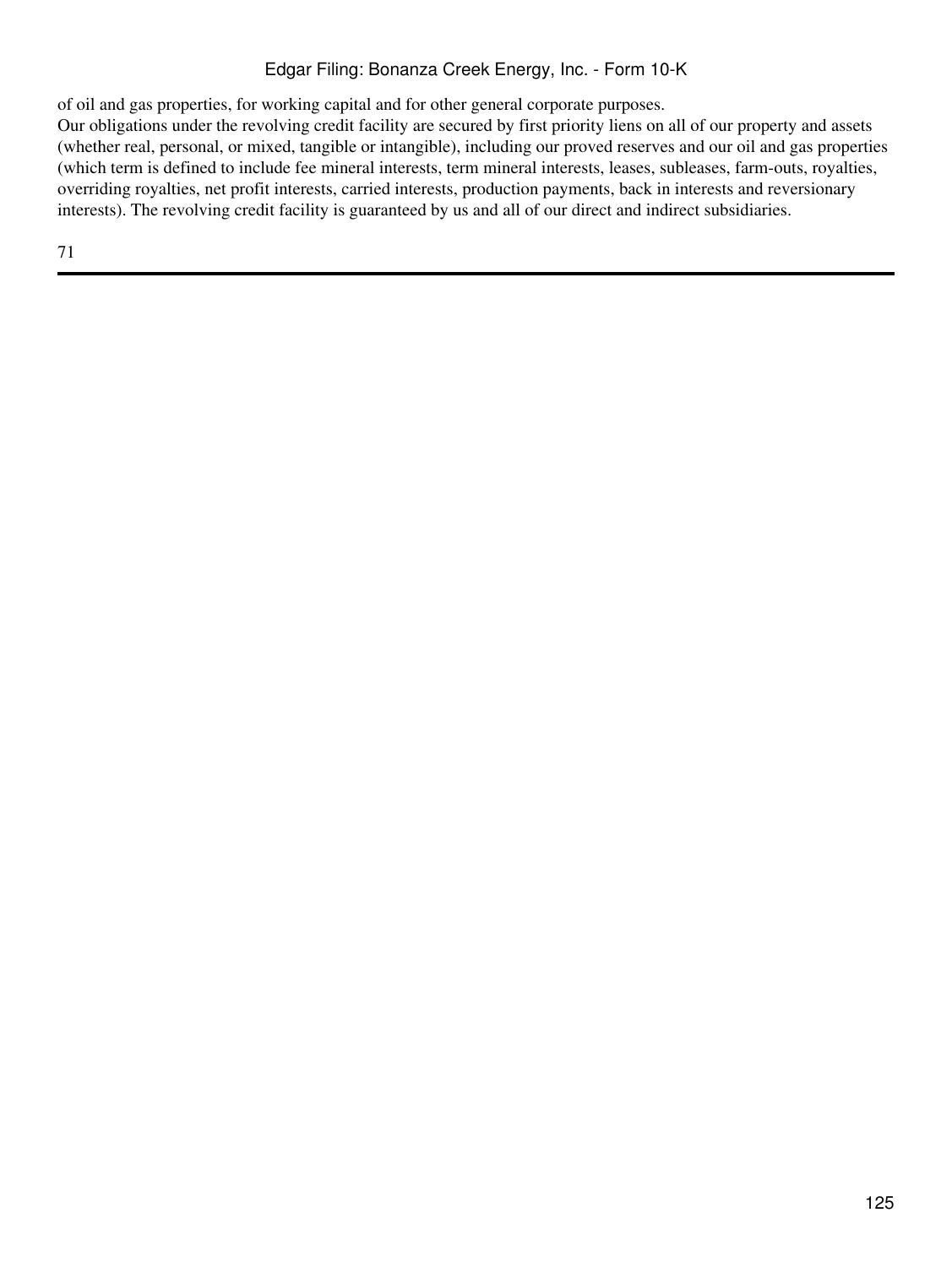#### [Table of Contents](#page-2-0)

The applicable margin varies on a daily basis based on the percentage outstanding under the borrowing base. We incur quarterly commitment fees based on the unused amount of the borrowing base ranging from 0.375% and 0.50% per annum. We may prepay loans under the revolving credit facility at any time without premium or penalty (other than customary LIBOR breakage costs).

The revolving credit facility contains various covenants limiting our ability to: •grant or assume liens;

•incur or assume indebtedness;

•grant negative pledges or agree to restrict dividends or distributions from subsidiaries;

•sell, transfer, assign or convey assets, or engage in certain mergers or acquisitions;

•make certain distributions;

make certain loans, advances and investments;

•engage in transactions with affiliates;

•enter into sale and leaseback, take-or-pay or hydrocarbon prepayment transactions; or

enter into certain swap agreements.

The revolving credit facility also contains covenants requiring us to maintain: to 1.0 (current assets include, as of the date of calculation, the aggregate of all lenders' unused commitment amounts); a current ratio (i.e., the ratio of current assets to current liabilities, excluding unsettled derivatives) of not less than 1.0

• depreciation, depletion, and amortization, exploration expense and other non-cash charges ("EBITDAX") covenant of a maximum senior secured debt (defined as borrowings under the revolving credit facility, balances drawn under letters of credit, and any outstanding second lien debt) to trailing twelve month earnings before interest, income taxes, 2.50 to 1.00; and

•a minimum trailing twelve-month interest to trailing twelve-month EBITDAX coverage rate of 2.50 to 1.00.

As of December 31, 2015 and through the filing date of this report, we were in compliance with all financial and non-financial covenants. There is the possibility that if commodity prices do not rebound or we are not able to execute upon one or more of our 2016 liquidity strategies, we will violate our debt covenants by the end of 2016. If an event of default exists under the revolving credit facility, the lenders will be able to accelerate the maturity of the loan and exercise other rights and remedies.

The revolving credit facility contains customary events of default, including:

•failure to pay any principal, interest, fees, expenses or other amounts when due;

•the failure of any representation or warranty to be materially true and correct when made;

• failures; failure to observe any agreement, obligation or covenant in the credit agreement, subject to cure periods for certain

•a cross-default for the payment of any other indebtedness of at least \$2 million;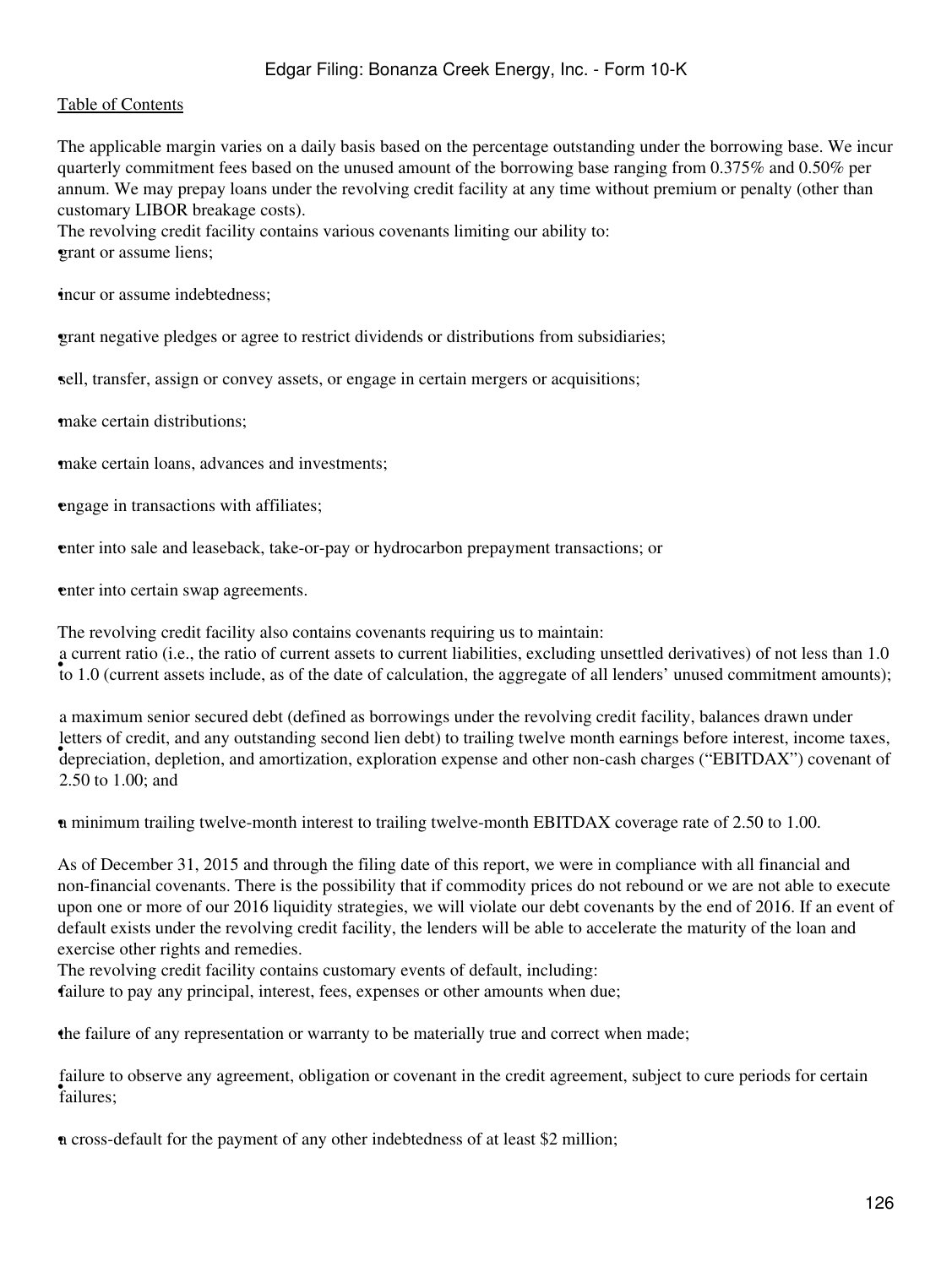bankruptcy or insolvency;

• judgments against us or our subsidiaries, in excess of \$2 million, that are not stayed;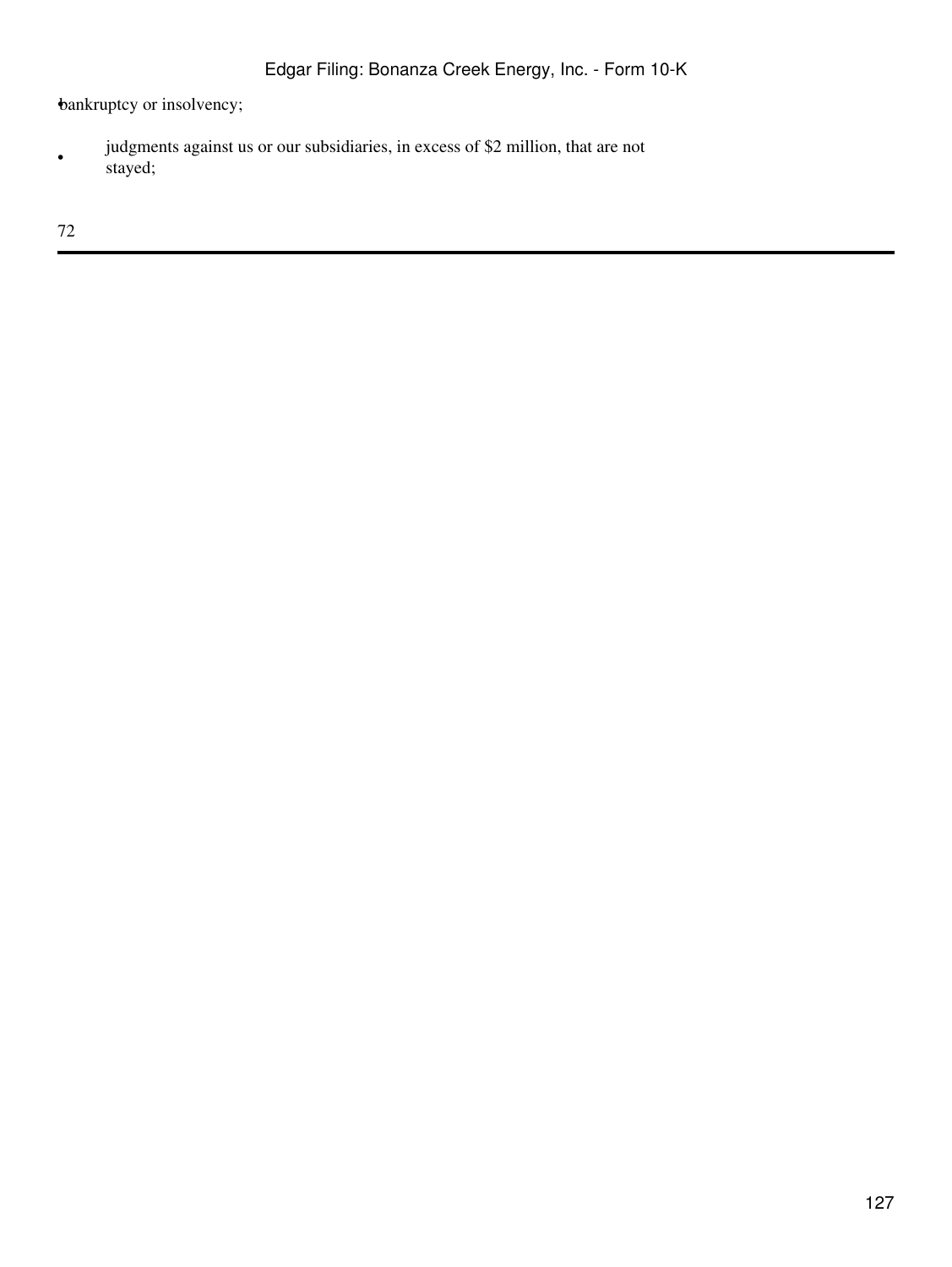**example ERISA** events involving us or our subsidiaries; and

• defined under the Securities and Exchange Act of 1934, as amended, but excluding certain permitted stockholders) a change in control (as defined in the revolving credit facility), including the ownership by a "person" or "group" (as directly or indirectly, of more than  $35\%$  of our common stock, other than certain of our current stockholders.

#### Contractual Obligations

We have the following contractual obligations and commitments as of December 31, 2015:

|                                                  |                | Less than      |                |                | More than   |
|--------------------------------------------------|----------------|----------------|----------------|----------------|-------------|
|                                                  | Total          | 1 Year         | $1 - 3$ Years  | $3 - 5$ Years  | 5 Years     |
|                                                  | (in thousands) |                |                |                |             |
| Contractual Obligation                           |                |                |                |                |             |
| <b>Senior Notes</b>                              | \$800,000      | $\mathbf{s}$ — | $\mathbf{s} =$ | $\mathbf{s} =$ | \$800,000   |
| Interest on Senior Notes                         | 300,829        | 51,000         | 102,000        | 102,000        | 45,829      |
| Revolving credit facility <sup>(1)</sup>         | 79,000         |                | 79,000         |                |             |
| Delivery commitments <sup><math>(2)</math></sup> | 503,685        | 66,616         | 179,222        | 142,871        | 114,976     |
| Wattenberg Field lease acquisition               | 12,000         | 12,000         |                |                |             |
| Operating leases $(2)$                           | 13,023         | 2,662          | 5,446          | 4,915          |             |
| Asset retirement obligations <sup>(3)</sup>      | 114,196        | 2,370          | 1,415          | 6,860          | 103,551     |
| Total                                            | \$1,822,733    | \$134,648      | \$367,083      | \$256,646      | \$1,064,356 |
|                                                  |                |                |                |                |             |

(1)The revolving credit facility matures in September 2017. The actual payments made on our revolving credit facility may vary significantly.

(2) See Note 8 - Commitments and Contingencies to our consolidated financial statements for a description of operating leases and purchase and transportation agreements.

Amounts represent our estimated future retirement obligations on an undiscounted basis. The discounted obligations are recorded as liabilities on our accompanying balance sheets as of December 31, 2015. There is \$0.2

(3) million included in the less than one year category and is not discounted and is included in accounts payable and<br>contract a manage as of December 21, 2015. Because these sects turically artend many years into the futu accrued expenses as of December 31, 2015. Because these costs typically extend many years into the future, management prepares estimates and makes judgments that are subject to future revisions based upon numerous factors. Please see Note 11 - Asset Retirement Obligation, for additional discussion.

#### Critical Accounting Policies and Estimates

The discussion and analysis of our financial condition and results of operations are based upon our consolidated financial statements, which have been prepared in accordance with accounting principles generally accepted in the United States. The preparation of our financial statements requires us to make estimates and assumptions that affect the reported amounts of assets, liabilities, revenues and expenses and related disclosure of contingent assets and liabilities. Certain accounting policies involve judgments and uncertainties to such an extent that there is reasonable likelihood that materially different amounts could have been reported under different conditions, or if different assumptions had been used. We evaluate our estimates and assumptions on a regular basis. We base our estimates on historical experience and various other assumptions that are believed to be reasonable under the circumstances, the results of which form the basis for making judgments about the carrying values of assets and liabilities that are not readily apparent from other sources. Actual results may differ from these estimates and assumptions used in preparation of our consolidated financial statements. We provide expanded discussion of our more significant accounting policies, estimates and judgments below. We believe these accounting policies reflect our more significant estimates and assumptions used in preparation of our consolidated financial statements. See Note 1 - Summary of Significant Accounting Policies to our audited consolidated financial statements for a discussion of additional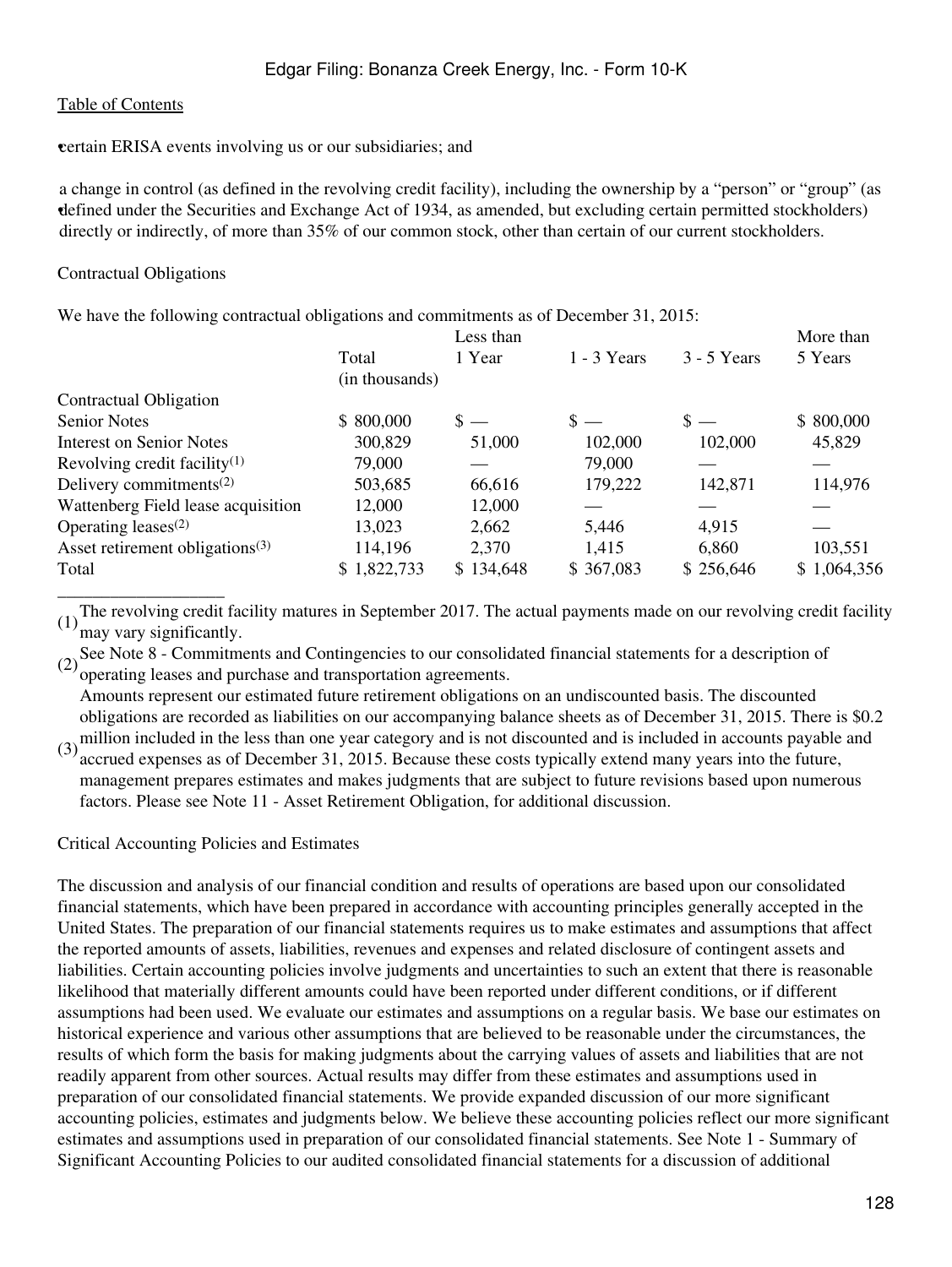accounting policies and estimates made by management.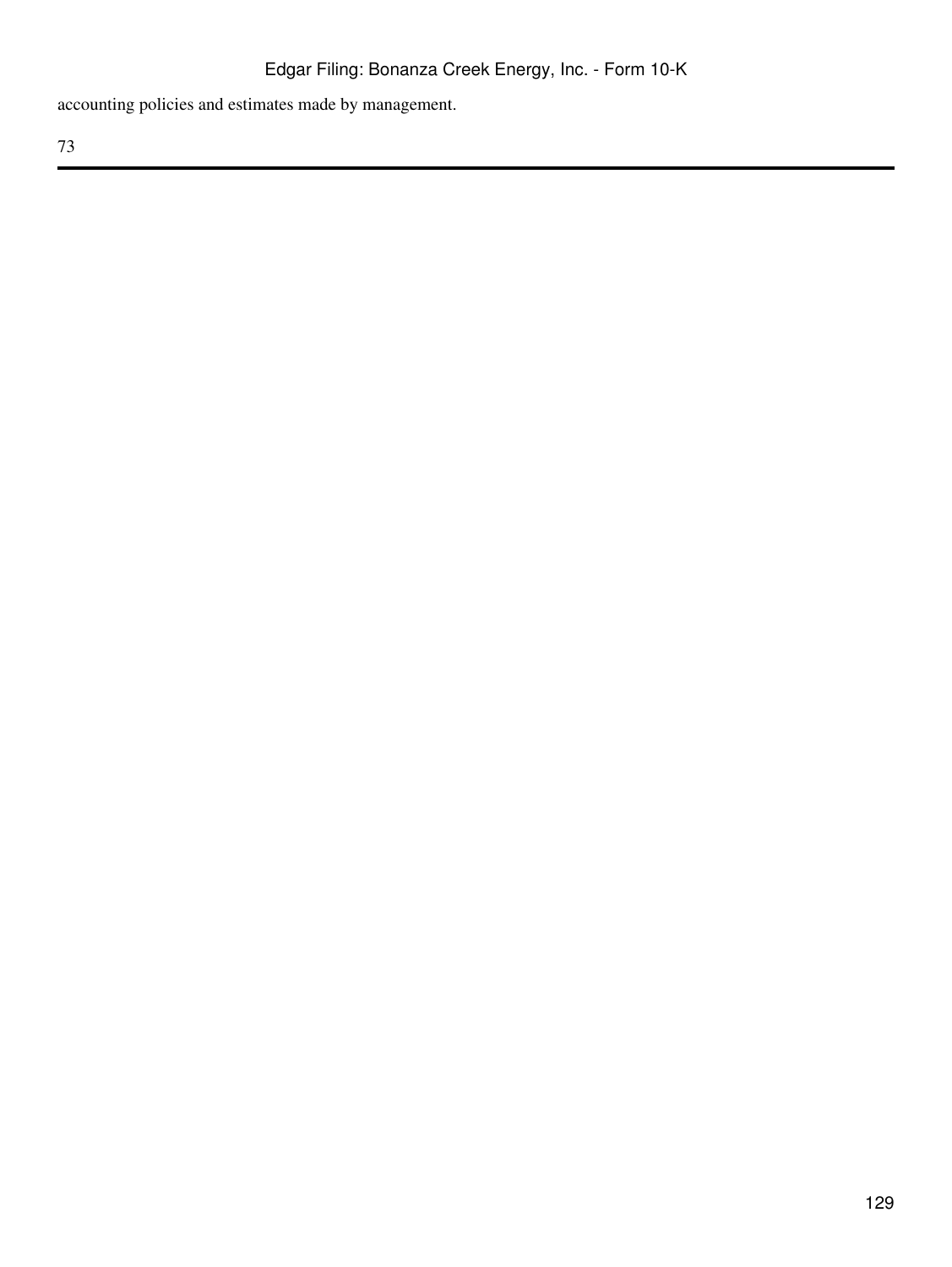Method of accounting for oil and natural gas properties

Oil and natural gas exploration and development activities are accounted for using the successful efforts method. Under this method, all property acquisition costs and costs of exploratory and development wells are capitalized at cost when incurred, pending determination of whether the well has found proved reserves. If an exploratory well does not find proved reserves, the costs of drilling the well are charged to expense. The costs of development wells are capitalized whether productive or nonproductive. All capitalized well costs and other associated costs and leasehold costs of proved properties are amortized on a unit-of-production basis over the remaining life of proved developed reserves and proved reserves, respectively.

Costs of retired, sold or abandoned properties that constitute a part of an amortization base (partial field) are charged or credited, net of proceeds, to accumulated depreciation, depletion and amortization unless doing so significantly affects the unit-of-production amortization rate for an entire field, in which case a gain or loss is recognized currently. Gains or losses from the disposal of properties are recognized currently.

Expenditures for maintenance, repairs and minor renewals necessary to maintain properties in operating condition are expensed as incurred. Major betterments, replacements and renewals are capitalized to the appropriate property and equipment accounts. Estimated dismantlement and abandonment costs for oil and natural gas properties are capitalized, net of salvage, at their estimated net present value and amortized on a unit-of-production basis over the remaining life of the related proved developed reserves.

Unproved properties consist of costs incurred to acquire unproved leases, or lease acquisition costs. Unproved lease acquisition costs are capitalized until the leases expire or when we specifically identify leases that will revert to the lessor, at which time we expense the associated unproved lease acquisition costs. The expensing or expiration of unproved lease acquisition costs are recorded as exploration expense in the statements of operations and comprehensive income in our consolidated financial statements. Lease acquisition costs related to successful exploratory drilling are reclassified to proved properties and depleted on a unit-of-production basis.

For sales of entire working interests in unproved properties, gain or loss is recognized to the extent of the difference between the proceeds received and the net carrying value of the property. Proceeds from sales of partial interests in unproved properties are accounted for as a recovery of costs unless the proceeds exceed the entire cost of the property. Oil and natural gas reserve quantities and Standardized Measure

Our internal corporate reservoir engineering group prepares, and our third-party petroleum consultant audits our estimates of oil and natural gas reserves and associated future net revenues. While the SEC has adopted rules which allow us to disclose proved, probable and possible reserves, we have elected to disclose only proved reserves in this Annual Report on Form 10-K. The SEC's revised rules define proved reserves as the quantities of oil and gas, which, by analysis of geoscience and engineering data, can be estimated with reasonable certainty to be economically producible - from a given date forward, from known reservoirs, and under existing economic conditions, operating methods, and government regulations - prior to the time at which contracts providing the right to operate expire, unless evidence indicates that renewal is reasonably certain, regardless of whether deterministic or probabilistic methods are used for the estimation. The project to extract the hydrocarbons must have commenced or the operator must be reasonably certain that it will commence the project within a reasonable time. Our internal corporate reservoir engineering group and our third party petroleum consultant must make a number of subjective assumptions based on their professional judgment in developing reserve estimates. Reserve estimates are updated annually and consider recent production levels and other technical information about each field. Oil and natural gas reserve engineering is a subjective process of estimating underground accumulations of oil and natural gas that cannot be precisely measured. The accuracy of any reserve estimate is a function of the quality of available data and of engineering and geological interpretation and judgment.

Periodic revisions to the estimated reserves and future cash flows may be necessary as a result of a number of factors, including reservoir performance, new drilling, oil and natural gas prices, cost changes, technological advances, new geological or geophysical data, or other economic factors. Accordingly, reserve estimates are generally different from the quantities of oil and natural gas that are ultimately recovered. We cannot predict the amounts or timing of future reserve revisions. If such revisions are significant, they could significantly affect future amortization of capitalized costs and result in impairment of assets that may be material.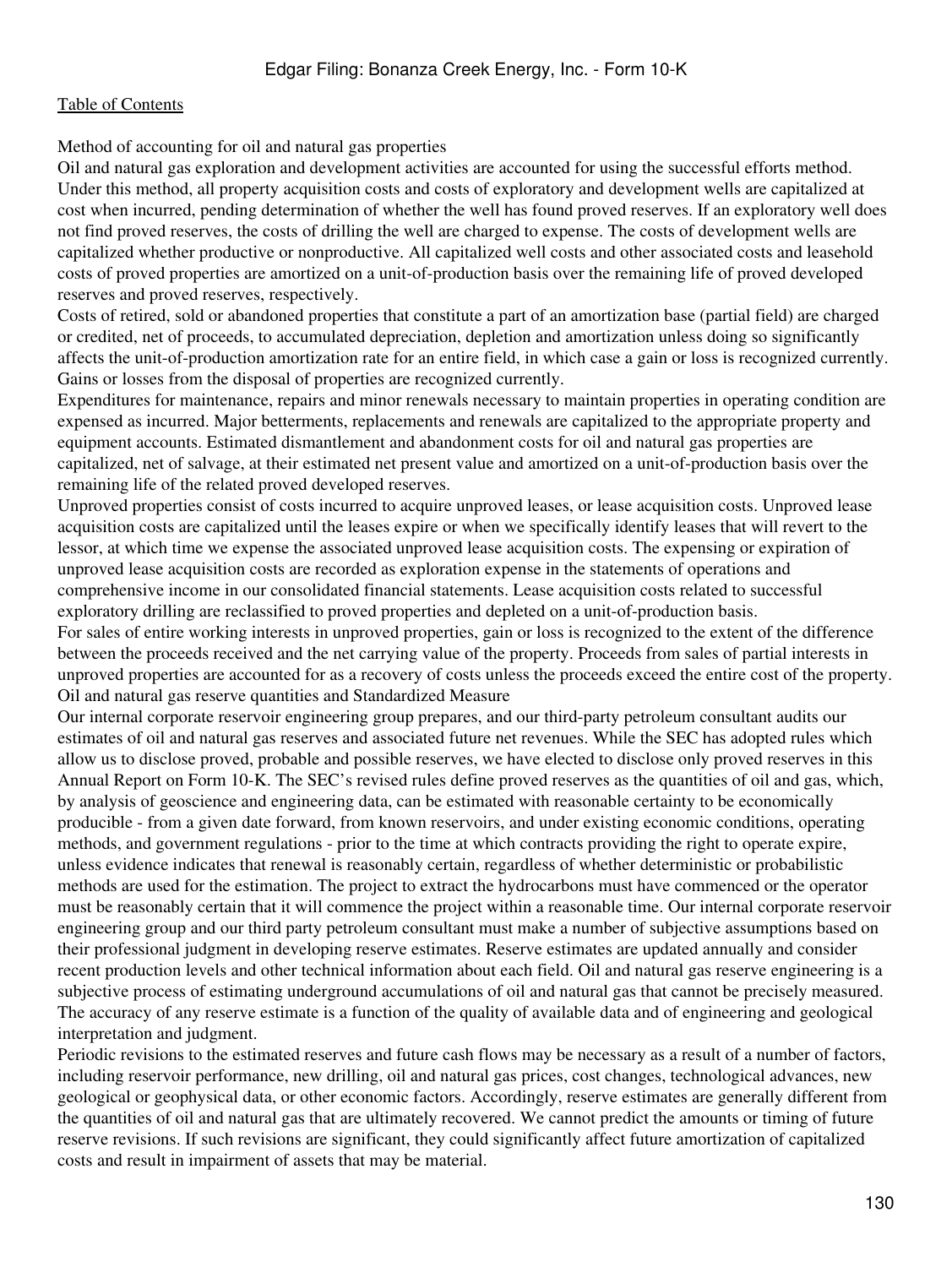Revenue recognition

Revenue from our interests in producing wells is recognized when the product is delivered, at which time the customer has taken title and assumed the risks and rewards of ownership, and collectability is reasonably assured. Substantially all of our production is sold to purchasers under short-term (less than 12-month) contracts at market-based prices. The sales prices for oil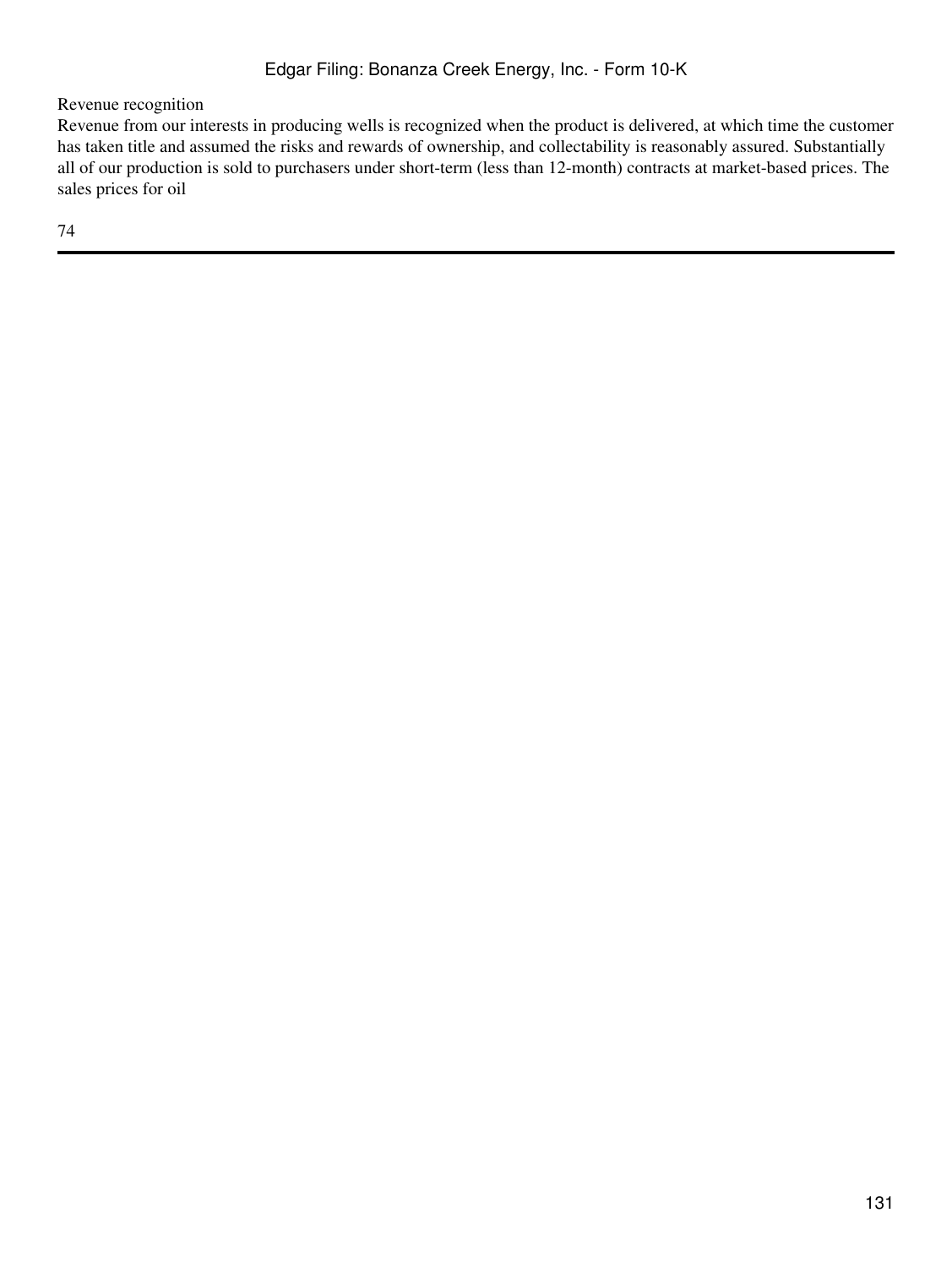and natural gas are adjusted for transportation and other related deductions. These deductions are based on contractual or historical data and do not require significant judgment.

Subsequently, these revenue deductions are adjusted to reflect actual charges based on third-party documents. Since there is a ready market for oil and natural gas, we sell the majority of production soon after it is produced at various locations.

## Impairment of proved properties

We review our proved oil and natural gas properties for impairment whenever events and circumstances indicate that a decline in the recoverability of their carrying value may have occurred. We estimate the expected undiscounted future cash flows of our oil and natural gas properties and compare such undiscounted future cash flows to the carrying amount of the oil and natural gas properties to determine if the carrying amount is recoverable. If the carrying amount exceeds the estimated undiscounted future cash flows, we will adjust the carrying amount of the oil and natural gas properties to fair value. The factors used to determine fair value are subject to our judgment and expertise and include, but are not limited to, recent sales prices of comparable properties, the present value of future cash flows, net of estimated operating and development costs using estimates of proved reserves, future commodity pricing, future production estimates, anticipated capital expenditures, and various discount rates commensurate with the risk and current market conditions associated with realizing the expected cash flows projected. Because of the uncertainty inherent in these factors, we cannot predict when or if future impairment charges for proved properties will be recorded.

Impairment of unproved properties

We assess our unproved properties periodically for impairment on a property-by-property basis based on remaining lease terms, drilling results or future plans to develop acreage and record impairment expense for any decline in value. We have historically recognized abandonment and impairment expense for unproved properties at the time when the lease term has expired or sooner if, in management's judgment, the unproved properties have lost some or all of their carrying value. We consider the following factors in our assessment of the impairment of unproved properties: the remaining amount of unexpired term under our leases;

but abouty to actively manage and proour ability to actively manage and prioritize our capital expenditures to drill leases and to make payments to extend

• development; our ability to exchange lease positions with other companies that allow for higher concentrations of ownership and

•our ability to convey partial mineral ownership to other companies in exchange for their drilling of leases; and

Formation by us or by other operators in areas adjacent to or near our unproved properties. our evaluation of the continuing successful results from the application of completion technology in the Niobrara

The assessment of unproved properties to determine any possible impairment requires significant judgment. Asset retirement obligations

We record the fair value of a liability for a legal obligation to retire an asset in the period in which the liability is incurred with the corresponding cost capitalized by increasing the carrying amount of the related long-lived asset. For oil and gas properties, this is the period in which the well is drilled or acquired. The asset retirement obligation ("ARO") for oil and gas properties represents the estimated amount we will incur to plug, abandon and remediate the properties at the end of their productive lives, in accordance with applicable state laws. The liability is accreted to its present value each period and the capitalized cost is depreciated on the unit-of-production method. The accretion expense is recorded as a component of depreciation, depletion and amortization in our consolidated statements of operations and comprehensive income.

We determine the ARO by calculating the present value of estimated cash flows related to the liability. Estimating the future ARO requires management to make estimates and judgments regarding timing, existence of a liability, as well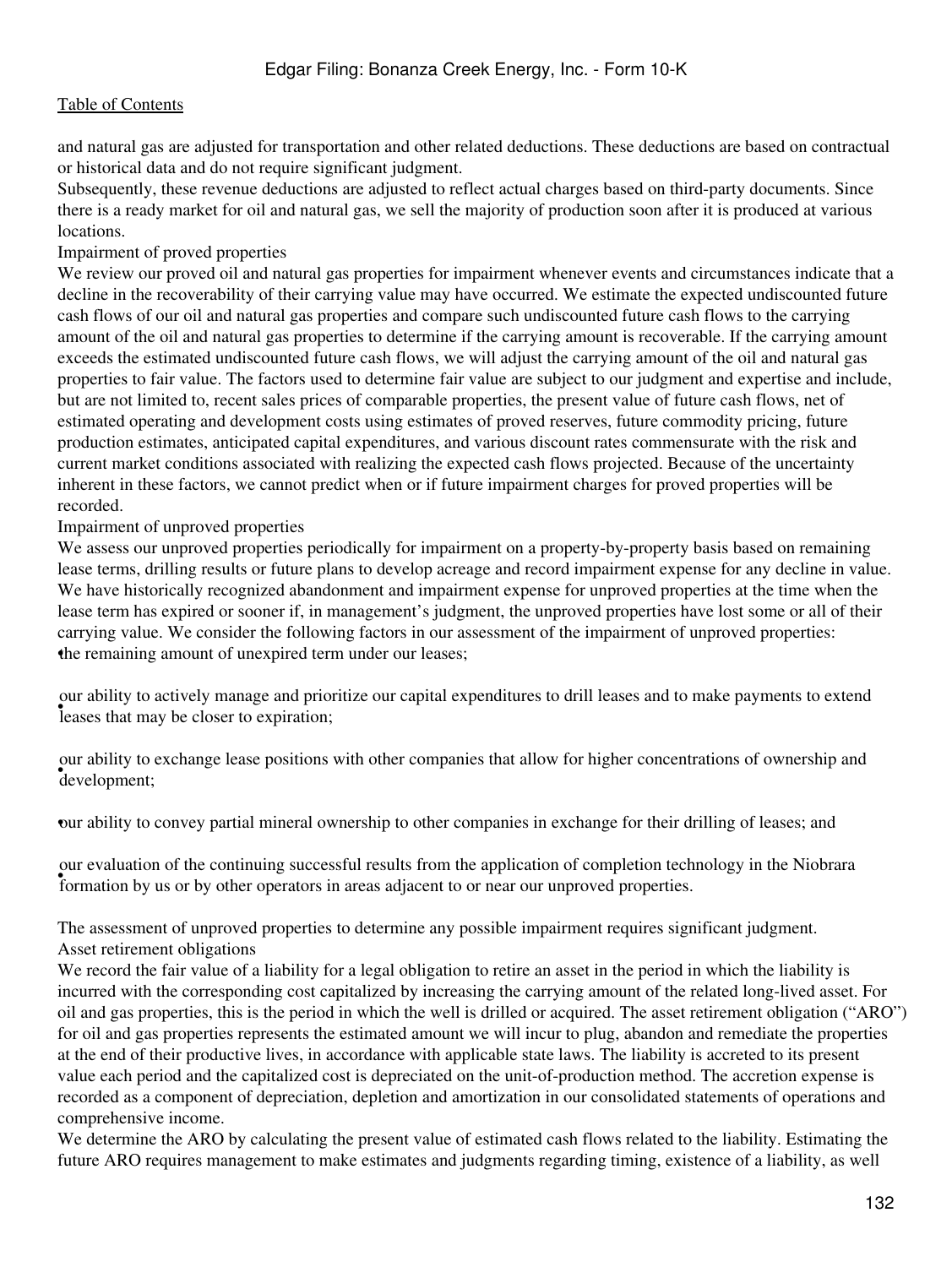as what constitutes adequate restoration. Inherent in the fair value calculation are numerous assumptions and judgments including the ultimate costs, inflation factors, credit adjusted discount rates, timing of settlement and changes in the legal, regulatory, environmental and political environments. To the extent future revisions to these assumptions impact the fair value of the existing ARO liability, a corresponding adjustment is made to the related asset.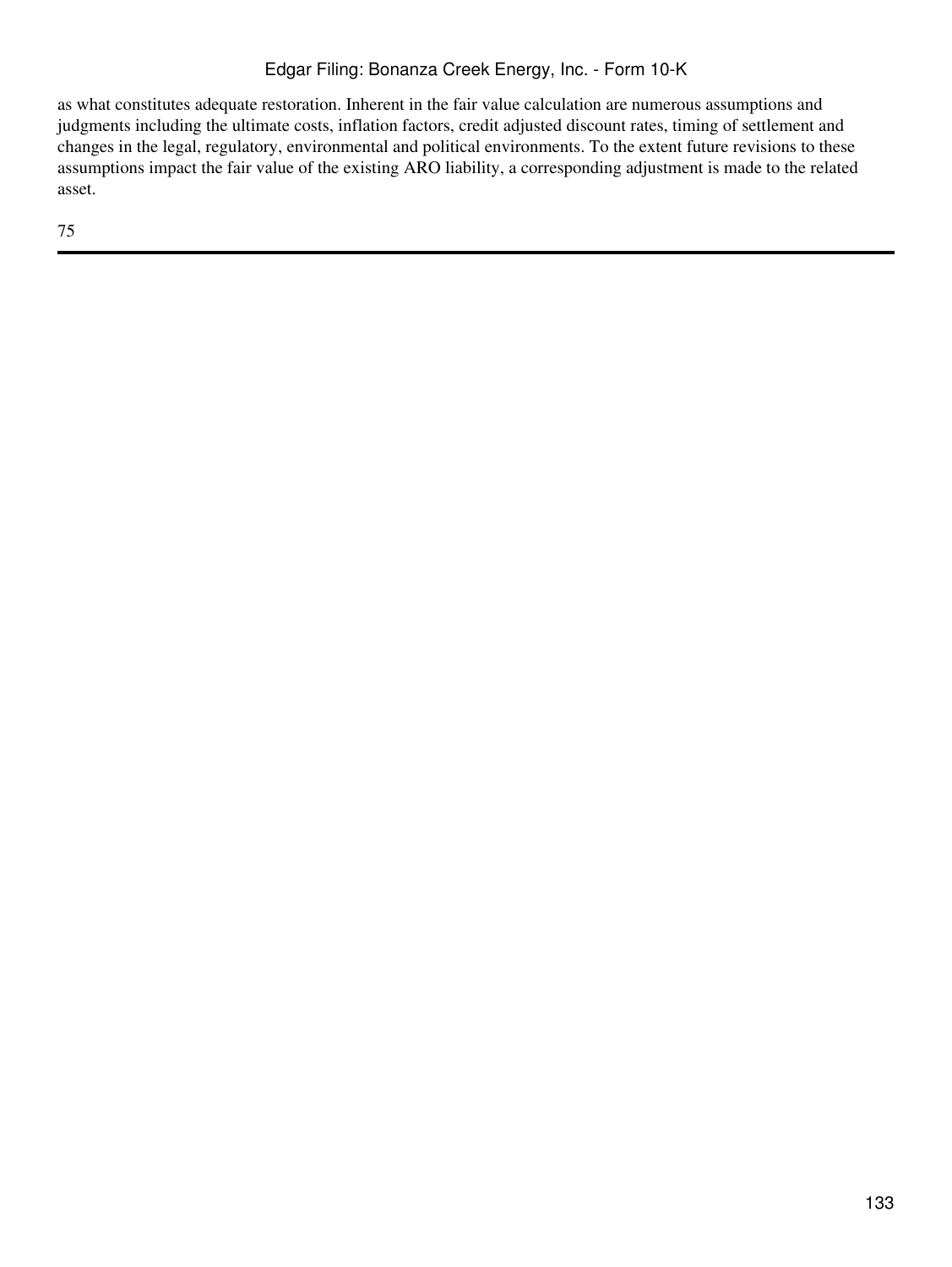### **Derivatives**

We record all derivative instruments on the balance sheet as either assets or liabilities measured at their estimated fair value. We have not designated any derivative instruments as hedges for accounting purposes and we do not enter into such instruments for speculative trading purposes. Derivative instruments are adjusted to fair value every accounting period. Derivative cash settlements and gains and losses from valuation changes in the remaining unsettled commodity derivative instruments are reported under derivative gain (loss) in our consolidated statements of operations and comprehensive income.

### Stock-based compensation

Restricted Stock Awards. We recognize compensation expense for all restricted stock awards made to employees and directors. Stock-based compensation expense is measured at the grant date based on the fair value of the award and is recognized as an expense on a straight-line basis over the requisite service period, which is generally the vesting period. The fair value of restricted stock grants is based on the value of our common stock on the date of grant. Assumptions regarding forfeiture rates are subject to change. Any such changes could result in different valuations and thus impact the amount of stock-based compensation expense recognized. Stock-based compensation expense recorded for restricted stock awards is included in general and administrative expenses on our consolidated statements of operations and comprehensive income.

Performance Stock Units. We recognize compensation expense for all performance stock unit awards made to officers. Stock-based compensation expense is measured at the grant date based on the fair value of the award and is recognized as expense on a straight-line basis over the requisite service period, which is generally the vesting period. The fair value of the performance stock unit is measured at the grant date with a stochastic process method using the Monte Carlo simulation. Stock-based compensation expense recorded for performance stock units is included in general and administrative expenses on our consolidated statements of operations and comprehensive income. Income taxes

Our provision for taxes includes both federal and state taxes. We record our federal income taxes in accordance with accounting for income taxes under GAAP which results in the recognition of deferred tax assets and liabilities for the expected future tax consequences of temporary differences between the book carrying amounts and the tax basis of assets and liabilities. Deferred tax assets and liabilities are measured using enacted tax rates expected to apply to taxable income in the years in which those temporary differences and carryforwards are expected to be recovered or settled. The effect on deferred tax assets and liabilities of a change in tax rates is recognized in income in the period that includes the enactment date. A valuation allowance would be established to reduce deferred tax assets if it is more likely than not that the related tax benefits will not be realized.

We apply significant judgment in evaluating our tax positions and estimating our provision for income taxes. During the ordinary course of business, there are many transactions and calculations for which the ultimate tax determination is uncertain. The actual outcome of these future tax consequences could differ significantly from our estimates, which could impact our financial position, results of operations and cash flows.

We also account for uncertainty in income taxes recognized in the financial statements in accordance with GAAP by prescribing a recognition threshold and measurement attribute for a tax position taken or expected to be taken in a tax return. Authoritative guidance for accounting for uncertainty in income taxes requires that we recognize the financial statement benefit of a tax position only after determining that the relevant tax authority would more likely than not sustain the position following an audit. For tax positions meeting the more-likely-than-not threshold, the amount recognized in the financial statements is the largest benefit that has a greater than 50% likelihood of being realized upon ultimate settlement with the relevant tax authority. We did not have any uncertain tax positions as of the year ended December 31, 2015.

Recent accounting pronouncements

In April 2014, the FASB issued Update No. 2014-08 - Reporting Discontinued Operations and Disclosures of Disposals of Components of an Entity. The update is aimed at reducing the frequency of disposals reported as discontinued operations by focusing on strategic shifts that have or will have a major effect on an entity's operations and financial results. This authoritative accounting guidance is effective for interim and annual periods beginning after December 15, 2014 and is to be applied prospectively. The Company has adopted this provision and it has resulted in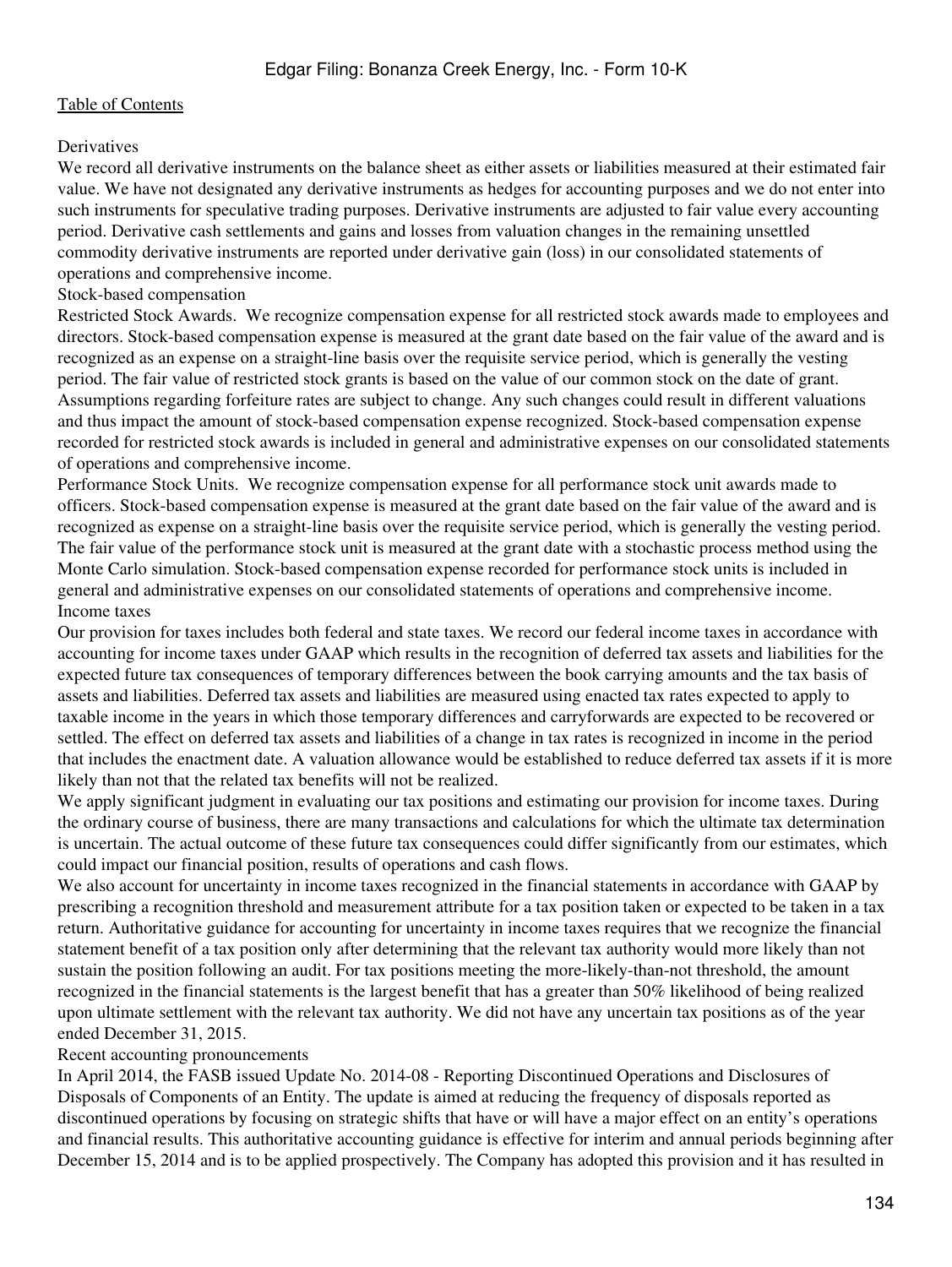minimal impact.

In May 2014, the FASB issued Update No. 2014-09 - Revenue From Contracts With Customers. The update prescribes two acceptable methods and is effective for the annual period beginning after December 15, 2016, including interim periods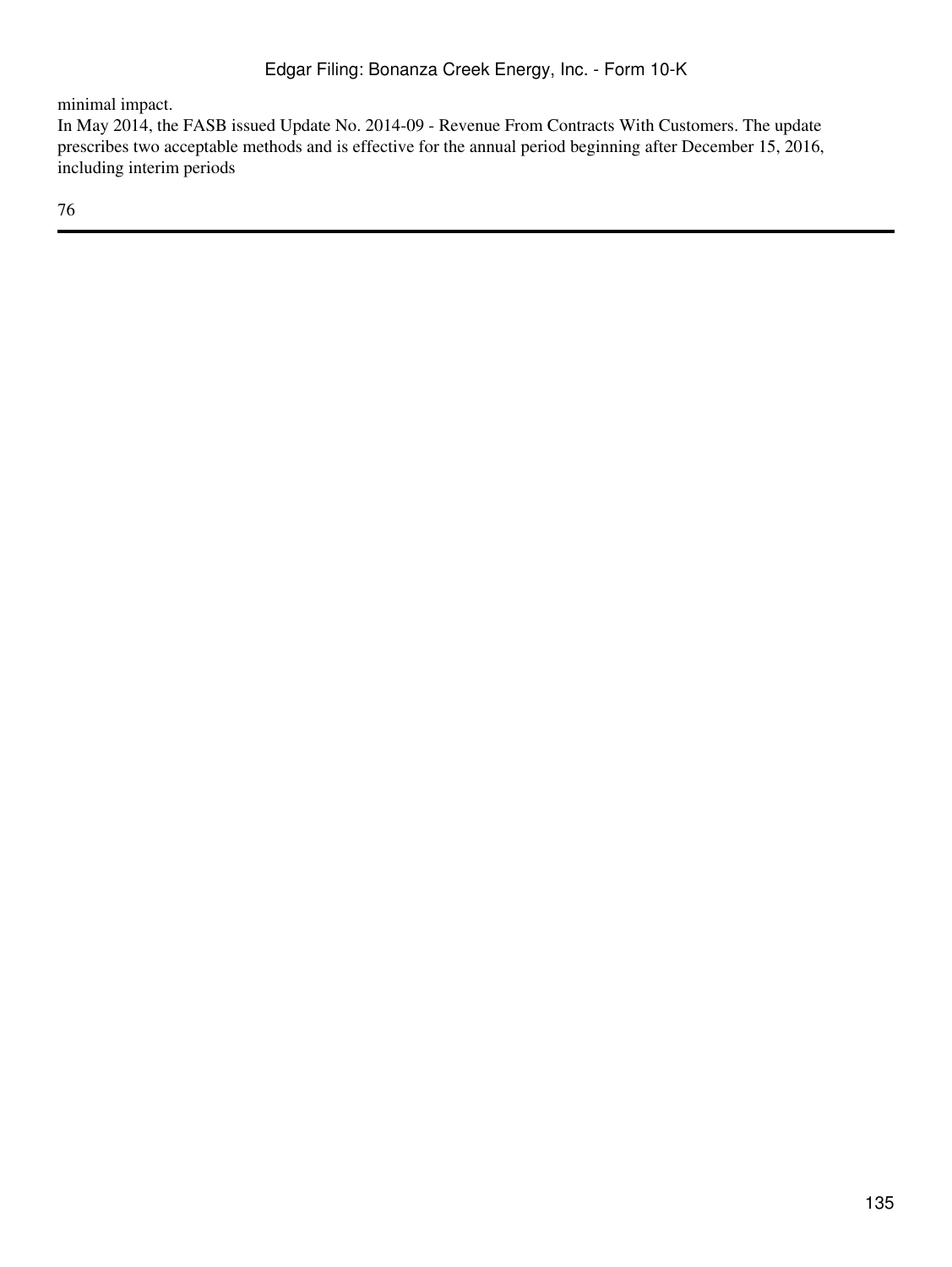within that reporting period. The Company has started going through its contracts and is assessing their impact, but does not currently believe this guidance will have a material effect on the Company's financial statements or disclosures.

In June 2014, the FASB issued Update No. 2014-12 - Accounting for Share-Based Payments When the Terms of an Award Provide That a Performance Target Could be Achieved after the Requisite Service Period. The guidance relates to the recognition of share-based compensation when an award provides that a performance target can be achieved after the requisite service period. This authoritative accounting guidance may be applied either prospectively or retrospectively and is effective for annual periods and interim periods beginning after December 15, 2015. The Company currently does not have any awards that fall within this guidance, but will apply it if such an award is issued.

In August 2014, the FASB issued Update No. 2014-15 - Presentation of Financial Statements - Going Concern that requires management to evaluate whether there are conditions or events that raise substantial doubt about an entity's ability to continue as a going concern within one year after the date that the entity's financial statements are issued, or within one year after the date that the entity's financial statements are available to be issued, and to provide disclosures when certain criteria are met. This guidance is effective for the annual period ending after December 15, 2016, and for annual periods and interim periods thereafter. Early application is permitted. The Company is currently evaluating the provisions of this guidance and assessing its impact, but does not currently believe it will have a material effect on the Company's financial statements or disclosures.

In April 2015, the FASB issued Update No. 2015-03 - Interest - Imputation of Interest, Simplifying the Presentation of Debt Issuance Costs. This update requires that debt issuance costs related to a recognized debt liability be presented in the balance sheet as a direct deduction from the carrying amount of that debt liability. This authoritative accounting guidance is effective for fiscal years beginning after December 15, 2015 and interim periods within those fiscal years on a retrospective basis. The Company has taken the necessary steps to be ready for adoption of this update but does not believe it will have a material effect on the Company's financial statements or disclosures. In July 2015, the FASB issued Update No. 2015-11 - Inventory. The update requires that inventory be measured at the lower of cost or net realizable value. This authoritative guidance is effective for fiscal years beginning after December 15, 2016 and interim periods within those fiscal years. The Company is currently evaluating the provisions of this guidance and assessing its impact, but does not currently believe it will have a material effect on the Company's financial statements or disclosures.

In August 2015, the FASB issued Update No. 2015-14 - Revenue from Contracts with Customers to defer the effective date of the new revenue recognition standard by one year. The new revenue recognition standard is now effective for annual periods, and interim periods within those annual periods, beginning after December 15, 2017. Early adoption is permitted but only for annual periods, and interim periods within those annual periods, beginning after December 15, 2016. The Company has started going through its contracts and is assessing their impact, but does not currently believe this guidance will have a material effect on the Company's financial statements or disclosures.

In November 2015, the FASB issued Update No. 2015-17 - Income Taxes to simplify the presentation of deferred income taxes by classifying deferred tax assets and liabilities as non-current only. The new guidance is effective for annual periods, and interim periods within those annual periods, beginning after December 15, 2016. Early application is permitted. The Company has evaluated the provisions of this guidance and determined it will have minimal impact on the Company's financial statements and disclosures.

In January 2016, the FASB issued Update No. 2016-01 - Financial Instruments - Overall to require separate presentation of financial assets and financial liabilities by measurement category and form of financial asset on the balance sheet or the accompanying notes to the financial statements. This authoritative guidance is effective for fiscal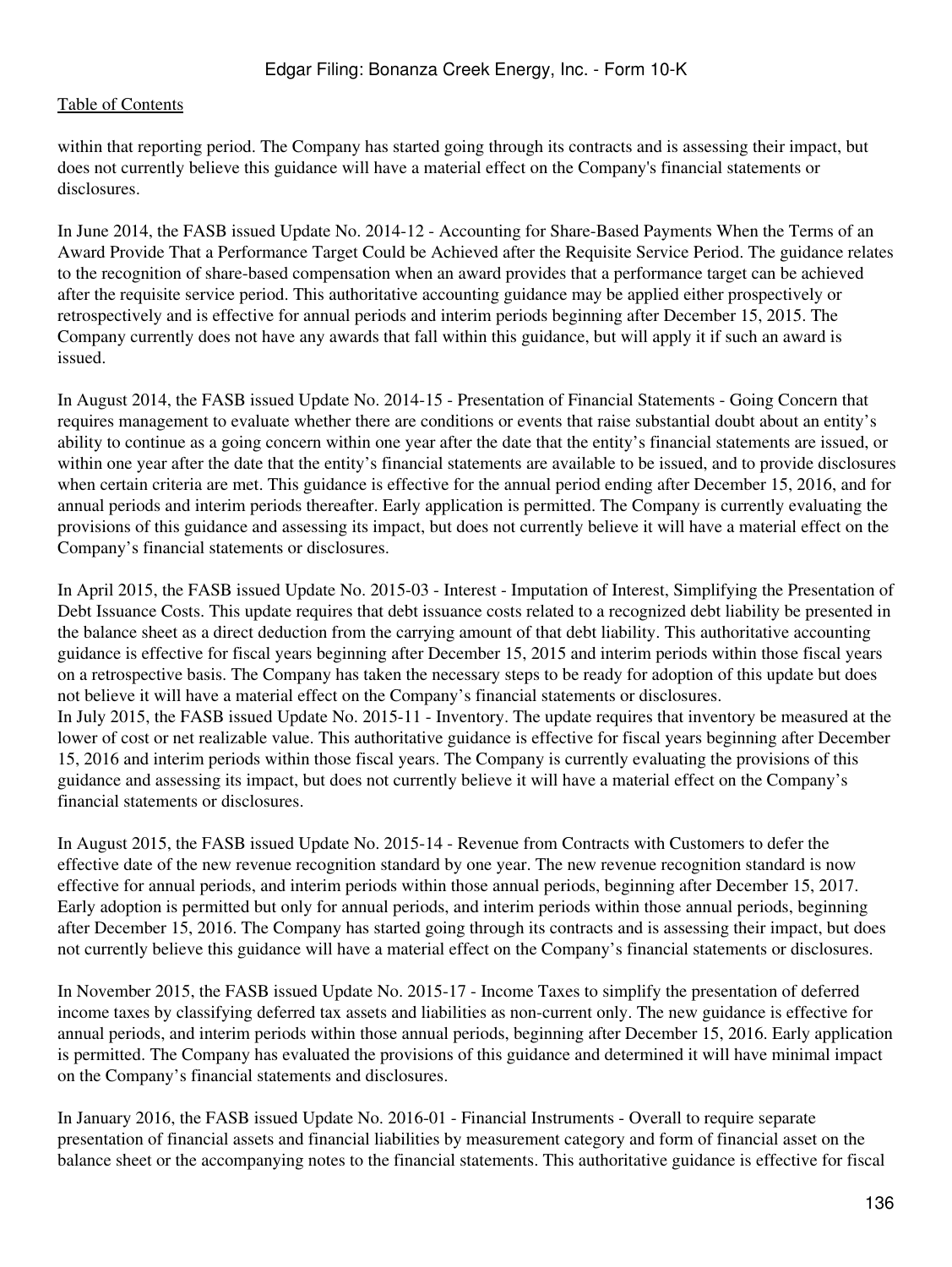years beginning after December 15, 2017 and interim periods within those fiscal years. The Company is currently evaluating the provisions of this guidance and assessing its impact in relation to the Company's derivatives, but does not currently believe it will have a material effect on the Company's financial statements or disclosures.

# Effects of Inflation and Pricing

Inflation in the United States increased from 1.3% in 2014 to 2.0% in 2015, which did not have a material impact on our results of operations for the periods ended December 31, 2015, 2014 and 2013. Although the impact of inflation has been relatively insignificant in recent years, it is still a factor in the United States economy and we tend to experience inflationary pressure on the cost of oilfield services and equipment as increasing oil and gas prices increase drilling activity in our areas of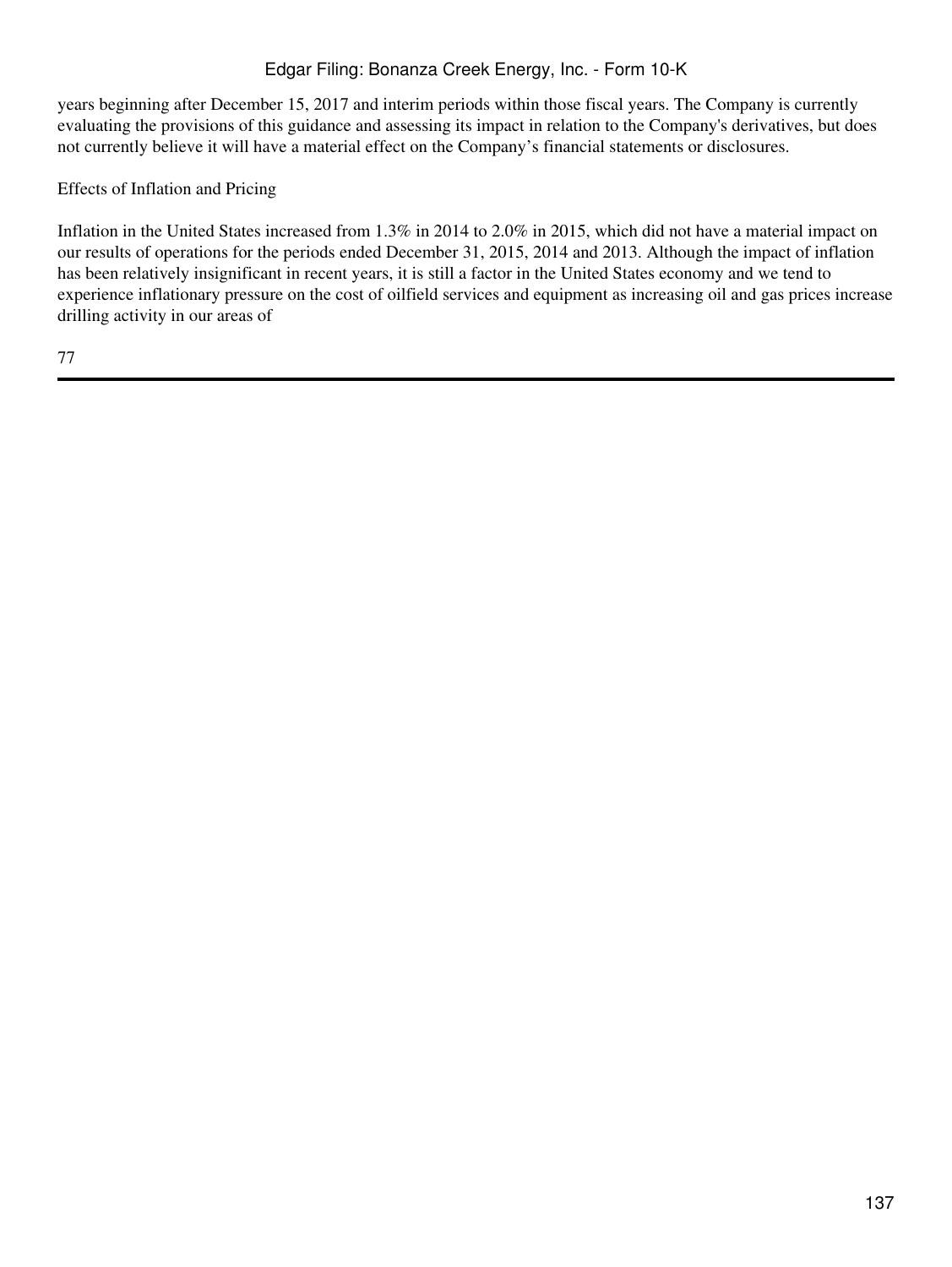operations. Material changes in prices also impact the current revenue stream, estimates of future reserves, borrowing base calculations, depletion expense, impairment assessments of oil and gas properties, ARO, and values of properties in purchase and sale transactions. Material changes in prices can impact the value of oil and gas companies and their ability to raise capital, borrow money and retain personnel. Given the recent decline in oil and gas prices, we would anticipate that costs of materials and services would also decline. Off-Balance Sheet Arrangements

Currently, we do not have any off-balance sheet arrangements.

### Item 7A. Quantitative and Qualitative Disclosures About Market Risks.

#### Oil and Natural Gas Price Risk

Our financial condition, results of operations and capital resources are highly dependent upon the prevailing market prices of oil and natural gas. These commodity prices are subject to wide fluctuations and market uncertainties due to a variety of factors that are beyond our control. Factors influencing oil and natural gas prices include the level of global demand for oil and natural gas, the global supply of oil and natural gas, the establishment of and compliance with production quotas by oil exporting countries, weather conditions which determine the demand for natural gas, the price and availability of alternative fuels, local and global politics, and overall economic conditions. It is impossible to predict future oil and natural gas prices with any degree of certainty. Sustained weakness in oil and natural gas prices may adversely affect our financial condition and results of operations, and may also reduce the amount of oil and natural gas reserves that we can produce economically. Any reduction in our oil and natural gas reserves, including reductions due to price fluctuations, can have an adverse effect on our ability to obtain capital for our exploration and development activities. Similarly, any improvements in oil and natural gas prices can have a favorable impact on our financial condition, results of operations and capital resources. If oil and natural gas SEC prices declined by 10% then our PV-10 value as of December 31, 2015 would decrease by approximately 12% or \$39.5 million. The PV-10 of our Rocky Mountain region, primarily our Wattenberg assets, would decrease by 9.5% or \$23.5 MM.

PV-10 is a non-GAAP financial measure. Please refer to Estimated Proved Reserves under Part I, Item 1 of this Annual Report on Form 10-K for management's discussion of this non-GAAP financial measure. Commodity Derivative Contracts

Our primary commodity risk management objective is to reduce volatility in our cash flows. We enter into derivative contracts for oil and natural gas using NYMEX futures or over-the-counter derivative financial instruments with only well-capitalized counterparties which have been approved by our board of directors.

The use of financial instruments may expose us to the risk of financial loss in certain circumstances, including instances when (1) sales volumes are less than expected requiring market purchases to meet commitments, or (2) our counterparties fail to purchase the contracted quantities of natural gas or otherwise fail to perform. To the extent that we engage in derivative contracts, we may be prevented from realizing the benefits of favorable price changes in the physical market. However, we are similarly insulated against decreases in such prices.

Presently, all of our derivative arrangements are concentrated with three counterparties, all of which are lenders under our credit facility. If these counterparties fail to perform their obligations, we may suffer financial loss or be prevented from realizing the benefits of favorable price changes in the physical market.

The result of oil market prices exceeding our swap prices or collar ceilings requires us to make payment for the settlement of our derivatives, if owed by us, generally up to 15 business days before we receive market price cash payments from our customers. This could have a material adverse effect on our cash flows for the period between derivative settlement and payment for revenues earned.

Please refer to the Derivative Activities section of Part I, Item 1 of this Annual Report on Form 10 K for summary derivative activity tables.

For the oil and natural gas derivatives outstanding at December 31, 2015, a hypothetical upward or downward shift of 10% per Bbl or MMBtu in the NYMEX forward curve as of December 31, 2015 would change our derivative gain by \$(0.3) million and \$0.3 million, respectively.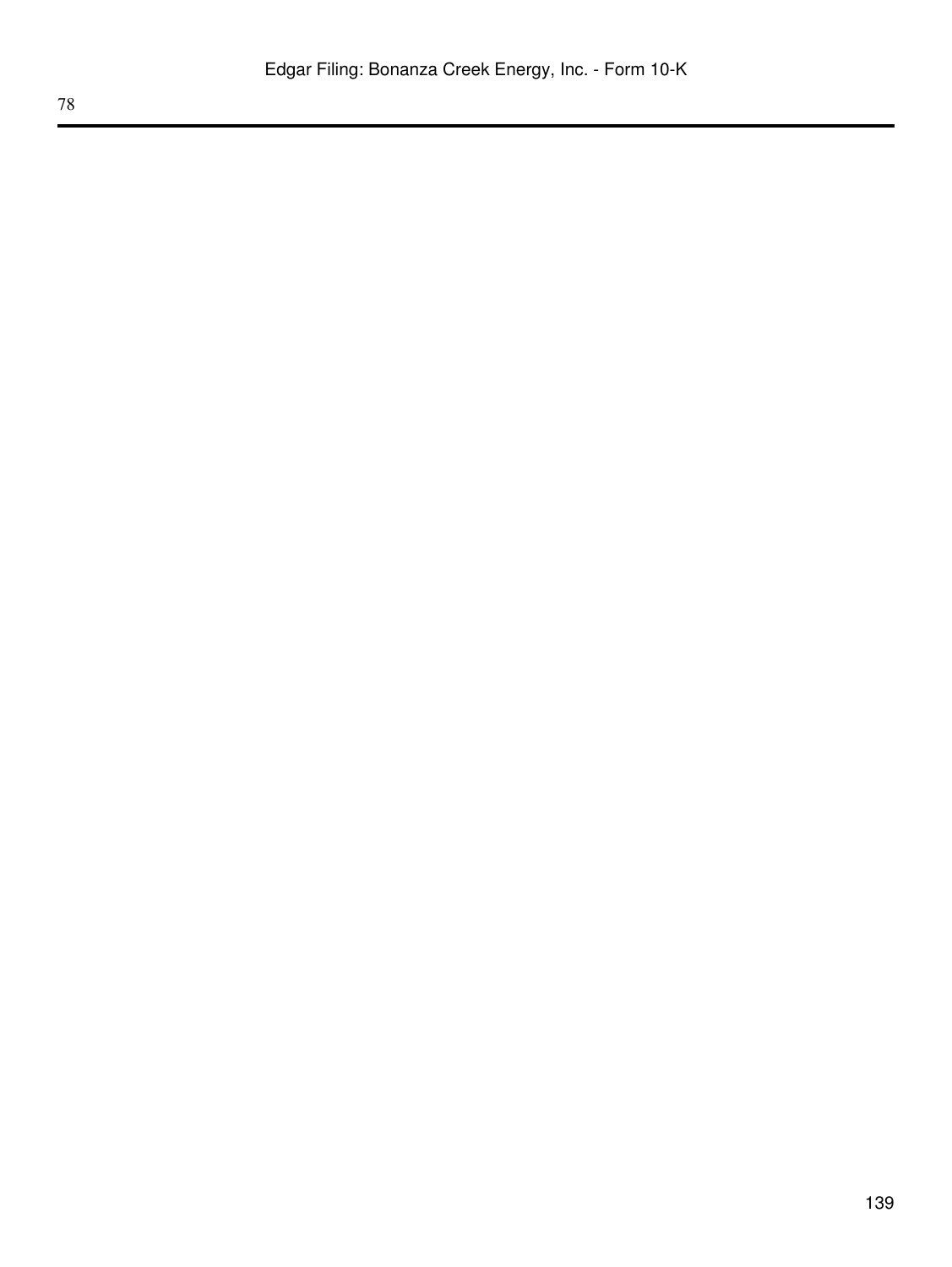### Interest Rates

At December 31, 2015 and through the filing date of this report we had \$79.0 million outstanding under our revolving credit facility. Borrowings under our revolving credit facility bear interest at a fluctuating rate that is tied to an adjusted Base Rate or LIBOR, at our option. Any increases in these interest rates can have an adverse impact on our results of operations and cash flow. As of December 31, 2015 and through the filing date of this report, the Company had minimal interest expense associated with its revolving credit facility, therefore a one percentage point change within the interest rate would have a minimal impact on our financials.

Counterparty and Customer Credit Risk

In connection with our derivatives activity, we have exposure to financial institutions in the form of derivative transactions. Three lenders under our credit facility are currently counterparties on our derivative instruments currently in place and have investment grade credit ratings. We expect that any future derivative transactions we enter into will be with these or other lenders under our credit facility that will carry an investment grade credit rating. We are also subject to credit risk due to concentration of our oil and natural gas receivables with certain significant customers. Please refer to the section titled Principal Customers under Part I, Item 1 of this Annual Report on Form 10-K for further details about our significant customers. The inability or failure of our significant customers to meet their obligations to us or their insolvency or liquidation may adversely affect our financial results. We review the credit rating, payment history and financial resources of our customers, but we do not require our customers to post collateral.

## Marketability of Our Production

The marketability of our production from the Mid-Continent and Rocky Mountain regions depends in part upon the availability, proximity and capacity of third-party refineries, access to regional trucking, pipeline and rail infrastructure, natural gas gathering systems and processing facilities. We deliver crude oil and natural gas produced from these areas through trucking services, pipelines and rail facilities that we do not own. The lack of availability or capacity on these systems and facilities could reduce the price offered for our production or result in the shut-in of producing wells or the delay or discontinuance of development plans for properties.

A portion of our production may also be interrupted, or shut in, from time to time for numerous other reasons, including as a result of accidents, field labor issues or strikes, or we might voluntarily curtail production in response to market conditions. If a substantial amount of our production is interrupted at the same time, it could adversely affect our cash flow.

Currently, there are no natural gas pipeline systems that service wells in the North Park Basin, which is prospective for the Niobrara shale. In addition, we are not aware of any plans to construct a facility necessary to process natural gas produced from this basin. If neither we nor a third-party constructs the required pipeline system and processing facility, we may not be able to fully test or develop our resources in the North Park Basin.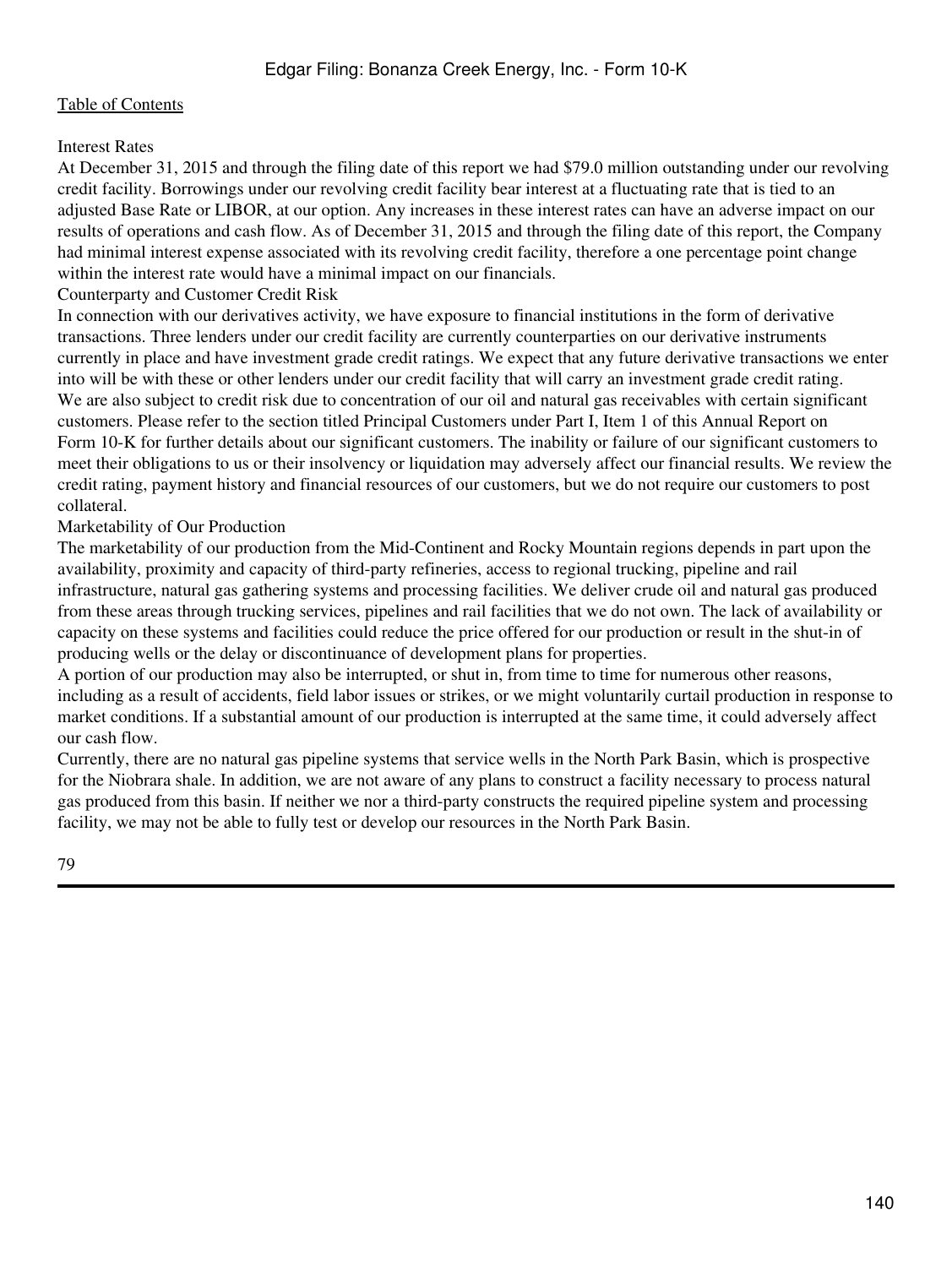Item 8. Financial Statements and Supplementary Data

# REPORT OF INDEPENDENT REGISTERED PUBLIC ACCOUNTING FIRM

To the Board of Directors and Stockholders Bonanza Creek Energy Inc.

We have audited the accompanying consolidated balance sheets of Bonanza Creek Energy Inc. and subsidiaries as of December 31, 2015 and 2014, and the related consolidated statements of operations and comprehensive income, stockholders' equity, and cash flows for each of the three years in the period ended December 31, 2015. These financial statements are the responsibility of the Company's management. Our responsibility is to express an opinion on these financial statements based on our audits.

We conducted our audits in accordance with the standards of the Public Company Accounting Oversight Board (United States). Those standards require that we plan and perform the audit to obtain reasonable assurance about whether the financial statements are free of material misstatement. An audit includes examining, on a test basis, evidence supporting the amounts and disclosures in the financial statements. An audit also includes assessing the accounting principles used and significant estimates made by management, as well as evaluating the overall financial statement presentation. We believe that our audits provide a reasonable basis for our opinion.

In our opinion, the consolidated financial statements referred to above present fairly, in all material respects, the financial position of Bonanza Creek Energy Inc. and subsidiaries as of December 31, 2015 and 2014, and the results of their operations and their cash flows for each of the three years in the period ended December 31, 2015, in conformity with U.S. generally accepted accounting principles.

We have also audited, in accordance with the standards of the Public Company Accounting Oversight Board (United States), Bonanza Creek Energy Inc.'s and subsidiaries' internal control over financial reporting as of December 31, 2015, based on criteria established in Internal Control - Integrated Framework issued by the Committee of Sponsoring Organizations of the Treadway Commission in 2013, and our report dated February 29, 2016 expressed an unqualified opinion on the effectiveness of Bonanza Creek Energy Inc.'s internal control over financial reporting.

/s/ Hein & Associates LLP

Denver, Colorado February 29, 2016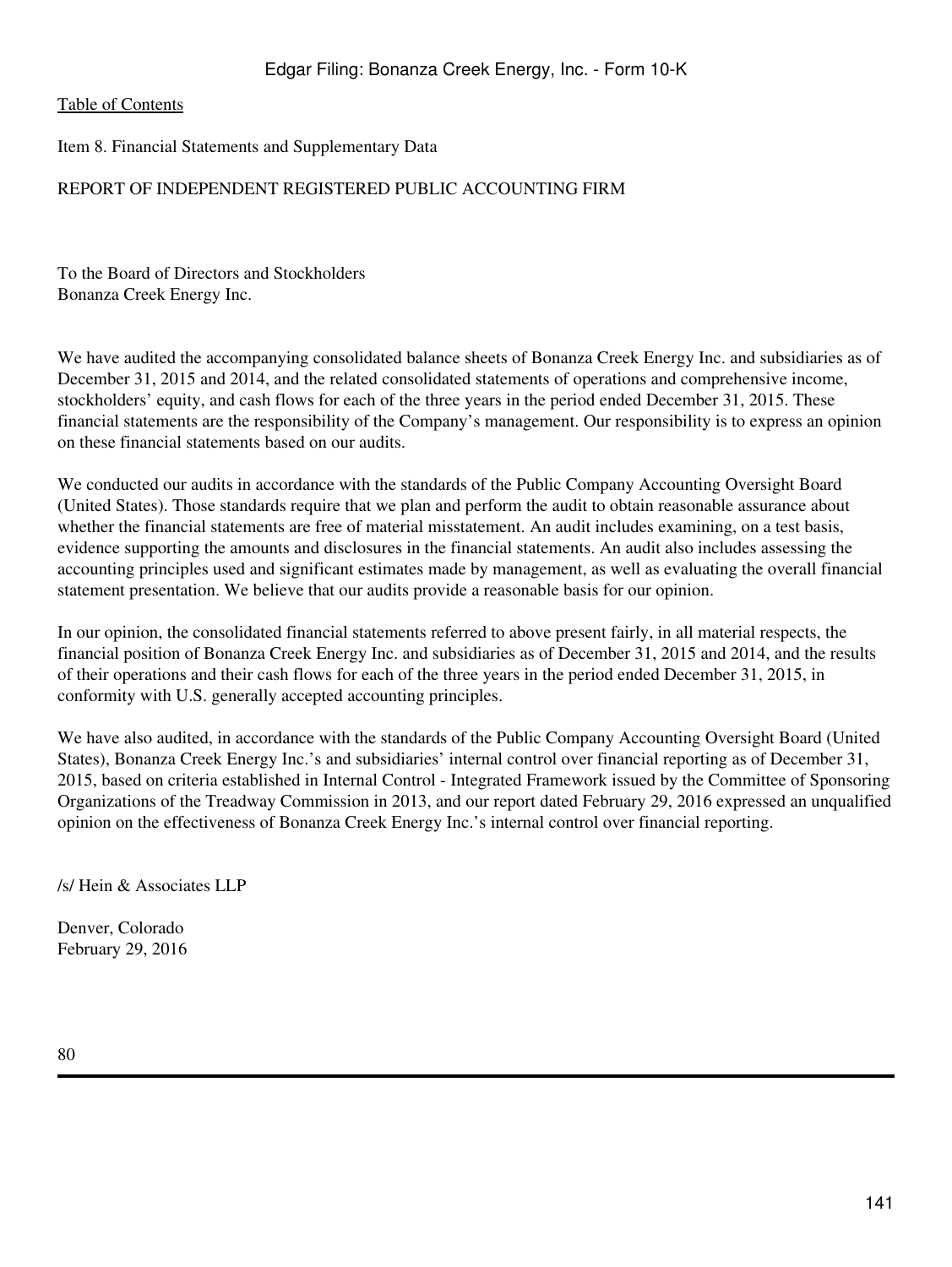# BONANZA CREEK ENERGY, INC. AND SUBSIDIARIES CONSOLIDATED BALANCE SHEETS

|                                                                                   | As of December 31, |                                   |
|-----------------------------------------------------------------------------------|--------------------|-----------------------------------|
|                                                                                   | 2015               | 2014                              |
|                                                                                   |                    | (in thousands, except share data) |
| <b>ASSETS</b>                                                                     |                    |                                   |
| Current assets:                                                                   |                    |                                   |
| Cash and cash equivalents                                                         | \$21,341           | \$2,584                           |
| Accounts receivable:                                                              |                    |                                   |
| Oil and gas sales                                                                 | 25,322             | 54,574                            |
| Joint interest and other                                                          | 31,224             | 37,202                            |
| Prepaid expenses and other                                                        | 4,078              | 12,522                            |
| Inventory of oilfield equipment                                                   | 8,543              | 15,353                            |
| Derivative asset                                                                  | 29,566             | 86,240                            |
| Total current assets                                                              | 120,074            | 208,475                           |
| Property and equipment (successful efforts method), at cost:                      |                    |                                   |
| Proved properties                                                                 | 1,618,970          | 1,924,380                         |
| Less: accumulated depreciation, depletion and amortization                        | (943, 081)         | $)$ (592,073)                     |
| Total proved properties, net                                                      | 675,889            | 1,332,307                         |
| Unproved properties                                                               | 185,530            | 206,721                           |
| Wells in progress                                                                 | 51,196             | 139,208                           |
| Oil and gas properties and natural gas plant held for sale, net of accumulated    |                    |                                   |
| depreciation, depletion and amortization of \$636,917 in 2015 (note 3)            | 214,922            |                                   |
| Natural gas plant, net of accumulated depreciation of \$8,457 in 2014             |                    | 67,840                            |
| Other property and equipment, net of accumulated depreciation of \$9,407 in 2015  |                    |                                   |
| and \$6,087 in 2014                                                               | 9,729              | 10,401                            |
| Total property and equipment, net                                                 | 1,137,266          | 1,756,477                         |
| Long-term derivative asset                                                        |                    | 17,765                            |
| Other noncurrent assets                                                           | 16,027             | 23,372                            |
| Total assets                                                                      | \$1,273,367        | \$2,006,089                       |
| LIABILITIES AND STOCKHOLDERS' EQUITY                                              |                    |                                   |
| Current liabilities:                                                              |                    |                                   |
| Accounts payable and accrued expenses (note 6)                                    | \$96,360           | \$145,788                         |
| Oil and gas revenue distribution payable                                          | 27,613             | 40,659                            |
| Contractual obligation for land acquisition                                       | 12,000             | 12,000                            |
| Total current liabilities                                                         | 135,973            | 198,447                           |
| Long-term liabilities:                                                            |                    |                                   |
| Long-term debt (note 7)                                                           | 885,392            | 840,619                           |
| Contractual obligation for land acquisition                                       |                    | 11,186                            |
| Ad valorem taxes                                                                  | 17,069             | 28,635                            |
| Deferred income taxes                                                             |                    | 165,667                           |
| Asset retirement obligations                                                      | 14,935             | 21,464                            |
| Asset retirement obligations for assets held for sale                             | 10,591             |                                   |
| <b>Total liabilities</b>                                                          | 1,063,960          | 1,266,018                         |
| Commitments and contingencies (note 8)                                            |                    |                                   |
| Stockholders' equity:                                                             |                    |                                   |
| Preferred stock, \$.001 par value, 25,000,000 shares authorized, none outstanding |                    |                                   |
| Common stock, \$.001 par value, 225,000,000 shares authorized, 49,754,408 and     | 49                 | 41                                |
| 41,287,270 issued and outstanding in 2015 and 2014, respectively                  |                    |                                   |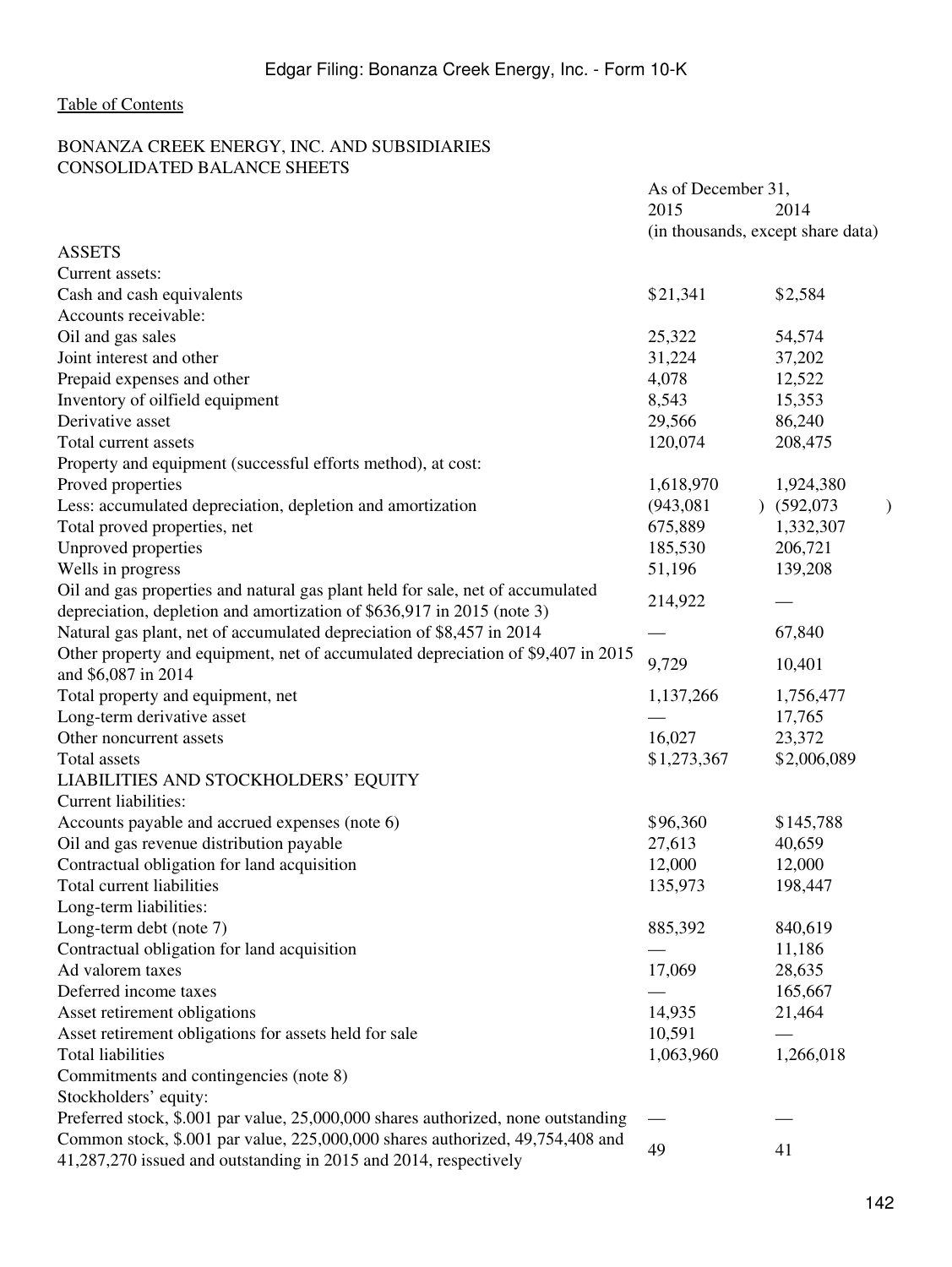| Additional paid-in capital                                                             | 806,386     | 591.511     |
|----------------------------------------------------------------------------------------|-------------|-------------|
| Retained earnings (deficit)                                                            | (597.028)   | 148,519     |
| Total stockholders' equity                                                             | 209,407     | 740,071     |
| Total liabilities and stockholders' equity                                             | \$1,273,367 | \$2,006,089 |
| The accompanying notes are an integral part of these consolidated financial statements |             |             |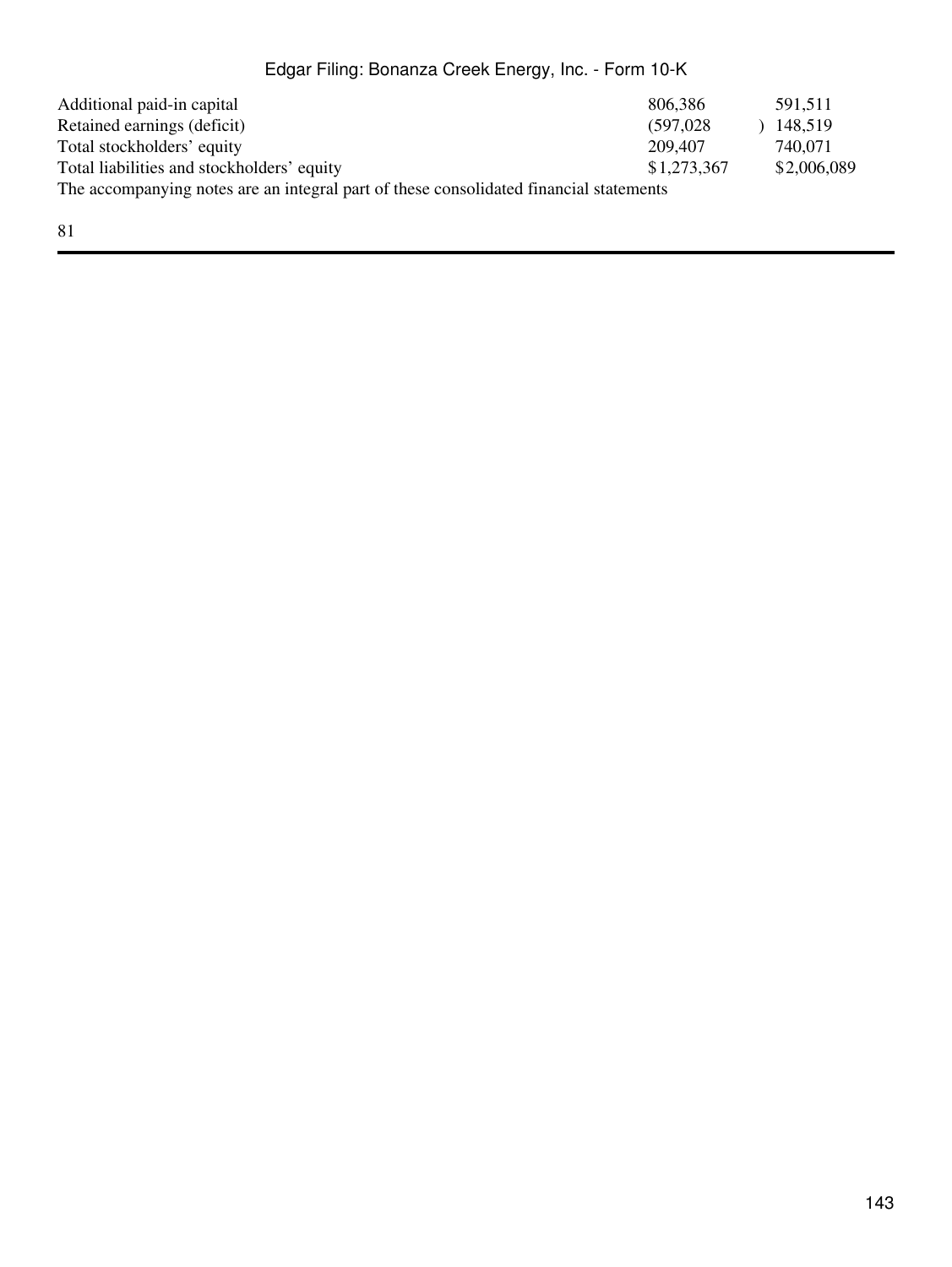### BONANZA CREEK ENERGY, INC. AND SUBSIDIARIES CONSOLIDATED STATEMENTS OF OPERATIONS AND COMPREHENSIVE INCOME

|                                                                         | For the Years Ended December 31, |                                       |                            |
|-------------------------------------------------------------------------|----------------------------------|---------------------------------------|----------------------------|
|                                                                         | 2015                             | 2014                                  | 2013                       |
|                                                                         |                                  | (in thousands, except per share data) |                            |
| Operating net revenues:                                                 |                                  |                                       |                            |
| Oil and gas sales                                                       | \$292,679                        | \$558,633                             | \$421,860                  |
| Operating expenses:                                                     |                                  |                                       |                            |
| Lease operating expense                                                 | 76,406                           | 72,411                                | 47,771                     |
| Severance and ad valorem taxes                                          | 18,629                           | 50,430                                | 27,203                     |
| Exploration                                                             | 15,827                           | 5,346                                 | 4,213                      |
| Depreciation, depletion and amortization                                | 244,921                          | 228,789                               | 140,176                    |
| Impairment of oil and gas properties                                    | 740,478                          | 167,592                               |                            |
| Abandonment and impairment of unproved properties                       | 33,543                           |                                       |                            |
| General and administrative (including \$14,552, \$20,716, and \$12,638, | 70,319                           | 81,571                                | 55,502                     |
| respectively, of stock-based compensation)                              |                                  |                                       |                            |
| Total operating expenses                                                | 1,200,123                        | 606,139                               | 274,865                    |
| Income (loss) from operations                                           | (907, 444)                       | (47,506)                              | 146,995<br>$\mathcal{L}$   |
| Other income (expense):                                                 |                                  |                                       |                            |
| Derivative gain (loss)                                                  | 56,558                           | 121,615                               | (12, 472)<br>$\mathcal{E}$ |
| Interest expense                                                        | (57,052)                         | (46, 447)                             | (21, 972)                  |
| Other income (loss)                                                     | (2,503)                          | 345<br>$\mathcal{L}$                  | ( )<br>( )<br>(43)         |
| Total other income (expense)                                            | (2,997)                          | ) 75,513                              | (34, 487)                  |
| Income (loss) from continuing operations before taxes                   | (910, 441)                       | ) 28,007                              | 112,508                    |
| Current income tax expense                                              | (773)                            | (149)                                 | )(248)<br>$\big)$          |
| Deferred income tax benefit (expense)                                   | 165,667                          | (10, 876)                             | $\mathcal{E}$<br>(42, 678) |
| Income (loss) from continuing operations                                | $$(745,547)$ \$16,982            |                                       | \$69,582                   |
| Discontinued operations:                                                |                                  |                                       |                            |
| Loss from operations associated with oil and gas properties             |                                  | (85)                                  | (644)                      |
| Gain on sale of oil and gas properties                                  |                                  | 5,496                                 |                            |
| Income tax benefit (expense)                                            |                                  | (2,110)                               | 246                        |
| Gain (loss) from discontinued operations                                |                                  | 3,301                                 | (398)<br>$\mathcal{E}$     |
| Net income (loss)                                                       | $$(745,547)$ \$20,283            |                                       | \$69,184                   |
| Comprehensive income (loss)                                             | $$(745,547)$ \$20,283            |                                       | \$69,184                   |
| Basic income (loss) per share:                                          |                                  |                                       |                            |
| Income (loss) from continuing operations                                | \$(15.57                         | 30.42                                 | \$1.73                     |
| Income (loss) from discontinued operations                              | $\frac{1}{2}$                    | \$0.08                                | \$(0.01)                   |
| Net income (loss) per common share                                      | \$(15.57                         | $)$ \$0.50                            | \$1.72                     |
| Diluted income (loss) per share:                                        |                                  |                                       |                            |
| Income (loss) from continuing operations                                | \$(15.57                         | $)$ \$0.41                            | \$1.72                     |
| Income (loss) from discontinued operations                              | $\frac{1}{2}$                    | \$0.08                                | \$(0.01)                   |
| Net income (loss) per common share                                      | \$(15.57                         | $)$ \$0.49                            | \$1.71                     |
| Basic weighted-average common shares outstanding                        | 47,874                           | 40,139                                | 39,337                     |
| Diluted weighted-average common shares outstanding                      | 47,874                           | 40,290                                | 39,403                     |
|                                                                         |                                  |                                       |                            |

The accompanying notes are an integral part of these consolidated financial statements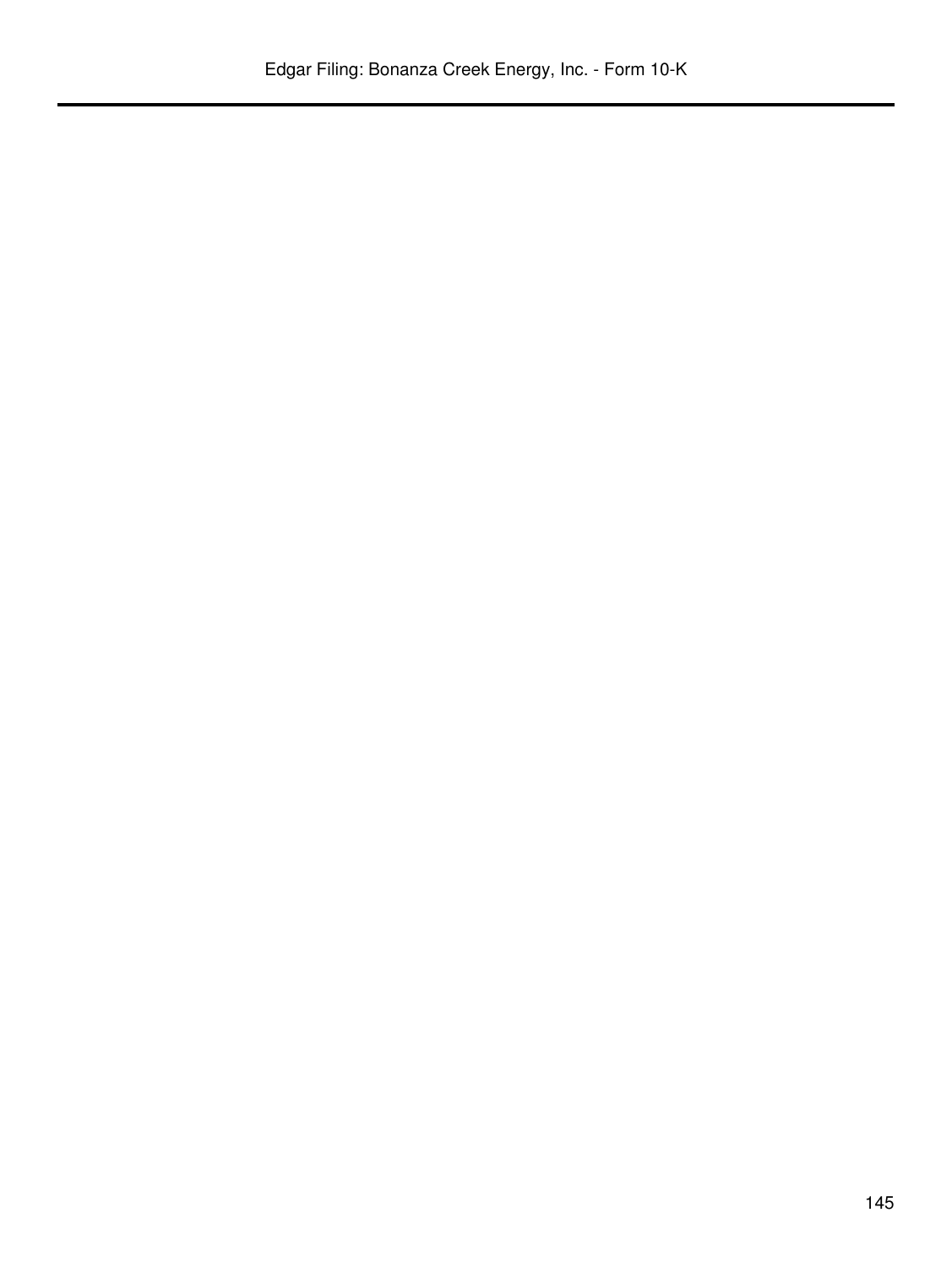# BONANZA CREEK ENERGY, INC. AND SUBSIDIARIES CONSOLIDATED STATEMENTS OF STOCKHOLDERS' EQUITY

|                                                                                        |                                   |               |              | Additional |              |  |            |  |
|----------------------------------------------------------------------------------------|-----------------------------------|---------------|--------------|------------|--------------|--|------------|--|
|                                                                                        | Common Stock                      |               |              | Paid-In    | Retained     |  |            |  |
|                                                                                        | <b>Shares</b>                     |               | Amount       | Capital    | Earnings     |  | Total      |  |
|                                                                                        | (in thousands, except share data) |               |              |            |              |  |            |  |
| Balances, January 1, 2013                                                              | 40,115,536                        |               | \$40         | \$519,426  | \$59,052     |  | \$578,518  |  |
| Restricted common stock issued,<br>net of excess income tax benefit                    | 310,439                           |               |              | 128        |              |  | 128        |  |
| Restricted common stock forfeited                                                      | (31, 817)                         |               |              |            |              |  |            |  |
| Restricted stock used for tax<br>withholdings                                          | (108, 239)                        | $\mathcal{E}$ |              | (4, 440)   |              |  | (4, 440)   |  |
| Stock-based compensation                                                               |                                   |               |              | 12,638     |              |  | 12,638     |  |
| Net income                                                                             |                                   |               |              |            | 69,184       |  | 69,184     |  |
| Balances, December 31, 2013                                                            | 40,285,919                        |               | \$40         | \$527,752  | \$128,236    |  | \$656,028  |  |
| Restricted common stock issued,<br>net of excess income tax benefit                    | 309,458                           |               |              |            |              |  |            |  |
| Restricted common stock forfeited                                                      | (31, 597)                         |               |              |            |              |  |            |  |
| Restricted stock used for tax<br>withholdings                                          | (130,002)                         | $\mathcal{L}$ |              | (6,007)    |              |  | (6,007)    |  |
| Stock-based compensation                                                               |                                   |               |              | 20,716     |              |  | 20,716     |  |
| Stock issued upon acquisition of oil<br>and gas properties                             | 853,492                           |               | 1            | 49,050     |              |  | 49,051     |  |
| Net income                                                                             |                                   |               |              |            | 20,283       |  | 20,283     |  |
| Balances, December 31, 2014                                                            | 41,287,270                        |               | \$41         | \$591,511  | \$148,519    |  | \$740,071  |  |
| Restricted common stock issued                                                         | 601,282                           |               | $\mathbf{1}$ |            |              |  |            |  |
| Restricted common stock forfeited                                                      | (123, 574)                        | $\lambda$     | (1)          |            |              |  | (1)        |  |
| Restricted stock used for tax<br>withholdings                                          | (108,070)                         | $\mathcal{E}$ |              | (2,683)    |              |  | (2,683)    |  |
| Issuance of common stock                                                               | 47,500                            |               |              | 326        |              |  | 326        |  |
| Sale of common stock                                                                   | 8,050,000                         |               | 8            | 202,680    |              |  | 202,688    |  |
| Stock-based compensation                                                               |                                   |               |              | 14,552     |              |  | 14,552     |  |
| Net loss                                                                               |                                   |               |              |            | (745, 547)   |  | (745, 547) |  |
| Balances, December 31, 2015                                                            | 49,754,408                        |               | \$49         | \$806,386  | \$ (597,028) |  | \$209,407  |  |
| The accompanying notes are an integral part of these consolidated financial statements |                                   |               |              |            |              |  |            |  |

The accompanying notes are an integral part of these consolidated financial statements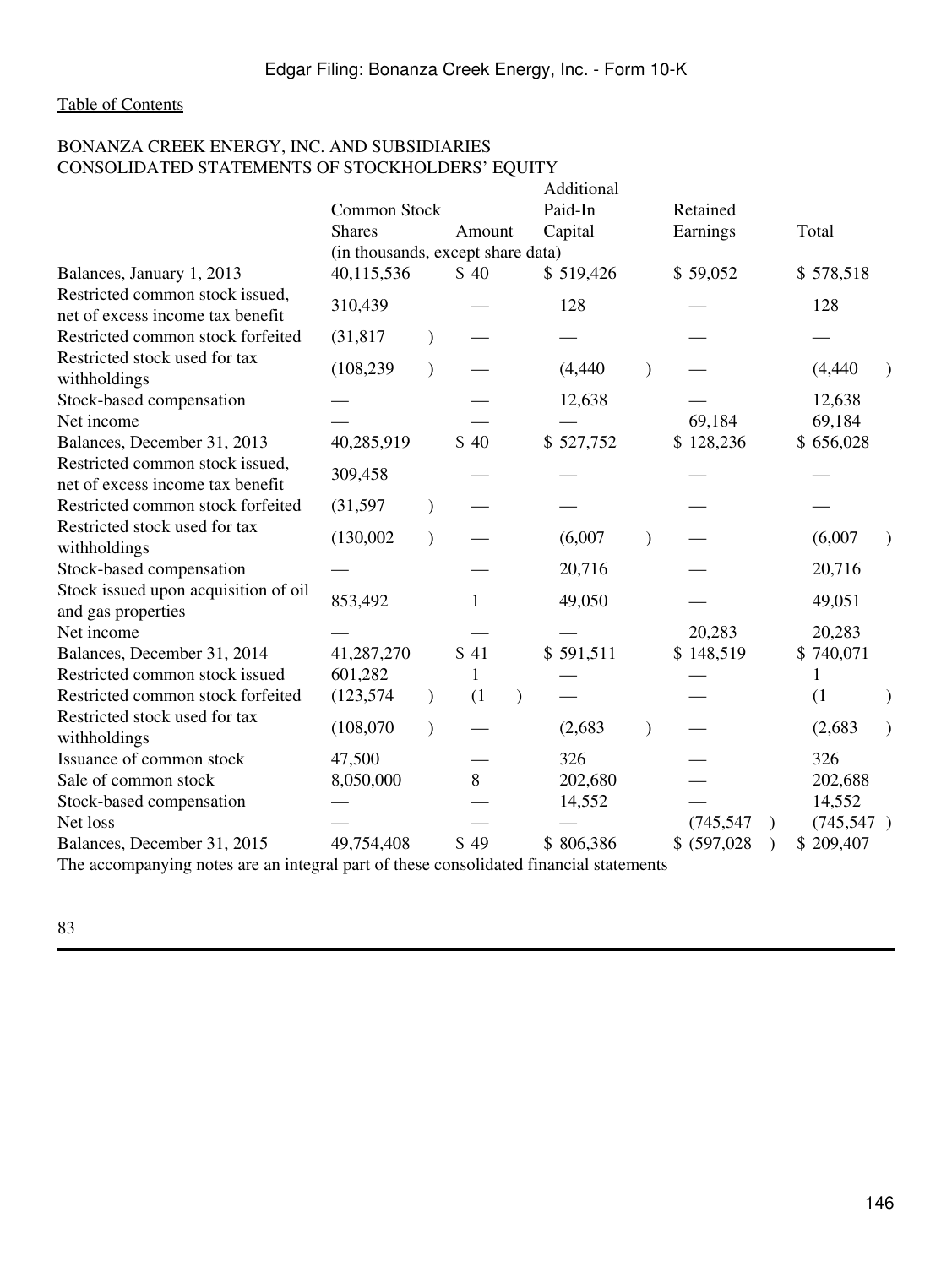# BONANZA CREEK ENERGY, INC. AND SUBSIDIARIES CONSOLIDATED STATEMENTS OF CASH FLOWS

|                                                                              | For the Years Ended December 31, |               |               |               |            |                                                                 |
|------------------------------------------------------------------------------|----------------------------------|---------------|---------------|---------------|------------|-----------------------------------------------------------------|
|                                                                              | 2015                             |               | 2014          |               | 2013       |                                                                 |
|                                                                              | (in thousands)                   |               |               |               |            |                                                                 |
| Cash flows from operating activities:                                        |                                  |               |               |               |            |                                                                 |
| Net income (loss)                                                            | $$(745,547)$ \$20,283            |               |               |               | \$69,184   |                                                                 |
| Adjustments to reconcile net income (loss) to net cash provided by operating |                                  |               |               |               |            |                                                                 |
| activities:                                                                  |                                  |               |               |               |            |                                                                 |
| Depreciation, depletion and amortization                                     | 244,921                          |               | 228,856       |               | 140,547    |                                                                 |
| Deferred income taxes                                                        | (165, 667)                       |               | 12,986        |               | 42,432     |                                                                 |
| Impairment of oil and gas properties                                         | 740,478                          |               | 167,592       |               |            |                                                                 |
| Abandonment and impairment of unproved properties                            | 33,543                           |               |               |               |            |                                                                 |
| Dry hole expense                                                             | 5,630                            |               |               |               | 1,709      |                                                                 |
| Stock-based compensation                                                     | 14,552                           |               | 20,716        |               | 12,638     |                                                                 |
| Amortization of deferred financing costs and debt premium                    | 2,280                            |               | 1,588         |               | 1,505      |                                                                 |
| Accretion of contractual obligation for land acquisition                     | 814                              |               | 1,153         |               | 761        |                                                                 |
| Derivative (gain) loss                                                       | (56, 558)                        |               | (121, 615)    |               | 12,472     |                                                                 |
| Gain on sale of oil and gas properties                                       |                                  |               | (5,322)       |               |            |                                                                 |
| Other                                                                        | 1,429                            |               | (12)          | $\lambda$     | (8)        |                                                                 |
| Changes in current assets and liabilities:                                   |                                  |               |               |               |            |                                                                 |
| Accounts receivable                                                          | 35,230                           |               | (21, 376)     |               | (26,315)   |                                                                 |
| Prepaid expenses and other assets                                            | 8,444                            |               | (10, 884)     |               | ) 1,394    |                                                                 |
| Accounts payable and accrued liabilities                                     | (23, 655)                        |               | 35,392        |               | 50,897     |                                                                 |
| Excess income tax benefit from the vesting of stock awards                   |                                  |               |               |               | (128)      |                                                                 |
| Settlement of asset retirement obligations                                   | (867)                            |               | (1,637)       |               | )(73)      |                                                                 |
| Net cash provided by operating activities                                    | 95,027                           |               | 327,720       |               | 307,015    |                                                                 |
| Cash flows from investing activities:                                        |                                  |               |               |               |            |                                                                 |
| Acquisition of oil and gas properties                                        | (16,270)                         |               | (179,566)     |               | (13,797)   |                                                                 |
| Deposits for acquisitions                                                    | 1,549                            |               | (1,549)       |               |            |                                                                 |
| Proceeds from sale of oil and gas properties                                 |                                  |               | 6,700         |               |            |                                                                 |
| Payments of contractual obligation                                           | (12,000)                         |               | (12,000)      |               | (12,000)   |                                                                 |
| Exploration and development of oil and gas properties                        | (425, 918)                       |               | $)$ (641,204) |               | (417,835)  | $\begin{smallmatrix} \downarrow \ \downarrow \end{smallmatrix}$ |
| Natural gas plant capital expenditures                                       | (112)                            |               | (282)         |               | (5,202)    |                                                                 |
| Derivative cash settlements                                                  | 130,996                          |               | 12,238        |               | (11, 330)  | $\mathcal{E}$                                                   |
| (Increase) decrease in restricted cash                                       | 2,987                            |               | (3,062)       | $\mathcal{L}$ | 79         |                                                                 |
| Additions to property and equipment - non oil and gas                        | (2,809)                          |               | (6,269)       |               | (5,138)    |                                                                 |
| Net cash used in investing activities                                        | (321, 577)                       | $\mathcal{L}$ | (824, 994)    | $\lambda$     | (465, 223) | $\mathcal{E}$                                                   |
| Cash flows from financing activities:                                        |                                  |               |               |               |            |                                                                 |
| Proceeds from credit facility                                                | 137,000                          |               | 263,000       |               | 102,000    |                                                                 |
| Payments to credit facility                                                  | (91,000)                         |               | (230,000)     |               | (260,000)  |                                                                 |
| Proceeds from sale of common stock                                           | 209,308                          |               |               |               |            |                                                                 |
| Offering costs related to sale of common stock                               | (6,620)                          |               |               |               |            |                                                                 |
| Proceeds from sale of Senior Notes                                           |                                  |               | 300,000       |               | 500,000    |                                                                 |
| Offering costs related to sale of Senior Notes                               | (99)                             |               | (7,070)       |               | (11,721)   | $)$                                                             |
| Payment of employee tax withholdings in exchange for the return of common    |                                  |               |               |               |            |                                                                 |
| stock                                                                        | (2,683)                          | $\mathcal{L}$ | (6,007)       |               | (4,440)    |                                                                 |
| Deferred financing costs                                                     | (599)                            |               | (647)         |               | (445)      |                                                                 |
| Premium on Senior Notes                                                      |                                  |               |               |               | 9,000      |                                                                 |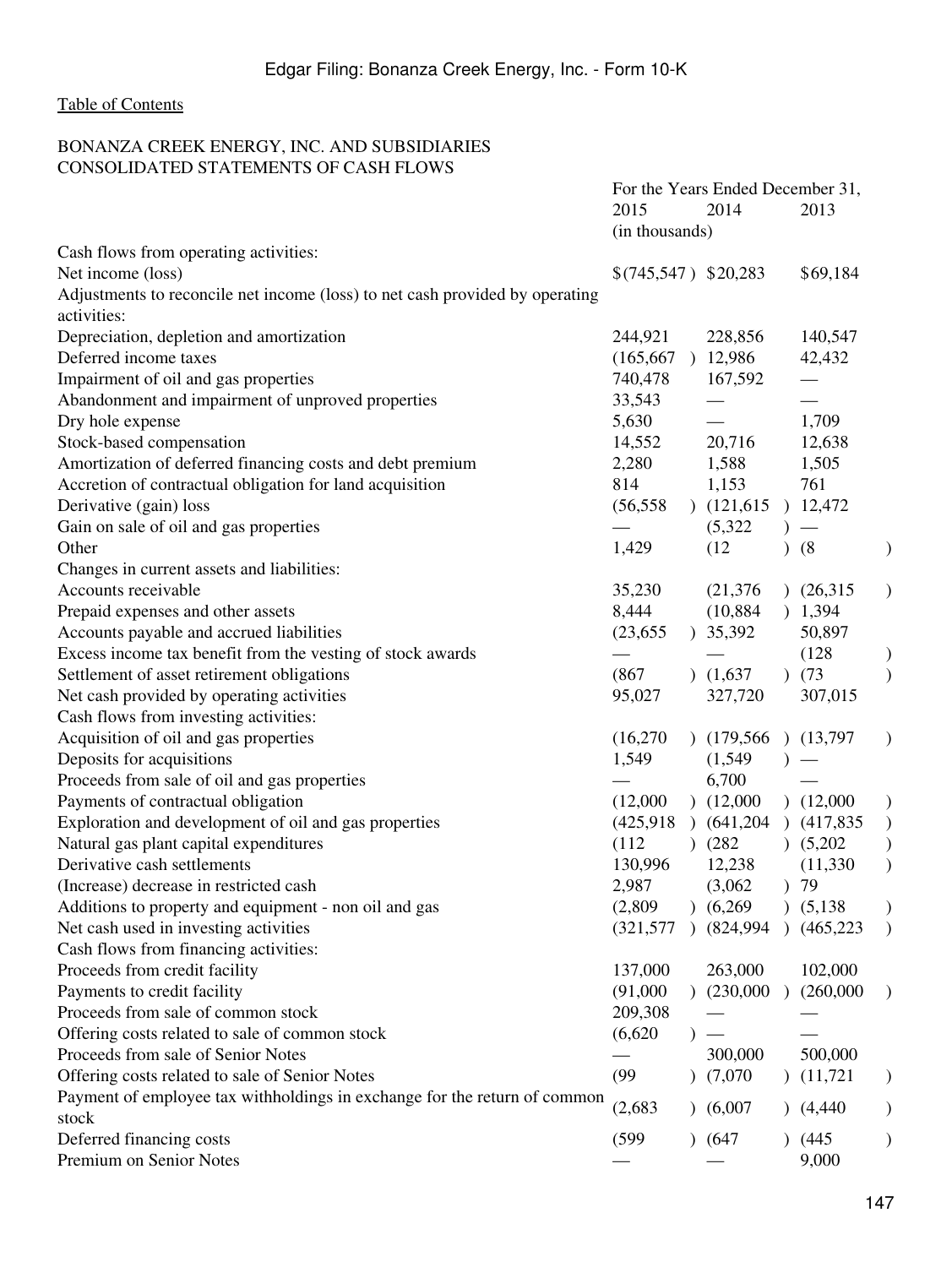| Excess income tax benefit from the vesting of stock awards |          |           | 128       |
|------------------------------------------------------------|----------|-----------|-----------|
| Net cash provided by financing activities                  | 245,307  | 319,276   | 334,522   |
| Net change in cash and cash equivalents                    | 18,757   | (177,998) | 176,314   |
| Cash and cash equivalents:                                 |          |           |           |
| Beginning of period                                        | 2,584    | 180,582   | 4,268     |
| End of period                                              | \$21,341 | \$2,584   | \$180,582 |
| Supplemental cash flow disclosure:                         |          |           |           |
| Cash paid for interest                                     | \$54,566 | \$36,325  | \$12,860  |
|                                                            |          |           |           |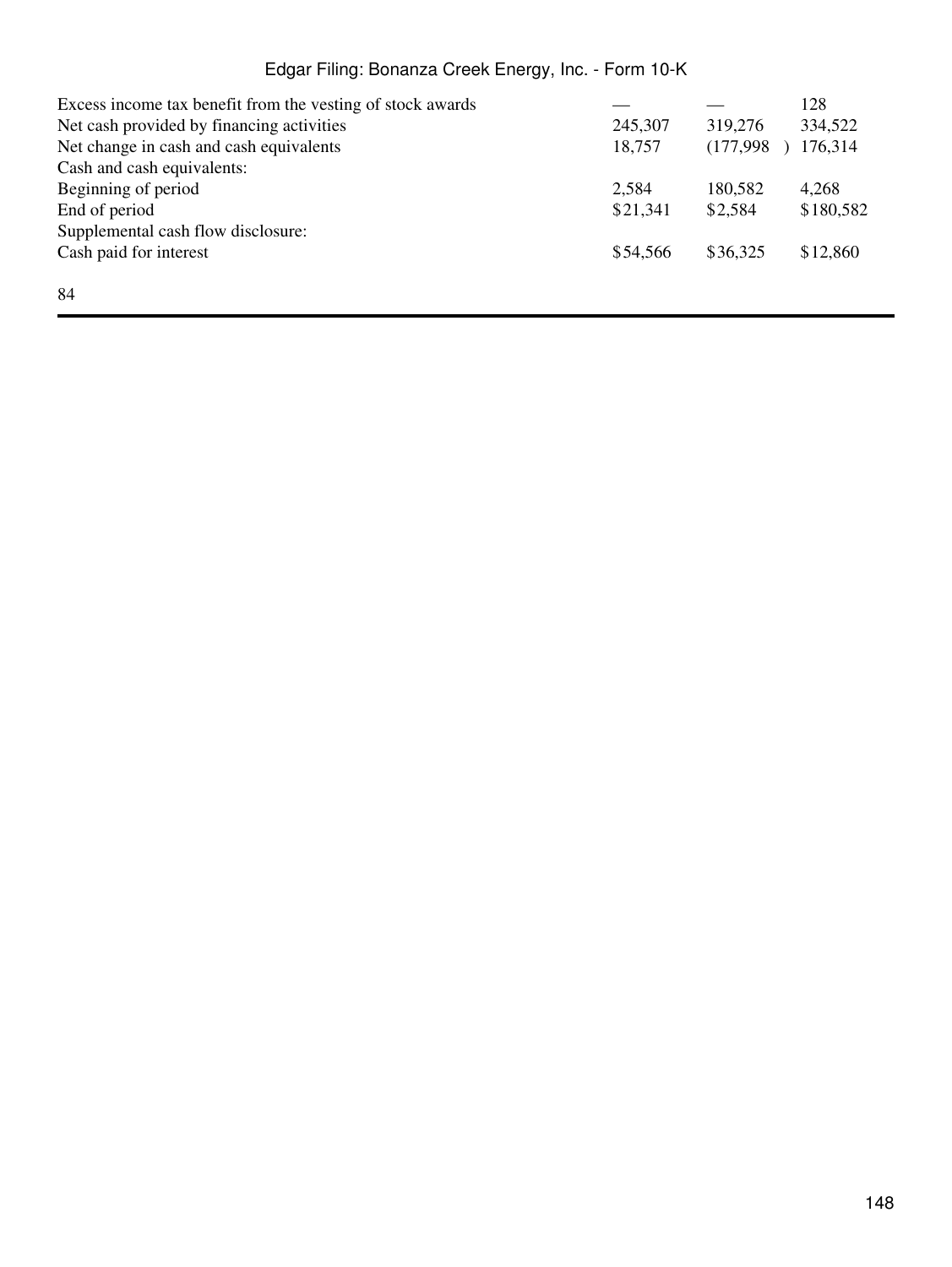# [Table of Contents](#page-2-0)

| Stock issued for the acquisition of oil and gas properties                                                               | $S-$                 | \$49,050 | $s-$     |  |
|--------------------------------------------------------------------------------------------------------------------------|----------------------|----------|----------|--|
| Stock issued for litigation settlement                                                                                   | \$326                | $S-$     | $s-$     |  |
| Cash paid for income taxes                                                                                               | \$820                | \$1,400  | \$100    |  |
| Contractual obligation for land acquisition                                                                              | \$12,000             | \$22,033 | \$33,272 |  |
| Changes in working capital related to drilling expenditures, natural gas plant<br>expenditures, and property acquisition | $$(50,385)$ $$1,873$ |          | \$29,273 |  |
| The accompanying notes are an integral part of these consolidated financial statements                                   |                      |          |          |  |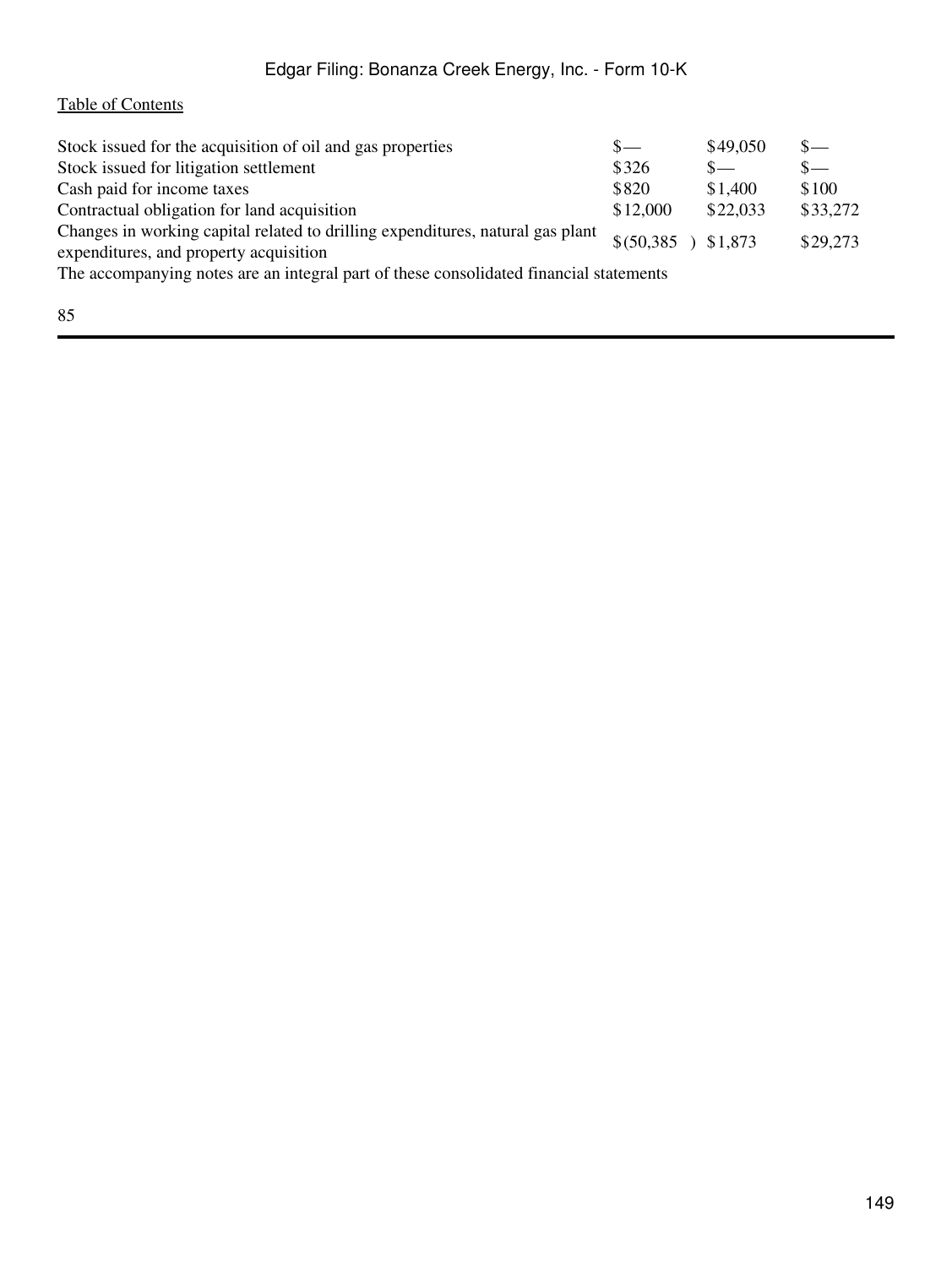# BONANZA CREEK ENERGY, INC. AND SUBSIDIARIES NOTES TO THE CONSOLIDATED FINANCIAL STATEMENTS

# NOTE 1 - SUMMARY OF SIGNIFICANT ACCOUNTING POLICIES

Description of Operations

Bonanza Creek Energy, Inc. (the "Company" or "BCEI") is engaged primarily in acquiring, developing, exploiting and producing oil and gas properties. As of December 31, 2015, the Company's assets and operations were concentrated primarily in the Wattenberg Field in Colorado and in the Dorcheat Macedonia Field in southern Arkansas. Basis of Presentation

The consolidated balance sheets include the accounts of the Company and its wholly owned subsidiaries, Bonanza Creek Energy Operating Company, LLC, Bonanza Creek Energy Resources, LLC, Bonanza Creek Energy Upstream LLC, Bonanza Creek Energy Midstream, LLC, Holmes Eastern Company, LLC and Rocky Mountain Infrastructure, LLC. All significant intercompany accounts and transactions have been eliminated. In connection with the preparation of the consolidated financial statements, the Company evaluated subsequent events after the balance sheet date of December 31, 2015, through the filing date of this report.

Use of Estimates

The preparation of the Company's consolidated financial statements in conformity with accounting principles generally accepted in the United States of America requires management to make estimates and assumptions that affect the reported amounts of oil and gas reserves, assets and liabilities, and disclosure of contingent assets and liabilities at the date of the balance sheet and the reported amounts of revenue and expenses during the reporting period. Actual results could differ from those estimates.

Cash and Cash Equivalents

The Company considers all highly liquid investments with original maturity dates of three months or less to be cash equivalents. The carrying value of cash and cash equivalents approximate fair value due to the short-term nature of these instruments.

Accounts Receivable

The Company's accounts receivables are generated from oil and gas sales and from joint interest owners on properties that the Company operates. The Company accrues an allowance on a receivable when, based on the judgment of management, it is probable that a receivable will not be collected and the amount of any allowance may be reasonably estimated. For receivables from joint interest owners, the Company usually has the ability to withhold future revenue disbursements to satisfy the outstanding balance. The Company's oil and gas receivables are typically collected within one to two months and the Company has experienced minimal bad debts.

Inventory of Oilfield Equipment

Inventory consists of material and supplies used in connection with the Company's drilling program. These inventories are stated at the lower of cost or market, which approximates fair value.

Oil and Gas Producing Activities

The Company follows the successful efforts method of accounting for its oil and gas exploration and development costs. Under this method of accounting, all property acquisition costs and costs of exploratory and development wells will be capitalized at cost when incurred, pending determination of whether economically recoverable reserves have been found. If an exploratory well does not find economically recoverable reserves, the costs of drilling the well and other associated costs are charged to dry hole expense. The costs of development wells are capitalized whether the well is productive or nonproductive. Costs incurred to maintain wells and their related equipment and leases as well as operating costs are charged to expense as incurred. Geological and geophysical costs are expensed as incurred. Depletion, depreciation and amortization ("DD&A") of capitalized costs of proved oil and gas properties are provided for on a field-by-field basis using the units-of-production method based upon proved reserves.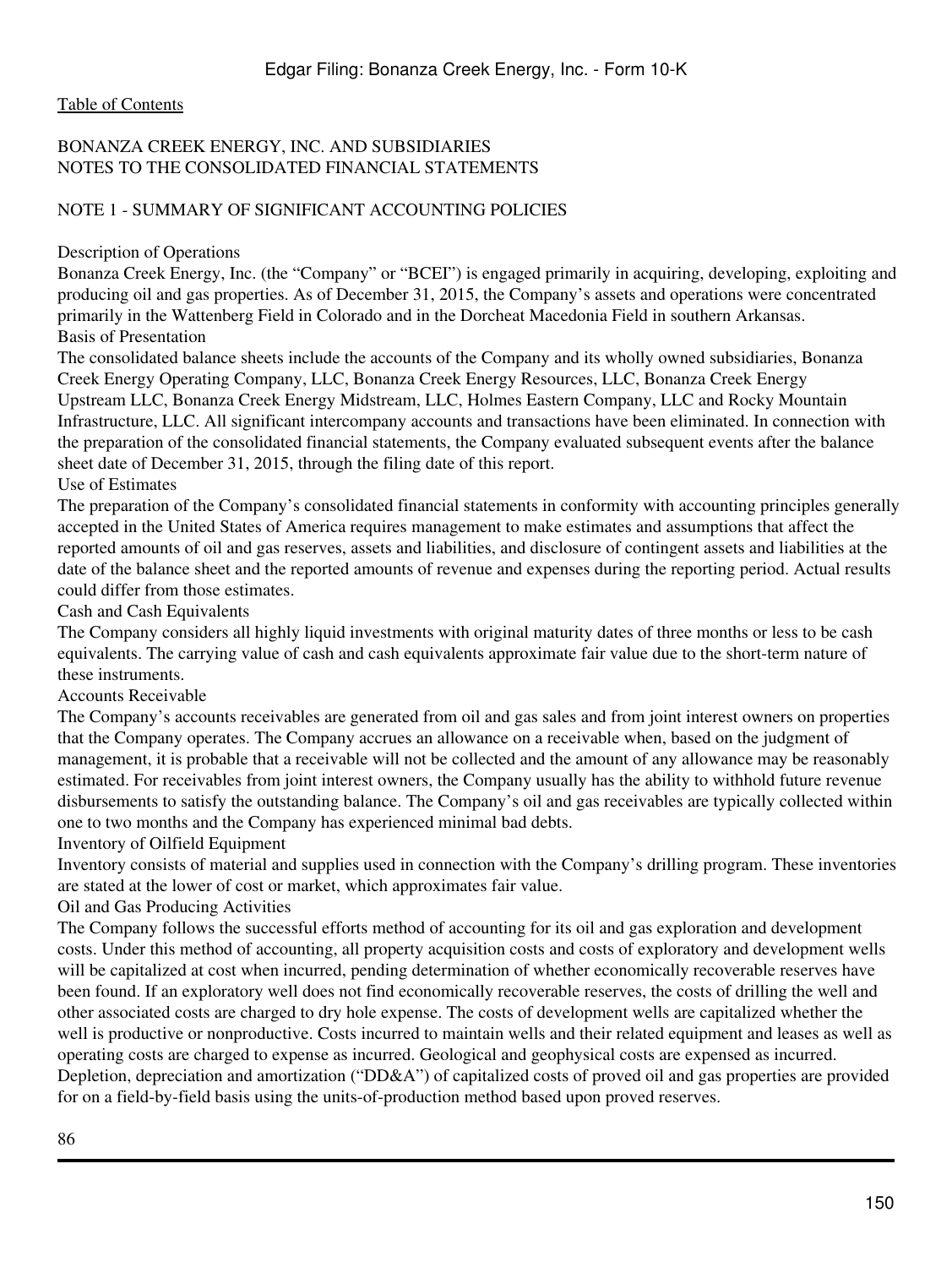The Company assesses its proved oil and gas properties for impairment whenever events or circumstances indicate that the carrying value of the assets may not be recoverable. The impairment test compares undiscounted future net cash flows to the assets net book value. If the net capitalized costs exceed future net cash flows, then the cost of the property is written down to fair value. The factors used to determine fair value are subject to the Company's judgment and expertise and include, but are not limited to, recent sales prices of comparable properties, the present value of future cash flows on all developed proved reserves and risk adjusted probable and possible reserves, net of estimated operating and development costs, future commodity pricing based on our internal budgeting model originating from the NYMEX strip price adjusted for basis differential, future production estimates, anticipated capital expenditures, and various discount rates commensurate with the risk and current market conditions associated with realizing the expected cash flows projected.

The Company assesses its unproved properties periodically for impairment on a property-by-property basis, which requires significant judgment. The Company considers the following factors in its assessment of the impairment of unproved properties:

- the remaining amount of unexpired term under
- leases;

the ability to actively manage and prioriits ability to actively manage and prioritize its capital expenditures to drill leases and to make payments to extend

• development; its ability to exchange lease positions with other companies that allow for higher concentrations of ownership and

•its ability to convey partial mineral ownership to other companies in exchange for their drilling of leases;

by other operators in areas adjacent to or near its unproved properties; its evaluation of the continuing successful results from the application of completion technology by the Company or •its evaluation of the current fair market value of acreage; and

strategic shifts in development areas.

For additional discussion, please refer to Note 4 - Impairments.

The Company records the fair value of an asset retirement obligation as an asset and a liability when there is a legal obligation associated with the retirement of a long-lived asset and the amount can be reasonably estimated. The increase in carrying value is included in proved properties in the accompanying consolidated balance sheets ("accompanying balance sheets"). For additional discussion, please refer to Note 11 - Asset Retirement Obligations. Gains and losses arising from sales of oil and gas properties will be included in income. However, a partial sale of proved properties within an existing field that does not significantly affect the unit-of-production depletion rate will be accounted for as a normal retirement with no gain or loss recognized. The sale of a partial interest within a proved property is accounted for as a recovery of cost. The partial sale of unproved property is accounted for as a recovery of cost when there is uncertainty of the ultimate recovery of the cost applicable to the interest retained. Natural Gas Plants

Natural gas plants are recorded at cost and depreciated using the straight-line method over a 30 year useful life. The Company assesses the facilities for impairment when events or changes in circumstances indicate that the carrying amount may not be recoverable and an impairment loss is recorded as necessary.

Other Property and Equipment

Other property and equipment such as office furniture and equipment, buildings, and computer hardware and software are recorded at cost. Cost of renewals and improvements that substantially extend the useful lives of the assets are capitalized. Maintenance and repair costs are expensed as incurred. Depreciation is calculated using the straight-line method over the estimated useful lives of the assets, which range from three to ten years.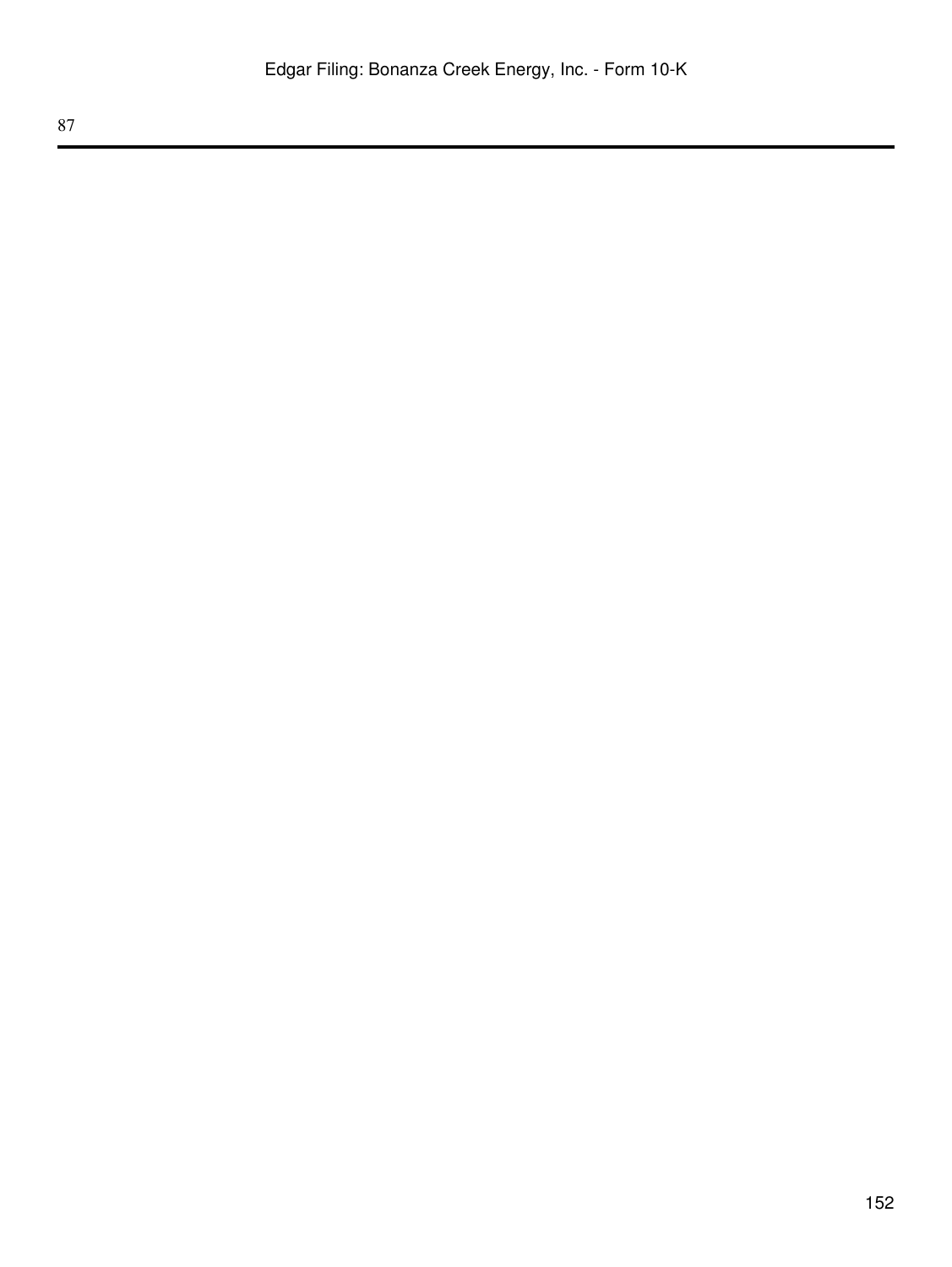# Assets Held for Sale

Assets are classified as held for sale when the Company commits to a plan to sell the assets and there is reasonable certainty that the sale will take place within one year. Upon classification as held for sale, long-lived assets are no longer depreciated or depleted, and a measurement for impairment is performed to identify and expense any excess of carrying value over fair value less estimated costs to sell. Any subsequent decreases to the estimated fair value less the costs to sell impact the measurement of assets held for sale. Any properties deemed held for sale as of the balance sheet date are presented separately on the accompanying balance sheets at the lower of net book value or fair value less cost to sell. For additional discussion, please refer to Note 3 - Assets Held for Sale.

# Revenue Recognition

The Company records revenues, net of royalties, discounts, and allowances, as applicable, from the sales of crude oil, natural gas and natural gas liquids ("NGLs") when delivery to the customer has occurred and title has transferred. This occurs when oil or gas has been delivered to a pipeline or a tank lifting has occurred. At the end of each month, the Company estimates the amount of production delivered to the purchaser and the price the Company will receive. The Company factors in historical performance, quality and transportation differentials, commodity prices, and other factors when deriving revenue estimates. Payment is generally received within 30 to 90 days after the date of production. The Company has interests with other producers in certain properties in which case the Company uses the entitlement method to account for gas imbalances. The Company had no material gas imbalances as of December 31, 2015 and 2014.

For gathering and processing services, the Company either receives fees or commodities from natural gas producers depending on the type of contract. Under the percentage-of-proceeds contract type, the Company is paid for its services by keeping a percentage of the NGLs produced and a percentage of the residue gas resulting from processing the natural gas. Commodities received are, in turn, sold and recognized as revenue in accordance with the criteria outlined above.

# Income Taxes

The Company accounts for income taxes under the liability method, which requires recognition of deferred tax assets and liabilities for the expected future tax consequences of events that have been included in the balance sheet or tax returns. Under this method, deferred tax assets and liabilities are determined based on the difference between the financial statements and tax basis of assets and liabilities using enacted tax rates in effect for the year in which the differences are expected to reverse.

### Uncertain Tax Positions

The Company recognizes interest and penalties related to uncertain tax positions in income tax expense. The tax returns for 2014, 2013 and 2012 are still subject to audit by the Internal Revenue Service. There were no uncertain tax positions.

### Concentrations of Credit Risk

The Company maintains cash balances in excess of the Federal Deposit Insurance Corporation (FDIC) insured limit. The Company is exposed to credit risk in the event of nonpayment by counterparties whose creditworthiness is continuously evaluated. For the year ended December 31, 2015, Kaiser-Silo Energy Company accounted for 31%, Lion Oil Trading & Transportation, Inc. accounted for 16%, Plains Marketing LP accounted for 11% and Duke Energy Field Services accounted for 11%, of our oil and natural gas sales. For the years ended December 31, 2014 and 2013 Plains Marketing LP accounted for 29% and 37%, respectively, Lion Oil Trading & Transportation, Inc. accounted for 19% and 23%, respectively, and High Sierra Crude Oil & Marketing accounted for 11% and 15%, respectively, of our oil and natural gas sales.

### Oil and Gas Derivative Activities

The Company is exposed to commodity price risk related to oil and gas prices. To mitigate this risk, the Company enters into oil and gas forward contracts. The contracts, which are generally placed with major financial institutions or with counterparties which management believes to be of high credit quality, may take the form of futures contracts, swaps, options, or collars. The oil contracts are indexed to NYMEX WTI prices, and natural gas contracts are indexed to NYMEX HH prices, which have a high degree of historical correlation with actual prices received by the Company, before differentials. The Company recognizes all derivative instruments on the balance sheet as either assets or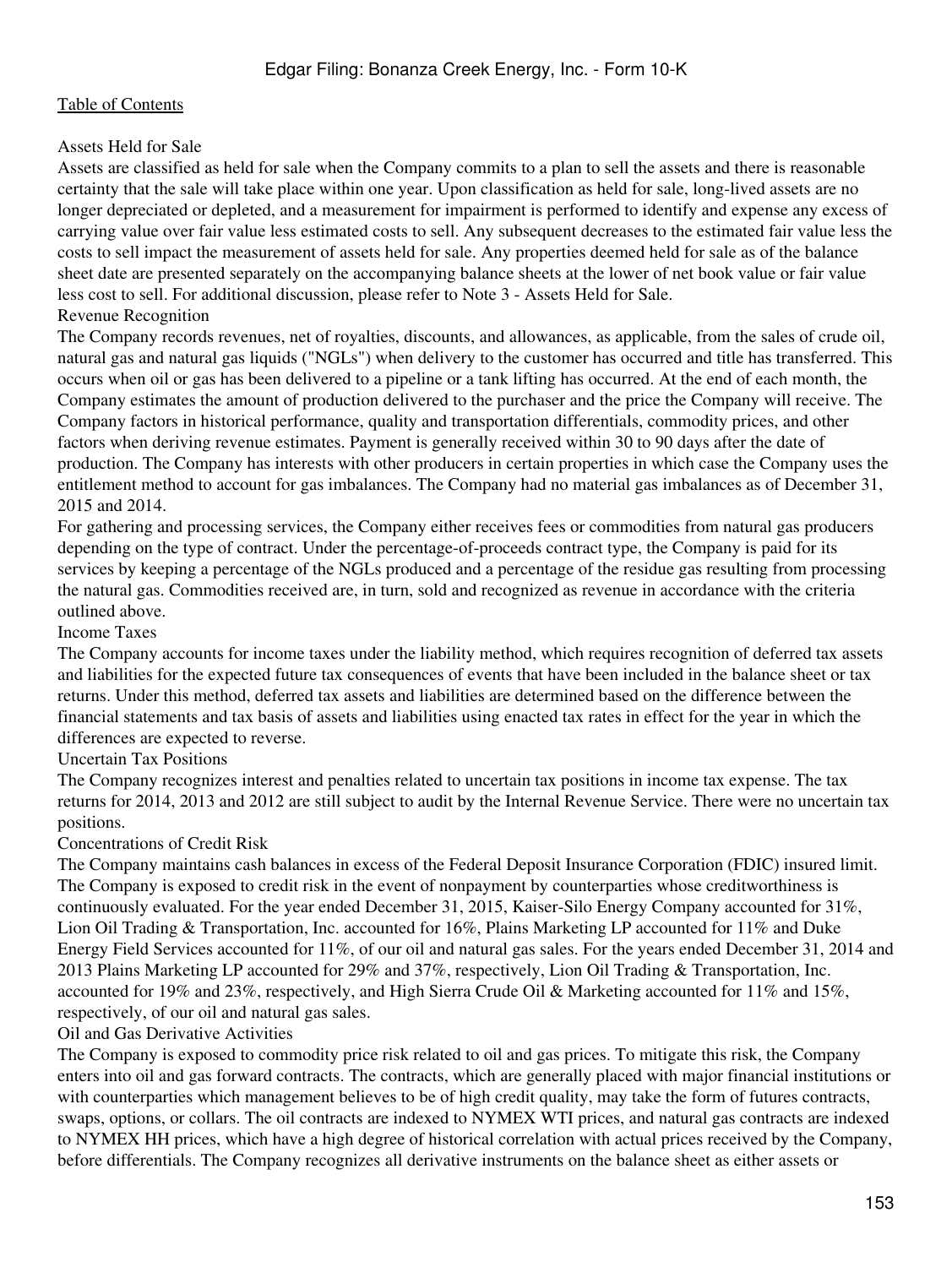liabilities at fair value. For additional discussion, please refer to Note 13 - Derivatives.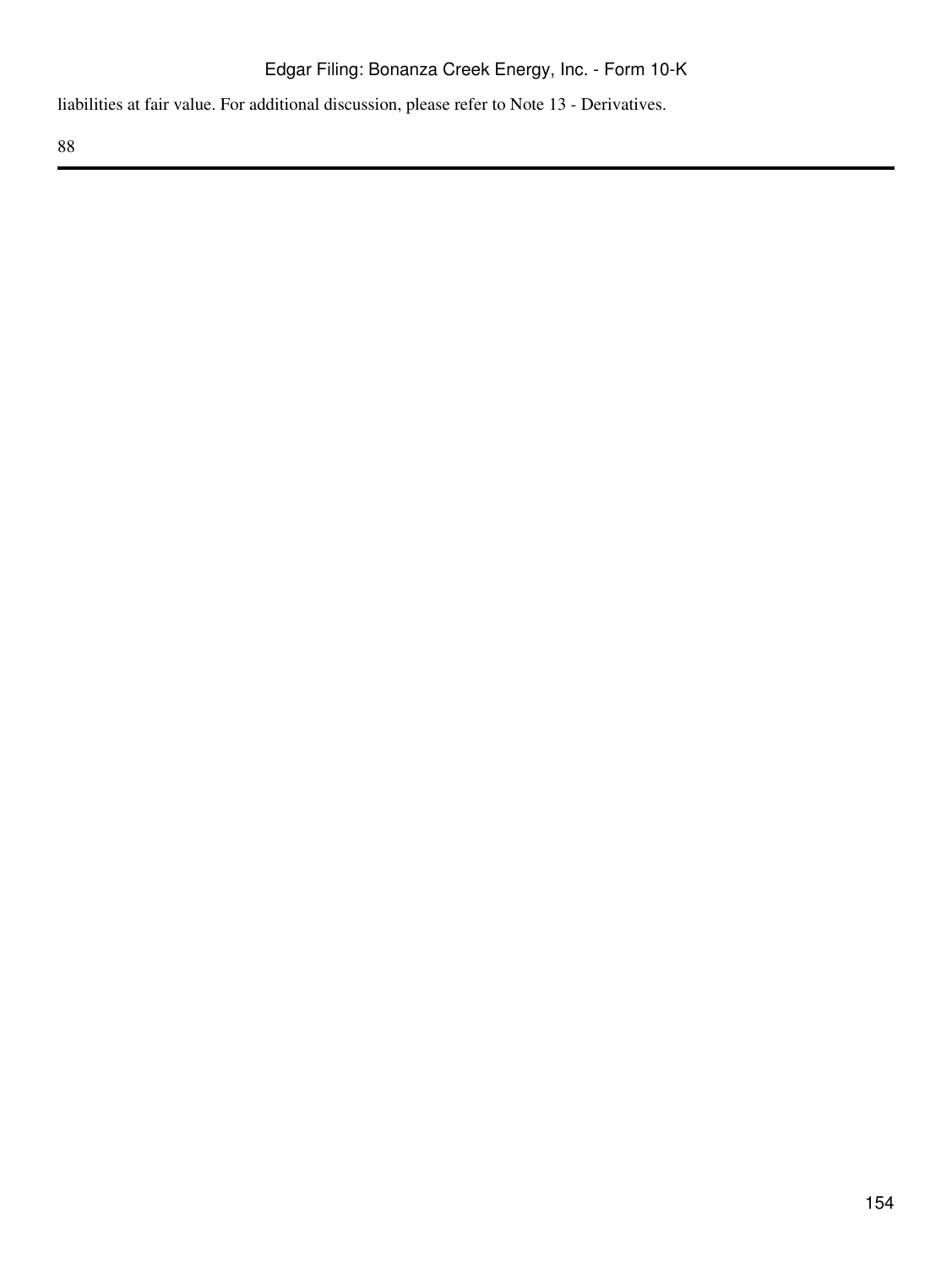#### Earnings Per Share

Earnings per basic and diluted share are calculated under the two-class method. Pursuant to the two-class method, the Company's unvested restricted stock awards with non-forfeitable rights to dividends are considered participating securities. Under the two-class method, earnings per basic share is calculated by dividing net income available to shareholders by the weighted-average number of common shares outstanding during the period. The two-class method includes an earnings allocation formula that determines earnings per share for each participating security according to undistributed earnings for the period. Net income available to shareholders is reduced by the amount allocated to participating restricted shares to arrive at the earnings allocated to common stock shareholders for purposes of calculating earnings per share. Participating shares are not contractually obligated to share in the losses of the Company, and therefore, the entire net loss is allocated to the outstanding shares. Earnings per diluted share is computed on the basis of the weighted-average number of common shares outstanding during the period plus the dilutive effect of any potential common shares outstanding during the period using the more dilutive of the treasury method or two-class method. In periods of net loss, shares that are dilutive become anti-dilutive. For additional discussion, please refer to Note 14 - Earnings Per Share.

#### Stock-Based Compensation

The Company measures the cost of employee services received in exchange for an award of equity instruments based on the grant-date fair value of the award. For additional discussion, please refer to Note 9 - Stock-Based Compensation.

#### Fair Value of Financial Instruments

The Company's financial instruments consist of cash and cash equivalents, trade receivables, trade payables, accrued liabilities, revolving credit facility, senior notes, and derivative instruments. Cash and cash equivalents, trade receivables, trade payables and accrued liabilities are carried at cost and approximate fair value due to the short-term nature of these instruments. Our revolving credit facility has a variable interest rate so it approximates fair value. Our senior notes are recorded at cost, and their fair value is disclosed within Note 12 - Fair Value Measurements. Derivative instruments are recorded at fair value. The book value of the contractual obligation for land acquisition approximates fair value due to it being discounted at a market-based interest rate.

#### Prior Year Reclassifications

Certain prior year balances have been reclassified to conform to the current year presentation, and such reclassifications had no impact on net income (loss) or stockholders' equity previously reported. Recently Issued and Adopted Accounting Standards

Effective January 1, 2015, the Company adopted, on a prospective basis, Financial Accounting Standards Board ("FASB") Update No. 2014-08 - Reporting Discontinued Operations and Disclosures of Disposals of Components of an Entity. The update was aimed at reducing the frequency of disposals reported as discontinued operations by focusing on strategic shifts that have or will have a major effect on an entity's operations and financial results. Subsequent to adoption of this guidance, the Company determined that assets that were deemed as held for sale during 2015 did not qualify for discontinued operations. As such, the presentation within the accompanying balance sheets and the consolidated statements of operations and comprehensive income ("accompanying statements of operations") reflect them as standard assets held for sale versus our California asset sales that occurred in 2014 and 2012 that were presented as discontinued operations. For additional discussion, please refer to Note 2 - Acquisitions and Divestitures and Note 3 - Assets Held for Sale.

In May 2014, the FASB issued Update No. 2014-09 - Revenue From Contracts With Customers. The update prescribes two acceptable methods and is effective for the annual period beginning after December 15, 2016, including interim periods within that reporting period. The Company has started going through its contracts and is assessing their impact, but does not currently believe this guidance will have a material effect on the Company's financial statements or disclosures.

In June 2014, the FASB issued Update No. 2014-12 - Accounting for Share-Based Payments When the Terms of an Award Provide That a Performance Target Could be Achieved after the Requisite Service Period. The guidance relates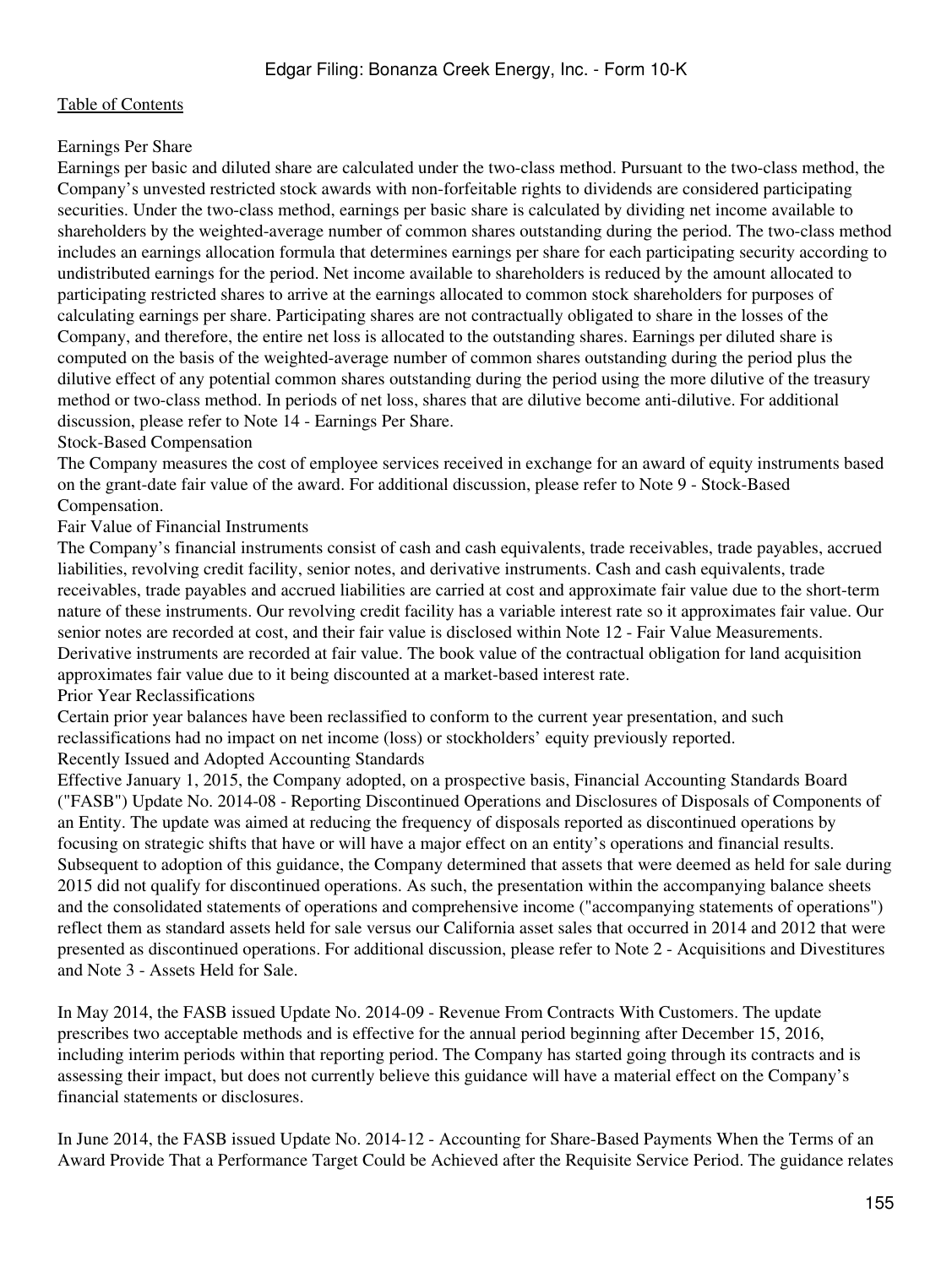to the recognition of share-based compensation when an award provides that a performance target can be achieved after the requisite service period. This authoritative accounting guidance may be applied either prospectively or retrospectively and is effective for annual periods and interim periods beginning after December 15, 2015. The Company currently does not have any awards that fall within this guidance, but will apply it if such an award is issued.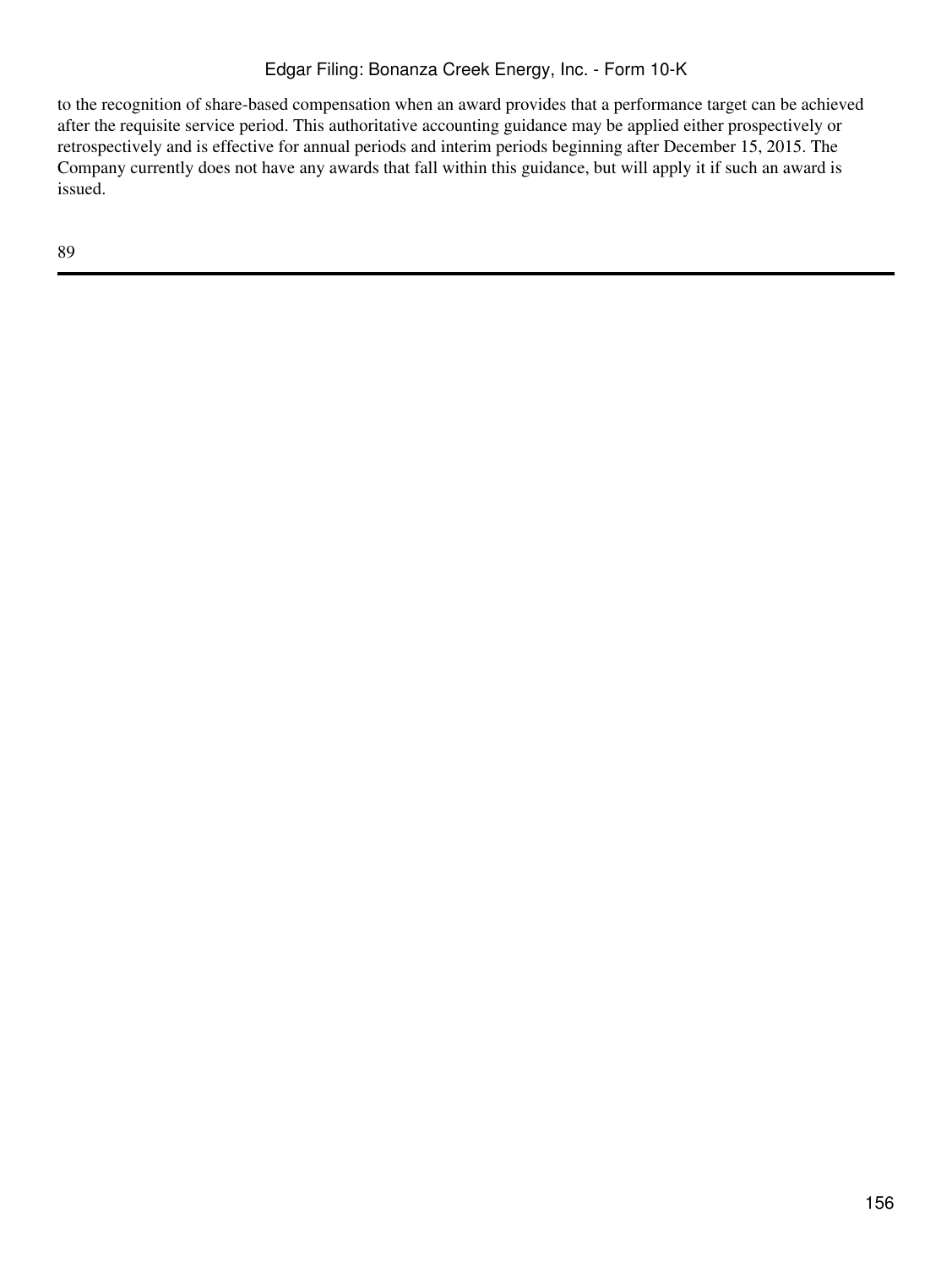In August 2014, the FASB issued Update No. 2014-15 - Presentation of Financial Statements - Going Concern that requires management to evaluate whether there are conditions or events that raise substantial doubt about an entity's ability to continue as a going concern within one year after the date that the entity's financial statements are issued, or within one year after the date that the entity's financial statements are available to be issued, and to provide disclosures when certain criteria are met. This guidance is effective for the annual period ending after December 15, 2016, and for annual periods and interim periods thereafter. Early application is permitted. The Company is currently evaluating the provisions of this guidance and assessing its impact, but does not currently believe it will have a material effect on the Company's financial statements or disclosures.

 In April 2015, the FASB issued Update No. 2015-03 – Interest – Imputation of Interest, Simplifying the Presentation of Debt Issuance Costs. The update requires that debt issuance costs related to a recognized debt liability be presented in the balance sheet as a direct deduction from the carrying amount of that debt liability. This authoritative accounting guidance is effective for fiscal years beginning after December 15, 2015 and interim periods within those fiscal years on a retrospective basis. The Company has taken the necessary steps to be ready for adoption of this update and does not currently believe it will have a material effect on the Company's financial statements or disclosures.

In July 2015, the FASB issued Update No. 2015-11 - Inventory. The update requires that inventory be measured at the lower of cost or net realizable value. This authoritative guidance is effective for fiscal years beginning after December 15, 2016 and interim periods within those fiscal years. The Company is currently evaluating the provisions of this guidance and assessing its impact, but does not currently believe it will have a material effect on the Company's financial statements or disclosures.

In August 2015, the FASB issued Update No. 2015-14 - Revenue from Contracts with Customers to defer the effective date of the new revenue recognition standard by one year. The new revenue recognition standard is now effective for annual periods, and interim periods within those annual periods, beginning after December 15, 2017. Early adoption is permitted but only for annual periods, and interim periods within those annual periods, beginning after December 15, 2016. The Company has started going through its contracts and is assessing their impact, but does not currently believe this guidance will have a material effect on the Company's financial statements or disclosures.

In November 2015, the FASB issued Update No. 2015-17 - Income Taxes to simplify the presentation of deferred income taxes by classifying deferred tax assets and liabilities as noncurrent only. The new guidance is effective for annual periods, and interim periods within those annual periods, beginning after December 15, 2016. Early application is permitted. The Company has evaluated the provisions of this guidance and determined it will have minimal impact on the Company's financial statements and disclosures.

In January 2016, the FASB issued Update No. 2016-01 - Financial Instruments - Overall to require separate presentation of financial assets and financial liabilities by measurement category and form of financial asset on the balance sheet or the accompanying notes to the financial statements. This authoritative guidance is effective for fiscal years beginning after December 15, 2017 and interim periods within those fiscal years. The Company is currently evaluating the provisions of this guidance and assessing its impact in relation to the Company's derivatives, but does not currently believe it will have a material effect on the Company's financial statements or disclosures.

# NOTE 2 - ACQUISITIONS AND DIVESTITURES

In July 2014, the Company acquired approximately 34,000 net acres of oil and gas properties, leasehold mineral interests and related assets located in the Wattenberg Field ("Wattenberg Field Acquisition") from a private operator. The Company paid approximately \$174.6 million (inclusive of customary acquisition costs) in cash and issued 853,492 shares of the Company's common stock valued at \$57.47 per share, the market price at the time of closing, for the acquired assets. The Wattenberg Field Acquisition had an effective date of June 1, 2014 and closed on July 8,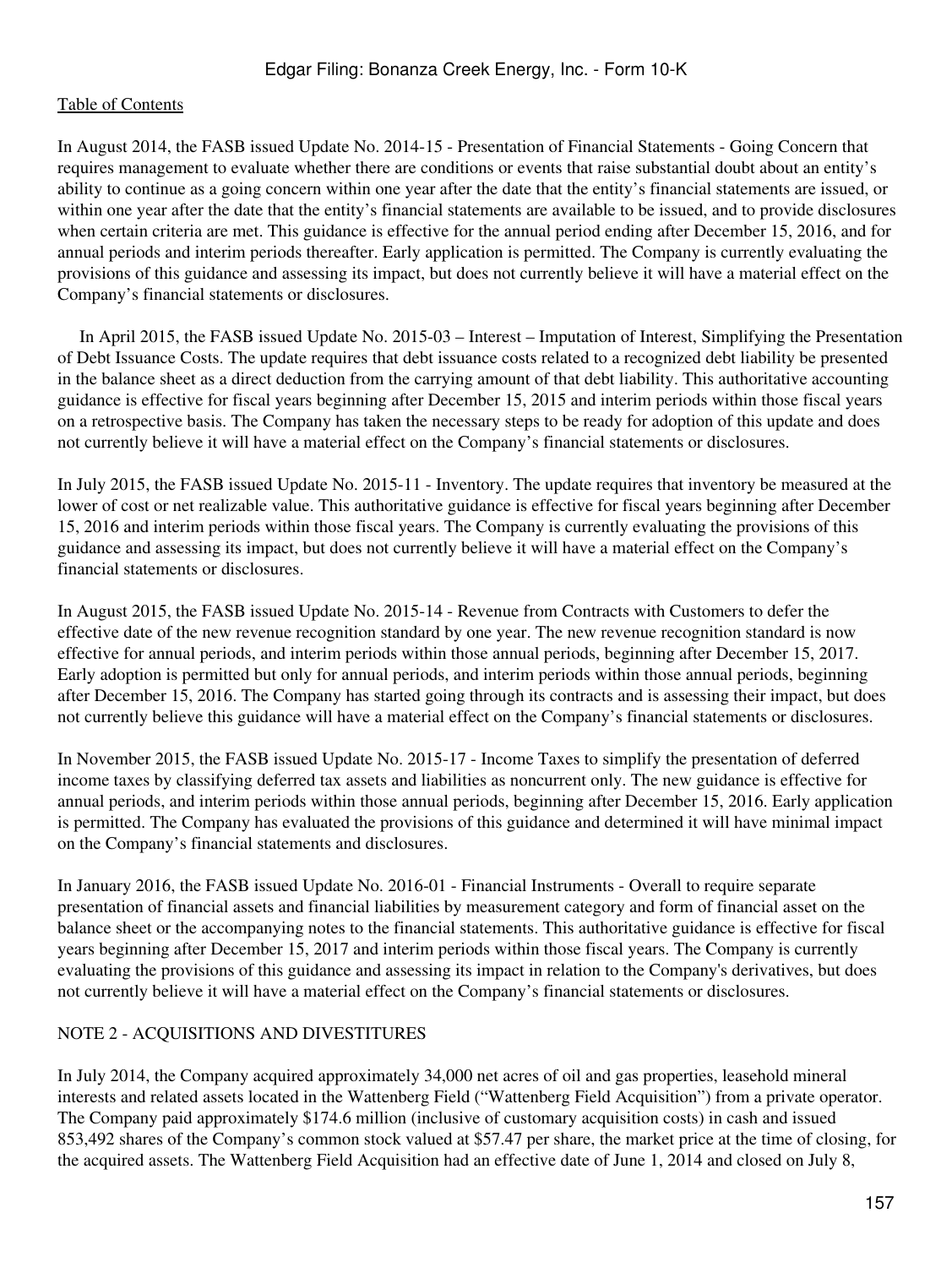2014. The results of operations for the Wattenberg Field Acquisition have been included in the Company's consolidated financial statements from the date of closing. Pro forma information is not presented as the pro forma results would not have been materially different from the information presented in the accompanying statements of operations due to the lack of production and operating activities.

The Wattenberg Field Acquisition was recorded using the purchase method of accounting. The following table summarizes the allocation of consideration paid (inclusive of customary acquisition costs) to the tangible assets acquired and liabilities assumed in the Wattenberg Field Acquisition.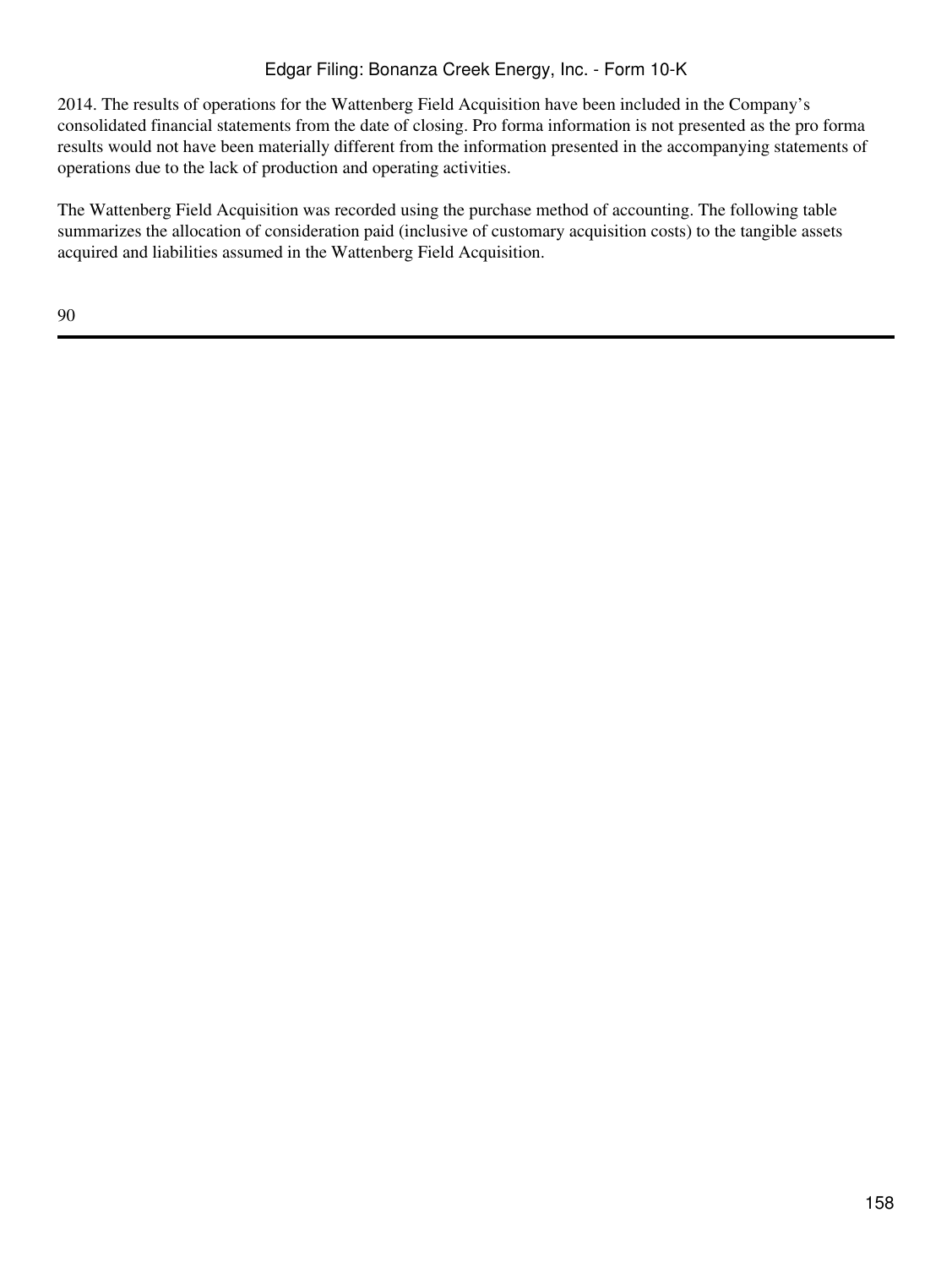| Purchase price                | <b>Asset Valuation Amount</b><br>(in thousands)<br>\$223,678 |
|-------------------------------|--------------------------------------------------------------|
| Allocation of purchase price: |                                                              |
| Proved properties             | \$25,014                                                     |
| Unproved properties           | 198,757                                                      |
| Asset retirement obligation   | (93)                                                         |
| Total                         | \$223,678                                                    |

On July 31, 2012, the Company acquired leases to approximately 5,600 net acres in the Wattenberg Field from the State of Colorado, State Board of Land Commissioners. The Company paid approximately \$12.0 million at closing and \$12.0 million in each of July 2013, July 2014, and July 2015. The Company will pay approximately \$12.0 million in July 2016. The future payments were discounted based on our effective borrowing rate to arrive at the purchase price of \$57.0 million. Future payments include imputed interest and are secured by a \$12.0 million letter of credit. Following each payment the amount secured by the letter of credit will be amended to reflect the reduction in obligation.

Discontinued Operations

During June 2012, the Company sold the majority of its oil and gas properties in California classifying them as discontinued operations with its remaining property being sold in the first quarter of 2014 for approximately \$6.0 million. The Company recorded a gain on sale of oil and gas properties in the amount of \$5.5 million for the year ended December 31, 2014.

NOTE 3 - ASSETS HELD FOR SALE

As of December 31, 2015, the accompanying balance sheets present \$214.9 million of assets held for sale, net of accumulated depreciation, depletion and amortization, which consists of the Company's Rocky Mountain Infrastructure, LLC subsidiary ("RMI"), all assets within the Company's Mid-Continent region and all assets in the North Park Basin that the Company no longer intends to develop given the current pricing environment. There is a corresponding asset retirement obligation liability of approximately \$10.6 million for assets held for sale recorded in the asset retirement obligations for assets held for sale financial statement line item in the accompanying balance sheets. There were no other material assets or liabilities associated with the assets held for sale. For the year ended December 31, 2015, the Company recorded write-downs to fair value less estimated costs to sell of \$321.2 million for its Mid-Continent region assets. These write-downs are recorded in the impairment of oil and gas properties line item in the accompanying statements of operations.

The previously entered into and announced purchase agreement to divest of RMI was terminated by the company as it did not close. The Company plans to re-market the assets.

The Company adopted Update No. 2014-08 - Reporting Discontinued Operations and Disclosures of Disposals of Components of an Entity on January 1, 2015, which requires a disposal to represent a strategic shift that has a major effect on an entity's operations and financial results to qualify for discontinued operations. The Company determined that none of these potential asset sales qualify for discontinued operations accounting as they did not result in a strategic shift of the Company.

#### NOTE 4 - IMPAIRMENTS

For the year ended December 31, 2015, the Company impaired its assets held for sale within the Mid-Continent region to their fair value resulting in proved property impairments of \$321.2 million and \$419.3 million of proved property impairments in the Rocky Mountain region due to low commodity prices. The Company incurred unproved properties impairments of \$24.8 million for non-core leases expiring within the Wattenberg Field and \$8.7 million of impairment charges to fully impair the North Park Basin due to a change in the Company's development plan during the year. For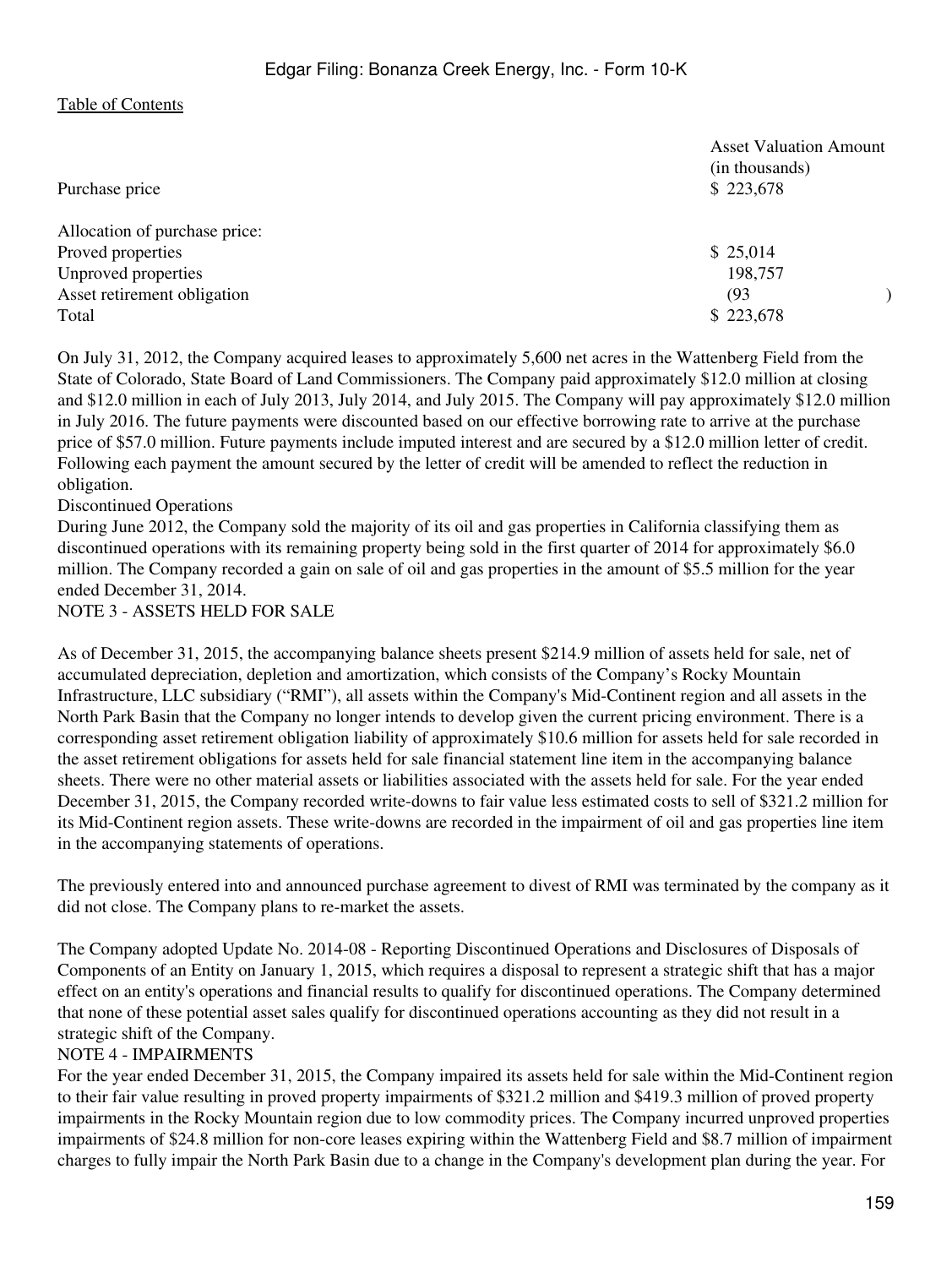additional discussion, please refer to Note 12 - Fair Value Measurements.

For the year ended December 31, 2014, the Company recorded proved property impairments of \$127.3 million in the Dorcheat Macedonia Field due to low commodity prices, \$25.0 million of proved property impairments in the McKamie Patton Field due to low commodity prices and natural field decline, and \$15.3 million of proved property impairments in the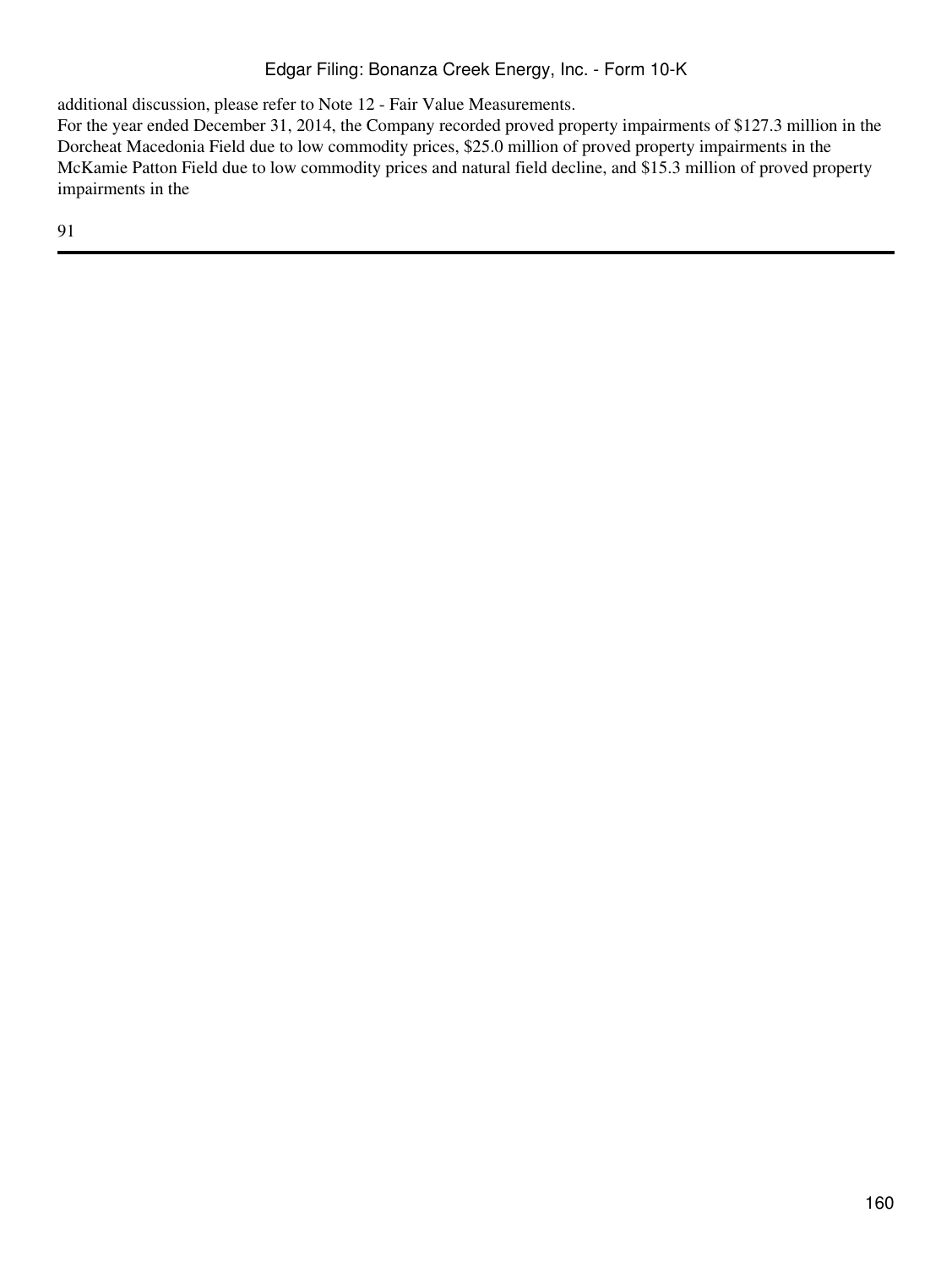McCallum Field due to low commodity prices. The Company did not have any unproved property impairments for 2014, and did not have any proved or unproved property impairments in 2013.

NOTE 5 - OTHER ASSETS

The Company has unamortized deferred financing costs related to the revolving credit facility and Senior Notes.

|                                                   | As of December 31, |          |  |
|---------------------------------------------------|--------------------|----------|--|
|                                                   | 2015               | 2014     |  |
|                                                   | (in thousands)     |          |  |
| Certificates of deposit                           | $s =$              | \$228    |  |
| Restricted cash                                   | 241                | 3,000    |  |
| Deposit for acquisition of oil and gas properties |                    | 1,549    |  |
| Deferred financing costs                          | 15,786             | 18,595   |  |
| Other noncurrent assets                           | \$16,027           | \$23,372 |  |

#### NOTE 6 - ACCOUNTS PAYABLE AND ACCRUED EXPENSES

Accounts payable and accrued expenses contain the following:

|                                             | AS OI December 51, |           |  |
|---------------------------------------------|--------------------|-----------|--|
|                                             | 2015               | 2014      |  |
|                                             | (in thousands)     |           |  |
| Drilling and completion costs               | \$32,459           | \$82,844  |  |
| Accounts payable trade                      | 1,085              | 5,493     |  |
| Accrued general and administrative cost     | 10,643             | 13,541    |  |
| Lease operating expense                     | 4.731              | 3,569     |  |
| Accrued reclamation cost                    | 162                | 162       |  |
| Accrued interest                            | 14,231             | 14,839    |  |
| Production and ad valorem taxes and other   | 33,049             | 25,340    |  |
| Total accounts payable and accrued expenses | \$96,360           | \$145,788 |  |

As of December 31,

### NOTE 7 - LONG-TERM DEBT

Long-term debt consisted of the following as of December 31, 2015 and 2014:

|                                           | As of December 31, |           |  |
|-------------------------------------------|--------------------|-----------|--|
|                                           | 2015               | 2014      |  |
|                                           | (in thousands)     |           |  |
| Revolving credit facility                 | \$79,000           | \$33,000  |  |
| 6.75% Senior Notes due 2021               | 500,000            | 500,000   |  |
| Unamortized premium on 6.75% Senior Notes | 6,392              | 7,619     |  |
| 5.75% Senior Notes due 2023               | 300,000            | 300,000   |  |
| Total long-term debt                      | \$885,392          | \$840,619 |  |

### Revolving Credit Facility

The revolving credit facility, dated March 29, 2011, as amended, with a syndication of banks, including KeyBank National Association as the administrative agent and issuing lender, provides for borrowings of up to \$1.0 billion. The revolving credit facility provides for interest rates plus an applicable margin to be determined based on LIBOR or a base rate, at the Company's election. LIBOR borrowings bear interest at LIBOR plus 1.50% to 2.50% depending on the utilization level,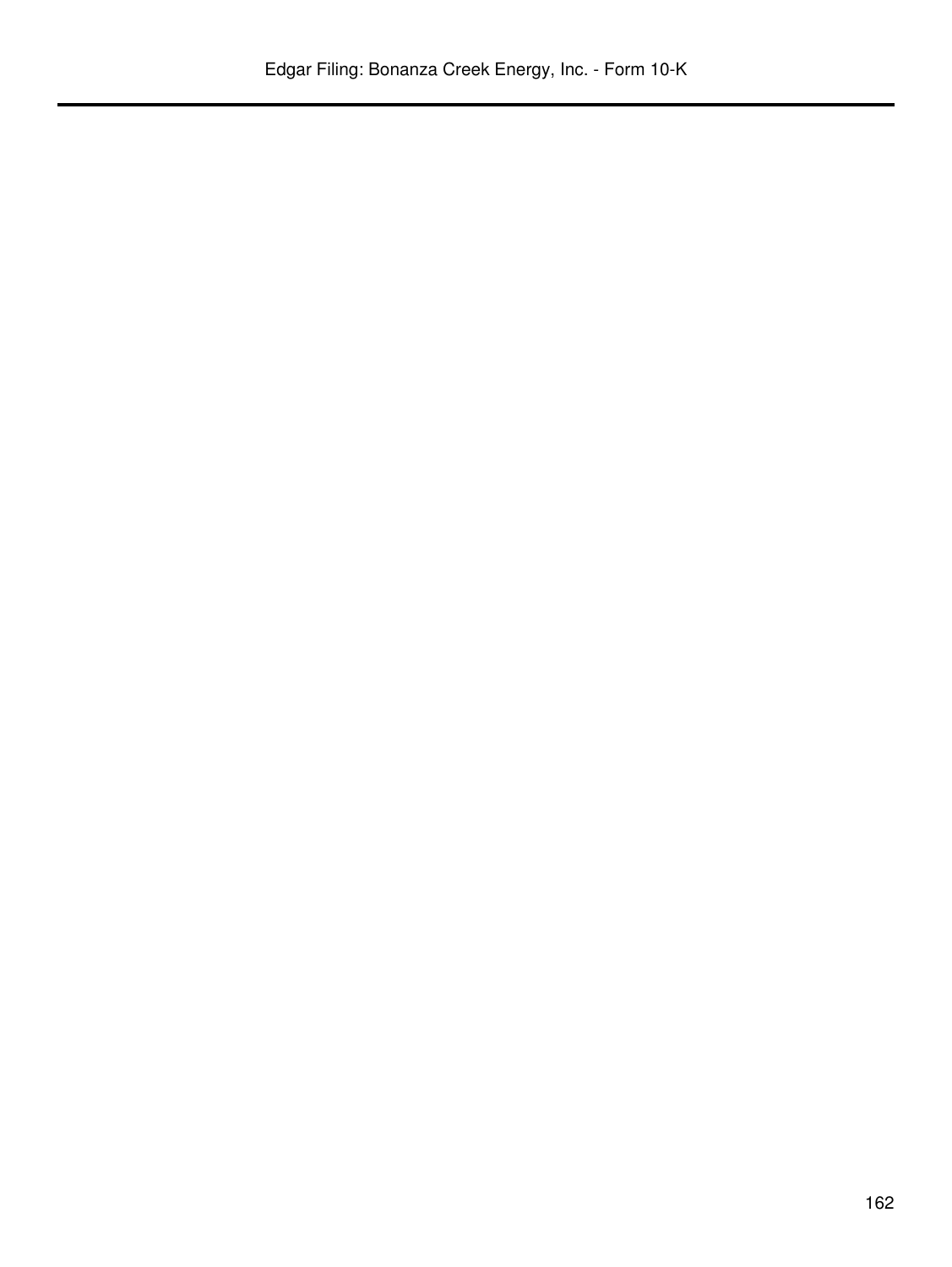and the base rate borrowings bear interest at the "Bank Prime Rate," as defined in the revolving credit facility, plus 0.50% to 1.50%.

On May 13, 2015, the revolving credit facility was amended (the "2015 Amendment") to decrease the borrowing base from \$600.0 million to \$550.0 million and subsequently amended on October 19, 2015 to decrease the borrowing base from \$550.0 million to \$475.0 million. The \$475.0 million borrowing base now equals the commitment level under the Credit Agreement. The borrowing base is redetermined semiannually no later than May 15 and November 15 and may be re-determined up to one additional time between such scheduled determinations upon request by the Company or lenders holding  $66\frac{2}{3}\%$  of the aggregate commitments. The revolving credit facility is collateralized by substantially all of the Company's assets and matures on September 15, 2017. As of December 31, 2015, the Company had \$79.0 million outstanding under the revolving credit facility with an available borrowing capacity of \$384.0 million, after reduction for the outstanding letter of credit of \$12.0 million. As of December 31, 2014, the Company had \$33.0 million outstanding under the revolving credit facility with an available borrowing capacity of \$543.0 million, if the Company elected to take advantage of the entire \$600.0 million borrowing base available at that date, after reduction for the outstanding letter of credit of \$24.0 million. For additional discussion on the letter of credit, please refer to Note 2 - Acquisitions and Divestitures.

The revolving credit facility restricts, among other items, certain dividend payments, additional indebtedness, asset sales, loans, investments and mergers. The revolving credit facility also contains certain financial covenants, which require the maintenance of certain financial and leverage ratios, as defined by the revolving credit facility. The 2015 Amendment (i) removed the maximum total debt to trailing twelve-month debt to earnings before interest, income taxes, depreciation, depletion, and amortization, exploration expense and other non-cash charges ("EBITDAX") covenant of 4.00 to 1.00 and (ii) introduced both a maximum senior secured debt (defined as borrowings under the revolving credit facility, balances drawn under letters of credit, and any outstanding second lien debt) to trailing twelve-month EBITDAX covenant of 2.50 to 1.00 and a minimum trailing twelve-month interest to trailing twelve-month EBITDAX coverage covenant of 2.50 to 1.00. The revolving credit facility also contains a minimum current ratio covenant of 1.00 to 1.00, where the available borrowing base is part of current assets. The Company was in compliance with all financial and non-financial covenants as of December 31, 2015, and through the filing date of this report.

### 5.75% Senior Notes

On July 15, 2014, the Company issued \$300.0 million aggregate principal amount of 5.75% Senior Notes that mature on February 1, 2023 ("5.75% Senior Notes"). Interest on the 5.75% Senior Notes began accruing on July 15, 2014, and interest is payable on February 1 and August 1 of each year, beginning on February 1, 2015. The 5.75% Senior Notes are guaranteed on a senior unsecured basis by the Company's existing and future subsidiaries that incur or guarantee certain indebtedness, including indebtedness under the revolving credit facility. The net proceeds from the sale of the 5.75% Senior Notes were \$293.4 million after deductions of \$6.6 million of expenses and underwriting discounts and commissions.

At any time prior to August 1, 2017, subject to certain limitations, the Company may redeem up to 35% of the aggregate principal amount of the 5.75% Senior Notes at a redemption price of 105.75% of the principal amount, plus accrued and unpaid interest, with an amount of cash not greater than the net cash proceeds of an equity offering. The Company may redeem all or a part of the 5.75% Senior Notes at any time prior to August 1, 2018 subject to a "make-whole" premium and accrued and unpaid interest. On or after August 1, 2018, the Company may redeem all or a part of the 5.75% Senior Notes at the redemption price of 102.875% for 2018, 101.438% for 2019, and 100.0% for 2020 and thereafter, during the twelve-month period beginning on August 1 of each applicable year, in each case, plus accrued and unpaid interest.

#### 6.75% Senior Notes

On April 9, 2013, the Company issued \$300.0 million aggregate principal amount of 6.75% Senior Notes that mature on April 15, 2021 ("6.75% Senior Notes"). Interest on the Senior Notes began accruing on April 9, 2013, and interest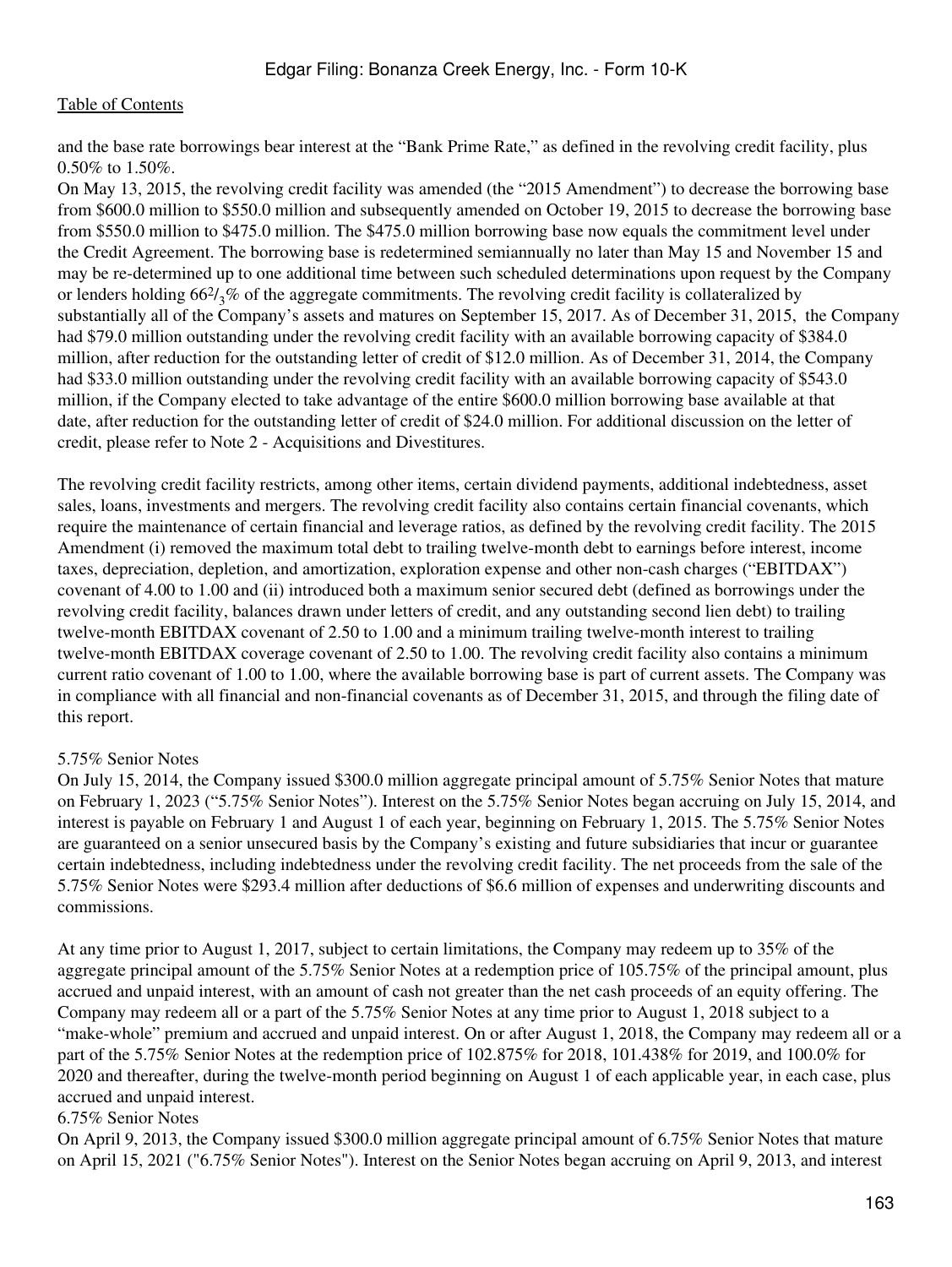is payable on April 15 and October 15 of each year, which began on October 15, 2013. On November 15, 2013, the Company issued an additional \$200.0 million aggregate principal amount of 6.75% Senior Notes as an additional issuance of its existing 6.75% Senior Notes. The 6.75% Senior Notes are guaranteed on a senior unsecured basis by the Company's existing and future subsidiaries that incur or guarantee certain indebtedness, including indebtedness under the Company's revolving credit facility. The net proceeds from the sale of the 6.75% Senior Notes were \$496.7 million after the premium and deduction of \$12.3 million of expenses and underwriting discounts and commissions. At any time prior to April 15, 2016, the Company may redeem up to 35% of the aggregate principal amount at a redemption price of 106.75% of the principal amount, plus accrued and unpaid interest. The Company may redeem all or a part of the 6.75% Senior Notes at any time prior to April 15, 2017 at the redemption price equal to 100% of the principal amount,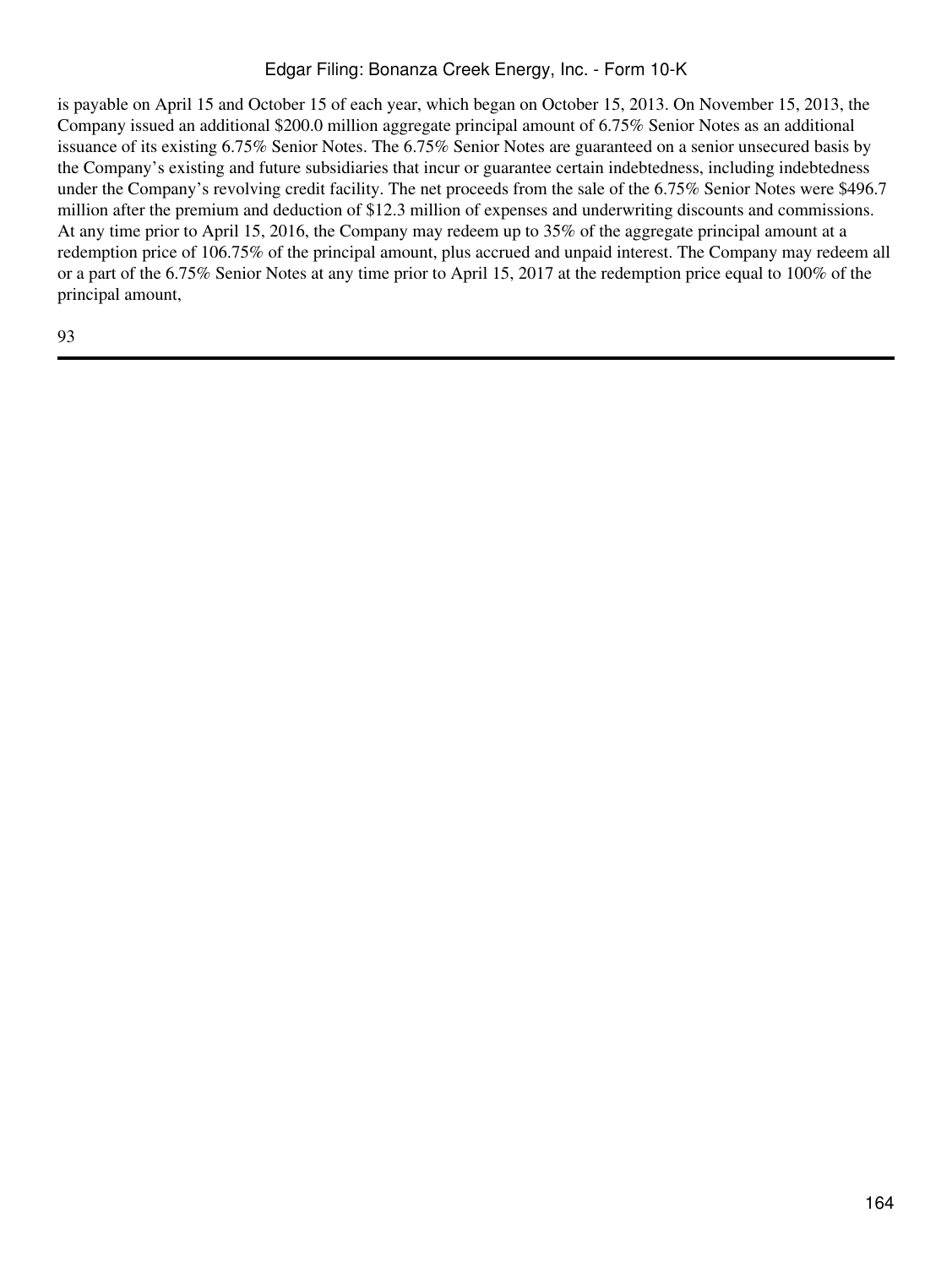plus the applicable "make-whole" premium and accrued and unpaid interest. On or after April 15, 2017, the Company may redeem all or a part of the 6.75% Senior Notes at the redemption price of 103.375% for 2017, 101.688% for 2018, and 100.0% for 2019 and thereafter, during the twelve-month period beginning on April 15 of each applicable year, plus accrued and unpaid interest.

On November 12, 2013 and July 15, 2014, the Company filed automatic registration statements on Form S‑3 to register the 5.75% Senior Notes and 6.75% Senior Notes, respectively, ("5.75% Senior Notes" and, together with the "6.75% Senior Notes", the "Senior Notes") and guarantees of the Senior Notes. As of December 31, 2015, all of the existing subsidiaries of the Company are guarantors of the Senior Notes, and all such subsidiaries are 100% owned by the Company. The guarantees by the subsidiaries are full and unconditional (except for customary release provisions) and constitute joint and several obligations of the subsidiaries. The Company has no independent assets or operations unrelated to its investments in its consolidated subsidiaries. There are no significant restrictions on the Company's ability or the ability of any subsidiary guarantor to obtain funds from its subsidiaries by such means as a dividend or loan.

### NOTE 8 - COMMITMENTS AND CONTINGENCIES

### Legal Proceedings

From time to time, the Company is involved in various commercial and regulatory claims, litigation and other legal proceedings that arise in the ordinary course of its business. The Company assesses these claims in an effort to determine the degree of probability and range of possible loss for potential accrual in its consolidated financial statements. In accordance with accounting authoritative guidance, an accrual is recorded for a loss contingency when its occurrence is probable and damages can be reasonably estimated based on the most likely anticipated outcome or the minimum amount within a range of possible outcomes. Because legal proceedings are inherently unpredictable and unfavorable resolutions could occur, assessing contingencies is highly subjective and requires judgments about uncertain future events. When evaluating contingencies, the Company may be unable to provide a meaningful estimate due to a number of factors, including the procedural status of the matter in question, the presence of complex or novel legal theories, and/or the ongoing discovery and development of information important to the matters. The Company regularly reviews contingencies to determine the adequacy of its accruals and related disclosures. No claims have been made, nor is the Company aware of any material uninsured liability which the Company may have, as it relates to any environmental cleanup, restoration or the violation of any rules or regulations. As of the filing date of this report, there were no material pending or overtly threatened legal actions against the Company of which it is aware.

#### Commitments

In October 2014, the Company entered into two purchase and transportation agreements to deliver fixed determinable quantities of crude oil. The first agreement went into effect during the second quarter of 2015 for 12,580 barrels per day over an initial five-year term. The second agreement is currently anticipated to take effect in the fourth quarter of 2016 for 15,000 barrels per day over an initial seven-year term. The aggregate financial commitment fee is \$503.7 million at December 31, 2015. While the volume commitment may be met with Company volumes or third-party volumes, delegated by the Company, the Company will be required to make periodic deficiency payments for any shortfalls in delivering the minimum volume commitments.

The Company rents office facilities under various non-cancelable operating lease agreements. The annual minimum payments on the transportation and operating lease agreements for the next five years and total minimum lease payments thereafter are presented below: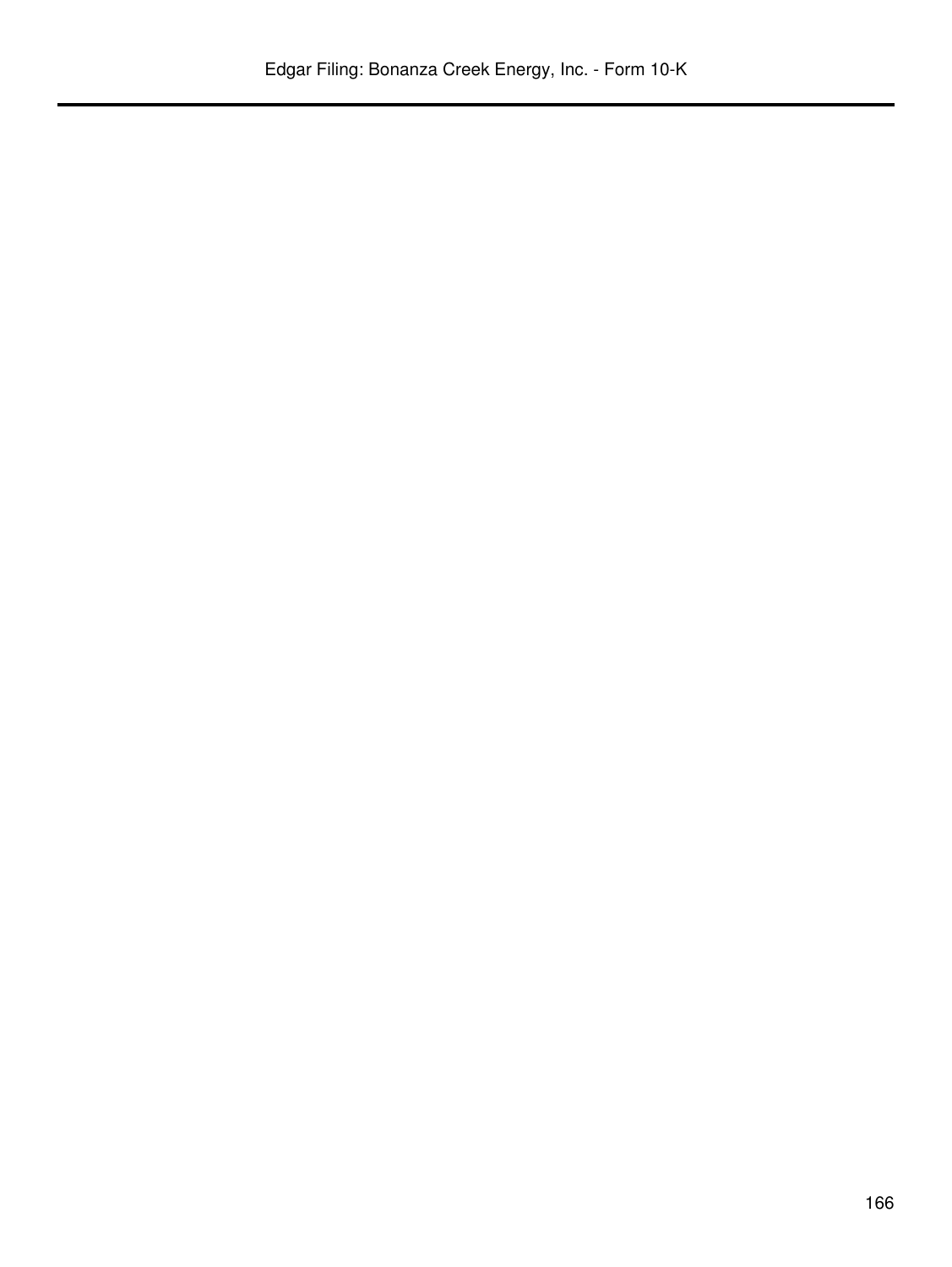|                     | Commitments    |
|---------------------|----------------|
|                     | (in thousands) |
| 2016                | \$69,278       |
| 2017                | 92,308         |
| 2018                | 92,360         |
| 2019                | 92,413         |
| 2020                | 55,373         |
| 2021 and thereafter | 114,976        |
| Total               | \$516,708      |

The Company's office leases extend through 2020. Rent expense for the years ended December 31, 2015, 2014 and 2013 was \$2.6 million, \$2.0 million and \$1.4 million, respectively. Subsequent to year-end, we entered into a minimum non-cancelable sublease for a total of \$1.5 million payable through 2020.

#### NOTE 9 - STOCK-BASED COMPENSATION

#### Management Incentive Plan

On December 23, 2010, the Company established the Management Incentive Plan (the "Plan") for the benefit of certain employees, officers and other individuals performing services for the Company. The maximum number of shares of Class B common stock available under the Plan was 10,000 and these shares were converted into 437,787 shares of our restricted common stock upon completion of the Company's initial public offering. The conversion rate was determined based on a formula factoring in the rate of return to the pre-IPO common stockholders. The 437,787 shares of common stock that were granted were valued at the IPO stated price of \$17.00 per share and vested over a three-year period. There was no stock-based compensation expense during 2015, as all common stock granted under the Plan was fully vested as of December 31, 2014 with no unrecognized compensation remaining. Stock-based compensation expense of \$4.8 million and \$2.5 million was recorded during the years ended December 31, 2014 and 2013, respectively.

#### BCEC Investment Trust

The BCEC Investment Trust was formed to hold shares of our common stock received by Bonanza Creek Energy Company, LLC, our predecessor, in connection with our December 23, 2010 corporate restructuring. On February 5, 2013, 13,825 previously issued shares of our common stock that were fully vested and held by the BCEC Investment Trust were distributed to former employees. While the shares had been issued in December 2010, for accounting purposes, the date of distribution to former employees was considered the grant date, and these shares were valued at the closing price of our common stock on the grant date, which was \$34.18 per share. On February 11, 2013, 59,372 previously issued shares of our common stock that were fully vested and held by the BCEC Investment Trust were distributed to certain then current employees. While the shares had been issued in December 2010, for accounting purposes, the date of distribution to employees was considered the grant date, and these shares were valued at the closing price of our common stock on the grant date, which was \$34.89 per share. These distributions resulted in stock-based compensation expense of \$2.5 million for the year ended December 31, 2013. Long Term Incentive Plan

The Company's 2011 Long Term Incentive Plan, as amended and restated (the "LTIP"), has different forms of equity issuances allowed under it as further described in this section.

Restricted Stock under the Long Term Incentive Plan

The Company grants shares of restricted stock to directors, eligible employees and officers under its LTIP. Each share of restricted stock represents one share of the Company's common stock to be released from restriction upon completion of the vesting period. The awards typically vest in one-third increments over three years. Each share of restricted stock is entitled to a non-forfeitable dividend, if the Company were to declare one, and has the same voting rights as a share of the Company's common stock. Shares of restricted stock are valued at the closing price of the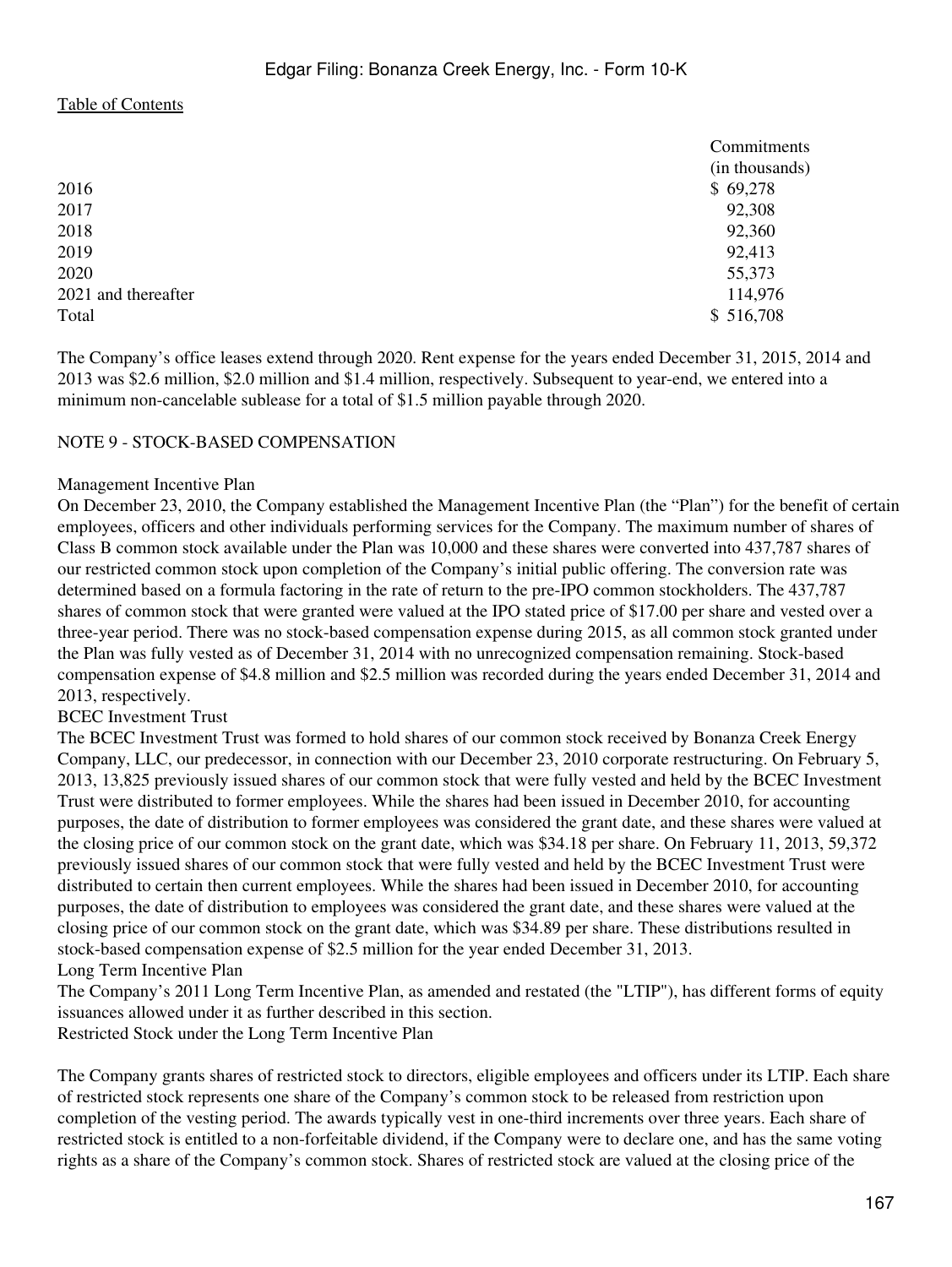Company's common stock on the grant date and are recognized as general and administrative expense over the vesting period of the award.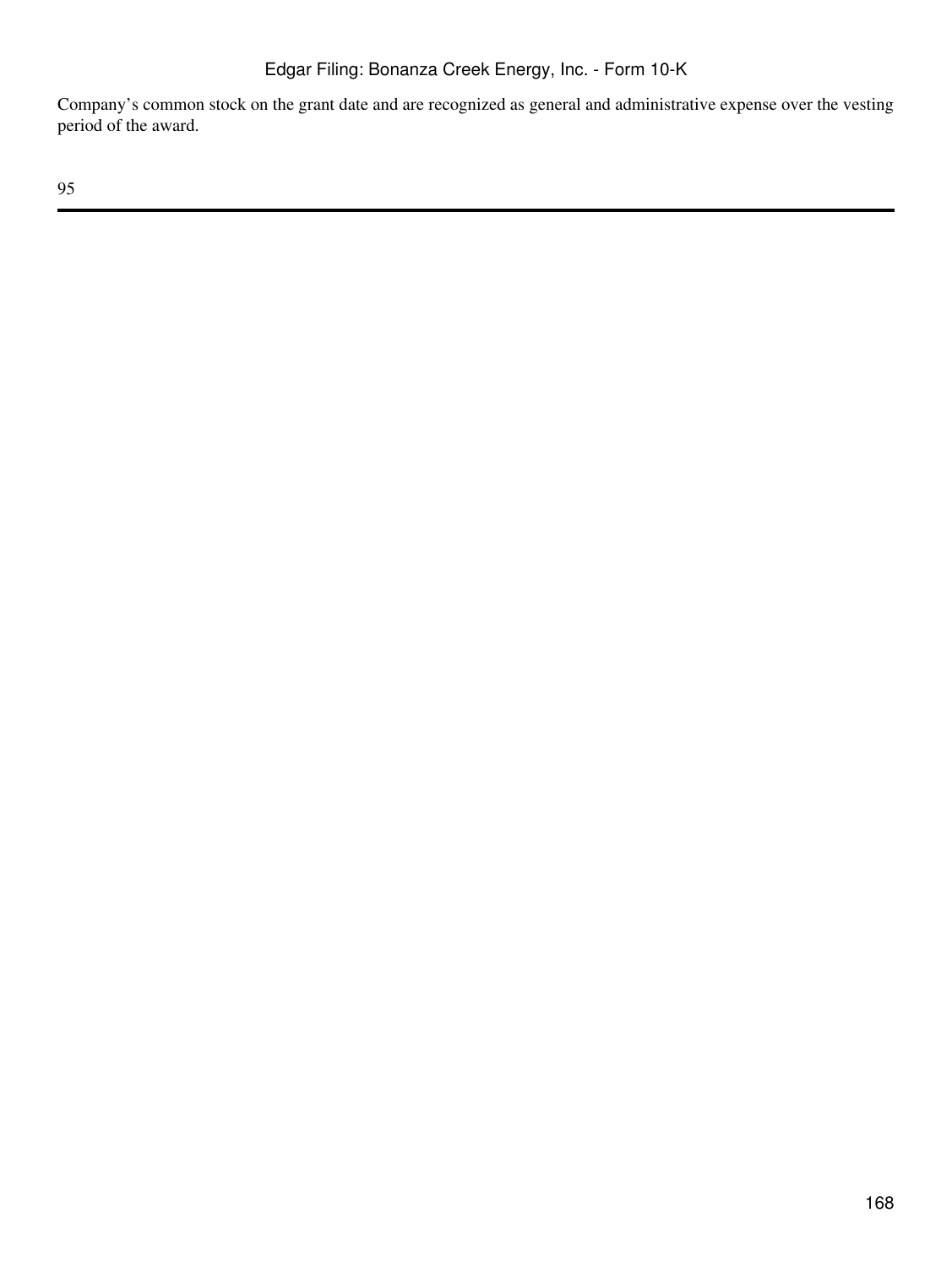The Company granted 568,832, 297,030 and 292,396 shares of restricted stock under the LTIP to certain employees during 2015, 2014 and 2013, respectively. The fair value of the restricted stock granted in 2015, 2014 and 2013 was \$13.8 million, \$13.9 million and \$12.4 million, respectively. The Company recognized compensation expense of \$11.1 million, \$13.9 million and \$6.9 million for the years ended December 31, 2015, 2014 and 2013, respectively. As of December 31, 2015 unrecognized compensation cost was \$14.4 million and will be amortized through 2018. In 2015, 2014 and 2013, the Company issued 32,450, 12,919 and 18,043 shares, respectively, of restricted common stock under the LTIP to its non-employee directors. The Company recognized compensation expense of \$0.7 million, \$0.7 million and \$0.4 million for the years ended December 31, 2015, 2014 and 2013, respectively. These awards vest approximately one year after issuance.

A summary of the status and activity of non-vested restricted stock is presented below:

|                                 | For the Years Ended December 31, |            |            |            |            |            |  |
|---------------------------------|----------------------------------|------------|------------|------------|------------|------------|--|
|                                 | 2015                             |            | 2014       |            | 2013       |            |  |
|                                 |                                  | Weighted-  |            | Weighted-  |            | Weighted-  |  |
|                                 | Restricted                       | Average    | Restricted | Average    | Restricted | Average    |  |
|                                 | <b>Stock</b>                     | Grant-Date | Stock      | Grant-Date | Stock      | Grant-Date |  |
|                                 |                                  | Fair Value |            | Fair Value |            | Fair Value |  |
| Non-vested at beginning of year | 589,529                          | \$37.66    | 836,002    | \$25.11    | 929,336    | \$17.06    |  |
| Granted                         | 601,282                          | \$24.04    | 309,949    | \$45.87    | 310,439    | \$39.89    |  |
| Vested                          | (335, 419)                       | \$32.09    | (524, 818) | \$25.95    | (371, 956) | \$17.44    |  |
| Forfeited                       | $(123,574)$ \$ 34.86             |            | (31,604)   | \$32.73    | (31, 817)  | \$24.09    |  |
| Non-vested at end of year       | 731,818                          | \$29.47    | 589,529    | \$37.66    | 836,002    | \$25.11    |  |

Cash flows resulting from excess tax benefits are to be classified as part of cash flows from financing activities. Excess tax benefits are realized tax benefits from tax deductions for vested restricted stock in excess of the deferred tax asset attributable to stock compensation costs for such restricted stock. The Company recorded no excess tax benefits for the years ended December 31, 2015 and 2014. The Company recorded \$0.1 million for the year ended December 31, 2013 as cash inflows from financing activities.

Performance Stock Units under the Long Term Incentive Plan

The Company grants performance stock units ("PSUs") to certain officers under its LTIP. The number of shares of the Company's common stock that may be issued to settle PSUs ranges from zero to two times the number of PSUs awarded. PSUs granted prior to 2014 are determined based on the Company's performance over a three-year measurement period and vest in their entirety at the end of the measurement period. Satisfaction of the performance conditions for the PSUs granted in 2014 and thereafter are determined at the end of each annual measurement period over the course of the three-year performance cycle in an amount up to two-thirds of the target number of PSUs that are eligible for vesting (such that an amount equal to 200% of the target number of PSUs may be earned during the performance cycle). For all grants, the PSUs will be settled in shares of the Company's common stock following the end of the three-year performance cycle. Any PSUs that have not vested at the end of the applicable measurement period are forfeited. The performance criterion for the PSUs is based on a comparison of the Company's total shareholder return ("TSR") for the measurement period compared with the TSRs of a group of peer companies for the same measurement period. Compensation expense associated with PSUs is recognized as general and administrative expense over the measurement period.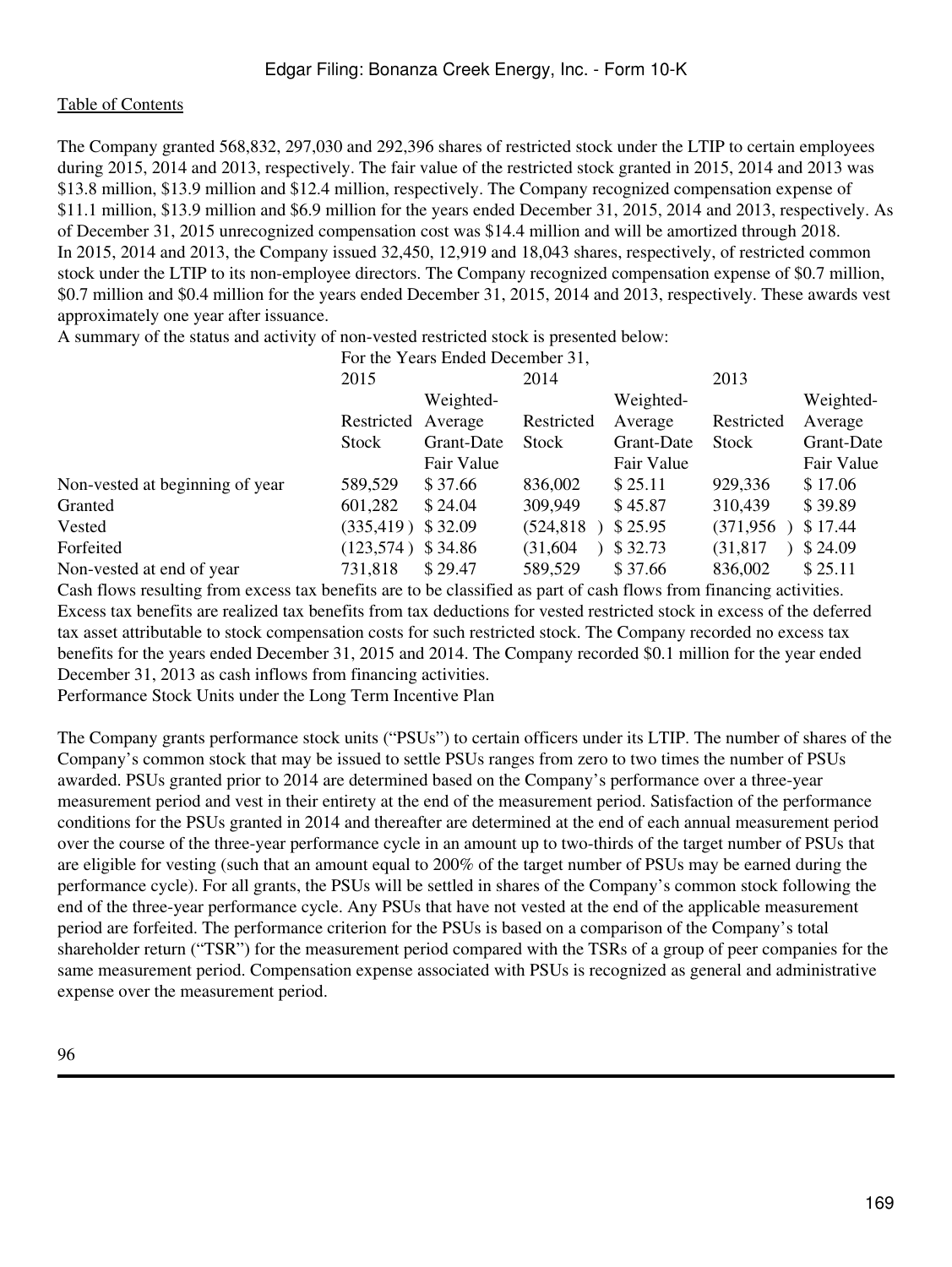The fair value of the PSUs was measured at the grant date with a stochastic process method using a Monte Carlo simulation. A stochastic process is a mathematically defined equation that can create a series of outcomes over time. These outcomes are not deterministic in nature, which means that by iterating the equations multiple times, different results will be obtained for those iterations. In the case of the Company's PSUs, the Company cannot predict with certainty the path its stock price or the stock prices of its peers will take over the performance period. By using a stochastic simulation, the Company can create multiple prospective stock pathways, statistically analyze these simulations, and ultimately make inferences regarding the most likely path the stock price will take. As such, because future stock prices are stochastic, or probabilistic with some direction in nature, the stochastic method, specifically the Monte Carlo Model, is deemed an appropriate method by which to determine the fair value of the PSUs. Significant assumptions used in this simulation include the Company's expected volatility, risk-free interest rate based on U.S. Treasury yield curve rates with maturities consistent with the measurement period, as well as the volatilities for each of the Company's peers.

The following table presents the assumptions used to determine the fair value of the PSUs granted during the years ended December 31, 2015, 2014 and 2013.

|                         | For the For the Years Ended |                  |                 |  |  |  |
|-------------------------|-----------------------------|------------------|-----------------|--|--|--|
|                         | 2015                        | 2014             | 2013            |  |  |  |
| Expected term of award  |                             |                  |                 |  |  |  |
| Risk-free interest rate | $0.15\% - 0.99\%$           | $0.12\% - 0.9\%$ | $0.4\% - 0.9\%$ |  |  |  |
| Expected volatility     | 65                          | $\%$ 40\% - 45\% | 40%             |  |  |  |

During 2015, 2014 and 2013, the Company granted 144,363, 82,312 and 41,622 PSUs, respectively, under the LTIP to certain officers. The fair value of the PSUs granted in 2015, 2014 and 2013 was \$4.8 million, \$3.5 million and \$1.2 million, respectively. The Company recognized compensation expense of \$2.8 million, \$1.3 million and \$0.3 million for the years ended December 31, 2015, 2014 and 2013, respectively. As of December 31, 2015, unrecognized compensation expense for PSUs was \$4.7 million and will be amortized through 2018.

A summary of the status and activity of PSUs is presented in the following table:

|                                                             |            | For the Years Ended December 31, |            |                  |            |                                |
|-------------------------------------------------------------|------------|----------------------------------|------------|------------------|------------|--------------------------------|
|                                                             | 2015       |                                  | 2014       |                  | 2013       |                                |
|                                                             |            | Weighted-Average                 |            | Weighted-Average |            | Weighted-Average               |
|                                                             | <b>PSU</b> | Grant-Date                       | <b>PSU</b> | Grant-Date       | <b>PSU</b> | Grant-Date                     |
|                                                             |            | Fair Value                       |            | Fair Value       |            | Fair Value                     |
| Non-vested at beginning of year <sup><math>(1)</math></sup> | 94,173     | \$37.55                          | 40,191     | 32.05<br>S       |            | $s =$                          |
| Granted $(1)$                                               | 144,363    | \$33.44                          | 82,312     | 41.94<br>S       | 41,622     | \$32.01                        |
| $Vested^{(1)}$                                              | (107, 053) | \$34.84                          | (28, 330)  | S<br>42.50       |            | \$<br>$\overline{\phantom{0}}$ |
| Forfeited $(1)$                                             | (16, 650)  | \$37.00                          |            |                  | (1, 431)   | 30.85<br>\$                    |
| Non-vested at end of year <sup><math>(1)</math></sup>       | 114,833    | \$35.27                          | 94,173     | S<br>37.55       | 40,191     | 32.05<br>S                     |
|                                                             |            |                                  |            |                  |            |                                |

(1) number of shares of the Company's common stock issued may vary depending on the performance multiplier, The number of awards assumes that the associated performance condition is met at the target amount. The final

which ranges from zero to two, depending on the level of satisfaction of the performance condition.

During the year ended December 31, 2015, PSUs awarded in 2013 and the second tranche of the 2014 awards were earned at a 1.00-times multiplier and 0.91-times multiplier, respectively, in accordance with the terms of the respective PSU awards. The earned shares are settled and released at the end of the three-year performance cycle.

During the year ended December 31, 2014, the first tranche of the PSUs awarded in 2014 , which were earned at a 1.33-times multiplier in accordance with the terms of the PSU awards. The earned shares are settled and released at the end of the three-year performance cycle.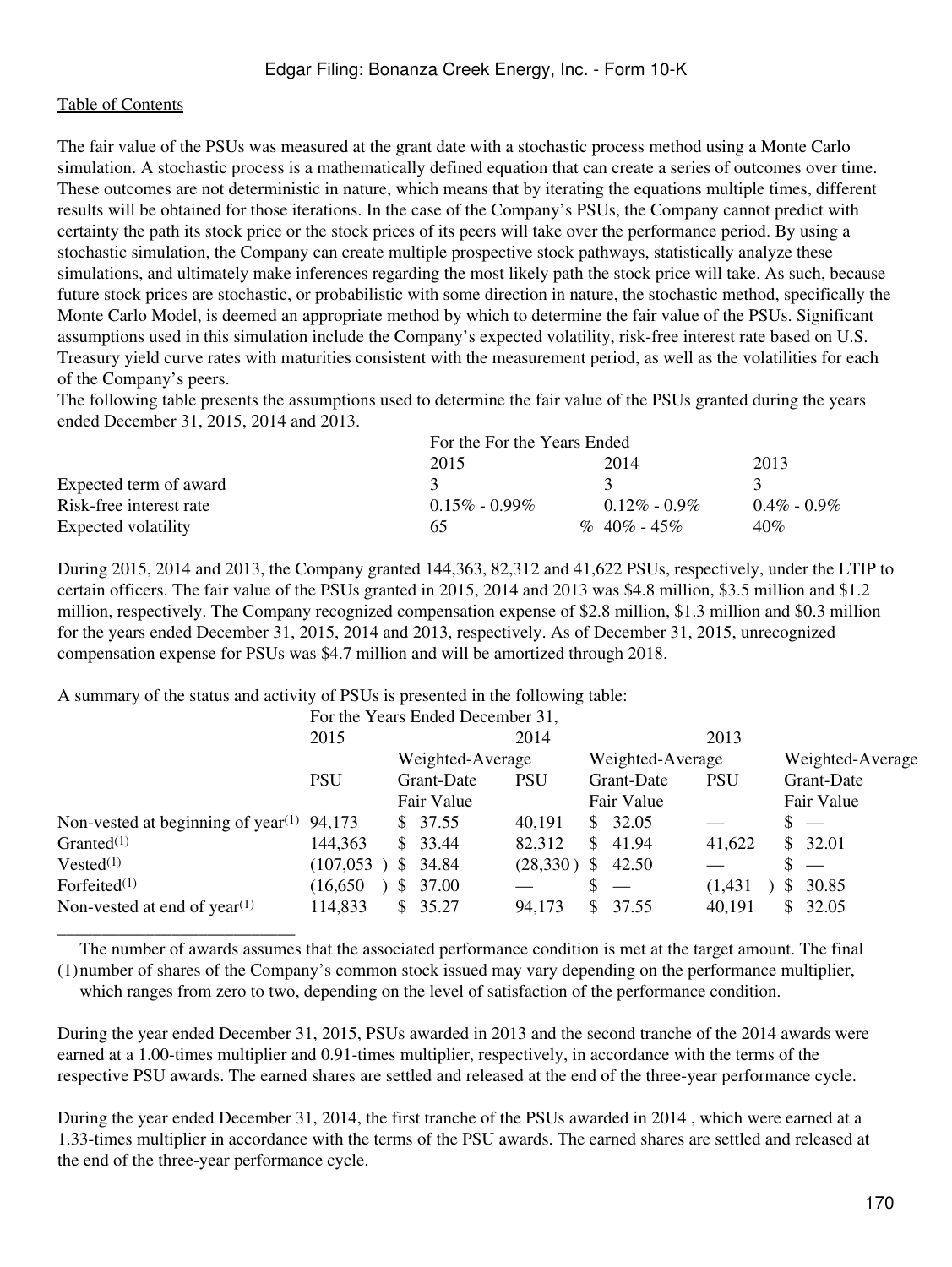$401(k)$  Plan

The Company has a defined contribution pension plan (the "401(k) Plan") that is subject to the Employee Retirement Income Security Act of 1974. The 401(k) Plan allows eligible employees to contribute up to the contribution limits established under the IRC. The Company matches each employee's contribution up to six percent of the employee's base salary. The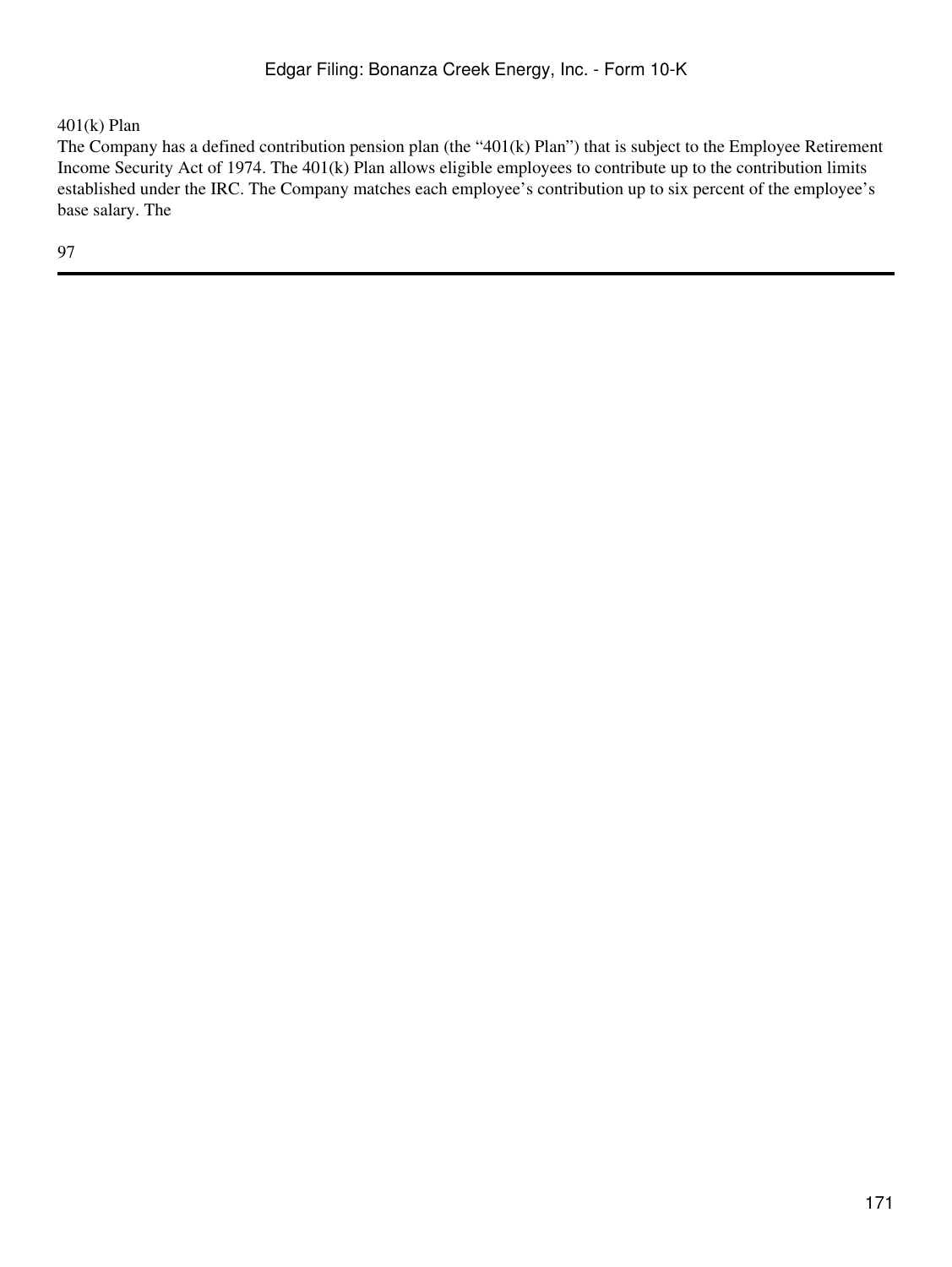Company's matching contributions to the 401(k) Plan were \$1.9 million, \$1.4 million and \$0.8 million for the years ended December 31, 2015, 2014 and 2013, respectively. NOTE 10 - INCOME TAXES

Deferred tax assets and liabilities are measured by applying the provisions of enacted tax laws to determine the amount of taxes payable or refundable currently or in future years related to cumulative temporary differences between the tax bases of assets and liabilities and amounts reported in the Company's balance sheet. The tax effect of the net change in the cumulative temporary differences during each period in the deferred tax assets and liabilities determines the periodic provision for deferred taxes. The provision for income taxes consists of the following:

|                                    | For the Years Ended December 31, |  |          |  |          |
|------------------------------------|----------------------------------|--|----------|--|----------|
|                                    | 2015                             |  | 2014     |  | 2013     |
|                                    | (in thousands)                   |  |          |  |          |
| Current tax expense (benefit)      |                                  |  |          |  |          |
| Federal                            | \$(192)                          |  | \$165    |  | \$122    |
| <b>State</b>                       | 965                              |  | (16      |  | 126      |
| Deferred tax expense (benefit)     | (165, 667)                       |  | 12,986   |  | 42,432   |
| Total income tax expense (benefit) | \$(164,894)                      |  | \$13.135 |  | \$42,680 |

Temporary differences between the financial statement carrying amounts and tax bases of assets and liabilities that give rise to the net deferred tax liability result from the following components:

|                                                       | As of December 31, |           |  |
|-------------------------------------------------------|--------------------|-----------|--|
|                                                       | 2015               | 2014      |  |
|                                                       | (in thousands)     |           |  |
| Deferred tax liabilities:                             |                    |           |  |
| Oil and gas properties                                | $\mathbb S$ .      | \$201,635 |  |
| Derivative asset                                      | 11,328             | 40,060    |  |
| Total deferred tax liabilities                        | 11,328             | 241,695   |  |
| Deferred tax assets:                                  |                    |           |  |
| Federal and state tax net operating loss carryforward | 82,013             | 59,952    |  |
| Oil and gas properties                                | 93,712             |           |  |
| <b>Reclamation</b> costs                              | 9,907              | 8,344     |  |
| Stock compensation                                    | 3,907              | 3,845     |  |
| AMT credit                                            | 402                | 812       |  |
| State bonus depreciation addback                      | 1,613              | 2,083     |  |
| Other long-term liabilities                           | 322                | 992       |  |
| Total deferred tax assets                             | 191,876            | 76,028    |  |
| Less: Valuation allowance                             | 180,548            |           |  |
| Total deferred tax assets after valuation allowance   | 11,328             | 76,028    |  |
| Total non-current net deferred tax liability          |                    | \$165,667 |  |

The Company has \$218.7 million and \$177.3 million of net operating loss carryovers for federal income tax purposes of which \$14.5 million is not recorded as a benefit for financial statement purposes as it relates to tax deductions that are different from the stock-based compensation expense recorded for financial statement purposes as of December 31, 2015 and 2014, respectively. The federal net operating loss carryforward begins to expire in 2031. The benefit of these excess tax deductions will not be recognized for financial statement purposes until the related deductions reduce taxes payable.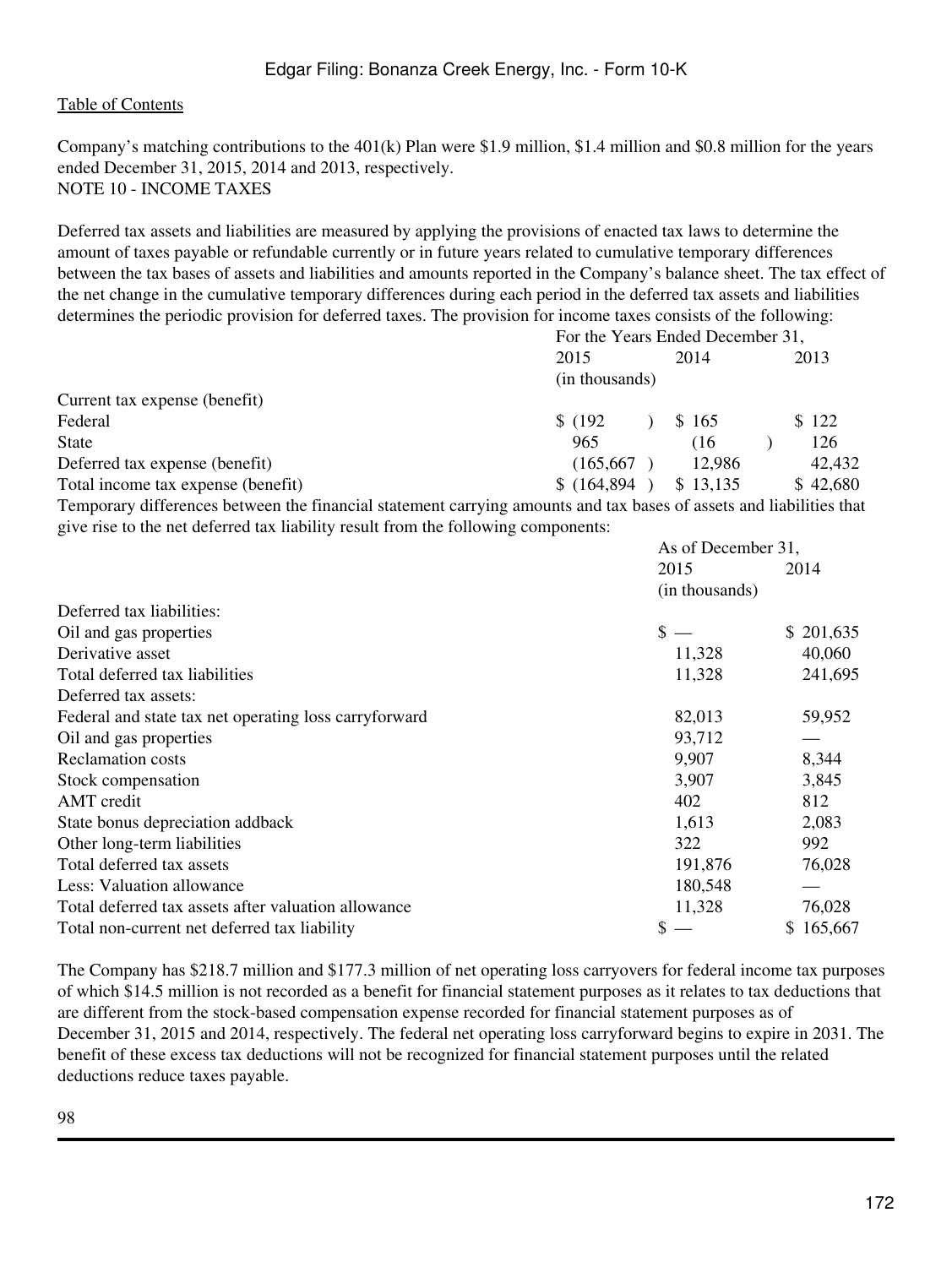as follows:

Federal income tax expense differs from the amount that would be provided by applying the statutory United States federal income tax rate to income before income taxes primarily due to the effect of state income taxes, rate changes, and other permanent differences, as follows:

|                                                                                                                       | For the Years Ended December 31, |          |          |  |
|-----------------------------------------------------------------------------------------------------------------------|----------------------------------|----------|----------|--|
|                                                                                                                       | 2015                             | 2014     | 2013     |  |
|                                                                                                                       | (in thousands)                   |          |          |  |
| Federal statutory tax expense (benefit)                                                                               | $$$ (318,654)                    | \$11,696 | \$39,152 |  |
| Increase (decrease) in tax resulting from:                                                                            |                                  |          |          |  |
| State tax expense net of federal benefit                                                                              | (30, 178)                        | 1,106    | 3,834    |  |
| Rate change and other                                                                                                 | 3,390                            | 333      | (306)    |  |
| Valuation allowance                                                                                                   | 180,548                          |          |          |  |
| Total income tax expense (benefit)                                                                                    | \$(164,894)                      | \$13,135 | \$42,680 |  |
| Reconciliation of the Company's effective tax rate to the expected federal tax rate of 35% in 2015, 2014, and 2013 is |                                  |          |          |  |

|                           | For the Years Ended December 31, |      |       |      |                          |                        |
|---------------------------|----------------------------------|------|-------|------|--------------------------|------------------------|
|                           | 2015                             |      | 2014  |      | 2013                     |                        |
| Expected federal tax rate | 35.00                            | $\%$ | 35.00 | $\%$ | 35.00                    | $\%$                   |
| State income taxes        | 3.31                             | $\%$ | 3.29  | $\%$ | 3.43                     | $\%$                   |
| Change in tax rate        | (0.37)                           | $\%$ | 1.01  | %    | (0.28)                   | $\mathcal{C}_{\infty}$ |
| Valuation allowance       | (19.83)                          | $\%$ |       | $\%$ | $\overline{\phantom{m}}$ | $\%$                   |
| Effective tax rate        | 18.11                            | $\%$ | 39.30 | $\%$ | 38.15                    | $\%$                   |

During the year ended December 31, 2015, the decrease in tax rate was primarily due to placing a valuation allowance against net deferred tax assets. Total deferred income tax benefit in the accompanying statements of operations is \$165.7 million. The valuation allowance increased by \$181.7 million in 2015.

During the year ended December 31, 2014, the increase in tax rate was primarily due to an increase in permanent differences. Total deferred income tax expense in the accompanying statements of operations is \$13.0 million. During the year ended December 31, 2013, the decrease in tax rate was primarily due to a decrease in taxable income apportioned to California and Arkansas and an increase in taxable income apportioned to Colorado. The decrease in the effective tax rate with the change in tax rate was applied to the January 1, 2013 deferred income tax liability resulting in a decrease to the net deferred tax liability and deferred income tax expense of \$0.4 million. The total deferred income tax expense in the accompanying statements of operations was \$42.4 million. The Company had no unrecognized tax benefits as of December 31, 2015, 2014 and 2013. NOTE 11 - ASSET RETIREMENT OBLIGATIONS

The Company recognizes an estimated liability for future costs to abandon its oil and gas properties. The fair value of the asset retirement obligation is recorded as a liability when incurred, which is typically at the time the asset is acquired or placed in service. There is a corresponding increase to the carrying value of the asset which is included in the proved properties line item in the accompanying balance sheets. The Company depletes the amount added to proved properties and recognizes expense in connection with accretion of the discounted liability over the remaining estimated economic lives of the properties.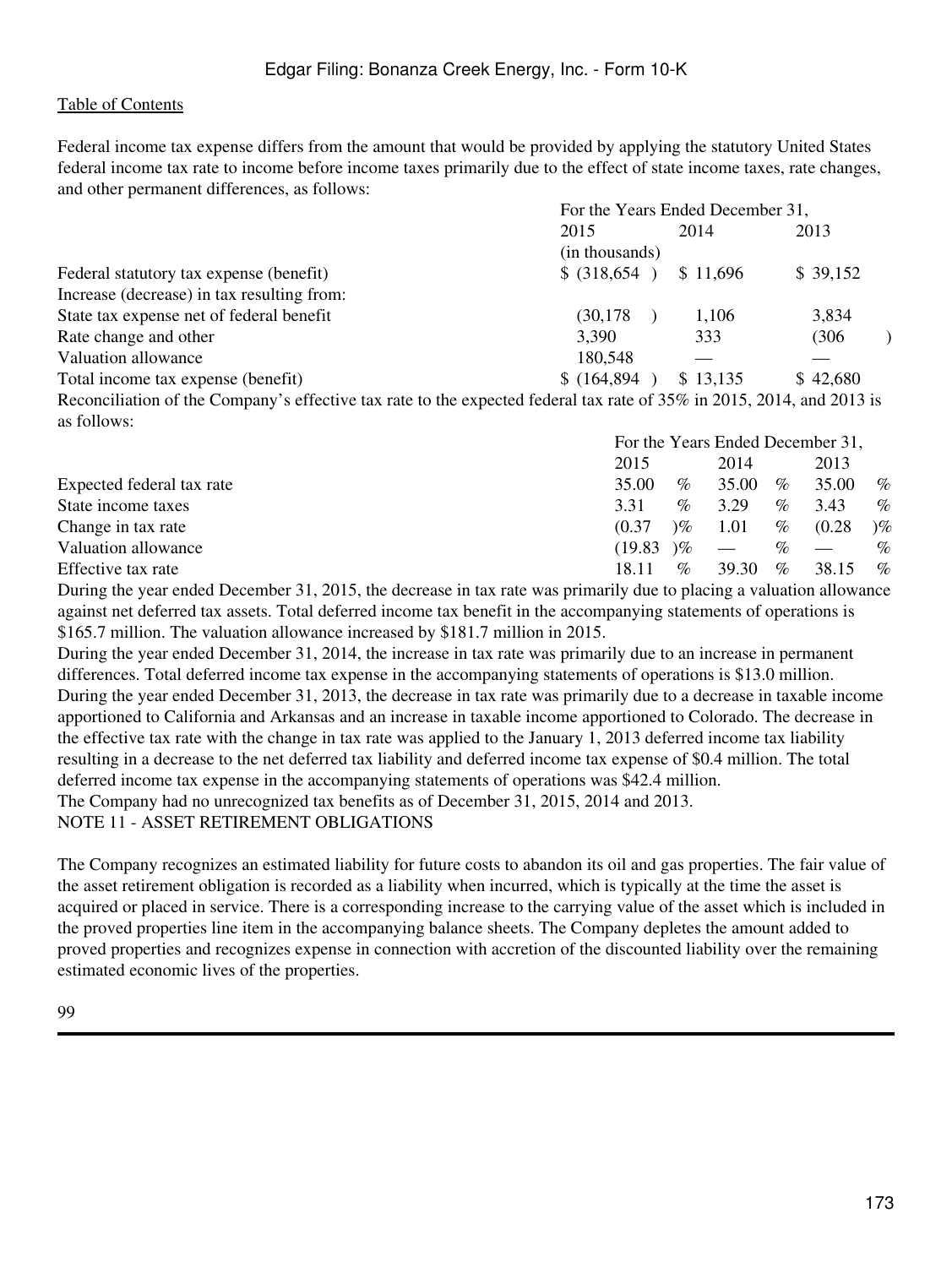The Company's estimated asset retirement obligation liability is based on historical experience in abandoning wells, estimated economic lives, estimated costs to abandon the wells and regulatory requirements. The liability is discounted using the credit-adjusted risk-free rate estimated at the time the liability is incurred and ranges from 8% to 18%. A reconciliation of the Company's asset retirement obligation is as follows:

| As of December 31, |  |                |                              |
|--------------------|--|----------------|------------------------------|
| 2015               |  |                |                              |
|                    |  |                |                              |
| \$21,626           |  |                |                              |
| 560                |  | 4,190          |                              |
| 1,944              |  | 1,382          |                              |
|                    |  | (833)          |                              |
| (469)              |  | (557)          |                              |
| 2,027              |  | 6,226          |                              |
| \$25,688           |  |                |                              |
|                    |  | (in thousands) | 2014<br>\$11,218<br>\$21,626 |

Revisions to the liability could occur due to changes in the estimated economic lives, abandonment costs of the wells, inflation rates, credit-adjusted risk-free rates, along with newly enacted regulatory requirements. In 2015, accretion expense increased over 2014 primarily due to the increase in the credit-adjusted risk-free rate, as well as an increased well count from the drilling and completion of new wells in the current year and from the wells added with the Wattenberg Field Acquisition in 2014. Revisions to estimates for the year ended December 31, 2015 were a result of decreased estimated economic well lives coupled with an increase in the inflation rate on wells that had an asset retirement obligation as of the beginning of the year.

For each of the years ended December 31, 2015 and 2014, the Company has accrued approximately \$0.2 million of asset retirement obligations in accounts payable and accrued expenses on the accompanying balance sheets. The Company has accrued \$10.6 million of asset retirement obligations in the asset retirement obligations for assets held for sale on the accompanying balance sheets for the year ended December 31, 2015. For additional discussion, please refer to Note 6 - Accounts Payable and Accrued Expenses. NOTE 12 - FAIR VALUE MEASUREMENTS

The Company follows fair value measurement authoritative guidance, which defines fair value, establishes a framework for using fair value to measure assets and liabilities, and expands disclosures about fair value measurements. The authoritative accounting guidance defines fair value as the price that would be received to sell an asset or paid to transfer a liability in an orderly transaction between market participants at the measurement date. The statement establishes a hierarchy for inputs used in measuring fair value that maximizes the use of observable inputs and minimizes the use of unobservable inputs by requiring that the most observable inputs be used when available. Observable inputs are inputs that market participants would use in pricing the asset or liability developed based on market data obtained from sources independent of the Company. Unobservable inputs are inputs that reflect the Company's assumptions of what market participants would use in pricing the asset or liability developed based on the best information available in the circumstances. The hierarchy is broken down into three levels based on the reliability of the inputs as follows:

Level 1: Quoted prices are available in active markets for identical assets or liabilities

Level 2: Quoted prices in active markets for similar assets and liabilities, quoted prices for identical or similar instruments in markets that are not active, and model-derived valuations whose inputs are observable or whose significant value drivers are observable

Level 3: Significant inputs to the valuation model are unobservable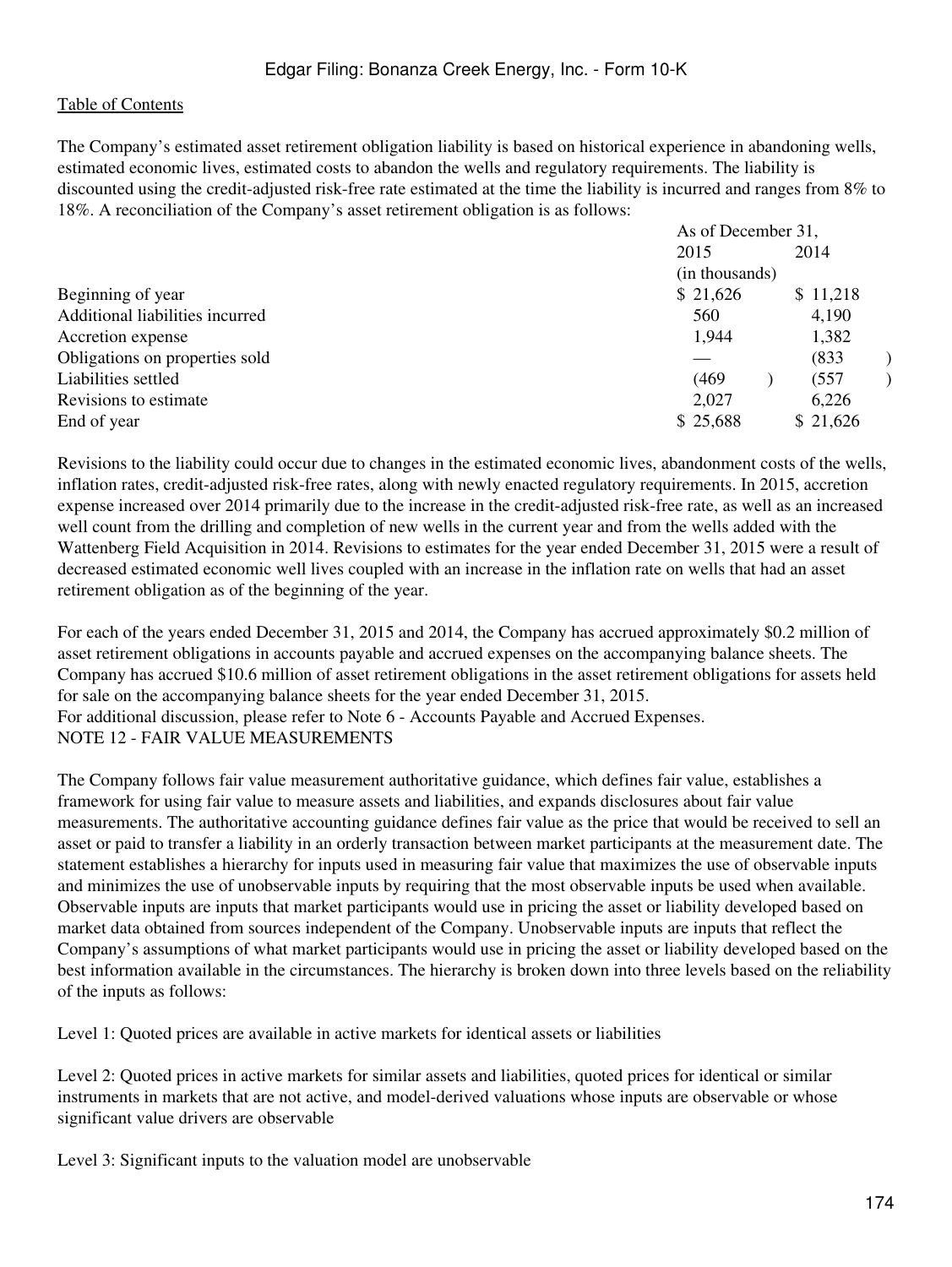Financial and non-financial assets and liabilities are to be classified based on the lowest level of input that is significant to the fair value measurement. The Company's assessment of the significance of a particular input to the fair value measurement requires judgment and may affect the valuation of the fair value of assets and liabilities and their placement within the fair value hierarchy levels.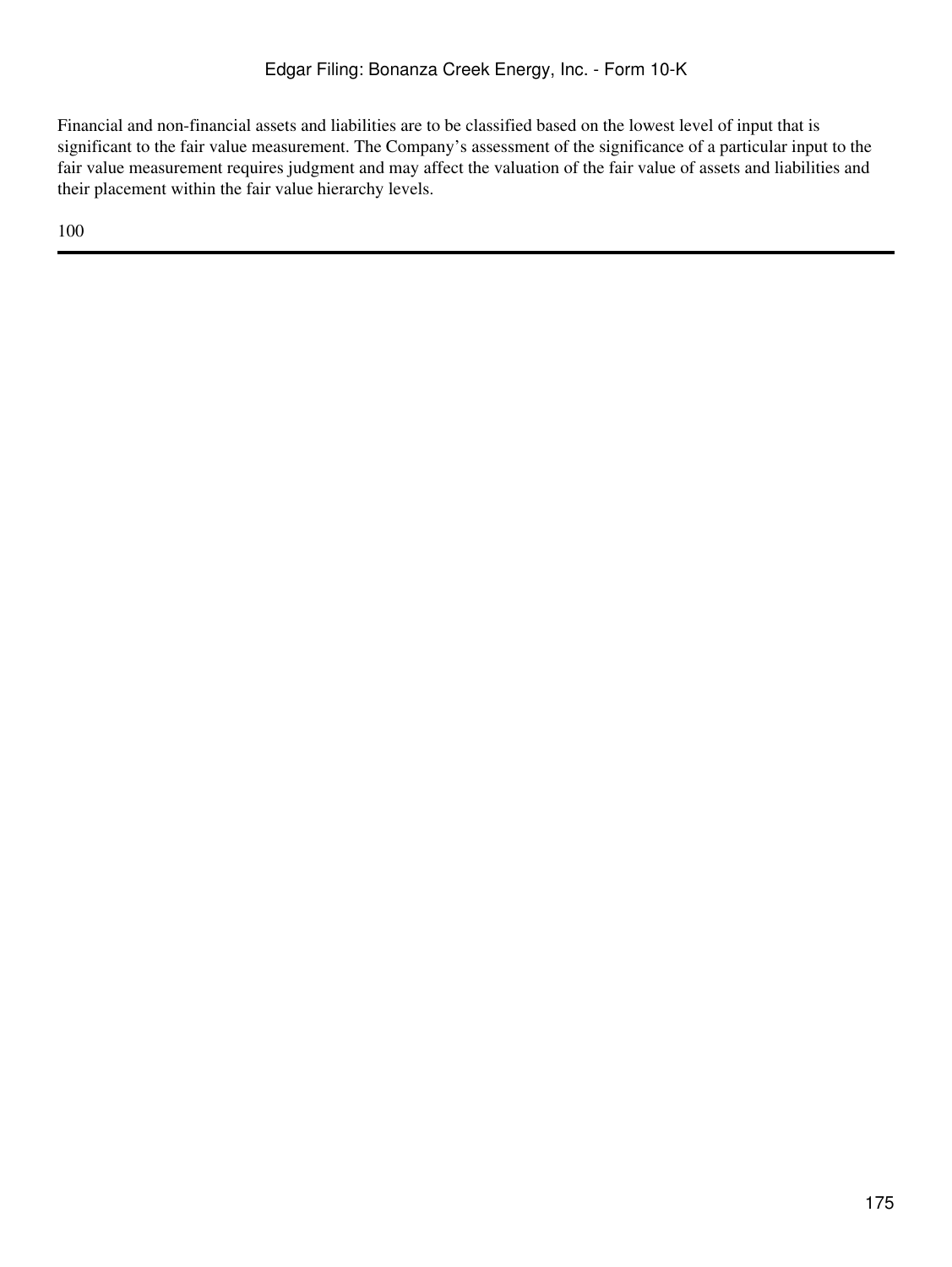The following tables present the Company's financial and non-financial assets and liabilities that were accounted for at fair value as of December 31, 2015 and 2014 and their classification within the fair value hierarchy:

|                                             | As of December 31, 2015 |                       |           |  |
|---------------------------------------------|-------------------------|-----------------------|-----------|--|
|                                             | Level 1                 | Level 2               | Level 3   |  |
|                                             | (in thousands)          |                       |           |  |
| Derivative assets $(1)$                     | \$—                     | \$29,566              | $S-$      |  |
| Proved properties $(2)$                     | $\mathbb{S}-$           | $_{\tiny{\text{S}-}}$ | \$811,913 |  |
| Unproved properties $^{(2)}$                | S—                      | $s-$                  | \$185,530 |  |
| Asset retirement obligations <sup>(3)</sup> | \$–                     | \$–                   | \$2,027   |  |
|                                             |                         |                       |           |  |
|                                             | As of December 31, 2014 |                       |           |  |
|                                             | Level 1                 | Level 2               | Level 3   |  |
|                                             | (in thousands)          |                       |           |  |
| Derivative assets $(1)$                     | S—                      | \$104,005             |           |  |
| Proved properties $(2)$                     | S—                      | $s-$                  | \$407,900 |  |
| Asset retirement obligations <sup>(3)</sup> |                         |                       | \$6,226   |  |

(1)This represents a financial asset or liability that is measured at fair value on a recurring basis.

This represents non-financial assets that are measured at fair value on a nonrecurring basis due to impairments.

(2) This is the fair varie of the asset base that was subjected to impariment and does not effect the entire asset<br>balance as presented on the accompanying balance sheets. Please refer to the Proved Oil and Gas Properties This is the fair value of the asset base that was subjected to impairment and does not reflect the entire asset Unproved Oil and Gas Properties sections below for additional discussion.

(3) measured at fair value on a nonrecurring basis. Please refer to the Asset Retirement Obligation section below for This represents the revision to estimates of the asset retirement obligation, which is a non-financial liability that is additional discussion.

### **Derivatives**

Fair value of all derivative instruments are estimated with industry-standard models that consider various assumptions, including quoted forward prices for commodities, time value of money, volatility factors and current market and contractual prices for the underlying instruments, as well as other relevant economic measures. All valuations were compared against counterparty statements to verify the reasonableness of the estimate. The Company's commodity swaps and collars are validated by observable transactions for the same or similar commodity options using the NYMEX futures index, and are designated as Level 2 within the valuation hierarchy. As of December 31, 2015, all derivative arrangements were concentrated with four counterparties, all of which are lenders under the Company's revolving credit facility. Subsequent to year end, the derivative arrangements were concentrated with three counterparties, all of which are lenders under the Company's revolving credit facility.

#### Proved Oil and Gas Properties

\_\_\_\_\_\_\_\_\_\_\_\_\_\_\_\_\_\_\_\_\_\_\_\_\_\_\_\_\_\_\_

Proved oil and gas property costs are evaluated for impairment and reduced to fair value when there is an indication that the carrying costs exceed the sum of the undiscounted cash flows. Depending on the availability of data, the Company uses Level 3 inputs and either the income valuation technique, which converts future amounts to a single present value amount, to measure the fair value of proved properties through an application of risk-adjusted discount rates and price forecasts selected by the Company's management, or the market valuation approach. The calculation of the risk-adjusted discount rate is a significant management estimate based on the best information available. Management believes that the risk-adjusted discount rate is representative of current market conditions and reflects the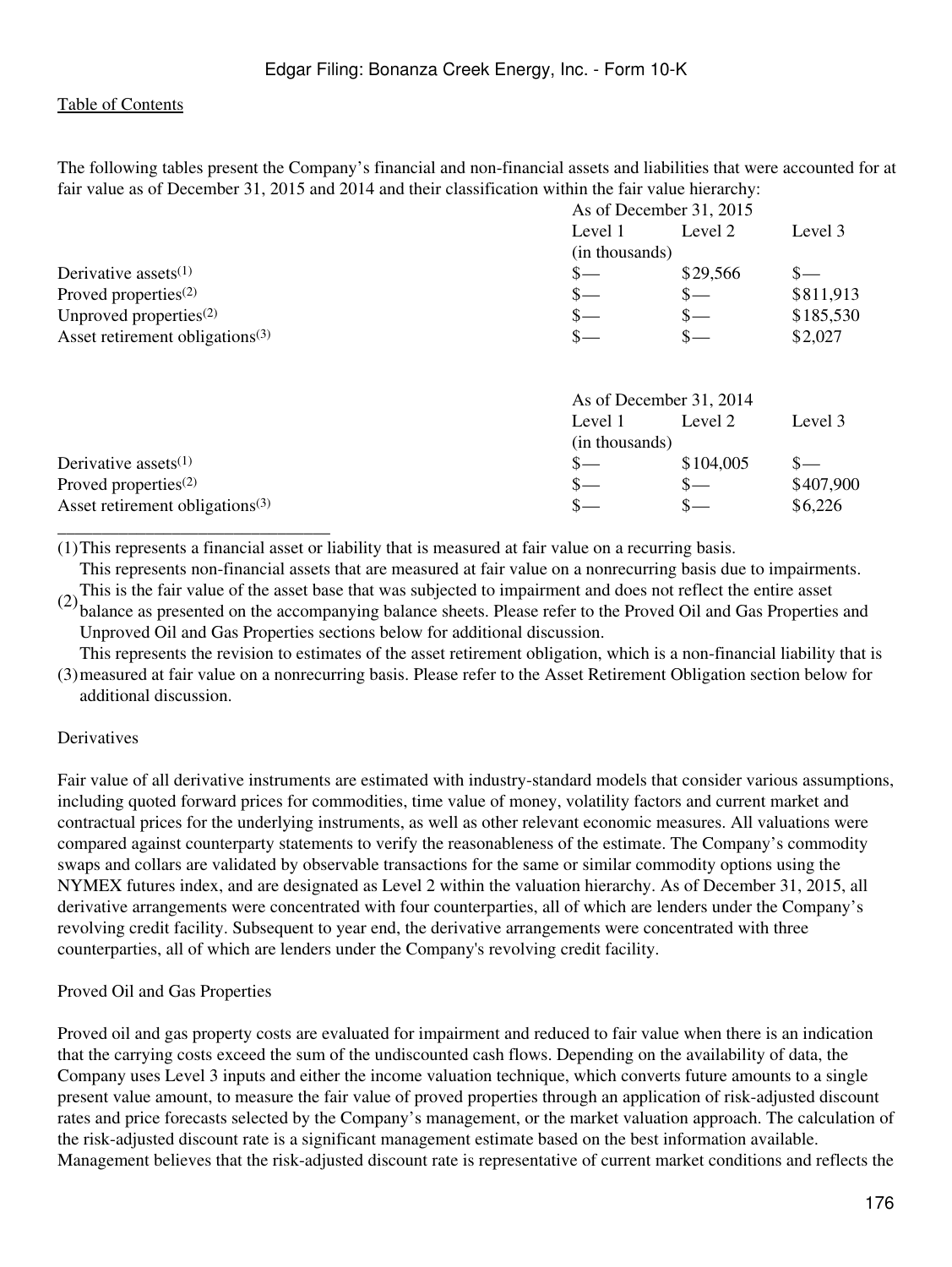following factors: estimates of future cash payments, expectations of possible variations in the amount and/or timing of cash flows, the risk premium and nonperformance risk. The price forecast is based on the Company's internal budgeting model derived from the NYMEX strip pricing, adjusted for management estimates and basis differentials. Future operating costs are also adjusted as deemed appropriate for these estimates. Proved properties classified as held for sale are valued using a market approach, based on an estimated selling price,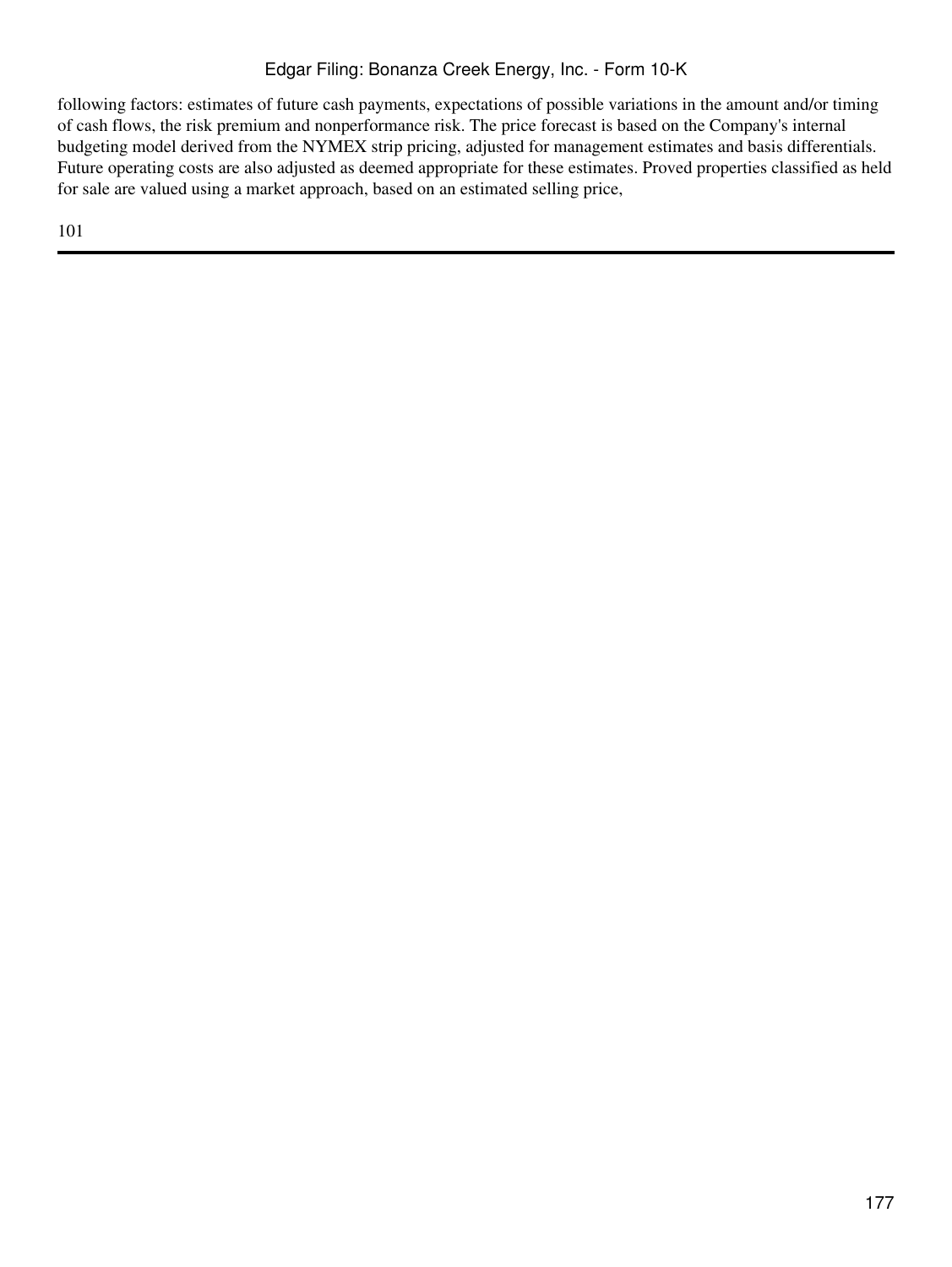as evidenced by the most current bid prices received from third parties. If a relevant estimated selling price is not available, the Company utilizes the income valuation technique discussed above. The Company impaired the Mid-Continent region which had a carrying value of \$431.2 million to its fair value of \$110.0 million and recognized an impairment of \$321.2 million for the year ended December 31, 2015. The Company impaired the Rocky Mountain region which had a carrying value of \$1,121.2 million to its fair value of \$701.9 million and recognized an impairment of \$419.3 million for the year ended December 31, 2015. The Company impaired the Dorcheat Macedonia Field which had a carrying value of \$519.2 million to its fair value of \$391.9 million and recognized an impairment of \$127.3 million for the year ended December 31, 2014. The Company impaired the McKamie Patton Field which had a carrying value of \$41.0 million to its fair value of \$16.0 million and recognized an impairment of \$25.0 million for the year ended December 31, 2014. The Company impaired the McCallum Field which had a carrying value of \$15.3 million to its fair value of zero and recognized an impairment of \$15.3 million for the year ended December 31, 2014. For additional discussion on impairments, please refer to Note 4 - Impairments.

### Unproved Oil and Gas Properties

Unproved oil and gas property costs are evaluated for impairment and reduced to fair value when there is an indication that the carrying costs may not be fully recoverable. To measure the fair value of unproved properties, the Company uses Level 3 inputs and the income valuation technique, which takes into account the following significant assumptions: future development plans, risk weighted potential resource recovery, remaining lease life and estimated reserve values. Unproved properties classified as held for sale are valued using a market approach, based on an estimated selling price, as evidenced by the most current bid prices received from third parties. If a relevant estimated selling price is not available, the Company uses the price received for similar acreage in recent transactions by the Company or other market participants in the principal market. The Company impaired non-core acreage in the Wattenberg Field due to lease expirations, which had a carrying value of \$210.3 million to its fair value of \$185.5 million and recognized an impairment of unproved properties for the year ended December 31, 2015 of \$24.8 million. The Company also fully impaired the North Park Basin in June 2015, due to a change in the Company's development plan, recognizing an impairment of unproved properties of \$8.7 million. There were no unproved properties measured at fair value as of December 31, 2014.

### Asset Retirement Obligation

The Company utilizes the income valuation technique to determine the fair value of the asset retirement obligation liability at the point of inception by applying a credit-adjusted risk-free rate, which takes into account the Company's credit risk, the time value of money, and the current economic state, to the undiscounted expected abandonment cash flows. Upon completion of wells and natural gas plants, the Company records an asset retirement obligation at fair value using Level 3 assumptions. Given the unobservable nature of the inputs, the initial measurement of the asset retirement obligation liability is deemed to use Level 3 inputs. The Company had \$2.0 million and \$6.2 million of asset retirement obligations recorded at fair value as of December 31, 2015 and 2014, respectively.

### Long-term Debt

As of December 31, 2015, the Company had \$500.0 million of outstanding 6.75% Senior Notes and \$300.0 million of outstanding 5.75% Senior Notes, all of which are unsecured senior obligations. The 6.75% Senior Notes are recorded at cost, plus the unamortized premium, on the accompanying balance sheets at \$506.4 million and \$507.6 million as of December 31, 2015 and 2014, respectively. The fair value of the 6.75% Senior Notes as of December 31, 2015 and 2014 was \$301.3 million and \$440.0 million, respectively. The 5.75% Senior Notes are recorded at cost on the accompanying balance sheets at \$300.0 million as of December 31, 2015 and 2014. The fair value of the 5.75% Senior Notes as of December 31, 2015 and 2014 was \$163.1 million and \$243.0 million, respectively. The Senior Notes are measured using Level 1 inputs based on a secondary market trading price. The Company's revolving credit facility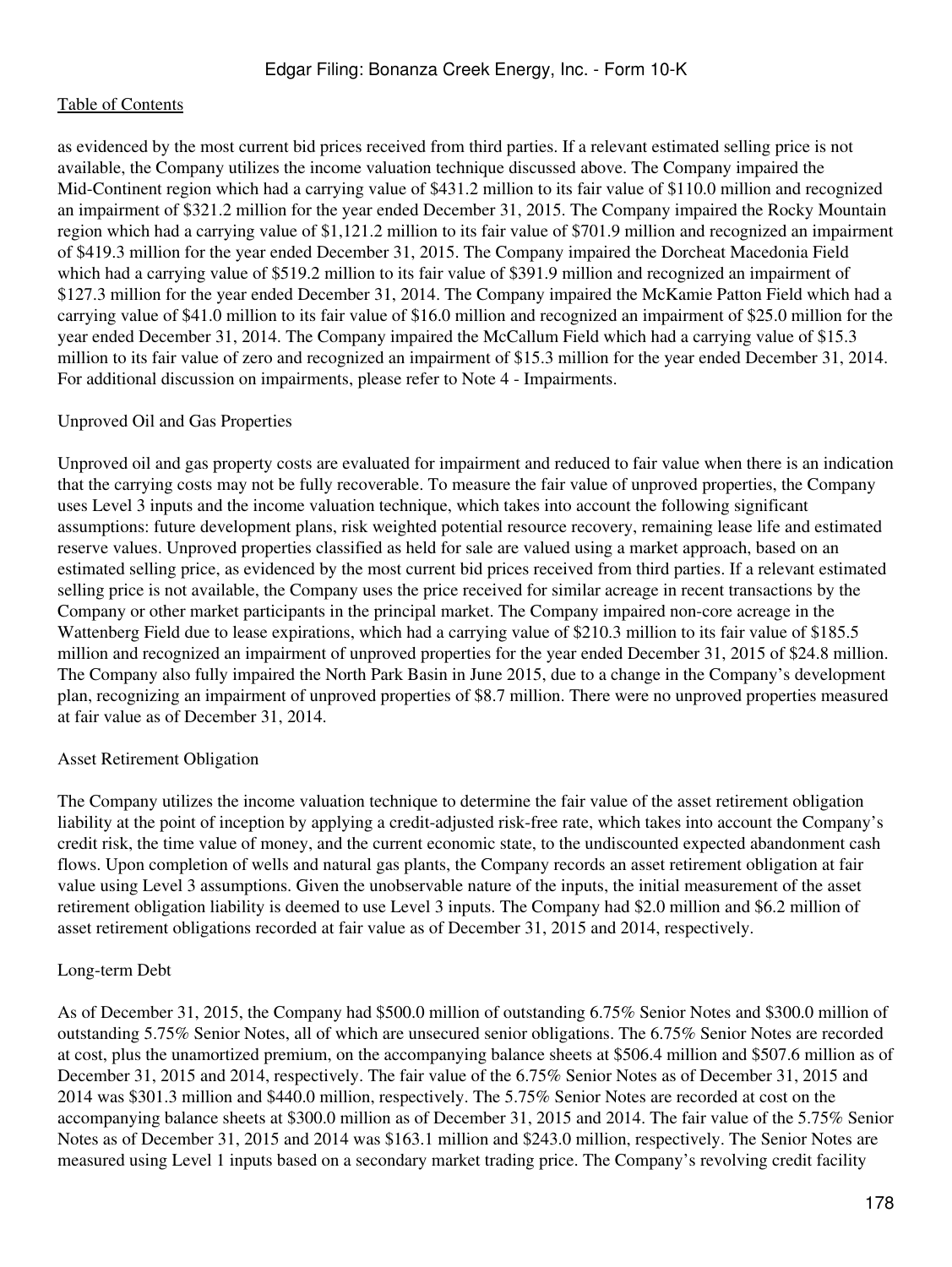approximates fair value as the applicable interest rates are floating. The outstanding balance under the revolving credit facility as of December 31, 2015 and 2014 was \$79.0 million and \$33.0 million, respectively.

# NOTE 13 - DERIVATIVES

The Company enters into commodity derivative contracts to mitigate a portion of its exposure to potentially adverse market changes in commodity prices and the associated impact on cash flows. All contracts are entered into for other-than-trading purposes. The Company's derivatives include swaps and collar arrangements for oil and none of the derivative instruments qualify as having hedging relationships.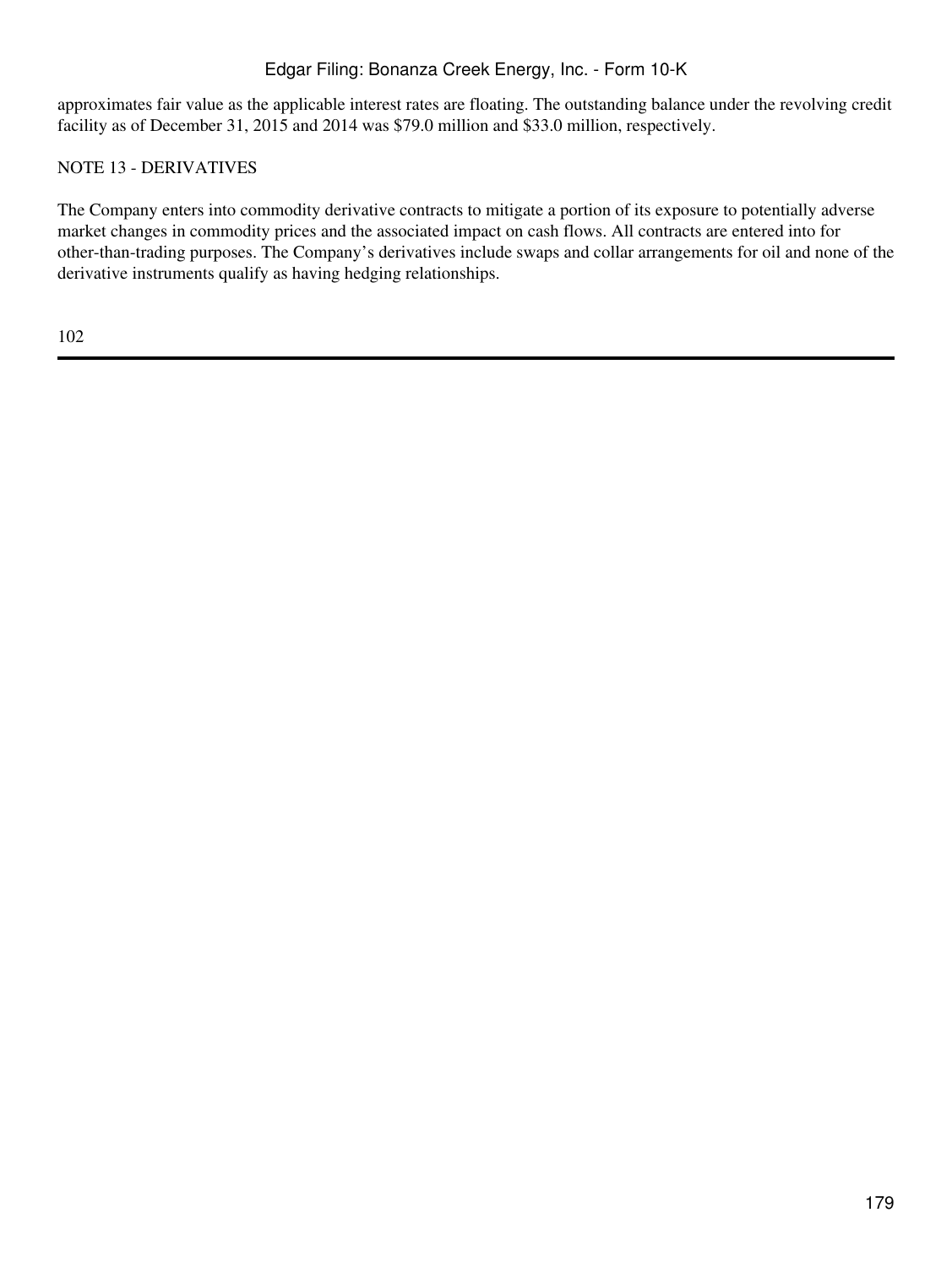In a typical commodity swap agreement, if the agreed upon published third-party index price is lower than the swap fixed price, the Company receives the difference between the index price and the agreed upon swap fixed price. If the index price is higher than the swap fixed price, the Company pays the difference. If the index price is below the strike price of our short-puts associated with the Company's three-way collars, the Company will receive a payment from our hedging counterparty equal to the difference between the strike prices of the short-put and long-put multiplied by the monthly volume associated with the three-way collar.

As of December 31, 2015, and as of the filing date of this report, the Company had the following derivative commodity contracts in place:

| Settlement<br>Period | Derivative<br>Instrument | <b>Total Volumes</b><br>(Bbls per day) | Average<br>Short Floor Floor<br>Price | Average<br>Price | Average<br>Ceiling<br>Price | Fair Market<br>Value of Assets<br>(in thousands) |
|----------------------|--------------------------|----------------------------------------|---------------------------------------|------------------|-----------------------------|--------------------------------------------------|
| Oil<br>2016<br>Total | 3-Way Collar             | 5.500                                  | \$70.00                               | \$85.00          | \$96.83                     | \$29,566<br>\$29,566                             |

Derivative Assets and Liabilities Fair Value

The Company's commodity derivatives are measured at fair value and are included in the accompanying balance sheets as derivative assets and liabilities.

The following tables contain a summary of all the Company's derivative positions reported on the accompanying balance sheets as of December 31, 2015 and 2014:

|                         |                                          | As of December 31, 2015 |  |  |  |
|-------------------------|------------------------------------------|-------------------------|--|--|--|
|                         | <b>Balance Sheet Location Fair Value</b> | (in thousands)          |  |  |  |
| Derivative Assets:      |                                          |                         |  |  |  |
| Commodity contracts     | Current assets                           | \$29,566                |  |  |  |
| Commodity contracts     | Noncurrent assets                        |                         |  |  |  |
| Derivative Liabilities: |                                          |                         |  |  |  |
| Commodity contracts     | Current liabilities                      |                         |  |  |  |
| Commodity contracts     | Long-term liabilities                    |                         |  |  |  |
| Total derivative asset  |                                          | \$29,566                |  |  |  |
|                         |                                          | As of December 31, 2014 |  |  |  |
|                         | <b>Balance Sheet Location Fair Value</b> | (in thousands)          |  |  |  |
| Derivative Assets:      |                                          |                         |  |  |  |
| Commodity contracts     | Current assets                           | \$86,240                |  |  |  |
| Commodity contracts     | Noncurrent assets                        | 17,765                  |  |  |  |
| Derivative Liabilities: |                                          |                         |  |  |  |
| Commodity contracts     | <b>Current liabilities</b>               |                         |  |  |  |
| Commodity contracts     | Long-term liabilities                    |                         |  |  |  |
| Total derivative asset  |                                          | \$104,005               |  |  |  |

The following table summarizes the components of the derivative gain (loss) presented on the accompanying statements of operations: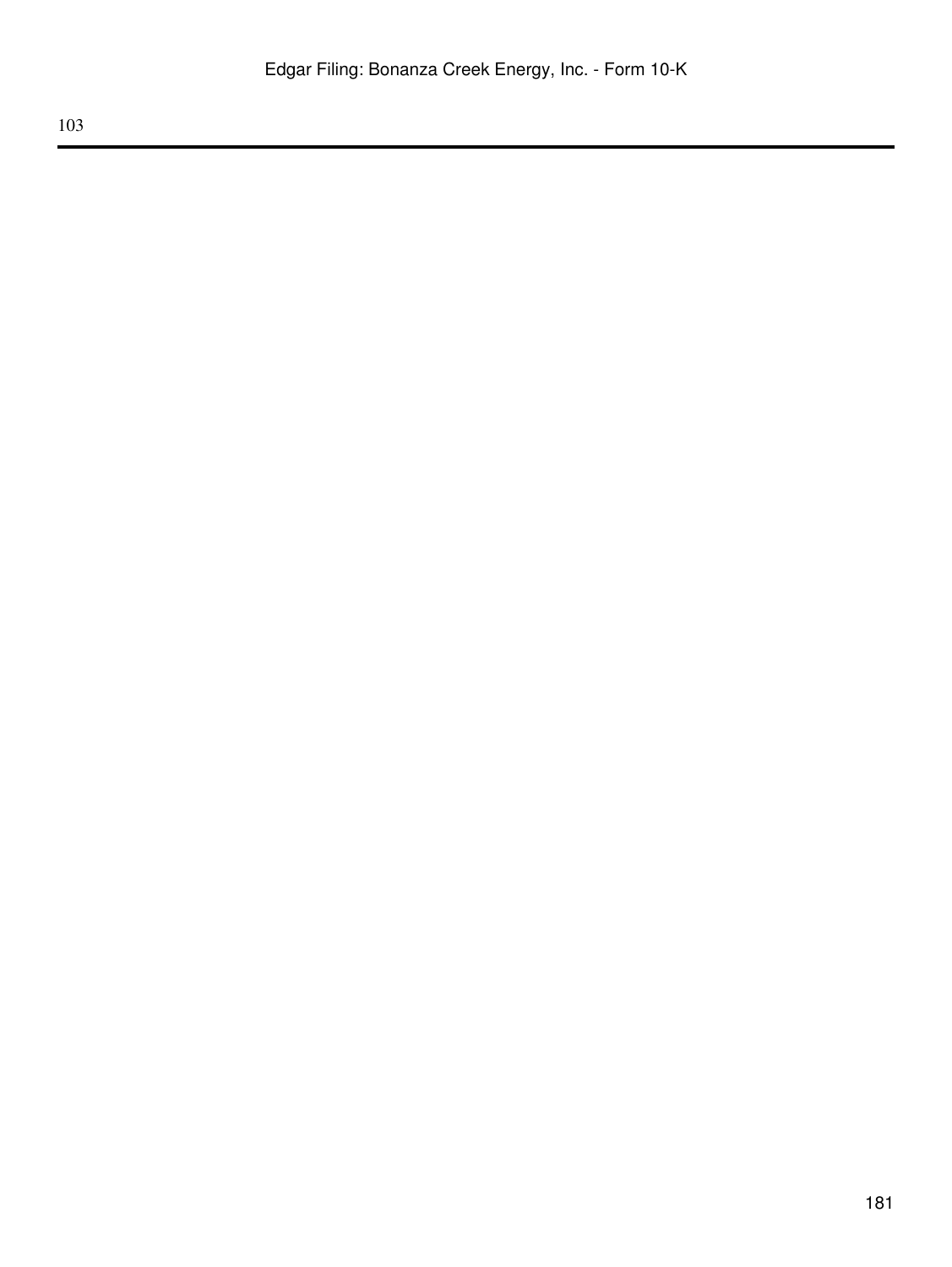|                                                             | For the Years Ended December 31, |                      |            |  |
|-------------------------------------------------------------|----------------------------------|----------------------|------------|--|
|                                                             | 2015                             | 2014                 | 2013       |  |
|                                                             | (in thousands)                   |                      |            |  |
| Derivative cash settlement gain (loss):                     |                                  |                      |            |  |
| $\text{Oil contracts}^{(1)}$                                | \$128,258                        | \$11,523             | \$(11,755) |  |
| Gas contracts                                               | 2,738                            | 715                  | 425        |  |
| Total derivative cash settlement gain $(\text{loss})^{(2)}$ | \$130,996                        | \$12,238             | \$(11,330) |  |
| Change in fair value gain (loss)                            | \$(74, 438)                      | $\binom{109,377}{ }$ | \$(1,142)  |  |
| Total derivative gain $(\text{loss})^{(3)}$                 | \$56,558                         | \$121,615            | \$(12,472) |  |
|                                                             |                                  |                      |            |  |

(1)During the year ended December 31, 2015, the Company paid \$10.5 million to convert its three-way collars, that settled during the third and fourth quarters of 2015, to two-way collars.

Derivative cash settlement gain (loss) for the years ended December 31, 2015, 2014 and 2013 is reported in the

(2) derivative cash settlements line item on the accompanying statements of cash flows within the net cash used in investing activities.

Total derivative gain (loss) for the years ended December 31, 2015, 2014 and 2013 is reported in the derivative

(3) (gain) loss line item on the accompanying statements of cash flows within the net cash provided by operating activities.

# NOTE 14 - EARNINGS PER SHARE

The Company issues shares of restricted stock entitling the holders to receive non-forfeitable dividends, if and when, the Company was to declare a dividend, before vesting, thus making the awards participating securities. The awards are included in the calculation of earnings per share under the two-class method. The two-class method allocates earnings for the period between common shareholders and unvested participating shareholders and losses to common shareholders only.

The Company issues PSUs, which represent the right to receive, upon settlement of the PSUs, a number of shares of the Company's common stock that range from zero to two times the number of PSUs granted on the award date. The number of potentially dilutive shares related to PSUs is based on the number of shares, if any, that would be issuable at the end of the respective reporting period, assuming that date was the end of the measurement period applicable to such PSUs. Please refer to Note 9 - Stock-Based Compensation for additional discussion.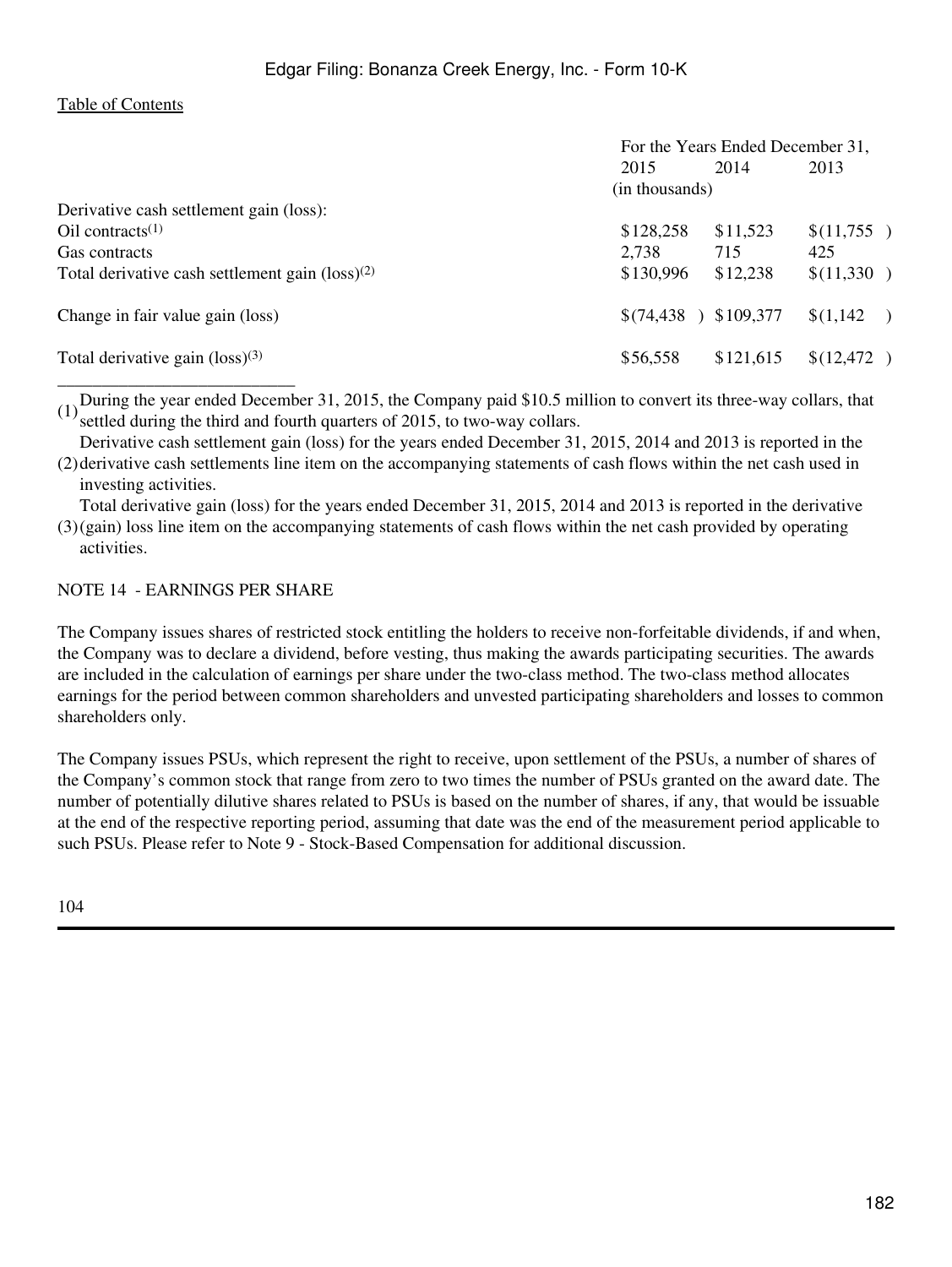The following table sets forth the calculation of income (loss) per basic and diluted shares from continuing and discontinued operations and net income (loss) for the years ended December 31, 2015, 2014 and 2013:

|                                                                     | For the Years Ended December 31, |                                  |             |  |
|---------------------------------------------------------------------|----------------------------------|----------------------------------|-------------|--|
|                                                                     | 2015                             | 2014                             | 2013        |  |
|                                                                     | amounts)                         | (in thousands, except per share) |             |  |
| Income (loss) from continuing operations:                           |                                  |                                  |             |  |
| Income (loss) from continuing operations                            | $$(745,547)$ \$16,982            |                                  | \$69,582    |  |
| Less: undistributed income (loss) to unvested restricted stock      |                                  | 315                              | 1,673       |  |
| Undistributed income (loss) to common shareholders                  | (745, 547)                       | 16,667                           | 67,909      |  |
| Basic income (loss) per common share from continuing operations     | \$(15.57)                        | \$0.42                           | \$1.73      |  |
| Diluted income (loss) per common share from continuing operations   | \$(15.57                         | 30.41                            | \$1.72      |  |
| Income (loss) from discontinued operations:                         |                                  |                                  |             |  |
| Income (loss) from discontinued operations                          | $\frac{\S}{\S}$                  | \$3,301                          | $$^{(398)}$ |  |
| Less: undistributed income (loss) to unvested restricted stock      |                                  | 62                               | (10)        |  |
| Undistributed income (loss) to common shareholders                  |                                  | 3,239                            | (388)       |  |
| Basic income (loss) per common share from discontinued operations   | $\frac{\S}{\S}$                  | \$0.08                           | \$(0.01)    |  |
| Diluted income (loss) per common share from discontinued operations |                                  | \$0.08                           | \$(0.01)    |  |
| Net income (loss):                                                  |                                  |                                  |             |  |
| Net income (loss)                                                   | $$(745,547)$ \$20,283            |                                  | \$69,184    |  |
| Less: undistributed income (loss) to unvested restricted stock      |                                  | 377                              | 1,663       |  |
| Undistributed income (loss) to common shareholders                  | (745, 547)                       | 19,906                           | 67,521      |  |
| Basic net income (loss) per common share                            | \$(15.57)                        | 30.50                            | \$1.72      |  |
| Diluted net income (loss) per common share                          | \$(15.57                         | \$0.49                           | \$1.71      |  |
| Weighted-average shares outstanding - basic                         | 47,874                           | 40,139                           | 39,337      |  |
| Add: dilutive effect of contingent PSUs                             |                                  | 151                              | 66          |  |
| Weighted-average shares outstanding - diluted                       | 47,874                           | 40,290                           | 39,403      |  |
|                                                                     |                                  |                                  |             |  |

The Company was in a net loss position for the year ended December 31, 2015, which made the 277,634 potentially dilutive shares, anti-dilutive. The Company had no anti-dilutive shares for the years ended December 31, 2014 and 2013. The participating shareholders are not contractually obligated to share in the losses of the Company, and therefore, the entire net loss is allocated to the outstanding common shareholders.

# NOTE 15 - CAPITAL STOCK

On February 6, 2015, the Company completed a public offering of 8,050,000 shares of its common stock generating net proceeds of \$202.7 million after deducting underwriter discounts, commissions and offering expenses of approximately \$6.6 million. The Company used a portion of the net proceeds to repay all of the then outstanding borrowings under its revolving credit facility and for general corporate purposes, including its drilling and development program and other capital expenditures.

# NOTE 16 - OIL AND GAS ACTIVITIES

The Company's oil and natural gas activities are entirely within the United States. Costs incurred in oil and natural gas producing activities are as follows: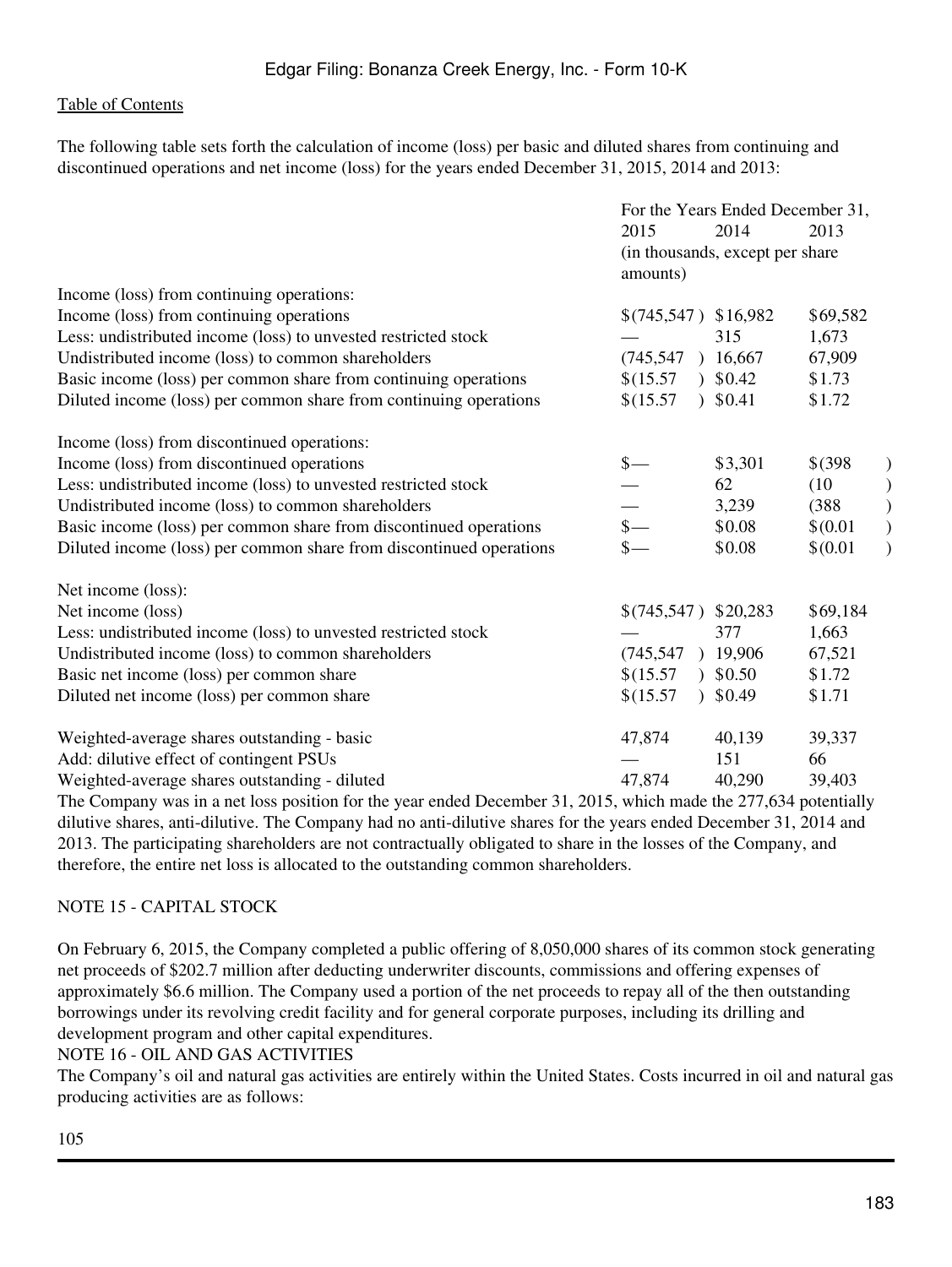|                                            | For the Years Ended December 31, |           |           |  |
|--------------------------------------------|----------------------------------|-----------|-----------|--|
|                                            | 2015                             | 2014      | 2013      |  |
|                                            | (in thousands)                   |           |           |  |
| Acquisition <sup><math>(1)</math></sup>    | \$16,270                         | \$228,616 | \$13,797  |  |
| Development <sup><math>(2)(3)</math></sup> | 393,187                          | 659,633   | 452,455   |  |
| Exploration                                | 6,284                            | 5.345     | 2,590     |  |
| Total $(4)$                                | \$415,741                        | \$893,594 | \$468,842 |  |
|                                            |                                  |           |           |  |

(1) million, \$202.7 million and \$3.4 million, respectively. Acquisition costs for proved properties for the years ended Acquisition costs for unproved properties for the years ended December 31, 2015, 2014 and 2013 were \$15.3

December 31, 2015, 2014 and 2013 were \$1.0 million, \$25.9 million and \$10.4 million, respectively. (2) Development costs include workover costs of \$10.0 million, \$9.8 million and \$6.0 million charged to lease

operating expense during the years ended December 31, 2015, 2014 and 2013, respectively.

(3) Development costs include gas plant capital expenditures of \$0.1 million and \$4.3 million for the years ended December 31, 2015 and 2013, respectively.

(4) Includes amounts relating to asset retirement obligations of \$2.4 million, \$6.3 million and \$2.8 million for the years ended December 31, 2015, 2014 and 2013, respectively.

#### Suspended Well Costs

During the year ended December 31, 2015, the Company incurred \$9.5 million of drilling costs for three exploratory wells, one of which was located in the North Park Basin and the other two were outside of the Company's current development area in southern Arkansas and deemed them all dry holes by the end of 2015. During the year ended December 31, 2014, the Company incurred drilling costs for one exploratory well of \$1.0 million and deemed it a dry hole by the end of 2014. During the year ended December 31, 2013, the Company incurred drilling costs for one exploratory well of \$0.6 million and deemed it a dry hole by the end of 2013.

NOTE 17 - DISCLOSURES ABOUT OIL AND GAS PRODUCING ACTIVITIES (UNAUDITED)

The proved reserve estimates at December 31, 2015 and 2014 are internally generated with an audit performed by NSAI, our third party independent reserve engineers, whereas the December 31, 2013 proved reserve estimates were prepared by NSAI. The estimates of proved reserves are inherently imprecise and are continually subject to revision based on production history, results of additional exploration and development, price changes and other factors.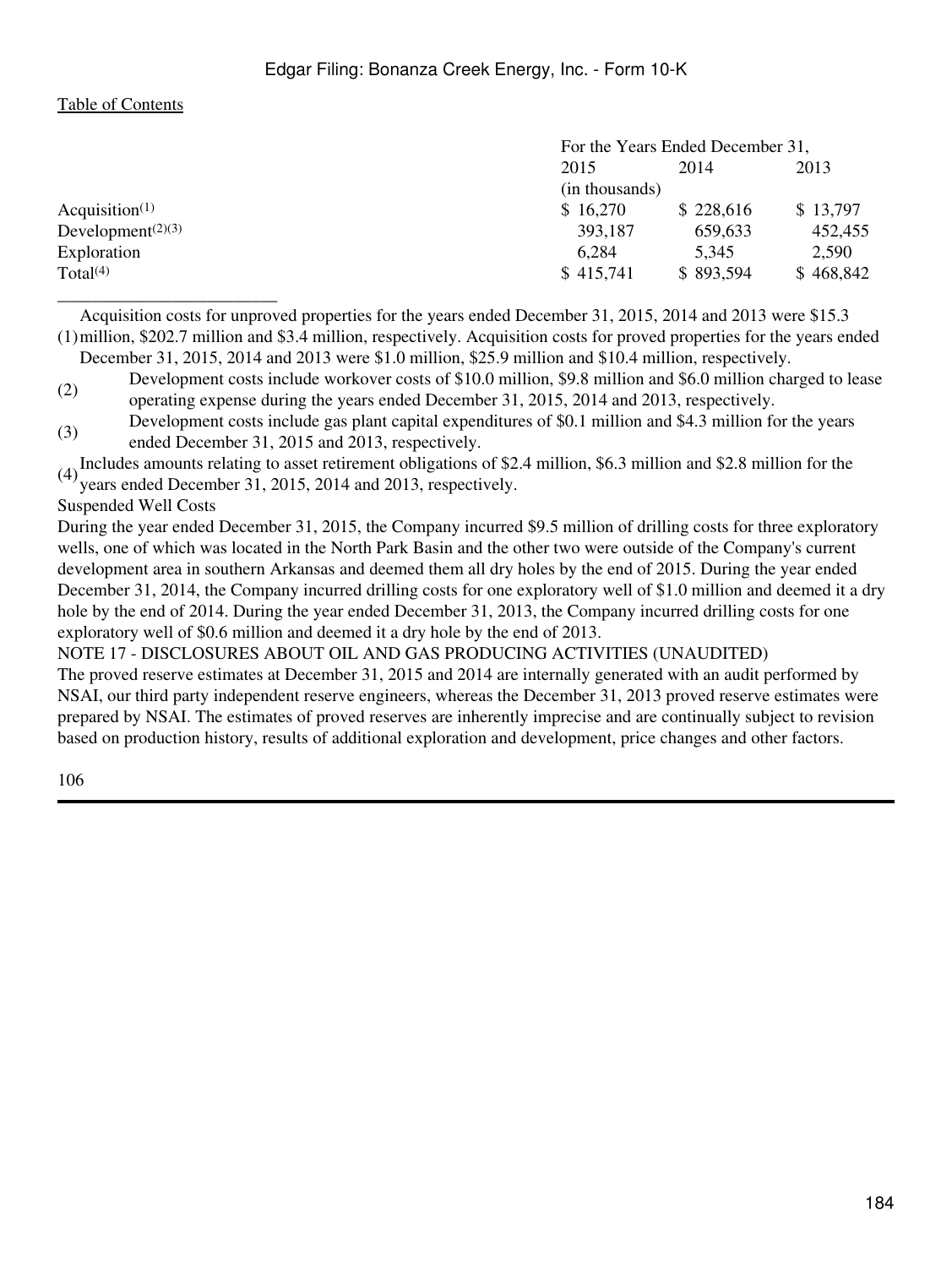\_\_\_\_\_\_\_\_\_\_\_\_\_\_\_\_\_\_\_\_\_\_\_\_

All of BCEI's oil, natural gas liquids, and natural gas reserves are attributable to properties within the United States. A summary of BCEI's changes in quantities of proved oil, natural gas liquids, and natural gas reserves for the years ended December 31, 2015, 2014 and 2013 are as follows:

|                                           |                |               | Natural   |               | Natural        |
|-------------------------------------------|----------------|---------------|-----------|---------------|----------------|
|                                           | Oil            |               | Gas       |               | Gas Liquids    |
|                                           | $(MBbl)^{(1)}$ |               | (MMcf)    |               | $(MBbl)^{(1)}$ |
| Balance-December 31, 2012                 | 33,266         |               | 118,548   |               |                |
| Extensions and discoveries <sup>(2)</sup> | 20,123         |               | 59,936    |               |                |
| Production                                | (4,257)        | $\mathcal{L}$ | (9,976)   |               |                |
| Purchases of minerals in place            | 1,228          |               | 3,958     |               |                |
| Revisions to previous estimates $(3)$     | (3,878)        | $\mathcal{L}$ | (32, 852) |               |                |
| Balance-December 31, 2013                 | 46,482         |               | 139,614   |               |                |
| Extensions and discoveries $(2)$          | 13,222         |               | 41,963    |               |                |
| Sales of minerals in place                | (43)           |               | (73)      |               |                |
| Production                                | (6,018)        | $\mathcal{L}$ | (14, 114) |               |                |
| Purchases of minerals in place            | 709            |               | 1,214     |               |                |
| Revisions to previous estimates $(3)$     | 3,760          |               | 19,947    |               |                |
| Balance-December 31, 2014                 | 58,112         |               | 188,551   |               |                |
| Three stream conversion adjustment        | (3,352)        |               |           |               | 3,352          |
| Extensions and discoveries <sup>(2)</sup> | 6,936          |               | 15,849    |               | 2,430          |
| Production                                | (6,072)        | $\mathcal{L}$ | (14, 110) | $\mathcal{L}$ | (1,676)        |
| Purchases of minerals in place            | 719            |               | 3,521     |               | 234            |
| Revisions to previous estimates $(3)$     | 1,050          |               | (49, 584) | $\lambda$     | 15,578         |
| Balance-December 31, 2015                 | 57,393         |               | 144,227   |               | 19,918         |
| Proved developed reserves:                |                |               |           |               |                |
| December 31, 2013                         | 22,273         |               | 59,250    |               |                |
| December 31, 2014                         | 30,542         |               | 94,494    |               |                |
| December 31, 2015                         | 28,892         |               | 77,480    |               | 10,359         |
| Proved undeveloped reserves:              |                |               |           |               |                |
| December 31, 2013                         | 24,209         |               | 80,364    |               |                |
| December 31, 2014                         | 27,570         |               | 94,057    |               |                |
| December 31, 2015                         | 28,501         |               | 66,747    |               | 9,559          |

Natural gas liquid reserves were classified with oil reserves through December 31, 2014. Natural gas liquids are separately accounted for effective as of January 1, 2015, resulting in three-stream presentation. Effective January 1, 2015 the Company revised the agreements with its natural gas processors in the Rocky Mountain region to report

(1) operated sales volumes on a three stream basis, which allows for separate reporting of NGLs extracted from the natural gas stream and sold as a separate product. The contract revisions necessitated a change in the Company's reporting of estimated reserve volumes. Prior period estimated reserve volumes have not been reclassified to conform to the current presentation given the prospective nature of the agreements.

(2) additions in extensions and discoveries of 11,708 MBoe, which is 97% of our total additions of 12,008 MBoe. The<br>consideration of the additions were the result of vertical drilling during the vertice in the Depelated Ma At December 31, 2015, horizontal development in the Wattenberg Field, Rocky Mountain region, resulted in remainder of the additions were the result of vertical drilling during the year in the Dorcheat Macedonia Field, Mid-Continent region.

At December 31, 2014, horizontal development in the Wattenberg Field, Rocky Mountain region, resulted in additions in extensions and discoveries of 18,980 MBoe, which is 94% of our total additions of 20,216 MBoe. The remainder of the additions came from our Dorcheat Madedonia Field, Mid-Continent region.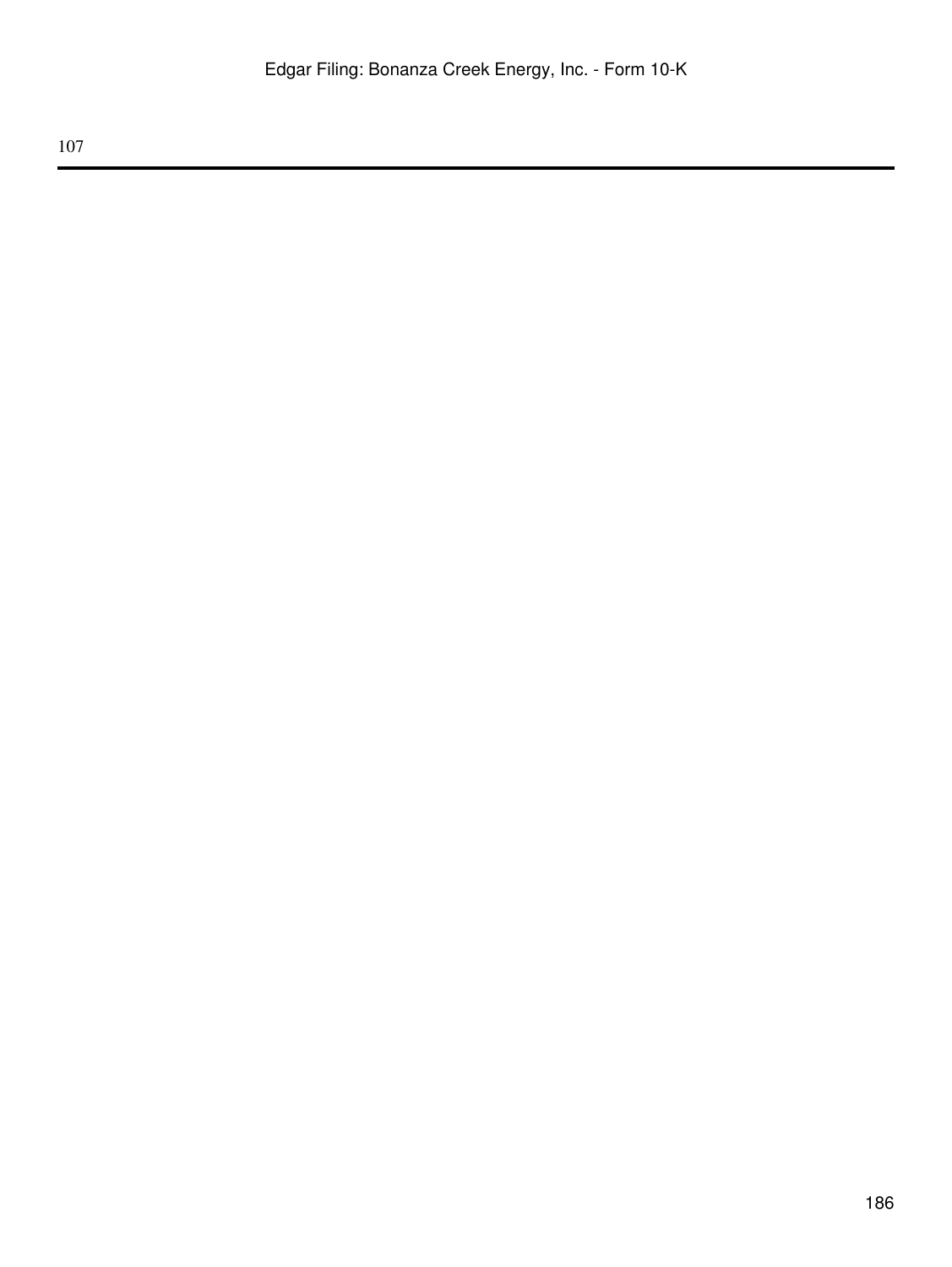At December 31, 2013, horizontal development in the Wattenberg Field, Rocky Mountain region, resulted in additions in extensions and discoveries of 28,908 MBoe, which is 96% of our total additions of 30,112 MBoe. The remainder of the additions came from our Dorcheat Madedonia and McKamie Patton Fields, Mid-Continent region.

(3) reserve changes in the Wattenberg Field. In the Wattenberg Field, the majority of the positive revisions resulted<br> $(3)$  from a combination of decreased drilling and completion costs of 2007. (\$2.0 million per standard As of December 31, 2015, the Company revised its proved reserves upward by 8,364 Mboe. The Company was successful in offsetting the negative pricing revision of 28,810 Mboe that resulted from a decrease in commodity price from \$94.99 per Bbl WTI and \$4.35 per MMBtu HH for the year ended December 31, 2014 to \$50.28 per Bbl WTI and \$2.59 per MMBtu HH for the year ended December 31, 2015, by reducing the costs to drill and complete wells in both the Rocky Mountain and Mid-Continent regions and improving reserves by increasing productivity of proved developed producing wells in the Wattenberg Field horizontal program. Total positive engineering revisions as of December 31, 2015, were 37,174 MBoe, of which 30,086 MBoe (81%) related to from a combination of decreased drilling and completion costs of 29% (\$3.0 million per standard reach lateral well as of December 31, 2015 compared to \$4.2 million as of December 31, 2014) and an increase in productivity from horizontal proved developed producing wells which increased the offsetting proved undeveloped reserves. The increase in proved developed producing reserves is primarily attributed to the installation of infrastructure in the east side of the Wattenberg Field. Another significant contribution to the positive reserve revision in the Wattenberg Field is a contract change as of January 1, 2015 which gives the Company ownership of the natural gas liquids from the Company's gas production. This conversion from two stream (wet gas and oil) to three stream (dry gas, natural gas liquids and oil) added 8,560 MBoe to the Company's proved reserves as of December 31, 2015.

As of December 31, 2014, we revised our proved reserves upward by 7,333 Mboe, excluding pricing revisions, due primarily to the addition of 49 new proved undeveloped locations on 80-acre spacing, directly offsetting economic proved producing wells drilled prior to 2014, 21 diagonal offsets to economic proved producing wells and 12 proved undeveloped locations greater than one offset to economic proved producing wells but within developed areas and surrounded by proved producing wells. As of December 31, 2014, approximately 70% of our horizontal development in the Wattenberg Field was in the Niobrara B formation. A total of 119 horizontal proved undeveloped locations were added to the proved reserves at December 31, 2014 to either extensions and discoveries or revisions to previous estimates. The positive engineering revision was offset by a small negative performance revision of approximately 540 MBoe. A small negative pricing revision of 248 MBoe resulted from a decrease in average commodity price from \$96.91 per Bbl WTI and \$3.67 per MMBtu HH for the year ended December 31, 2013 to \$94.99 per Bbl WTI and \$4.35 per MMBtu HH for the year ended December 31, 2014.

At December 31, 2013, we revised our proved reserves downward by 9,867 MBoe, excluding pricing revisions, due primarily to the change in focus from vertical to horizontal development in the Wattenberg Field. This accounted for 69% of the downward revision and included the elimination of 45 net vertical locations from proved undeveloped, the elimination of all proved non‑ producing reserves associated with vertical well refracs and recompletions, and lower performance from the vertical producers due to increased line pressure. The high line pressure also affected the horizontal reserves creating a negative revision of 1.8 MMBoe, or 18% of the total downward revision. We had a small positive pricing revision of 514 MBoe from an increase in commodity price from \$94.71 per Bbl WTI and \$2.76 per MMBtu HH for the year ended December 31, 2012 to \$96.91 per Bbl WTI and \$3.67 per MMBtu HH for the year ended December 31, 2013.

The standardized measure of discounted future net cash flows relating to proved oil and natural gas reserves were prepared in accordance with accounting authoritative guidance. Future cash inflows were computed by applying prices to estimated future production. Future production and development costs are computed by estimating the expenditures to be incurred in developing and producing the proved oil and natural gas reserves at year-end, based on costs and assuming continuation of existing economic conditions.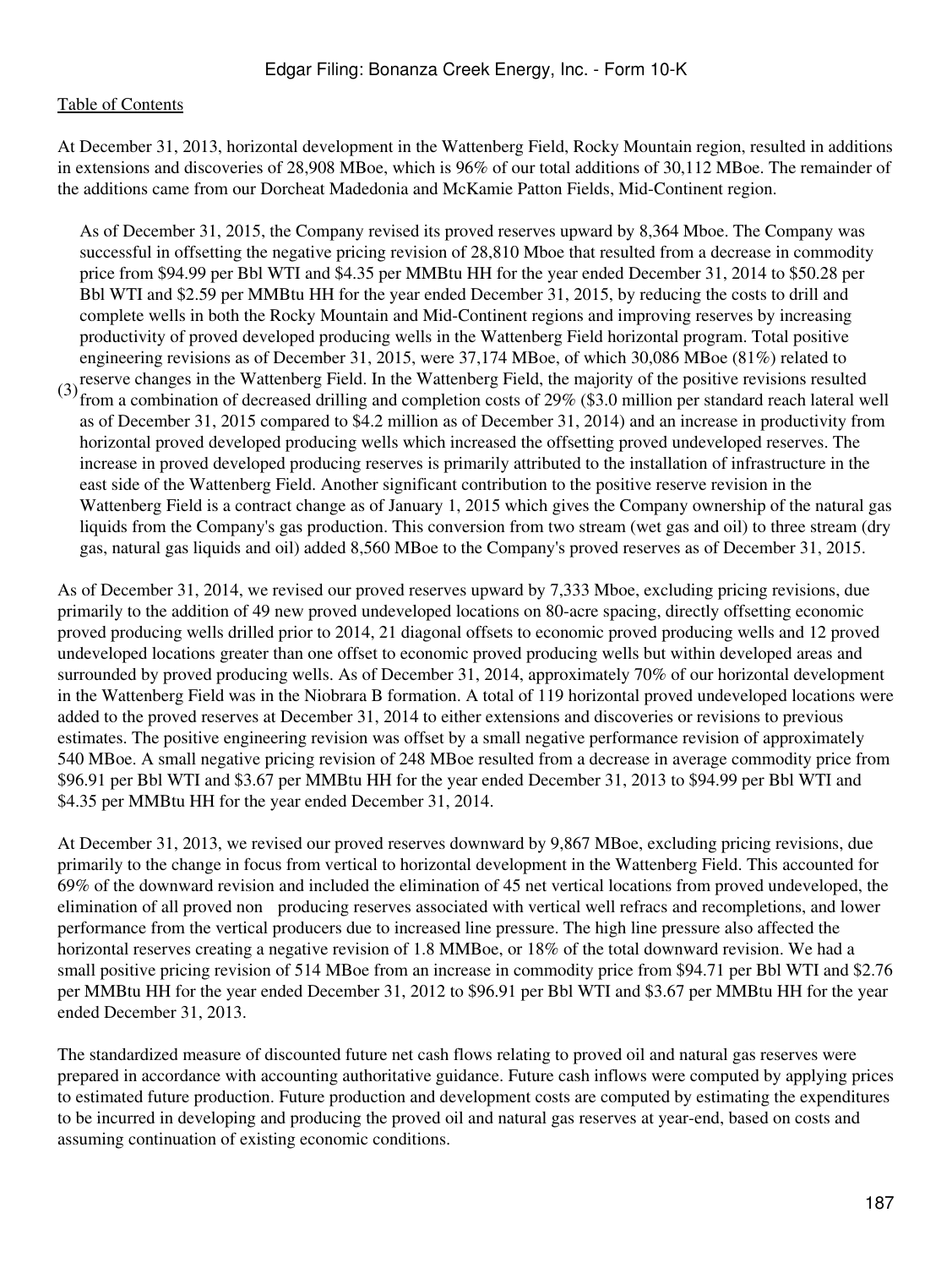# Edgar Filing: Bonanza Creek Energy, Inc. - Form 10-K

Future income tax expenses are calculated by applying appropriate year-end tax rates to future pretax net cash flows relating to proved oil and natural gas reserves. Future income tax expenses give effect to permanent differences, tax credits and loss carryforwards relating to the proved oil and natural gas reserves. Future net cash flows are discounted at a rate of 10% annually to derive the standardized measure of discounted future net cash flows. This calculation procedure does not necessarily result in an estimate of the fair market value or the present value of the Company's oil and natural gas properties.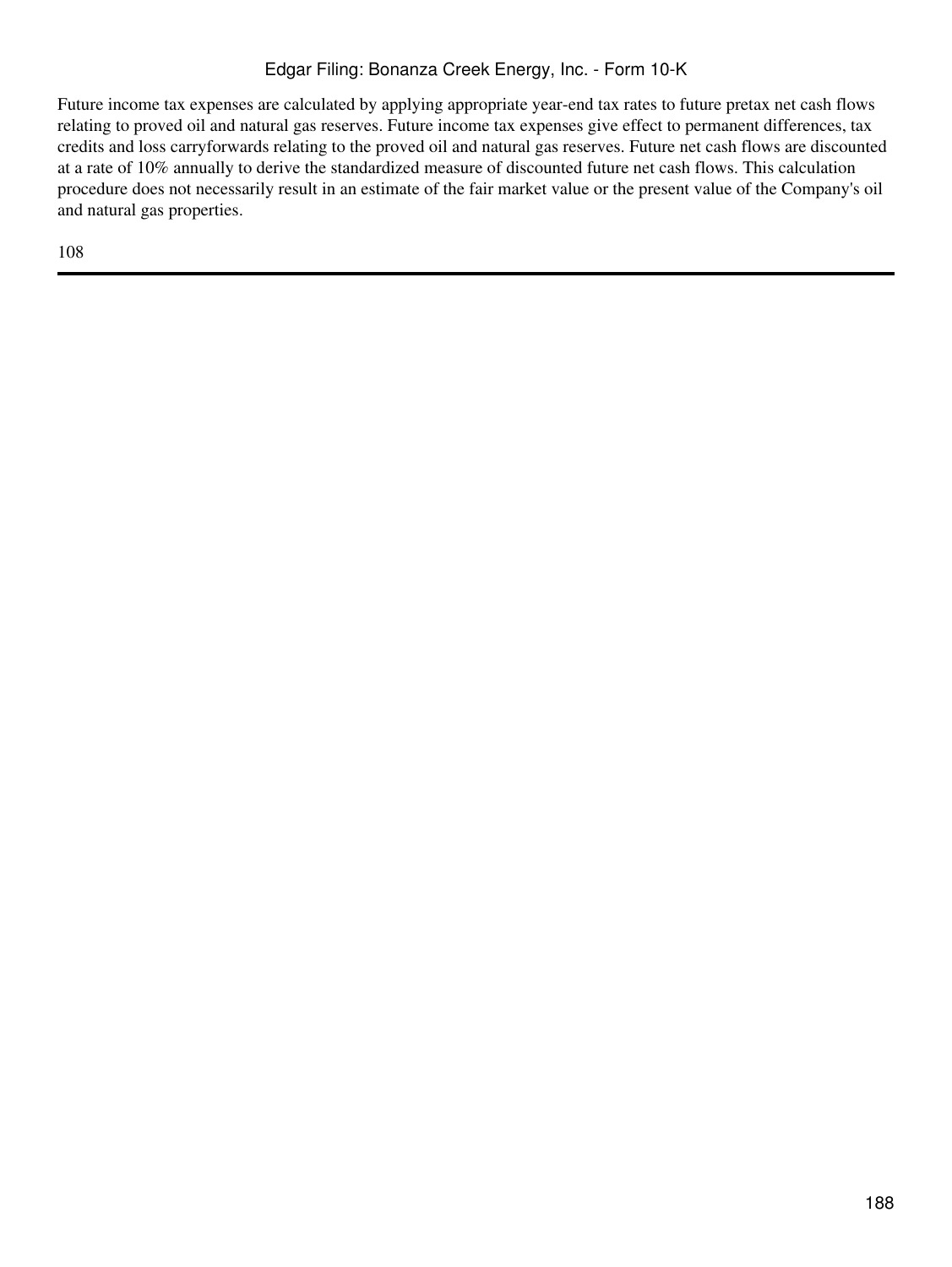The standardized measure of discounted future net cash flows relating to proved oil and natural gas reserves are as follows:  $F \left( 1, \mathbf{V} \right) = F \left( 1, 1, \mathbf{D} \right) = 1$ , 21,

|                                                          | For the Years Ended December 31, |             |             |  |
|----------------------------------------------------------|----------------------------------|-------------|-------------|--|
|                                                          | 2015                             | 2014        | 2013        |  |
|                                                          | (in thousands)                   |             |             |  |
| Future cash flows                                        | \$3,122,574                      | \$5,780,745 | \$4,799,149 |  |
| Future production costs                                  | (1,706,607)                      | (2,257,572) | (1,681,419) |  |
| Future development costs                                 | (697, 045)                       | (952, 041)  | (776,512)   |  |
| Future income tax expense                                |                                  | (457, 625)  | (576, 024)  |  |
| Future net cash flows                                    | 718,922                          | 2,113,507   | 1,765,194   |  |
| 10% annual discount for estimated timing of cash flows   | (391, 106)                       | (1,006,131) | (839, 911)  |  |
| Standardized measure of discounted future net cash flows | \$327,816                        | \$1,107,376 | \$925,283   |  |
|                                                          |                                  |             |             |  |

Future cash flows as shown above were reported without consideration for the effects of derivative transactions outstanding at period end.

The changes in the standardized measure of discounted future net cash flows relating to proved oil and natural gas reserves are as follows:

| For the Years Ended December 31, |  |                               |                   |             |               |
|----------------------------------|--|-------------------------------|-------------------|-------------|---------------|
| 2015                             |  |                               |                   | 2013        |               |
|                                  |  |                               |                   |             |               |
| \$1,107,376                      |  |                               |                   | \$683,441   |               |
| (197, 643)                       |  | (435, 792)                    |                   |             | $\rightarrow$ |
|                                  |  | (331,930)                     |                   | 94,881      |               |
| 76,429                           |  | 492,144                       |                   | 571,384     |               |
| 84,180                           |  | 116,958                       |                   | 67,063      |               |
| 178,003                          |  | (15, 131)                     |                   | 127,034     |               |
| (971)                            |  | 30,919                        |                   | 5,442       |               |
|                                  |  | (1,173)                       |                   |             |               |
| (170, 277)                       |  | 122,169                       |                   | (212,034)   |               |
| 233,086                          |  | 68,856                        |                   | (150, 704)  |               |
| 134,046                          |  | 122,722                       |                   | 83,468      |               |
| 1,211                            |  | 12,351                        |                   | 1,987       |               |
| \$327,816                        |  |                               |                   | \$925,283   |               |
|                                  |  | (in thousands)<br>(1,117,624) | 2014<br>\$925,283 | \$1,107,376 | (346, 679)    |

The average wellhead prices used in determining future net revenues related to the standardized measure calculation as of December 31, 2015, 2014 and 2013 were calculated using the twelve-month arithmetic average of first-day-of-the-month price inclusive of adjustments for quality and location.

|                               | For the Years Ended December |         |         |
|-------------------------------|------------------------------|---------|---------|
|                               | 31,                          |         |         |
|                               | 2015                         | 2014    | 2013    |
| Oil (per Bbl)                 | \$44.00                      | \$84.28 | \$92.03 |
| Gas (per Mcf)                 | \$2.33                       | \$5.24  | \$4.67  |
| Natural gas liquids (per Bbl) | \$12.90                      | N/A     | N/A     |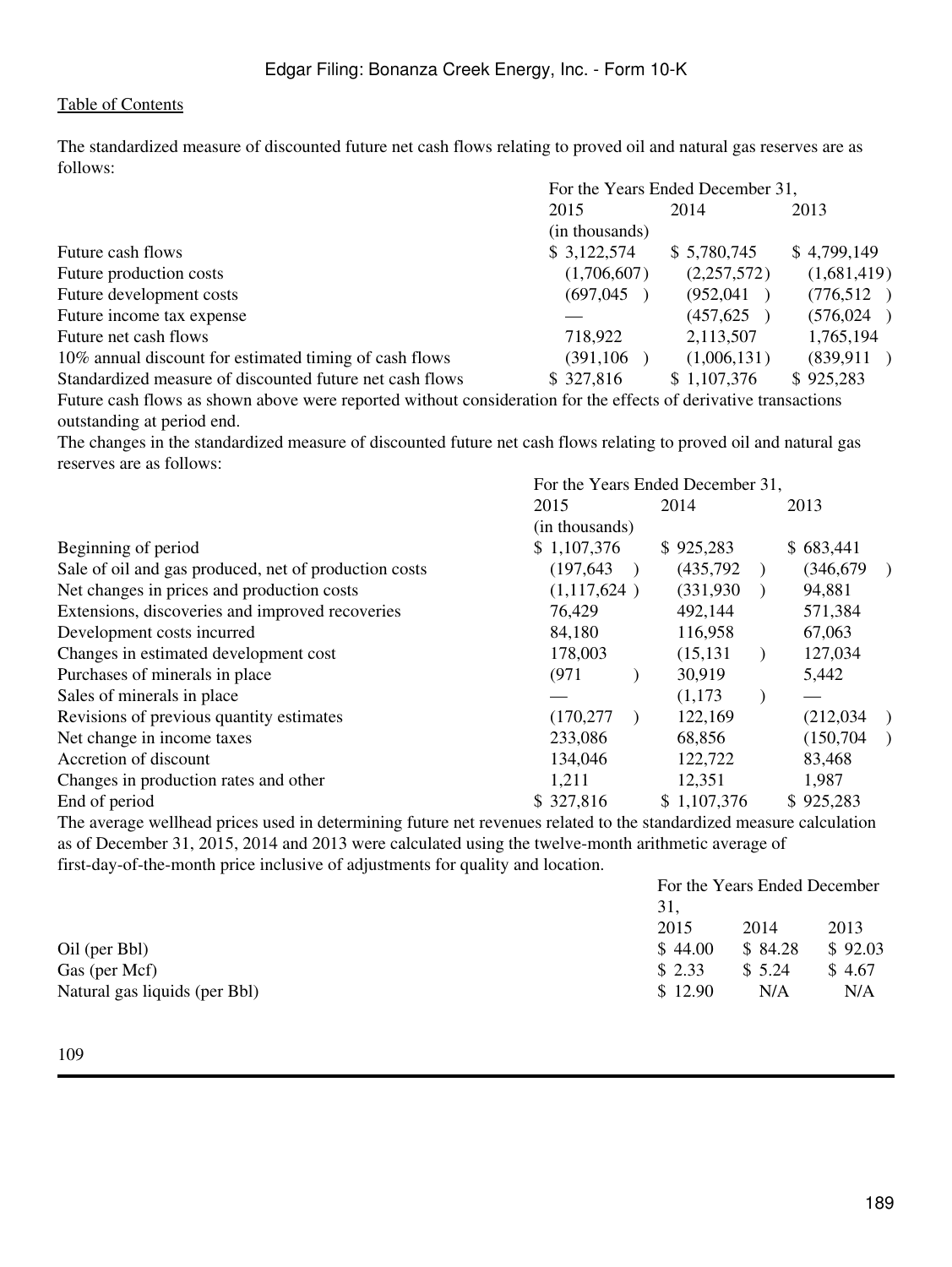### NOTE 18 - QUARTERLY FINANCIAL DATA (UNAUDITED)

The following is a summary of the unaudited quarterly financial data for the years ended December 31, 2015 and  $2014$ 

|                                            | Three Months Ended |                                       |                 |                            |
|--------------------------------------------|--------------------|---------------------------------------|-----------------|----------------------------|
|                                            | March 31           | June 30                               | September<br>30 | December<br>31             |
|                                            |                    | (in thousands, except per share data) |                 |                            |
| 2015                                       |                    |                                       |                 |                            |
| Oil and gas sales                          | \$73,076           | \$90,422                              | \$72,149        | \$57,032                   |
| Operating $loss^{(1)}$                     | (11,688)           | (4,546)                               | (9,133)         | (21,910)                   |
| Net loss                                   | (18, 421)          | (41, 164)                             | (112,299)       | (573, 663)                 |
| Basic net loss per common share            | \$ (0.41)          | \$ (0.83)                             | \$ (2.25)       | \$ (12.08)                 |
| Diluted net loss per common share          | \$ (0.41)          | \$ (0.83)                             | \$ (2.25)       | \$(12.08)<br>$\rightarrow$ |
| 2014                                       |                    |                                       |                 |                            |
| Oil and gas sales $(2)$                    | \$127,395          | \$151,682                             | \$156,371       | \$123,185                  |
| Operating profit $(1)(2)$                  | 58,432             | 63,284                                | 59,579          | 25,707                     |
| Net income (loss)                          | 13,531             | 1,158                                 | 48,782          | (43,188)                   |
| Basic net income (loss) per common share   | \$0.34             | \$0.03                                | \$1.18          | \$(1.05)<br>$\lambda$      |
| Diluted net income (loss) per common share | \$0.34             | \$0.03                                | \$1.18          | \$(1.06)                   |

(1)Oil and gas sales less lease operating expense, severance and ad valorem taxes, depreciation, and depletion and amortization.

(2)Amounts reflect results for continuing operations and exclude results for discontinued operations related to non-core properties in California sold as of December 31, 2014.

Item 9. Changes in and Disagreements with Accountants on Accounting and Financial Disclosure. None.

Item 9A. Controls and Procedures.

\_\_\_\_\_\_\_\_\_\_\_\_\_\_\_\_\_\_\_\_\_\_\_\_\_

Evaluation of Disclosure Controls and Procedures

Our management, with the participation of our principal executive officer and principal financial officer, evaluated the effectiveness of our disclosure controls and procedures as of December 31, 2015. The term "disclosure controls and procedures," as defined in Rules 13a-15(e) and 15d-15(e) under the Exchange Act, means controls and other procedures of a company that are designed to ensure that information required to be disclosed by a company in the reports that it files or submits under the Exchange Act is recorded, processed, summarized and reported, within the time periods specified in SEC rules and forms. Disclosure controls and procedures include, without limitation, controls and procedures designed to ensure that information required to be disclosed by a company in the reports that it files or submits under the Exchange Act is accumulated and communicated to the company's management, including its principal executive and principal financial officers and internal audit function, as appropriate to allow timely decisions regarding required disclosure. Based on the evaluation of our disclosure controls and procedures as of December 31, 2015, our principal executive officer and principal financial officer concluded that, as of such date, our disclosure controls and procedures were effective at the reasonable assurance level.

Management recognizes that any controls and procedures, no matter how well designed and operated, can provide only reasonable assurance of achieving their objectives and management necessarily applies its judgment in evaluating the cost benefit relationship of possible controls and procedures. To assist management, we have established an internal audit function to verify and monitor our internal controls and procedures. The Company's internal control system is supported by written policies and procedures, contains self-monitoring mechanisms and is audited by the internal audit function. Appropriate actions are taken by management to correct deficiencies as they are identified.

Management's Assessment of Internal Control Over Financial Reporting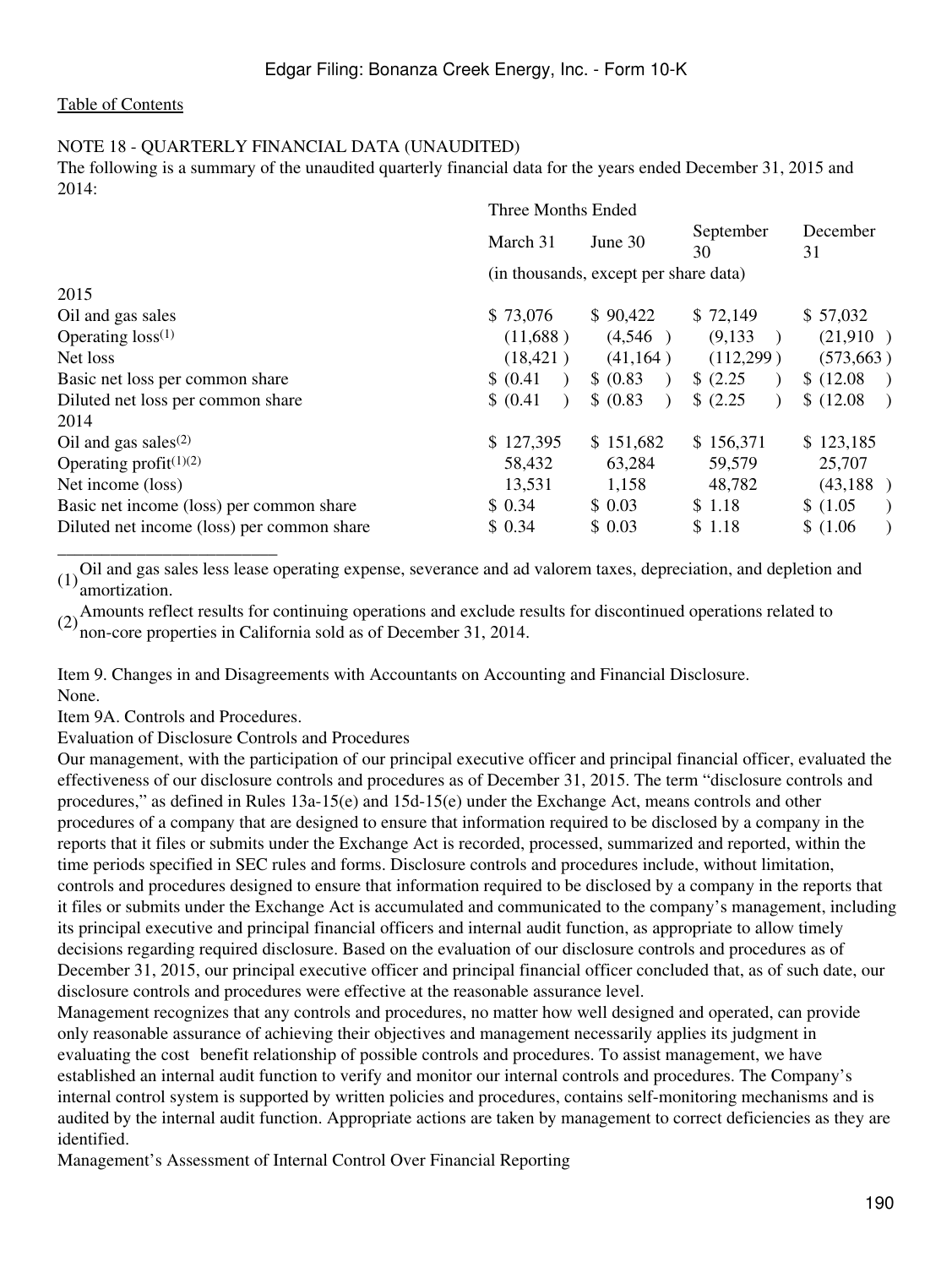The Company's management is responsible for establishing and maintaining adequate internal control over financial reporting, as defined in Exchange Act Rule 13a-15(f). The Company's internal control over financial reporting is a process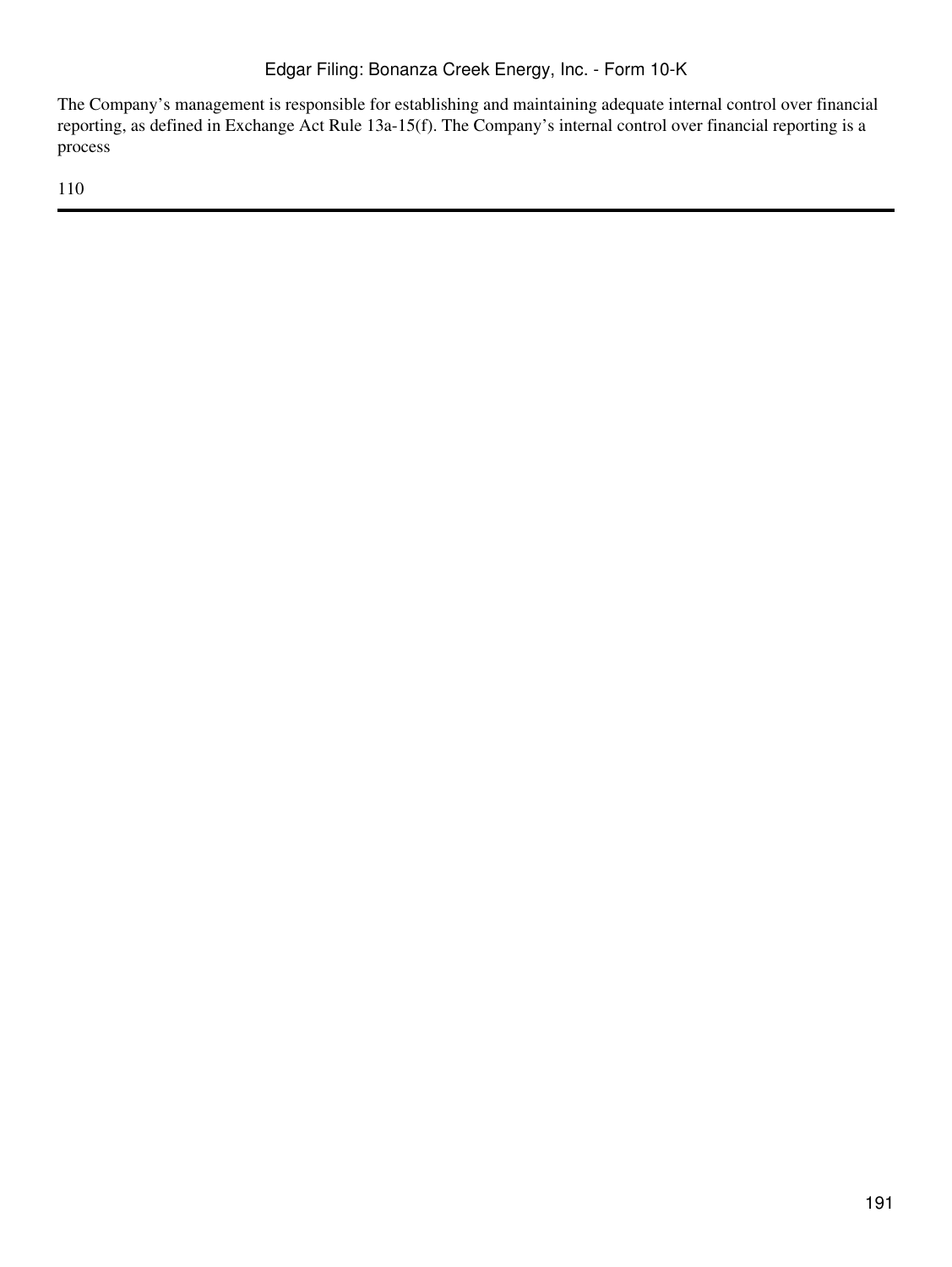designed under the supervision of the Company's Chief Executive Officer and Chief Financial Officer to provide reasonable assurance regarding the reliability of financial reporting and the preparation of consolidated financial statements for external purposes in accordance with accounting principles generally accepted in the United States. Because of its inherent limitations, internal control over financial reporting may not detect or prevent misstatements. Also, projections of any evaluation of the effectiveness to future periods are subject to the risk that controls may become inadequate because of changes in conditions, or that the degree of compliance with the policies or processes may deteriorate.

As of December 31, 2015, management assessed the effectiveness of our internal control over financial reporting based on the criteria for effective internal control over financial reporting established in Internal Control-Integrated Framework, issued by the Committee of Sponsoring Organizations of the Treadway Commission in 2013. Based on the assessment, management determined that the Company maintained effective internal control over financial reporting as of December 31, 2015, based on those criteria. Management included in its assessment of internal control over financial reporting all consolidated entities.

Hein & Associates LLP, the independent registered public accounting firm that audited the consolidated financial statements included in this Annual Report on Form 10-K, has issued an attestation report on the effectiveness of internal control over financial reporting as of December 31, 2015, which is included in the consolidated financial statements in Item 8, Part II of this Annual Report on Form 10-K.

Changes in Internal Control over Financial Reporting

There were no changes in our internal control over financial reporting identified in management's evaluation pursuant to Rules 13a-15(d) or 15d-15(d) of the Exchange Act during the year ended December 31, 2015 that materially affected, or are reasonably likely to materially affect, our internal control over financial reporting.

# REPORT OF INDEPENDENT REGISTERED PUBLIC ACCOUNTING FIRM

To the Board of Directors and Stockholders

Bonanza Creek Energy Inc.

We have audited Bonanza Creek Energy Inc.'s internal control over financial reporting as of December 31, 2015, based on criteria established in Internal Control - Integrated Framework issued by the Committee of Sponsoring Organizations of the Treadway Commission in 2013. Bonanza Creek Energy Inc.'s management is responsible for maintaining effective internal control over financial reporting and for its assessment of the effectiveness of internal control over financial reporting included in the accompanying Management's Report on Internal Control Over Financial Reporting. Our responsibility is to express an opinion on the company's internal control over financial reporting based on our audit.

We conducted our audit in accordance with the standards of the Public Company Accounting Oversight Board (United States). Those standards require that we plan and perform the audit to obtain reasonable assurance about whether effective internal control over financial reporting was maintained in all material respects. Our audit included obtaining an understanding of internal control over financial reporting, assessing the risk that a material weakness exists, and testing and evaluating the design and operating effectiveness of internal control based on the assessed risk. Our audit also included performing such other procedures as we considered necessary in the circumstances. We believe that our audit provides a reasonable basis for our opinion.

A company's internal control over financial reporting is a process designed to provide reasonable assurance regarding the reliability of financial reporting and the preparation of financial statements for external purposes in accordance with generally accepted accounting principles. A company's internal control over financial reporting includes those policies and procedures that (a) pertain to the maintenance of records that, in reasonable detail, accurately and fairly reflect the transactions and dispositions of the assets of the company; (b) provide reasonable assurance that transactions are recorded as necessary to permit preparation of financial statements in accordance with generally accepted accounting principles, and that receipts and expenditures of the company are being made only in accordance with authorizations of management and directors of the company; and (c) provide reasonable assurance regarding prevention or timely detection of unauthorized acquisition, use, or disposition of the company's assets that could have a material effect on the financial statements.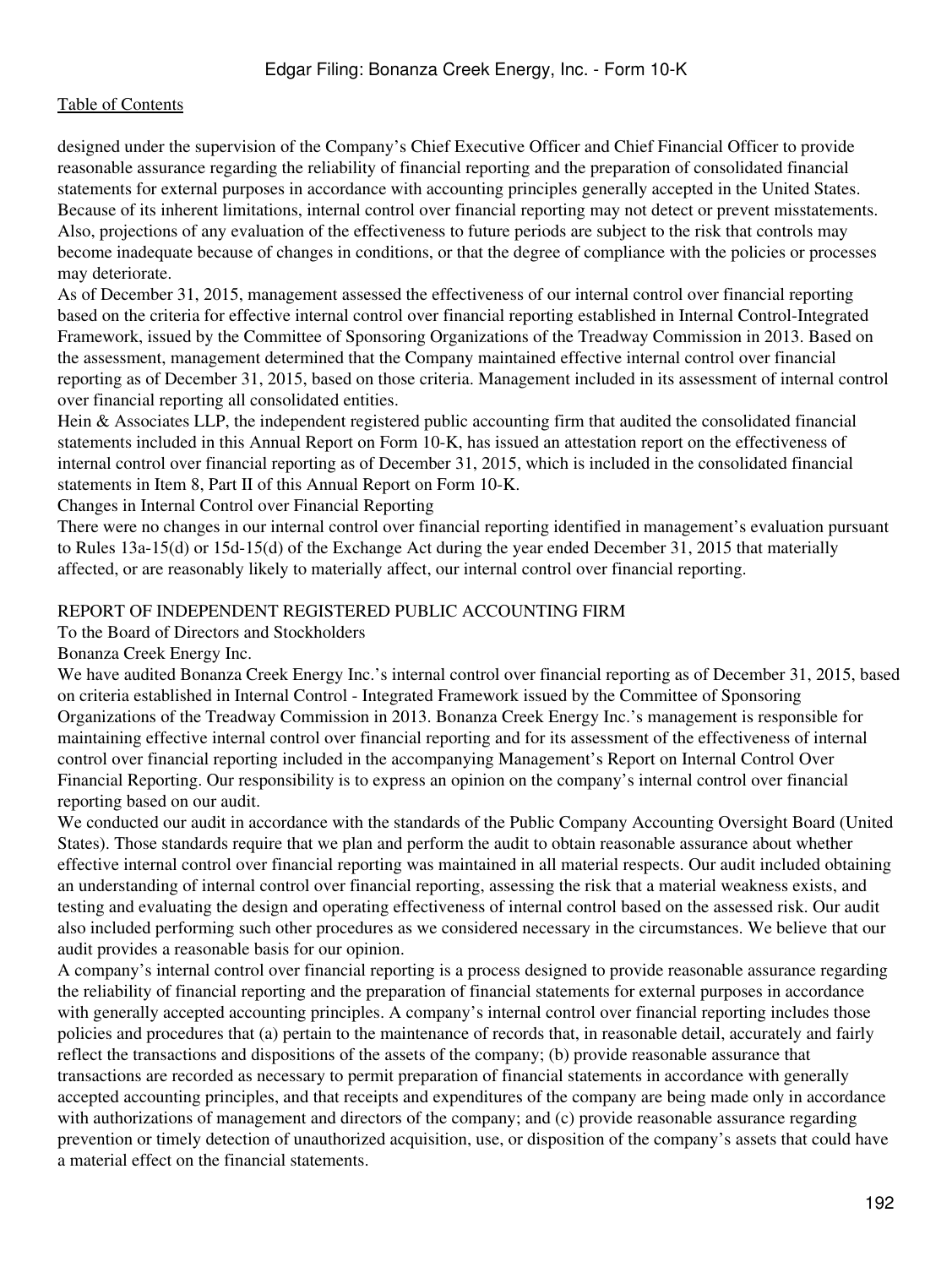Because of its inherent limitations, internal control over financial reporting may not prevent or detect misstatements. Also, projections of any evaluation of effectiveness to future periods are subject to the risk that controls may become inadequate because of changes in conditions, or that the degree of compliance with the policies or procedures may deteriorate.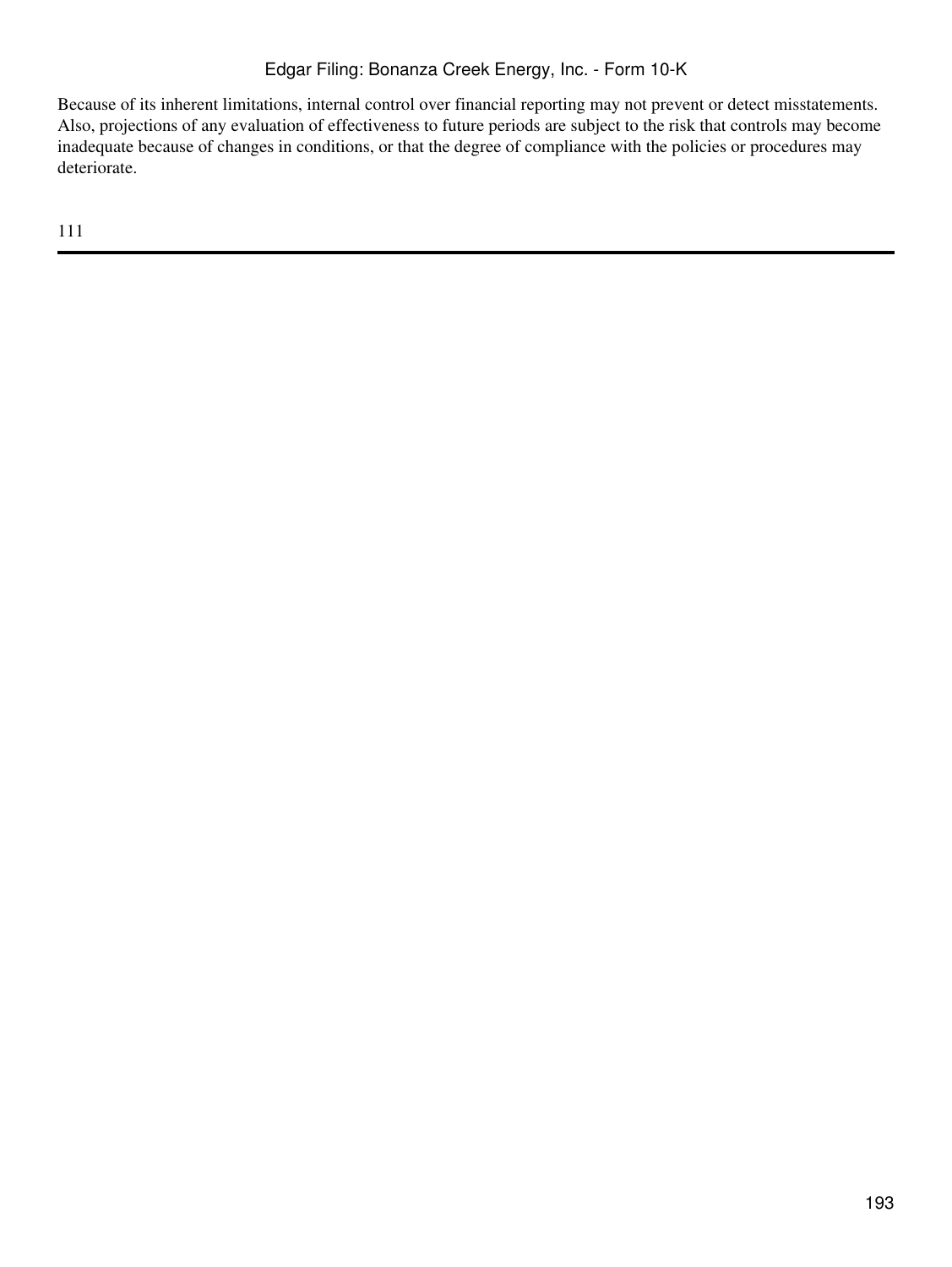In our opinion, Bonanza Creek Energy Inc. maintained, in all material respects, effective internal control over financial reporting as of December 31, 2015, based on criteria established in Internal Control - Integrated Framework issued by the Committee of Sponsoring Organizations of the Treadway Commission in 2013.

We have also audited, in accordance with the standards of the Public Company Accounting Oversight Board (United States), the consolidated balance sheets of Bonanza Creek Energy, Inc. and subsidiaries as of December 31, 2015 and 2014, and the related consolidated statements of operations and comprehensive income, stockholders' equity, and cash flows for each of the three years in the period ended December 31, 2015, and our report dated February 29, 2016 expressed an unqualified opinion.

/s/ Hein & Associates LLP Denver, Colorado February 29, 2016 Item 9B. Other Information. None.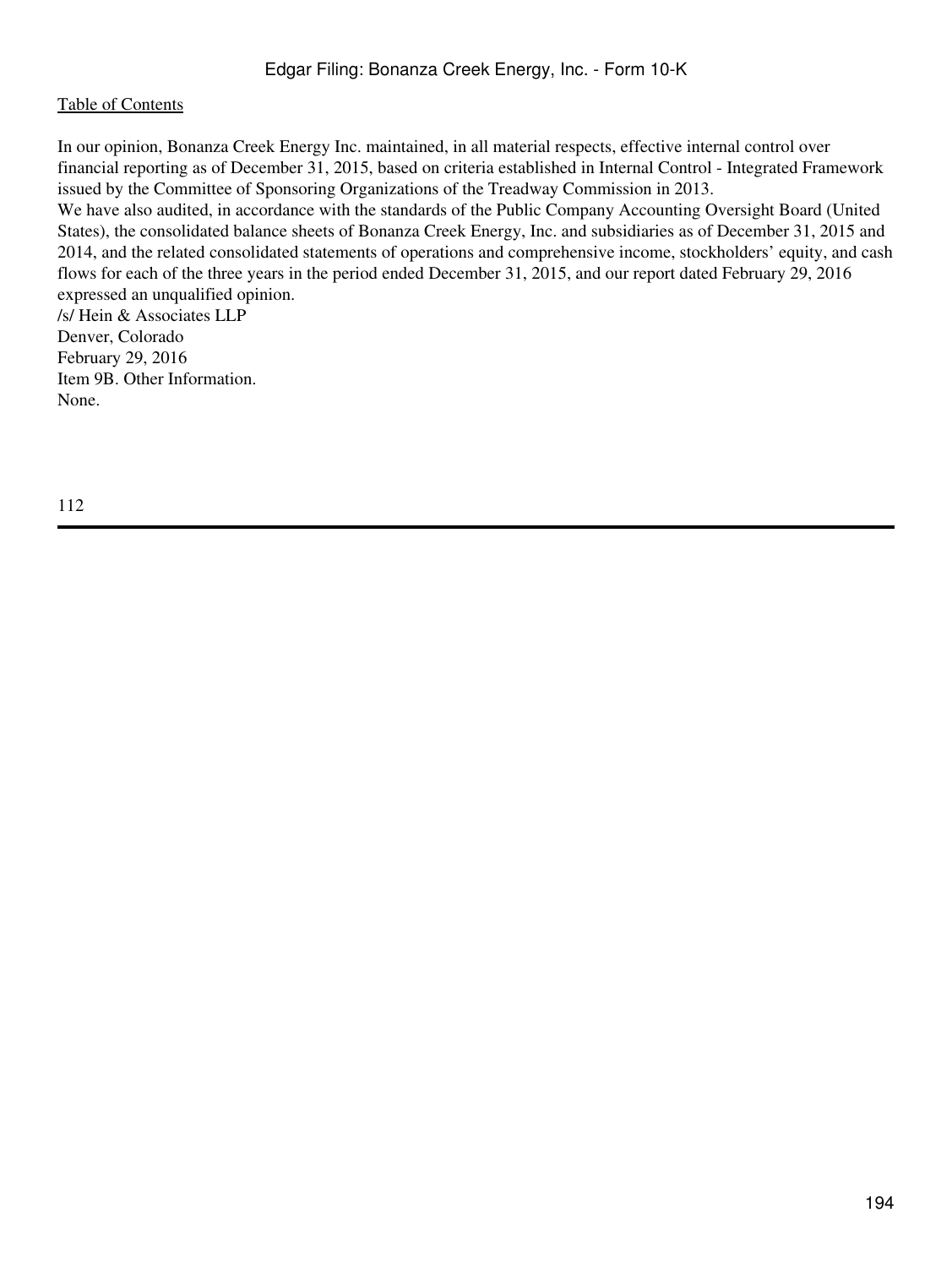# PART III

Item 10. Directors, Executive Officers and Corporate Governance.

The information required by this item is incorporated by reference to Bonanza Creek Energy, Inc.'s Proxy Statement for its 2016 Annual Meeting of Stockholders to be filed with the SEC within 120 days after the end of the fiscal year ended December 31, 2015.

Our board of directors has adopted a Code of Business Conduct and Ethics applicable to all officers, directors and employees, which is available on our website (www.bonanzacrk.com) under "Corporate Governance" under the "For Investors" tab. We will provide a copy of this document to any person, without charge, upon request, by writing to us at Bonanza Creek Energy, Inc., Investor Relations, 410 17th Street, Suite 1400, Denver, Colorado 80202. We intend to satisfy the disclosure requirement under Item 406(c) of Regulation S–K regarding an amendment to, or waiver from, a provision of our Code of Business Conduct and Ethics by posting such information on our website at the address and the location specified above.

Item 11. Executive Compensation.

The information required by this item is incorporated by reference to Bonanza Creek Energy, Inc.'s Proxy Statement for its 2016 Annual Meeting of Stockholders to be filed with the SEC within 120 days after the end of the fiscal year ended December 31, 2015.

Item 12. Security Ownership of Certain Beneficial Owners and Management and Related Stockholder Matters. The information required by this item is incorporated by reference to Bonanza Creek Energy, Inc.'s Proxy Statement for its 2016 Annual Meeting of Stockholders to be filed with the SEC within 120 days after the end of the fiscal year ended December 31, 2015.

Item 13. Certain Relationships and Related Transaction and Director Independence.

The information required by this item is incorporated by reference to Bonanza Creek Energy, Inc.'s Proxy Statement for its 2016 Annual Meeting of Stockholders to be filed with the SEC within 120 days after the end of the fiscal year ended December 31, 2015.

Item 14. Principal Accounting Fees and Services.

The information required by this item is incorporated by reference to Bonanza Creek Energy, Inc.'s Proxy Statement for its 2016 Annual Meeting of Stockholders to be filed with the SEC within 120 days after the end of the fiscal year ended December 31, 2015.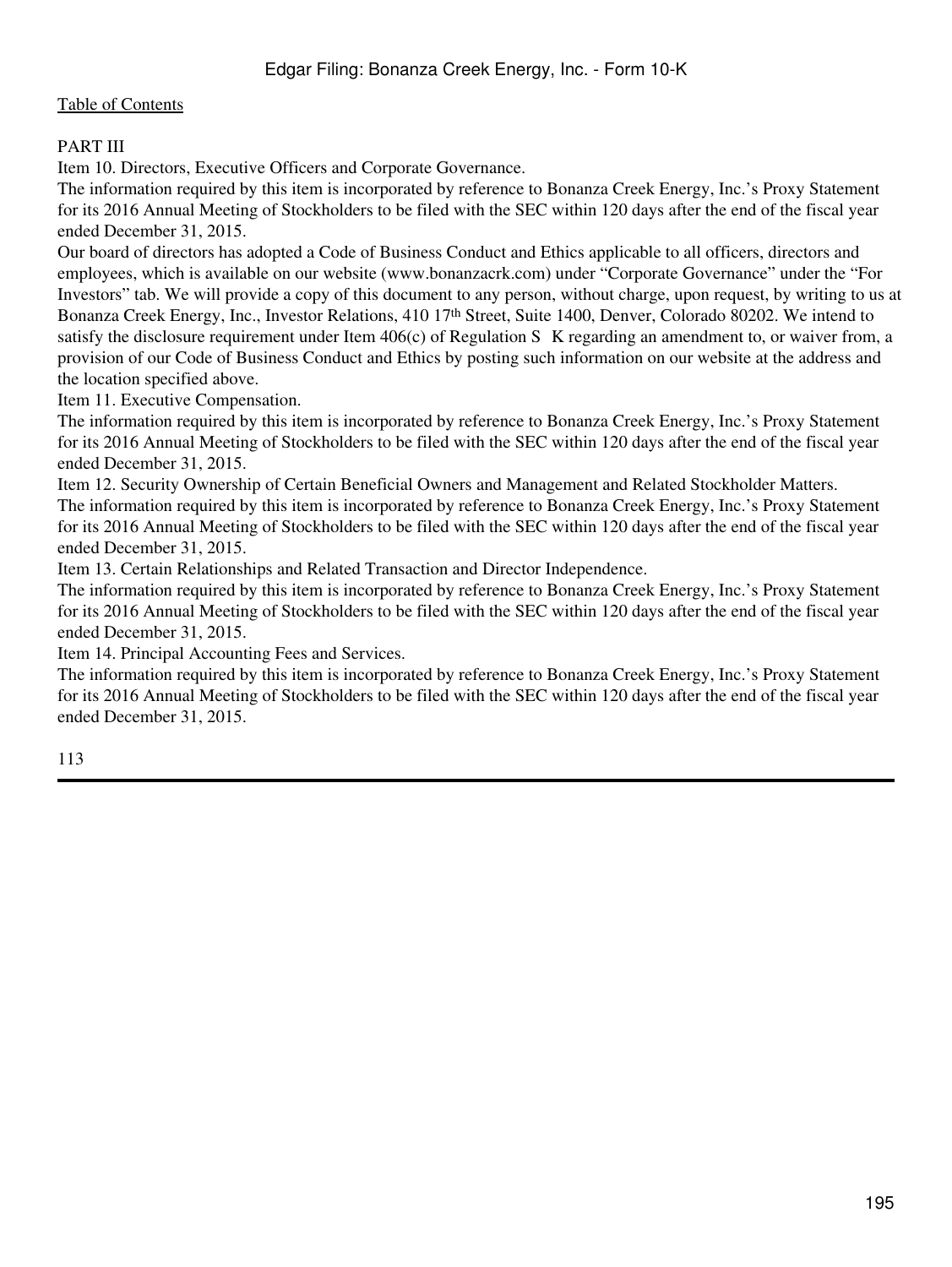# PART IV

Item 15. Exhibits, Financial Statement Schedules.

(a)The following documents are filed as a part of this Annual Report on Form 10-K or incorporated herein by reference:

(1)Financial Statements:

See Item 8. Financial Statements and Supplementary Data.

(2)Financial Statement Schedules:

None.

(3)Exhibits:

The information required by this Item is set forth on the exhibit index that follows the signature page to this Annual Report on Form 10-K.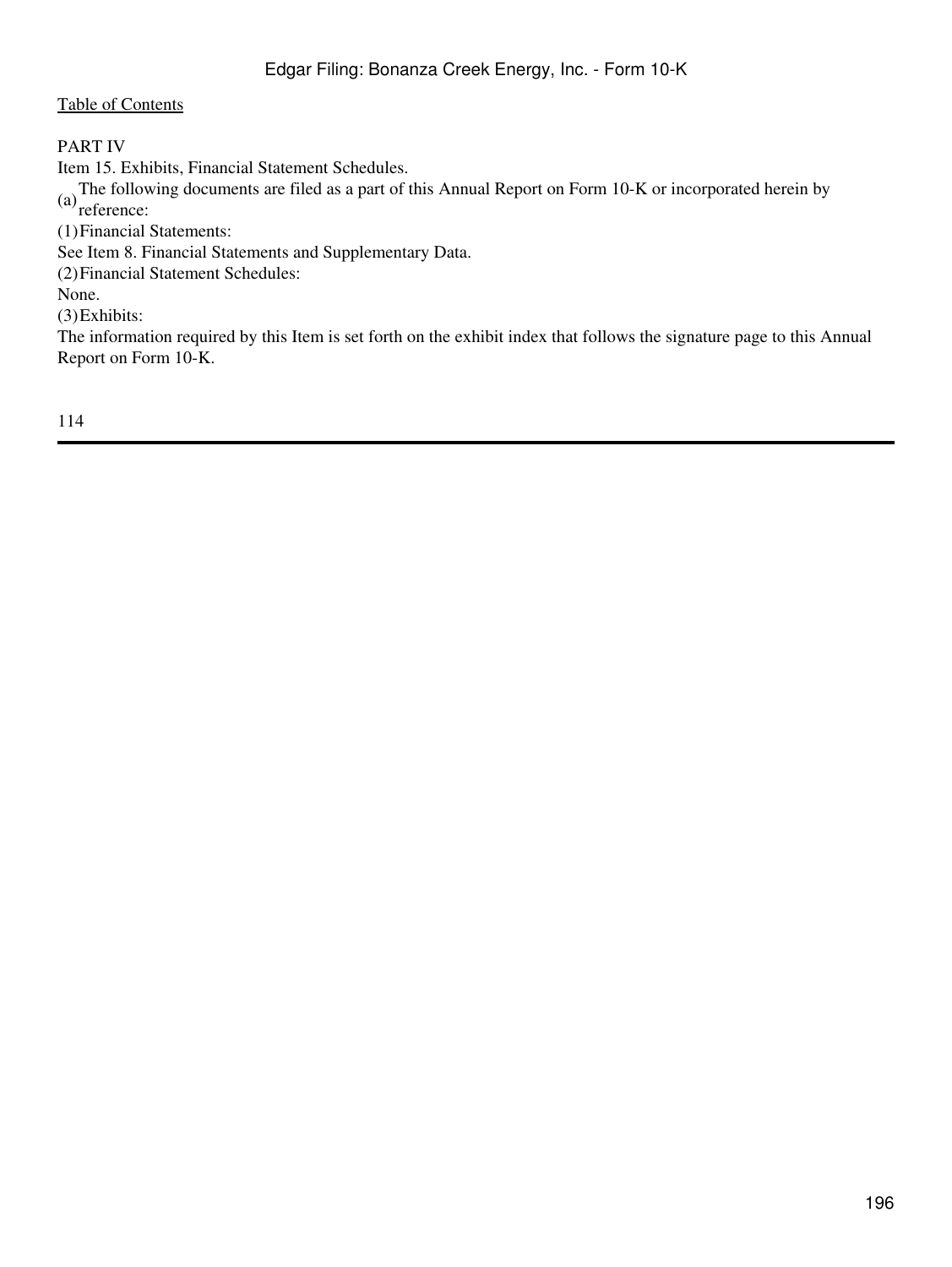### SIGNATURES

Pursuant to the requirements of Section 13 or 15(d) of the Securities Exchange Act of 1934, the registrant has duly caused this report to be signed on its behalf by the undersigned, thereunto duly authorized.

> BONANZA CREEK ENERGY, INC. By: /s/ Richard J. Carty Richard J. Carty, President and Chief Executive Officer (principal executive officer)

#### February 29, 2016

KNOW ALL MEN BY THESE PRESENTS, that each person whose signature appears below constitutes and appoints Richard J. Carty, William J. Cassidy, Christopher I. Humber and Wade E. Jaques and each of them severally, his true and lawful attorney or attorneys-in-fact and agents, with full power to act with or without the others and with full power of substitution and resubstitution, to execute in his name, place and stead, in any and all capacities, any or all amendments to this report, and to file the same, with all exhibits thereto, and other documents in connection therewith, with the Securities and Exchange Commission, granting unto said attorneys-in-fact and agents and each of them, full power and authority to do and perform in the name of on behalf of the undersigned, in any and all capacities, each and every act and thing necessary or desirable to be done in and about the premises, to all intents and purposes and as fully as they might or could do in person, hereby ratifying, approving and confirming all that said attorneys-in-fact and agents or their substitutes may lawfully do or cause to be done by virtue hereof.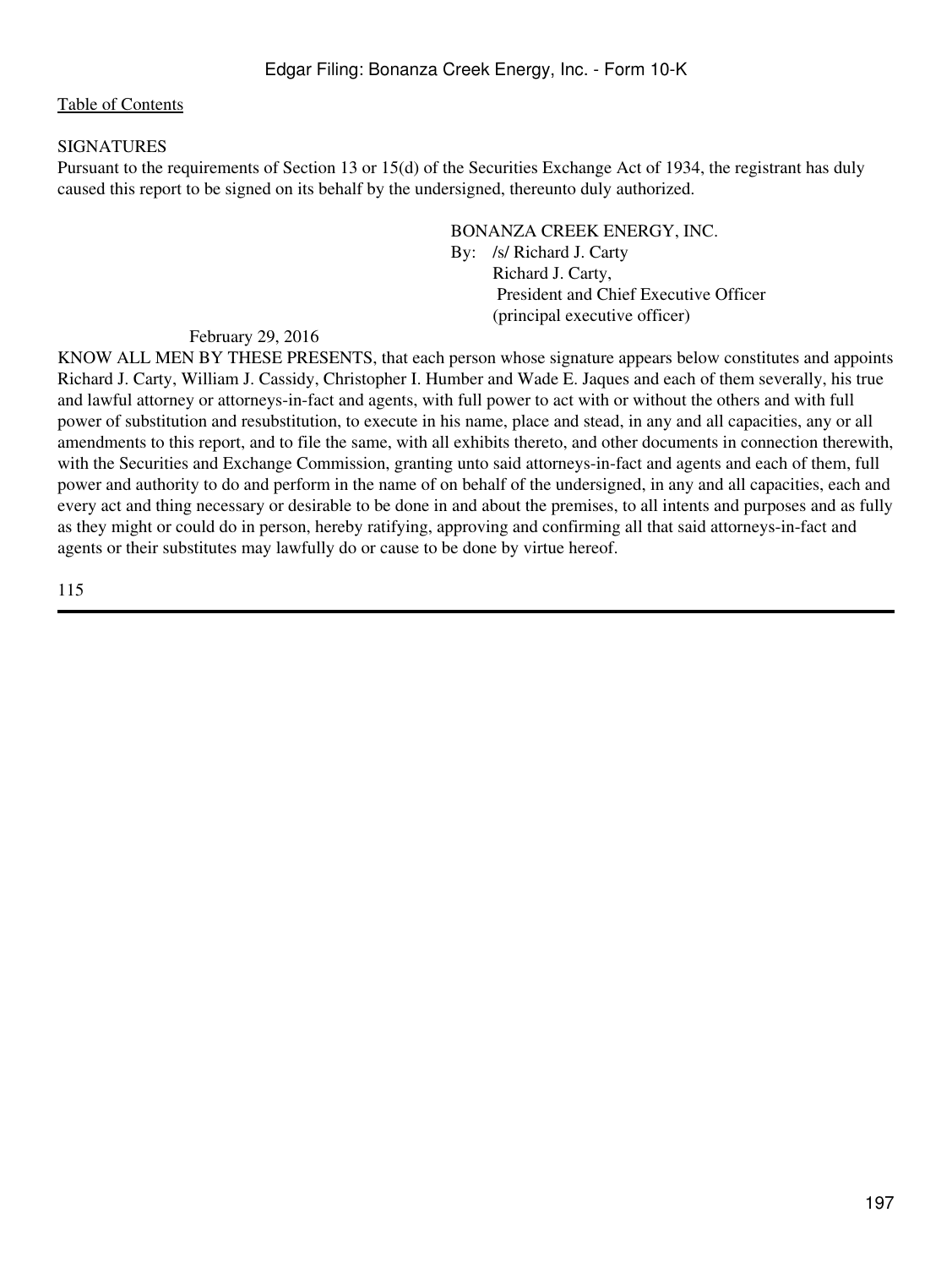| Pursuant to the requirements of the Securities Exchange Act of 1934, this annual report has been signed by the<br>following persons on behalf of the registrant and in the capacities and on the dates indicated. |                                                             |
|-------------------------------------------------------------------------------------------------------------------------------------------------------------------------------------------------------------------|-------------------------------------------------------------|
| Date: February 29, 2016                                                                                                                                                                                           | By: /s/ Richard J. Carty                                    |
|                                                                                                                                                                                                                   | Richard J. Carty,                                           |
|                                                                                                                                                                                                                   | President, Chief Executive Officer, and Director            |
|                                                                                                                                                                                                                   | (principal executive officer)                               |
| Date: February 29, 2016                                                                                                                                                                                           | By: /s/ William J. Cassidy                                  |
|                                                                                                                                                                                                                   | William J. Cassidy,                                         |
|                                                                                                                                                                                                                   | <b>Executive Vice President and Chief Financial Officer</b> |
|                                                                                                                                                                                                                   | (principal financial officer)                               |
| Date: February 29, 2016                                                                                                                                                                                           | By: /s/ Wade E. Jaques                                      |
|                                                                                                                                                                                                                   | Wade E. Jaques,                                             |
|                                                                                                                                                                                                                   | Vice President and Chief Accounting Officer                 |
|                                                                                                                                                                                                                   | (principal accounting officer)                              |
| Date: February 29, 2016                                                                                                                                                                                           | By: /s/ James A. Watt                                       |
|                                                                                                                                                                                                                   | James A. Watt,                                              |
|                                                                                                                                                                                                                   | Chairman of the Board                                       |
| Date: February 29, 2016                                                                                                                                                                                           | By: /s/ Marvin M. Chronister                                |
|                                                                                                                                                                                                                   | Marvin M. Chronister,                                       |
|                                                                                                                                                                                                                   | Director                                                    |
| Date: February 29, 2016                                                                                                                                                                                           | By: /s/ Kevin A. Neveu                                      |
|                                                                                                                                                                                                                   | Kevin A. Neveu,                                             |
|                                                                                                                                                                                                                   | Director                                                    |
| Date: February 29, 2016                                                                                                                                                                                           | By: /s/ Gregory P. Raih                                     |
|                                                                                                                                                                                                                   | Gregory P. Raih,                                            |
|                                                                                                                                                                                                                   | Director                                                    |
| Date: February 29, 2016                                                                                                                                                                                           | By: /s/ Jeff E. Wojahn                                      |
|                                                                                                                                                                                                                   | Jeff E. Wojahn,                                             |
|                                                                                                                                                                                                                   | Director                                                    |
|                                                                                                                                                                                                                   |                                                             |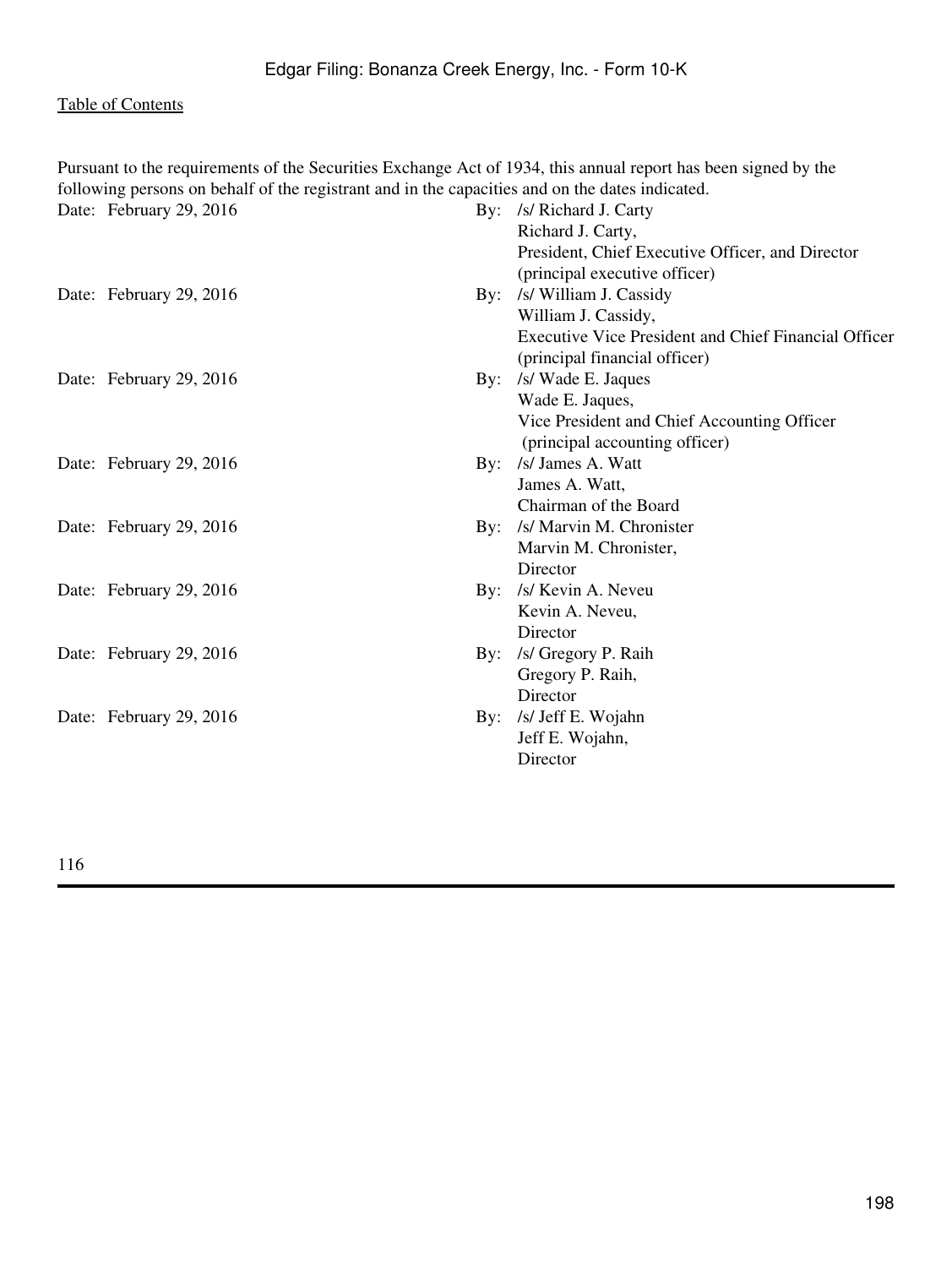### INDEX TO EXHIBITS

Exhibit<br>Number

- Second Amended and Restated Certificate of Incorporation of Bonanza Creek Energy, Inc., filed with the
- 3.1 Secretary of State of the State of Delaware on December 16, 2011 (incorporated by reference to Exhibit 3.1 to the Current Report on Form 8‑K filed on December 22, 2011)
- 3.2 Third Amended and Restated Bylaws of Bonanza Creek Energy, Inc. (incorporated by reference to Exhibit 3.1 to the Current Report on Form 8‑K filed on August 1, 2013)
- 4.1 Form of Senior Debt Indenture (incorporated by reference to Exhibit 4.4 to the Registration Statement on Form S 3 filed on January 15, 2013)
- 4.2 Form of Subordinated Debt Indenture (incorporated by reference to Exhibit 4.5 to the Registration Statement on Form S‑3 filed on January 15, 2013)
- 4.3 Registration Rights Agreement, dated April 9, 2013, among Bonanza Creek Energy, Inc., the guarantors named therein and Wells Fargo Securities, LLC, as representative of the initial purchasers named therein (incorporated by reference to Exhibit 4.2 of the Current Report on Form 8‑K filed on April 11, 2013)
- Indenture, dated as of April 9, 2013, among Bonanza Creek Energy, Inc., the guarantors named therein and
- 4.4 Wells Fargo Bank, National Association, as trustee (incorporated by reference to Exhibit 4.1 of the Current Report on Form 8‑K filed on April 11, 2013)
- 4.5 Indenture, dated July 18, 2014, among Bonanza Creek Energy, Inc., the subsidiary guarantors named therein and Wells Fargo Bank, National Association, as trustee (incorporated by reference to Exhibit 4.1 to the
- Current Report on Form 8-K filed on July 18, 2014) First Supplemental Indenture, dated July 18, 2014, among Bonanza Creek Energy, Inc., the subsidiary
- 4.6 guarantors named therein and Wells Fargo Bank, National Association, as trustee (incorporated by reference to Exhibit 4.2 to the Current Report on Form 8-K filed on July 18, 2014) First Supplemental Indenture, dated January 27, 2015, among Rocky Mountain Infrastructure, LLC, Bonanza Creek Energy, Inc., the subsidiary guarantors named therein and Wells Fargo Bank, National Association, as
- 4.7 trustee (incorporated by reference to Exhibit 4.7 to the Annual Report on Form 10-K filed on February 27, 2015).

Second Supplemental Indenture, dated January 27, 2015, among Rocky Mountain Infrastructure, LLC, Bonanza Creek Energy, Inc., the subsidiary guarantors named therein and Wells Fargo Bank, National

- 4.8 Association, as trustee (incorporated by reference to Exhibit 4.8 to the Annual Report on Form 10-K filed on February 27, 2015).
	- Credit Agreement, dated as of March 29, 2011, among Bonanza Creek Energy, Inc., BNP Paribas, as
- 10.1 Administrative Agent, and the lenders party thereto (incorporated by reference to Exhibit 10.1 to the Registration Statement on Form S‑1 filed on June 7, 2011) Amendment No. 1, dated as of April 29, 2011, to the Credit Agreement, among Bonanza Creek Energy, Inc.,
- 10.2 BNP Paribas, as Administrative Agent, and the lenders party thereto (incorporated by reference to Exhibit 10.2 to the Registration Statement on Form S‑1 filed on June 7, 2011)
- 10.3 Amendment No. 2 & Agreement, dated as of September 15, 2011, to the Credit Agreement, among Bonanza Creek Energy, Inc., BNP Paribas, as Administrative Agent, and the lenders party thereto (incorporated by reference to Exhibit 10.14 to the Registration Statement on Form S‑1/A filed on November 4, 2011) Resignation, Consent and Appointment Agreement and Amendment Agreement, dated of April 6, 2012, by
- 10.4 and among BNP Paribas, in its capacity as Administrative Agent and Issuing Lender, and the other parties thereto (incorporated by reference to Exhibit 10.1 to the Quarterly Report on Form 10‑Q filed on May 11, 2012)

Amendment No. 3 & Agreement, dated as of May 8, 2012, to the Credit Agreement among Bonanza Creek

10.5 Energy, Inc., KeyBank National Association, as Administrative Agent, and the lenders party thereto (incorporated by reference to Exhibit 10.2 to the Quarterly Report on Form 10‑Q filed on May 11, 2012)

<sup>10.6</sup>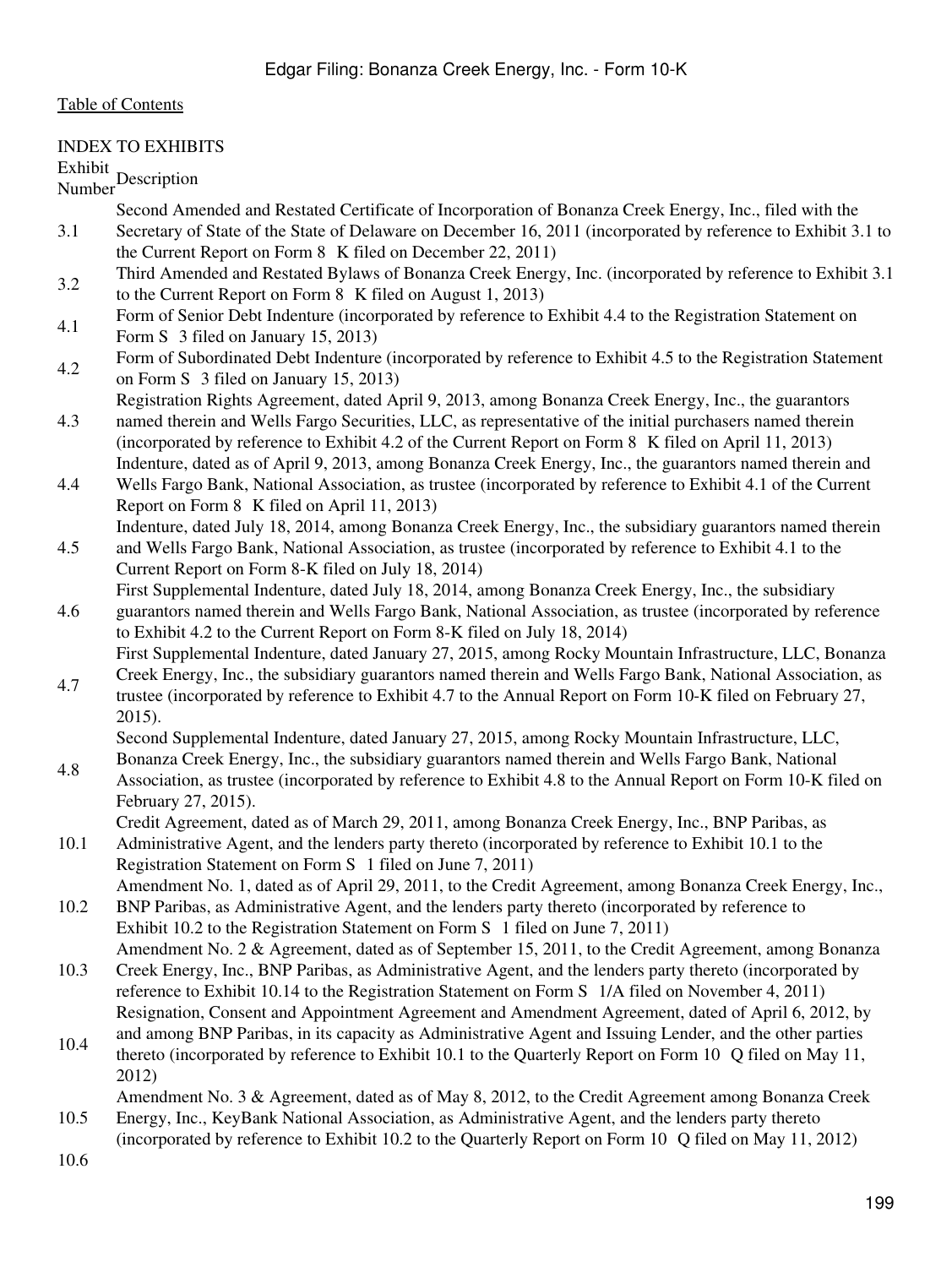# Edgar Filing: Bonanza Creek Energy, Inc. - Form 10-K

Amendment No. 4, dated as of July 31, 2012 to the Credit Agreement among Bonanza Creek Energy, Inc., Key Bank National Association, as Administrative Agent, and the lenders party thereto (incorporated by reference to Exhibit 10.5 to the Quarterly Report on Form 10‑Q filed on August 13, 2012) Amendment No. 5, dated as of October 30, 2012, to the Credit Agreement among Bonanza Creek

- 10.7 Energy, Inc., KeyBank National Association, as Administrative Agent, and the lenders party thereto (incorporated by reference to Exhibit 10.2 to the Quarterly Report on Form 10‑Q filed on November 9, 2012) Amendment No. 6, dated as of March 29, 2013, to the Credit Agreement among Bonanza Creek Energy, Inc.,
- 10.8 KeyBank National Association, as Administrative Agent, and the lenders party thereto (incorporated by reference to Exhibit 10.1 to the Quarterly Report on Form 10‑Q filed on May 10, 2013)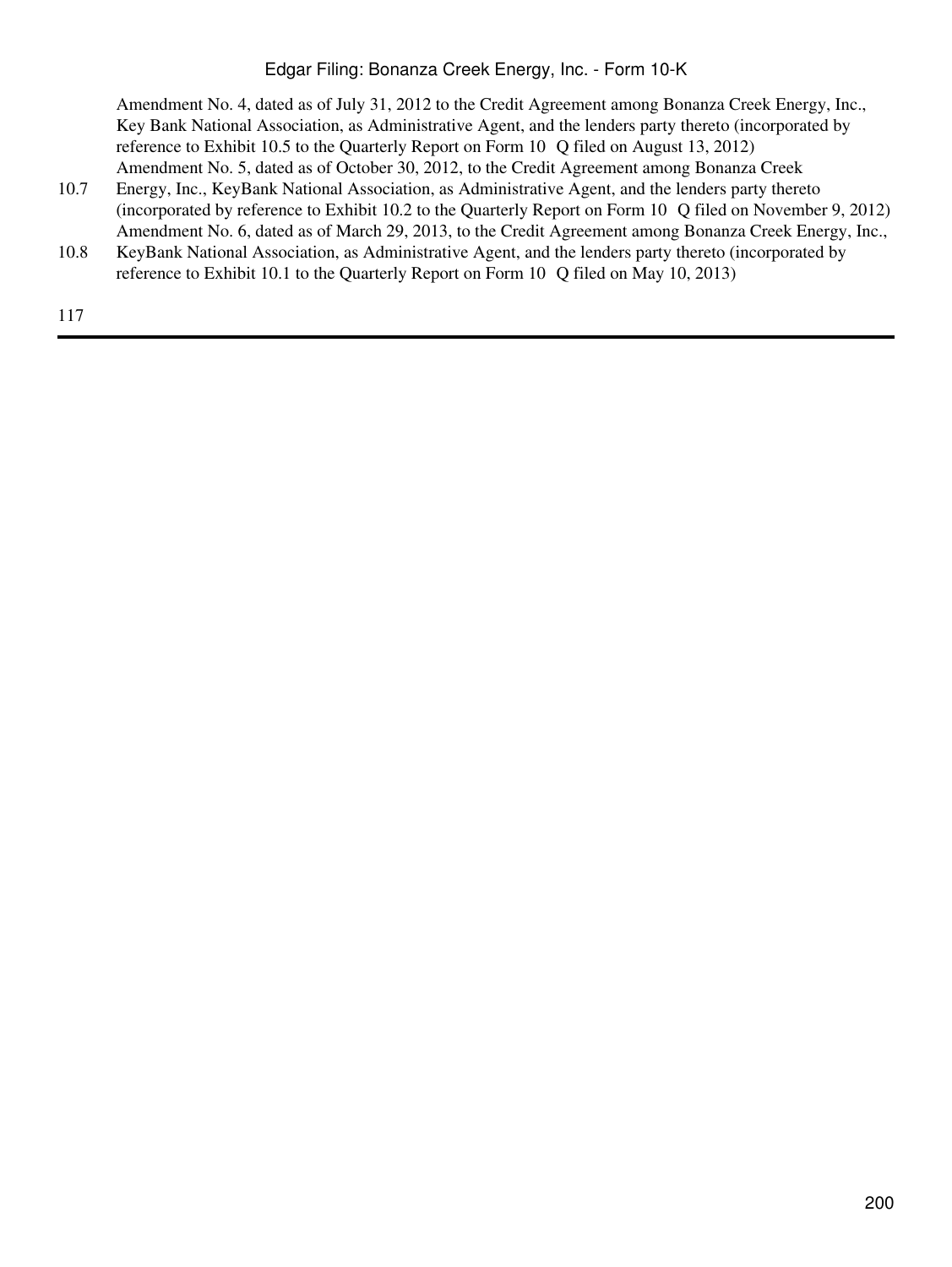Amendment No. 7, dated as of May 16, 2013 to the Credit Agreement among Bonanza Creek Energy, Inc.,

- 10.9 Key Bank National Association, as Administrative Agent, and the lenders party thereto (incorporated by reference to Exhibit 10.7 to the Quarterly Report on Form 10 Q filed on August 9, 2013) Amendment No. 8, dated as of November 6, 2013, to the Credit Agreement, among Bonanza Creek
- 10.10 Energy, Inc., the Guarantors, KeyBank National Association, as Administrative Agent and as Issuing Lender, and the lenders party thereto (incorporated by reference to Exhibit 99.1 to the Current Report on Form 8  $\,$ K filed on November 8, 2013)

Amendment No. 9 and Agreement, dated as of May 14, 2014, to the Credit Agreement, among Bonanza

10.11 Creek Energy, Inc., the Guarantors, KeyBank National Association, as Administrative Agent and as Issuing Lender, and the lenders party thereto (incorporated by reference to Exhibit 10.1 to the Current Report on Form  $8 \text{ K}$  filed on May 20, 2014)

Amendment No. 10 and Agreement, dated as of September 30, 2014, to the Credit Agreement, among

- 10.12 Bonanza Creek Energy, Inc., the Guarantors, KeyBank National Association, as Administrative Agent and as Issuing Lender, and the lenders party thereto (incorporated by reference to Exhibit 10.1 to the Current Report on Form 8‑K filed on October 3, 2014) Amendment No. 11 and Agreement, dated as of May 13, 2015, to the Credit Agreement, among Bonanza
- 10.13 Creek Energy, Inc., the Guarantors, KeyBank National Association, as Administrative Agent and as Issuing Lender, and the lenders party thereto (incorporated by reference to Exhibit 10.1 to the Current Report on Form 8 K filed on May 15, 2015) Letter Agreement and Amendment No. 12, dated as of October 19, 2015, to the Credit Agreement, among

Bonanza Creek Energy, Inc., the Guarantors, KeyBank National Association, as Administrative Agent and as

- 10.14 Issuing Lender, and the lenders party thereto (incorporated by reference to Exhibit 10.1 to the Current Report on Form 8‑K filed on October 20, 2015) Registration Rights Agreement, among Bonanza Creek Energy, Inc., Project Black Bear LP, Her Majesty the
- 10.15 Queen in Right of Alberta, in her own capacity and as a trustee/nominee for certain designated entities and certain other stockholders of the Registrant (incorporated by reference to Exhibit 10.3 to the Registration Statement on Form S‑1/A filed on July 25, 2011)

Form of Indemnity Agreement between Bonanza Creek Energy, Inc. and each of its directors and executive

- 10.16\* officers (incorporated by reference to Exhibit 10.4 to the Registration Statement on Form S‑1/A filed on July 25, 2011)
- 10.17\* Bonanza Creek Energy, Inc. Amended and Restated 2011 Long Term Incentive Plan (incorporated by reference to Exhibit 10.1 to the Current Report on Form 8-K filed on June 5, 2015)

Form of Restricted Stock Agreement (Employee) under the Bonanza Creek Energy, Inc. Amended and

10.18\* Restated 2011 Long Term Incentive Plan (incorporated by reference to Exhibit 10.4 to the Quarterly Report on Form  $10$  O filed on July 28. 2015)

Form of Restricted Stock Agreement (Director) under the Bonanza Creek Energy, Inc. Amended and Restated

- 10.19\* 2011 Long Term Incentive Plan (incorporated by reference to Exhibit 10.5 to the Quarterly Report on Form 10 $\degree$ O filed on July 28, 2015)
- 10.20\* Form of Performance Share Agreement for 2013 grants (incorporated by reference to Exhibit 10.3 of the Current Report on Form 8‑K filed on March 29, 2013)
- 10.21\* Form of Performance Share Agreement for 2014 grants (incorporated by reference to Exhibit 10.2 of the Quarterly Report on Form 10-Q filed on May 9, 2014)
- 10.22\* Form of Performance Stock Unit Agreement for 2015 grants (incorporated by reference to Exhibit 10.2 of the Quarterly Report on Form 10-Q filed on May 8, 2015).
- 10.23\* Employment Letter Agreement effective March 21, 2014 between Bonanza Creek Energy, Inc. and Wade E. Jaques (incorporated by reference to Exhibit 10.1 to the Current Report on Form 8‑K filed on March 24, 2014) Employment Letter Agreement dated November 11, 2014, between Bonanza Creek Energy, Inc. and Richard
- 10.24\* J. Carty (incorporated by reference to Exhibit 10.1 to the Current Report on Form 8‑K filed on November 14, 2014)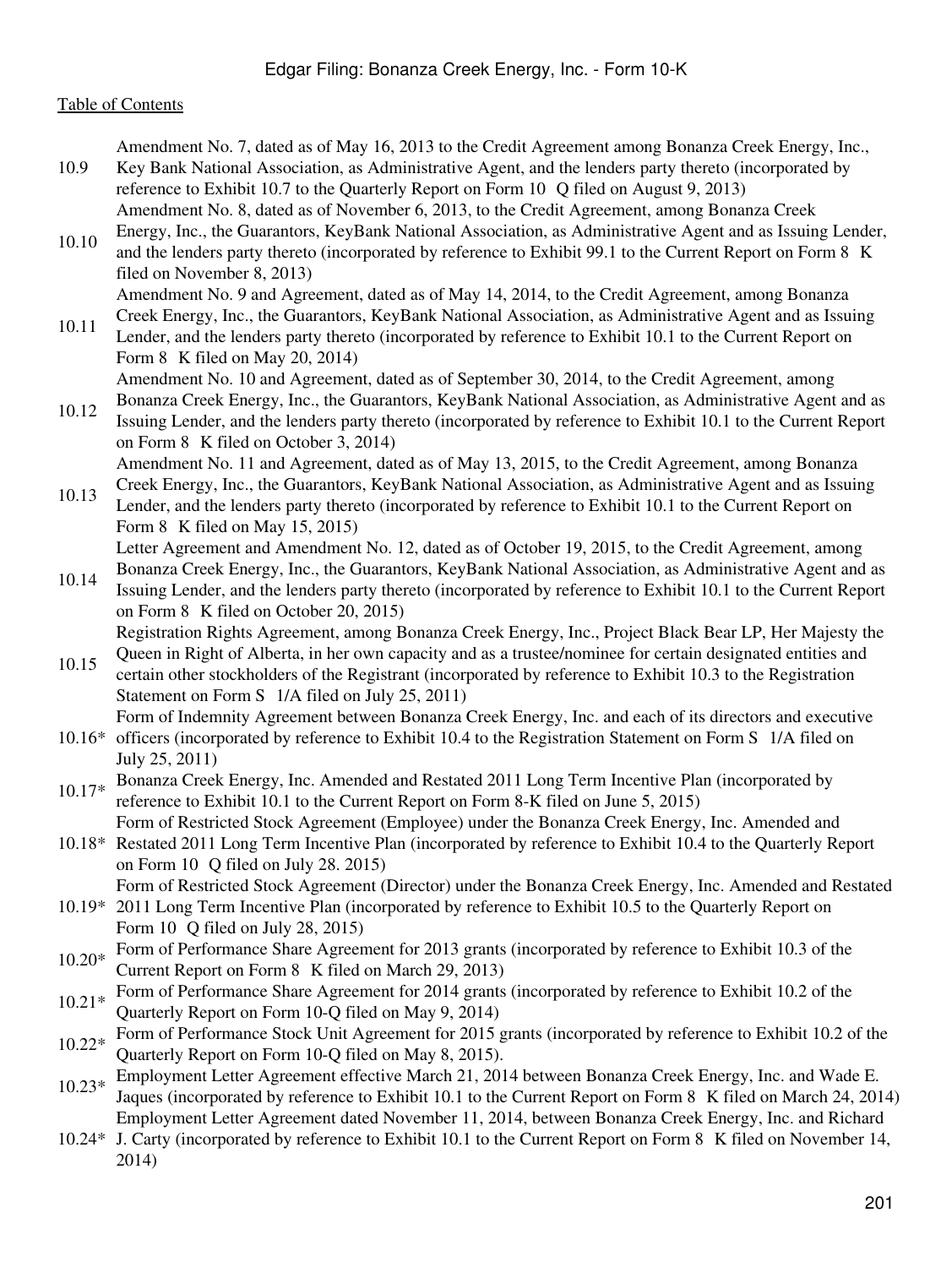# Edgar Filing: Bonanza Creek Energy, Inc. - Form 10-K

Performance Share Agreement dated November 11, 2014, between Bonanza Creek Energy, Inc. and Richard

- 10.25\* J. Carty (incorporated by reference to Exhibit 10.2 to the Current Report on Form 8-K filed on November 14, 2014)
- 10.26\* Employment Letter Agreement effective April 29, 2013 between Bonanza Creek Energy, Inc. and Christopher I. Humber (incorporated by reference to Exhibit 10.5 to the Current Report on Form 8‑K filed on May 3, 2013) Employment Letter Agreement, dated August 6, 2013, between Bonanza Creek Energy, Inc. and William J.
- 10.27\* Cassidy (incorporated by reference to Exhibit 10.1 to the Current Report on Form 8‑K filed on August 13, 2013)

Employment Letter Agreement, dated August 7, 2013, between Bonanza Creek Energy, Inc. and Anthony G.

10.28\* Buchanon (incorporated by reference to Exhibit 10.2 to the Current Report on Form 8‑K filed on August 13, 2013)